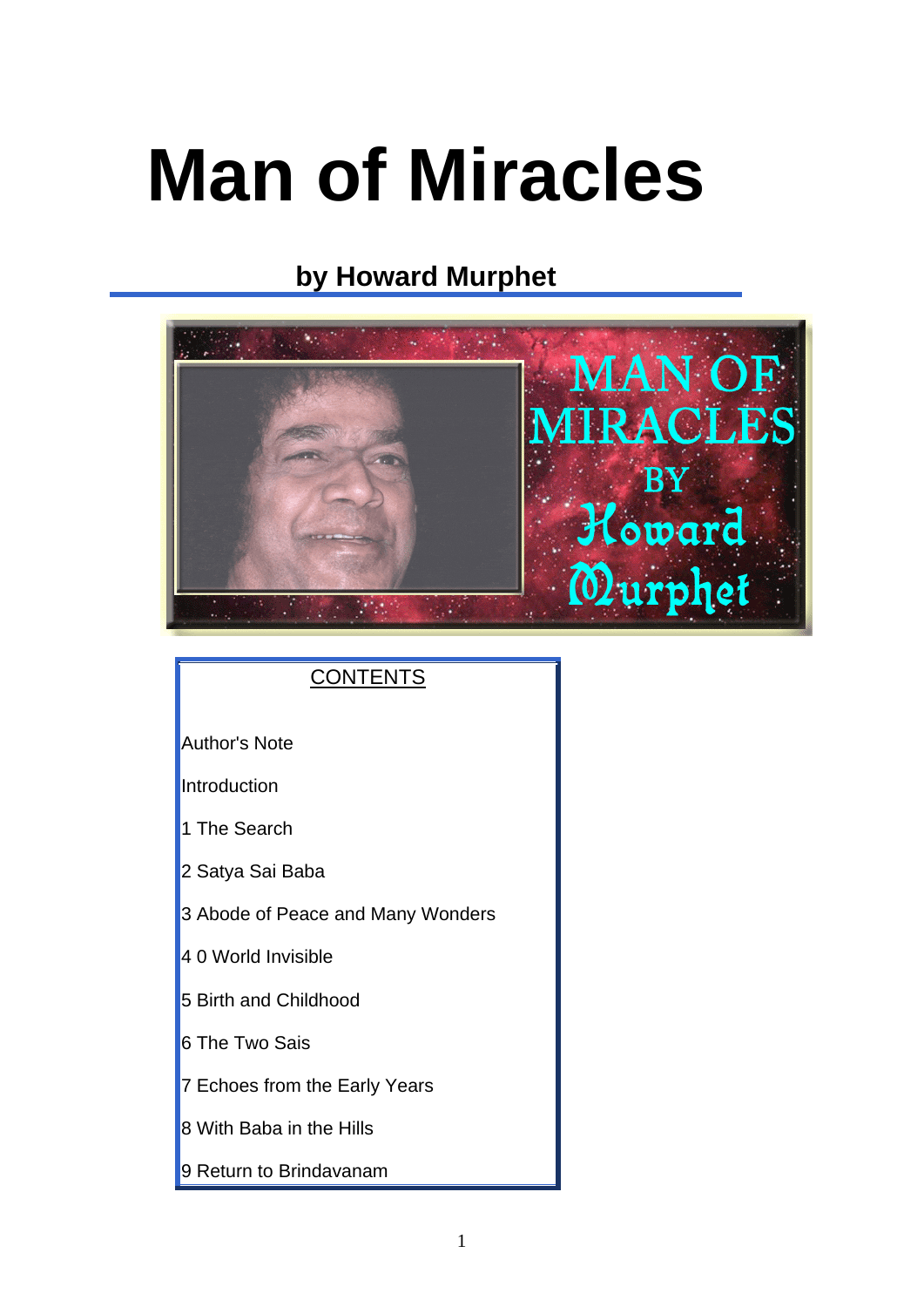- 10 A Place Apart
- 11 Drift of Pinions
- 12 More Wonder Cures
- 13 The Question of Saving from Death
- 14 Eternal Here and Now
- 15 The Same, but Different
- 16 A Word from the West
- 17 Devotees
- 18 Reality and Significance of the Miraculous
- 19 Some Sai Teachings

20 Avatar



First published in Great Britain 1971 by Frederick Muller Ltd., Fleet Street, London, E. C.4 Copyright @ 1971 Howard Murphet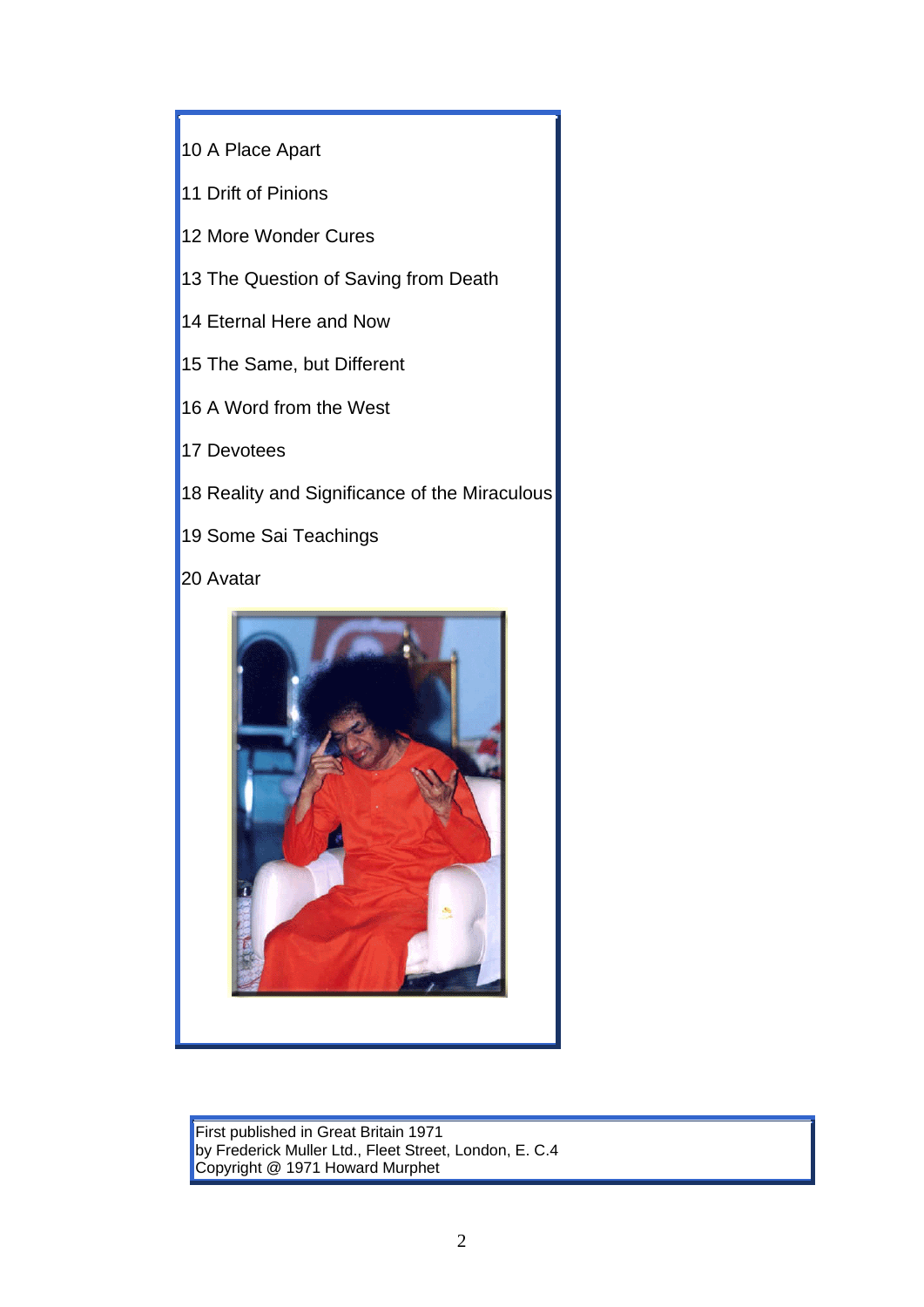All rights reserved. No part of this publication may be reproduced, stored in a retrieval system, or transmitted, in any form or by any means, electronic, mechanical, photocopying, recording or otherwise, without the prior permission of Frederick Muller Limited.

Paperback Edition by Macmillan India Limited 1972, 1974, 1975, 1980 1981 by S G Wasani for Macmillan India Limited and Printed by T K Sengupta at Macmillan India Press, Madras 600 002

PUBLISHER'S NOTE TO THE SECOND INDIAN EDITION

Many readers of the first edition, coming to India from different parts of the world, or from within India itself, have tried to contact Miss Leela Mudaliar at Queen Mary College, Madras, in order to find the address of the Sai Baba Guindy Temple, the story of which is given in these pages. As she has now moved to another college, as Professor of Botany, we think it would be useful to give here the address of the temple. It is 31D Mount Road, Guindy, Madras 32.

Many more readers have been writing to the publishers or the author for the address of Sri Sathya Sai Baba in India. So for the help of those who may desire this information, his two main ashram addresses are given below:

1. Prasanthi Nilayam, Anantapur District, Andhra Pradesh.

2. 'Brindavan', Kadugodi, Near Whitefield, Bangalore, Karnataka State.

### AUTHOR'S NOTE

This book is intended for three classes of readers; one, the many for whom the mysterious, marvellous and miraculous of life hold interest and appeal; two, the searchers after spiritual light who have not yet found what they seek. Many in both of these classes, especially the former, will not even have heard of Satya Sai Baba of India, let alone seen his miracles and felt his great influence. They will be more than inclined to doubt. Therefore I have tried to present the facts as objectively as possible, keeping the devotional content to a minimum. Other books, from time to time, have dealt in such a way with the subject of miraculous phenomena. But I know of none describing so many and varied events connected with a miracle-saint, still living, and attested to by such an array of witnesses whose real names are given. These witnesses are, in the main, well-known in their professions and/or communities and can be contacted by any doubters who would like confirmation of the fantastic incredible experiences described.

Because the devotional element is minimal the third class of readers for whom the book is intended, the Sai devotees, will perhaps feel that the presentation is too cold for them. But I beg them to remember that pure devotional literature is of interest only to devotees, and here I am primarily concerned with a much wider field.

But I sincerely hope that even the most ardent and experienced Sai devotee, to whom the extraordinary has become the commonplace, will find in these pages something to interest him - perhaps some new evidence, aspect or interpretation of the great Sai power. For it is a fathomless ocean and no man can know more than a fraction of it. In this volume, the fruit of long but highly-rewarding research, investigation and experience, I would like to share with you the inspiring fraction that I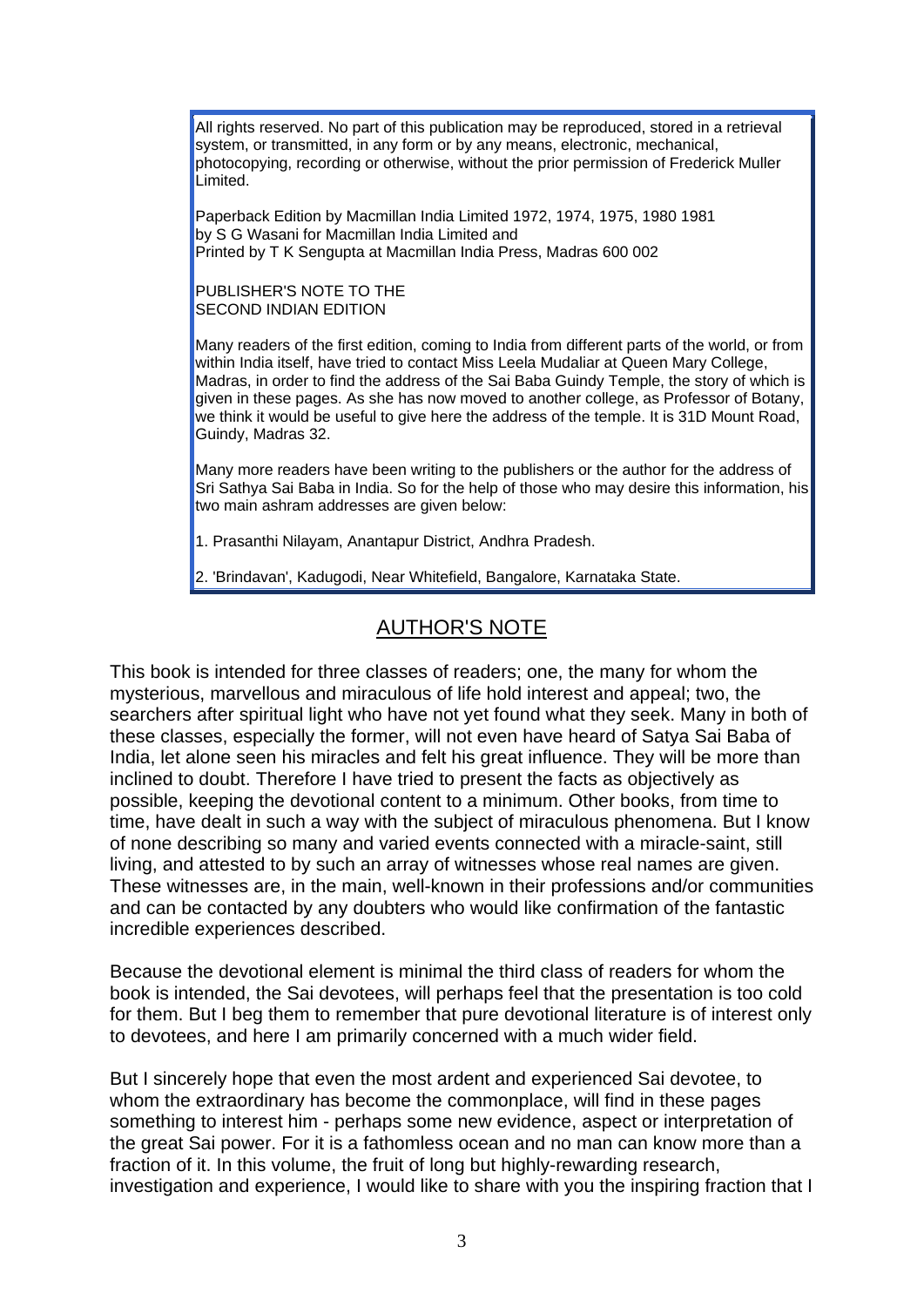came to know.

And now I want to express some appreciation and gratitude. First and foremost to Sri Satya Sai Baba himself for all that he has so graciously shown and revealed to me personally. Words completely fail, me here. So I will pass on swiftly to express my gratitude to those people who so courteously supplied me with the facts about their precious and marvellous experiences, and who also permitted me to use their names in testimony to a truth that is stranger than fiction.

Finally, further sincere thanks are due to my good friend, Mr, Alf Tidemand-Johannessen, who provided some very timely secretarial assistance in connection with the book, and to my wife who helped so much in typing and checking the manuscript. H.M.

### Introduction

### Man of Miracles by Howard Murphet

### INTRODUCTION

... and you find it difficult to believe in miracles? I, on the contrary, find it easy. They are to be expected. The starry world in time and space, the pageant of life, the processes of growth and reproduction, the instincts of animals, the inventiveness of nature they are all utterly unbelievable, miracles piled upon miracles ...

PROFESSOR W. MACNEILE DIXON, GIFFORD LECTURES, 1935-37

Most of us meet with the miraculous and magical in the tales of early childhood, and in those plastic years, before the "shades of the prison house" have begun to close around us, miracles are part of the accepted order. There is no incredibility, for example, in the magic power of Aladdin's lamp, or in Jack's beanstalk to the land of the giants, or in Christ walking over the storm-tossed water.

Such stories are not, of course, confined to the folklore and religious scriptures of the western world. The written chronicles of Man in all areas unroll a record of miracles that stretches from Lord Krishna, some 5,000 years ago, down to the present day. The Age of Miracles has always been with us. We read of its rosy morning on the far horizons of ancient Egypt, Chaldea, India and Palestine. And in the old Alexandria of the early Christian Era there were theurgists who at public ceremonies made statues "walk, talk and prophesy".

In Europe during the Middle Ages the church unfortunately claimed a monopoly of the miraculous, and those who worked outside it had to work in secrecy. Such secular theurgical workers, belonging to the Rosicrucian and other brotherhoods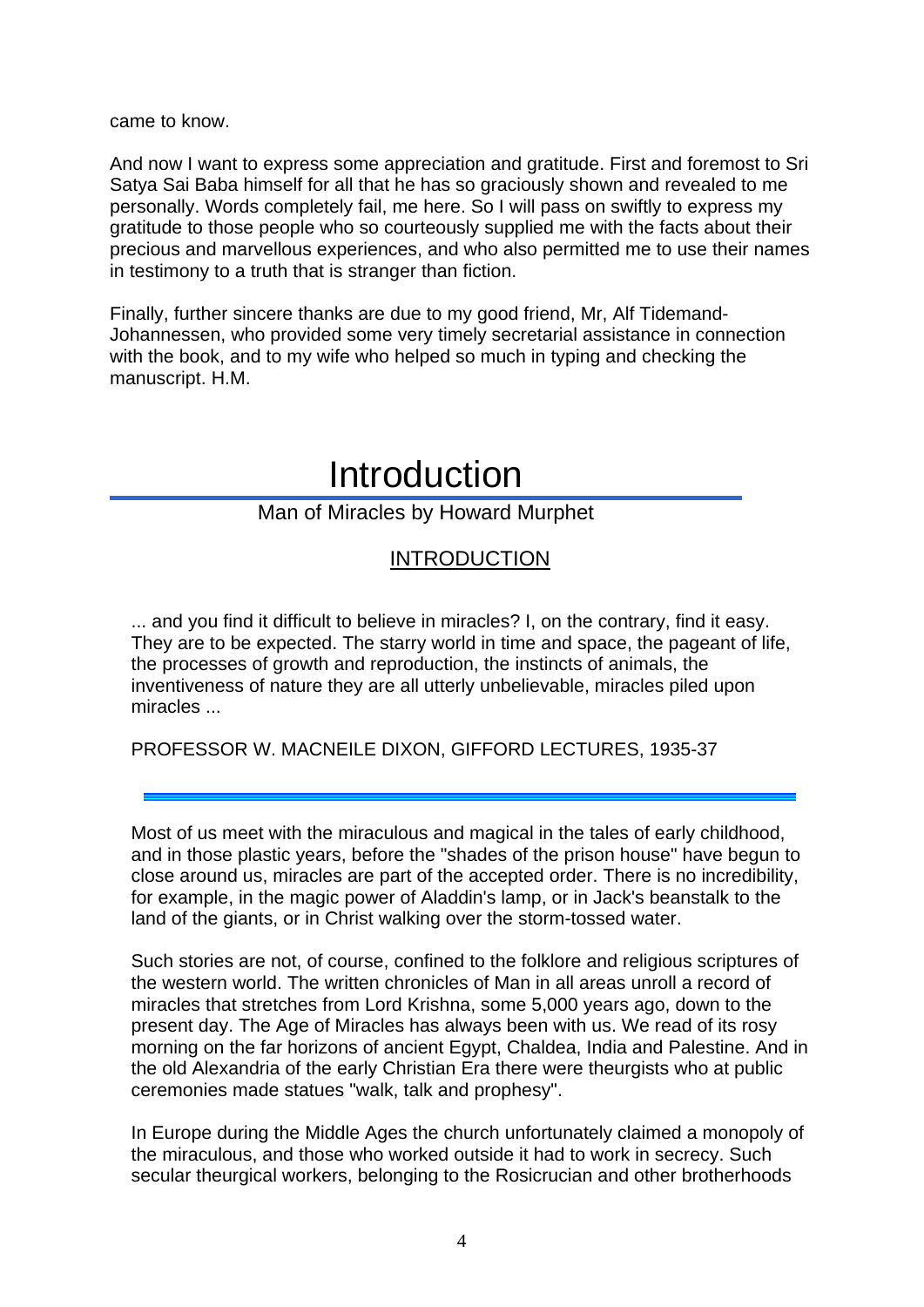of occult practice, did exist. However, and despite ecclesiastical power and jealousy, some great personalities - adepts like Paracelsus and the Comte de St. Germain -caught the attention of the public, stirring its cupidity, its fears and its suspicions.

But what actually do we regard as a miracle? If in those Middle Ages a single individual had appeared who could do any one of the many things we take for granted today - televise, travel through space above the earth, or to the moon, communicate in a few seconds with someone in another continent, convert matter into nuclear energy, or break matter down to its component atoms and use them like bricks to build an entirely different form of matter - what would have happened to such a dangerous heretic? What would they have done to one who thus flouted the laws of God, undermined the status of the theologians, and took unto himself the powers of angels? Would his life have been worth more than a bundle of faggots for burning? But these "miracles" around us today have come about gradually through the laborious efforts of science. We know some of the laws behind them. Or even if we don't know the laws ourselves we believe that our modem priests, the technologists of science, do. And so we accept such phenomena comfortably and admiringly as the products of scientific progress. We don't think of them as miracles.

Yet in a sense they are, just as the whole universe in space and time and the wondrous inventions of the mind are miracles. But provided we can say "It works according to such and such an equation," or "Our scientists have discovered the laws, and our technologists operate according to them," we feel that we are on safe ground. It is scientific; there is nothing magical about it.

So the definition of a miracle seems to be that it is a phenomenon concerning which we neither understand the causative laws ourselves, nor believe them to be understood by that large body of scientific workers in whom we put our trust and faith. Christian miracles such as those at Lourdes are, according to the theologians, "the suspension of the effect of a law of nature by God as its author". But such an idea does not satisfy the occultist. According to him there is no suspension of law; there may appear to be, but actually the miraculous phenomenon is brought about by a deeper law, not yet discovered and enunciated by exoteric science. When the greater law is known our mental concept of the lesser one will be modified.

Madame H.P. Blavatsky stated the occult viewpoint thus, "A miracle is not a violation of the laws of nature, as is believed by ignorant people. Magic is but a science, a profound knowledge of the occult forces in nature and of the laws governing the visible or the invisible worlds." Such occult laws are known to esoteric science, but those who possess such knowledge have always been few in number and not generally known to the public. So public opinion usually discounts their existence, and the existence of any esoteric body of knowledge.

Miracles, as found in the records, fall into a number of classes. Bhagavan Das[1], classifies the miracles of Lord Krishna as follows: (1) giving illuminating visions; (2) seeing at a great distance; (3) multiplying small amounts of food, or other material things, to create large quantities; (4) projecting his subtle body or bodies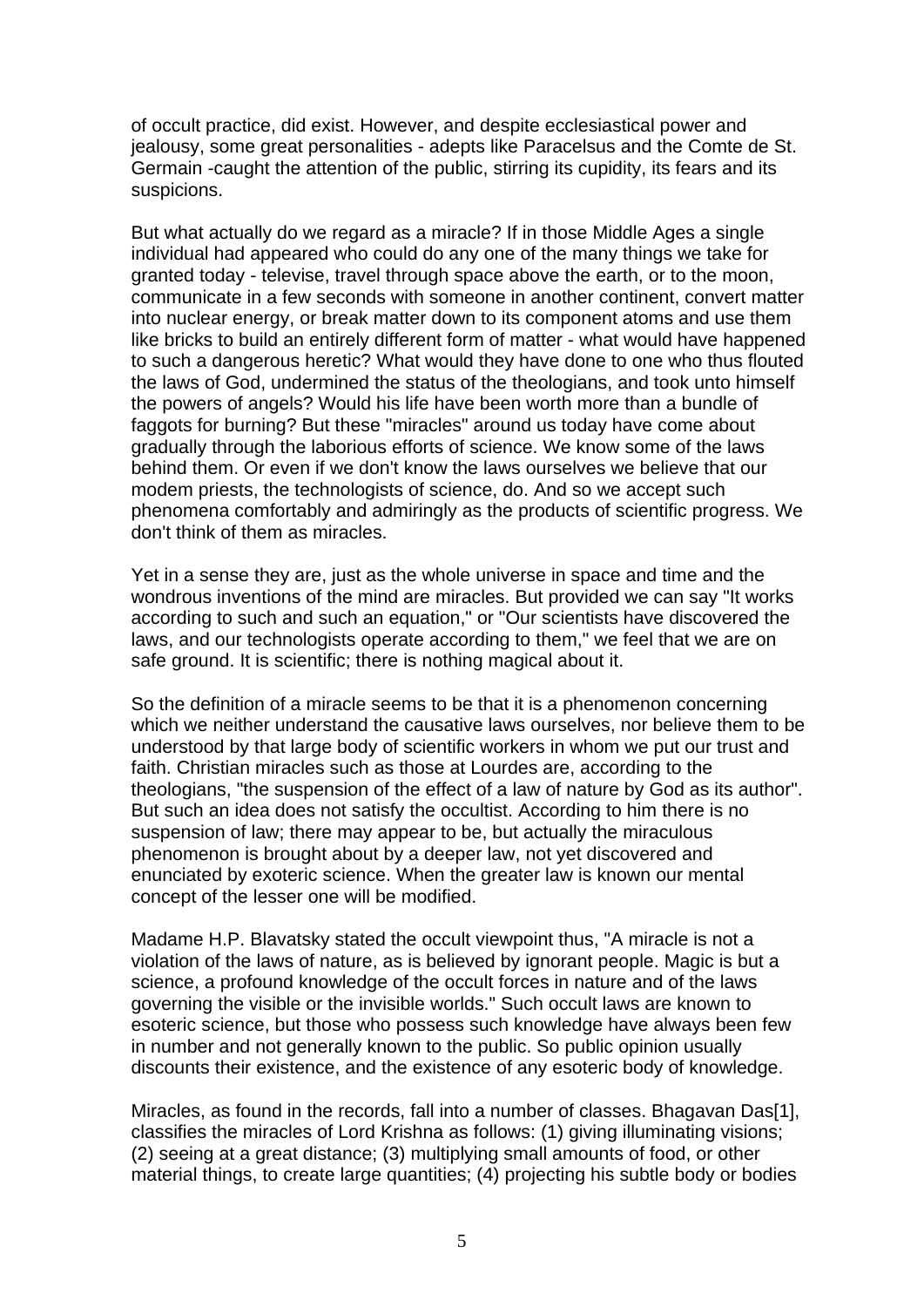to appear simultaneously in several places at once; (5) healing the sick and deformed by a touch (6) on rare occasions bringing the "dead" to life; (7) laying dooms on particularly grievous sinners such as the one who murdered infants and sleepers.

Jesus Christ performed a similar wide range of miracles. But perhaps the emphasis was different. The Nazarene seems to have concentrated more on healing the sick, the maimed, and the insane. But he also performed much of what we now call "phenomena"; he levitated over the water, he made himself invisible; he multiplied food; he turned water to wine, he raised the "dead". And, if the records are straight, his greatest phenomenal magic came at the end of the story. After death he dematerialised his body to bring it out of the tomb, rematerialised it into a plastic malleable form so that at times it was not recognisable by his disciples, and finally on the Mount of Olives he raised that etherialised body of earth to another plane of existence.

Krishna and Christ are the two outstanding miracle-workers of the world's scriptures. But there have been many others of lesser stature, or sometimes perhaps merely of lesser fame. Some have been able to perform one or two classes of miracles; others have had power over many. The early Christian apostles could heal the sick and perform other wonders. Apollonius of Tyana, in the first century A.D., could do likewise, and more. Once his mere arrival in a town was sufficient to stop an epidemic of plague there. Many saints and mystics have shown miraculous powers such as levitation, bilocation or astral travel. Throughout the centuries there have been ample signs of a hidden brotherhood of occultists who were adepts in various branches of the High Magic.

In the latter half of the last century Madame H.P. Blavatsky startled an incredulous western world with a stream of inexplicable phenomena[2]. Apparently -from nowhere she produced a variety of articles when needed - fruit, crockery, cutlery, jewellery, embroidered handkerchiefs, books, letters and other things. She is said to have converted one type of matter into another, to have travelled in her subtle body, and sometimes to have made her physical body invisible. She was able to see things from the past or from a great distance in what she called the astral "light".

To anyone who studies the evidence thoroughly and without prejudice, there is no doubt that Madame Blavatsky was a genuine worker of what the world calls magic. Or perhaps it might he closer to the truth to say that in many cases the magic was done through her by certain highly-advanced yogis or adepts whose chela (disciple) she was.

It has been stated that she was a medium, but in its association with spiritualistic practice this word connotes loss of consciousness, and Madame Blavatsky never lost consciousness when phenomena were being performed through her. She preferred to use the word Mediator, rather than medium, in describing the part she played. The adepts who worked through her were living far away, but they were not limited by space; they were able to know what was happening at a distance and to take action - either through travel in subtle bodies or by some other means.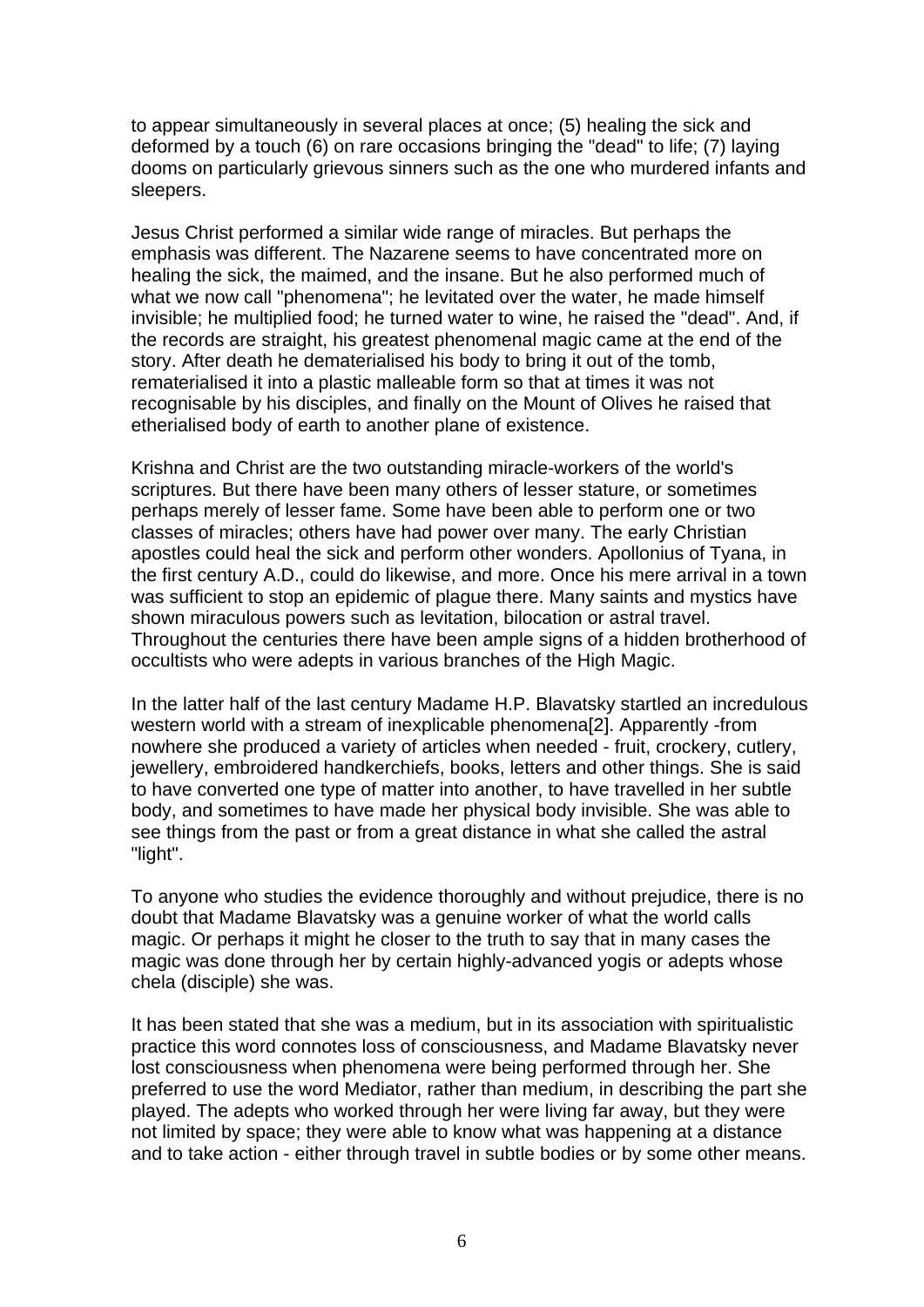Towards so-called miracles, past and present, current public opinion may be said to fall into three categories. There are those (perhaps the majority in the western world) who say that miracle is all moonshine, that it has no basis in fact. There are, on the other hand, those who through personal experience or for some other reason accept the miraculous as quite factual. And finally there are some (a growing number) who keep an open mind on the question. They feel that events which are beyond the bounds of rational explanation are not necessarily beyond the bounds of possibility. They feel, indeed, rationality in the very idea that not all the laws and forces of the universe are yet stated in the textbooks of modern science.

But, while theoretically accepting the possibility of the miraculous, people of this third class are not convinced that miracles do in fact take place. Before accepting any event as miraculous, they need strong evidence, preferably the evidence of their own five senses, and even something more than that - an inner intuitive conviction that accompanies the seeing, the touching, the hearing, the testing. I belonged to this third category before I met Satya Sai Baba.

An interest in psychic research, or parapsychology, and a study of its work over the last century had convinced me that many of the miracles were indeed steadily moving across the border into the territory of respectable scientific facts. Telepathy, clairvoyance and precognition are now established phenomena of the laboratories, though as yet there is no satisfactory explanation or scientific hypothesis for them. Furthermore, there is strong evidence for the reality of psycho-kinesis, the power of a man's mind and will to move objects at a distance.

When such phenomena as the power to read minds, see through walls, foretell future events, or to mentally cause or change the motion of physical objects are becoming established beyond reasonable doubt through laboratory experiment and statistical analysis, we begin to have a scientific rationale behind what used to be called "magic".

And that is what the majority need today, not a theological explanation as of old, but a rationale acceptable to the new "scientific" outlook even though many orthodox scientists turn their eyes away from the facts. In all ages there have been die-hard dogmatists who preferred the comfort of their own creeds or theories to new facts, new evidence, new thought. In all classes we find this inertia, this tamasic quality that clings to the safety of the status quo, eschewing the effort and hazards of the unending search for truth.

But if the "miraculous" really does take place, how does it operate? Can we know or discover something of the means and processes by which a so-called miracle is performed? Could a nuclear physicist explain to a primary schoolboy how a rocket is sent to the moon? He may give a few hints and an over-simplified explanation, but before the boy can really understand the laws and operations of nuclear physics he needs to develop his mental capacities and go, step by step, through a long, disciplined course of training.

The development and training required for a schoolboy to become a nuclear physicist is mainly one of intellect, concentration and perseverance. On the other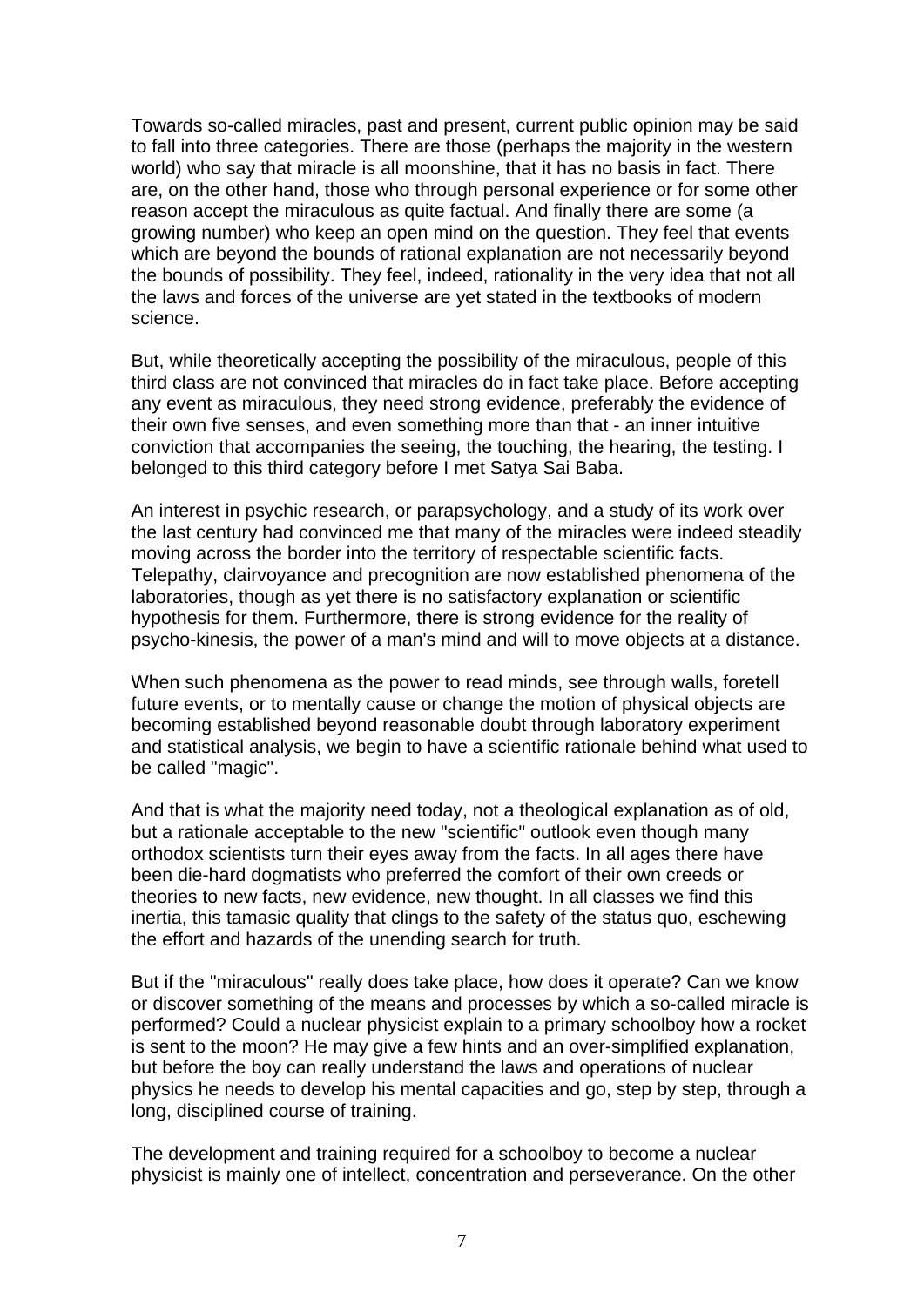hand, that needed for the ordinary human being to acquire some of the know-how of miracles is mainly one of character, psychic unfoldment and spiritual evolution. With true yogic training, which is in fact spiritual training, miraculous powers (siddhis) begin of themselves to make their appearance, as Patanjali points out in his Yoga Sutras.

Many other great Teachers have taught the same law in various ways. Sai Baba of Shirdi, for instance, told his followers that in the course of concentration on one's Guru - or God in any form - one becomes, if sincere, more calm, more placid, and in a number of cases the latent power of reading the minds of others or of seeing clairvoyantly are spontaneously acquired.

But what about the voodoo priests of Africa, the shamans of the Siberian Tribes, the witch-doctors of primitive peoples? Most of these are far from being spiritually evolved. In fact, the magical powers are often used by them for vengeance, personal gain, murder and various undetectable crimes.

This brings us to the question of the different levels of magic - from the high white transcendental type, down through different shades of grey, to black magic or sorcery. Many kinds of miracles are worked through the co-operation of beings from other planes of existence, such as nature sprites, elementals discarnate humans, and devas, or angelic beings. This theory seems to be the most widely held as it has been stated by practically all magicians, high and low, who have had anything to say on their modus operandi. Colonel H.S. Olcott, Founder-President of the Theosophical Society, states that the members of the last great school of theurgy, in old, Alexandria, "believed in elementary spirits whom they evoked and controlled".

For calling forth and commanding the different classes of beings there is always a secret know-how. This includes not only tantra, mantra and yantra - the right ritual, right words and right geometrical and mathematical figures - but also certain selfdisciplines, and above all the development of the will-power.

The more the will is developed, the fewer the ceremonial aids needed. In Old Diary Leaves Colonel Olcott, who spent many years in close association with the theurgist and phenomenon-producer Madame H.P. Blavatsky, describes miraculous events that happened frequently in her presence. Some of them, she told him, were performed with the aid of elemental spirits. These seemed to be well under the command of her will, without the use of any ritual, mantras or yantras.

On the other hand, a yantra was employed by an Italian occultist Signor Bruzzesi, who came to visit Madame Blavatsky and Colonel Olcott one evening in New York. Employing the occult arts he produced a shower of rain out of a clear sky in a matter of minutes. The Colonel observed that the Signor seemed to exercise indomitable will-power, but also used a strange geometrical figure on a pasteboard card which he held up to the heavens. He would not let Olcott touch or examine closely this yantra. The Italian stated that the shower was produced by spirits of the air under his command.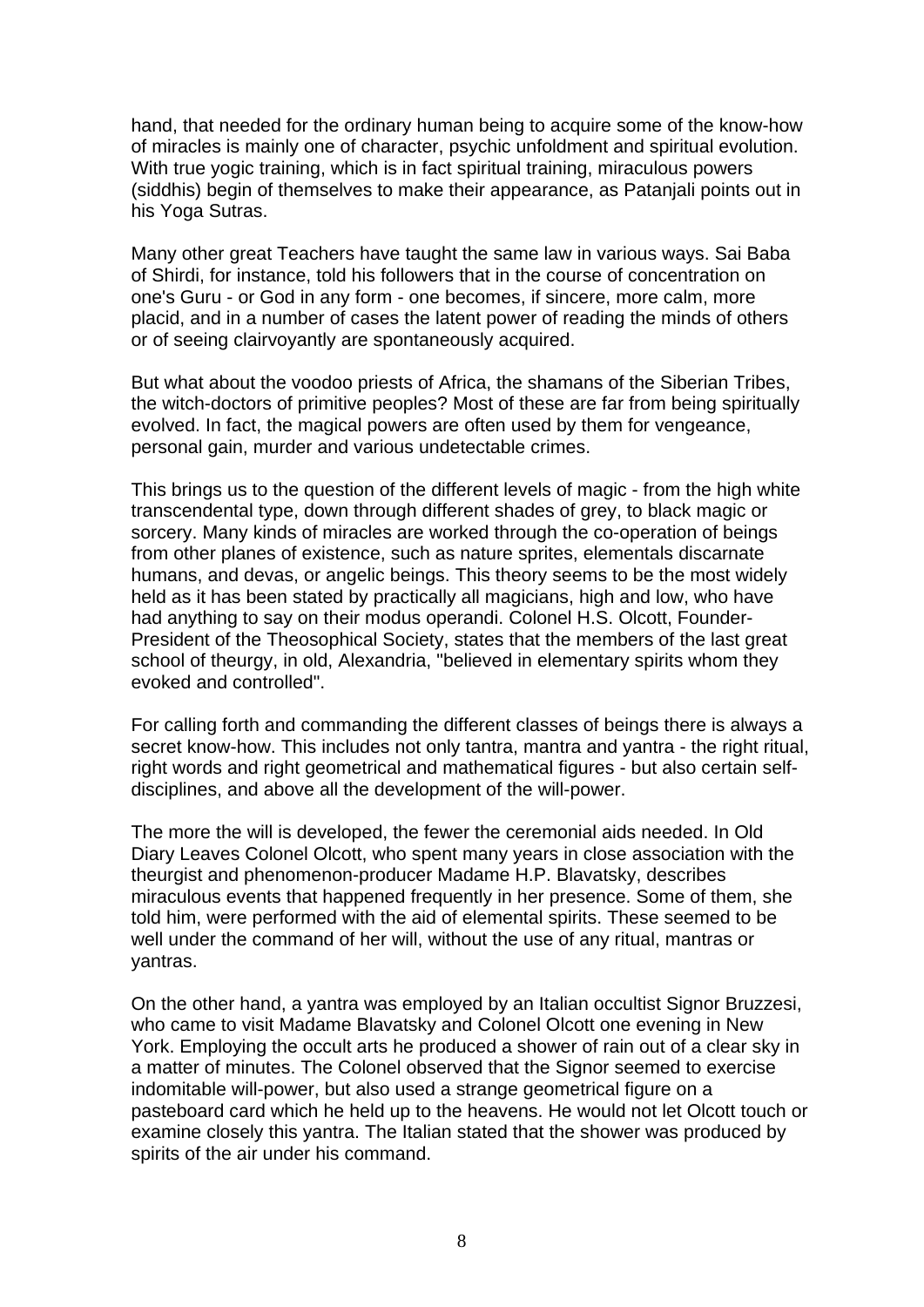People of lower levels of spiritual evolution can apparently employ the technique of using entities of the other planes of existence which interpenetrate the earth. But, as like always attracts like, sorcerers with evil motives will attract evil spirit agents to do their bidding. The power of such low-level magic is real enough under certain conditions, but is limited and fraught with danger to the practitioner. He must be ever on his guard lest his weapons boomerang and destroy him. This is one of the hazards of black or left-hand magic.

Those who perform the grey or middle magic attract allies of a somewhat better type from the subtle planes of being. The motives of such magicians are not criminal. They don't aim at murder, immorality, domination or destruction. Nevertheless, like the average citizen of today's world, their motivation is more selfish than altruistic. Pride, desire for fame, ambition, and avarice are among the powers that move them. For example, Mohammed Bey, who earned a chapter in Paul Brunton's book on India, was an average type of the grey magician. His aim was frankly to make money, and for his super-normal feats (mainly reading the contents of sealed documents) he had trained and was employing, he said, the discarnate spirit of his deceased brother. This is no more immoral and unethical, perhaps, than many normal commercial practices, such as the use of industrial spies "in the flesh". But there may be more dangers involved, dangers to the health, well-being and integrity of the one who employs the discarnate forces. Moreover, miraculous powers used for commercial and selfish ends are easily lost, as many professional spiritualist mediums and Eastern pseudo-yogis have found out.

At the end of the scale from savage sorcery and black magic, through the various shades of grey, we come to the white magic of the right-hand path. This is something entirely different. Different in motive, method, power and range. The key to its recognition lies in the motive. This must be pure; that is, entirely dissociated from the personal self of the miracle-worker. He must be one who has risen above the normal appeals of nature. Money, ambition, fame, personal power, security aft the usual driving forces of man - must mean absolutely nothing to him. His only motivation is a pure love of his fellow men, with the wish to ease their sorrows and sufferings, and to lift them up to higher levels of understanding and happiness.

If a man has reached such lofty standards of action, perhaps through the evolution of many incarnations spent on earth, then miraculous powers will surely be his. They are part of his pure, divine nature. The Srimad Bhagavata asks: "What power is beyond the reach of the sage who has controlled his mind, senses, nerve currents and disposition; and concentrates on God?" And in another place it says: "When a person is merged in God, all powers, all knowledge, all wisdom, all perfection, which are termed divine, shine forth from such a person."

All who have ever written on this difficult subject have said the same thing. Eliphas Levi wrote: "To command Nature man must be above Nature." Joseph Ennemoser in his History of Magic, written over a century ago, said that divine miraculous works are possible only to those "who have converted their whole life into a divine one; who are no longer slaves to the senses..." And it is well-known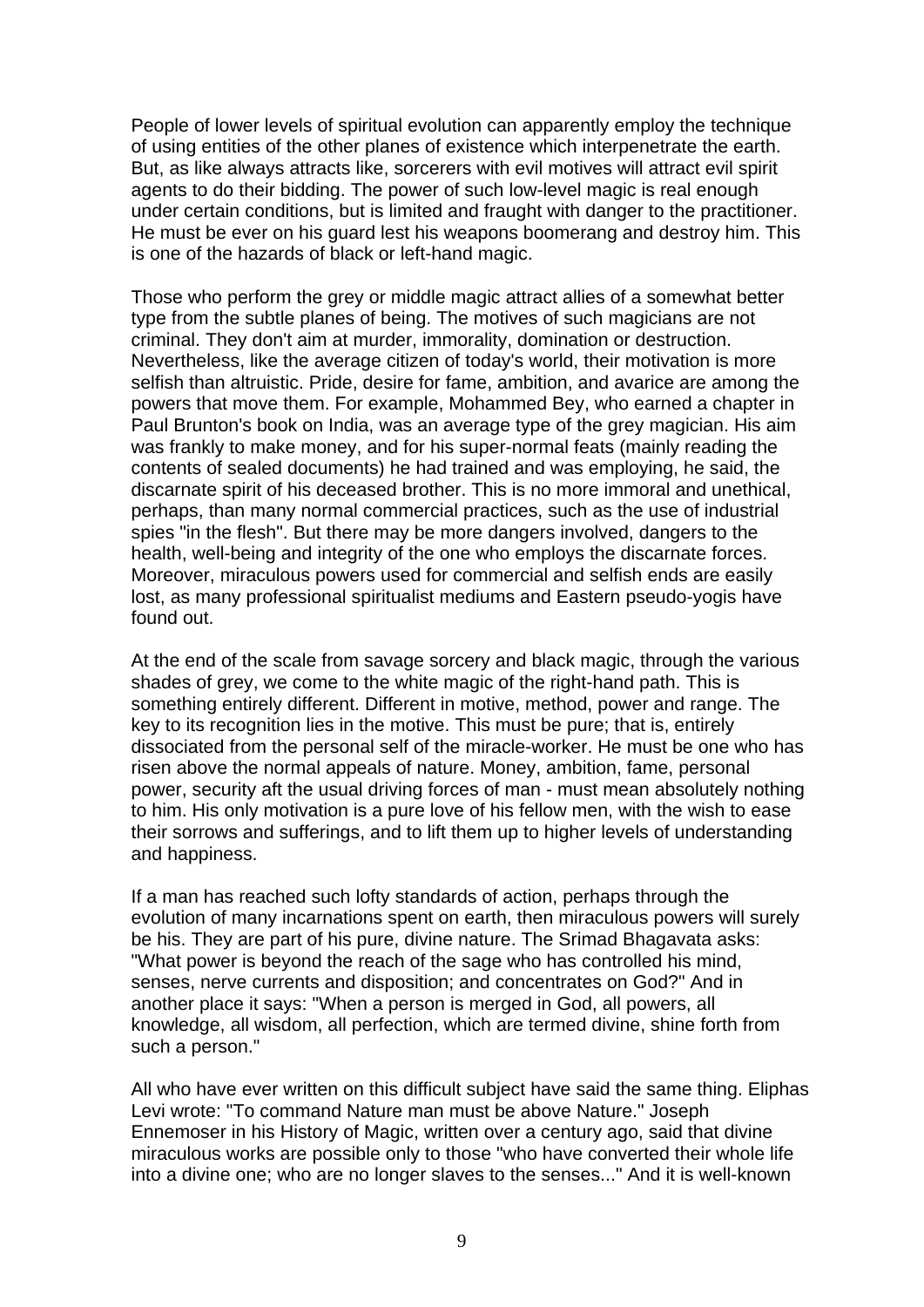that in the theurgic schools of old the hierophant who worked the esoteric mysteries lived a life of strictest purity and self-abnegation.

At the highest level we can say that miracles are the work of God coming through a purified person who incarnates (gives earthly human form to) Divinity. Christ said, "The father (God) that dwelleth in me, he doeth the works (miracles). I am in the father, and the father in me ..."

In the Roman Empire of the first century A.D. sorcery had brought the whole of magic into disrepute and it was forbidden by the emperor. But the great miracleman Apollonius of Tyana pointed out the differences between the lower and higher forms. He said, "Sacrifices have I no need of, for God is always present to me and fulfils my wishes ... I call sorcerers false sages, for they are attracted only by riches which I have always despised..."

The divine miracle-workers have no need of the sacrifices and spellbinding enchantments used by magicians of a lower order. One does not read of Jesus or Krishna or Shirdi Baba employing tantric rites or chanting mantras. They were beyond the need of such formulae. The spiritual will was the creative power. Such a will is both human and divine. It is human in the sense that all men have it potentially, but what most men regard as their "will" is no more than their own desires, overt or hidden. Only as these selfish desires are eliminated, only as they are polished away like dirt from the surface of a crystal and man sees himself as one with God, only then does the true spiritual will shine forth. And this, being divine, has power and dominion over the worlds of matter.

But this is not to say that such an enlightened will does not sometimes employ beings of other planes to do its bidding. Ennemoser, who studied and researched these questions deeply, says that whereas in the lower class of magic the operation depends almost entirely upon element-spirits, in the higher "Man operates principally through his innate power, but not without the assistance of element-spirits."'

The powers and forces of other worlds which the God-man, or avatar, marshals through his pure will must by the very nature of things be of the higher type - not the demons and evil spirits found on the payroll of the sorcerer. And there is no danger of any unseen agents either harming or deserting the great white magician. He will be held in deep reverence by the higher agents, and in fear plus a healthy respect by the lower ones, whether non-human or discarnate human.

To state as the analysts of magic have always done that other-world entities, more or less intelligent, are often hand-maidens to the miracle-worker is not to flout the concept-of natural law. That the universe runs according to a pattern of harmony and rhythm there can be no doubt. That Man, through careful observation and reasoning, has been able to make certain generalisations which he calls laws of nature, is equally true. But such generalisations never fully explain the phenomena. Time brings other generalisations, other hypotheses, other laws, which are closer to the ultimate truth; and in these the old "law" is swallowed up shown to be either erroneous or only a partial understanding of reality.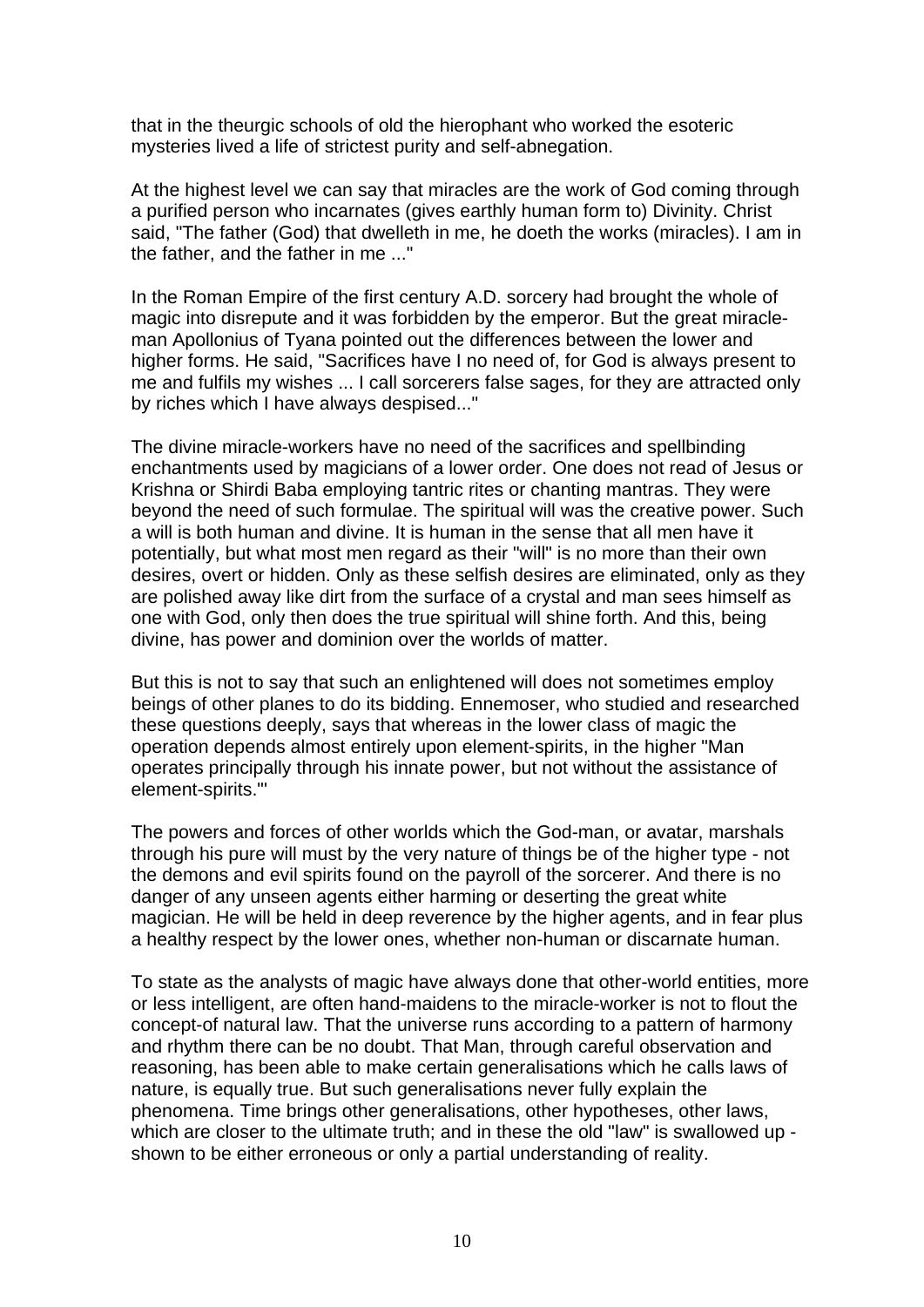The teachings of occult science, as given in Blavatsky's The Secret Doctrine and other works, suggest that living beings beyond the atom; and as unseen as the atom is to human eyes, play a part in the workings of Nature. But such beings are not acting according to their own whims and caprices: they are working within, and helping to carry out, that rhythmic harmony which embraces the deepest laws of the universe. Nor does the miracle-worker divert such beings from their legitimate business and turn them into lawbreakers. Through his will they produce surprising effects, but this is still done according to law - though by a deeper law than man has yet uncovered.

If we consider, for instance, that spectacular miracle, the converting of one class of matter into another, we may get some understanding of this principle. All matter, it is believed, emerges from energy and can be reconverted into energy. So the miraculous process is to reduce, one type of matter to its fundamental energy form, and from that build up another type of matter.

Even without reducing it to the basic nuclear energy, man is today converting one class of matter to another. For example, in the industrial complexes of synthetic chemical manufacture he is breaking down natural substances like coal and petroleum to their constituent elements and using these as building bricks to construct entirely new types of matter unknown to Nature - such as plastics and synthetic fibres. So what was once a lump of coal or a jar of petroleum becomes a nylon dress, or perhaps a bright plastic housing for an electric razor.

Why then should there not be in the hidden laboratories of Nature workers capable of similar or even more difficult operations in reduction and conversion? Thus water becomes wine for a wedding feast in old Palestine, or oil for the lamps of a mosque at Shirdi. Such unseen operators, spirits of Nature's laboratory, will work according to cosmic laws. They cannot break laws any more than the wizards of modern chemistry can. But their controlling laws are deeper than the ones we yet know. According to these, and without upsetting Nature's harmony, why should they not even convert base metals to gold when this is done under the will of a great alchemist who has lost all personal desire for gold, and who will use it only for the welfare of his fellow men?

Considered on these lines, we see that the miracles of a Christ, a Krishna, a great Master of any century, are really no more incredible than the endless miracles forever around us "the starry worlds in time and space, the pageant of life, the processes of growth and reproduction "

A full comprehension of the modus operandi of miracles is no doubt beyond the human consciousness in its present stage of evolution. But an attempt to solve such mysteries must lead us into a fuller understanding of ourselves and the miraculous universe about us.

It was a book[3] written by an Englishman and published in England which first introduced me to the strange, fascinating figure known as Sai Baba of Shirdi. Later I learned much more about this miracle-working God-man from other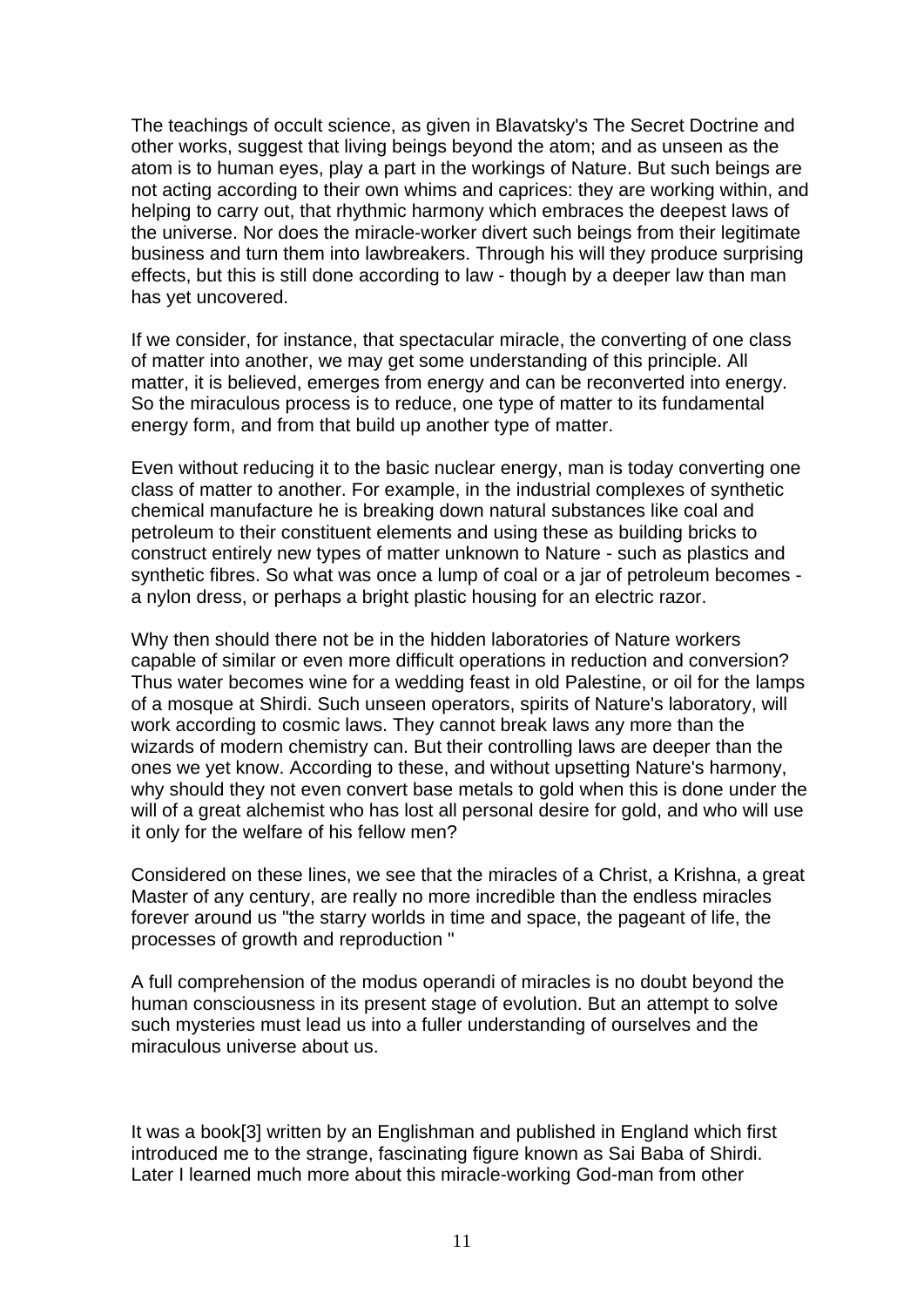writings, including the four-volumed biography by B.V. Narasimha Swami, but from the first introduction to him I felt a stir deep inside me - as if something pulled on a cord attached to the core of my innermost self. I could not understand what it meant.

Mystery surrounds the birth and parentage of Sai Baba. All that is known are a few remarks dropped by Baba himself and these, often symbolical, do not always appear consistent. However, it does seem that his birth took place about the middle of last century in the Nizam of Hyderabad's State, probably in the village of Patri. Apparently his parents were Hindu Brahmins, but at a tender age Baba seems somehow to have come under the care of a Moslem fakir, a saintly man and probably a Sufi, who became his first guru.

After four or five years, either through the death of the fakir or for some other reason, Sai Baba came into the charge of a noted government official at Selu named Gopal Rao. This remarkable man was not only rich and liberal but also pious, cultured, and deeply religious. He was a warrior-saint with powers both temporal and spiritual.

When he first saw the young Sai Baba he recognised him, it is said, as an incarnation of the great saint, Kabir. Gopal Rao was therefore happy to have the boy live at his residence and take part as a constant companion in the activities of court, field and temple. Thus the child received from Gopal Rao, his second guru, a training and education of the highest, though not of the bookish, kind.

But after some years the warrior-saint decided that the time had come for him to leave the earth. Accordingly, at the time fixed by himself for departure, he sat in the midst of a religious group performing rituals of worship and by his own yogic power left his body. But before doing so he pointed westward and bade the young Sai Baba to travel in that direction to his new abode.

Sai Baba went westward and eventually came to the village of Shirdi, in the Bombay presidency (as it was then). He was not at first made very welcome there. Arriving at a Hindu temple on the outskirts, he was attracted by its solitary calm and wanted to live in it. But the priest in charge took him for a Moslem and would not let him put a foot inside the temple.

So Baba took up temporary residence at the foot of a margosa tree. He left Shirdi and returned several times; then eventually in the year 1872 settled down permanently in the village. A dilapidated Moslem mosque of Shirdi became his home. Here he kept a fire burning constantly, and oil lamps lit the interior of the mosque throughout the night. This was according to the view common to both Hindus and Moslems that places of worship should be lit up at night.

A few people recognised Sai Baba's divine qualities and came to pay him homage, (among the first was the priest who had driven him away from the Hindu temple) but most of the villagers regarded him as a mad fakir, and of no account. In the tradition of holy men of India, he depended on charity for food and other material needs. These were few, but he did need oil for his earthen lamps. One evening the shop-keeper who supplied Baba with oil, gratis, told him untruthfully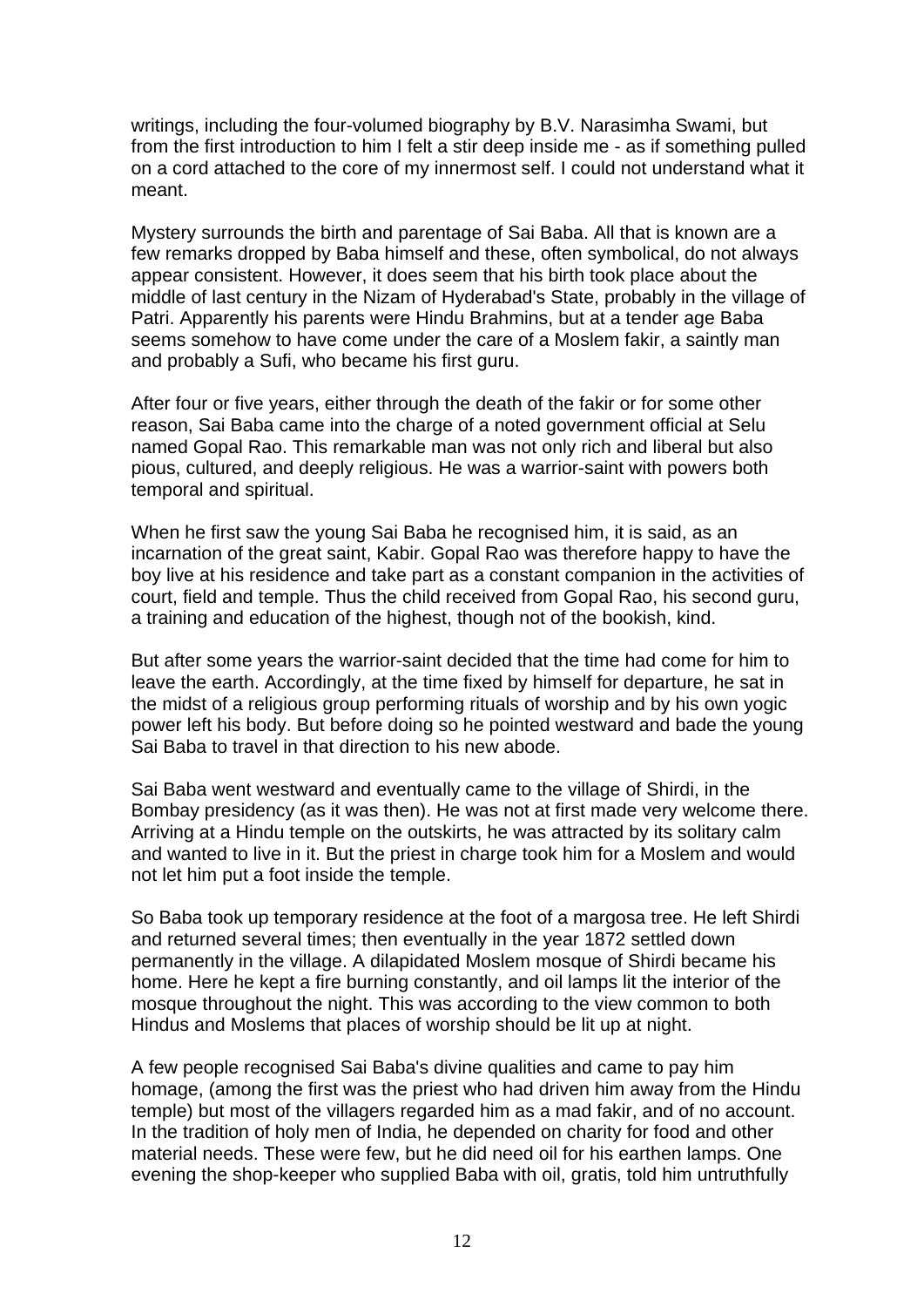that he had no supplies. Perhaps this was a joke to amuse the village loiterers.

Anyway a group of them, together with the oil-monger, followed the mad young fakir back to his mosque to see what he would do without his religious light - and maybe to have a good laugh at his expense.

Water jars are kept in mosques for people to wash their feet before entering the sacred precincts. In the dusk the villagers saw Baba take water from the jars and pour it into his lamps. Then he lit the lamps and they burned. They continued to burn, and the watchers realised that the fakir had turned the water into oil. In consternation they fell at his feet, and prayed that he would not put a curse on them for the way they had treated him.

But Baba was not what they thought. He was not a sorcerer resenting their contempt, and ready to seize an advantage. His nature was pure love. He forgave them and began to teach them.

This was the first miracle Sai Baba performed before the public, and it was the match that lit the fire which became a beacon drawing thousands of men to him from afar. Many became his devotees. He used his miraculous powers to cure their ailments, to help them in their day-today problems, to protect them from danger wherever they happened to be, and to draw them towards a spiritual way of life.

A great many found their sense of values changing. Some surrendered themselves entirely to the divine will which they saw in Baba, gave up their worldly lives, and came to live at Shirdi as close disciples. Sai Baba taught them according to their needs and capacities. Learned pundits who thought him illiterate found that he could discourse on spiritual philosophy and interpret the sacred writings of India more profoundly and clearly than anyone else they had ever known. But always he led his disciples along the Bhakti marga, the radiant pathway of divine love, self-surrender and devotion.

Loving care of his devotees was the ruling motif of all Baba's actions, and many of them have stated that in his presence they always felt a spiritual exaltation. They forgot their pains, their cares and their anxieties. They felt completely safe and the hours passed unnoticed in blissful happiness.

One devotee, a Parsi woman, wrote: "Other saints forget their bodies and surroundings, and then return to them, but Sai Baba was constantly both in and outside the material world. Others seem to take pains and make efforts to read the contents of people's minds, or to tell them their past history, but with Sai Baba no effort was needed. He was always in the all-knowing state."

Many quaint, amusing and illuminating stories are told about him in the volumes on his life and teachings. But for our purposes there are just a few points we might note. One object of the fire he kept burning always at the mosque was to provide a ready supply of ash. This he called udhi, and used it for many kinds of miraculous purposes, particularly for curing ailments. The miracles he performed cover the full range of siddhis, or supernormal powers, as expressed in such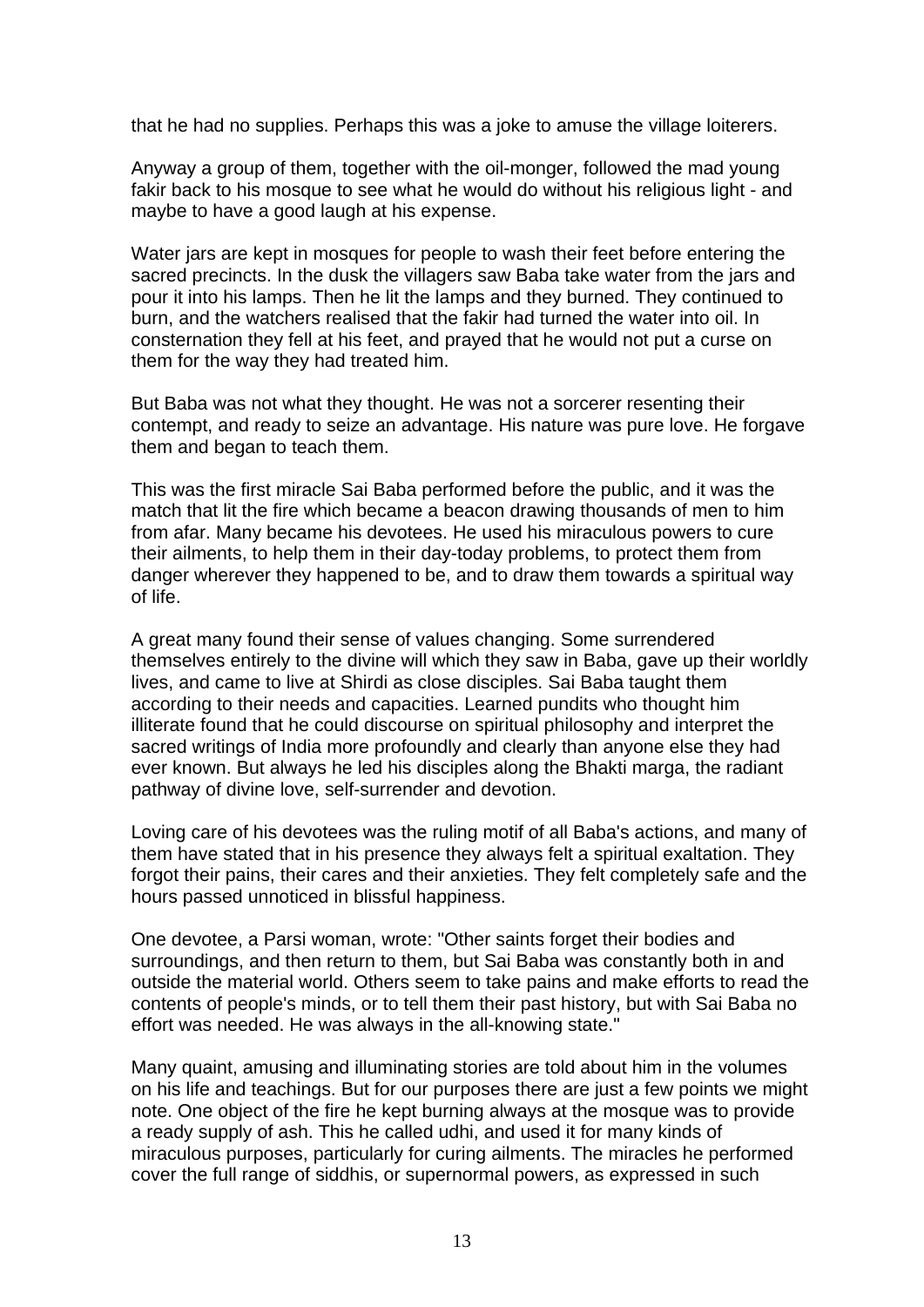spiritual and yogic classics as the Srimad Bhagavata and Patanjali's Yoga Sutras. Many times he proved to his devotees that he knew what they were thinking and saying and doing when hundreds of miles away from him. Frequently in crises he appeared wherever he was needed, either in his own form or apparently in some other body - a beggar, a hermit, a workman, a dog, a cat or something else. There was plentiful evidence that he could project himself through space and take any material form he chose. Those who were in the best position to know, his nearest disciples, had no doubts whatever on this point.

Baba gave visions to people, as for instance, the visiting high Brahmin who was dubious about going into the Moslem mosque. From outside the mosque the Brahmin saw Sai Baba as the God-form he worshipped, Sri Rama. So convincing was this vision of Rama that he rushed in and fell at Baba's feet. Other types of miracle include the giving of protection at a distance - protection against accident, plague, ill-fortune and imminent death; the granting of issue to those who were childless or desired to have a son; appearing to people in dreams with advice and help in their problems.

Like Jesus, Baba was able to cast out evil spirits from those obsessed and cure the most terrible diseases, such as blindness, palsy and leprosy. For instance he allowed Bagoji, a man with advanced leprosy, to come and shampoo his legs. People were afraid that Baba would himself be infected, but on the contrary Bagoji was completely cured of his leprosy, only scars and marks remaining.

By the end of last century, in spite of India's primitive communications at that time, Sai Baba's fame was snowballing rapidly. The high peak was reached by about 1910 when an endless stream of visitors began to flow in from Bombay and other places. Pomp and ceremony were thrust upon the rugged, unsophisticated old saint. Loaded down with jewellery, seated in a silver chariot with fine horses and elephants, he was taken in grand and colourful procession through the streets.

Baba, it is said, disliked all this show, but he submitted to it to please the people. Yet despite the royal treatment and the riches offered him, he continued to beg his food as of old; perhaps this was to show that humility is more than ever necessary when wealth and pomp and power are striving to seduce the soul of man.

When in 1918 Sai Baba died at Shirdi, he had just enough money to pay for his burial, and no more. It is the tradition in India that a God-realised person should be buried and not cremated. So all devotees agreed that Baba must be buried, but they quarrelled about the method. As had happened in the case of Kabir centuries before, both Hindu and Moslem sections of his followers claimed the right to inter the body according to their own particular rites. Being in the majority, the Hindus won the day. But through the wisdom and diplomacy of Mr. H.S. (Kaka) Dixit, acceptable concessions were made to the Moslem following. Sai Baba's samadhi (tomb), the mosque where he lived for over forty years and where the sacred fire is still kept burning, and other spots associated with him in Shirdi are today the Mecca of thousands of pilgrims Hindus, Moslems, Parsees, Buddhists and Christians.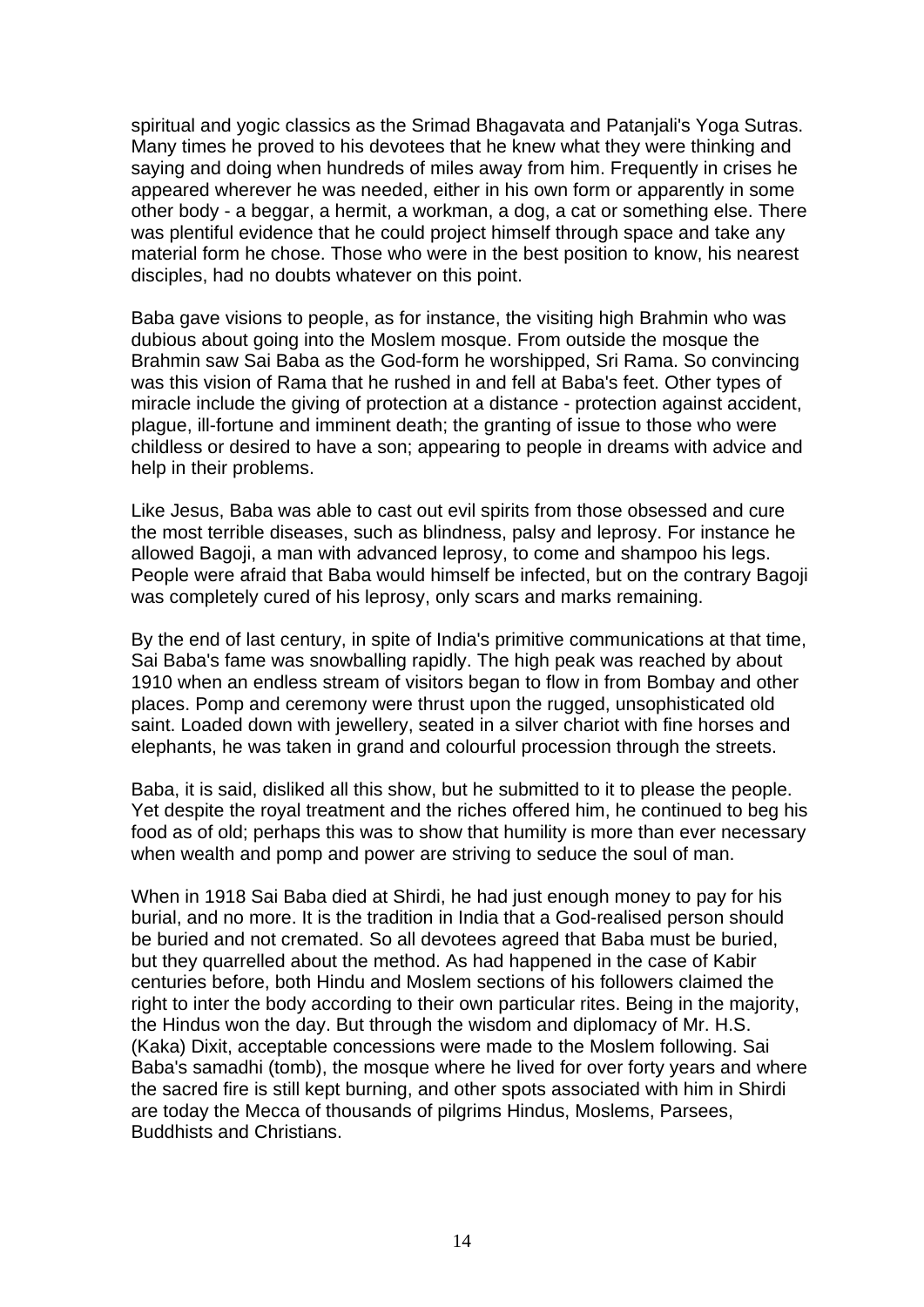## 1. The Search.. 2. Satya Sai Baba

Man of Miracles by Howard Murphet

### THE SEARCH

If therefore ye are intent upon wisdom, a lamp will not be wanting...... ANON.

After spending some time in Europe, my wife and I decided to stop for a while in India on our way home to Australia. We had two purposes in view. One was to go more deeply into Theosophy by attending the six-months "School of the Wisdom" at the international Headquarters of the Theosophical Society in Adyar, Madras. Let it be said, incidentally, and in case of misunderstanding, that this School does not pretend to offer a brief course on how to be wise; its object is simply a study of the ageless wisdom, the perennial philosophy found mainly in the ancient writings of the East.

Our second purpose was to travel through the country to discover if there was any deeper spiritual dimension in the life of modern India. Was there, we wondered, anything left of the mysterious India described in the pages of Paul Brunton, Yogananda, Kipling, Madame Blavatsky, Colonel H.S. Olcott and other writers? Were there still hidden fountains of esoteric knowledge or had the ancient springs dried up? Would it be possible to find somewhere, in ashram or jungle hermitage, a great Yogi of supernormal powers who knew the secrets of life and death? We thought that about a year should suffice for this programme.

The Theosophy School was enjoyable and enlightening. As a sortie into the wisdom teachings ranging from the ancient Vedas to The Secret Doctrine, published in 1888, it prepared our minds for our coming exploration "on the ground". We understood better what we were looking for and felt better equipped to appreciate it should we find it.

Our search took us to several of the well-known ashrams throughout the length of India, and to a few little-known ones. We sat and talked with hermits and ascetics in their caves in the Himalayas. We met a goodly variety of sadhus, sadhaks, and teachers of different types of yoga.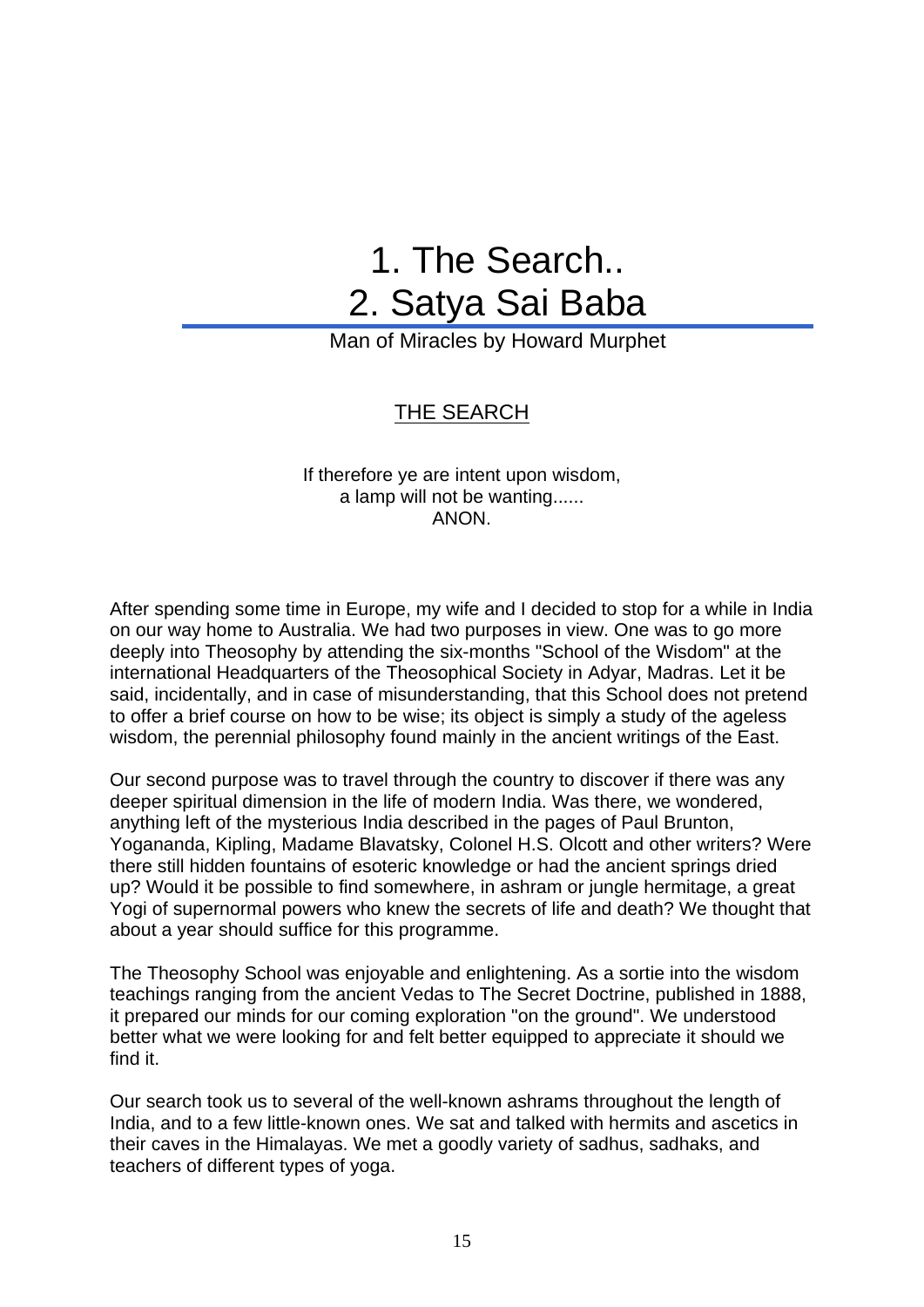From the hermitages of the Himalayas and ashrams along the sacred Ganges we came back to New Delhi. There, at a leading social club, we met a top business executive who said, over his beer: "So you're looking for the spiritual life of India. There is none. That's all past. We are looking for what you have in the West material progress." In another place a professor of history also tried to dampen our enthusiasm. "Believe me," he said, "there is no spirituality left in this country. In the India of old there was, of course, but it died a thousand years ago."

However, we knew that the men who spoke this way, the men of the modern India with its thirst for Western technology, were wrong about their own country. We had seen enough and sensed enough to feel quite sure that the yogic, treasures of old were still to be, found in her deep recesses.

We had sensed it; we had caught some drifts of its perfume on the breezes; we had met with brotherly love in the ashrams; we had found men who were happy to teach, for the sake of teaching the eternal truths of Hindu religio-philosophy. There was no dearth of inspiring words and noble theories. But we had not yet met a man of real power; one who had himself lived the yogic life long enough and truly enough to have broken through the limitations that bind Man in his present unhappy state. But with all this promising material there was surely hope that one such might exist. Yet we also knew that spiritual treasures are not handed out on a platter. There are always tapas, labours, austerities to be performed.

Train and bus journeys on the plains of India in burning June were, we thought, austerities enough for anyone. From the oven that was Delhi we went to the fiery furnace of Dayalbagh on the outskirts of Agra. We wanted to see what had happened to the Radha Soami religious colony there which Paul Brunton had admired so much thirty years before.

We found that its educational institutions had progressed and its factories and farms seemed to be thriving, but that it had a weary air. There was none of the dynamism that Brunton had found there. It was like an old tired man who had had rosy, optimistic dreams in his youth which had never come true. Perhaps this was because the energetic, inspiring leader of the Brunton days, His Holiness Sahabji Maharaj, was dead. Just before dying he had passed on the leadership to a retired engineer among his followers, one Hazur Mehtaji Maharaj. Now he was God incarnate on earth to the Dayalbaghites.

He proved to be a very elusive God. We tried to meet him but were not encouraged. On one occasion we went out early in the morning with a large party that does a few hours work in the fields before starting duty in office, school, or factory. The guru was with the group and we had great hopes of finally making the contact (in fact that was our reason for going), but he all the time managed to put a few acres between himself and us.

At last, however, on the day before we left, the secretary of the colony managed to pin him down in his office long enough for us to have an interview. On the way to the interview we were shown the house in which the leader lived. It was just one in a row, indistinguishable from its modest neighbours.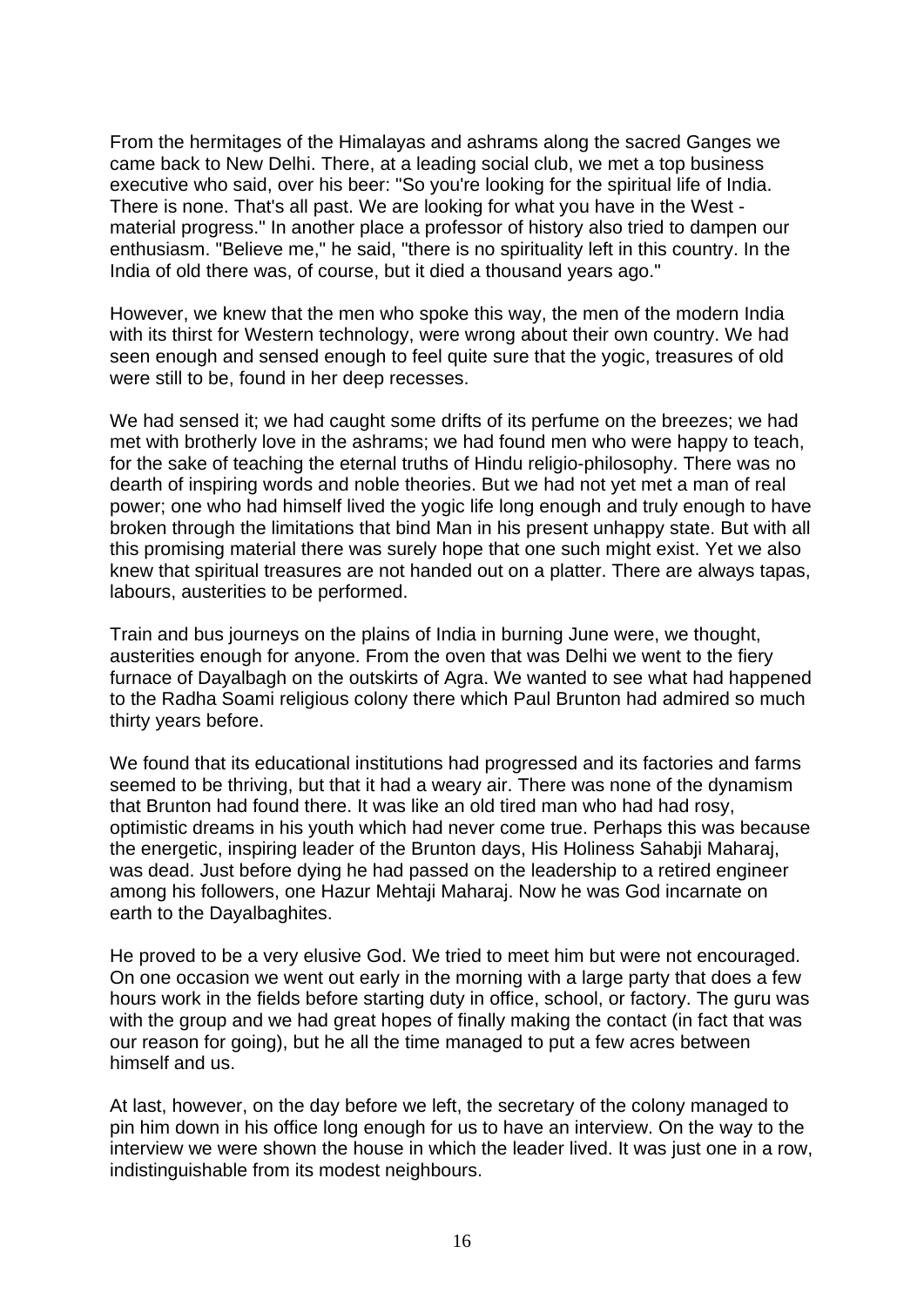In the office we found a shy little man who seemed quite ashamed of the fact that there was an air-conditioning unit in his simple room. This was not common in the colony, and he made it clear to us that his followers had forced the exceptional luxury upon him because of the indifferent state of his health. He was friendly in a selfeffacing way, but he said nothing of importance that I can recall. And we felt nothing, except that, if God is utter humility, then this man might be God incarnate; but he was certainly a reluctant incarnation, and kept any other signs of his divinity well hidden, from us, at least.

The secretary, Babu Ram Jadoun, made up in open-hearted hospitality and helpfulness any lack on the part of the modest leader. He spent the evenings sitting with us on easy chairs in front of the small guesthouse talking about the Radha Soami faith and its Sabdha Yoga, in which one concentrates in meditation on listening for the inner anahat sounds. He also liked to recall the old days and tell us anecdotes about the two English writers, Yeats-Brown and Paul Brunton, who had once stayed together at this same guesthouse in the early 1930s.

I knew that there were now about twenty of these Radha Soami colonies in India, each with its own guru. We had visited a number of them, including the big one at Beas, near Amritsar, where some 600,000 people believe that their benign leader, Charan Singh Maharaj, is the true incarnation. We had found that each group we visited had exactly the same idea about its leader.

On the evening before we left Dayalbagh I decided to ask the secretary, an intelligent man, what he thought about this division of belief that had developed in the cult during the century of its existence since 1861.

"Do all the leaders have the divine current?" I asked; "Do you think they are all incarnations of the boundless Brahman?" My wife and I were the only ones sitting with him under the trees before the guesthouse.

He shifted his seat in the warm air that wrapped us around like a blanket, and after a minute's silence, replied: "No, there can be only one incarnation at the same time. "

"And that is your leader? "

"Yes.

"So all the rest are wrong?"

"I'm afraid so."

"Well you no doubt have your good reason for feeling so sure," I remarked; "but how can we - how can any outsider know who is right? How can we decide in which of the many leaders, if any, divinity is enshrined? "

The wrinkled kindly little man seemed to ruminate for a time before he said: "Thirty years ago I was a lecturer in the Engineering College here. One evening I was sitting with a few people where we are sitting now, listening to our leader, Sahabji Maharaj.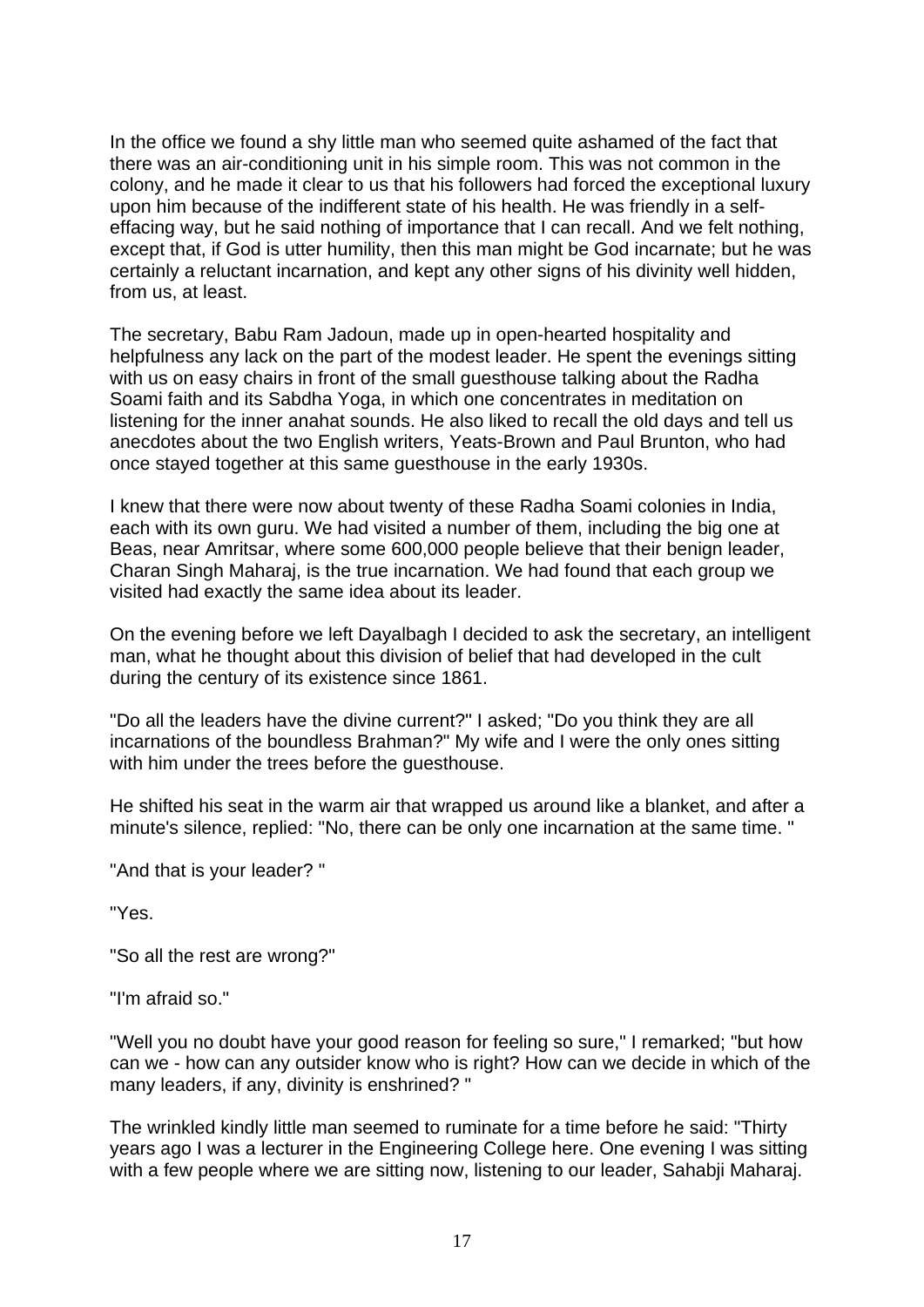Paul Brunton, who was with us, asked him the same question that you have just asked me. I remember very well the answer His Holiness gave..."

"What was it?" Iris asked.

"It was: 'Pray every day to God that he will lead you to the man in whom he is at present incarnated.' I suggest the same to you now. Such a prayer will undoubtedly be answered." He paused, then added with a gentle smile: "And when it is, when you find him, please write and let me know."

I wondered if he meant, "write and say you are on your way back here." Then I remembered that Brunton did not go back and become initiated into the Radha Soami Faith at Dayalbagh, but found his great guru in Ramana Maharshi, of Tiruvannamalai.

It was all very strange. I was not sure that I believed in modern incarnations. Maybe in ancient times, as the scriptures taught, there had been such - men like Rama, Krishna, Christ and others. I knew that many in India regarded some comparatively modern spiritual teachers, such as Paramahamsa Ramakrishna as incarnations or avatars, but I had never hoped or expected to meet one in the 1960s. The idea had not occurred to me. I was prepared to settle for a great yogi who had climbed to the rare heights of God-realization. But what was the difference, if any? It was all beyond my understanding or hopes.

Still my wife and I decided that, if among the teeming millions of India there was an incarnation today, we would love to find him. So the prayer could do no harm. It might, at least, help to lead us to the great master we sought.

I don't think we repeated his Holiness Sahabji Maharaj's prayer in actual words very regularly, or for very long, but the strong yearning was deep in our hearts, the yearning to find the highest manifestation of God in man - and that in itself is a prayer.

#### SATYA SAI BABA

Truth is always strange, stranger than fiction. LORD BYRON

I first heard the name Satya Sai Baba from a wandering yogi. He had not himself met this holy man, he said, nor been to his ashram at a village called Puttaparti. This, he had heard, was a difficult place to reach, being in the wilds of the interior: one had to do the last part of the journey by bullock cart or on foot over rough tracks. Still, the Swami was no doubt worth the effort, the yogi thought, if I had time and was interested in phenomena. He was known to have siddhis, to be a great miracleworker.

"What kind of miracle"? I asked.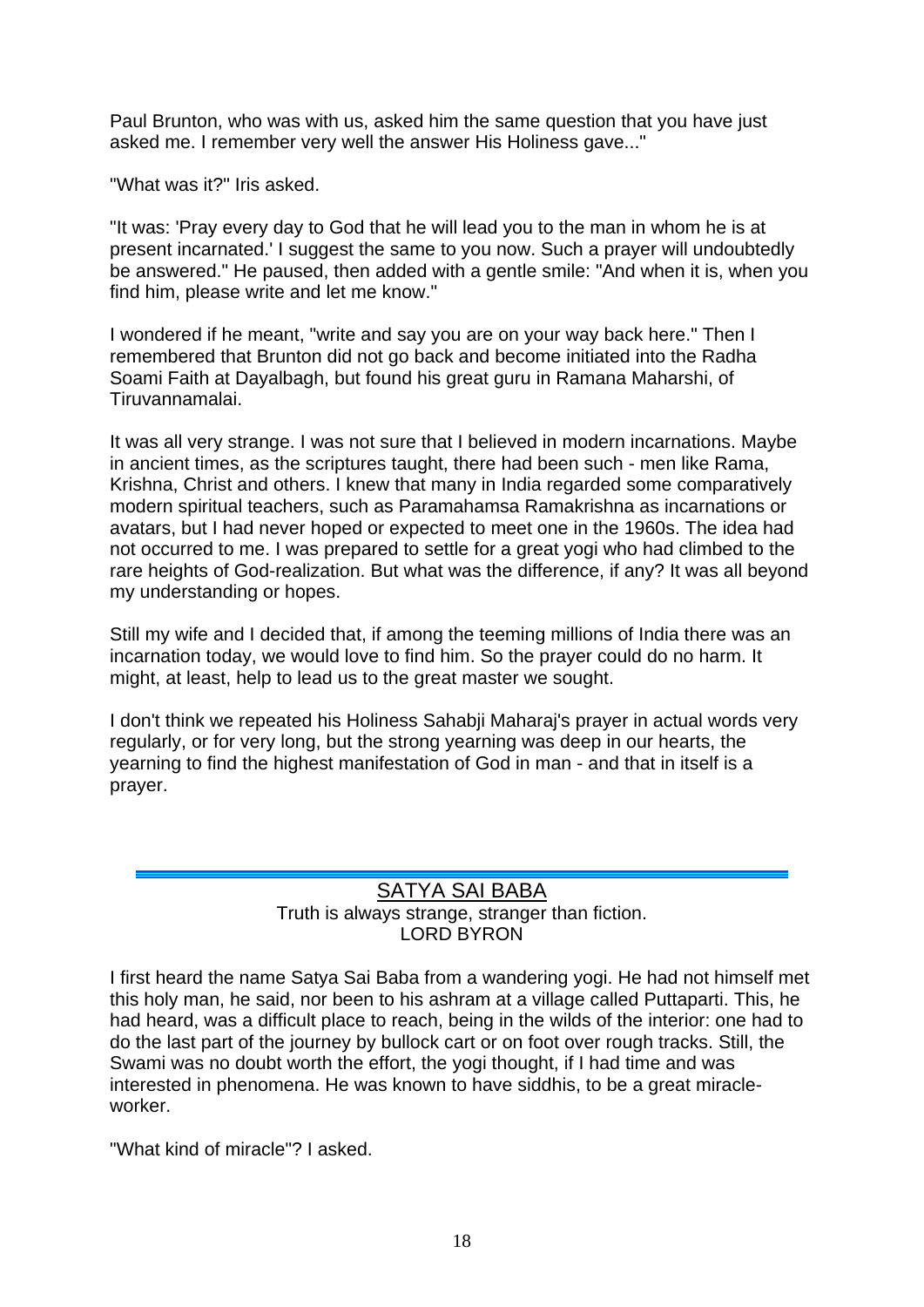"Well, it's said that he can, for instance, produce objects from nowhere. Of course, there are other men to be found who have some of the siddhis: they can do a few supernormal feats, but from reports Sai Baba's powers are much greater. And he performs miracles frequently. Anyone can see them."

Such talk certainly aroused my interest and curiosity. I had heard (who has not?) that India was the crucible of wonder-workers. I had read of the great adepts, occultists, saints, of the past who knew Nature's inner laws. But I half doubted their actual reality. And even if they did once exist, could they still be around?

This, I thought, might be my great chance to find out if the fantastic tales that have come out of India belong to the realm of fact or fiction. I decided that I must see Satya Sai Baba as soon as convenient. Later, when I heard that his followers regarded him as a reincarnation of Sai Baba of Shirdi, my desire to meet him became even stronger.

But the bullock-cart safari into the interior of south India would have to wait a little while. It sounded more than arduous, and we had recently discovered on our northern journey that ordinary travel in India saps one's vitality. On our return, we were glad to recuperate for a time in the tranquil tree-filled Theosophical Estate.

One day several months after our return a young pale-faced woman wearing the ochre-robe of a monk came on a visit to the Theosophical Headquarters. She was introduced to us by a mutual friend as Nirmalananda, and we took her to our sitting room for morning coffee. She told us that she was an American from Hollywood, an odd place of origin for an ascetic, we thought. "Nirmalananda", she said, was the Hindu name given her by Swami Sivananda when he initiated her into the monastic life. After he had died she left his ashram at Rishikesh and became a follower of Satya Sai Baba. At Puttaparti she had witnessed many wonderful miracles. Now Sai Baba was on a visit to Madras and she was one of a small party of disciples he had brought with him.

This seemed to be our golden opportunity. Iris was not feeling well enough to come, but Nirmalananda conducted me to the place where Sai Baba was staying. It was a pleasant house, standing behind lawns and flower gardens. Later I learned that it was the home of Mr. G. Venkateshwara Rao, the mica magnate who was also a devotee of Sai Baba. The lawns and pathways in front of the house were covered with people sitting quietly cross-legged on the ground - white-clad men to one side and women in saris like bright-coloured flowers to the other. There were hundreds of them, obviously waiting for a sight of the great man.

Nirmalananda led me through the crowd to the front verandah and there introduced me to a pleasant, red-haired American named Bob Raymer.

"I think Sai Baba has finished interviews for the morning, but I'll go and find out," he said.

He took me into a small sitting-room and left me there. Nirmalananda had already gone off somewhere. In the room were only two Indian men, both standing and apparently waiting for someone. I also stood waiting.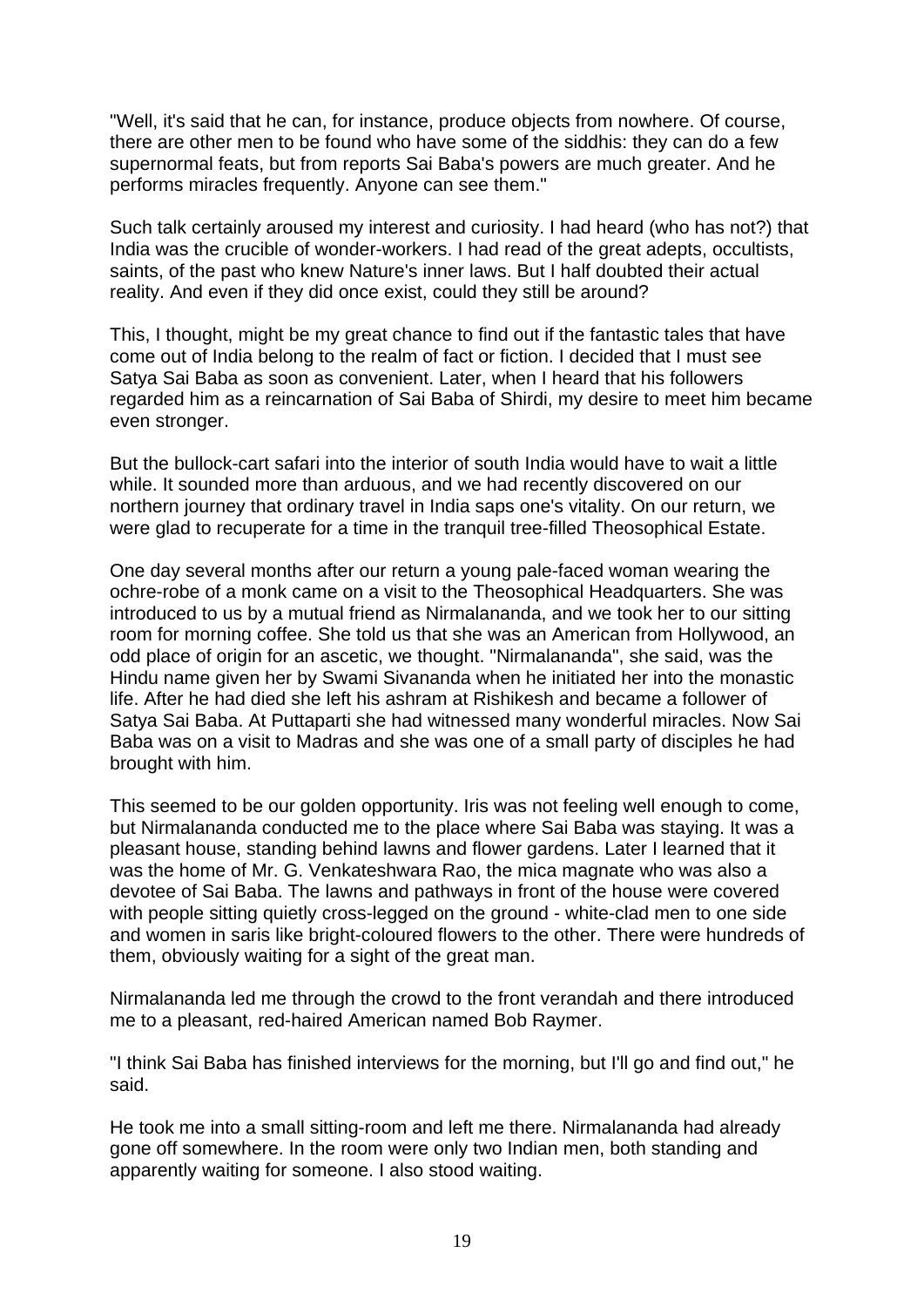After a few minutes the door from the interior of the house opened and there entered a man the like of whom I have never seen before nor since. He was slight and short. He wore a red silk robe that fell in a straight line from shoulders to feet. His hair stood up from his head in a big circular mop, jet black, crinkly, to the roots like wool, and seemingly vibrant with life. His skin was light brown but seemed darker because of the thick beard which, though closely shaven, still showed black through the skin. His eyes were dark, soft and luminous, and his face beamed with some inner joy.

I had never seen a photograph of Sai Baba. Could this be he? I had expected someone tall and stately with a long black beard, and dressed in white robes. I had a preconceived image of what a great yogi or master should be like perhaps derived from early theosophical descriptions of the Masters.

He came swiftly and gracefully across the carpet towards me, showing white, even teeth in a friendly smile.

"Are you the man from Australia?" he asked.

"Yes." I replied.

Then he went to the Indians and began talking to them in Telugu. Presently I saw him wave his hand in the air, palm downwards in small circles, just as in childhood we used to wave our hands when pretending to perform some abracadabra magic.

When he turned the palm up it was full of fluffy ash, and he divided this among the two men. One of them could not contain his feelings; he began to sob. Sai Baba patted him on the shoulders and back, and spoke to him soothingly like a mother. I did not understand at the time that these were what are called bhakti tears - tears of overwhelming joy, gratitude and love. Later I heard that Baba had cured this man's son of some terrible disease, but as I did not check the story, I cannot vouch for it.

After a while the small figure turned to me again. Standing close in front of me, he began circling his hand again. This time I noticed he pulled his loose-fitting sleeve almost up to the elbow. Much later I learned the reason for this. In my mind was the suspicion that he might be doing conjuring tricks like a stage magician, perhaps bringing the ash out of his sleeve. Baba has no difficulty in reading minds and knew my suspicions. So he pulled his sleeve high to allay them.

When the mound of powdery ash appeared suddenly in his palm, he tipped it into mine. For a moment I stood there wondering what to do with it. Then a voice to my left said, "Eat it, it's good for your health." This was Bob Raymer who had just returned to the room.

I had never expected to eat ash and enjoy it, but this brand was fragrant and quite pleasant to the taste. Baba stood there watching me. Half-way through the strange snack I said to him:

"May I take some of this to my wife? She is not very well."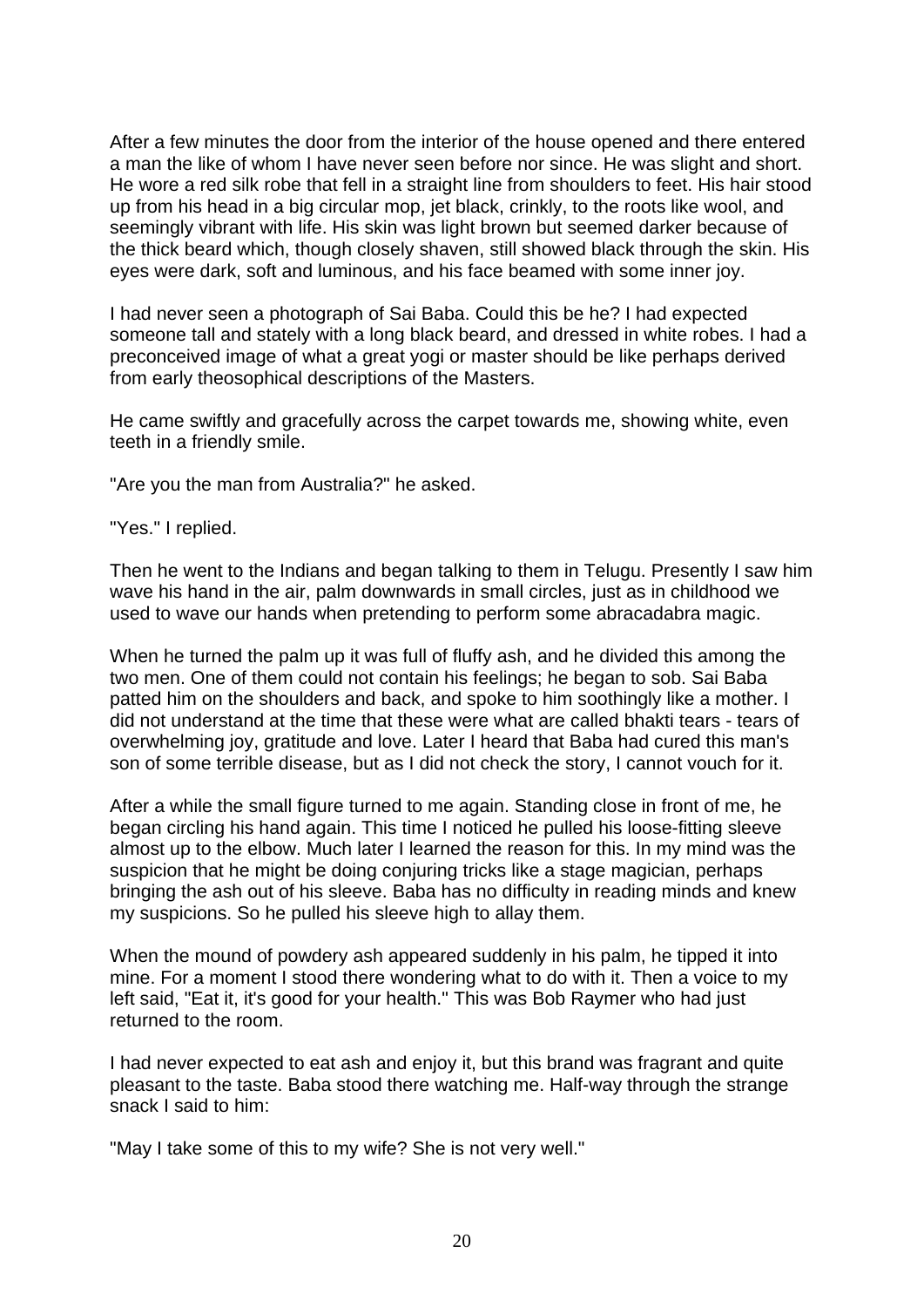"Bring her here tomorrow at five o'clock," he replied, and then he was gone.

The next afternoon found Iris and myself at the same house. In the entrance we met Gabriela Steyer of Switzerland, one of the small western contingent in Baba's travelling party. She, very friendly and sympathetic, led us to an upstairs room where about a score of women, most of them Indian and all in saris, sat cross-legged on the carpet.

We sat down near them and Gabriela began to tell us about some of the miracles she had seen at Puttaparti. Taking out my notebook I asked her for the full address of the ashram and directions on how to get there. But at that moment Bob Raymer's wife, Markell, came up and said that Baba was on his way, and that I should go and sit on the other side of the room, the men's proper territory. The males now filled their area of the floor but I found myself a place by the wall. I noticed that Bob Raymer and I were the only two white faces in the group of men.

Suddenly Sai Baba appeared in the doorway. Today his robe was old-gold in colour, but like the red one it fell from shoulder to floor in a simple line with no pockets, appendages or folds. All his robes are of this same style. They fasten right up to the neck with two gold studs - the only jewellery he ever wears - and the loose sleeves come to the wrist or elbow, depending perhaps on the temperature. Under the robe he wears a dhoti (a cloth tied around the waist and reaching the ankles like a skirt) and this has no pockets in it either. I now know these things for sure because, later on when we were staying at a guesthouse with Sai Baba, my wife used sometimes to iron his robes and dhotis in our room. So although sceptics without examining the matter properly have said (and will doubtless say again) that he conceals the things he produces miraculously somewhere in his robe, I know beyond doubt that this is quite wrong and quite impossible.

From the doorway Baba pointed his finger at me and said, "Did you bring your wife?" I was pleased that he had remembered. He took us both into another room and talked to Iris about her health. He seemed to know just what was wrong with her and the basic causes of the trouble. He gave her much advice and then with his handwave produced from the air some medicinal ash for her to eat.

I was, standing close by keenly watching the production because I still doubted that it was genuine magic. Now he turned to me, smiled, pulled his sleeve up to his elbow, and waved his hand under my nose. As he turned the palm up I expected to see the usual ash, but I was wrong. Lying in the middle of his hand was a little photograph of his head with the full address of his ashram. The photo had a freshly-glazed look as if straight from a photographic laboratory. He handed it to me saying: "You've been asking for my address. Here it is. Keep it in your wallet."

"May I may we - come there sometime?" I managed to ask.

"Yes, of course. Whenever you wish. It's your home."

Since that day I have seen many wonderful and rare things produced by the wave of his small brown hand, but I still carry in my wallet that little photograph which came out of "nowhere" in answer to a question in my mind. There were no ordinary means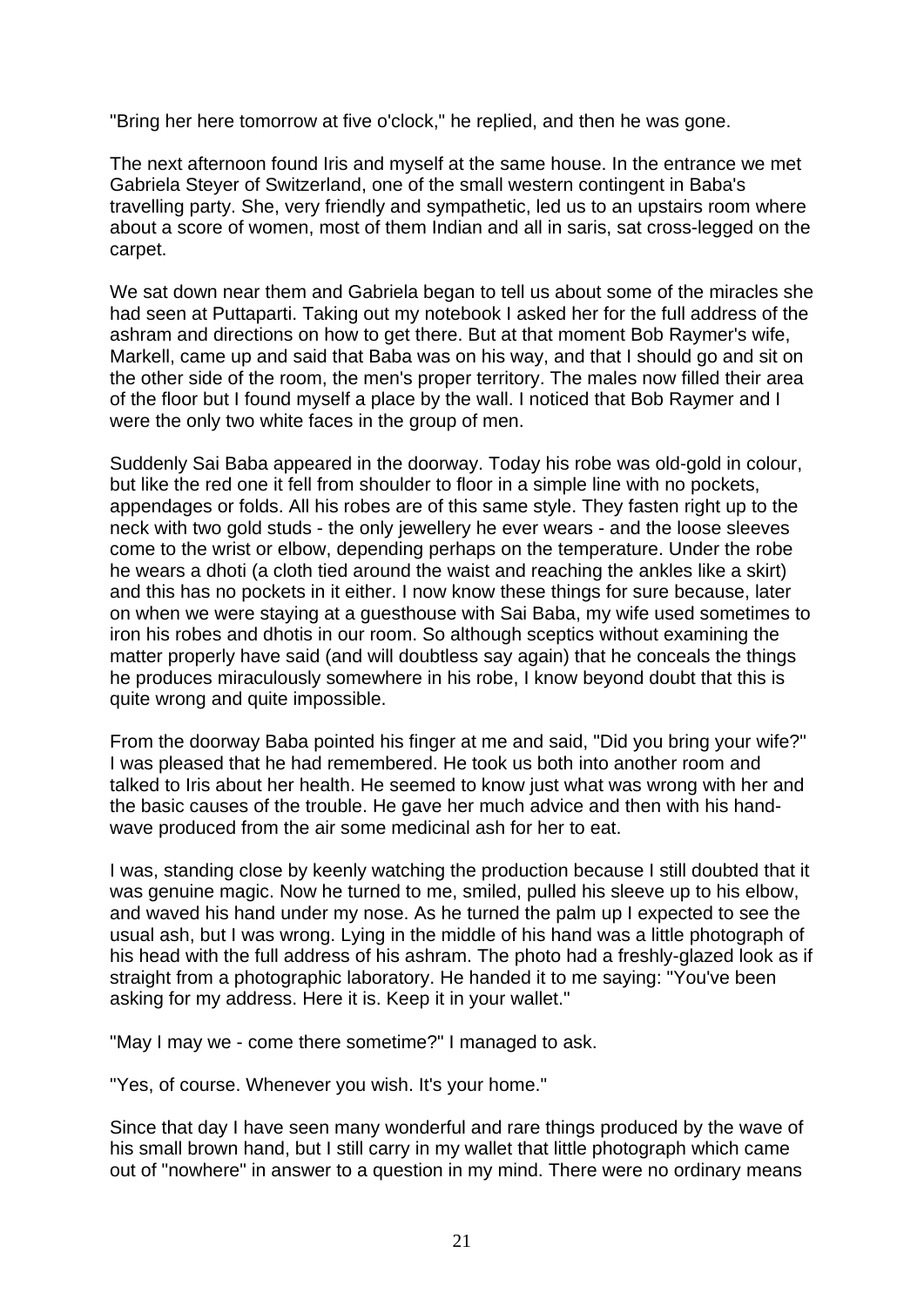of his knowing that I had asked Gabriela for the address.

After our interview Sai Baba gave a discourse to the people assembled in the room and later, as we went home, we saw him walking among the people in the gardens. Many of them tried to touch his robe or his feet. He spoke to some and "produced" something for others - usually ash, I think.

This constant production of ash, or vibhuti as it is called, seemed to have a special significance. It made me think of Sai Baba of Shirdi and the fire he always kept burning to produce the udhi which he gave to his followers for curing their ailments, and for other purposes. Now it was as if Satya Sai, who perhaps really was his reincarnation, could produce this ash from a fire that burned in a dimension beyond the range of our mortal eyes.

Ash is a spiritual symbol and has been used as such by many religions, including the Christian. Like all symbols it has different levels of meaning. An obvious one is that it reminds us of the transitory nature of all Earthly things and the mortality of man's body. It is meant to lead our thoughts to the eternal beyond the transitory, to our own immortal selves beyond the little mound of ash or dust to which our bodies will some day be reduced. For the Hindus ash is specially sacred to the God Siva, or that aspect of the Godhead concerned with the destruction of all material forms. Destruction is considered a divine attribute because only through destruction can there be a regeneration, a rebirth of new forms through which life can flow more freely, more fully, more vitally.

During the next few days we talked a good deal about our strange experience. Apart from his miraculous abilities, Sai Baba had a powerful effect. He seemed to lift us up to some high level where there were no more worries. We became larger than life, and the usual difficulties and conflicts of the mundane world were far off, unreal. There seemed to be an aura of happiness around us. Iris mentioned that she could not stop herself smiling for hours after Baba had talked to her.

As for the miracles themselves - well, as time went on I began to ask myself if I had really seen them. It all seemed so unlikely, so far outside the commonplace everyday order of things. It is very difficult for the mind, trained in logic and the physical sciences and believing implicitly in the rational order of the universe, to accept the reality of such apparently irrational phenomena. Even after seeing such miracles it is difficult to believe in them.

So a doubt hung in my mind like a morning mist. Was I, after all, fooled? Was it, after all, just a clever sleight-of-hand? Going over the facts and conditions carefully I failed to see how this could be so. Ash would be a difficult if not impossible thing to hold in the palm of a hand waving in circles, wide open and turned downwards. And how could he bring it out of a pocket or a sleeve, even if he had pockets, which he did not and even if the cuffless sleeve was down to the wrist, rather than pulled up nearly to the elbow, as it often was.

But perhaps there was some way in which he could have done the things I saw by brilliant conjuring. Perhaps his apparent mind-reading and his inside knowledge of one's personal problems were no more than clever guessing.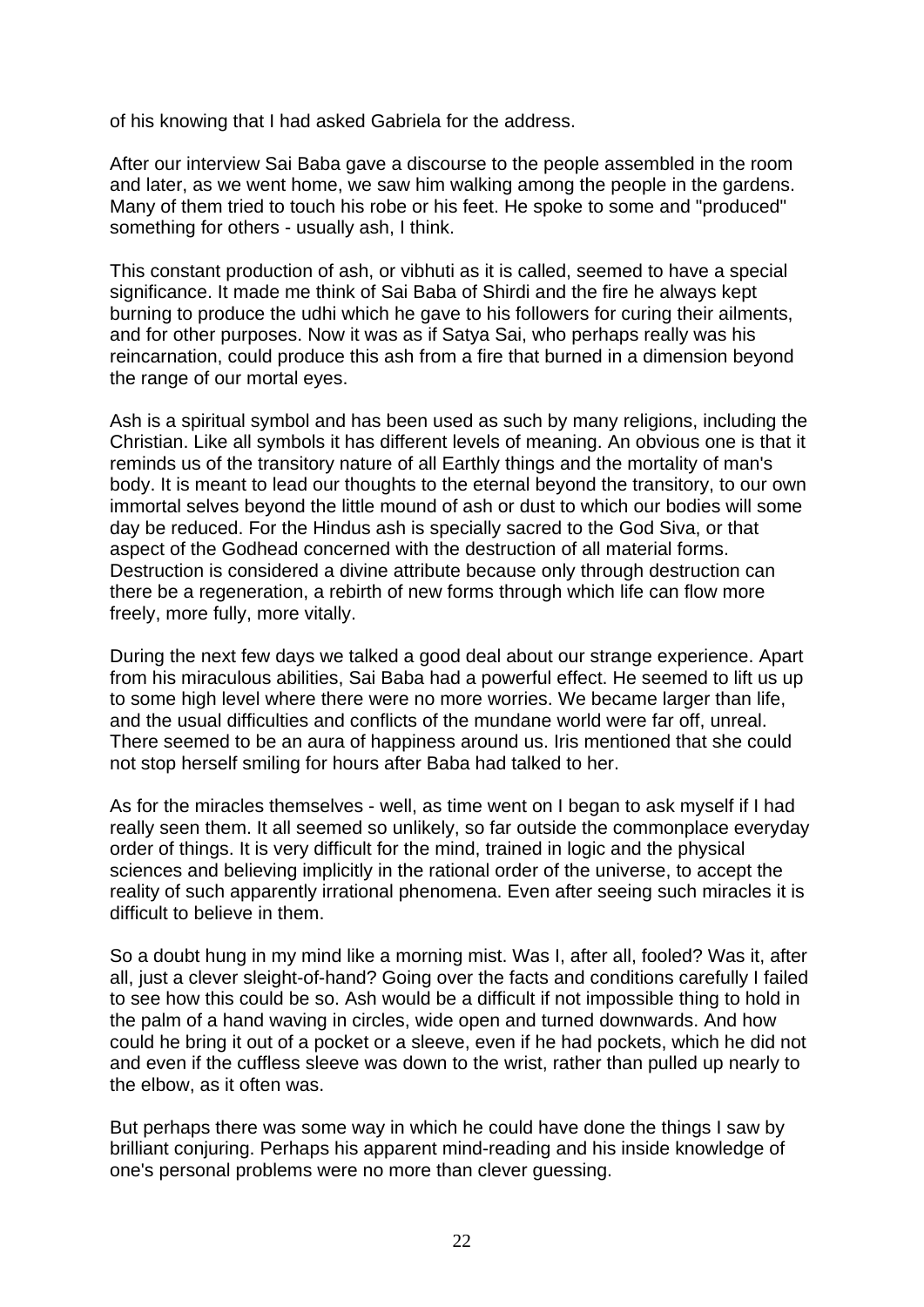Inwardly I felt from the elevating splendour of his presence that he was not an impostor. But I could not be absolutely sure: I could not be quite certain that I had met a man of truly supernormal powers, that I had witnessed genuine miracles. No, I could not feel sure until I had investigated further. I would have to observe such phenomena many times under many different circumstances and conditions. I would have to get to know the miracle-man himself, learn his character, his background, his life, and the kind of people who followed him. And I certainly would have to visit that ashram in Puttaparti.

## 3. Abode of Peace and Many Wonders.. 4. O World Invisible

Man of Miracles by Howard Murphet

### ABODE OF PEACE AND MANY WONDERS

This earth alone is not our teacher and nurse, The powers of all the worlds have entrance here. SRI AUROBINDO, Savitri

I travelled by bus from Madras to Bangalore. Some friends in that city provided me with a car and I set off north along a country road to find the retreat of the wizard of Puttaparti. I was travelling alone with an Indian driver as Iris was not able to get away from her duties at the Theosophical Society Headquarters.

The way led out of Mysore State into Andhra Pradesh, mainly through barren open country pimpled here and there with outcrops of round stony hills. I did not even see a mention of Puttaparti on the signposts until we reached the last stretches of the hundred-mile journey.

Then we were on a road of broken rocks and loose sand, like a track for country carts. At one place it became a narrow alley, squeezing itself between the tumbled buildings of a lonely village. In other places the road sauntered across the sandy near-dry beds of rivers. Such crossings are fordable except in seasons of very heavy rain. But I was told that if the cunning rogues living nearby are in need of money they dig a deep ditch in the shallow water of the ford. Then they wait for cars to get stuck, and bargain for a high price to push them out.

Gone, however, are the days when visitors finished the Puttaparti journey by bullockcart, or on foot across slushy fields of paddy. Despite the rugged road in the year of my first journey there - 1966 - cars and even big buses could negotiate the final obstacles and reach the ashram gates.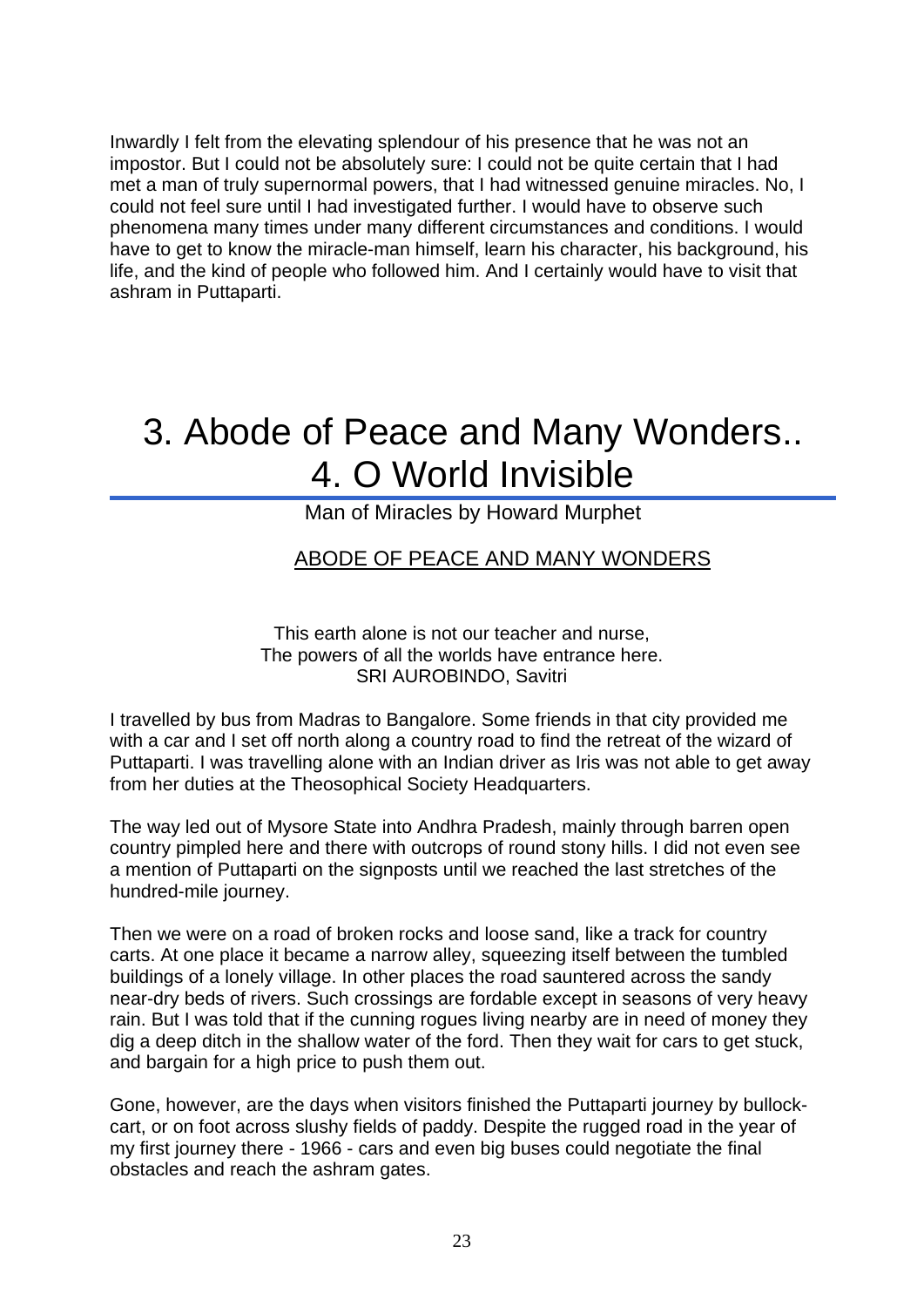Sai Baba's retreat is beside the village of Puttaparti, which nestles in a narrow farming valley between pewter-coloured hills of bare rock. The valley, gentle green in the season of young crops, is remote and silent, untouched by the twentieth century. As I drove in through the gate the sun was setting, spreading a golden glow over the buildings. Most of them stood around the perimeter of the large compound, facing inwards towards a large white central building.

It was the time of the evening bhajan, that is, the singing of sacred songs and chants. I was informed that Sai Baba was with the crowd in the big hall which occupies most of the ground floor of the central building, and as apparently only he could say where I must sleep, I sat on my bedroll outside the hall and waited.

The rhythmic sounds of the singing deepened the peace of the evening hour. Dusk gathered, the lights came on gently, the haunting music continued. It seemed to seep through me, soothing my tired body, and calming my impatience, washing away my worries and anxieties.

Presently someone came and took me to the room Baba had allocated to me. It was in the small guesthouse, and was well furnished with its own private wash-room and a flush toilet. This was much better than I had been led to expect or dared to hope for.

One of the first people I met at the ashram was Mr. N. Kasturi, a retired History professor and College Principal of Mysore University. He was now the secretary of the ashram, editor of its monthly magazine, Sanathana Sarathi, and the writer of a book on Sai Baba's life. He had also translated into English many of Baba's public discourses which had been delivered in Telugu. These, published in several volumes, contain the miracle-man's spiritual teachings and give an idea of his mission and message.

On my first morning Mr. Kasturi arrived at the guesthouse with copies of all the books which had been printed in English.

"They are a present to you from Baba," he explained. Mr. Kasturi is not only a scholar, but a deeply religious man whose face glows with devotion and benevolence.

Now he told me something about the ashram. Its name is Prasanti Nilayam, meaning the "Abode of Great Peace". About seven hundred people live here permanently, while hundreds are coming and going all the time. The residents occupy the inwardfacing terraced houses around the perimeter. The visitors occupy whatever space is available at the time perhaps a room in one of the large buildings, perhaps a spot of floor in one of the open sheds, perhaps a corner on the Post Office verandah, or at times of great festival crowds, the bare brown earth beneath a tree. People like myself, who have been softened by the creature comforts of western civilisation,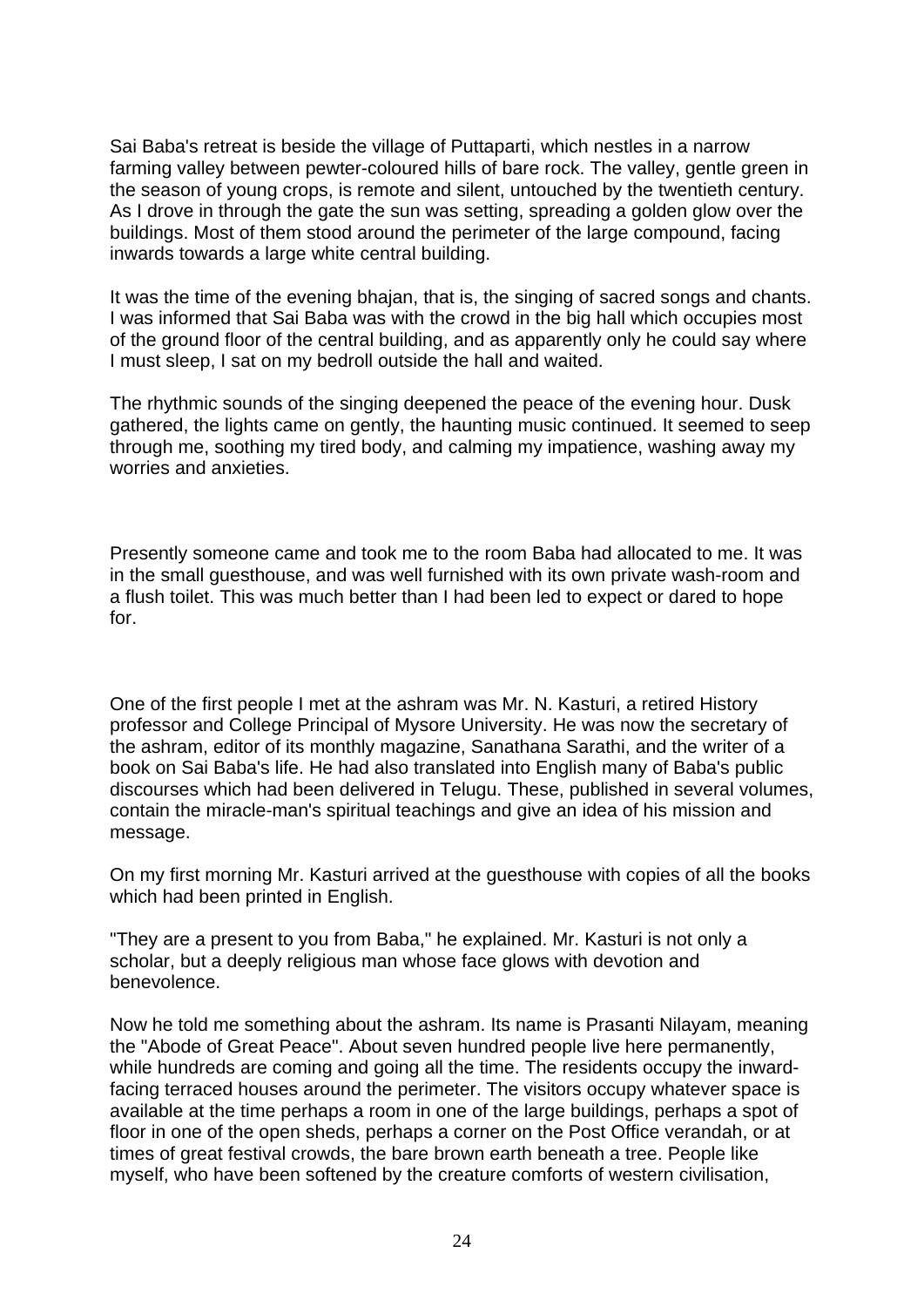Baba usually puts in the furnished guesthouse.

In the early morning I had heard strange but soothing sounds of Sanskrit chanting. Now I learned that it came from the school where boys and youths are studying the Vedas. They are not only learning to read the Sanskrit of these works but also to recite it by heart. They are being taught by pundits to chant the texts with the correct intonation and emphasis, as was done in India's ancient days. The reason for this is that the uplifting spiritual benefits of the Vedas come from the mantric effect of the sound as much as from the meaning of the words. That is what the ancient writers tell us, and having been subjected to some of the chanting myself I don't find it hard to believe them. There are very few schools like this one in India today; perhaps because it normally takes about seven years to learn one Veda, as Mr. Kasturi informed me, and there are four of them. Over twenty years to master the lot, and no commercial rewards to speak of at the end of it all! But Sai Baba seems determined, against the surging tide of materialism in modern India, to revive her ancient spiritual culture.

The ashram also has its own canteen where I had been invited to have my meals, but I was told that as I was Baba's guest I must not pay. The accommodation was also free and I had been given a set of free books! It seemed I was not allowed to pay for anything. But perhaps I could make a donation at the end of my stay, as one does at most ashrams in India. This point I queried with Mr. Kasturi.

"No," he said emphatically, "Baba will not accept donations. He never takes money from anyone."

"He seems to have some wealthy followers," I replied, "Perhaps they give financial help to the ashram."

"No," Mr. Kasturi smiled. "But don't take my word for it; ask them yourself. Many will he arriving in the next few days for Sivaratri."

"What's that?" I queried.

He explained that it was the great annual festival to the god Siva, that many thousands came to Prasanti Nilayam for it, and that during the festival Baba always performed two great miracles in public.

I decided then and there to wait for the festival Of Sivaratri (Siva's night) and see the miracles. In the meantime I would read Sai Baba's story as written by N. Kasturi, talk to his followers, and get close to the great man himself whenever I possibly could. Kasturi gave me hope that I might be called for an interview fairly soon, although Baba was very busy.

During the next few days, in fact, I was fortunate in being invited to several group interviews. For these a dozen people gather in one of the interview rooms at either end of the bhajan hall, or "prayer hall" as it is sometimes called. Sai Baba sits either on the one chair, or else on the floor - depending, it seems, on his whim - and the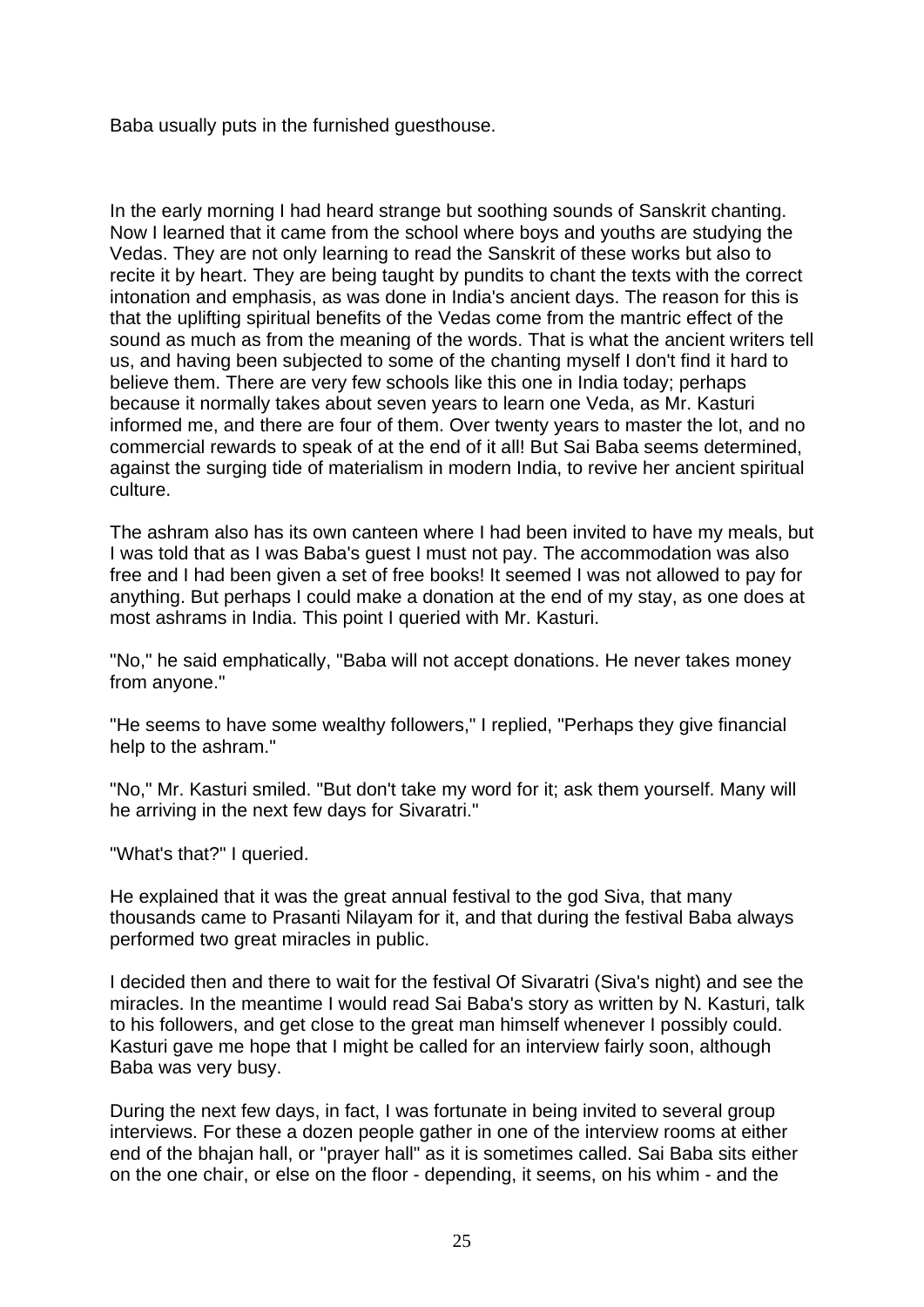people sit cross-legged on the floor, fanning out in a rough circle about him. On each occasion I managed to get as close as possible to him and sat to his right within a couple of feet of the hand that performs the magic.

These group interviews usually begin with some talk on spiritual subjects. Baba invites someone to ask a question; then in the answer he expounds on such matters as the meaning and purpose of life, Man's true nature, and the way he should strive to live in order to reach the goal. The teachings are always clear, vivid, and intensely practical.

Towards the end of each meeting, if some people have personal problems, he may take them into another room one by one or in family groups. But never a meeting went by without Baba producing at least one item besides the vibhuti he always produces, with his theurgic hand-wave. Pendants, chains, rings, necklaces and other objects I have watched him pluck from the air in this way and then give to some delighted individual.

He apparently knew my suspicions of him were not yet dispelled, because he still pulled his loose cuffless sleeve up before taking an object from nowhere. But on one occasion he did not need to raise the sleeve above suspicion. It was a very hot day and he was wearing a robe with short sleeves that came only to the elbow. Now, as if he would exorcise, once and for all, the sceptical spirit within me, he let his right hand lie open, palm upward, on the arm of the chair within a few inches of my eyes. If I had been a palmist, I might have read the lines and mounds on the small palm and slim graceful fingers. I could certainly be quite sure that no items, however small, were concealed there.

Then he lifted his hand from where it lay, and began to circle it in the air about eighteen inches from my face. One moment the hand was empty, the next it was holding something big that protruded brightly on either side of his fist. He shook this out to reveal a long necklace of coloured stones. It was what the Indians call a jappamala which, like the Christian rosary, is used for prayers. Its regulation size is one hundred and eight stones or beads. There, was nowhere in three-dimensional space that a conjurer could have hidden such a bulky object and produced it under these circumstances. Baba gave it to a grey-haired lady on his immediate left. When he placed it around her neck, she was so overcome that her eyes filled with tears and she went down on her knees to touch his feet.

Every day now saw the crowd swelling. The buildings were all full and people were beginning to spread their beds under the trees. In this gathering tide of dark-faced, white-robed Indians I was the only western male. Bob Raymer having returned to his home in California. Among the ladies there were only two pale faces left ochre-robed Nirmalananda and Gabriela Steyer.

Yet I did not feel like a foreigner: I felt that I was among brothers, and was completely happy. One could hardly be otherwise with brotherly love shining in every face and inspiring every word and action. Any stranger was your acquaintance in minutes and your close friend within an hour, anxious to help you in every way and eager to tell you about the wonderful things that Sai Baba had done for him or some members of his family.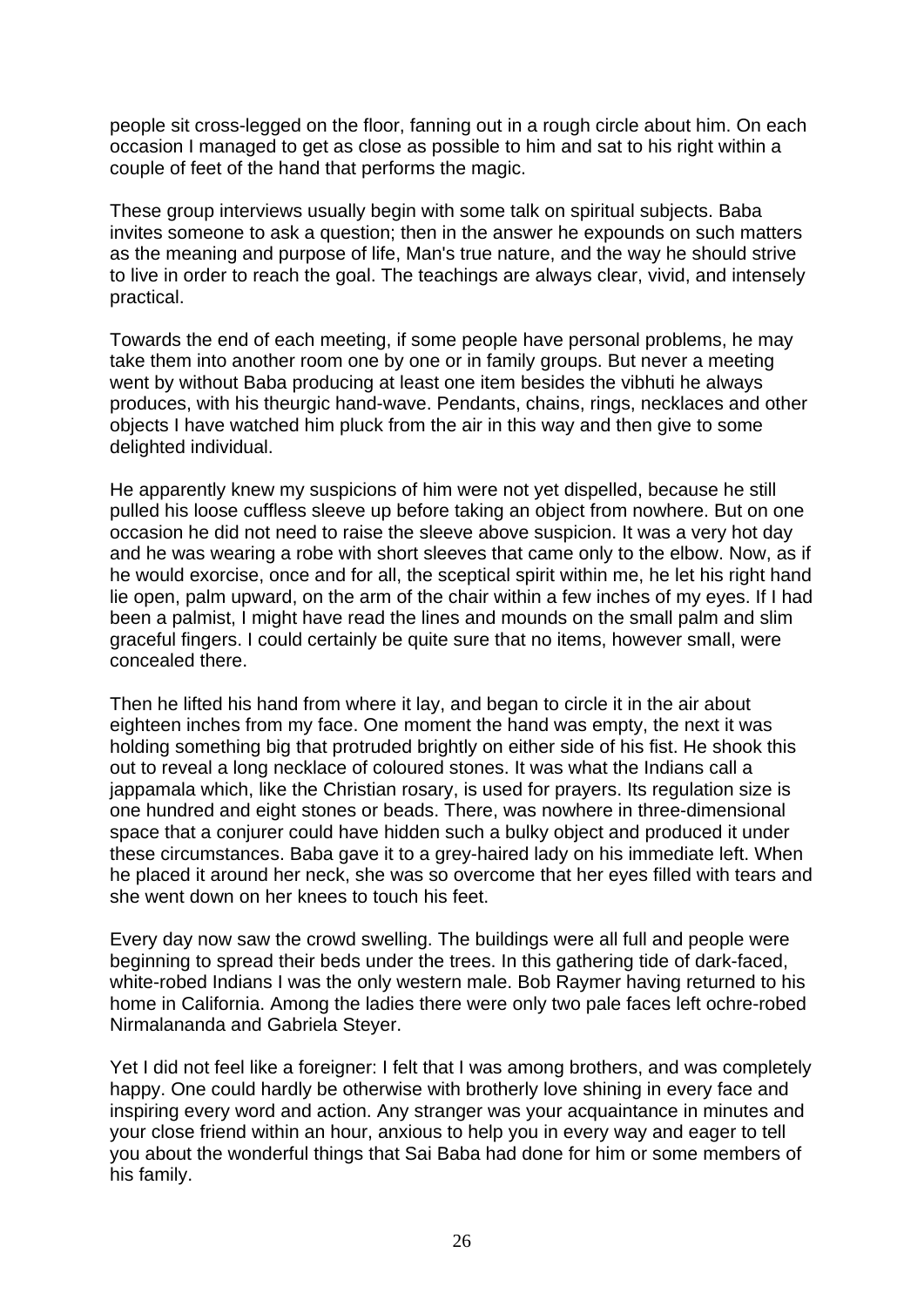I soon found that the followers were from all parts of India and from all classes of society - princes, businessmen, doctors, lawyers, judges, civil servants, scientists, soldiers, clerks and tradesmen. Filling the guesthouse there were, in the ladies suite, the Maharani of Sandur, her daughter and Nanda, Princess of Kutch. Among the men were the Kumaraja (Prince) of Venkatagiri, the Kumaraja of Sandur, Mr. G. Venkateshwara Rao, the mica magnate, and myself.

These people were all quite rich so, remembering Mr. Kasturi's challenge, I questioned them as well as other wealthy followers about money donations to Sai Baba. From all of them, and later from many others, I had the same answer. They would, they said, love to help support Baba's ashram with funds, but he would never accept any money from them. Nor did he take any donations from anyone they knew.

I thought what a fertile field was here for those religious leaders and their organisations always on the look-out for funds - not only the wealthy nucleus, anxious to give, but the huge numbers that congregate at Baba's discourses, sometimes up to two hundred thousand. What a collection could be raised from such crowds by a good rousing evangelist! But Sai Baba refuses to take a paise. How then does he get the money he needs? To this question they smile, as if to say, "How does Baba do anything? He is a mystery we can't solve." Anyway it soon became quite clear that whatever the motive for his miracles it was not money.

Everyone I spoke to had at least one and usually many more miracles to tell me from his own experience. My notebooks began to swell with fantastic stories, many of which I could never hope to verify. But there were others which could be crosschecked and verified in a number of ways. Apart from the materialisation phenomena of the type that I had already seen there were tales involving almost every kind of miracle found in the historic and spiritual records of the fantastic. Among them were the healing miracles - the curing of many kinds of diseases, some deep-seated and chronic, some considered incurable by medical opinion.

At the ashram there is a small hospital with two doctors on the staff, and occasional helpers from outside. The two full-time workers are the Medical Superintendent, Dr. B. Sitaramiah, and his assistant, Dr. N. Jayalakshmi, a woman doctor. The Superintendent told me that when Sai Baba asked him some years ago to take charge of the hospital he had already retired from practice, and felt disinclined to take the responsibility. But Baba said that the doctor would be only a figure-head, and that he himself would do the healing. Then Dr. Sitaramiah, who was a devotee, had no more fears about the job. And that was the way it had been.

"Apart from the routine treatments, I have had Baba's directions always," he told me. "And there have been many cures of cases that were quite incurable by any known medical treatment. From the scientific point of view the cures are quite inexplicable."

For my benefit he went into several case histories in full detail, showing me X-ray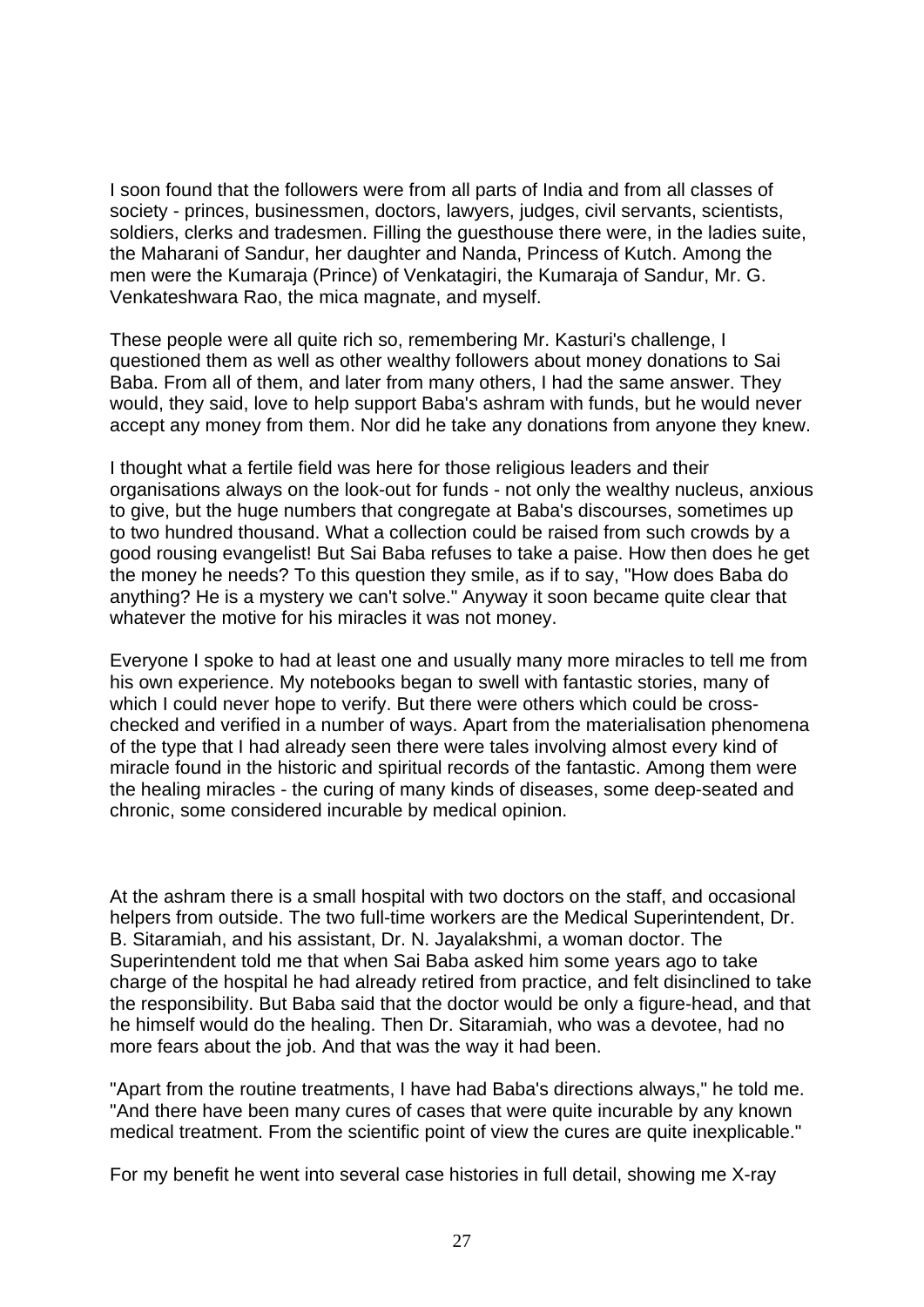photographs, records of medical diagnosis, and any other documents that were relevant. Below are a few sample cases to indicate some of the diseases Baba has treated at the ashram. They also show that he has, as he puts it, "different prescriptions for different patients".

A woman devotee from Mangalore was suffering from tuberculosis. There was bleeding and X-rays showed a cavity of the right lung. Medical opinion was that the disease was probably curable but that effective treatment would take about two years. Instead of undergoing the prescribed treatment, she came to Prasanti Nilayam. Sai Baba gave her vibhuti from his hand, and she was put in the hospital. About a week later, when I visited the hospital myself, she was still there convalescing. But all symptoms of the tuberculosis had gone, the doctors assured me. She had been cured in a week instead of two years.

A young man living in Bombay, but recently returned from Switzerland, was suffering from internal trouble which doctors in both Europe and Bombay had diagnosed as cancer. He was not a devotee of Sai Baba, but a friend had urged him to go to Prasanti Nilayam. In desperation he went and stayed, not in the hospital, but in a building near the canteen. There he waited and prayed to Baba for help.

One night he had a dream in which, someone visited him, carrying a shining knife. When he awoke that was all he could remember, he told Dr. Sitaramiah and others, the vague visitor and the clear bright knife. Perhaps it was not really a dream. To the canteen manager who took him breakfast in the morning he showed a large, mysterious blood-stain on his sheet. Had Baba performed an operation while he slept? Such strange things had been known before. Anyway, all signs and symptoms of the cancer had vanished. It was about a year after this experience that I wrote to the young man to enquire if the cancer cure had been complete. His reply came from Switzerland where he had returned to his job. He was in sound health and not a day passed, he said, in which he did not think of Sai Baba and offer a heart-felt prayer of gratitude for his miraculous cure.

A 58-year old man, suffering from hyperpyrexia, was brought into the hospital. He had at another hospital been under treatment for fever and dysentery for about two months without relief. At the ashram hospital various treatments were tried by the doctors - quinine, penicillin, chloromycetin - but all to no avail. The patient's temperature kept above 103 degrees; he was delirious, and his general condition worsened. He lost consciousness and there seemed to be no hope of his recovery.

Then Sai Baba came to the hospital to see him. Taking vibhuti from the air in his usual way, he smeared it on the forehead and put some in the mouth of the unconscious man. Within a short time the temperature began to drop, the patient regained consciousness, and his condition improved rapidly. Soon he was back to normal with no signs of the dysentery. When strong, enough he was discharged from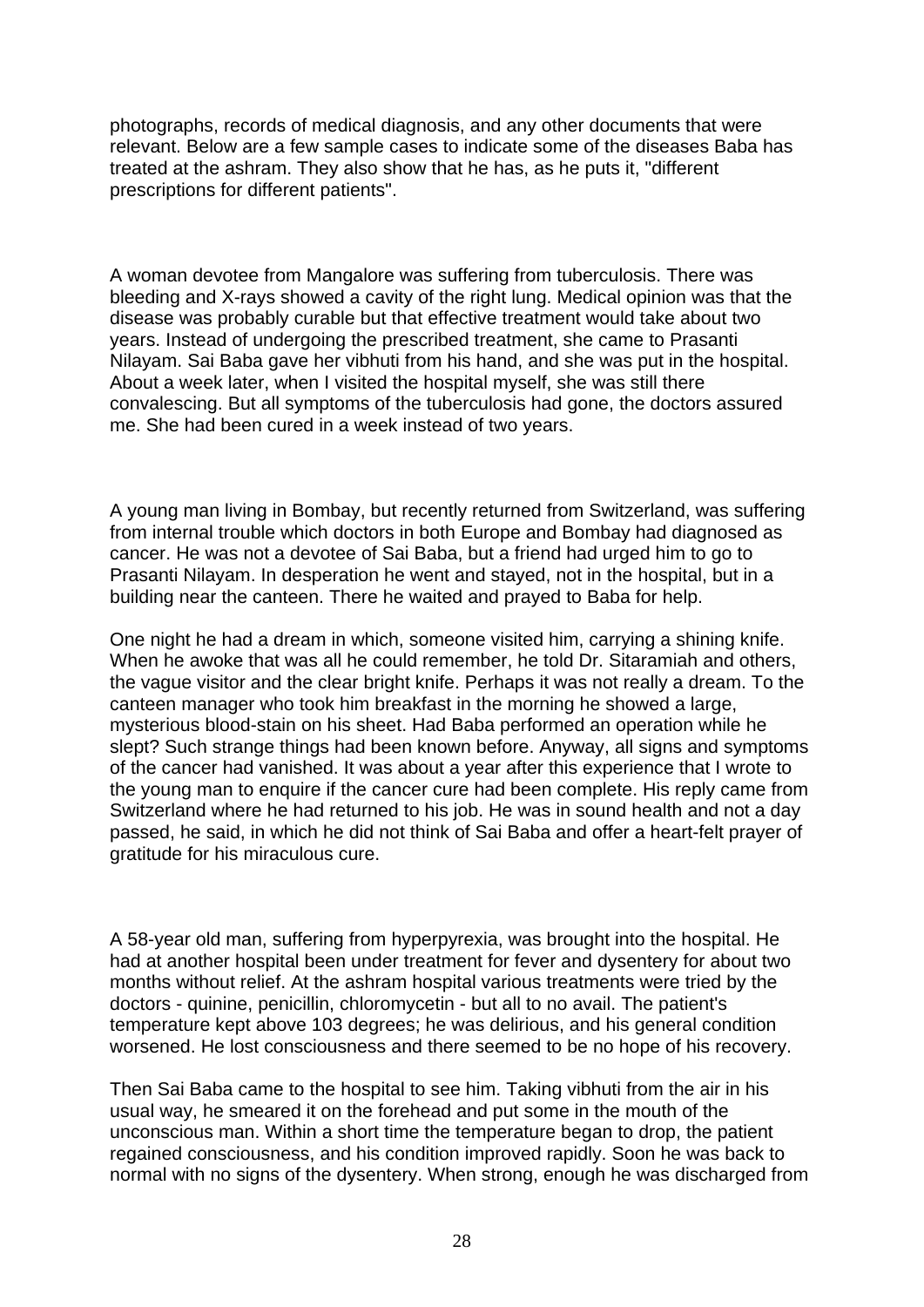hospital.

A cripple, unable to walk, stand or even sit, was brought to the ashram. This man, a wealthy coffee planter from the Mysore State, was about 50 years of age, and for the last twenty of those years, he had suffered from severe rheumatoid arthritis. He had been through a variety of medical treatments without any success. And now, in addition to his other troubles, he had a damaged kidney which was not functioning. His temperature stayed around 103 to 104 degrees. At Prasanti Nilayam hospital he refused any orthodox medical treatment, saying that he had complete faith in the power of Sai Baba to cure him. On this occasion Baba waved his hand to produce a small bottle of liquid medicine and, prescribed two drops to be taken daily in water. Fifteen days after the treatment began the planter could walk with the help of a stick. Now Baba gave him a mantra to repeat as he walked daily a certain number of times around the prayer hall. Within a month he was walking without the help of a stick. Furthermore there was no more trouble from the kidney, it was functioning normally again.

Before returning to his plantation, he tried to express his deep gratitude to Sai Baba. But the latter replied: "Don't thank me. It was your own faith that cured you."

I asked Dr. Sitaramiah if the cure had been permanent or if, perhaps, the troubles had returned.

"It seemed to be permanent. I heard a long time afterwards that the planter was still quite fit and well," he said.

In the months ahead I was to meet many people who had themselves experienced dramatic and miraculous cures of serious, sometimes deadly diseases and, others who could bear witness to such fantastic healings among members of their families or friends. A good proportion of these were well-known leading citizens of their communities, they have permitted me to use their names, and their cases will be described in later chapters.

But now at Prasanti Nilayam Dr. Sitaramiah informed me that Sai Baba's own temperature was up over the hundred mark. The doctor had been checking it each morning as he always did at this time of the year, with Baba's permission. The high temperature was a sign of the approaching miracle that takes place annually at the Sivaratri festivals, the doctor explained.

I awaited this event with eagerness, having heard devotees descriptions of the miracles performed on previous occasions. And yet I felt a little sceptical as there was to my knowledge nothing like it in the chronicles of miraculous phenomena.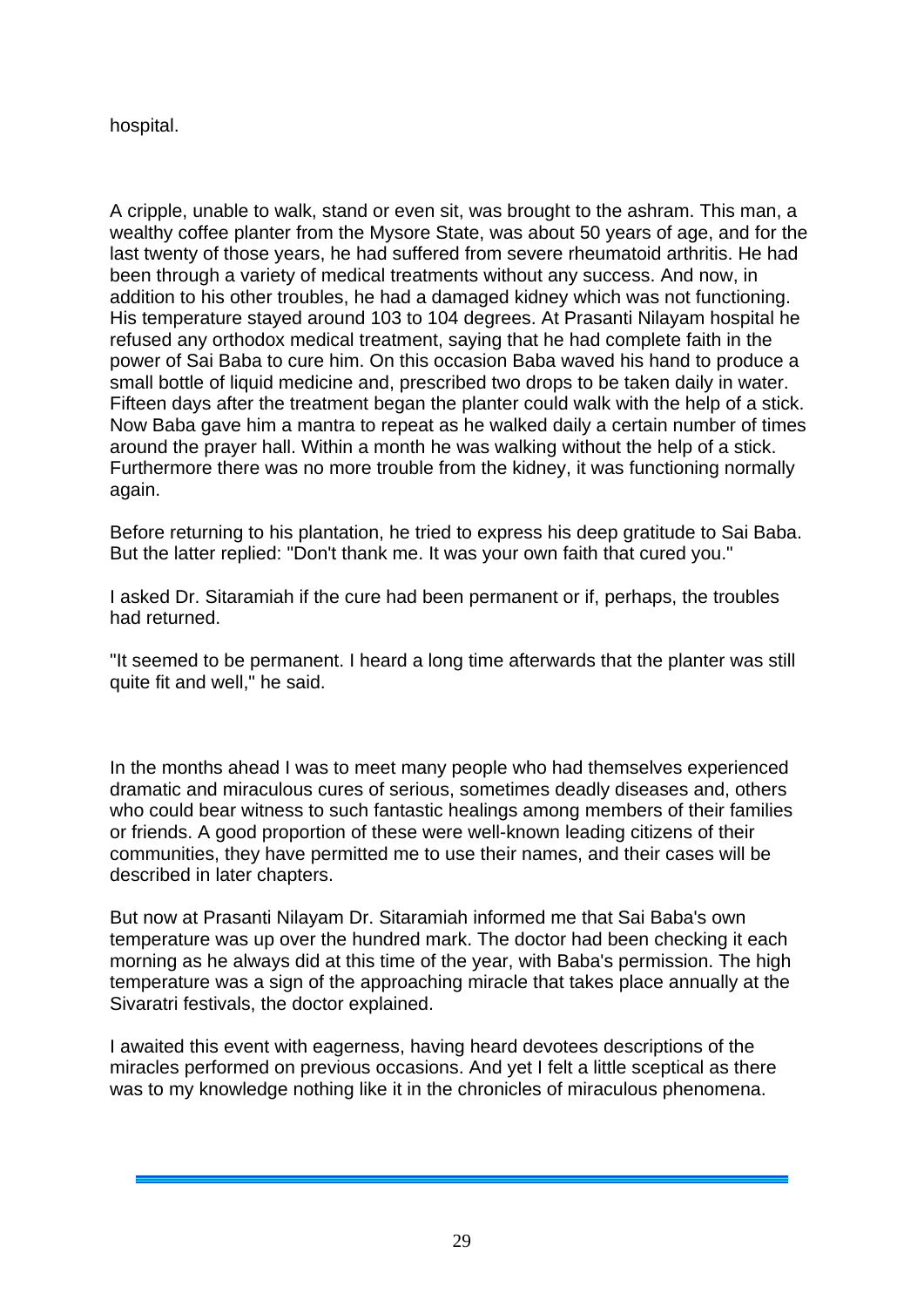#### O WORLD INVISIBLE O world invisible, we view thee, O world intangible, we touch thee. FRANCIS THOMPSON

In 1966 the Mahasivaratri Festival, generally known simply as Sivaratri, took place on February 18th. As I walked back from breakfast at the canteen that morning I had to step carefully between groups of visitors camping on the ground. All the buildings were full, all the space under trees was occupied, and now people were making their temporary residences anywhere on the open ground: comfort is of no concern to the Indians on such occasions.

I joined the crowd standing in front of the Mandir, the big central building. Thousands were waiting for Sai Baba to show himself on the balcony and give his morning blessings. Presently the small red figure with the dome of black hair appeared. He lifted his arm in blessing, rather listlessly for him, I thought, and returned quickly to his room. I had the impression that he was not well. Then Dr. Sitaramiah, who had just come down from seeing him informed me that Baba's temperature was 104 degrees.

"I suppose it has something to do with the Siva lingam forming inside him. It's a great mystery," the doctor declared.

Baba, however, carried on throughout the day as if there was nothing the matter with him. I saw him walking around distributing packets of sacred ash to the crowds sitting on the ground waiting for it, and waiting also for the chance of touching the edge of his robe. Then during the morning the first of the day's two public miracles was performed. It took place in a large open-sided shed where thousands could sit on the floor packed close together in a manner achieved only by tinned sardines and Indian crowds. Fortunately I was sitting near the stage among a bunch of photographers where a little more elbow-room had been allowed. Here is my diary entry on what took place that morning:

"On the stage is a large silver statue of Sai Baba of Shirdi in his characteristic sitting posture. Mr. Kasturi takes up a small wooden urn, about a foot in height, and filled with vibhuti. This he holds above the head of the silver statue, and lets the ash pour over the figure until the urn is empty. He shakes it well to make sure that the last grains have fallen out, then continues to hold it above the statue with its open top downwards.

"Now Sai Baba thrusts his arm as far as the elbow into the vessel and makes a churning motion with his arm, as women did when making butter in the old days. Immediately the ash begins to flow again from the vessel and continues to do so in a copious stream until he takes his arm out. Then the flow of ash stops. Next he puts his other arm in and twirls that around. The ash streams out over the statue again. This process goes on, Baba using alternate arms, ash pouring from the empty vessel while his hand is in it, and stopping immediately he takes it out. Finally Shirdi Sai is buried in a great mound of ash - much more than the vessel could possibly have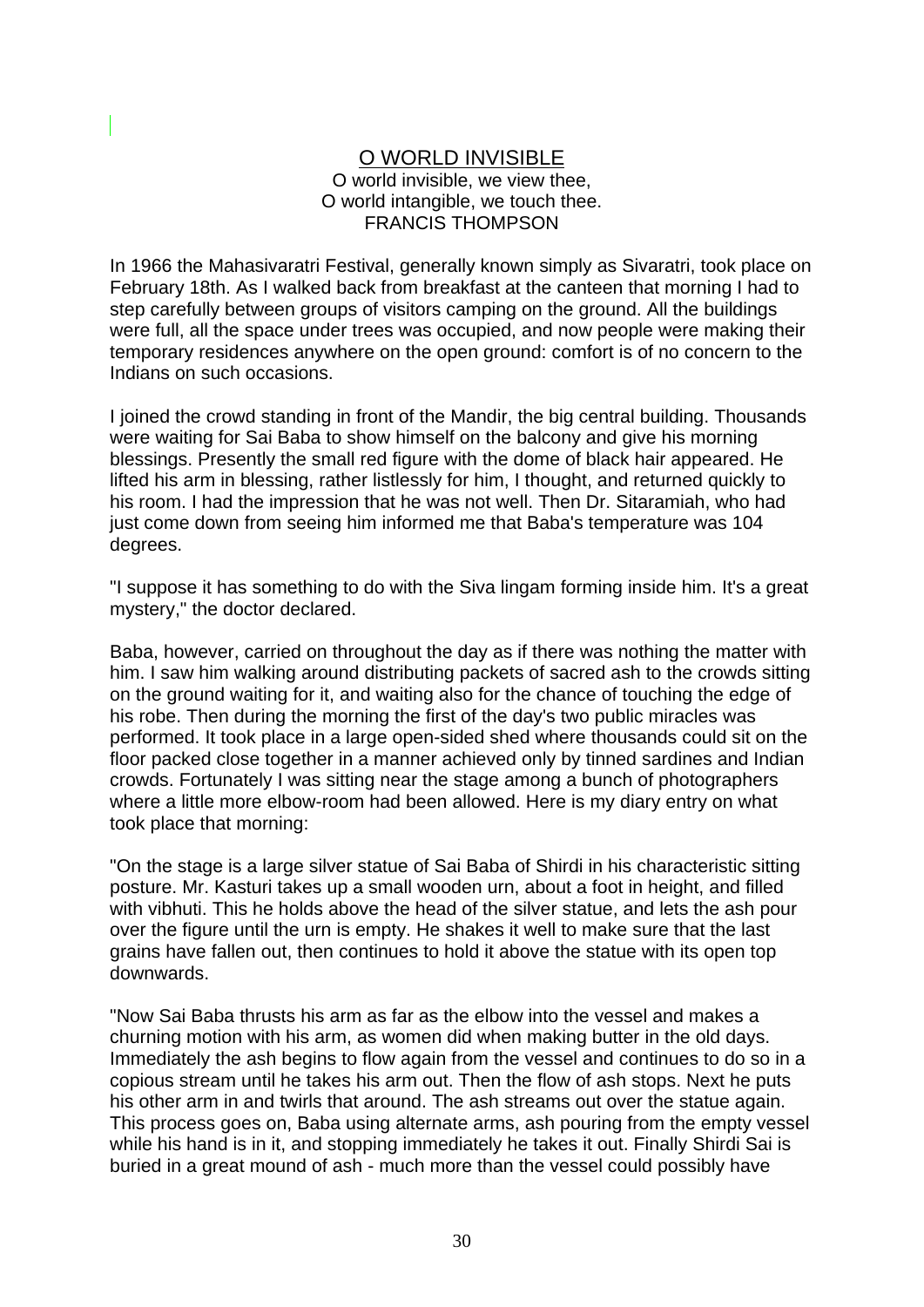held. Now the urn is placed on the floor: the miraculous, ceremonial ash bath is over.

'There is a joyous, elevated atmosphere all around; Mr. Kasturi's face is more radiant than ever, Baba's movements and manner are the acme of unselfconscious grace. It's all wonderful, yet having watched him pull handfuls of ash out of the empty air I am not so greatly surprised to see him stir it in large quantities from an empty pot.'.

But the big climax of the day was to come, and many people talked to me about it. They told me that every year one or more Siva lingams have materialised in Baba's body at this sacred period. He ejects the lingams through his mouth for all to observe. They are always hard, being made of crystal clear or coloured stone and sometimes of metals like gold or silver.

"Are you sure he does not pop them in his mouth just before he goes on stage, and then eject them again at the right moment?" I asked.

My hearers looked at me with amusement and pity. One of them said: "He talks and sings for a long time before the lingam comes out, and it's always much too big to hold in the mouth while speaking. Last year it was so large that he had to use his fingers to pull it out through his lips, and it stretched them so that the sides of his mouth bled." Another added: "There were nine one year. Each was about an inch and a half in height. Imagine holding all those in your mouth while you talked for nearly an hour!"

Well, I thought, even if he does bring these things up from somewhere inside him, what is the point of it? Certainly it's a most miraculous phenomenon, but has it any significance? What is a Siva lingam anyway?

To this question I had a number of answers from the people at the ashram, but it seemed to me that the most satisfactory explanation of the Siva lingam I had heard to date was the one given by Dr.I.K. Taimni at the Theosophical Society's School of the Wisdom at Advar. I could only recall this vaguely, but later when 1 returned to Adyar, I looked up my notes. Briefly this is what he taught.

The Siva lingam belongs to the class of "natural" Hindu symbols, which are usually mathematical in form. Such symbols are called "natural" because they not only represent a reality, but to some extent are the actual vehicles of the power within that reality. The lingam is an ellipsoid. It symbolises Siva-Shakti; that is, the primary polarity principle of positive and negative forces. On this principle of opposites the whole universe is founded.

Why is an ellipsoid used to symbolise the polarity principle? Dr. Taimni explains it in this way. The ultimate reality, the Absolute or Brahman or God, or whatever we care to term it, has no polarity, no pairs of opposites: all principles are balanced and harmonised within it. Therefore, the ultimate reality is represented by the most perfect mathematical figure, the sphere.

If the centre or the one focal point of the sphere divides itself into two we get the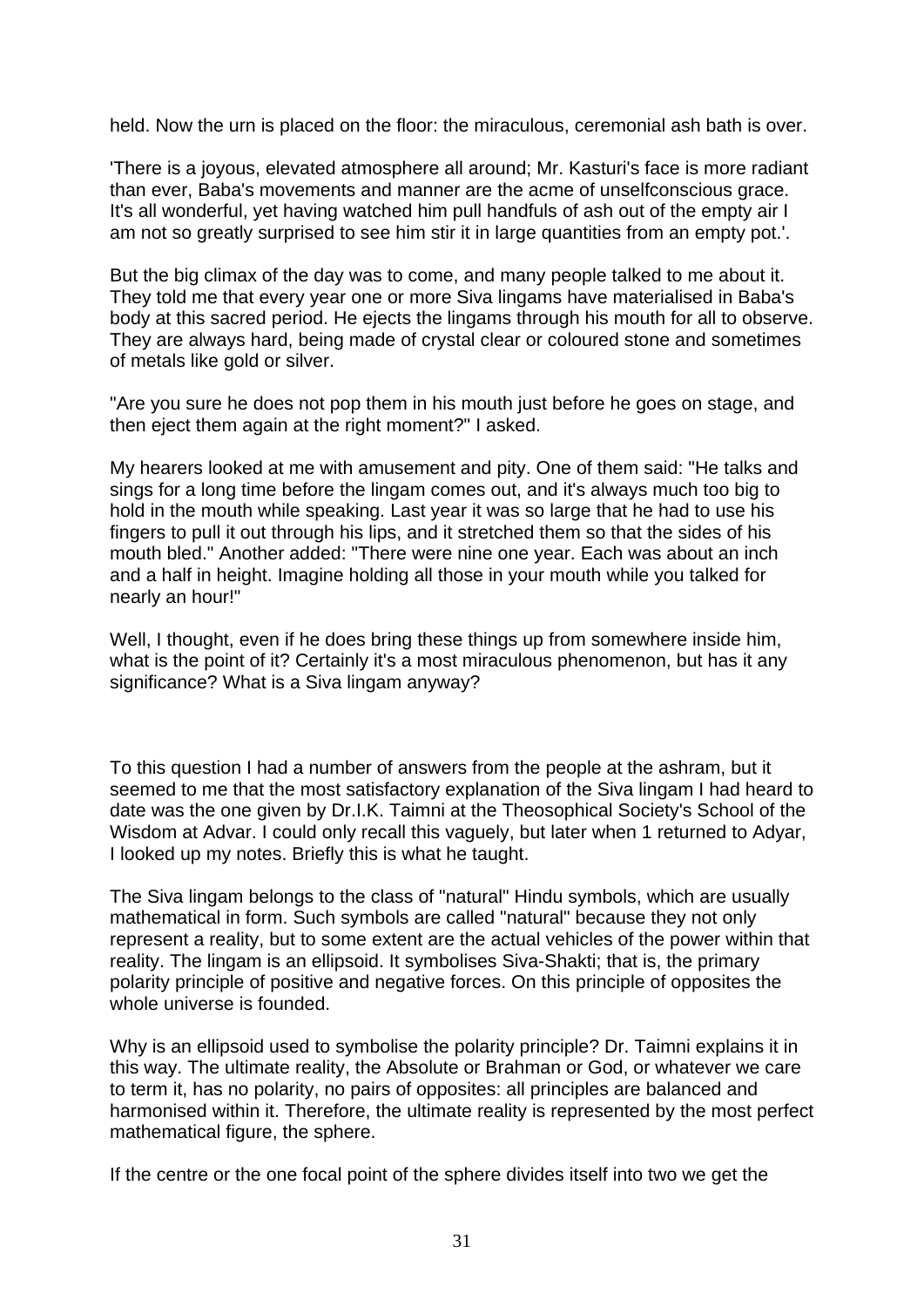ellipsoid. So this figure gives a symbolic representation of the primary pair of opposites out of the original harmonious one. And from this first duality comes all manifestation, all creation, all the multiplicity of things in the universe. The lingam is therefore the basic form lying at the root of all creation, as "Om" is the basic sound.

To put the matter in Hindu terms: from the one Brahman emerges Siva-Shakti, the father and mother of all that is. We must note in this connection that Siva is not only an aspect of the Triune Godhead - the destruction-regeneration aspect - he is also the highest God, the father of all the gods, the cosmic logos.

Like all the gods of Hindu thought, Siva has his consort, Shakti, or female aspect. And whereas the male or positive aspect represents consciousness, the female or negative aspect symbolises power. Both are necessary for creation or manifestation in the planes of matter.

It is significant too that the ellipsoidal or lingam form, which symbolises the Siva-Shakti principle, plays a fundamental part in the structure and working of the universe. It lies, for instance, at the base of all matter within the atom where the electrons apparently move in elliptical courses around the central nucleus. Again, at the solar level, we find the planets describing not circular but elliptical orbits around the sun.

Some people have considered the lingam to be a mere sex symbol. But sex is only one of the many manifestations of the Siva-Shakti principle inherent in the lingam. The principle is demonstrated in all the pairs of opposites, and nothing can exist in this phenomenal universe without its opposite or contrast. In fact, the concept of opposites is basic to our very thinking at this level of consciousness; we cannot know light without darkness, and so on. So to, say that Man's worship of this symbol is derived entirely from primitive phallic worship is to take a false view. The lingam has a more profound and significant connotation. The word itself in Sanskrit simply means a symbol or emblem, which in itself suggests that it is a basic, primary symbol. In fact, representing in concrete form the fundamental principle and power of creation, it is considered the highest object of worship on the physical plane, and as it has a true mathematical relationship to the reality it symbolises, it can bring the worshippers en rapport with that reality. Just how it does this, Dr. Taimni points out, is a mystery which can only be resolved and understood by one's inner realisation.

Nevertheless, it is claimed that this sacred ellipsoid of stone or metal does have the occult property of creating a channel between Man and the divine power on the inner plane it represents. Through such a channel many blessings, benefits and auspicious conditions, will flow to the worshippers. But the mystic link must be established by someone with the necessary understanding of the principles, and knowledge of the forms of the ritual required.

Would thirty thousand people travel many arduous miles to see Sai Baba produce an ordinary stone from his interior - miraculous though it may be? I doubt it. But the stone expected that evening, the lingam, is not ordinary. It lies at the very heart of India's ancient spiritual culture.

Shadows were lengthening, but the afternoon was still quite hot when I made my way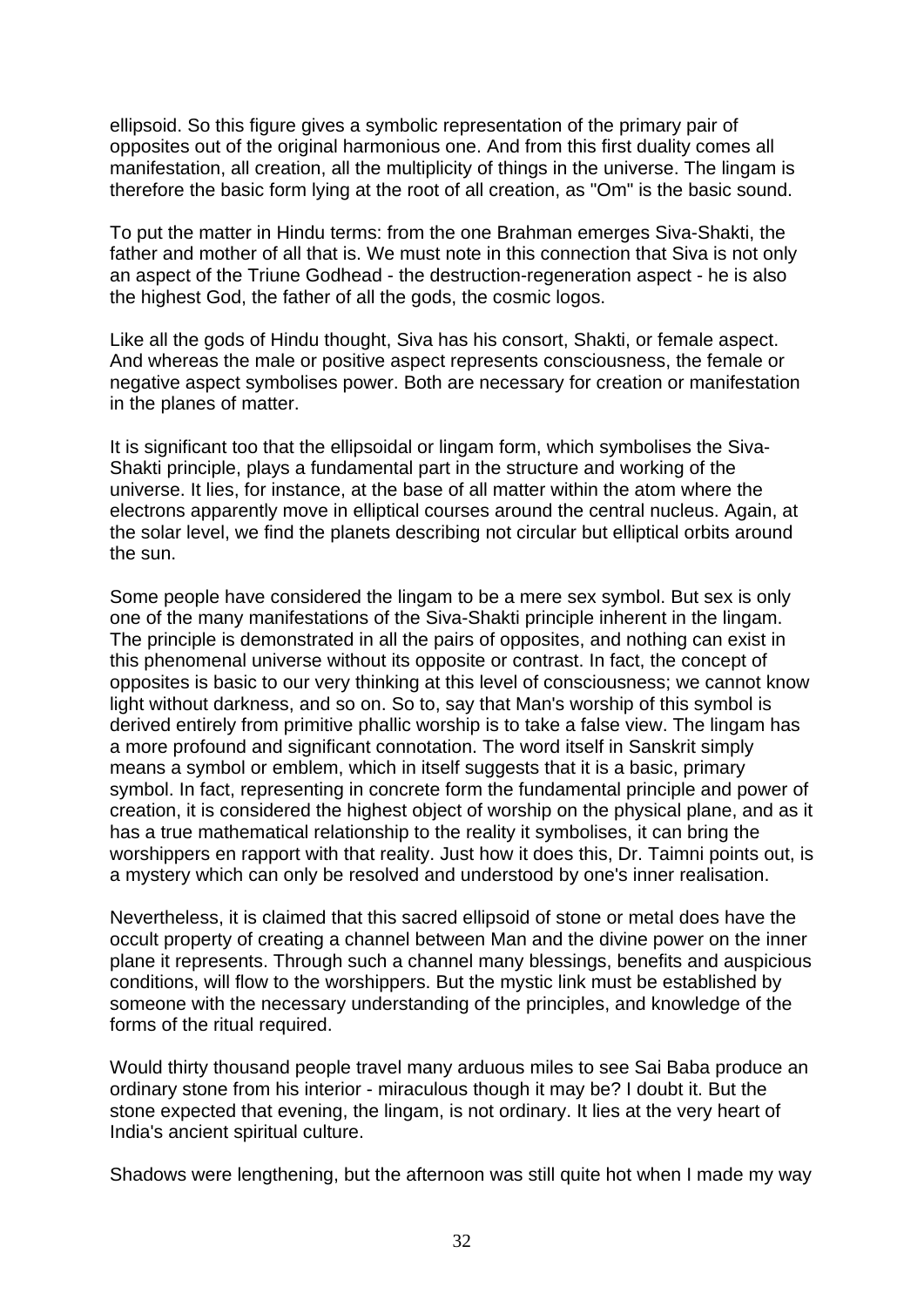from the guesthouse to the small rotunda called the Shanti Vedika where the event was to take place. The building stands some distance in front of the Mandir and is rather like the open bandstands in parks of western cities. It is circular with an elevated floor, a low fence, and narrow pillars supporting the roof.

Not only were the big unwalled sheds along one side choked with spectators, but the wide grounds stretching from the central rotunda to the perimeter of the ashram were a solid mass of sitting figures. I was led by a guide through this silent forest of heads, along a coir-matted lane between the women to my right and the men on my left. I wondered if there was a square yard anywhere on which I might sit.

Near the Shanti Vedika a space had been reserved for officials, the closest disciples, photographers and a few people with tape recorders. Being a pale-faced foreigner I was courteously placed there. But even this privileged enclosure became so packed that I began to wonder if I would ever be able to vary my cramping cross-legged posture. If I was to be there for over three hours, as predicted, my legs would probably set permanently in the position and I would have to be carried out.

At six o'clock Sai Baba, accompanied by a small group of disciples, came onto the Shanti Vedika and soon after that the speeches began. Several men spoke but I remember most clearly one speaker, a leading Sanskrit scholar of southern India, Surya Prakasa Sastri. Not that I understood what he said, for he spoke entirely in the ancient tongue of the Vedas but there was something appealing in his lined, scholarly, benign face and his cloak of heavenly blue.

It was about eight-thirty, powerful electric lights illuminating the group on the platform, when Sai Baba rose to his feet. First he sang a sacred song in his sweet celestial voice that touches the heart. Then he began his discourse, speaking as always on such public occasions in the Telugu tongue. The thirty thousand or so people were as one, expectant and utterly silent, except when Baba told a funny story or made a joke. Then a ripple of laughter would pass over the star-lit field of faces. On the platform Mr. Kasturi was busy making notes of the address which would be published later, in both Telugu and English.

Sai Baba's eloquence had been flowing in a steady stream for some half-hour when suddenly his voice broke. He tried again but only a husky squeak came. Bhajan leaders among the devotees, knowing what was happening, immediately gave voice to a well-known holy song and then the great crowd joined in.

Baba sat down and drank from a flask of water. Several times he tried to sing, but it was impossible. Now he began to show signs of real pain. He twisted and turned, placed his hand on his chest, buried his head in his hands, plucked at his hair. Then he sipped some more water and tried to smile reassuringly at the crowd.

The singing continued fervently, as if to support and help Baba through this period of pain. Some men around me were weeping unashamedly and I myself felt a flow of tenderness towards the man suffering there before us. I could not grasp the full significance of the event that caused the agony, nor perhaps could most of the great crowd watching, but to understand a thing with the mind is one matter and to feel its meaning in the bones and blood is another. Inwardly I felt that I was sitting at the very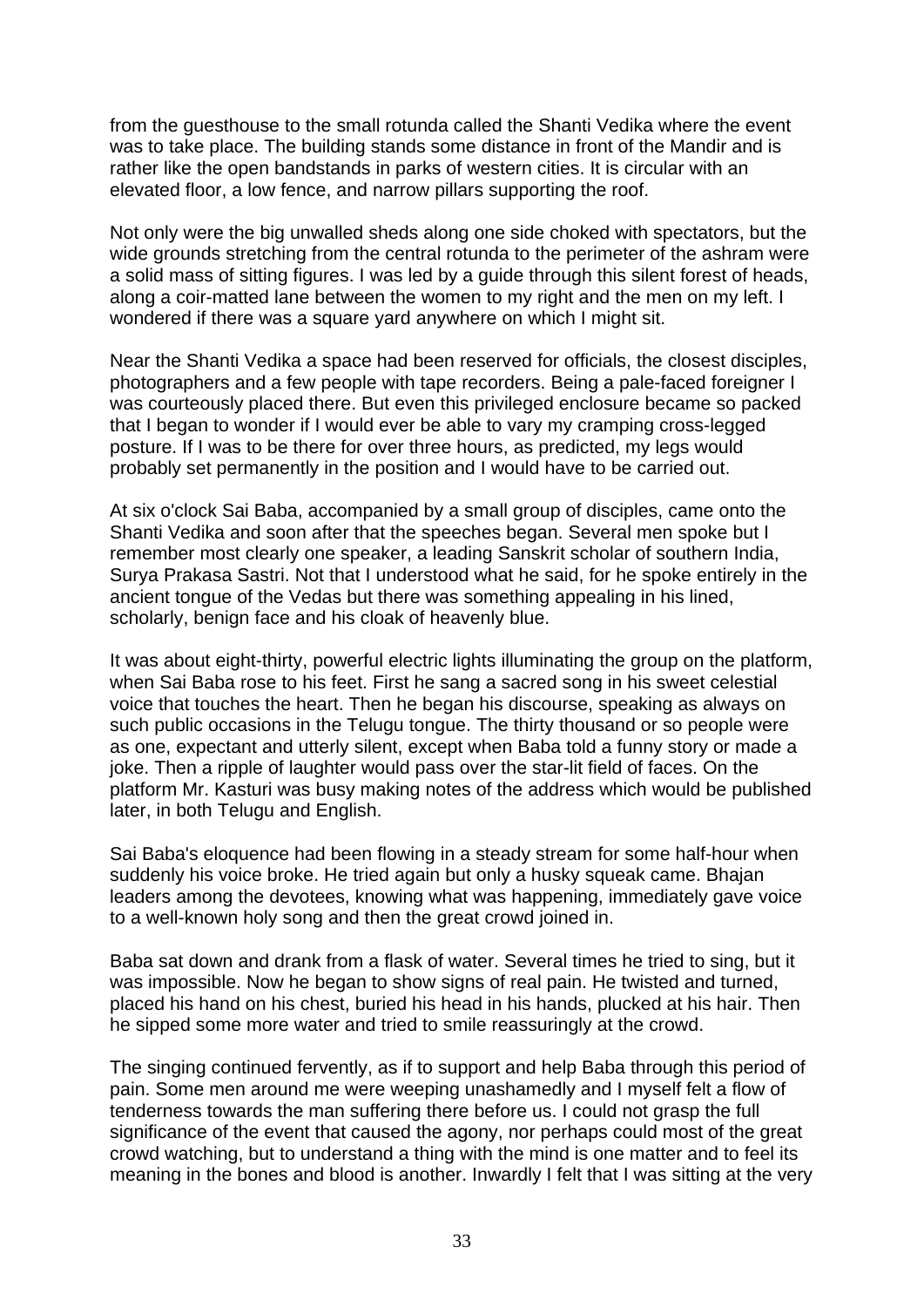heart of something profoundly significant to mankind.

But another cautious, rational part of me was not even convinced that a genuine miracle would indeed take place, let alone a spiritually important one. So, instead of blurring my eyes with the tears of sympathy, I kept them fixed on Baba's mouth; my whole attention was glued to that point so that I would not miss the exit of the lingam - if in fact it would come from there.

After about twenty minutes or so of watching Baba's mouth while he writhed and smiled and made attempts to sing, I was rewarded. I saw a flash of green light shoot from his mouth and with it an object which he caught in his hands, cupped below. Immediately he held the object high between his thumb and forefinger so that all could see it. A breath of profound joy passed through the crowd. It was a beautiful green lingam, and certainly much bigger than any ordinary man could bring up through his throat.

Sai Baba placed it on the top of a large torch so that the light shone through its glowing emerald-like translucency. Then, leaving it there, he retired from the scene.

Sunderlal Gandhi, a young volunteer guide for the festival, who had become my friend, took me out of the crowd. My legs felt like knotted spaghetti but they carried me to the guesthouse. Every time I awoke during the night I could hear the crowd still chanting and singing around the illuminated Siva lingam, and when I came down at daybreak the people were just dispersing. Among them I met Gabriela Steyer who told me that most of the great gathering had remained for the night-long worship of this symbol of the highest divinity, which had formed miraculously in the body of their leader.

Siva is the God of yogis, the one who helps man to conquer his lower nature and rise above it into his true divine nature. To make this transition the mind must first be mastered. Mind is said to be somehow related to the moon, and it is believed that there is an astronomically favourable time when the moon is right for success in man's efforts to transcend his mind. It is at this most favourable time, in February, that the great Sivaratri is held. But at Prasanti Nilayam this lunar festival is doubly auspicious; not only are the celestial conditions correct, but the miraculouslyproduced physical symbol of Siva is there before all eyes, a glowing focus for the supreme effort of meditation. It is interesting and appropriate to note here that in the Uttara Gita Lord Krishna says that lingam is from the word lina which means to unite. This is because the lingam makes possible the union of the lower self with the higher self and with God - with Jivatma and Paramatra.

Later the Raja of Venkatagiri, a pious Sai Baba devotee with a good knowledge of orthodox Hinduism, told me that it was essential for regular and correct pujas, or ritualistic worship, to be performed for such a sacred symbol. And as few people could carry these out, most of the Sai Baba lingams were de-materialised: that is, they went back to the realm of the unmanifest from whence they had come. Several other devotees supported his opinion.

Several of my new-found friends saw the lingam at close quarters on the morning after its production. There was a good deal of talk about this and comparisons were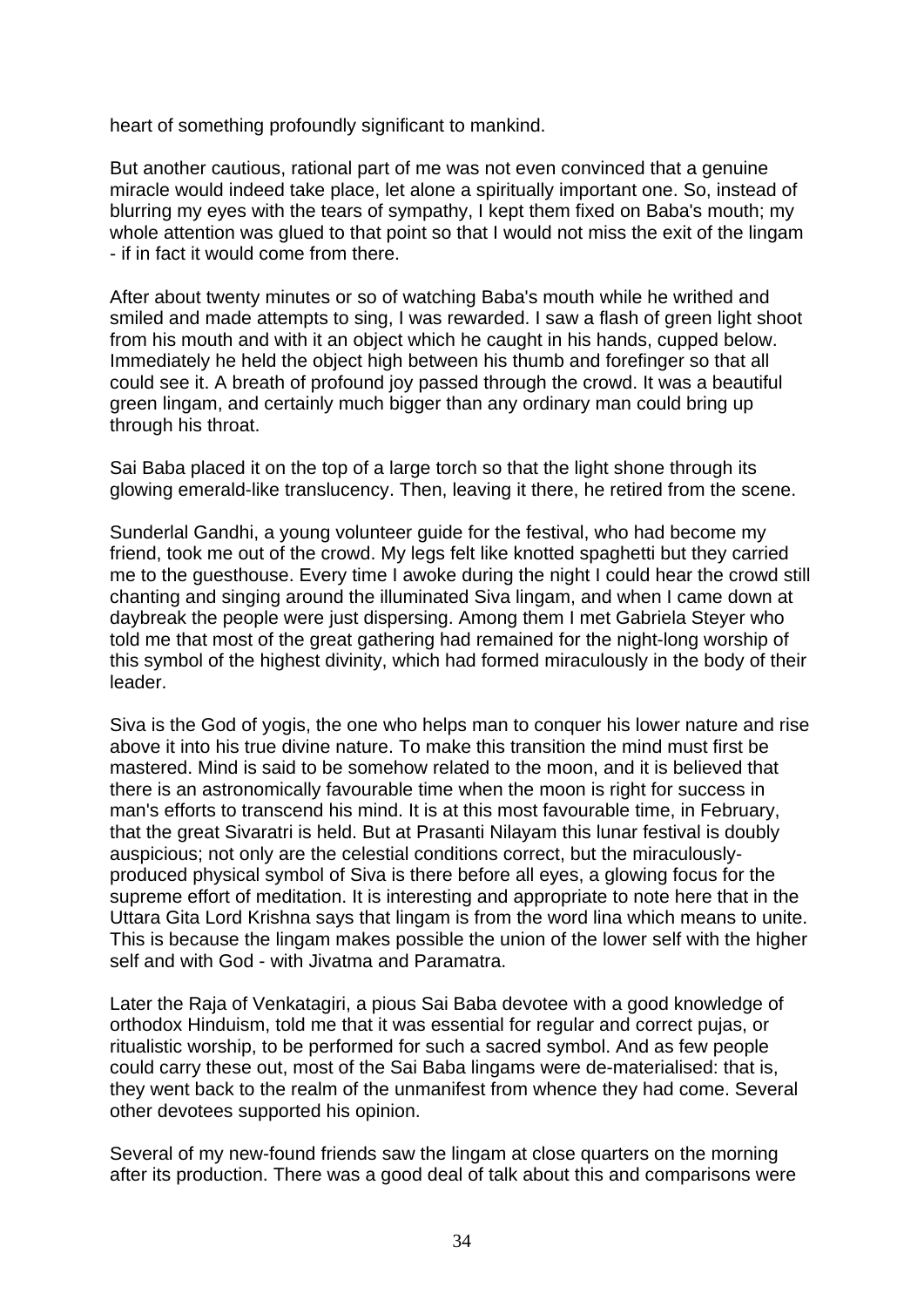made with other specimens produced in previous years. I asked what had happened to them all and was told that some were given to very devout devotees, but others well, no one knew.

Nevertheless, I know for a fact that some are given to devotees. Over a year later a very sincere follower of Sai Baba showed me a beautiful Siva lingam which had come from Baba's body, and which he had presented to her. She carried it about with her, carefully wrapped in a cloth, and would let nobody touch it.

"Don't you have to perform regular pujas to it?" I asked her.

"Yes," she replied, "Baba told me just what to do and I do it. But I don't know why he gave it to me: I'm not worthy of it." But I could feel that she was. And Baba, who sees to the deep heart of all his devotees, knows who is worthy.

I was able to inspect the 1966 Siva lingam at close quarters a couple of days after it was produced. I had at Prasanti Nilayam gone with a small group of people into the Mandir for one of the much-coveted private interviews with Sai Baba. We were ushered into a downstairs room. After a few minutes Baba came in and placed the lingam on the window-ledge for everyone present to inspect. It was of emerald green colour, as it had appeared in the artificial light on the night of its emergence. Mr. Kasturi, who had been present on the platform of the Shanti Vedika when it was produced, thus described it later in print: "An emerald lingam, three inches high and fixed on a pedestal five inches broad that had formed itself in him (Baba), emerged from his mouth to the unspeakable joy and relief of the huge gathering " When I saw it standing on the window-ledge, I did not realise that its big pedestal had also emerged from Baba's mouth, but I estimated the size as about what Kasturi stated later.

After we had all had a good look at the lingam, but without touching it; Baba sat down on a chair and we sat on the floor around the walls. I was on the floor to his right, as close as possible.

For a while he chatted in what seemed a light and easy manner. He asked people individually what they wanted from him and laughed at some of the responses. He was rather like a mother with her children, happy to give them the things they wanted, anxious to bring them joy, but hoping that they would learn to want the more important things of life, the treasures of the spirit.

Suddenly, turning to me he said in a teasing manner, "If I give you something, you will probably lose it?"

"No, Baba - no, I won't," I protested.

Pulling up his sleeve he stirred the air with his hand about on a level with my eyes; I could see under as well as over it, yet I saw nothing there until he turned the hand up and a large shining ring had appeared in his palm. It seemed to be of silver and gold: but he told me later that the silvery-looking metal was panchaloha, the sacred alloy of which many temple idols are made.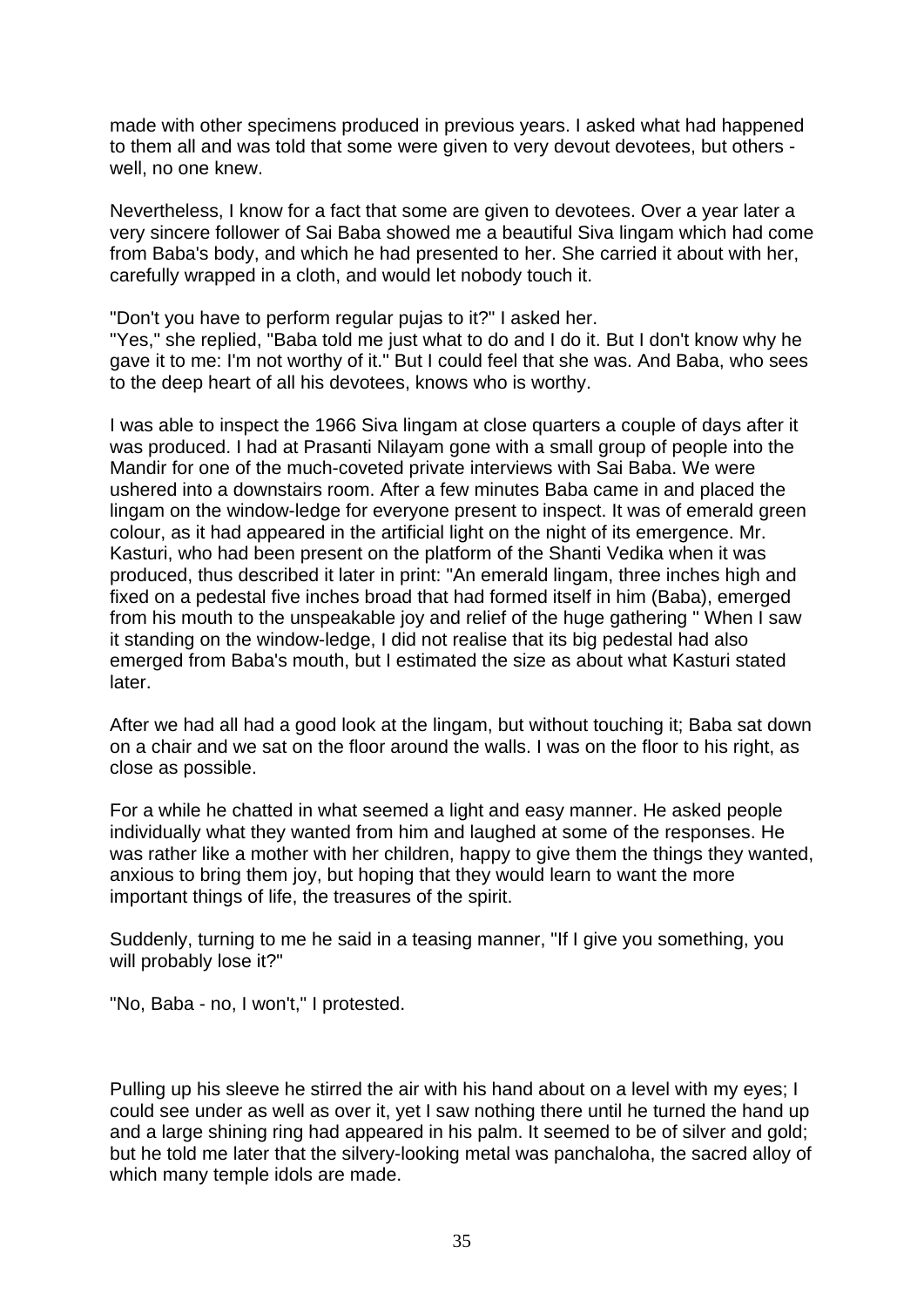Fascinated, I held out my hand for the gift but he laughed and passed it in the opposite direction. It went around the circle, each person inspecting it, most of them holding it reverently to their foreheads before passing it on. When it had returned to Baba he placed it on my third finger. It fitted exactly.

I felt quite overwhelmed, and even more so when I saw that the figure embossed in gold on the panchaloha was Sai Baba of Shirdi. I had never told Satya Sai or any of his followers about my deep affection for that old saint. Was it then something that he could read in my mind?

Soon after that he began taking us separately into another room so that we could ask him private questions. When my turn came he talked to me about my personal life and health. He seemed to be not only father and mother but the very essence of parenthood itself, the archetype of all fathers and mothers. It was as if a warm beam of love came from him and entered into the depth of my being, melting my very bones. This I felt must be the pure high love which in Sanskrit is called prema, the love that has no hidden selfish motive, the love that is simply a spontaneous expression of the highest, the divinity, in man.

My wonderful inner experience matched up with what several devotees had already told me about their own personal contacts with the universal yet individualised Baba prema. So, one way and another, by the end of my first visit to the "Abode of Great Peace" I began, to understand that, whatever this miracle-man might be, he was not just a clever conjurer. Nor was he a "street magician" with a limited repertoire of psychic tricks for extracting a few rupees from the passing crowd.

Sai Baba did not belong to either of these well-known categories. What was he then? That remained a deep mystery, perhaps unfathomable but anyway a challenge.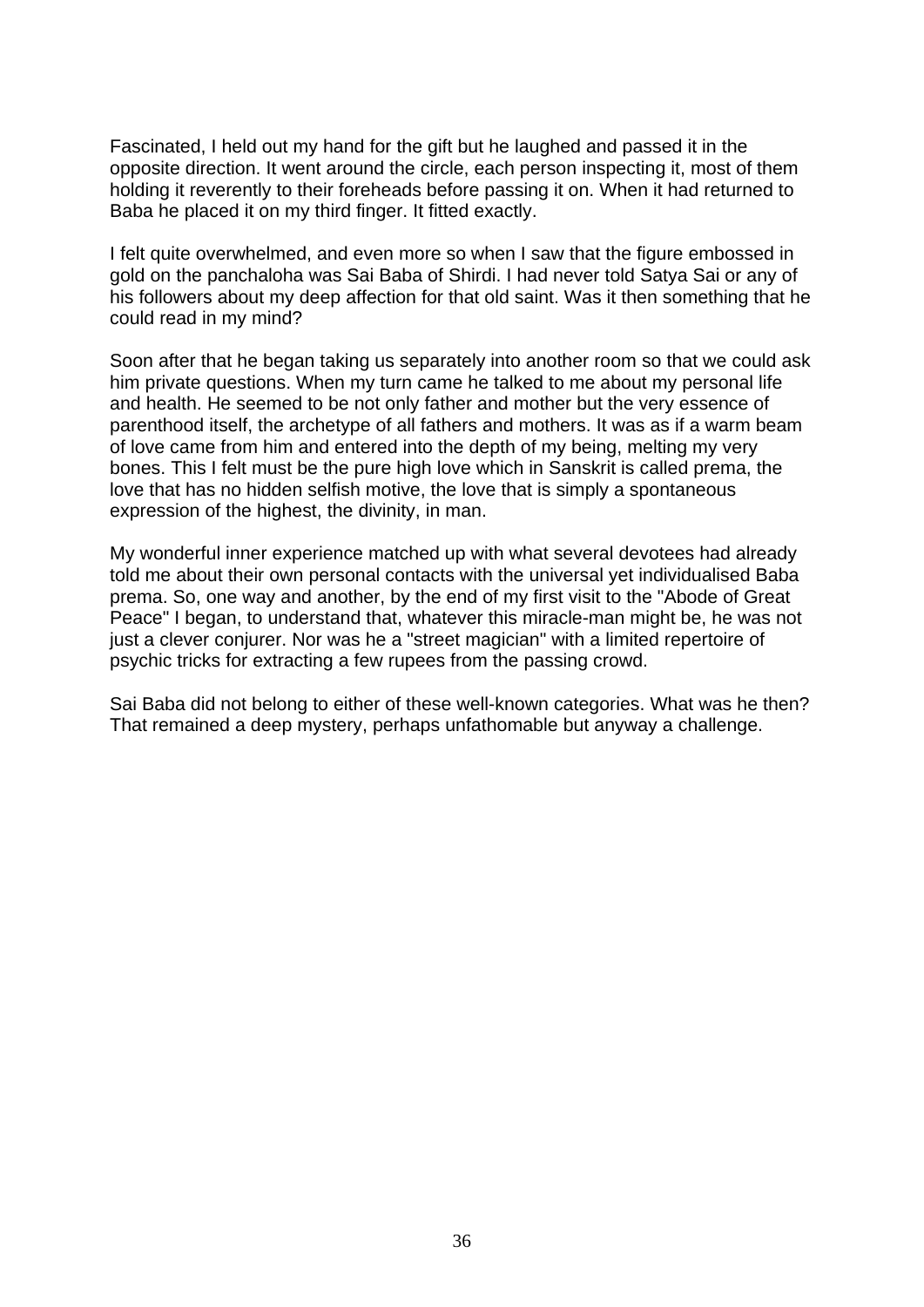# 5. Birth and Childhood... 6. The Two Sai's

#### Man of Miracles by Howard Murphet

### BIRTH AND CHILDHOOD

But trailing clouds of glory do we come From God, who is our home. WM. WORDSWORTH

During visits to Prasanti Nilayam I was able to inspect the village of Satya Sai Baba's birth and talk to members of his family living there. The village, Puttaparti, lies about a quarter of a mile from the ashram itself. It is a small, sun-bleached place of whitewashed houses and narrow, sandy streets.

The actual house where Baba first saw the light of day is now reduced to a few bits of broken brick wall, but his two elder sisters and a younger brother still live in the village in houses of their own. His older brother resides in another town, his mother lives in the ashram and his father is dead. However, although I met and talked to members of the family and some old friends, it was from the historian Kasturi that I had the main facts about Sai Baba's background, birth and childhood.

The most outstanding figure in his family background was his paternal grandfather, Kondama Raju. This gentleman seems to have been a small landlord, owning farmlands even some distance away from Puttaparti. He was not rich but sufficiently well-off to dedicate a temple to the goddess Satyabhama, the consort of Lord Krishna. He is remembered chiefly for the devout religious life he led. Also as an outstanding musician and actor he took a leading part in the village religious dramas and operas, produced at Puttaparti and other centres nearby. In those days this was the main form of village entertainment. Many of the dramatic performances were drawn from the great Indian spiritual epics such as the Ramayana. One version of this very long work is given as a series of songs, and Kondama Raju knew the whole of it by heart.

In his old age his many grandchildren used to gather around him in the cottage where he lived alone, as he brought to life the wonderful Ramayana tales of gods and god-men. A constant member of his young fascinated audience was the little boy Satyanarayana, known today as Satya Sai Baba. This education of the grandchildren in the mythology and spiritual lore of the great epics and puranas went on for many years; the grand old man lived to be 110, dying in 1950 at Puttaparti with a song of the mighty Rama on his lips.

Twenty-four years earlier in the year 1926 at the home of Kondama's son, Pedda Raju, a coming event was being signalled by some strange signs. Pedda's offspring at this time consisted of one son and two daughters and now, following a long period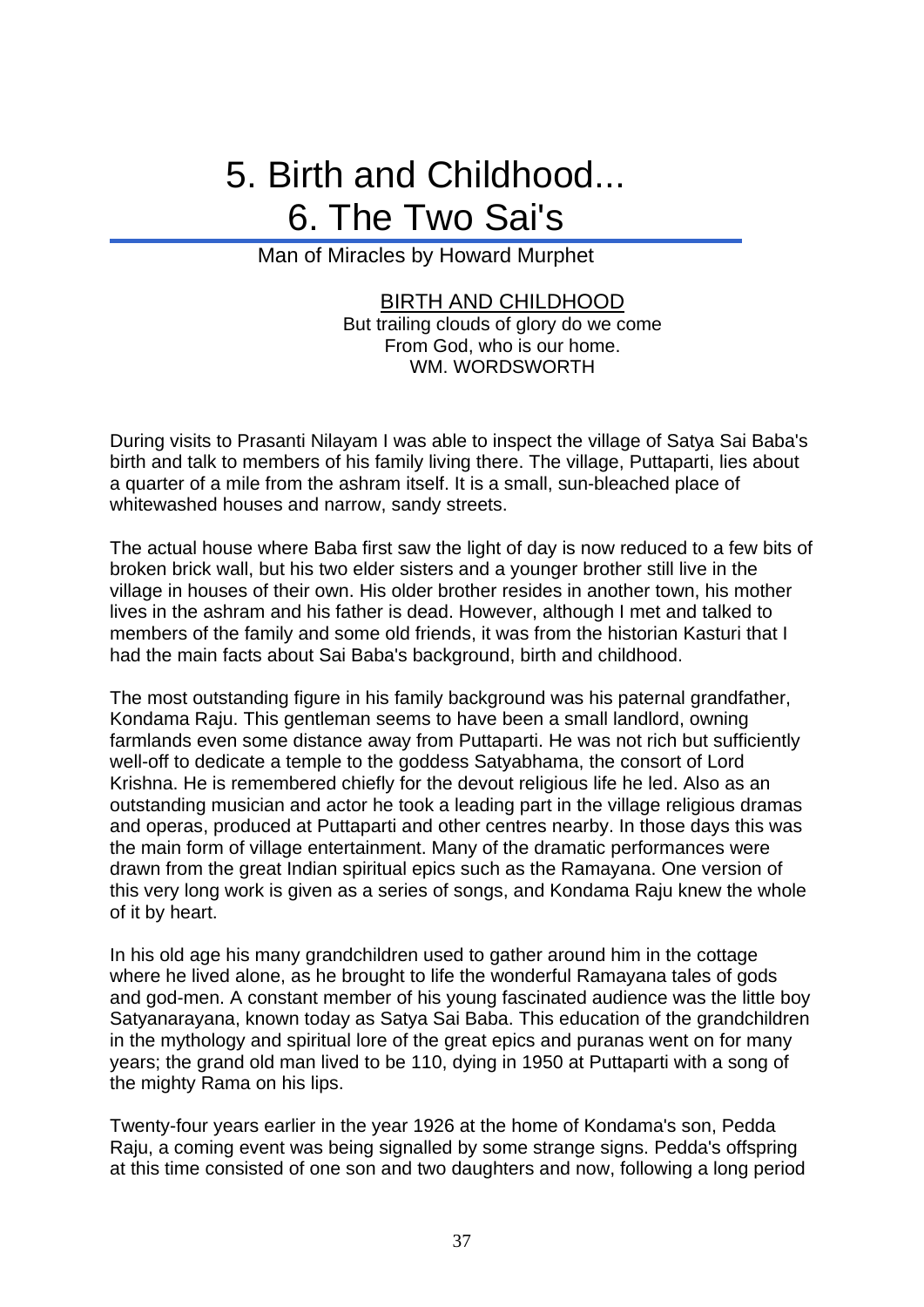of hopes, prayers and pujas to the household gods, his wife Easwaramma was again pregnant. Her prayers had been for another son, and as the time drew near her hopes were high. But she was puzzled too, for many unheard-of things were happening in the house.

For instance, the big tamboura leaning against the living-room wall would sometimes twang in the middle of the night when no one was near to play it, and the maddala (drum) on the floor would throb in the darkness as if an expert hand were beating it. But no hand could be seen. What could be the meaning of such things?

A priest, learned in the lore of the unseen, told them that these events indicated the presence of a beneficent power and foretold an auspicious birth.

The year 1926 was known as Akshaya, meaning the "Never-declining, Ever-full" year, and November 23rd is always, according to the old calendar, a day to be devoted to the worship of the god of great blessings, Siva. Moreover in this year a certain juxtaposition of the stars made the day even more auspicious for Siva worship. So the villagers were already out chanting the names of Siva when the rising sun outlined the purple rocky hills beyond the yellow sands of the Chitravati river. And it was just at that moment as the sun showed its face above the horizon that under the eaves of Pedda Raju's cottage the child Satyanarayana was born. He was given this name because the mother's pujas and prayers had been to that particular form and name of God. Actually Narayana is another appellation for Vishnu, the second in the Hindu Trinity, while - satya is Sanskrit for truth, or reality; so "Satyanarayana" can be taken to mean the "true all-pervading God". There is nothing odd or profane in the Indian custom of naming a child in this way; most Indians, men and women, bear one or more of the thousand names of God.

Soon after his birth the baby was placed on some bedclothes on the floor. Presently the women in the room saw the clothes moving up and down in a peculiar way as if there were something alive underneath. There was. A cobra. But the snake did not harm the child.

Whatever the people present may have thought at the time, this appearance of a cobra in the lying-in room is now regarded by many of Baba's devotees as very significant, the cot a being one of the symbols of Siva. Also Sai Baba of Shirdi had, it was said, on several occasions appeared to his followers in the form of a cobra.

From the beginning the baby was the pet of the village, loved for his beauty, ready smile and sweet nature. When Satya began to run about the dusty street and adventure across the mud of the paddy fields and the barren hills beyond, there were certain characteristics that made him stand out from his young companions. Unlike most boys he had a tender heart for all creatures, human or otherwise. He could not bear to cause or to see suffering. This made him a natural vegetarian from an early age among the meat-eaters around him.

Said Mr. Kasturi: "He kept away from places where pigs or sheep, cattle or fowl were killed or tortured, or where fish were trapped or caught; he avoided kitchens and vessels used for cooking flesh or fowl. When a bird was selected and talked about by someone in connection with dinner Satyanarayana, the little boy, would run towards it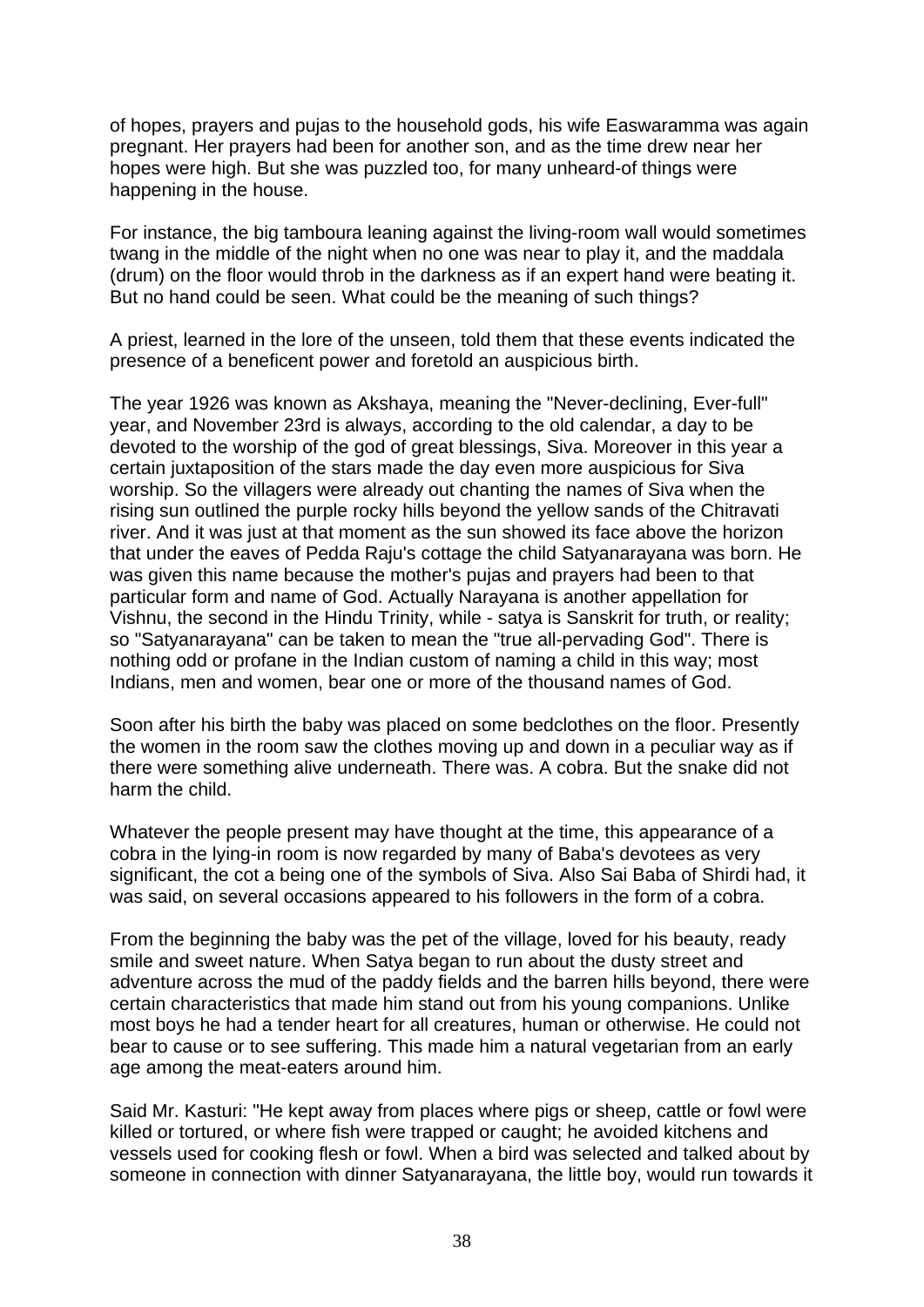and clasp it to his bosom, and fondle it as if the extra love he poured on it would induce the elders to relent and spare the fowl. He was called by the neighbours Brahmajnani on account of this type of aversion and his measure of love towards creation."

Furthermore, although fleet of foot, fond of outdoor sports and a leading scout, Satya would have nothing to do with sports involving ill-treatment to animals, such as cockfighting, bear-baiting, or the cruel bullock-cart races that were sometimes held in the soft sands of the dry river-bed.

Many beggars came to the cottage door and if little Satya were there none would be turned away without something to eat. More than this, when he met cripples and blind people in the street he would bring them home and insist that his mother or elder sisters gave them food. Sometimes the family became irritated by these constant and expensive demands. Once his mother said. "Look here! If we give the beggars food you will have to starve yourself." This threat did not daunt the child at all. He agreed at once that he would stay away from lunch that day - and he did. Nothing could persuade him to come to his plate.

The same thing happened frequently, and it was through such events that the family had a first glimpse of the strange things which were to take place concerning the child. On one occasion when he had really outshone himself with beggar-feeding from the family larder he decided to stay away from meals for several days. Although he persisted in this he showed no indications of hunger, and he carried on his activities without any signs of weakness. When his worried mother begged him to eat he told her that he had already filled his stomach with delicious balls of milk-rice. Where did he get them, she asked. Why an old man, Tata, had given them to him. No one had ever seen or heard of such a person, and the mother would not believe little Satya's story. But he held up his right hand for her to smell, for like most Indians the Raju family ate with their hands rather than with cutlery. From the boy's palm the mother inhaled a fine fragrance of ghee, milk and curds - of a quality she had seldom experienced before. So the child whose sympathy for hungry strangers robbed his own plate was nourished by some mysterious unseen visitor. What could this mean?

Satya began his formal education at the village school where he showed himself bright and quick in learning. His special talents were, like those of his grandfather, for drama, music, poetry and acting. He was even writing songs for the village opera at the age of eight.

At about that age he went on to the Higher Elementary School at Bukkapatnam about two and a half miles away. One of the teachers who knew him there remembered him as an "unostentatious, honest, well-behaved boy". Another wrote in a book, published in 1944, that Satya often used to come a little early to school, collect the children around him, and conduct worship (puja) using a holy image or picture and some flowers he had gathered for the purpose. Even if the boys were not attracted to the religious ceremony in itself he had no difficulty in gathering them around him because of the things which he used sometimes to "produce" for their pleasure or help. From an empty bag he would take sweets and fruits, or if a comrade had lost a pencil or rubber, he would "produce" one of those from the bag. If someone was sick, he would bring out "herbs from the Himalayas", and give these as a cure.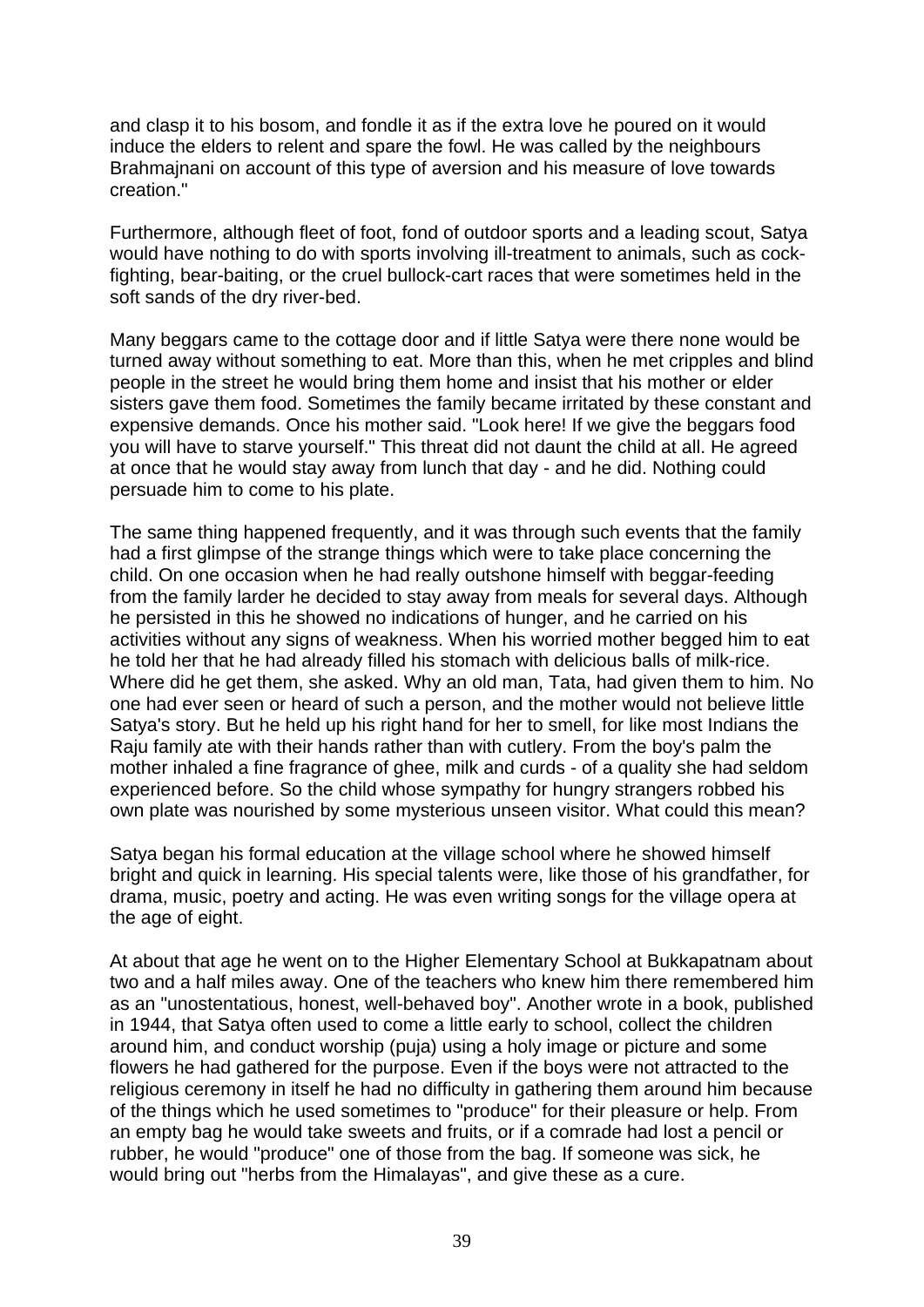When the children asked him how he performed such wonderful, magical feats he would say that a certain "Grama Sakti" obeyed his will and gave him whatever he wanted. The children had little difficulty in believing in unseen beings, or in accepting that Satya had a faithful invisible helper. After all, he was their leader in most activities - in dramatics, athletics, and scouting for instance, and some boys began to call him their "guru".

So when Satya went on to the high school at Uravakonda, he found that his fame had spread there before him. Mr. Kasturi writes in his book[4] on Sai Baba: "Boys told each other that he was a fine writer in Telugu, a good musician, a genius in dance, wiser than his teachers, able to peer into the past and peep into the future. Authentic stories of his achievements and divine powers were on everybody's lips

"Every teacher was anxious to be assigned some work in the section to which he was admitted; some out of curiosity, some out of veneration, and some out of a mischievous impulse to prove it all absurd. Satya soon became the pet of the entire school ... He was the leader of the school prayer group. He ascended the dais every day when the entire school assembled for prayer before commencing work, and it was his voice that sanctified the air and inspired both teachers and taught to dedicate themselves to their allotted tasks."

Satya's elder brother, Seshama, was a teacher at this High School, and he did his best to promote the family's ambition that young Satya might be educated for a good position as a government officer. But things were moving rapidly towards an event that was to change all such worldly ambitions. It was one of these profound and shattering experiences which, in one form or another, seem often if not always to precede the missions of great teachers and inspirers of mankind.

At seven o'clock on the evening of March 8th 1940, Satya, while walking barefooted on the open ground, leapt into the air with a loud shriek, holding one toe of his right foot. In the area there were lots of big black scorpions and his companions immediately thought that he must have been bitten by one. But in the dusk they could not find the black culprit. Everyone was very concerned because of the local belief that no one could survive either a snake or scorpion bite in Uravakonda. This superstition seems related to the fact that Uravakonda is dominated by a hill crowned by a hundred-foot boulder in the shape of a hooded serpent. In fact, the place name itself means "Serpent-hill".

However, Satya slept that night without any signs of pain or sickness and seemed quite normal next day. Everyone was greatly relieved. Then at seven in the evening, twenty-four hours after the supposed scorpion bite, the thirteen-year-old boy fell down unconscious; his body became stiff and his breathing faint. His brother, Seshama, brought a doctor who gave an injection and left a mixture to be taken when the boy regained consciousness. But Satya remained unconscious throughout the night.

Next day consciousness returned but the boy was by no means normal in behaviour. He seemed at times to be a different person. He seldom answered when spoken to; he had little interest in food; he would suddenly burst into song or, poetry, sometimes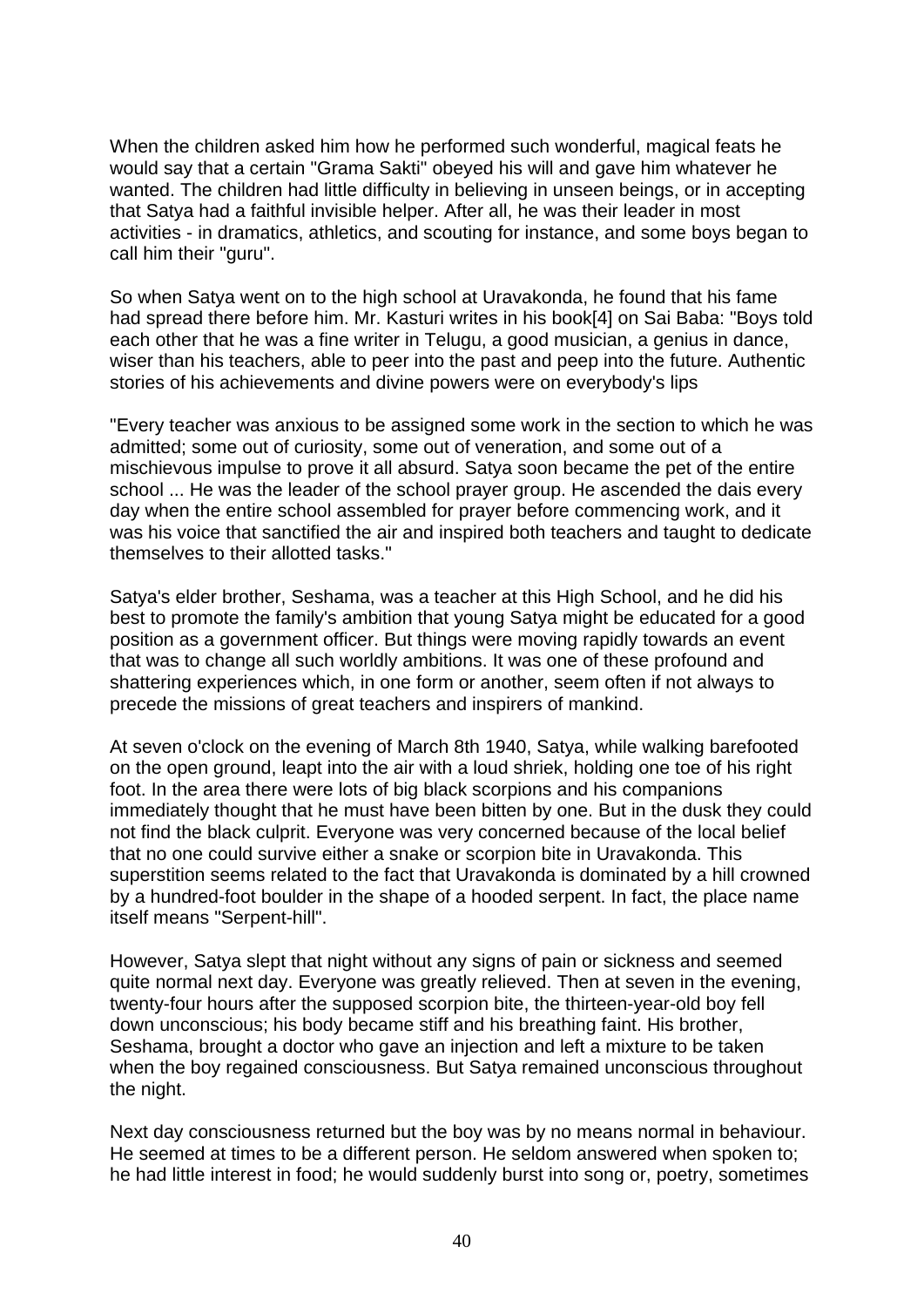quoting long Sanskrit passages far beyond anything learned in his formal education and training. Off and on he would become stiff, appearing to leave his body and go somewhere else. At times he would have the strength of ten, at others he was "as weak as a lotus-stalk''. There was much alternate laughter and weeping, but occasionally he would become very serious and give a discourse on the highest Vedanta philosophy. Sometimes he spoke of God; sometimes he described far-off places of pilgrimage to which - certainly during his life as Satyanarayana Raju - he had never been.

The parents came from Puttaparti, several doctors were consulted and prescribed various treatments, but there was no change in the patient. Many people thought that an evil spirit had taken possession of the boy perhaps as a result of someone's black magic. So a number of exorcists tried their arts to invoke the evil spirit and transfer it to a lamb or fowl. But all to no avail.

Finally the parents took Satya to a place near Kadiri where there was an exorcist of great repute. This expert in devil-craft was a Shakti worshipper before whom, it was said, "no evil spirit dare wag its poison tail". His appearance alone was enough to scare minor fiends away: he was of gigantic stature, with blood-red eyes, wild aspect and untamed manners. He seemed to work on the general principle that if he made the body of his patient suffer sufficiently the occupying demon would grow tired of the discomfort and leave it.

First of all the fierce exorcist went through the ritual of sacrificing a fowl and a lamb and making the boy sit in the centre of a circle of blood while he chanted his incantations. Then he shaved Satya's head and with a sharp instrument scored three crosses on the scalp, scratching so deeply that the blood flowed. On these open wounds he poured the juice of limes, garlic and other acid fruits.

The parents, who were watching this treatment, were appalled at its severity; they were also amazed that Satya made not the slightest murmur and gave no sign whatever of suffering. Apparently, if there was a spirit tenant he too was immune, for he gave no notice of intention to quit.

The relentless exorcist arranged that every day in the early morning, 108 pots of cold water be poured over the markings on the scalp. This was done for several days, while other rough treatments went on, such as beating the boy on the joints with a heavy stick.

Finally the Shakti-worshipper decided to use his strongest weapon, reserved for the most recalcitrant demons. This is the "Kalikam", which is described as a mixture- of all the painful acidic abracadabra in the repertory of torture. He applied the "Kalikam" to Satya's eyes. The boy's body shook under the impact of pain, his face and head turned red and swelled beyond recognition, the eyes shrunk to thin tear-exuding slits.

The parents and elder sister, who was also present, wept in anguish at the sight. Satya did not speak, but made signs for them to await him outside. When he came out he asked them to go and fetch a remedy he knew. It was brought and applied to the boy's eyes: the swelling subsided and the eyes opened to their normal size.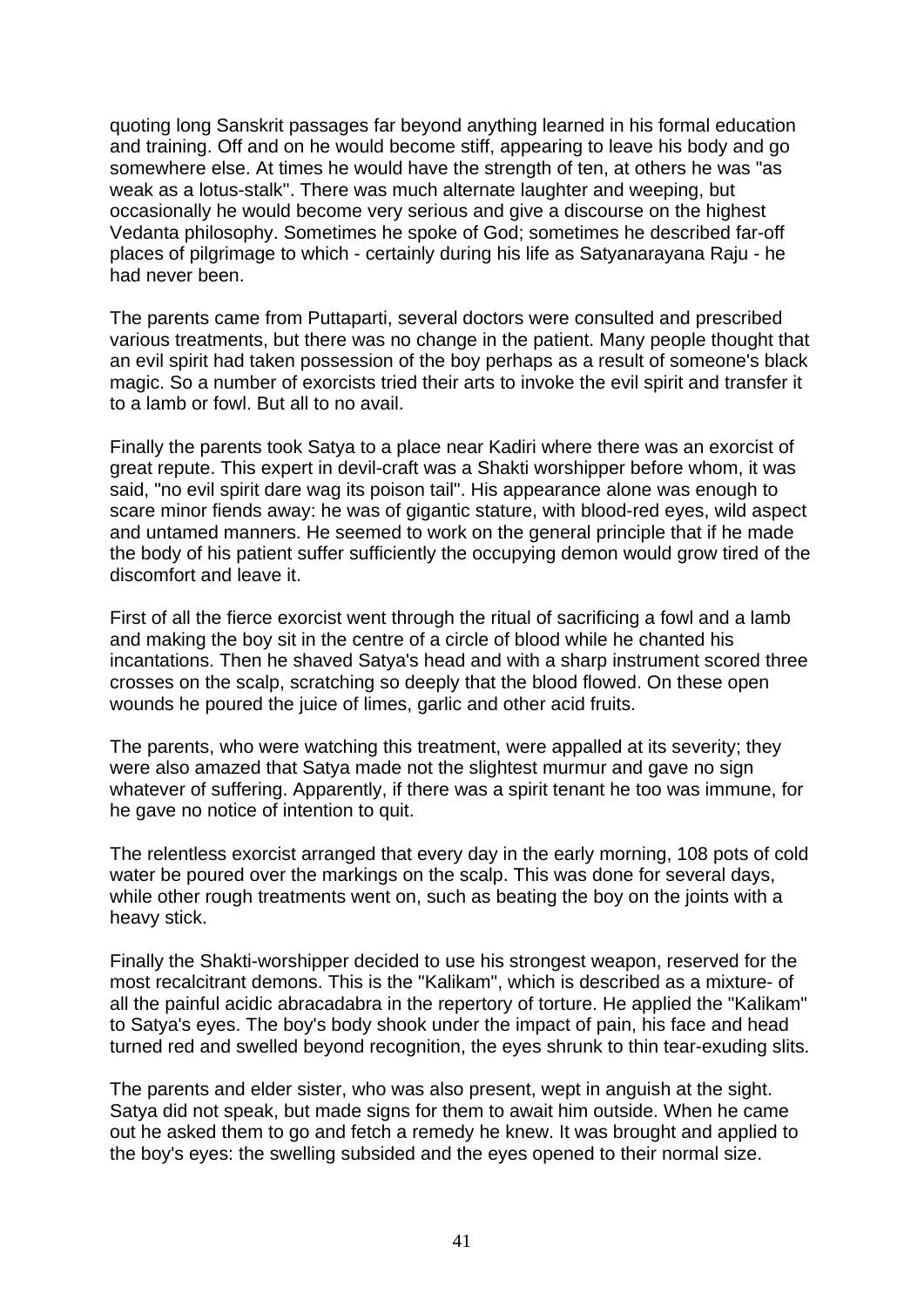When he discovered what had happened the witch-doctor was enraged at this "interference with his treatment", as he called it. He had been within an inch of driving the demon from the boy, he fumed. But the parents had witnessed quite enough. They paid his fees and mollified him with the statement that they would build up the boy's stamina and then bring him back for a further course of the great man's learned exorcism. Then they took Satya away, still evidently possessed by the "demon" who would quote long Sanskrit verses, discourse learnedly on Vedanta philosophy and cryptically on ethics, could sing lovely sacred, songs and call for the performance of Arati (a sacred ritual and song) because "the gods are passing across the sky".

The parents continued to take Satya to medical doctors and various kinds of healers, but no treatment seemed to make any difference. Two months passed by in this vain endeavour to get the boy back to a "normal state". He had not returned to high school, and was still at home in Puttaparti.

On the morning of May 23rd Satya called around him the members of the household, except his father who was busy at his produce store. With a wave of his hand the boy took from the air sugar candy and flowers and distributed them among those present. Soon the neighbours began to crowd in. Satya in a jovial mood "produced' more candy and flowers, and also a ball of rice cooked in milk for each person. The news that his son was performing apparent siddhis before a crowd of people reached Pedda.

Suddenly the father overflowed with anger and resentment. Wasn't it enough that the boy had caused them all this worry and strain over the last two months. Now he must be making a public show of himself with stupid tricks; hiding things and producing them by sleight-of-hand, no doubt - although where the boy had learned such legerdemain he had no idea. As Satya had for a long time been able to do inexplicable things, perhaps it was not just jugglery after all but something worse black magic, sorcery!

Thus with bitter thoughts Pedda found himself a stout cane and went to the house. As he pushed through the crowd someone ordered him to go and wash himself before approaching the giver of boons. This incensed and angered him still more. Standing before his 13-year-old son and waving the stick threateningly, he shouted:

''This is too much! It must stop! What are you? Tell me - a ghost, or a god, or a madcap?"

Satya regarded his wrathful, distraught father and the upraised stick. Then he said calmly and firmly, "I am Sai Baba. ''

Pedda stood staring silently at his son, while the cane slid from his hands. Satya continued, addressing all present, "I have come to ward off your troubles; keep your houses clean and pure."

A member of the family - approached him and asked: "What do you mean by 'Sai Baba'?"

He replied enigmatically: "Your Venkavadhoota prayed that I be born in your family;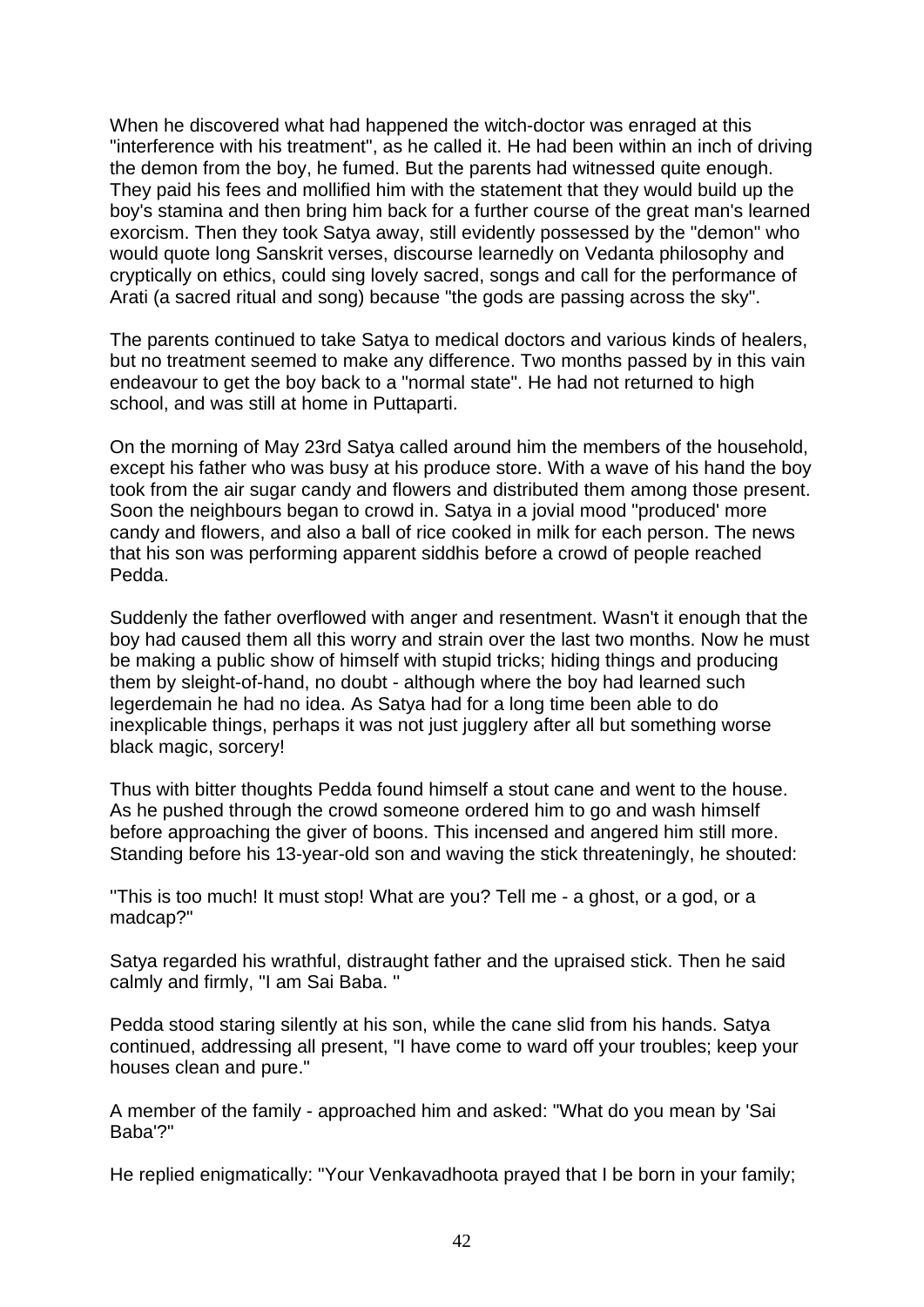so I came."

In the Raju family there was a tradition of a great sage named Venkavadhoota, an ancestor who had been looked upon as a guru by the people of hundreds of villages around the area. But only a few of the old folk gathered that morning around the. Raju cottage had ever heard of anyone called "Sai Baba". Those who had heard the name had no idea who he was. "Baba" was, they all knew, a Muslim word and Pedda thought that perhaps his son was possessed by the spirit of a Muslim fakir.

The villagers who heard about it felt some trepidation and a great deal of wonder. That there was something special about little Satya, they had long known. Otherwise how could he do such strange miraculous things? And now since his illness he often spoke like an old sage or seer. But who was this Muslim, "Sai Baba"? And what could he possibly have to do with the little boy they had all known, admired and loved for nearly fourteen years?

#### THE TWO SAIS Truth is not that which is demonstrable - it is that which is ineluctable. ST. EXUPERY

There were a few people in the district who had heard of a great wonder-working fakir named Sai Baba. Some thought he was still alive while others declared that he had been dead for years. Some said that he was a Muslim, others that he was a Hindu saint with a great following. But in any case he seemed very remote from the Raju family and the village of Puttaparti.

Then some friends told the family that there was in Penukonda, a town twenty-five miles away, a visiting government officer who was supposed to be an ardent devotee of the fakir, Sai Baba. It was decided to take Satya Raju to him: perhaps that would clear up the mystery, or at any rate throw some light on the boy's strange announcement and behaviour.

Satya was quite willing to go, and the government officer condescended to see him. But when they met the officer could not accept the idea that his great guru, who died at Shirdi in 1918, had been reborn as this wild-talking boy.

"It's mental derangement," he told the adults, "the child should be taken to a psychiatric institution for treatment."

Here young Satya interposed: "Yes, it's mental derangement, but whose? You're just a pujari; you can't recognise the very Sai whom you are worshipping." Saying that he took handfuls of ash from nowhere and, scattering it in all directions, left the room.

Reincarnation is part of the Hindu religion, and Satya's acquaintances had no difficulty with that idea in itself. But how were they to accept the boy's statement that he was actually Sai Baba of Shirdi reborn. The government officer had not helped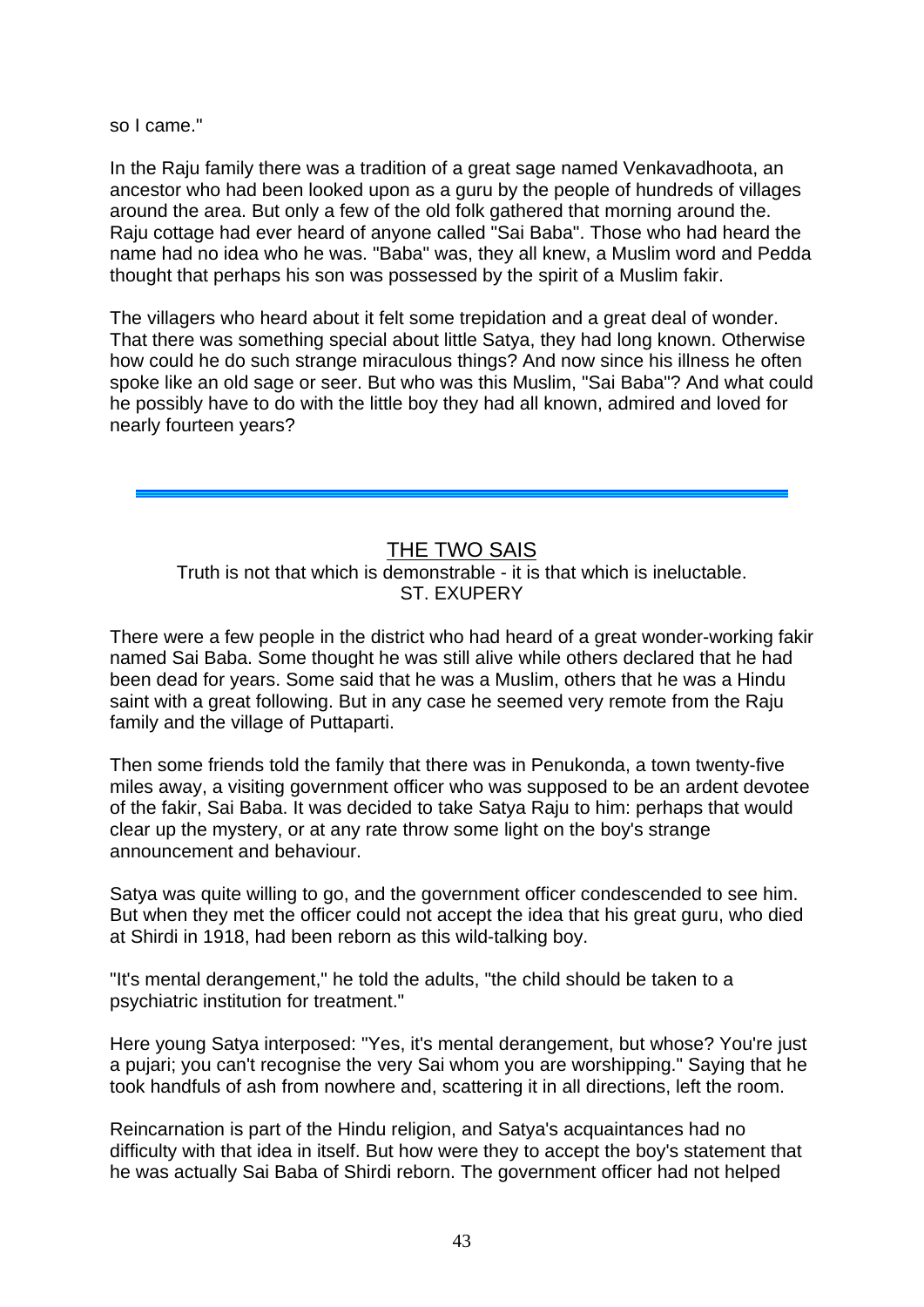them to swallow this big improbability.

Of course, considering Satya's miraculous powers, it could be true. It might be true. But they needed some proof, some strong convincing sign.

Thursday is regarded as guru's day in India, and on each Thursday some people gathered around their new guru, young Satyanarayana Raju. Once, soon after the visit to Penukonda, someone at a Thursday meeting voiced the desire that was in many minds.

"If you are really Sai Baba, show us a sign."

Satya saw the need of this. "Bring me those jasmine flowers," he said, pointing to a large bouquet in the room.

The flowers were placed in his hands, and with a quick gesture he threw them on the floor. All present looked in awe: the flowers had fallen to form the name "Sai Baba" in Telugu script, the language spoken in the village. This flower-writing was not something that required imagination to help; the words were strikingly clear, as if arranged with meticulous skill, all the curves and convolutions of the Telugu letters perfectly reproduced.

As the days and weeks passed there were other outward signs that the claim coming from the boy's lips was more than a childish fancy, more than something that could be explained away as a "mental derangement".

Nevertheless, in spite of all this, Satya submitted to the family's insistence that he go back to high school in Uravakonda. He returned in June, six months after the mysterious "black scorpion" had bitten his toe - or whatever happened to trigger off the psychic crisis leading to the emergence of new personality facets, and to the shattering announcement.

Thursdays soon became big events at Uravakonda. For, the people gathered around him, Satya Sai would with a wave of his small hand produce items which linked him with the deceased Shirdi saint: photographs of the old body, gerua cloth which he said was from the kafni that Shirdi Baba used to wear, dates and flowers which he declared came directly from the shrine at the Shirdi tomb, where they had been taken as offerings by worshippers.

Perhaps the most interesting phenomenon was his regular production of ash. Shirdi Sai had always kept a fire burning to have a ready supply of holy ash, which he called udhi. Now young Satya Sai took it as if from an invisible fire in hidden dimension of space. This was a miracle that he had not performed until after the announcement of his identity with Sai Baba. The announcement also marked the beginning of the mysterious flow of photographs, drawings, paintings, and figures of Shirdi Baba which still goes on as I personally experienced on a number of occasions.

A strange story of the production of a colour print of Shirdi Sai is told about these early days. It seems that before Satya returned to Uravakonda from Puttaparti his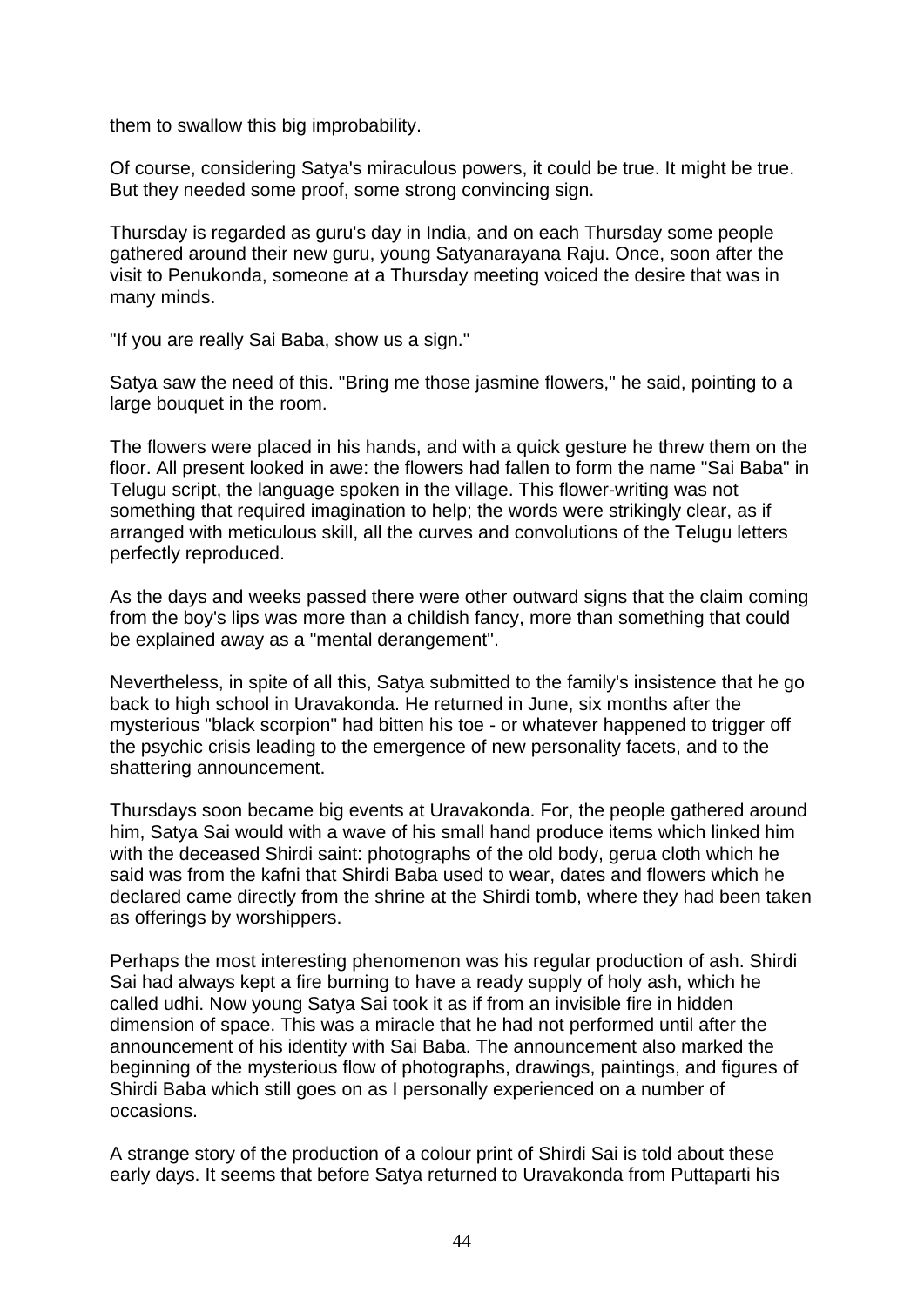eldest sister, Venkamma had asked him for a picture of this Shirdi Baba about whom he was talking and composing bhajan songs. He promised to produce one for her on a certain Thursday.

However, on the day before that particular Thursday Satya returned to his high school. "Well," Venkamma thought, "he has forgotten; it can't be helped; some day he will give it to me, no doubt."

But on the promised Thursday night she was awakened by a strange sound as if someone was calling outside the door. She sat up but all seemed quiet so she lay down again. Then there was a sound behind bag of jowar in the room. Perhaps it's a rat or snake, she thought, so she lit a lamp and searched. She found something white sticking out from behind the bag: it was a roll of thick paper. She unrolled it in the lamplight to find a picture of an old man seated with his right leg resting across his left knee. Soft but penetrating eyes looked out at her from below a knotted headcloth. "It must be the promised picture," she thought, "delivered to me by some invisible messenger." Venkamma still has this coloured picture of Shirdi Sai and showed it to me when 1 visited her once at Puttaparti.

But high school was not really the place for a boy who, like Jesus in the temple, could teach the teachers; in fact several of them, including the head master, used to bow before him, and seeing through the illusion of his youthful body would listen to his inspiring words.

The final break from schooldays came on October 20th 1940. That morning at his brother's house where he was residing Satya threw away his books, and announced that he was leaving. "My devotees are calling me. I have my work," he said. His sister-in-law says that when she heard these words she saw a halo around the boy's head which almost blinded her, so that she covered her eyes and cried out in alarm.

Nevertheless, she and her brother tried to persuade Satya to remain and continue his schooling. But he marched off to the home of an excise inspector who was very much attached to "little Baba". There the boy spent three days mostly under a tree in the garden while people gathered around him. Some brought incense and camphor for ritualistic worship, some came to learn, some to pry into this great curiosity, and some to have a good laugh.

Satya led the group about him for hours in bhajan songs. Here in the garden another phenomenon occurred linking him further to Sai Baba of Shirdi. A photographer arrived to take a photo of the little newsworthy prophet. A large crude stone seemed to spoil the composition of the picture so the photographer asked Satya Sai to change his position. But no co-operation seemed forthcoming, so the photographer clicked his camera and hoped for the best.

He got more than the best. When the film was developed and printed, it was found that the obstructing rock had become an image of Sai Baba of Shirdi. Both forms of Sai were in the picture though only one had been seen by the people assembled there.

During the three days Satya spent in the garden his parents arrived again at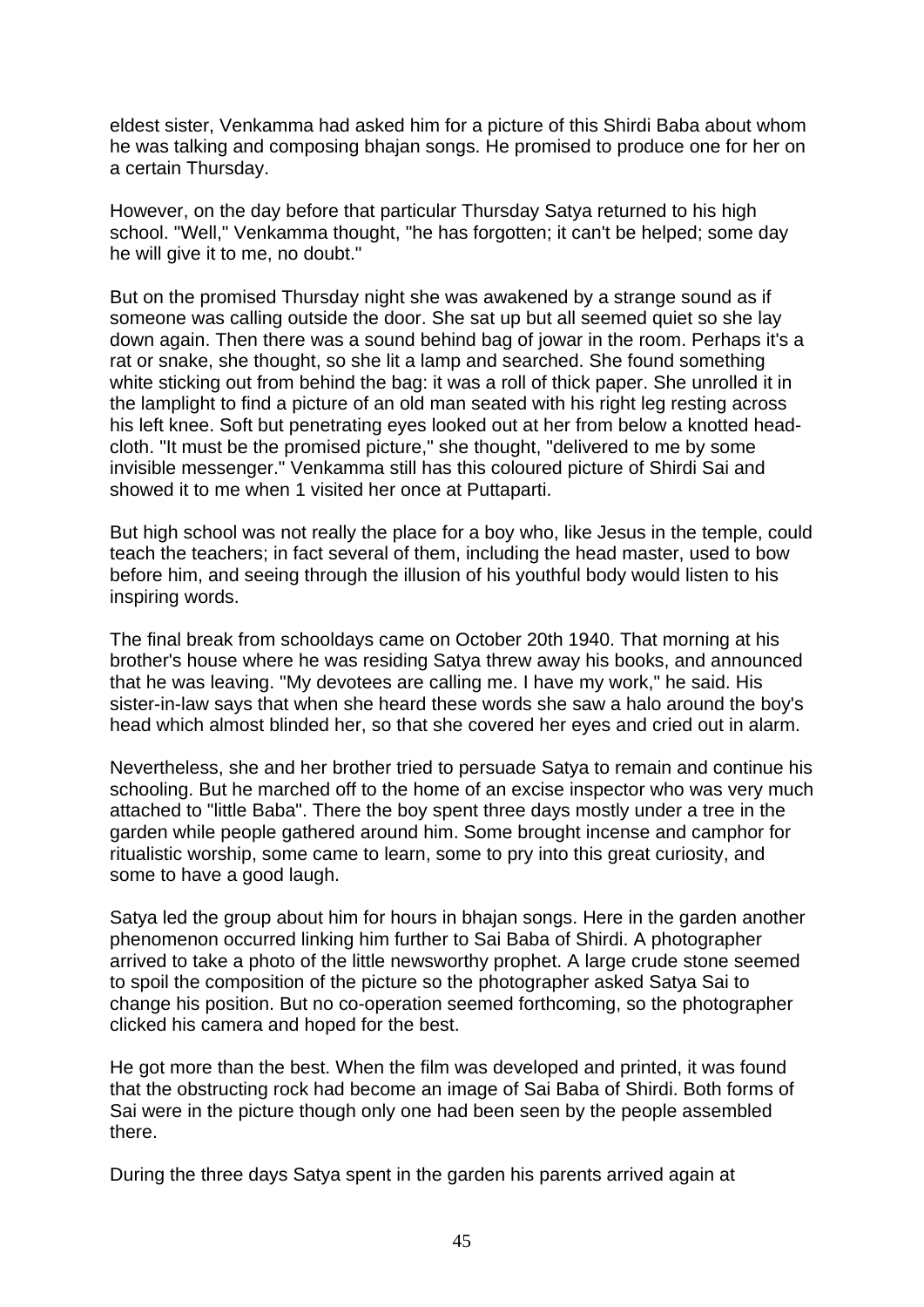Uravakonda. Deciding at long last that school was out of the question they asked Satya to come home. He refused. They pleaded. Finally, after they had assured him that they would not in future obstruct or interfere with his mission, he agreed to return to Puttaparti. There he began to gather more devotees around him; first in his father's home, and later in the spacious house of a disciple.

Throughout the years since the fourteen-year-old boy in the obscure village of Puttaparti made the astounding claim that he was the reincarnation of India's most mysterious and powerful modern saint, there has been much interesting outward evidence to support that claim.

One story related in detail by Mr. Kasturi in his book on Baba's life tells how, about a year after the announcement, when Satya Sai was fifteen, he was visited by the Rani of Chincholi. Her late husband, the Raja, had been a very ardent devotee of Shirdi Baba and used to spend a few months every year at Shirdi. It is stated by the Rani and some old servants of the Palace that Shirdi Baba on several occasions came and stayed at Chincholi. He would, they say, ride with the Raja far out of town in a tonga drawn by bullocks. Incidentally, this tonga was later taken from Chincholi to Puttaparti and left there.

During her visit to Puttaparti to see this reincarnation of the old saint, the Rani persuaded him to accompany her to Chincholi. Perhaps he wanted to test him. There had been a number of changes at the Palace since the days when Shirdi Baba visited there. Although theoretically accepting the boy as a rebirth of the Shirdi Saint, the Rani was startled when he immediately commented on the changes. He asked what had happened to a margossa tree that had once been there; he mentioned the previous existence of a well which had been filled up and was no longer in evidence; then pointing to a line of buildings he said. "They were not built when I was here in my previous body." This was all true.

Later he told her that there should be in the Palace a small stone image of a certain kind which, as Shirdi Baba, he had given to the Raja long ago. The Rani did not know of its existence but a thorough search was made and the image found. These were some of the many extra-cerebral memories that helped to establish the truth of the reincarnation.

And there is significant interest in the experience of His Holiness Gayathri Swami, a disciple of the Sankaracharya of Sringeri Peetam. It happened while he was on a visit to Prasanti Nilayam ashram, after Satya Sai had moved there from his home village. The Swami had once spent a whole year with Baba at Shirdi back in 1906, and often visited him in the later years. He was perhaps only partly convinced that Satya Sai was his old guru reborn. Anyway, on the night before he left Prasanti Nilayam he had a vision. In this Shirdi Baba came to him and said that he had returned from his Mahasamadi (the word used for the death of a great yogi) after eight years, and that he had brought all his 'properties' with him fifteen years later. "What could this vision mean?" the Swami wondered.

He understood its meaning next morning. When discussing his vision with devotees he was told that Satya Sai was born eight years after the passing of Shirdi Baba, also that he assumed the name of Sai Baba in his fourteenth year and was manifesting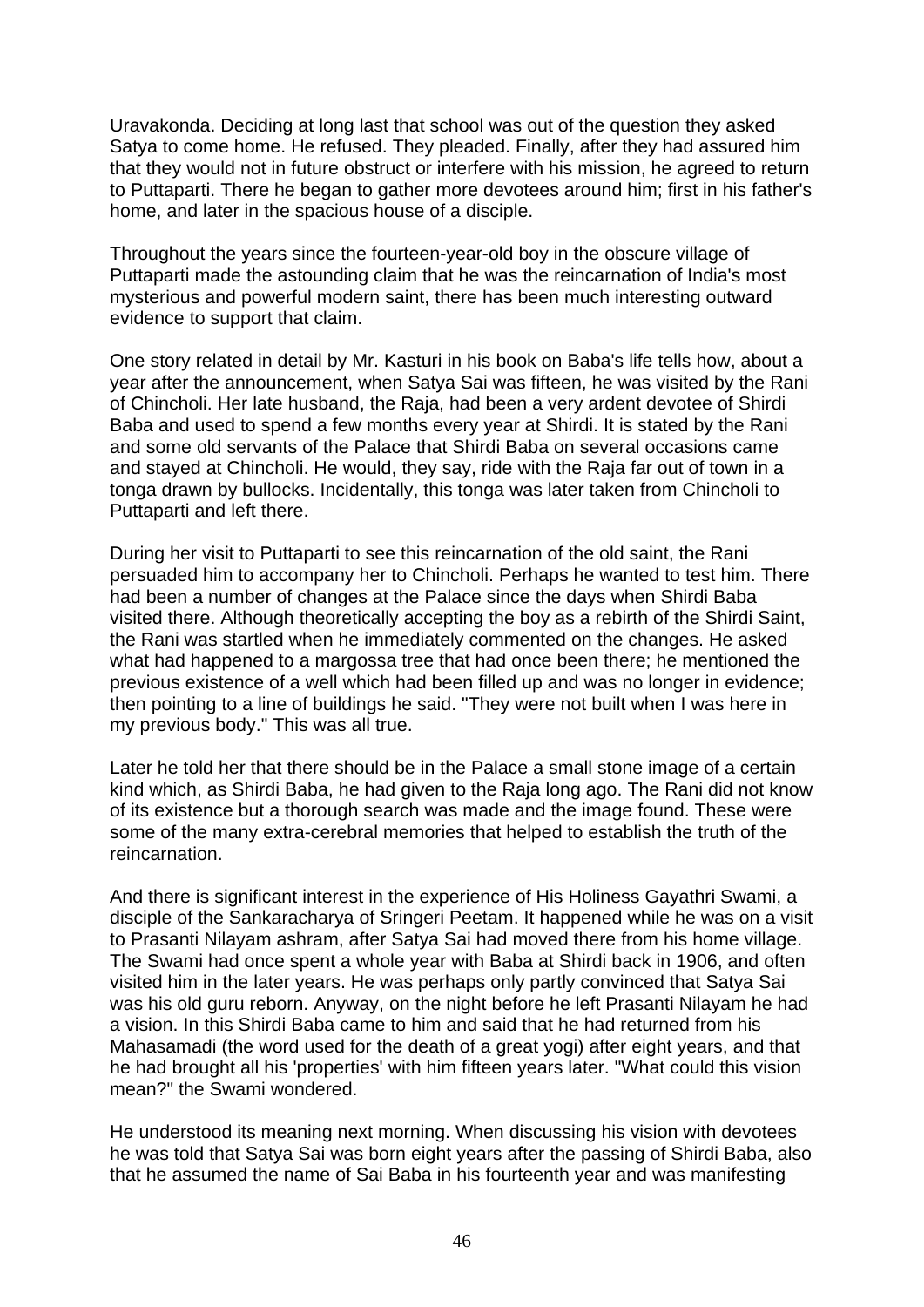the full powers associated with Shirdi Baba by his fifteenth year. These powers, the Swami felt, must be what his guru meant by 'properties', and the vision had been given to confirm in his mind that his Lord was again walking the earth.

Sai Baba of Puttaparti has given many people visions of his old Shirdi form when they have requested it - and sometimes without request. One way in which he does this is to hold out both open palms to show on them bright shining images of the Shirdi and Puttaparti bodies, one on each palm. Another way is to lead the person to be blessed with the vision into some quiet secluded room of whatever house he happens to be in. There in a corner of the room is seen the glowing, threedimensional figure of Shirdi Baba.

One woman described such a vision in these words: " there sat Shirdi Sai Baba on the floor in his characteristic pose, but with eyes closed and ash marks on his forehead and arms. The incense sticks before him were burning, and the smoke was rising straight into the air. His body was glowing with a strange effulgence, and there was a beautiful fragrance around."

It might be argued however - and perhaps rightly - that the power to produce hallucinations of the Shirdi form is no proof that Satya ever lived in that form. But there are many other types of evidence pointing to the fact that the two Sais are in spirit one and the same.

The men who as adults were close disciples of Baba at Shirdi have most of them passed on with the passing years. But there are still a few old gentlemen around who as boys visited Shirdi when the old saint was still there. These he recognises even though their own mothers would not easily see the boy of long ago within the aging body.

One of these is Mr. M.S. Dixit who, having retired, now lives at Sai Baba's summer retreat at Whitefield near Bangalore. While I was there with Baba one summer, I had many wonderful talks with Mr. Dixit on his experiences of the two Sais.

He was born in 1897, the son of Sadashiv Dixit, an advocate who was at one time Diwan (Prime Minister) of the royal state of Kutch. Sadashiv's eldest brother, Hari S. Dixit, was a solicitor in Bombay and a member of the Legislative Council. It was this Hari Dixit who became a close devotee of Shirdi Baba. In the company of his uncle Hari.

M.S. Dixit told me, he made his earliest visits to Shirdi; first in the year 1909, and again in 1912. Before this second visit he had been suffering what he called "halfheadaches". At sunrise half his head would start to ache agonizingly; then a little before sunset it would stop. This would go on each day for about two months at a stretch; it was very distressing. His uncle took him to Sai Baba hoping for a cure of the strange headaches. Mr. Dixit recalls vividly how he was sitting near Sai Baba one day when Baba suddenly said to him: "Why are you sitting here - go home!"

Young Dixit replied that he had a bad headache and the heat of the fire near which he was sitting brought him some relief. But Baba insisted that he must go. It was the custom when leaving to take some ash from the fireplace and put it in Baba's hand,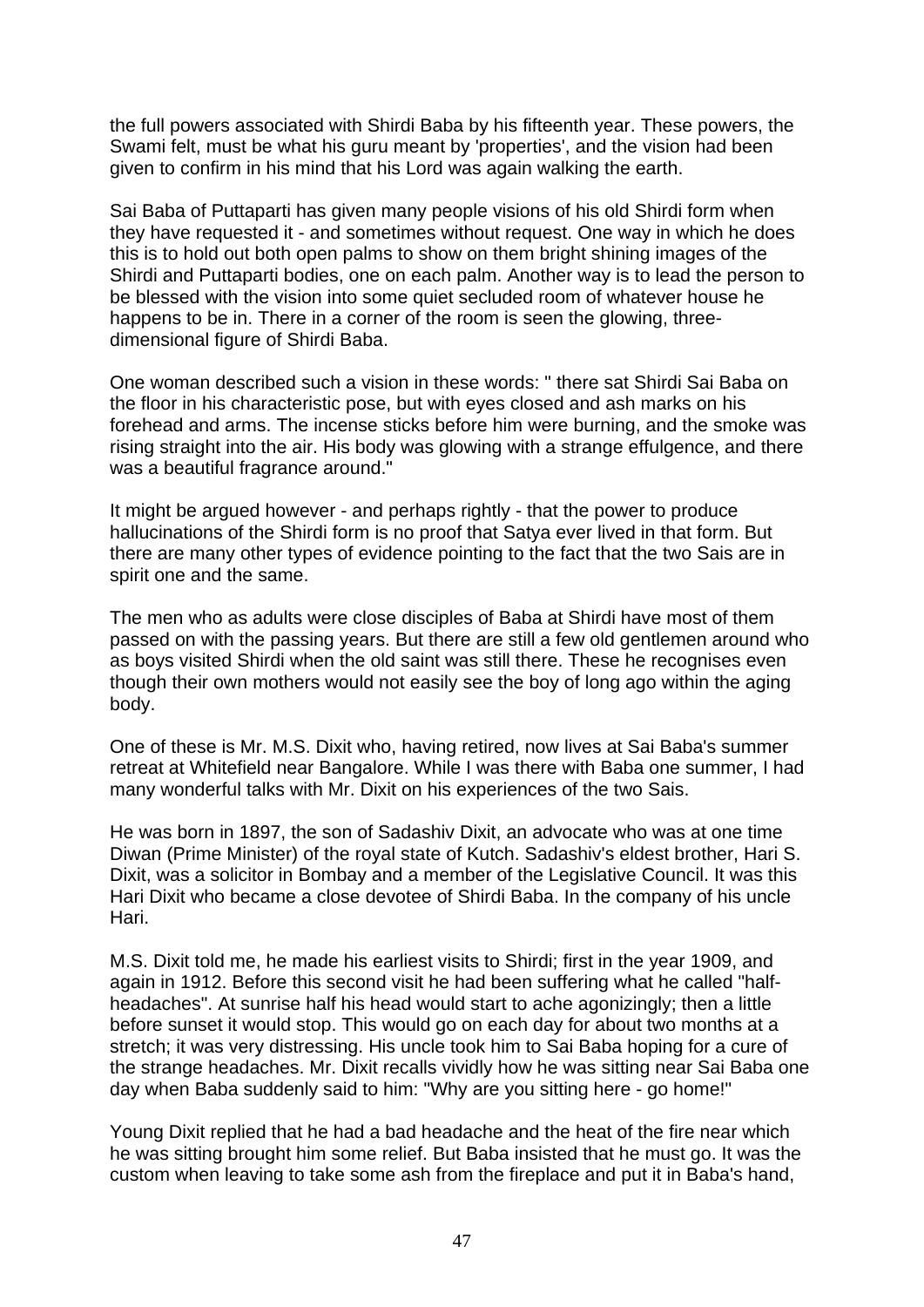so that he might with it give his parting blessing. The fourteen-year-old boy did this. Baba held the udhi for a moment and then applied it to the lad's forehead with some force.

Young Dixit felt that he had been slapped on the head as well as, ordered to go away, so he told his uncle that he would not visit Baba anymore.

Hari Dixit replied: "Are you a fool? The slap means that your headache will not recur."

This turned out to be true. The strange and terrible half-headaches, never came back after that day, and young Dixit understood that Baba had been in his enigmatic way ordering, not the boy, but the headache, to go away.

Six years later in July 1918 M.S. Dixit found himself ill again, this time with bad haemorrhoids and an anal fistula. The medical men of Bombay where he was living said he must undergo an operation, but he felt very nervous about having surgery and did not want it. Yet he was suffering a lot and there was much bleeding. He felt very miserable about his condition.

At one of the regular Thursday evening gatherings of Shirdi Baba's Bombay devotees, M.S. Dixit was somehow overcome by the devotional atmosphere combined with his own misery. Although a young man of twenty, he broke down and cried like a child. That night he had a dream in which Shirdi Baba came to him and chided him for "weeping like a girl". Then the old saint told him what to use as a cure for his ailment. After waking, Dixit could remember everything except the name of the medicament which Baba had prescribed. He was very distressed about this, and decided to go to Shirdi as soon as possible and get the name from Baba's lips.

But before he could go he heard that Baba had died. "Now", he thought gloomily, "I shall never know and must go on suffering."

Then at the next Thursday evening meeting, following the news of Baba's passing, he found himself again overwhelmed with sorrow for himself, and wept once more. The same night brought him another vivid dream. In this Baba stood before him again, still in the old Shirdi form. He said, "What! Crying like a girl again." Then he told the young man to take seven seeds of pepper, crush them to powder, and each day take a pinch of the powder mixed with udhi. All devotees, incidentally, kept some of Baba's udhi in their homes.

M.S. Dixit remembered these dream instructions clearly next morning and carried them out. On the third day of treatment the pain stopped; on the seventh the bleeding stopped. A complete cure took place and the complaint never returned. The years passed and the pages of Dixit's life turned over: he was in business; he was married; he was a major and Brigade Education Officer in the army during the Second World War and for some years afterwards. The year 1959 found him back in commercial life in the west-coast city of Mangalore. During leisure time he was reading a famous Hindu religious work entitled Guru Charitra. If this is read through completely within seven days, it is said, great spiritual benefits will ensue.

On the evening of the sixth day of the reading he had a dream. In this he was walking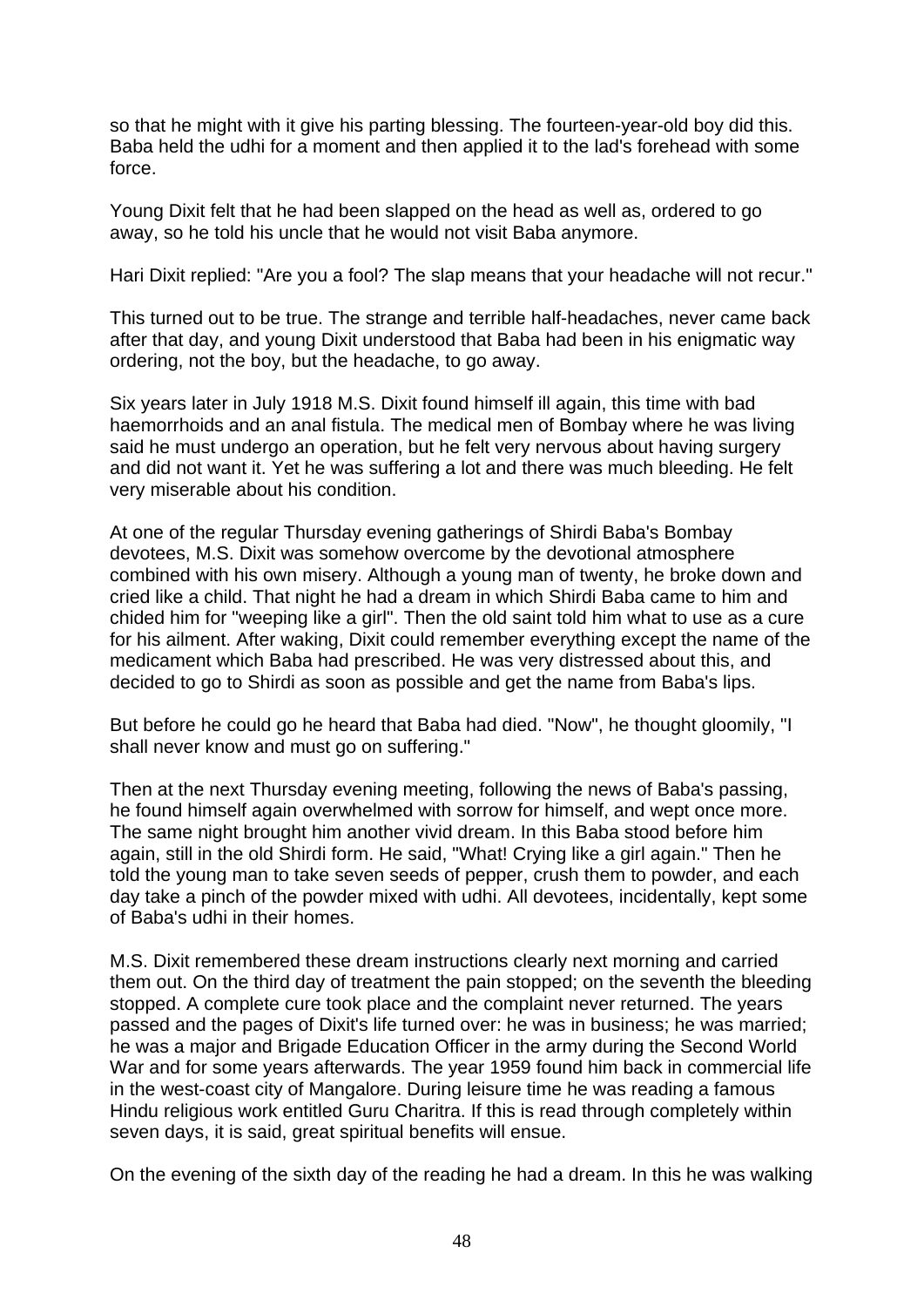along a broad avenue of trees, and felt that someone was following him. He looked back. There was a man, a very distinctive man, close behind him. Dixit asked: "Who are you and why are you following me?" But there was no reply: the figure just continued to follow silently. After a few minutes Dixit looked back again and saw the man still following him. Neither said anything. Soon the footsteps drew closer, and Dixit felt that something was being poured over his head from behind. He realised that it was ash ...

That was all of the dream he could remember on waking, but very clear in his mind remained the striking, unique figure and face of the man who followed him.

Some months afterwards through an odd set of circumstances he heard that there was a reincarnation of Shirdi Baba but did not believe it. Then later on he heard the same story again from another quarter, and was shown a photograph of Satya Sai. Baba. It was the man who had followed him in the dream. Now his interest was really aroused. He remembered his uncle's story that Shirdi Baba had once told him: "I will appear again as a boy of eight years." Was this the boy, now grown to manhood? He decided to go as soon as possible to Puttaparti and find out all he could.

It was early in 1961 when he managed to get there, as one of a party of about thirty people. The ashram was choked with the Sivaratri thousands, and Dixit stood among them waiting for a view of Satya Sai Baba on the high balcony. When the little redrobed, dome-haired figure with the sweet, lovable face appeared, Dixit knew for certain that it was the figure of his strange dream.

Yet, he thought, how can this be the old saint of Shirdi? With his coloured silks, hair like a woman and the big crowds around him, this man is more like a film star. Shirdi Baba was rugged, homespun, simple: how can this possibly be the same man? Suddenly he wanted to go home.

But he stayed to watch Satya Sai pour huge quantities of sacred ash from a small bowl over the statue of Shirdi Sai, and the same evening take nine lingams from his mouth. Then during a public discourse next day Baba said: "Some who have come here think I am too much like a film star; they object to my bright-coloured robes and the style of my hair . . ." With consternation, Dixit heard all of his own unspoken critical thoughts being repeated from the platform. Then Baba went on to explain the reasons - good reasons Dixit felt - for the striking attire, the unique hairstyle and the other features of this incarnation.

Well, Dixit decided, he is certainly something very special. There is no doubt about his supernormal powers, but . . . he is so different from old Shirdi Baba. Can it really be the same soul?

On a second visit to Prasanti Nilayam three months later he was called into a room with a group of half-a-dozen people for an interview. Baba came in, spoke to a few people, and then went up to M.S. Dixit who was holding a small photo of his uncle, H.S. Dixit, in his hand. Baba took the photo from him, looked at it, and said. "That's H.S. Dixit, your uncle, your father's elder brother, and my old devotee at Shirdi. Now have you any more doubts?"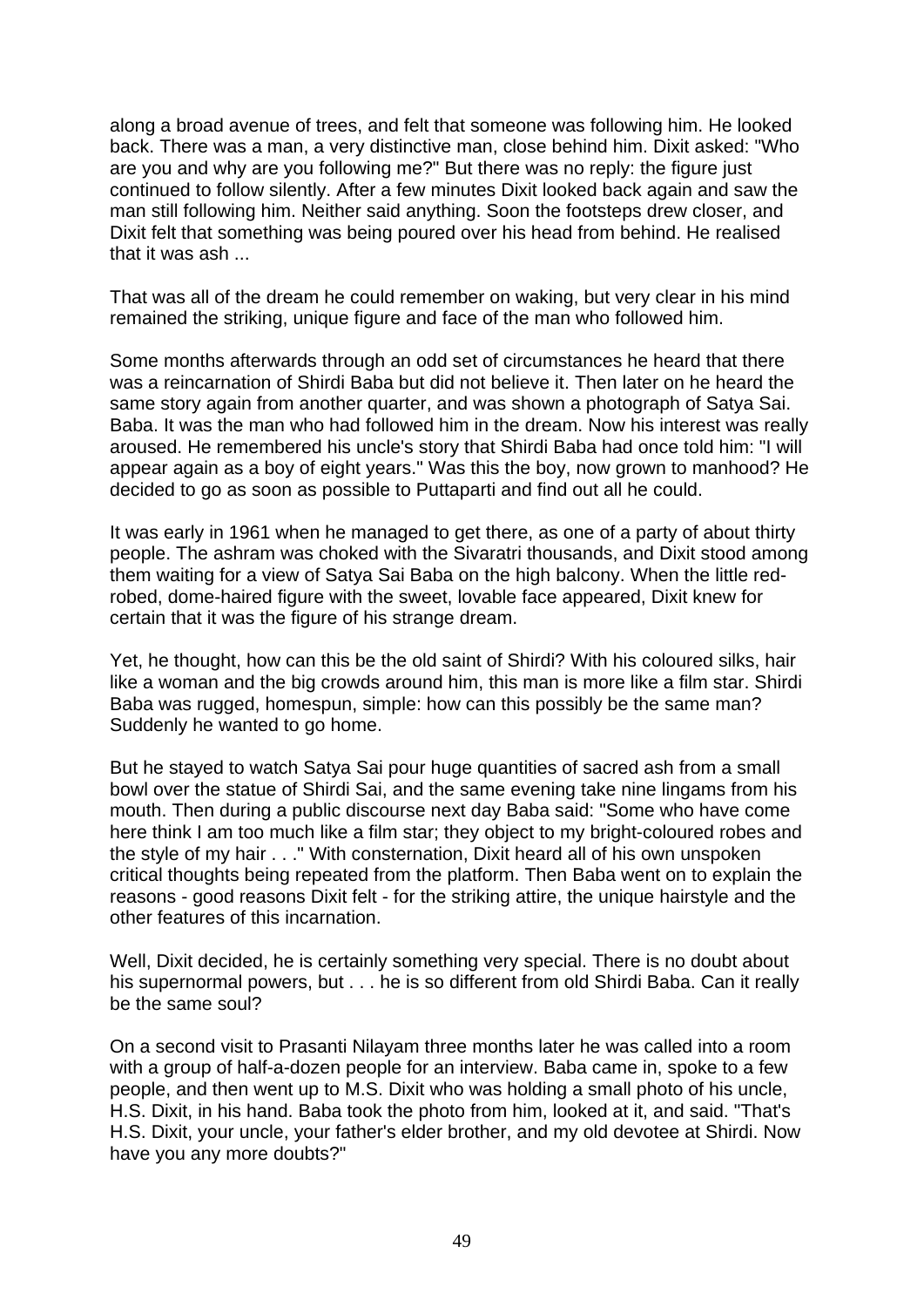His doubts were fewer because all that Baba had just said was true. And Dixit had told no one his name at the ashram. He was there incognito - just an unknown member of a crowd of visitors. But Baba had recognised the face of his uncle in the photo at first sight. After that Dixit often made trips to the ashram and, through the years, enjoyed the wealth of Sai Baba's miraculous powers, great compassion and spiritual teachings. Once, speaking of Shirdi Baba's remark to his uncle Hari about coming back to earth "as a boy of eight years", Baba told Dixit that what he had really said was he would return as a boy in eight years, that is, eight years after his death which he in fact did. Satya Sai added that H.S. Dixit must have misunderstood him. But it was the many, many little things, more than these big ones, that finally convinced him that the two Sais were one, Dixit told me. He went on to describe these important little things: the similarities in the siddhis, the parallels in the teachings and manner of instruction, the subtle echoes from the past in gesture, phrase and attitude. "Sometimes I even see on his face the same old smile that I saw long ago on the face of Shirdi Baba," he said.

Of course, the differences which he felt so sharply at first are indeed there, he admits. But there is, after all, a different body, a different setting, a different period in time - a different environment for the Sai mission. And therefore the mission, while in spirit the same, cannot be precisely the same in form and style, and it is to be expected that the outer personality through which the message comes to the world will also be different. Sai Baba himself comments that he is not as hard or angry now as he was in the earlier manifestation. He is more tolerant and gentle. He explains the difference by means of a simile: "The mother is usually hard when the children enter the kitchen and disturb the cooking; but while serving the food she is all smiles and patience. I am now serving the dishes cooked then. Wherever you may be, if you are hungry and if your plate is ready, I shall serve you the dishes and feed you to your heart's content. "

At another time, concerning the controversy about whether he is the same Baba or not, he said: "When there are two pieces of candy, one square, another circular, one yellow and the other purple in colour, unless one has eaten and realised the taste of both pieces one cannot believe that both are the same. Tasting, experiencing - that's the crucial thing for knowing the identity."

Another person who met Shirdi Baba is an old lady now living at Prasanti Nilayam. N. Kasturi writes in the second part of his Life of Satya Sai Baba that this lady was when a child taken to Shirdi by her father, a Collector in the Nizain's dominions. Later, after all her four children had died, she went again to Shirdi in 1917 and asked Baba for permission to stay on with him for spiritual initiation and training.

But Baba said, "Not now.' I will come again in Andhra; you will meet me then and be with me."

She returned to the Nizam's dominions and spent her life doing welfare and charitable works. During her travels, collecting money and support for her home of refuge for orphan girls, which she had called "Sai Sadan", she heard that there was a boy in Uravakonda who had announced himself as Sai Baba. Remembering what Baba had told her in 1917 about reincarnating in Andhra, she hastened to Uravakonda, arriving there on a Thursday. She joined the crowd that went to visit the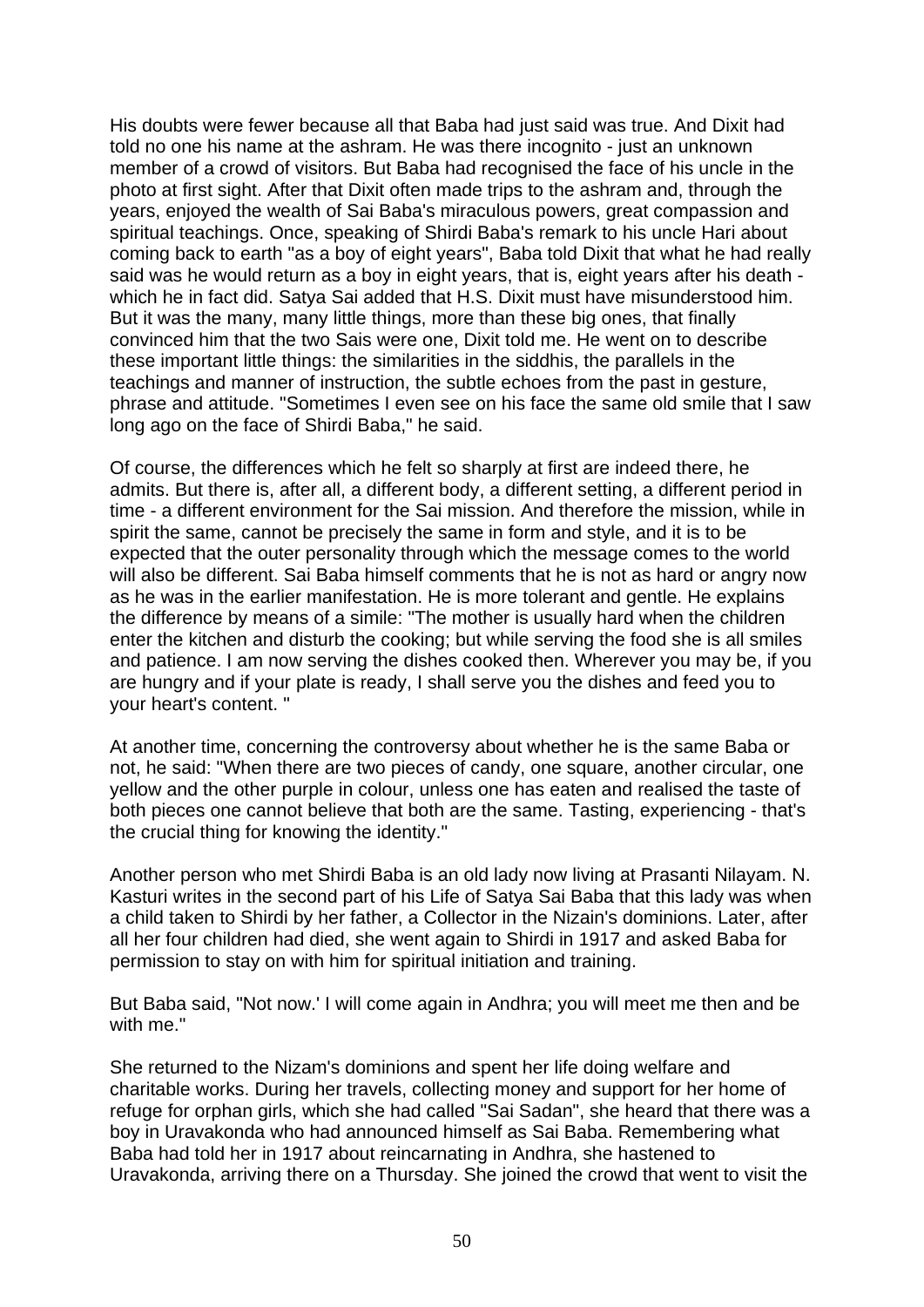young Sai Baba on that day, and sat near him.

She says that Baba spoke to her in a low voice in Hindi, as at Shirdi, "So you have come, my child."

Then he told her that she owed him sixteen rupees, reminding her that of forty rupees she collected for religious celebrations at Shirdi, sixteen were still on loan to a friend of hers. Then smiling he whispered, "I am telling you this only to convince you that I am Shirdi Sai Baba."

The lady is now with Satya Sai Baba at Prasanti Nilayam, Andhra Pradesh, happy that what he told her half a century ago at Shirdi has come true.

Yet it is not the outer but the inner evidence that will lead to conviction in this deep question. People who have stayed with Satya Sai a long time, and also known Shirdi Baba - either directly or the written records - have no doubt that both are incarnations of the same divine being.

A number of books have now been published on Sai Baba of Shirdi, including Narasimha Swami's excellent four-volume work on his life and teachings. I find that when deeply absorbed in these, I often think I am reading about Sai Baba of Puttaparti; I must continually remind myself that these are the teachings, sayings, doings of Shirdi Baba, not the present-day Satya Sai; there is such a profound similarity.

But before describing my further personal experiences with Satya Sai Baba I must return for a while to those early days at Puttaparti. Satya Sai himself has said that the first thirty-two years of this incarnation would be marked mainly by leelas and mahimas (miracles), and the subsequent years by discourses and verbal teachings. But he pointed out that this was just a question of emphasis, that both aspects would be in evidence at all times.

Considering the many miracles I have witnessed during, this, his "teaching" phase, I wondered what life must have been like with Satya Sai during the years of his "miracle" phase. So I sought out and talked to men and women who had known him then. Amongst them were practical men of business and affairs, well-travelled people of the world, high-ranking civil servants and highly educated people of the professions.

All were happy to tell their strange and wonderful stories.

# 7. Echoes From the Early Years... 8. With Baba in the Hills

Man of Miracles by Howard Murphet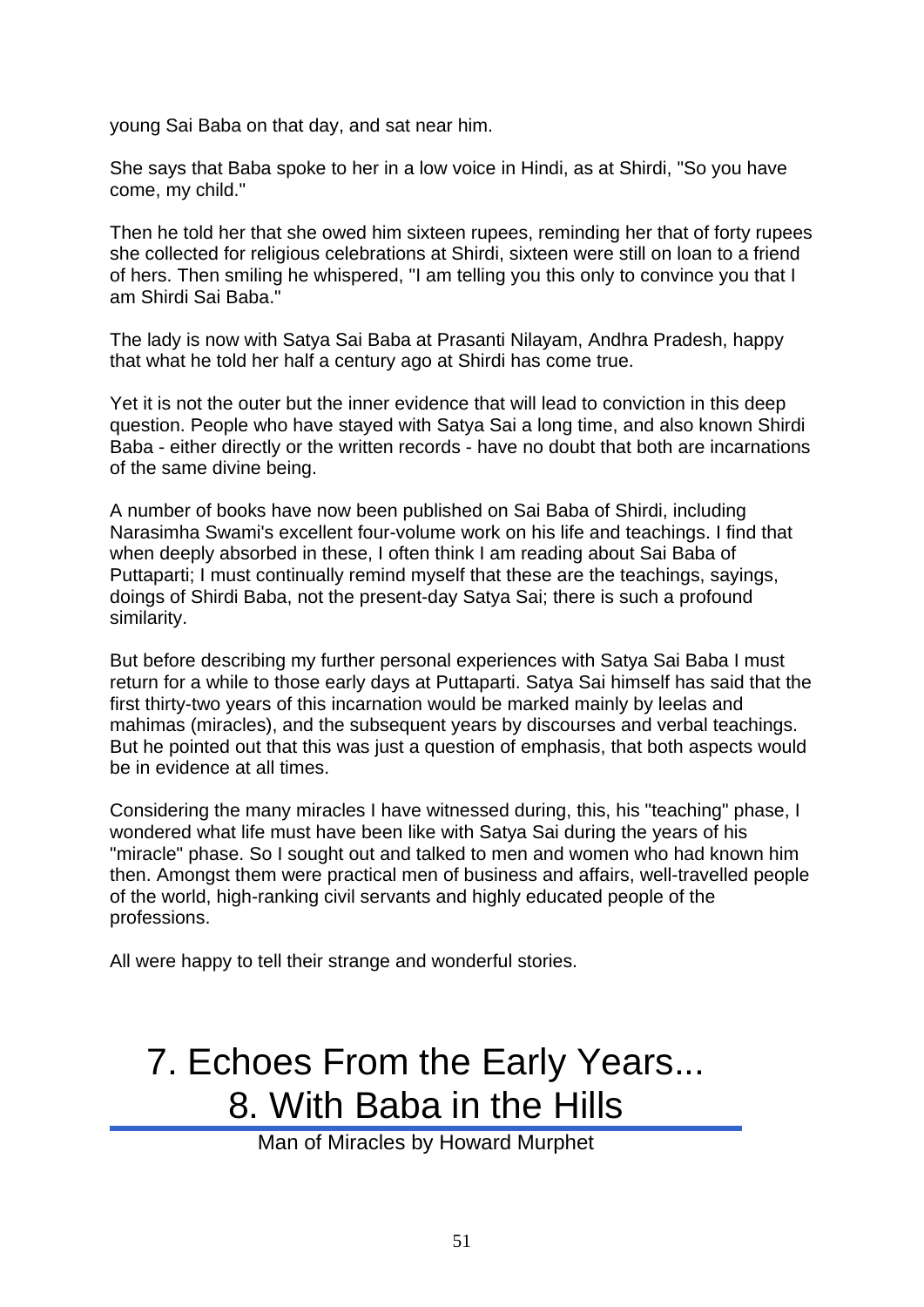#### ECHOES FROM THE EARLY YEARS The Spirit shall look out through matter's gaze, and matter shall reveal the Spirit's face. SRI AUROBINDO

When Satya Sai Baba finally returned from high school to the village of Puttaparti just before his fourteenth birthday, he went first to live at his father's house, but before very long moved around the corner to the home of a Brahmin family named Karnum. This was the place to which he had often run as a child to have vegetarian meals when there was a meat meal at his own home. Now he took up his residence there and the housewife, whose name was Subbamma, not only tended him with love and care but also welcomed the growing number of his followers to her home, which was much more spacious and suitable to the purpose than the cottage of Satya Sai's parents.

So it was at the Karnum house, still standing today in the main street of Puttaparti that Sai Baba's mission had its firm beginnings in 1941. The gatherings were at first held in a room, but the crowd soon overflowed into the road outside. So a shed was built; as the months passed this was enlarged and then a tent was added. Still the numbers continued to burst all accommodation. Furthermore, Baba insisted on feeding visitors who came from a distance. Often the amount of food cooked threatened to be totally inadequate, and it was here that he first showed the Christlike power of increasing the food supply to meet the need of the moment.

A lady who used to help the devoted Subbamma in those early days describes the ritual Baba used for this. When quietly informed that the food was not sufficient, he would ask for two coconuts - always important items for religious ceremonials in India. He would strike one against the other so that they both broke exactly in half, and then "he sprinkled the coconut water on the little heaps of rice and the vessels containing the other items, and gave the signal to proceed with the task of serving all who had come, or who might yet come before dusk". There was always plenty for everyone.

It was in those days of cramped sitting space that he began taking his followers to sit on the sands of the Chitravati. This today is a river of sand, three or four hundred yards broad near the village, and dry except in the rainy seasons. In the early 1940s it was much the same, except that most of the time there was a narrow stream of water running through the sands. Here the Young Sai would sit with his crowd of followers. Here on the sands he would lead them in bhajan singing, advise them on their personal problems, teach them the way to live, and build up their faith by various miraculous phenomena.

On the crest of a rocky knoll on the left bank of the river, about half a mile from the village grows a solitary tamarind tree. In those early years it acquired the name of Kalpataru, or wish-fulfilling tree. This was because Sai Baba used to take his devotees - or at least those who could climb - up to this tree and, ask them what fruit they would like to pick from it. When they named the fruit it would be seen immediately hanging from a branch of the tree. Apples, pears, mangoes, oranges,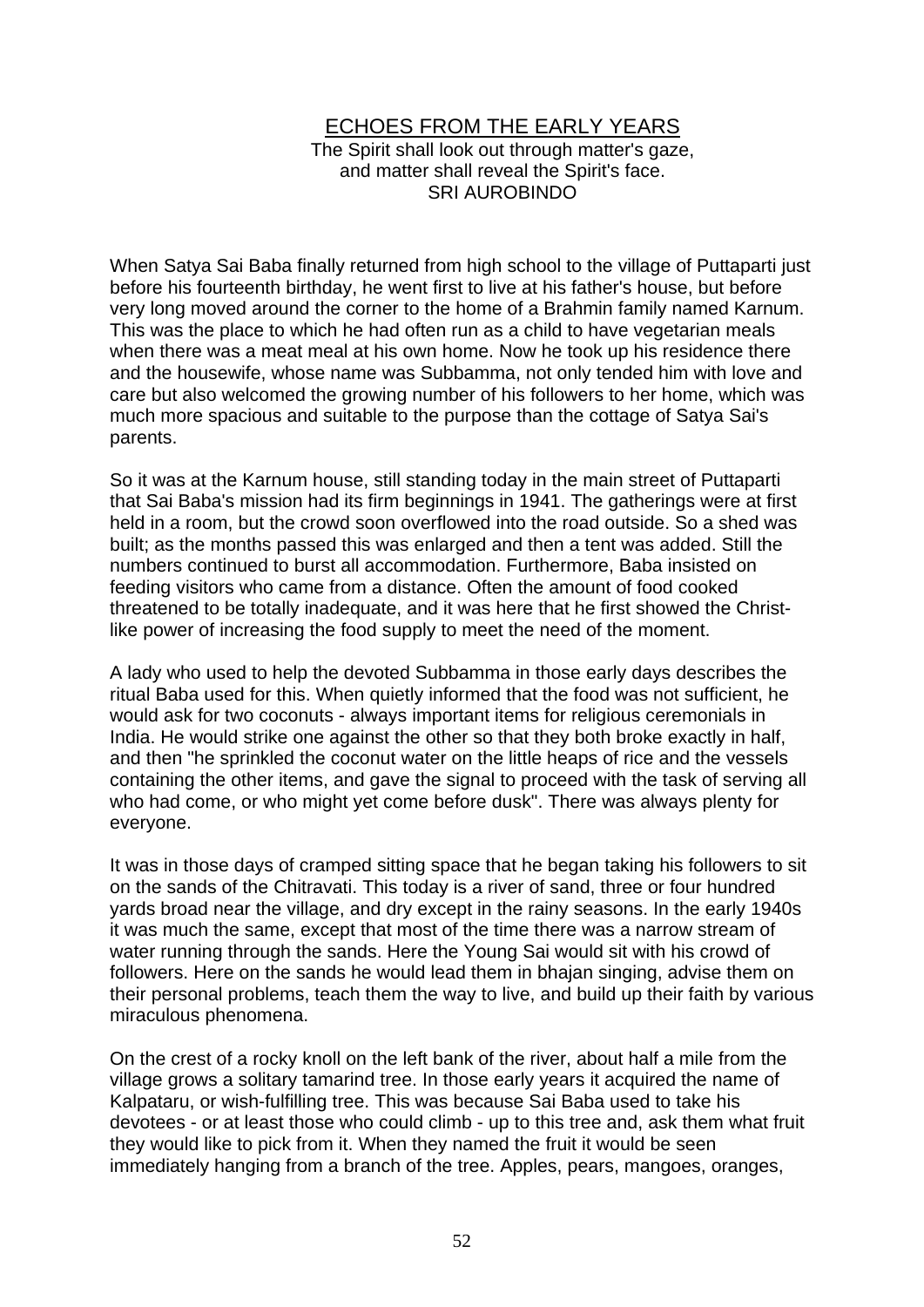figs and other varieties of fruit out of season, and some not ever grown in the district, were plucked from the wild tamarind tree.

There were other strange deeply-moving events around that tree. Some times Baba would challenge the youth of his own age to a race up the hill from the sands to where the tree showed its foliage against the sky, some hundred and fifty feet above. It was a steep, rocky climb, almost vertical in places; yet before the others had taken more than a few steps, young Satya Sai would be up there, calling from the summit.

The young men would then stop, and with the other devotees below watch the youth on the hill-top, knowing that something amazing would certainly take place. One of the competitors in the hill-climbing contest, then a college student, tells what he saw there: "the time was a little past seven," he says, "with evening closing in. Suddenly a great ball of fire like a sun pierced the dusk around the youth on the crest. The light wag so bright it was impossible to keep your eyes open and watch it. About three or four of the devotees fainted and fell."

Different visions are said to have been seen on different occasions. Sometimes it was a great fiery wheel or a full-moon with Baba's head in the centre, sometimes a blinding jet of light from his forehead - from the third eye centre - sometimes a pillar of fire. I have spoken to number of people who personally witnessed those miracles of light.

Small wonder that echoes of these village happenings were heard in Madras and other faraway places, and that the curious, the distressed and the true seekers began to arrive from a wide circumference. No doubt there would have been an even greater influx, had the journey been less difficult. But only the valiant-hearted travellers would tackle the exhausting trip with its final stage by bullock-cart or on foot.

Even so in 1944, because of increasing crowds, what is now called the "old Mandir" was built on the edge of the village. This is a kind of double barn with a galvanised iron roof and enough space for fair-sized bhajan crowds. At the back are rooms for sleeping and eating, and some of the visiting devotees used to stay here, or camp nearby. Nowadays it has only historic interest. Visitors to Prasanti Nilayam walk down the two furlongs of dusty road to be shown over the old Mandir. Its walls are lined with quaint old photographs of the young Sai and groups of his devotees, which illustrate, as much as anything, the poor level of provincial photography here in the 1940s. In the world outside it was an eventful decade, seeing World War Two and the start of India's independence. But to a growing number of people the most exciting and most important events were taking place at Puttaparti, and the old Mandir could not always seat the numbers arriving. So gatherings on the sands of the Chitravati river remained popular.

Some of the visitors who came simply out of curiosity remained to pay deep homage, and returned there again and again. Some from distant centres persuaded the young Sai to visit their cities and stay in their houses, where their friends could meet him too. Many of the earliest devotees are still, more than twenty years later, going to the ashram to see him as often as possible and begging him to bless their homes with his presence whenever he is in their vicinity.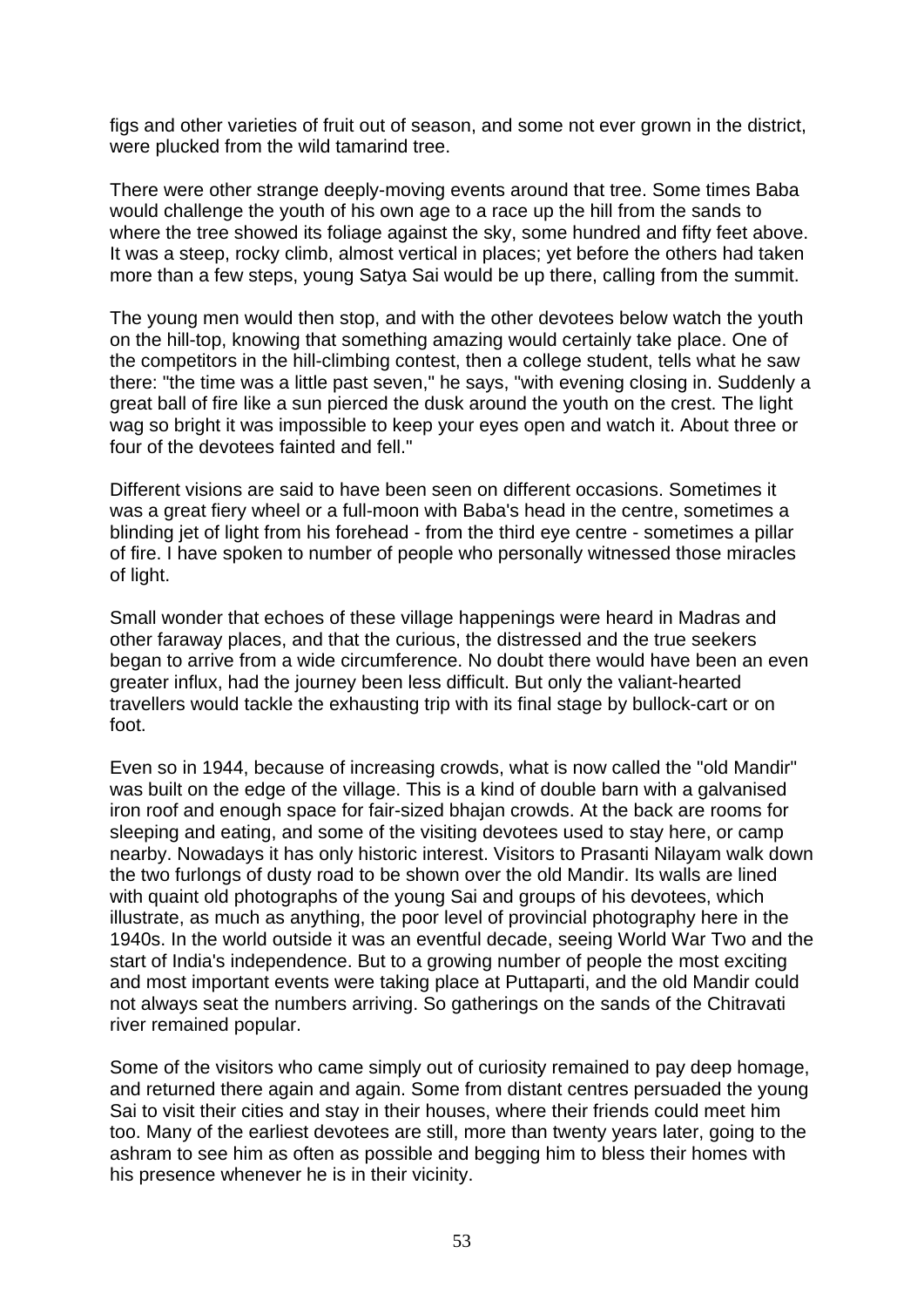The long-standing devotees whom I met proved to be an inspiring aspect of my research on this great miracle-man. They are not, as some readers might suspect, uneducated, fanatical, vague or visionary. On the contrary they are well-educated, rational, practical citizens of the kind whose integrity and reliability would be accepted in any court of law.

I needed to assure myself of such things - as I assure the reader now - because at the time I gathered some of the stories in this book I had not yet personally experienced much of the type of phenomena they describe. Now I have seen so much that my attitude has completely changed. The miraculous has become familiar.

Most of the old devotees have given me permission to use their names, placing the cause of truth and their belief in the transcendental powers of Sai Baba above all other considerations. In this chapter are some sample stories told by men and women who have known Satya Sai since the 1940s.

Mr. P. Partasaraty is a well-known businessman of Madras, being part-owner of a company connected with shipping. He told me that he first met Sai Baba in 1942 when the latter came to Madras to stay at the home of a neighbour of his. Soon after that he and other members of his family went to Puttaparti.

He stayed there a whole month and witnessed Baba's levitation up the hill to the wish-fulfilling tree, seeing both a bright halo of flame around the young Sai's head and a shaft of light from his forehead between the eyes. He says: "All the time in those days Baba was full of laughter and fun. He would sing songs, and many times a day he would perform some miracle - often as a prank, such as making a clock run backwards, or holding people to their seats by some invisible force. At picnics he would tap empty dishes, and when the lids were removed, the dishes would be full of food, sometimes hot as if straight from the kitchen. I have also seen him multiply small amounts of food to feed big crowds.

"These outings were very happy events always. Often Baba would turn some wild tree at hand into our Kalpataru tree: any fruit we liked to name could be picked from its branches."

Mr. Partasaraty had been suffering from asthma for many years and, soon after his arrival at Puttaparti, Baba materialised an apple with a wave of the hand and told him to eat it as a cure. He has never had another attack of asthma in the quarter-century since that day.

But he says that the most important miracle of those early experiences was connected with his mother. She was completely blind with cataracts when the family first met Sai Baba. His treatment of her was simple - as simple as the paste of clay and spittle that Christ used on a blind person. Baba put jasmine petals on the woman's eyes and held them in place with a bandage. Each day he changed them for fresh ones and at the same time insisted that she should go daily to the bhajan. This went on for ten days, and when he took the bandage off for the last time she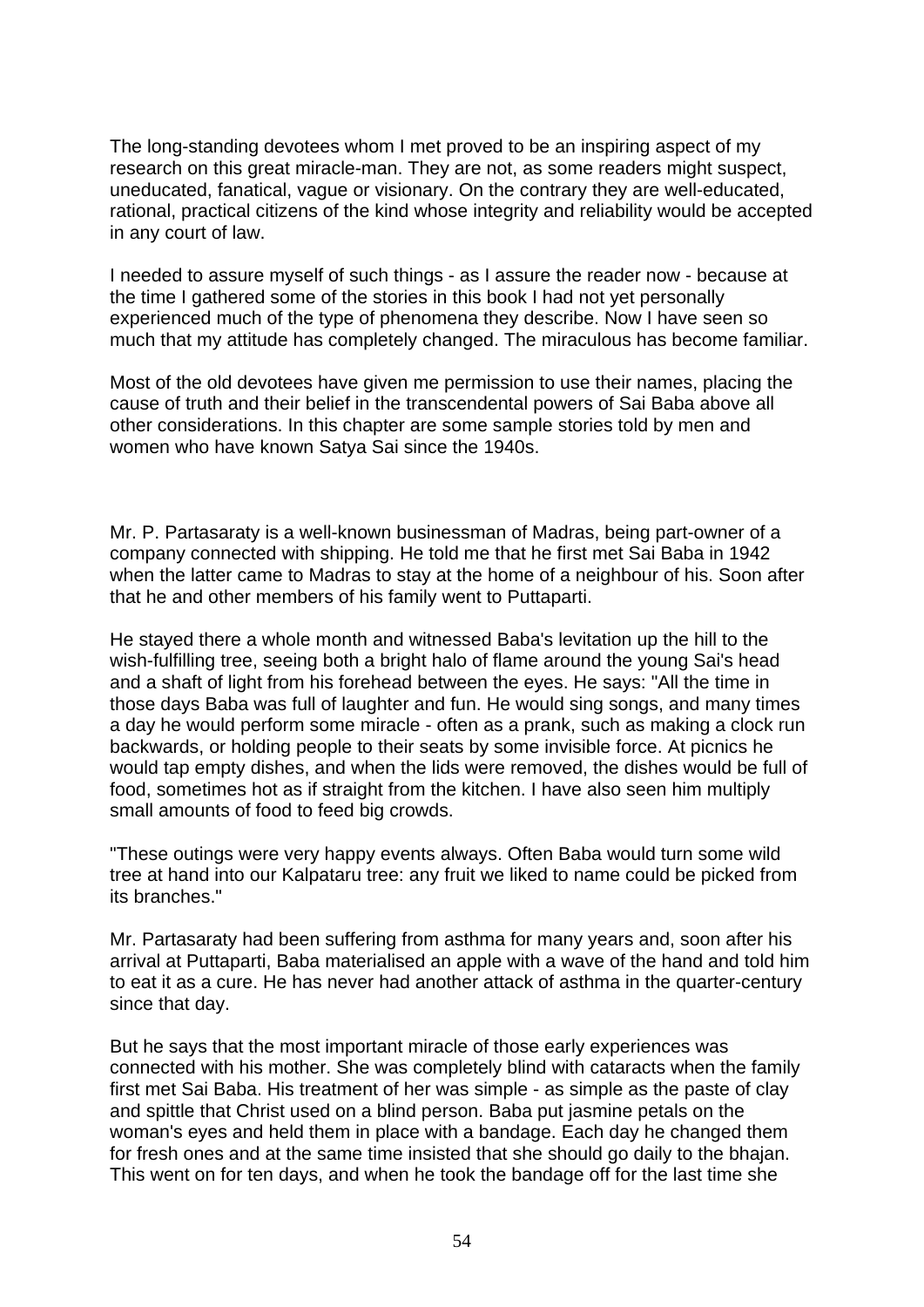was able to see again quite clearly. "She lived for ten years after that," Mr. Partasaraty told me, and had no more trouble with her sight.

Mr. G. Venkatamuni was a leading figure in the fertiliser business in Madras when I used to talk to him about his early experiences with Sai Baba. Unfortunately he has since died, but his son Iswara, also a devout devotee, carries on the same family business. Baba, when in Madras, always stays at least part of his time at the. Venkatamuni home.

An honest, matter-of-fact person, Mr. Venkatamuni, far from exaggerating was inclined towards understatement in all his descriptions. This I found out when I checked some of his stories with other witnesses present at the time. I give here just one or two of the many incredible experiences he had with Baba, as he told them to me.

In the year 1944 he began hearing strange stories about a wonder boy in a village of Andhra Pradesh, the state from which his own ancestors had come. He decided to go and see for himself what truth there was in the stories.

On the day of Venkatamuni's arrival at Puttaparti, Satya Sai, then seventeen years old, took him with a small party to the sands of the river. As they sat there talking Baba put his hand in the sand and took out a handful of sweets, distributing them among the party. "They were hot," said Mr. Venkatamuni, "as if just out of an oven. I had to let them cool before I could eat them." From this he knew that what he had seen was no mere sleight-of-hand trick.

He stayed on at the village, hoping to see further wonders. His hopes were more than fulfilled, he said, and he described the same copious stream of marvels witnessed by the early devotees.

"I was young then," Mr. Venkatamuni said, "and it was all great fun. I used to go swimming with Sai Baba and the other young men, and it was then that I saw the Samku Chakram on the soles of his feet."

"What is that?" I enquired.

"It's a circular mark - you might call it a birth-mark. Hindus believe it's one of the signs of an avatar."

Mr. Venkatamuni and his wife became close devotees of Sai Baba, going to his ashram regularly, and having him stay for days or weeks at their home in Madras.

But it was in 1953, nine years after the first meeting, that they experienced some Sai magic that was in its way unique. They had set off on a global journey that was to begin in Europe and include the Far East. Travelling by air, their first stop was Paris where they planned to spend several weeks.

While out walking in the streets on the first day, they decided to change some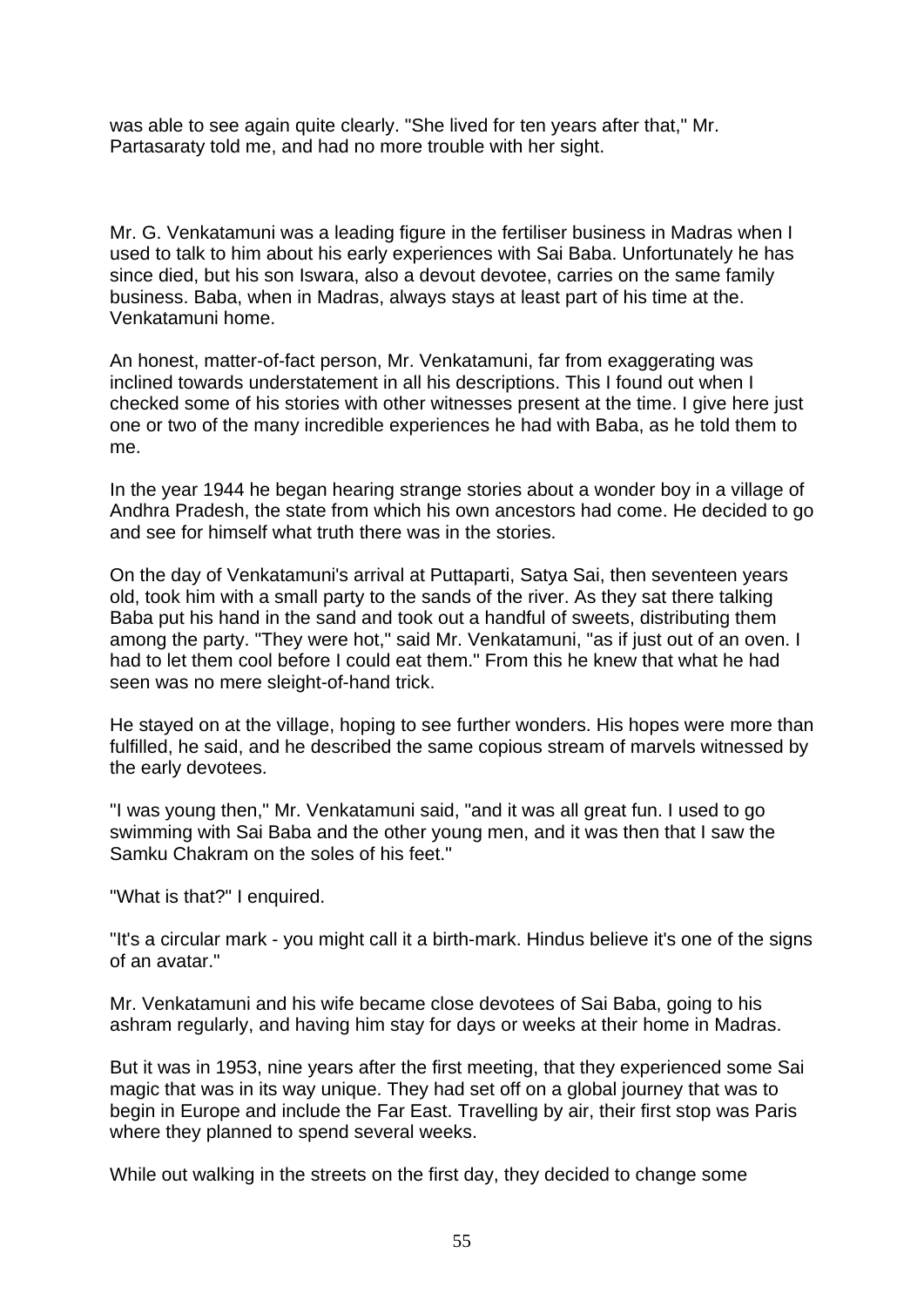traveller's cheques and go shopping. Mrs. Venkatamuni was carrying the folder of cheques in her handbag; or at least she thought so until she opened the bag and found they were not there.

Both decided that she must have put them in her suitcase after all, so they went straight back to the hotel. But the traveller's cheques were neither in hers nor her husband's suitcase. After a more than thorough search, a repeated combing through all their belongings, it became painfully obvious that the precious folder was lost. Where it was lost, they had no idea. Mrs. Venkatamuni had last noticed it, as far as she could recall, in her handbag some time before they left Bombay. It was an awkward and very unhappy situation. Here they were in a foreign city at the beginning of a world tour with hardly enough cash to pay their first hotel bill. They sat depressed and forlorn in their bedroom, wondering what they could do.

What they did would seem utterly crazy to anyone except a close Sai Baba devotee. To him it would seem the only sensible thing to do. With the few francs they had brought to France in cash they sent a cable to Baba asking for his help. After that they felt better, knowing that assistance would come in some form. But they hardly expected what, in fact, happened.

A day or two later they went window shopping again. Mrs. Venkatamuni decided to make a list of the things she would buy when she had some money. She opened her handbag to take out her pencil and notebook, and her heart gave a great bound. There, right on top of everything, lay a folder of traveller's cheques. They proved to be their own. It was the folder dropped or left behind in India. Mr. Venkatamuni told me that his wife's handbag was a medium-sized one, and that they had both searched through it many times, emptying everything out on the bed to do so. There was, under the circumstances, no possibility whatever that they could have overlooked the folder if it had been in the bag earlier. Mr. Venkatamuni had no doubt that Baba had teleported the folder from wherever it had been lost. A most useful miracle!

They sent another cable from Paris - one of thanks. When they returned from the enjoyable world tour, they were able to tell Baba personally how deeply grateful they had been for his timely and super-human help. He just smiled, saying nothing - and they asked him for no details.

A well-known and highly-honoured citizen of Madras who confirms what others have said about Baba's early miracle-phase is Mr. V. Hanumantha Rao. This man, now retired, was Transport Commissioner of Madras Presidency (which then included part of the present state of Andhra Pradesh) when he first met Sai Baba in 1946.

The relationship between Baba and this grand old philanthropist and his wife is a moving story, involving aspects other than the early miracles and pranks of the funloving Sai. I will tell it in another chapter where it belongs. But here I want to mention an interesting little story that may throw light on the modus operandi behind at least some of Baba's phenomena production.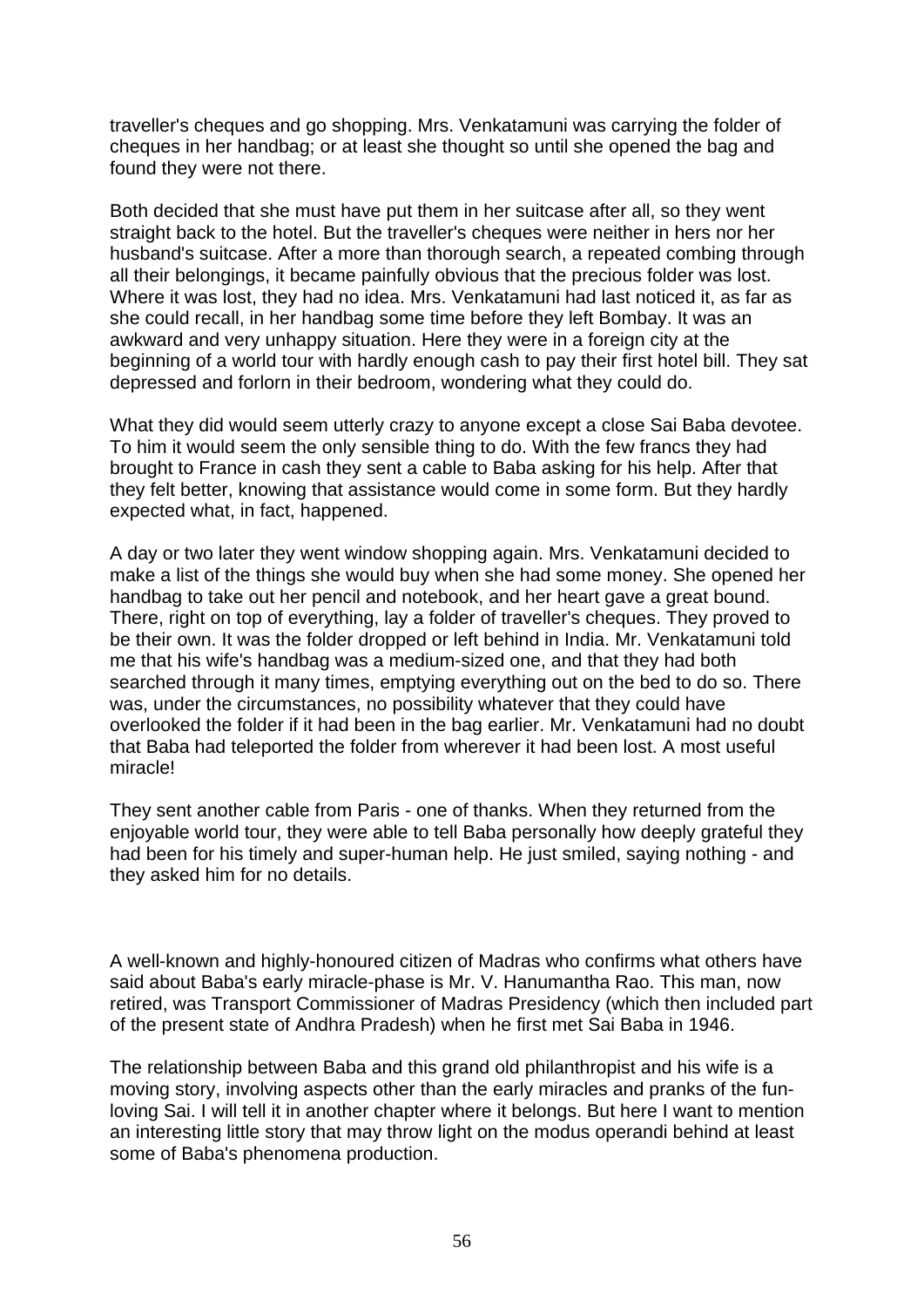Both Mr. and Mrs. Hanumantha Rao have often told me about the wonderful celestial quality of those early Sai Baba years when he used to drive with them in their car, how he would sing beautiful songs and ask them to name whatever food they wanted, or whatever out-of-season fruit they fancied. Then with some gesture he would produce instantaneously the things they had requested. And how when he stayed in their home he was as natural, spontaneous and care-free as a child, and yet seemed to have the power to command with his will all the forces of the three worlds.

Once, they said, on the birthday of Lord Krishna Baba was walking aimlessly, it seemed, about the sitting room of their Madras home. Suddenly he turned to Mrs. Hanumantha Rao and remarked: "There are some devas (angels) here waiting to give me a bowl of sweets."

As she looked, seeing nothing, he held out both hands and took from the air, as if from some invisible person, a large, carved-glass bowl. The bowl seemed suddenly to materialise. Baba handed it to Mrs. Hanumantha Rao. It was filled, as they described it, with "divine-tasting sweets of many varieties from different parts of India."

After this incident Satya Sai asked for an apron. When it was brought he put it on and began singing lullaby songs. He acted the part of a nursemaid carrying the baby Krishna, and soothing it to sleep. Then from the folds of the apron he took a carved sandalwood idol of Krishna which had certainly not been there, or anywhere else in the house, before.

Mr. and Mrs. Hanumantha Rao showed me, when I visited them, the glass bowl and the Krishna statuette, two treasured items brought long ago into the home of the transport commissioner by some mysterious method known only to the young Satya Sai. But it seems from his remark that he has beings of another plane of existence under his command for such transportations.

Mrs. Nagamani Pourniya, who lives in Bangalore, is the widow of a Government District Transport Officer and the mother of the popular novelist Kamala Taylor, who is married to an Englishman and lives in England. Nagamani first met Sai Baba in 1945 and spent many long periods at his ashram. I found her always happy to talk about Baba and she helped fill out my mental picture of the early period, confirming the main features and adding some new ones to the bright tapestry of those years.

Nagamani has herself written a book on Sai Baba, but there are one or two of her experiences that bear repeating here. Many have described to me Sai Baba's miraculous production of figures - usually statuettes of Hindu or other gods - from the sands, and I have seen it myself. But Nagamani told me that on one occasion when a party went with Baba to the sands of the Chitravati river she saw idols rising up out of the sand themselves. Baba simply scraped away a little sand to reveal the top of the head, then the figure itself began to rise, as if driven up by some power beneath.

First, she said, came a figure of Siva, then his consort Parvati, and then a lingam. As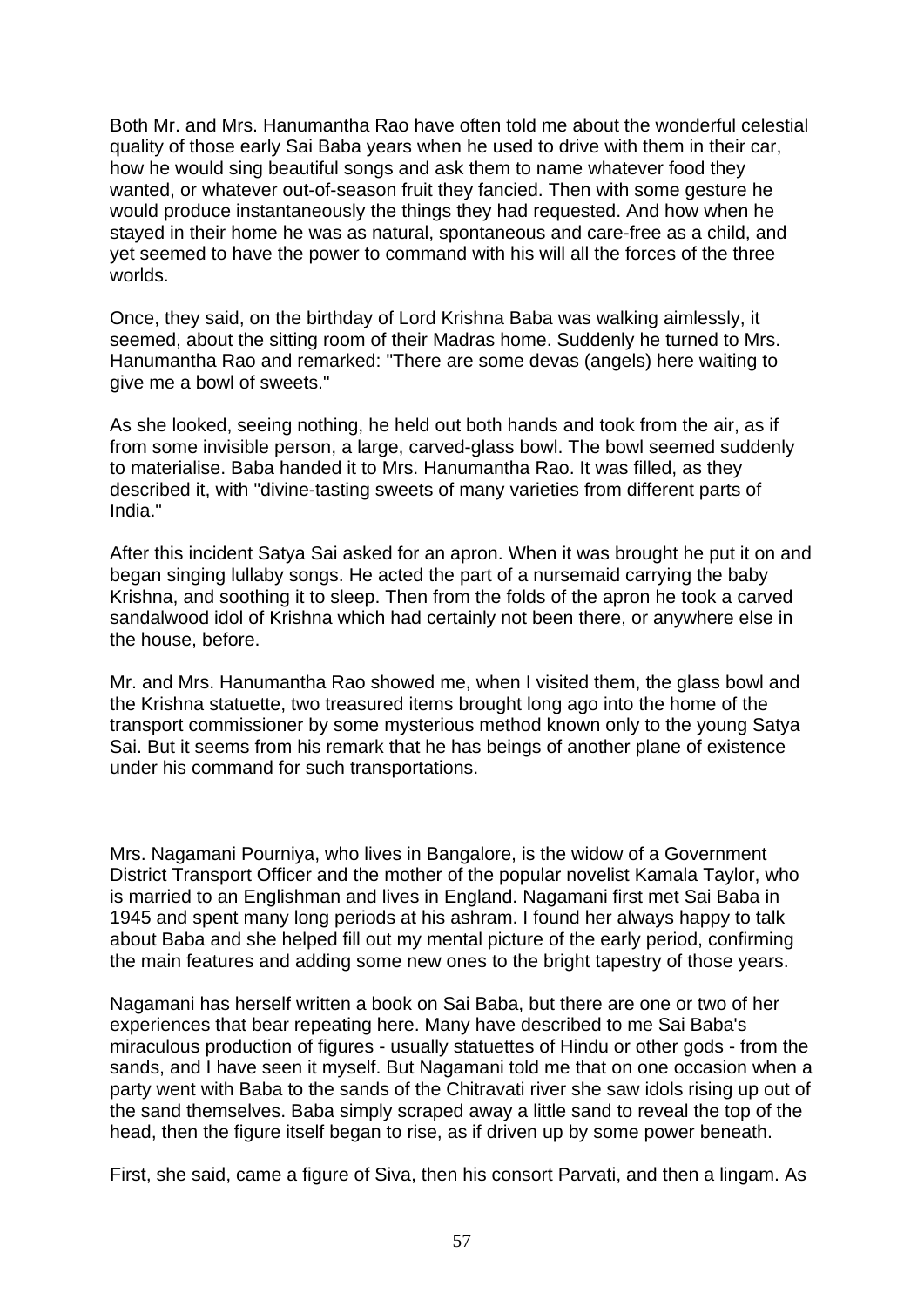each rose a few inches above the sand Baba pulled it out and threw it quickly to one side. This was because the objects were made of metal and were quite hot - too hot to hold for more than a second. After they had cooled, he took them back to the old Mandir for puja (ritualistic worship).

But one of the most striking of her many fantastic experiences has to do with a surgical operation, by Baba. I have had from devotees several descriptions of such operations, but Nagamani reports the earliest one of which I have heard.

A man and his wife came to stay at Puttaparti. Nagamani observed the man had a bulbous, tremendously swollen stomach. He spent all his time lying down, either in his room near the old Mandir or outside in the open. She heard that he was not able to eat anything, nor even to take coffee. This latter seemed the "last straw" to Nagamani, who loved her coffee. She went to Baba and asked him to cure the man.

But the days passed and nothing happened, so she said again: "Please do something for that poor man, Baba! " He smiled and answered: "Do you think this place is a hospital?"

Then one evening all the devotees were going with Baba to the sands of the river bed. It was not a very large party, and each of the women decided to take some item of food for a picnic. Nagamani took the coffee. She also left a pot of water on an outside wood fire, not far from the Mandir. With this warm water, she said, she was hoping to bathe Baba's feet on their return from the sands.

At the river bed they all had a wonderful time singing songs. Baba told them beautiful stories about the gods, occasionally producing some appropriate object from the sand. All this kept their spirits at a high level, so that when three wild cheetahs came near them to drink at the stream they felt no fear whatever. The cheetahs seemed to regard them as friends and went about their business unperturbed.

When they returned to the Mandir, Nagamani went to stir up the fire under the pot and Baba disappeared into the room of the sick man. After a while he came running towards the fire, asking her for some warm water to wash his hand. She looked and saw that his right hand was all red.

"Have you been painting, or something?" she asked in fun.

"It's blood," he replied.

Then peering closer in the fading light she saw that he carried in the blood-smeared hand something that looked like "a dirty-coloured ball of old banana leaf." This he tossed away, and then washed the blood from his hand in the water she gave him. "Well," he said teasingly, "you've been insisting that I turn this place into a hospital so I've just done the necessary operation on the man.

Was he joking? She had seen blood and something horrible that he had thrown away. Had he removed a growth from the man? Sai Baba, apparently reading the queries in her mind handed her a roll of cottonwool and said: "Take this and help the man's wife put a fresh bandage on him."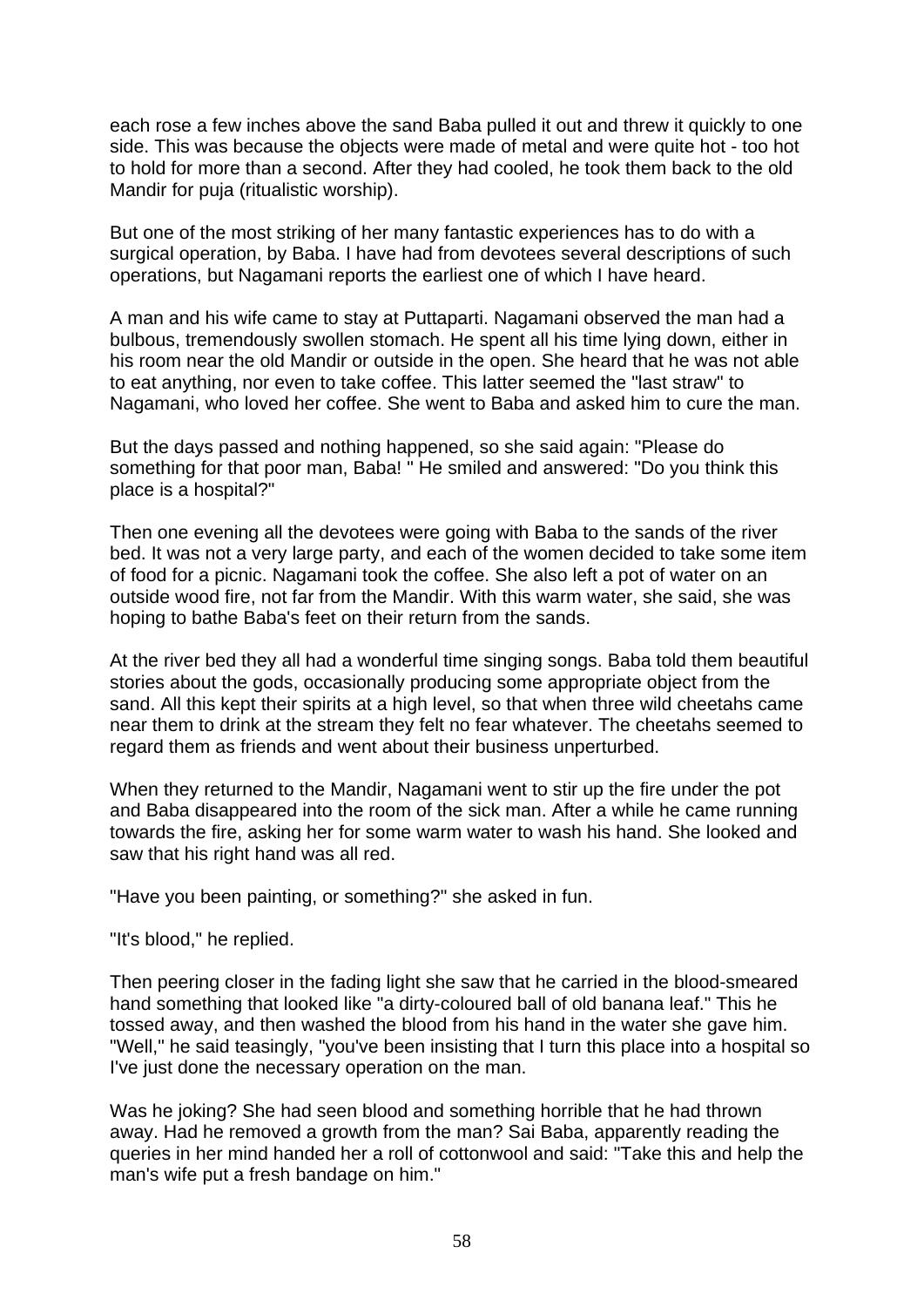She went to the door but remained outside. She wanted very much to see what had happened but somehow felt afraid to go in. Presently Sai Baba came and took her into the room. The man was still lying down, his wife sitting beside him. Baba went and pulled up the man's shirt to show her the operation.' (delete) There was no bandage, but across the stomach was a thin mark, like a cut that had already healed, and the stomach was no longer large and swollen. Both the man and woman were looking silently at Sai Baba as if he were God. No word was spoken.

Baba led Nagamani out again, and finally permitted her to bathe his feet.

Next morning, dying to know just what had taken place, she returned to enquire about the health of the patient. He was sitting up eating a hearty breakfast. He told her that Sai Baba had come into the room on the previous evening; and waving his hand, produced from the air a knife and some other instrument. Next he produced some ash and rubbed it on the sufferer's forehead. This seemed to act as an anaesthetic because the man lost consciousness and knew no more until the operation was over, and Baba was telling him that all was well. The cut had felt just a little sore, but now it was quite normal.

Nagamani wanted to know how it had healed so quickly. The wife told her that Baba had simply held the opening together with his fingers and it had healed up immediately. Then he had smeared some vibhuti on the wound, held his hand there for a while, assured the patient that he would be all right, and left.

Nagamani realised that Baba's instructions to her the evening before about a bandage were simply to give her an excuse for going to see the patient. She was surprised that he had been pleased to satisfy her curiosity, but perhaps it was because she had shown concern for the sick man. She felt no amazement, only awe at the discovery of this new wonder. Nothing Baba ever did surprised her any more; everything simply added to her profound love of him.

There are other types and varieties of phenomena in the chronicles of the early years, but as I actually saw examples of these with my own eyes during the 1960s it is better that I describe my personal experiences.

# WITH BABA IN THE HILLS

Come to me with empty hands. I shall fill them with gifts and grace. SATYA SAI BABA

One winter in Madras Sai Baba invited my wife and myself to spend the following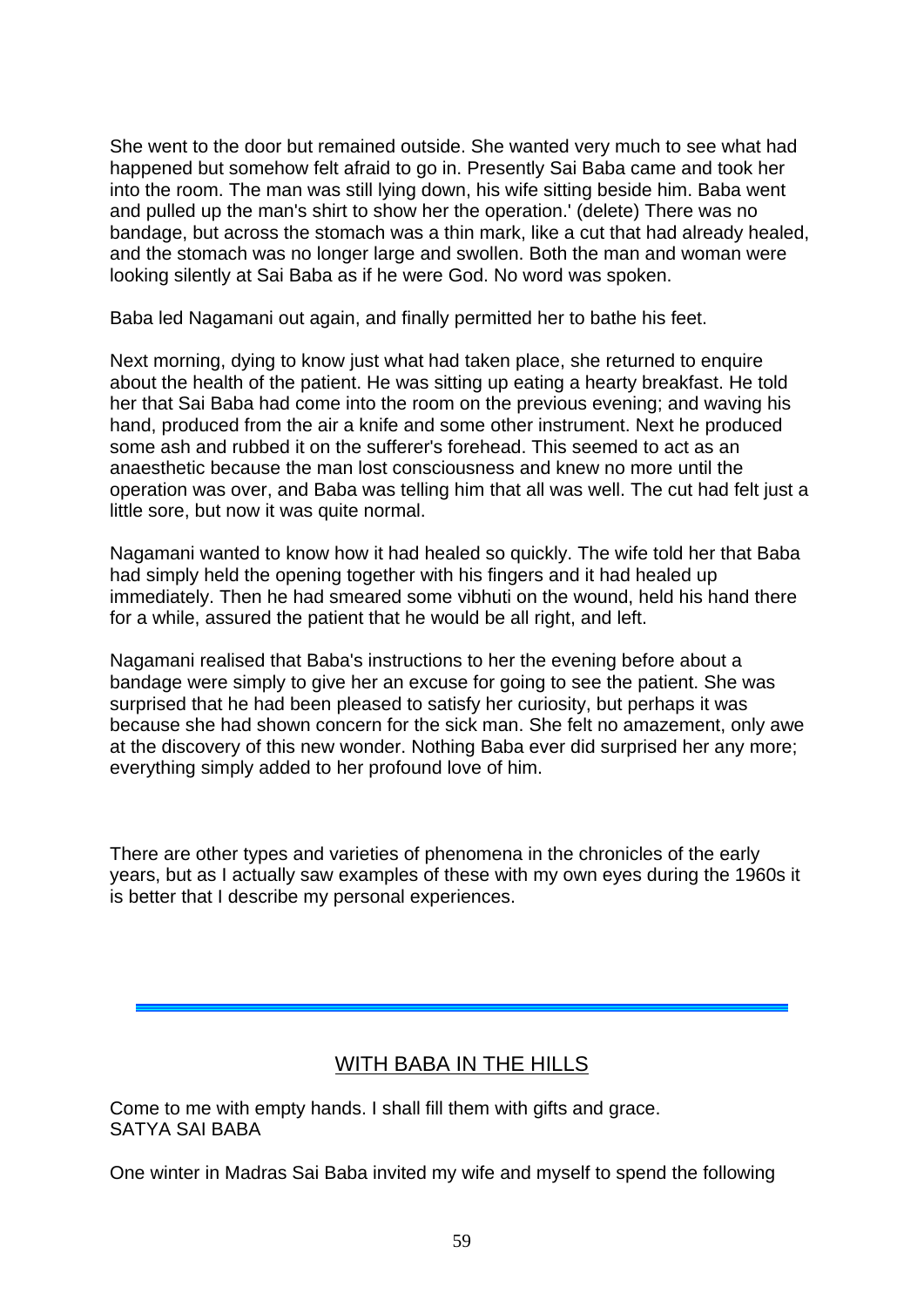June with him at his summer retreat at Whitefield, near Bangalore. We were filled with joy at the prospect, but we had learned by then that it is far wiser to have no firm expectations about Baba's future movements. There is such a colossal demand for his presence and time, and it seems that he goes wherever he is most needed; or in other words he does whatever is most relevant to the advancement of his mission. At least that is the interpretation we put on Baba's movements, but the fact is that they follow some law beyond our comprehension. So we told each other that we might, if lucky, be with him for a day or at Whitefield. As for spending a whole month in his presence well, it was all right to hope, but presumptuous to expect.

Still in this state of mind, we arrived in Bangalore at the beginning of June and stayed the night with a fellow member of the Theosophical Society. He drove us in his car the next morning to Whitefield, which is on rising ground about twelve miles outside the city. On the way he explained that Whitefield had come into being as a British community, but now there were very few Europeans left. It was, we found, a widely spread-out place, with most of the houses large and in broad, pleasant gardens. Eventually, set in a high brick wall, we found a gate with the name "Brindavanam" above it and a khaki-clad Gurkha on guard. We knew from the name that this was Baba's residence.

Just inside the gate was a cottage from which came a benign, snowy-haired man who proved to be Mr. M.S. Dixit. He installed us in a room of his cottage, which I supposed had been the lodge in former days, and gave us the good news that Sai Baba was in residence. We could see no signs of another house, and I wondered where Baba actually lived.

However a little later in the morning Mr. Dixit led us across the tree-studded grounds, through wandering tribes of monkeys, and up a flight higher terrace. Here was a park-like garden of shrubs and covered walks and a good-sized house where we found Sai Baba surrounded by a party of resident guests, with many day visitors from Bangalore.

"Swami", as his devotees mostly address him, welcomed us like a mother who is happy that her children have come home. He offered us the choice of moving into the big house with him, in which case we would have to separate, Iris sleeping dormitorystyle with the women on one side of the house and I in the men's dormitory on the other. Or we could lodge where we were with Mr. Dixit, but have our meals and spend as much time as we wished in the big house. We chose the latter.

That morning we watched a "thread ceremony" in the central hall of Baba's residence. The boy receiving the sacred thread was the son of Mr. Jawa, owner of the Joy Ice-cream factories. The parents, grandmother and other family members, all of whom are Baba devotees, were present for the ceremony and the hall was crammed with spectators. Under Sai Baba's supervision, pundit priests from Prasanti Nilayam carried out the ritual. At the right moment Baba stepped into the centre of the scene, waved his hand in the now well-known manner, and from that occult niche in space which he sometimes calls "the Sai Stores" produced the necessary thread to place around the boy's neck.

After the ceremony came a feast on the broad verandah. We sat cross-legged on the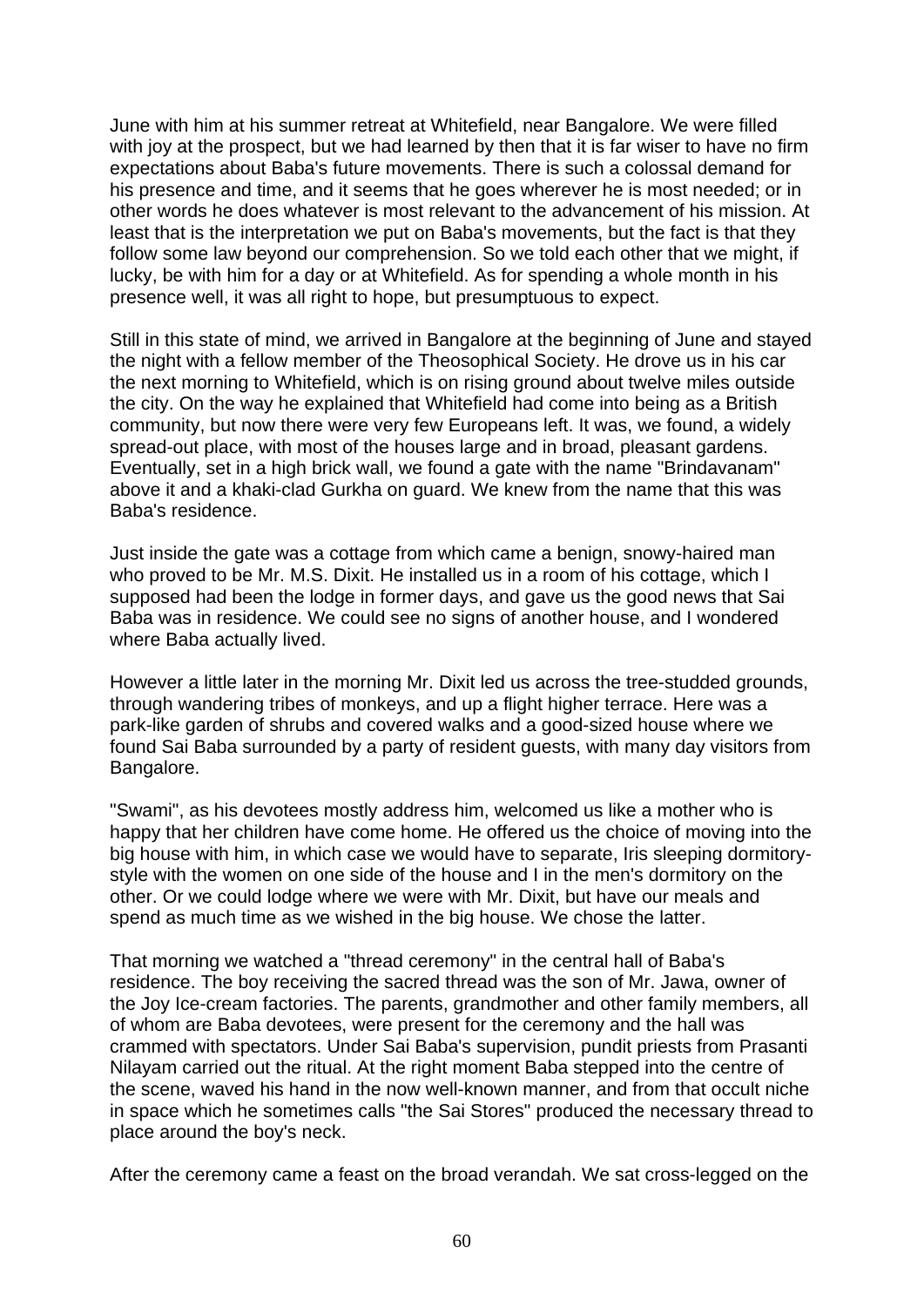floor in two long rows, eating Indian dishes from plantain-leaf plates while a servant kept the monkeys: at bay with a pole. Swami walked around making sure that all his guests were happy. On this festive occasion men and women ate together, but normally at Brindavanam they use the dining room at separate times, Baba eating with the men and sometimes visiting the ladies to talk to them during their meals.

Sai Baba has found that it certainly would not pay him to advertise. Even without the benefits of publicity, crowds tend to impede his movements. So my wife and I felt honoured when he confided to us quietly that he was taking a small party to spend a couple of weeks with him at Horsley Hills, some ninety miles north of Bangalore, and we were overjoyed to learn that we were to be included in the party. All accommodation arrangements had been made by one of his devotees, Mr. T.A. Ramanatha Reddy, the Superintending Engineer of Roads and Buildings in the large area which included Horsley Hills. We should be ready to move, Swami said, in a couple of days' time. We understood that this was confidential information.

As we had expected to be away from headquarters at Adyar for the whole summer in various types of climate, we had a good deal of luggage with us. So we began to plan what to take and what to leave stored at Brindavanam. It was good, we thought, that Swami had given us plenty of warning. If anyone else at Brindavanam knew about the pending move, they said nothing and we said nothing to anyone.

We prided ourselves on having learned to keep a secret, but we still had an important lesson to learn. Like Yama, the god of death, Baba may sometimes give you a warning but you can never know the exact time when his beckoning finger will be seen. Next morning we were awakened from our slumbers about 6 o'clock by a stern voice saying: 'What, aren't you ready? Swami is leaving in five minutes' time."

It was a terrible situation; our things were scattered everywhere. We had neither showered nor dressed nor had a cup of tea, let alone packed. And Baba was waiting to take us away for two weeks. How long would he wait? Would he go without us? We staggered around blindly trying to think and throw things into suitcases.

The stern voice of the devotee at the window agreed to give us a quarter of an hour. But even that still presented an impossibility. When we came out in about half an hour with our cases and valises, we were told that Swami had left. Our hearts sank, but it was not as bad as it seemed; he had gone on ahead in one car, but left another for us. In it we found a few other lucky devotees bound for the hill station, including Mr. Ramanatha Reddy who was to guide us there.

In a forest a few miles along the route we were happy to see Baba's car waiting beside the road, his red-robed figure and a small group of men standing beside it in the morning sunshine. He teased us a little about taking so long, looked startled at the amount of our luggage, then led the whole party in among the fragrant trees for a picnic breakfast.

After that there was a reshuffle of passengers and I had the privilege on my first journey with the great man himself. Raja Reddy, perhaps Baba's closest disciple at the time, was driving the car, two teenage boys sat in the back with Baba, while Ramanatha Reddy and I were in front with the driver. We rolled on through empty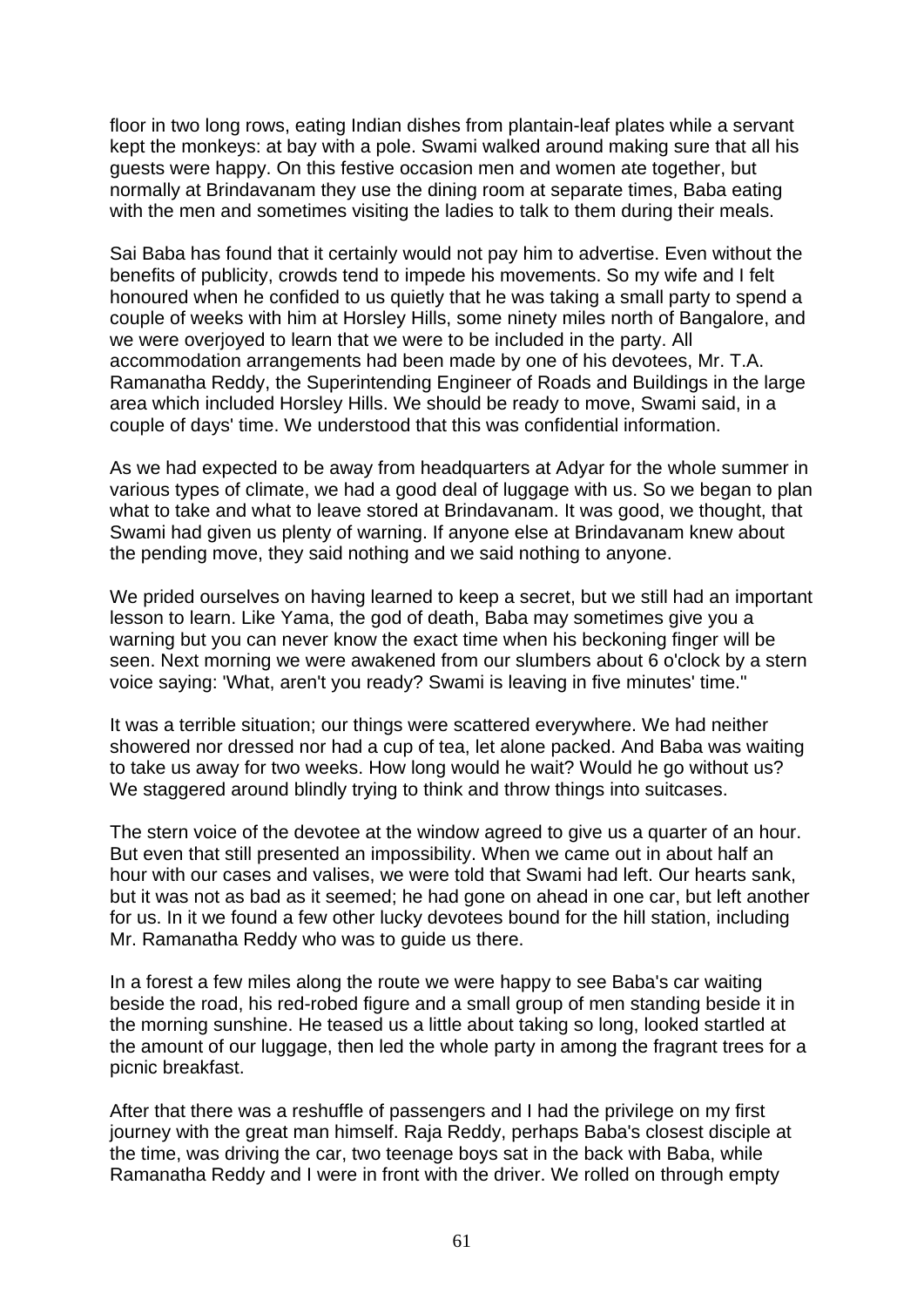barren country and an occasional village or town with people teeming like ants over sugar. Slate-coloured rocky hills began to outline against the sky. The last town we passed through was Madanapalle, the birthplace of J. Krishnamurti. Just before we climbed the steep Horsley Hills we passed a road sign to Rishi Valley where the wellknown school run by Krishnamurti's followers is located.

Right on the crest of the hills, some 4,800 feet above sea level, we came to the white Circuit House, our destination. It is not very large but has the comforts of a first-class hotel, being intended primarily as a guesthouse for government ministers and important official visitors. Our host, Mr. Ramanatha Reddy, had been able to secure it for what was to his mind the V.I.P. of all V.I.P.s; Satya Sai Baba, plus whatever party the latter cared to bring along.

Besides the host and myself there were four males in the group: Dr Sitaramiah, Mr. V. Raja Reddy and two teenagers; and there were half-a-dozen women, including three Indian princesses. Being the only married couple in the party, Iris and I were given a suite to ourselves. This was only two doors from Baba's suite, and opened onto a broad balcony from which there was a wonderful view of the country far below.

The plains were a smoky dun-and-green carpet, with isolated hills like children's blocks scattered carelessly over it, and the scores of water "tanks" shone like broken pieces of mirror fallen on the giant carpet. We were living up in the sky - in more ways than one. Here, we thought, we could at last have Baba to ourselves, just a small group of us. At last the ubiquitous crowds were left behind. We could live on intimate terms with this superhuman being from morning till night. We could see what his life was like and enjoy his wonders to the full. No matter how early we arose in the crisp mornings we found that Baba was already up, usually sitting writing by his open door; he attends to his large correspondence himself, besides writing regular articles for his ashram magazine, Sanatana Sarati ("The Timeless Charioteer").

Sometime during the morning, after breakfast with us, he would gather all of us into a room for a spiritual discourse. This would often take the form of narratives from the Ramayana, the Mahabbarata, or the Srimad Bhagavata. Interpreting the stories, Baba would reveal in sharp relief the profound wisdom of Bhakti Yoga.

After a walk in the gardens, followed by lunch and a siesta, would come afternoon tea in the lounge. The first difficulty here was to persuade the Indian women to sit on chairs, for they thought it incorrect to be on the same level as their Swami. Indeed some to the very end insisted on sitting at his feet on the carpet, leaving empty chairs. But when Baba had managed to get the majority onto seats, albeit stiffly and ill-at-ease, he would usually launch into some comic theme, making us all laugh. Nevertheless, this always had practical hints and implications on the ethics of right living.

In the late afternoons or evenings the party frequently went for a drive, followed perhaps by a walk, weather permitting. Otherwise there might be another enlightening discourse by Baba. On one occasion we all visited an Indian village, far off the busy highways and beautifully, unbelievably silent. Here at the home of some Baba devotees we were entertained to dinner, while the whole village crowded around in the courtyard to see and be blessed by the avatar.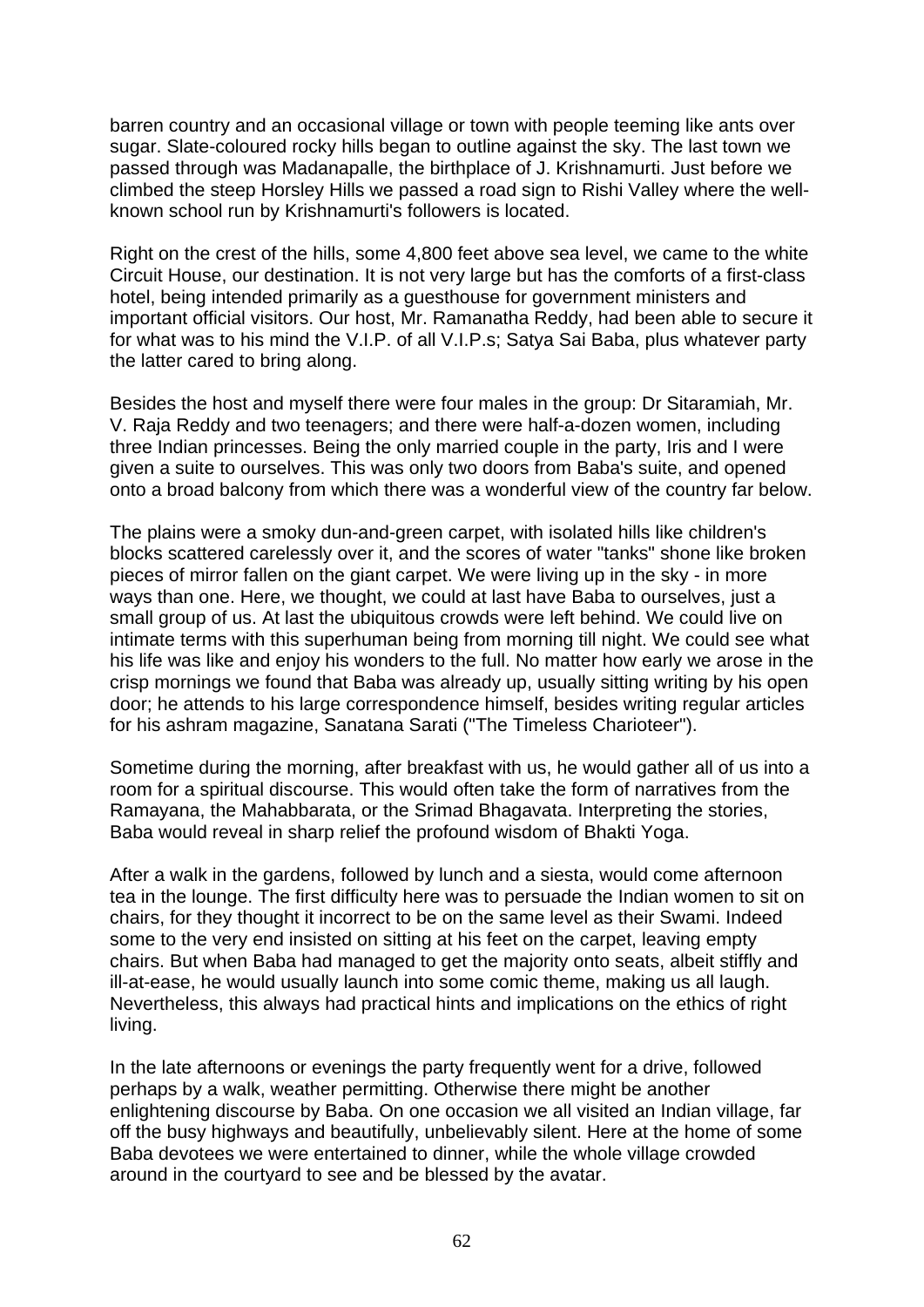But within the first few days another element began to disturb the even tenor of our Horsley Hills idyll. Even in this remote spot the crowds began to gather. Somehow the word had spread that Sai Baba was in the area and people came from far and near, by car, by bus or on foot. Before breakfast the first few would appear, and then throughout the whole day a crowd would be standing in the grounds looking up at the balcony, waiting for the blessings of a look and a sign from Sai Baba.

And he never disappointed them. Often he would go out onto the balcony, look on them with loving compassion and raise his hand in a characteristic gesture of upliftment and benediction. Sometimes he would go down and walk among the visitors, talking with them and producing vibhuti or something else to help those who were sick or in troubled. If a crowd of poor people had come a long way on foot, he would give them all money so that they could go home by bus. Every evening he would bring all who were there into the large foyer and front corridor of Circuit House, and lead them and us in beautiful bhajan songs for half an hour or more.

Interspersing all these daily activities were the miracles of physical phenomena, several each day. Here are some of the more outstanding ones.

One afternoon soon after our arrival we all went for a drive and, leaving the cars, strolled about on a rocky knoll of the hills. Baba several times picked up a piece of broken rock, played with it awhile, and then threw it away. Finally, just as we were returning he kept a piece about the size of a man's closed fist and carried it back to Circuit House.

Arriving there, he took us into one of the suites and sat on the carpet while we sat in a semi-circle around him. He began to talk conversationally on everyday topics, occasionally throwing the piece of rock a couple of feet in the air and letting it fall on the floor. Presently he tossed it over to me, asking:

"Can you eat that?"

I examined the rock closely. It was hard granite, streaky and rather lightish in colour. I admitted its inedibility and bowled it back to him he was not more than two yards away from me.

He took the stone and, still chatting casually, threw it in the air again, while a dozen pairs of eyes watched expectantly. I felt that something strange was going to happen and never let the stone out of my sight. Now as it lay on the carpet I could see a slight change in its appearance. Although of exactly the same size and shape, and still streaky, it was a little lighter in colour than before.

Swami rolled it back to me across the carpet. "Can you eat it now?" he asked. To my amazement and joy it was no longer rock but sugar candy. Baba broke it into pieces giving us each a portion to eat. It was sweet and delicious as candy should be. Is this an illusion, I wondered, are we all hypnotised? So I put a piece in my pocket. I still have it and to it's still sugar candy.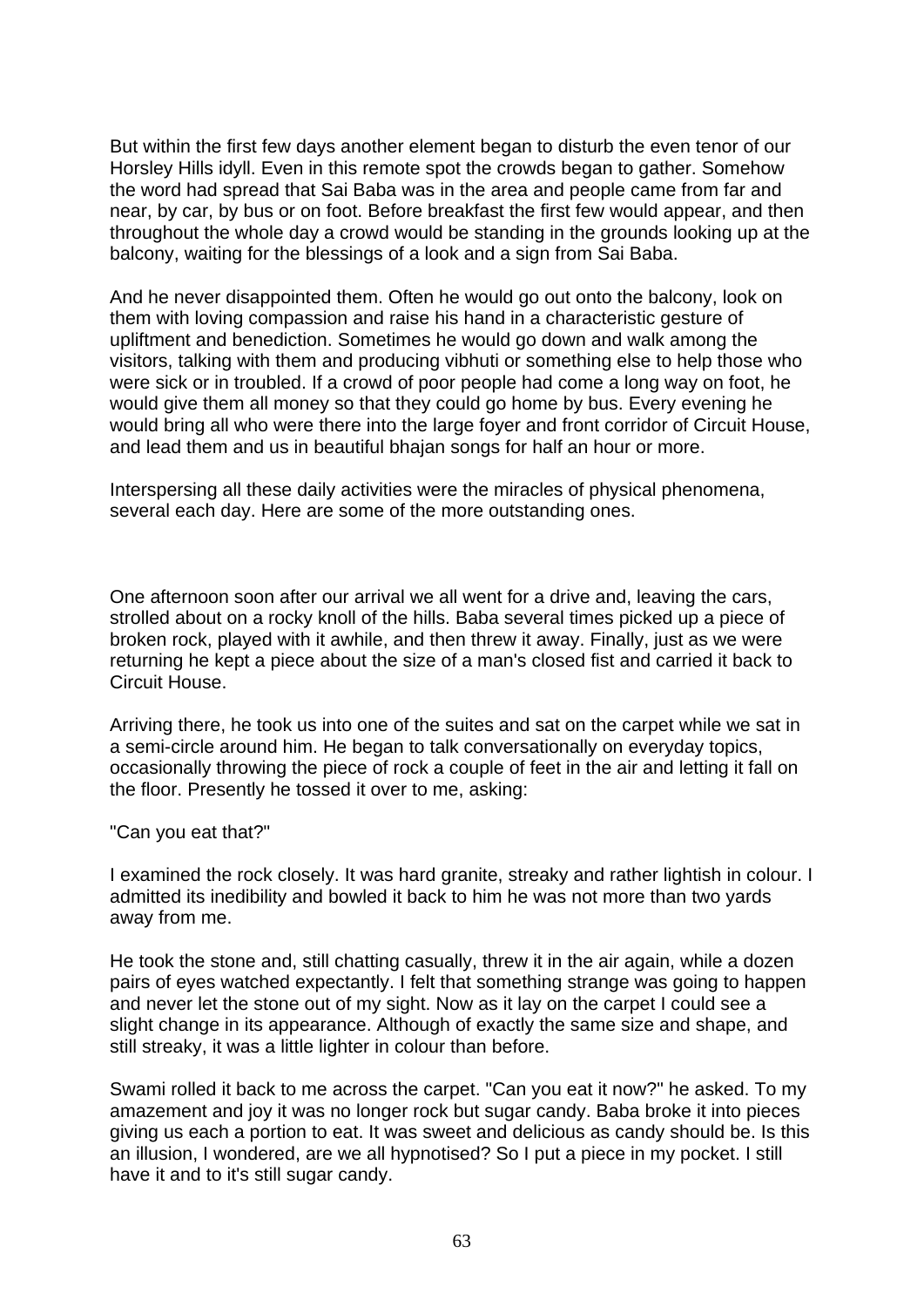I thought of the popular song about 'The Big Rock Candy Mountain' and jokingly said to him, "I wish you would turn the whole mountain into candy or chocolate." Baba seemed to take this seriously or maybe as a kind of challenge. Anyway he replied solemnly that it would not be right to interfere too much with Nature's housekeeping.

Then it occurred to me that my joke was rather superficial. If willpower, or whatever power it is, can transmute a small piece of igneous rock into an entirely different substance, why not a large piece? And why not into any substance? Gold, for instance? So how very important it is that a man who understands and can employ the occult laws of Nature, must be above Nature: must be beyond normal human desires for such things as power and material gain. Otherwise what might happen?

Writing on this theme in the last quarter of the nineteenth century when a good deal of 'physical phenomena' came before the public eye, A.P. Sinnett said[5]: "It is enough to say that these powers are such as cannot but be dangerous to society generally, and provocative of all manner of crimes which would utterly defy detection, if possessed by persons capable of regarding them as anything else but a profoundly sacred trust." He goes on to say that such powers in the hands of people willing to use them for merely selfish and unscrupulous ends are productive of disaster - as it is said to have been for the Atlanteans.

Today in our world men of exoteric science have learned the secret and hold the power of disintegrating matter into atomic energy, and this stands as a constant threat to the very existence of humanity on this earth. They have also learned to transmute base metal to gold though the process is too expensive to be economically and socially disruptive. A safeguarding law of occultism is that spiritual and moral advancement should keeps pace with the growth of the intellect and the acquisition of the knowledge of Nature's deeper secrets. When this law is broken a dangerous situation must inevitably arise.

One sparkling morning I was walking with Swami and the two teenage youths in the gardens of Circuit House. Baba was wearing an ochre coloured robe which fell like a smooth cylinder from shoulders to ground. As Iris had ironed some of his robes a couple of days earlier, I knew for certain that they contained neither pockets nor places where anything could be concealed. His sleeves were straight and loose, without cuffs. He carried nothing in his hands.

One of the young men was returning to Bombay next day and wanted to take photos of Swami, so the latter posed for several pictures. Occasionally, as we strolled and talked, he paused to pick a berry or a bud from one of the shrubs. This he would examine with the concentration and thoughtfulness of a botanist: then after a while he would throw it away as if it were not quite suitable to some purpose he had in mind. Finally he picked a small bud from a bush, examined it, seemed satisfied, and handed it to me, saying. "Keep that."

Soon afterwards we went back up the steps to the front entrance. Baba did not go to his own suite but walked straight into ours. He sat on an armchair while the young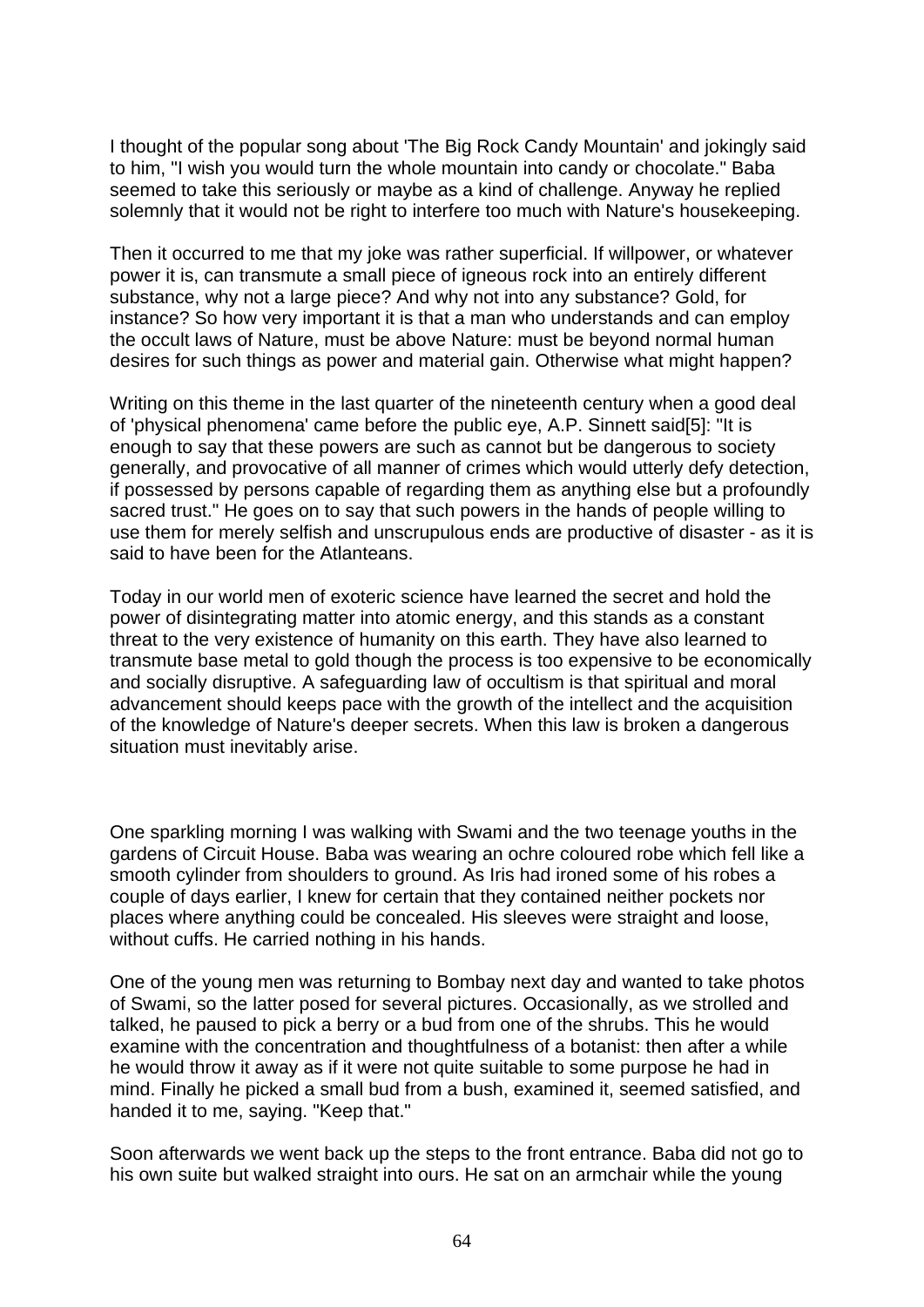men, my wife and I gathered around him on the carpet.

Swami asked for the bud that he had given me. I handed it to him, and he held it in his fingers for a while, discussing it.

"What flower is it?" he asked.

We confessed our ignorance. He suggested that it might be a button rose and we agreed.

Then looking at me he asked: "What do you want it to become?"

I was at a loss to know what to say, so 1 replied: "Anything you like, Swami."

He held it in the palm of his right hand, closed his fist, and blew into it. Then he asked me to stretch out my hand. I gasped, and my wife gave a squeal of delight as from the theurgic hand that held the flower bud there fell into my open palm a glittering diamond of brilliant cut. In size it matched the bud, which had completely vanished.

Baba graciously presented me with this beautiful and amazing product of transmutation magic. I still have it.

We were on the floor around Baba expecting a morning discourse, perhaps one of those wonderful stories from Indian mythology which lead the mind to the deeper truths of life. However, before talking, he showed us a green leaf and wrote on it with his fingernail.. Then he handed the leaf to me, but I could make nothing of the writing, which he said was a mantram in Sanskrit.

Next he asked for a book, and one of the ladies who occupied the suite passed him her Telegu grammar. Placing the leaf between the pages, he shut the book and tapped its cover several times. Now he opened it and took out the leaf. The writing was still on it, but instead of being green and fresh as it had been a moment before it was brown and so dry that it easily crumbled into dust.

Baba tossed the book on the carpet nearby and, after talking for a while, left the room. Well, I thought, on the face of it this miracle would not stand up to the sceptic; the brown leaf could have been somehow "planted" in the book earlier. So I picked up the volume and searched its pages for the missing green leaf, but could find nothing.

Why am I doubting, I asked myself when I have seen him do so many things equally incredible and inexplicable? Sai Baba had somehow blasted this leaf, as another One who stood above Nature had blasted a tree two thousand years ago. It was as if, for the leaf, many months of summer had been telescoped into that one magical moment when Baba tapped the book.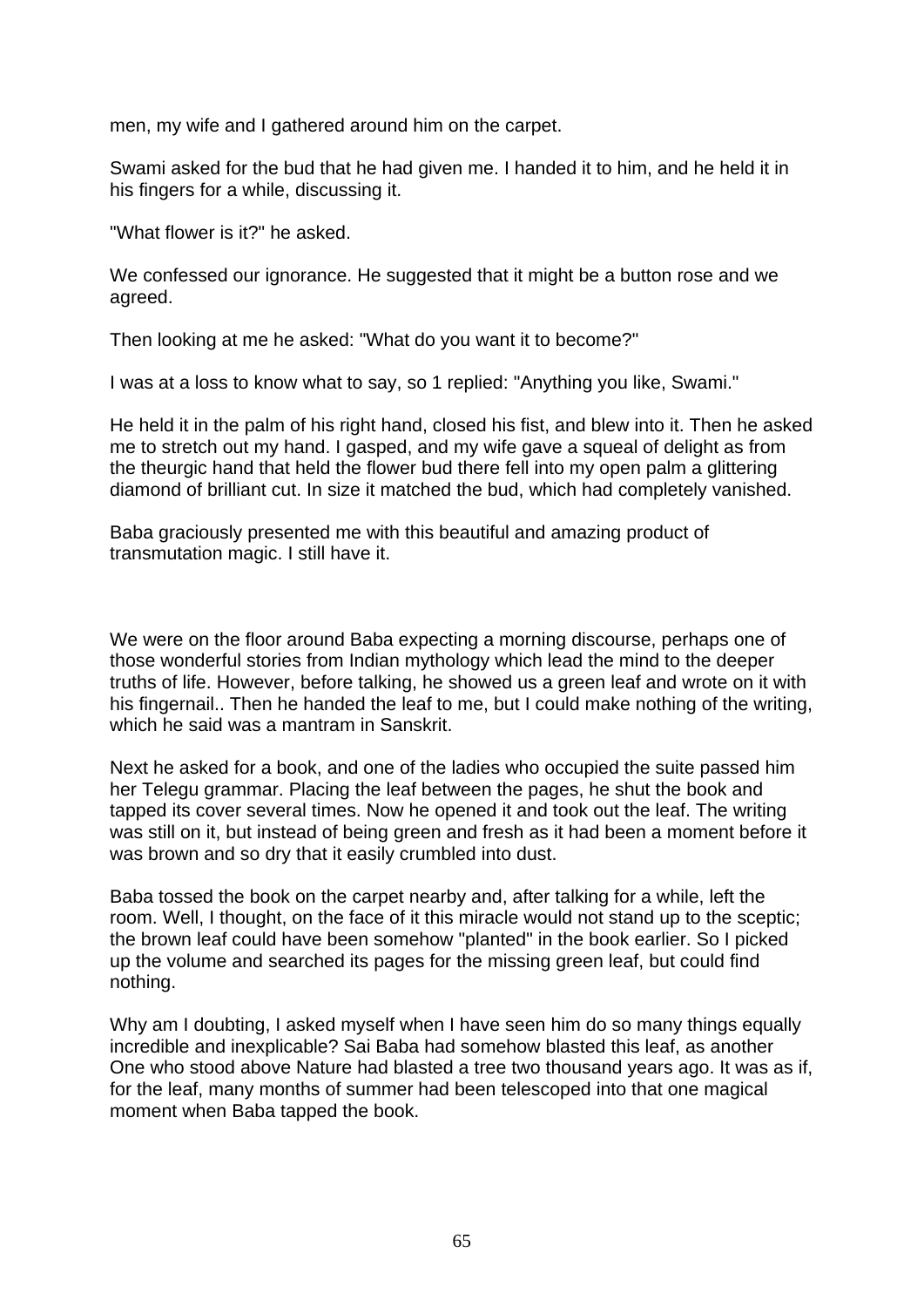On the subtle planes of being, interpenetrating our physical plane of existence, there may well be classes of entities for whom our physical space would be actually nonexistent: our "here" and "there" would be all one to them. The ancient wisdom teaches that there are such beings. It also teaches that a physical object can be disintegrated into a subtler substance, or "energy-system", which can be moved by some agency at near light speed, and reintegrated to form the original object. This is the general principle behind the phenomenon known as an apport; that is, so far as it is understood.

At Horsley Hills Sai Baba produced a particularly striking example of such telekinesis. One evening a party of us were sitting on the carpet in his suite; Ramanatha Reddy, the doctor, the young men, Iris and myself were there. Swami asked me the year of my birth, and when I told him, he said that he would get for me from America a coin minted there in that same year.

He began to circle his down-turned hand in the air in front of us, making perhaps half a dozen small circles, saying the while: "It's coming now..... coming..... here it is!"

Then he closed his hand and held it before me, smiling as if enjoying my eager expectancy. When the coin dropped from his hand to mine, I noted first that it was heavy and golden. On closer examination I found, to my delight, that it was a genuine milled American ten-dollar coin, with the year of my birth stamped beneath a profile head of the Statue of Liberty.

"Born the same year as you," Swami smiled.

What would the sceptics say about this, I wondered. Would they suggest that Baba carried around with him a stock of coins so that he would have one to match my year of birth. Such old American coins, now long out of circulation, would not be easy for him to obtain in India through normal channels.

I have no doubt whatever that this was one of Baba's many genuine apports. While he circled his hand before us, some agency under his will had dematerialised this gold coin at some place somewhere, carried it at space-annihilating velocity, and rematerialised it in Sai Baba's hand.

From where did it come? Who knows? Baba would never say; perhaps from some old hoard, hidden, lost, forgotten long ago, and now belonging to no one alive.

Although I had come to know through first-hand experience that Sai Baba was certainly not an impostor and that his miracles were genuine, I could not help thinking that the use of sand as a medium for production was something which gave fuel to the sceptic. Admittedly several of his followers had told me that in fact everything he had produced from sand he had also produced at other times without it that is, from the air.

Even so, an objective psychical researcher, hearing the stories of the sand wonders, is bound to raise the queries: are the objects previously "planted" in the sand? Or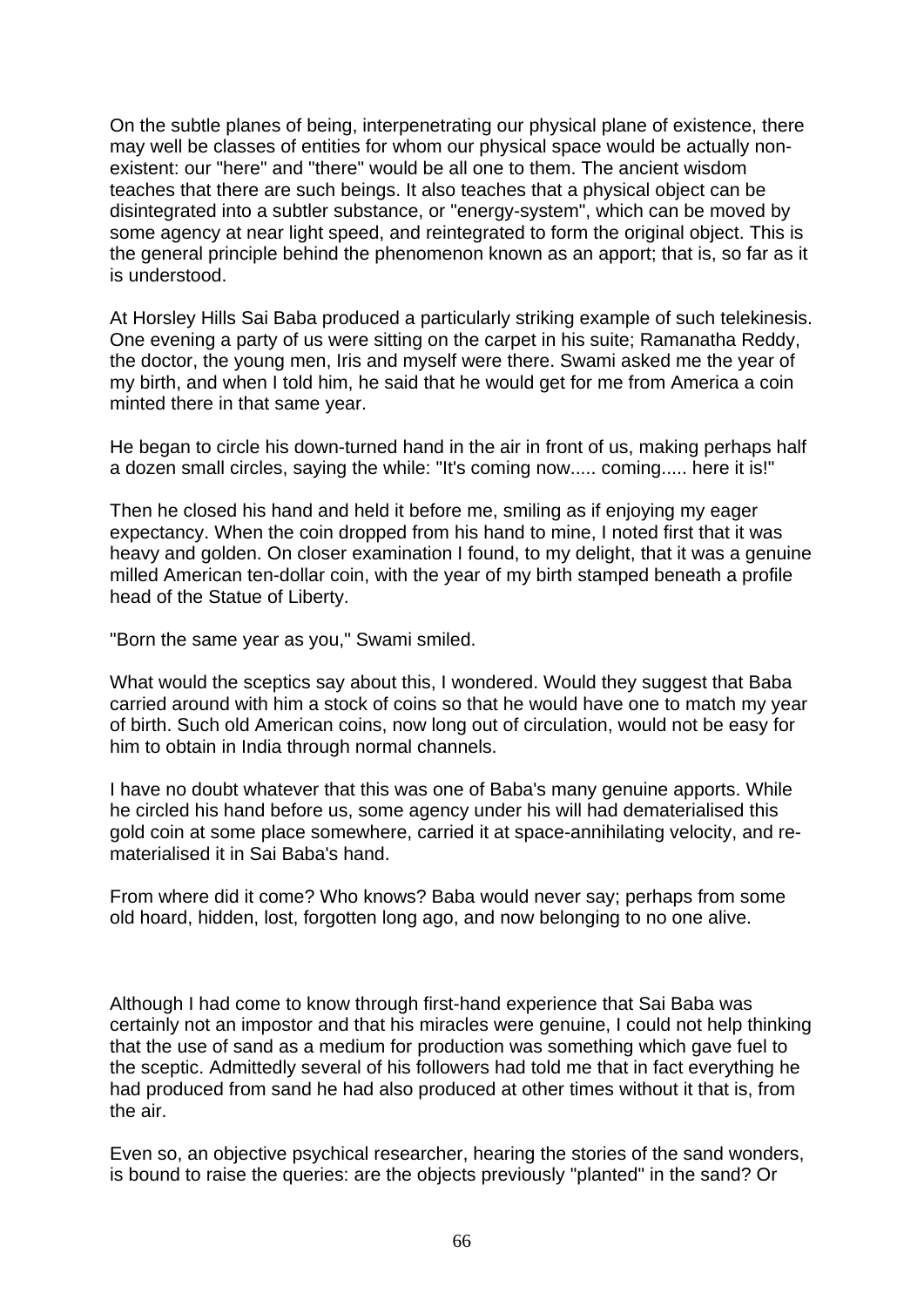does Baba by some lightning sleight-of-hand slip them in just before he digs them out? In fact, for anyone who had neither seen the miracles for themselves nor felt the spiritually elevating presence of Sai Baba, I suspected that "sand productions" must leave a bigger question mark in the mind than "other productions". .

But this was because such events had not hitherto been fully and thoroughly reported to me by a careful observer. At a later period I had my own close observations of the sand miracles confirmed by several of India's leading scientists - but that is jumping ahead of the story.

The first point I want to make clear about my Horsley Hills experience of Baba's "sand productions" is that on the journey from Circuit House to the place of the miracles I sat in the front of the car with Sai Baba and Raja Reddy, who was driving. Baba carried nothing in his hands, and he was wearing his usual robe; none of the objects later produced could have been concealed on his person.

A few miles from Circuit House the car, and several other vehicles following it, stopped by the roadside. We all got out and went to a patch of sand some fifty yards away which had been seen from the road on an earlier journey.

Baba asked the young men in the party to make him a sand platform, so they scraped and pushed the sand with their hands to build a flat stage about a foot high and four feet square. Baba sat cross-legged in the middle of this and the party clustered in a semi-circle around him. I was in the front row of the spectators, right at the edge of the sand platform. The thought passed through my mind that if any object had previously been buried here, near where Baba was sitting, he would have to dig down more than a foot through the newly-piled sand to reach it.

He began as usual with a spiritual discourse which, apparently, always has the effect of harmonising and purifying the psychic atmosphere around. Maybe this is a necessary preparation for the miracles. Then with his forefinger he made a drawing on the surface of the sand just in front of him, and asked me what it was. From where I sat it looked rather like a human figure, and I told him so.

Laughing, and with the expression of a happy child playing on a beach, he scooped up the sand to form a little mound above the drawing, about six inches high. Still with an air of happy expectation he put his fingers lightly into the top of the mound, perhaps an inch down, and drew out, head first, a silvery shining figure, like the drawing he had made. It was a statue of the god Vishnu, about four inches in height. He held it up for everyone to see, then put it to one side, smoothed out the mound before him to make a flat surface again, and began once more to discuss spiritual topics.

Soon he made another drawing in the sand on the same spot as before. Again he scooped sand over it, making a mound - a wider flat topped one, this time. Again with a happy chuckle he felt with his finger-tips into the top of the mound and scraped a little sand away; less than an inch down was a photograph. He pulled it out, shook the yellow grains away, and held it up for us to see. It was a glossy black-and-white print, about ten inches by eight.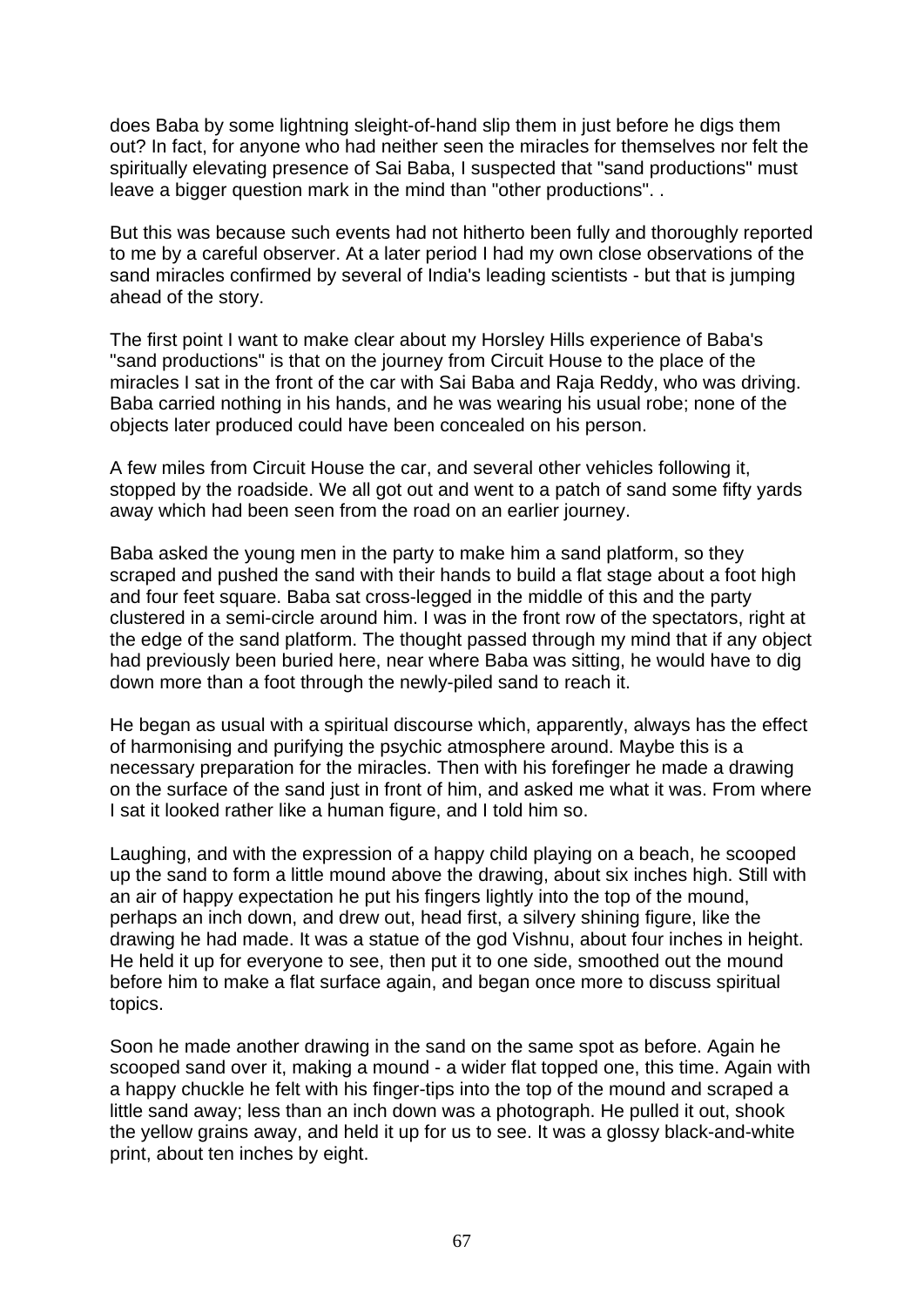He passed it around for some of us to look at closely, and later I examined it at leisure back at our quarters. It was a photograph of the Hindu gods and avatars, standing in two rows to form a forward-pointing arrowhead, with Lord Krishna in the foreground at the tip. Heads of Satya Sai Baba and Shirdi Baba could be seen as small inserts on the body of Krishna. This print, I felt, was not produced in any earthly studio. Baba later gave it to Mr. and Mrs. T. A. Ramanatha Reddy, our hosts. It stood with the unearthed statue of Vishnu for some days on a side table in the dining room at Circuit House.

Other objects produced from the sand in the same manner went to various people in the audience. There were, for example, a jappamala (rosary) for Mr. Niak, the Collector of Kolar District, and a pendant which was given to a revenue officer.

But there was one supreme production from that sand patch of which we all had a share. Baba did his outline sketch, which I could see from where I sat was a little container of some kind. Then, in the usual way, he scraped the top sand with his open hands to make a tiny hill above the drawing. Pausing a moment with a delighted smile, he felt into the crown of the hill and took out a silver-coloured container. This was of circular shape with a neck and a screw-top. At a guess its spherical bowl would be perhaps two and a half inches in diameter.

Sai Baba unscrewed the lid and a wonderful perfume pervaded the air. Putting the container to one side, he went through the same process again of drawing and mound-building. This time the product was a golden spoon like a small teaspoon. With this he stirred the contents of the bowl and, standing up, began to give some to each of his spectators.

Like the others I opened my mouth while he poured a spoonful onto my tongue. The word that came into my mind was "ambrosial"; it seemed nothing less than the food of the gods; it suggested a mixture of the essences of the most heavenly fruits, the divine archetypes of the loveliest fruits of earth. The taste is quite indescribable; it has to be experienced.

The devotees call this glorious nectar amrita, which has much the same meaning as ambrosia - the food of the immortals. Several devotees, including some westerners like Nirmalananda and Gabriela, had told me about seeing it produced on rare occasions from the sand, and all tried in vain to describe its exquisite taste and aroma. Others, including Dr. Sitaramiah, had witnessed Baba produce amrita by squeezing his own hand, and in other ways. But no one at this time had seen manifestation of amrita for about three years, and I was very grateful that Baba had given my wife and myself this personal experience of a thrilling, deeply-moving miracle. It was witnessed on this occasion at Horsley Hills by about forty-five men and more than a dozen women. Baba went around giving some to all, except to the women who were staying at Circuit House. There was enough amrita for everyone to have a spoonful each and the bowl was still not empty. Baba handed it to me to carry back to our quarters. I felt very honoured and held it carefully in my hand as we drove up the sharp bends to the crest of the hill. Sand still clung to the designs carved on the silvery metal, which I was told was the sacred alloy panchaloha. On the balcony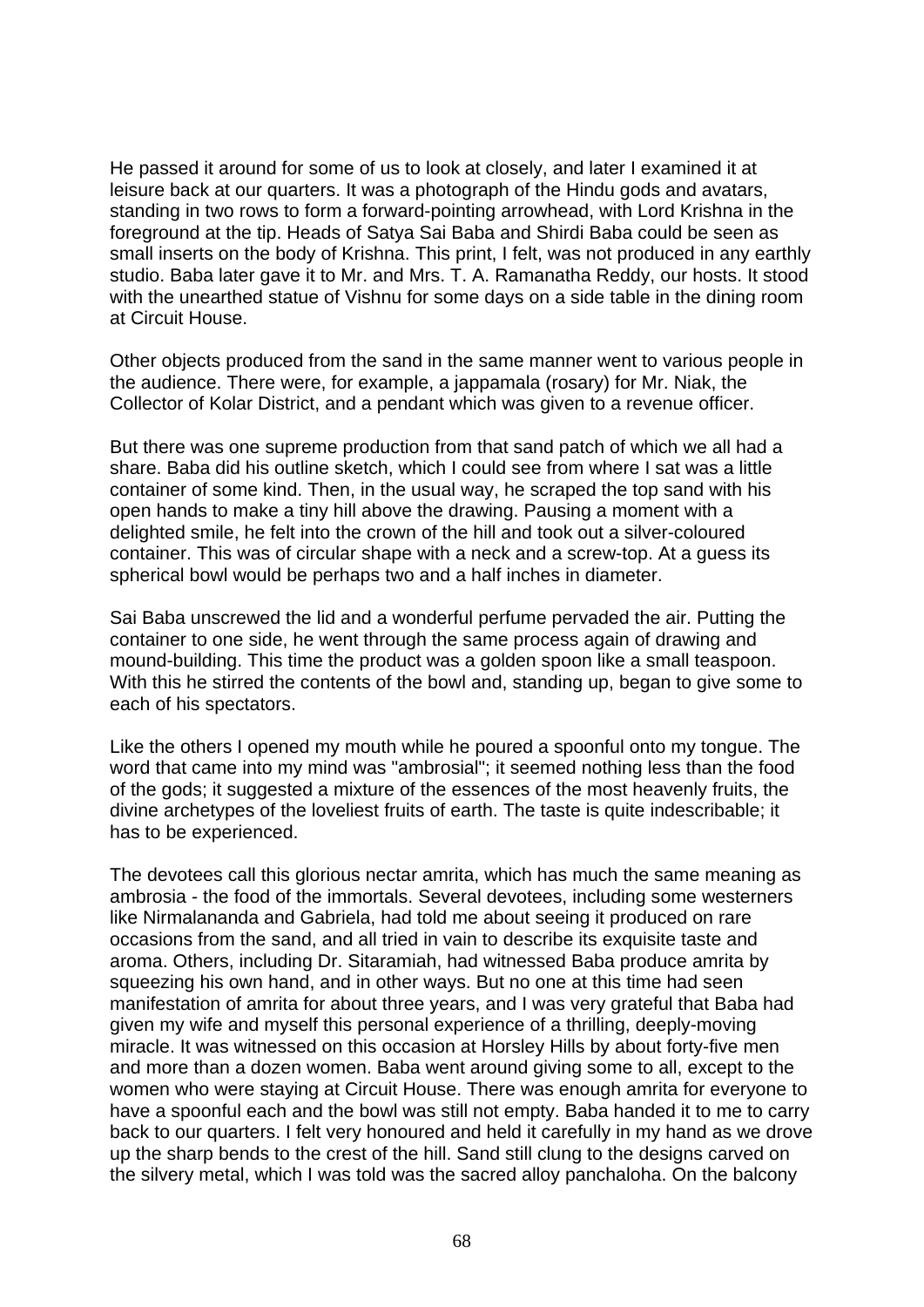of Circuit House I handed the container back to Baba and he straight away walked around giving some to each of the ladies who had not yet tasted the "food of the gods".

I sometimes wondered afterwards what had happened to the little bowl but about a year later a Bombay devotee told me he had visited Baba at Horsley Hills a day or two after the event and been presented with the panchaloha container. It still held some amrita which he and his family enjoyed, and the miracle bowl now occupies a place of honour in his home.

So here are the answers to the two points raised by my inner psychical researcher. First, the objects could not have been previously hidden in the sand patch ready for Baba to take out because they came from the top of a mound, made before our eyes, on the top of a foot thick sand stage, also built while we watched. Secondly, even if Baba could have carried the objects to the sand patch that night without my seeing them, an utter impossibility, he could not by the most expert legerdemain have slipped such articles as a glittering idol, a large photograph, a bulky jappamala and a shining bowl of nectar into the sand under our noses without our being aware of the fact. If he could, he is superior to the most expert conjuror and should be making fame and fortune on the stage as an entertainer.

Quite apart from the miraculous production of such objects there is the strange mystery of the amrita itself - its ambrosial out-of-this-world quality, its power (shown on various occasions) to increase in quantity to meet the needs of whatever numbers happen to be present. What, I wondered, was its actual significance? I determined to ask Sai Baba about this at the first opportunity.

# 9. Return to Brindavanam... 10. A Place Apart

Man of Miracles by Howard Murphet

## RETURN TO BRINDAVANAM

Unknown to me, my king, thou didst press the signet of eternity upon many a fleeting moment. RABINDRANATH TAGORE

At a group meeting on the day after he had produced amrita I asked Swami about its inner meaning. He related the Hindu myth about its creation, which is briefly as follows.

Once in days of old a great rishi cursed Indra, the king of the lower gods (some rishis apparently had such tremendous power). As a result the gods and the three worlds began to lose their vigour. Vishnu the Preserver, one of the trinity forming the Hindu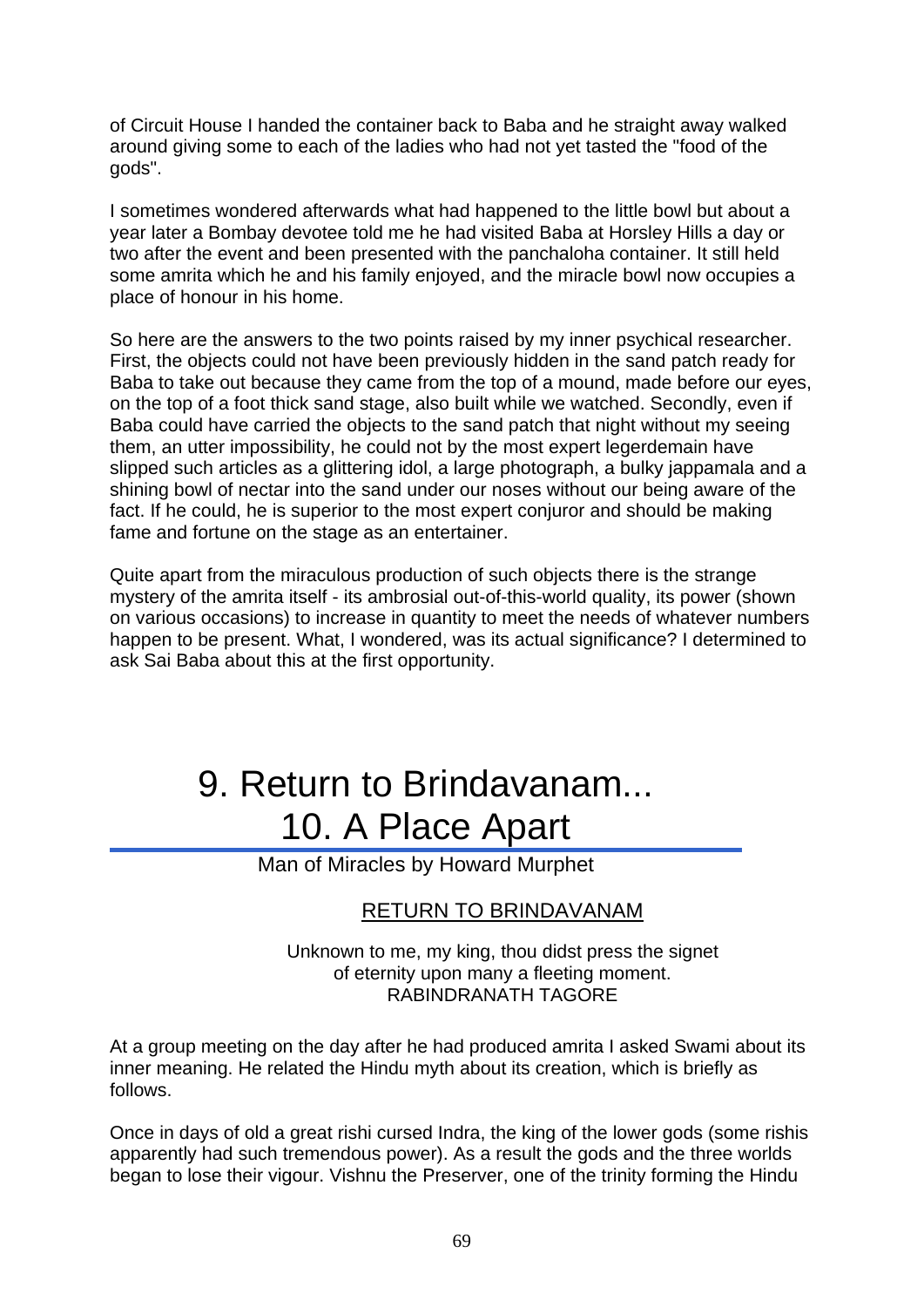Supreme Godhead and therefore higher than Indra, offered the gods a solution. He told them that to save themselves they must churn the ocean of milk until from it they produced the invigorating elixir called amrita. This nectar would overcome the rishi's debilitating curse and renew the strength of the gods, and hence that of the three worlds over which they hold dominion.

For the churning operation, Vishnu told them, they could employ Mount Mandara as a stick and the great snake Vasuki as a rope for turning the stick. Also, he said, the gods must make an alliance with the demons and persuade them to pull one end of the rope (the snake) while the gods pulled the other. In this way Mount Mandara could be turned, just like the stick in an old-fashioned Hindu churn.

Many difficulties arose in the great churning operation. For one thing, the poor snake was badly battered and venom poured from his mouth in a great river which threatened to destroy all creatures. To save the situation Siva, another member of the high trinity, appeared and drank the poison. The only harm he suffered was a slightly burned throat, causing a blue patch there; and this is why Siva is also known as "Nilakanta", meaning "blue throat".

Eventually, however, the stirring-up brought good results and many wonderful things came out from the ocean of milk as by-products of the churning. Finally the main product appeared: Dhanvantari, the doctor of the gods, and incidentally the inventor of the Ayurvedic system of medicine which is still practised in India, stepped forth from the ocean. In his hand he carried the gleaning cup of amrita, the elixir of eternal youth and vigour.

Immediately the quick-thinking demons grabbed the cup from him and fled. But to help the gods Vishnu appeared among the demons as a seductive woman. Then, forgetting the precious liquor of immortality, they began to fight amongst themselves for possession of the woman. During the conflict Vishnu snatched the cup of amrita and bore it to the disconsolate gods. They eagerly drank, each having a share before the cup was empty. Thus they regained their immortal strength, and released new power and vigour into the worlds of gods and men.

Baba then spoke of the symbolic meaning in the story. The cream of truth, wisdom and immortality, symbolised by amrita, must be churned from the great cosmic ocean, the phenomenal universe in which we live and move. Because this universe is based on and must always operate on the principle of opposites, the evil forces (the demons) are as necessary as the good forces (the gods) for the churning - that is, for the continuous struggle in the lives of men. But, unfortunately, most men are like the demons: they forget the priceless product, immortality, in their chase after transient sense pleasures, symbolised by the illusion of a seductive woman.

"Once anrita, that is, 'falsehood', enters into the character", Sai Baba said, "men lose contact with amrita. He dies many deaths who is false, afraid of truth, blind to his own glorious heritage of immortality". So, he explained, when people fall a prey to pride, to attachment, to unreality, their thoughts and feelings have to be churned to bring out the dream of spiritual truth. The groups on either end of the churning rope are always the "forward-leading influences and the backward-pulling influences" - the gods and the demons, or, looked at in another way, the divine and animal forces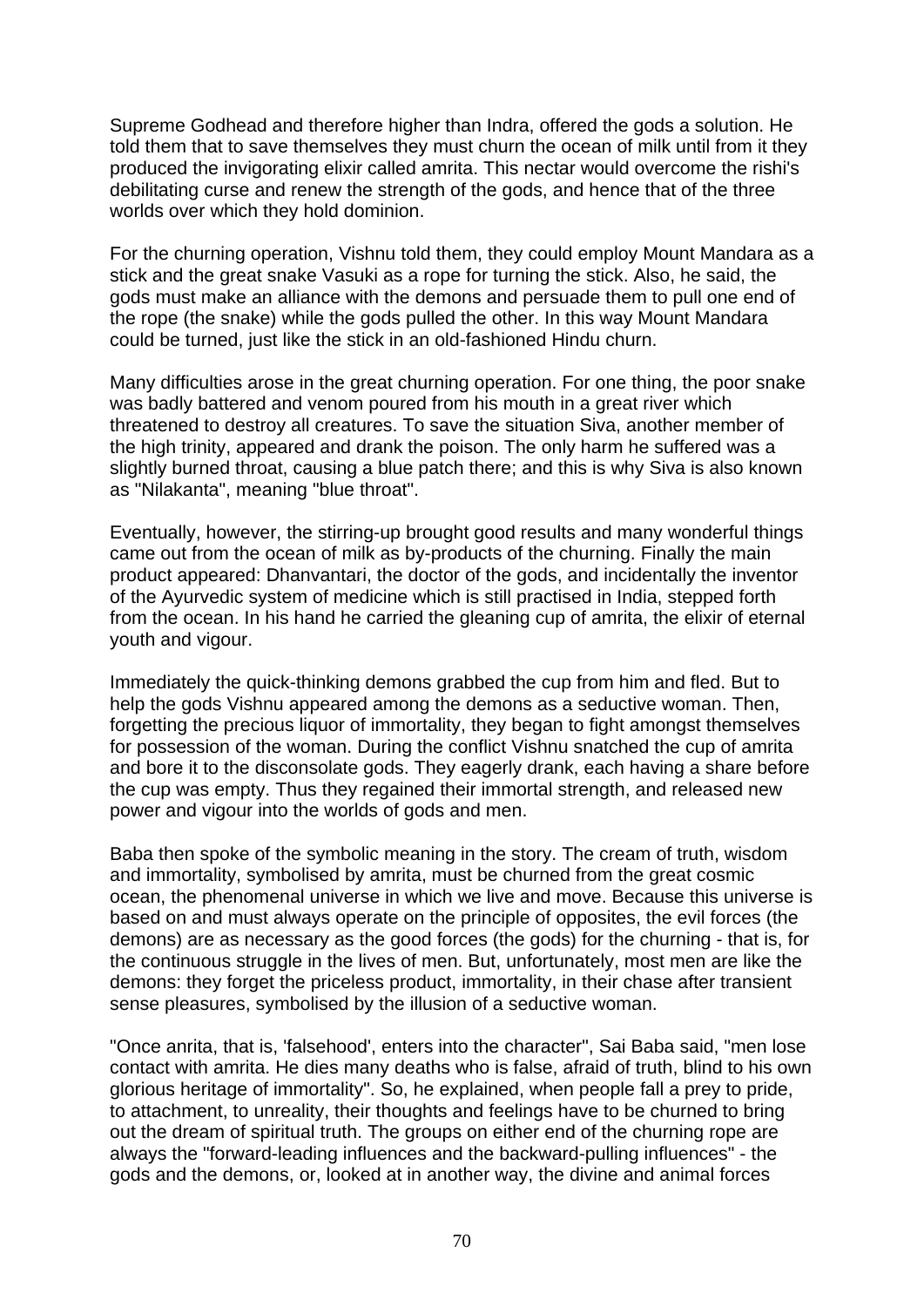within ourselves.

After about twelve days on the "Olympian heights" of Horsley we returned to Whitefield. On this journey Iris and I had the honour and joy of sitting with Swami in the leading car. For miles along the road Baba led the car-load in songs of praise to God, most of which were composed by himself. These were some of the songs used daily in the bhajan sessions at the ashram, or anywhere else that Sai Baba happens to be.

As we were entering a village along the route two bus-loads of people passed us and recognised Baba. In the village street just ahead they stopped, piled out and formed a human road block. My own instinct would have been to sound the horn loudly and force a way through what looked like a rough crowd. But Swami seems never to feel any alarm or annoyance with the milling mobs that often surround him. The only reactions I have ever seen from him are love and understanding, though sometimes people lose all restraint in their desire to get near him and touch him.

On this occasion he told the driver to stop, then opening his side window he leaned out and gave his blessings. As the crowd, now smiling happily, parted for us we drove slowly through, while Baba waved and spoke to the people on either side. It was like riding with a royal personage, only much more than that. On the faces of these country folk there was a radiance that nearly moved one to tears.

At Brindavanam Swami decided that the two of us should stay with him in the big house, but not dormitory-style, as the crowd was now smaller than before. He gave us a room and a bathroom to ourselves. Here we saw some new facets of his character.

Before we moved in, he called some of the young men who are ever happy to serve him, and set them to work cleaning the room thoroughly and rearranging the furniture. I have never seen Indians move so fast or work so efficiently as they did under Swami's supervision. He would let neither my wife nor me move a finger to help, yet he himself gave a hand in the work. From somewhere he brought attractive carpets, curtains and drapes. Finally he installed us, apologising that the room was not more comfortable. But we loved it. And we could not help admiring Swami in this new role of works supervisor and interior decorator. Whatever is done by him, at whatever level, is done supremely well.

One thing we liked about living in this room was that Baba would often pop in casually, unannounced: he would sit for a while and talk, answering any questions in our minds, or enquiring about how our stomachs coped with the hot Indian dishes served in the dining room. The food was admittedly well-laced with chillies, so that we found it advisable to skip some of the meals and just eat fruit in our room.

On one occasion we asked for a few slices of bread, an item unknown to the dining room. Baba sent a car to Bangalore for bread and other foodstuffs suitable to the western palate. It came back with a fine parcel of things - bread, butter, pots of jam, cake, cheese, and tins of special drinks such as Ovaltine and Bournvita. But some of the devotees must have heard that we had asked for bread, because messengers kept arriving at the door laden with loaves. We soon had enough to start a baker's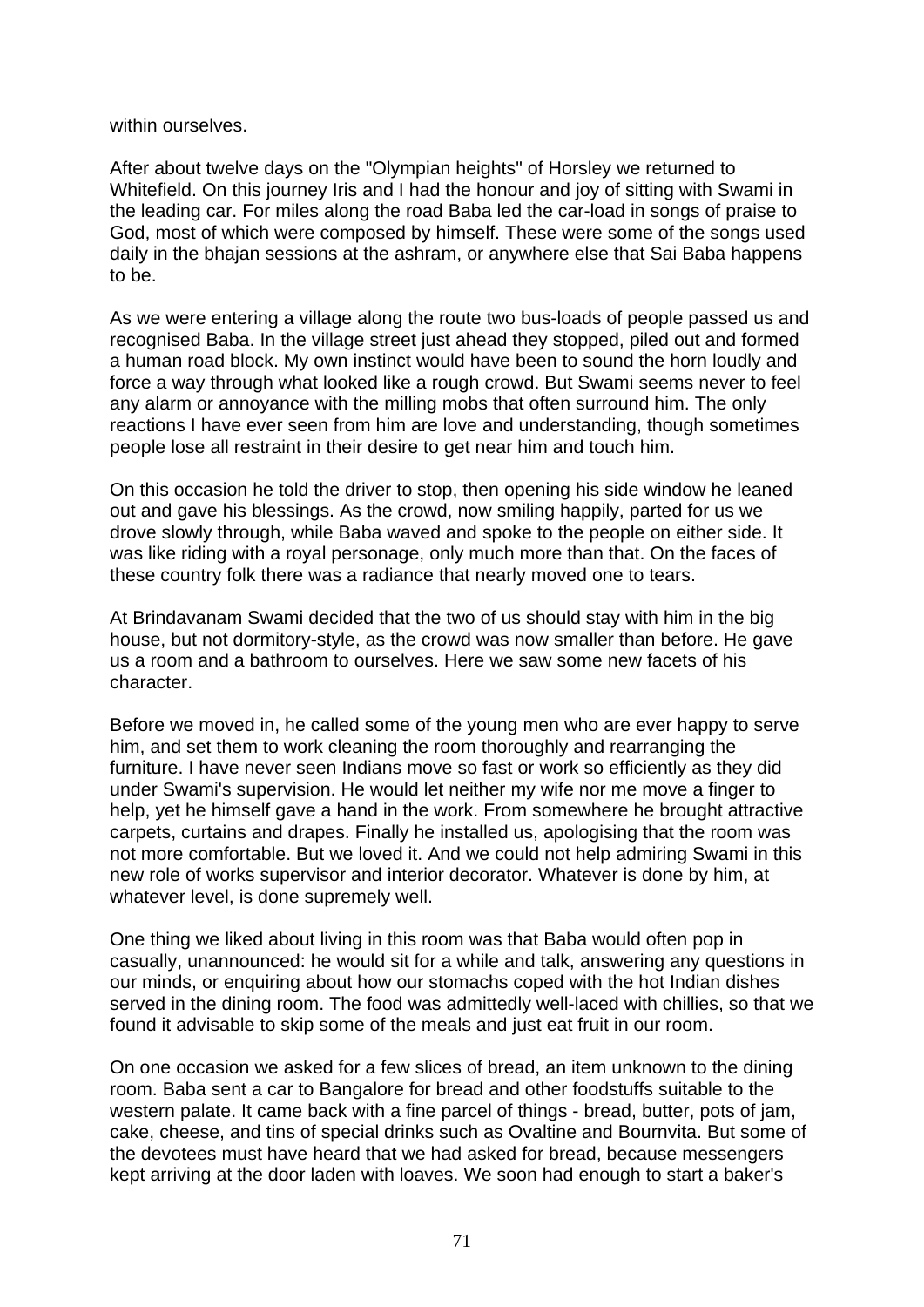shop. But this is typical of the brotherliness and generosity among the Baba devotees.

Baba decided to give my wife and myself the Hindu ceremony known as Shastipoorti. This is a kind of remarriage performed when the husband has reached his sixtieth birthday. For the ceremony Swami presented Iris with a beautiful new silk sari and myself with a white silk dhoti and angavastram, saying that it was correct for us to wear new attire on the occasion.

A young couple belonging to a family of Baba devotees was married first, and we were able to sit and watch this with the large crowd that had gathered in the central hall. After about an hour came our turn. We sat cross-legged on the low stage while two priests from Prasanti Nilayam performed the colourful ritual. Before us was a large coconut, some bananas; bowls of rice, sandalwood paste, saffron, kum-kum (red powder), incense and other things. These were essential items of the ritual. The priests chanted Sanskrit mantrams, and at specified times they (or we, under their instruction) sprinkled something from one of the bowls onto the coconut, or smeared it with a paste.

Baba was sitting to one side watching and sometimes directing the proceedings. At the right moment he stepped forward, waved his magic hand in the accustomed way, and materialised two gold rings, each set with a large precious stone. One was for me to put on my wife's finger, and the other for her to put on mine. After that Baba handed us long garlands of flowers with which to adorn each other, and one was given for both of us to place together over Swami's head. The ceremony finished with a chant by the two pundits in unison, invoking - we were told - the blessings of a long life under the protection and guidance of Sri Satya Sai Baba.

The whole ritual was radiant with the warm love that flows from Swami. One could not help feeling that for some forty minutes unseen beneficent powers had been focussed on us and on our marriage union. Thus it was renewed and supremely blessed.

Next day came the ceremony which, Baba said, must follow Shastipoorti; feeding and clothing the poor. Word had gone out to the villages in the neighbourhood and about a thousand paupers - men, women and children - were shepherded into the grounds of Brindavanam. They sat in rows to receive a substantial rice meal, cooked and served by a number of Baba devotees.

Then sixty of the most destitute men and the same number of women were brought to sit on either side of the drive within the inner garden. Each woman was to receive a sari and each man a dhoti. As it was our ceremony, Iris and I were to have the job of handing out these goods but it was Sai Baba who had provided them.

Swami, the giver, kept out of sight while Raja Reddy, who has witnessed many such occasions, supervised the handing out. He organised several young devotees to carry the big piles of clothes, while on one side my wife gave out the saris, and on the other I distributed the dhotis. Some of the poor souls tried to touch my feet in gratitude and feeling embarrassed by this I told each that the gift was from Sai Baba. Whether they understood English or not, they knew the blessed name.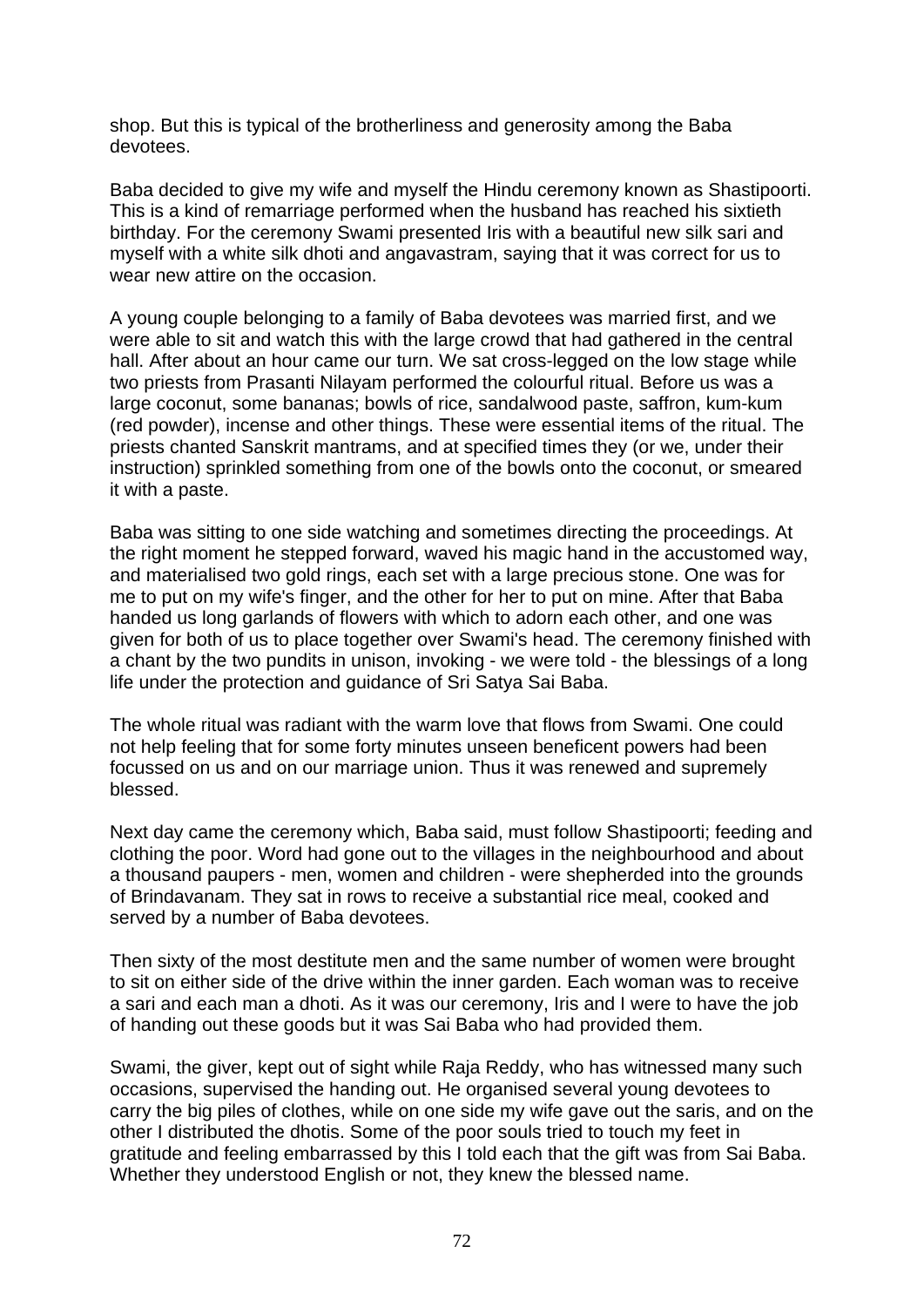For multitudes of the destitute Sai Baba has been an incarnation of Providence. On occasions such as the great Dasara Festival in October he feeds thousands of the poor people who gather for his blessings at Prasanti Nilayam. Sometimes he personally serves the dessert, placing a goodly portion onto the leaf plate of every one of those thousands. Then, too, the old and decrepit, the cripples and the blind, are given new festival clothes.

Apart from the important ceremonial occasion of Shivaratri, Sai Baba does not usually do spectacular materialisations before large audiences, but I saw him do it once to honour Dr. Modi - and there could hardly have been a more deserving recipient.

Dr. Shree Murugappa Chennaveerappa Modi is known throughout India and in medical circles abroad as an eye surgeon and ophthalmologist. But to the six million blind of India he is much more than that. He is a hope for light in their darkness. They call him "our brother who gives sight". Son of a Bombay merchant, he became a medical practitioner in that City in 1940, specialising in eye surgery.

"Many of my patients had to sell a precious cow, or even their mud-and-straw house in order to travel and have the treatment," he recalls, "so I decided to go to them."

In 1943 he gave up his private practice and began his now-famous free-treatment Eye Camps. With his headquarters in the Mysore town of Davangere he ranges over an area of some 300,000 square miles with a population almost as large as that of the United States of America. He usually sets up his mobile hospital in a school, loaned by the grateful town authorities. Anybody in the district, rich or poor, may come and have their eye troubles examined and treated without any charge. Free hospitalisation is provided in the school building. The Eye Camp generally lasts for about two weeks, and in that time Dr. Modi treats thousands of cases. While he corrects squints and other optical troubles, the bulk of his operations are for cataracts. He has reached a high degree of dexterity in this and has been known to perform - with the help of trained assistants - over seven hundred cataract operations in one day. This production-line pace enables him to handle large numbers, and apparently efficiency does not suffer. His cataract operations are more than 99 per cent successful. Since he began his crusade against blindness nearly twenty-five years ago, Dr. Modi's surgery has given back sight to well over 100,000 people. State and local health departments, philanthropic organisations and some wealthy individuals pay the expenses of the camps. But Dr. Modi accepts no fees for himself. I met Modi when he was brought to Whitefield. He was there with Mr. Niak, the Collector, to take Sai Baba to Kolar. Baba had agreed to be present at the closing function of an Eye Camp just completed in this town, about thirty miles from Whitefield.

I was lucky enough to be invited to go with them. Also in the car were Raja Reddy and Seshgiri Rao, who lives at Whitefield and is a cousin of my Madras friend, G. Venkateswara Rao. As we drove along in the hot sun of the early afternoon, Dr. Modi answered our questions about his work. He is a man in his late forties, solidly-built,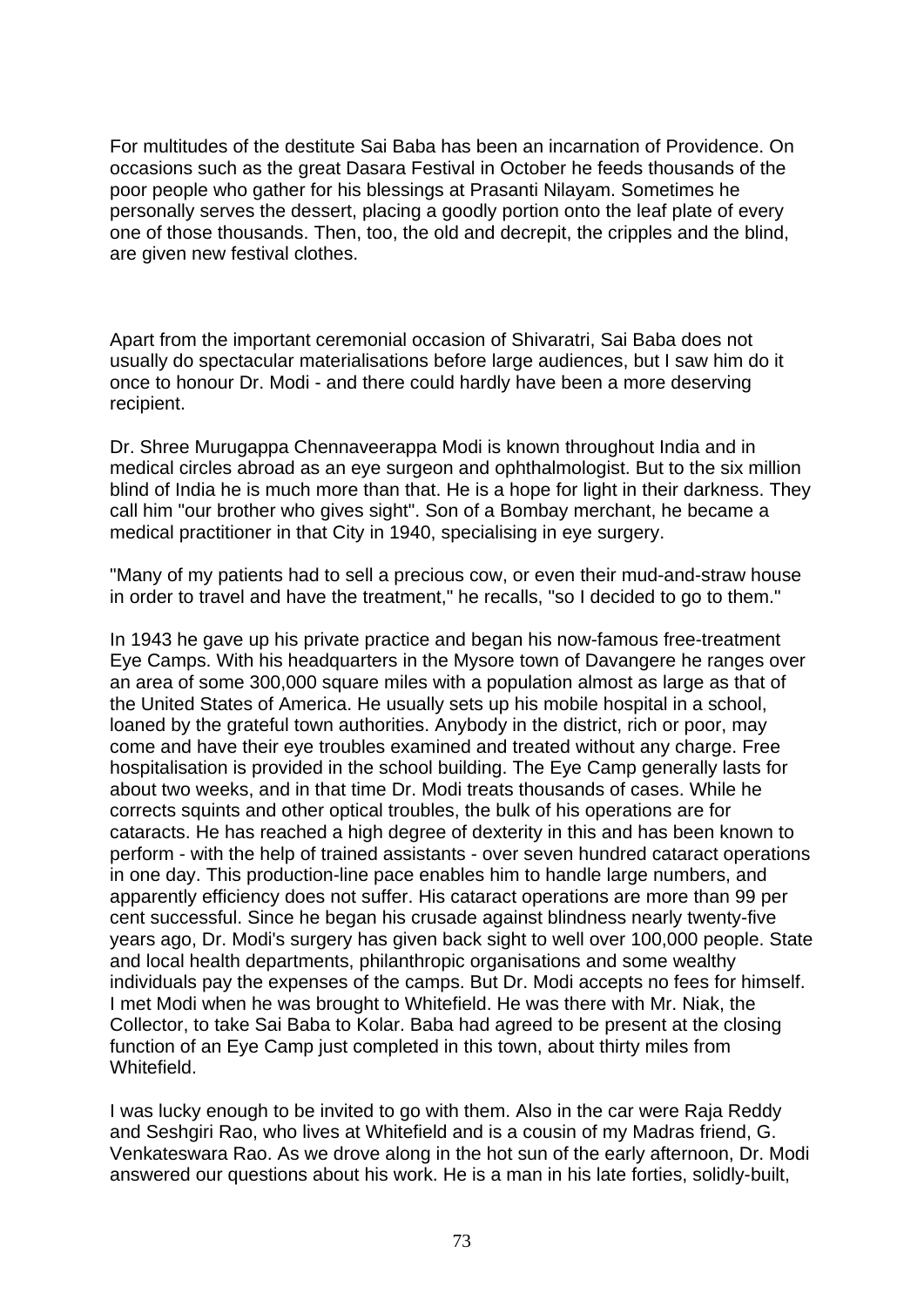with a shining bald head and large gentle eyes. I noticed that there was a western flavour about his manner and speech, and understood why when he told me that during the three-month monsoon season when travel would be difficult for his patients he goes abroad to America, England and other countries. This is to keep himself abreast of new techniques in eye surgery.

Outside the large school building where the eye hospital had been conducted a crowd of about five thousand was waiting. We were conducted to the decorated platform. First the Collector made a short address, then Dr. Modi, who had been sitting near me at the side of the stage, went to the microphone. As he spoke in the local dialect, I could not understand much of what he said, but I picked up one point; he said that although he worked to cure physical blindness, we were all of us spiritually blind until our inner eyes were opened by a great teacher such as Sai Baba.

When he had finished, but before he could return to his seat, Baba stood up beside him and waved his theurgic hand in several swift circles. There was a flash of gold as between Baba's thumb and fore-finger appeared a solid gold ring, set with a large ruby. This he slipped neatly and firmly onto the doctor's third finger. A deep hush passed over the crowd of watchers before they broke into delighted applause. The doctor seemed quite overcome with emotion when he sat down again, and gave me and others a close look at the beautiful ring. It fitted his finger as if measured for it.

Sai Baba usually begins his address with a bhajan song, sung solo in his divinely sweet voice; then he speaks for an hour or more and finishes by leading the crowd in more sacred songs and chants. His discourses or sermons, delivered without notes but with superb fluency and powerful oratory, always hold his audiences in pin-drop silence. And so it was this day.

After a time Seshgiri Rao, who was our driver, slipped away. This was part of the escape strategy, for there always has to be a strategy to fit the place and the occasion. Otherwise Baba would be mobbed by the thousands who want to get close to him and touch him. It was predicted that this would be a particularly difficult exit. So towards the end of Baba's address, on Raja's advice, I left too.

Right behind the stage was the school. I went through that, expecting to find Seshgiri Rao waiting in the car on the other side. But he was not there. I went around the corner to where we had left the car, and found him sitting at the driving wheel, with a small crowd waiting around him.

He explained that he would not move to the school doorway through which Baba would exit until the last moment. Baba's white car was easily identified, he said, and a big crowd would quickly form around the vehicle as soon as they spotted it. So we sat together waiting and talking about the wonders of Sai Baba.

Seshgiri was wearing a ring identical with one his cousin G. Venkateswara always wears. It is set with a big emerald surrounded by small diamonds, and through the emerald one can plainly see a silhouette of Satya Sai Baba's head and shoulders. I asked him to tell me its origin, knowing there would be an interesting story behind it.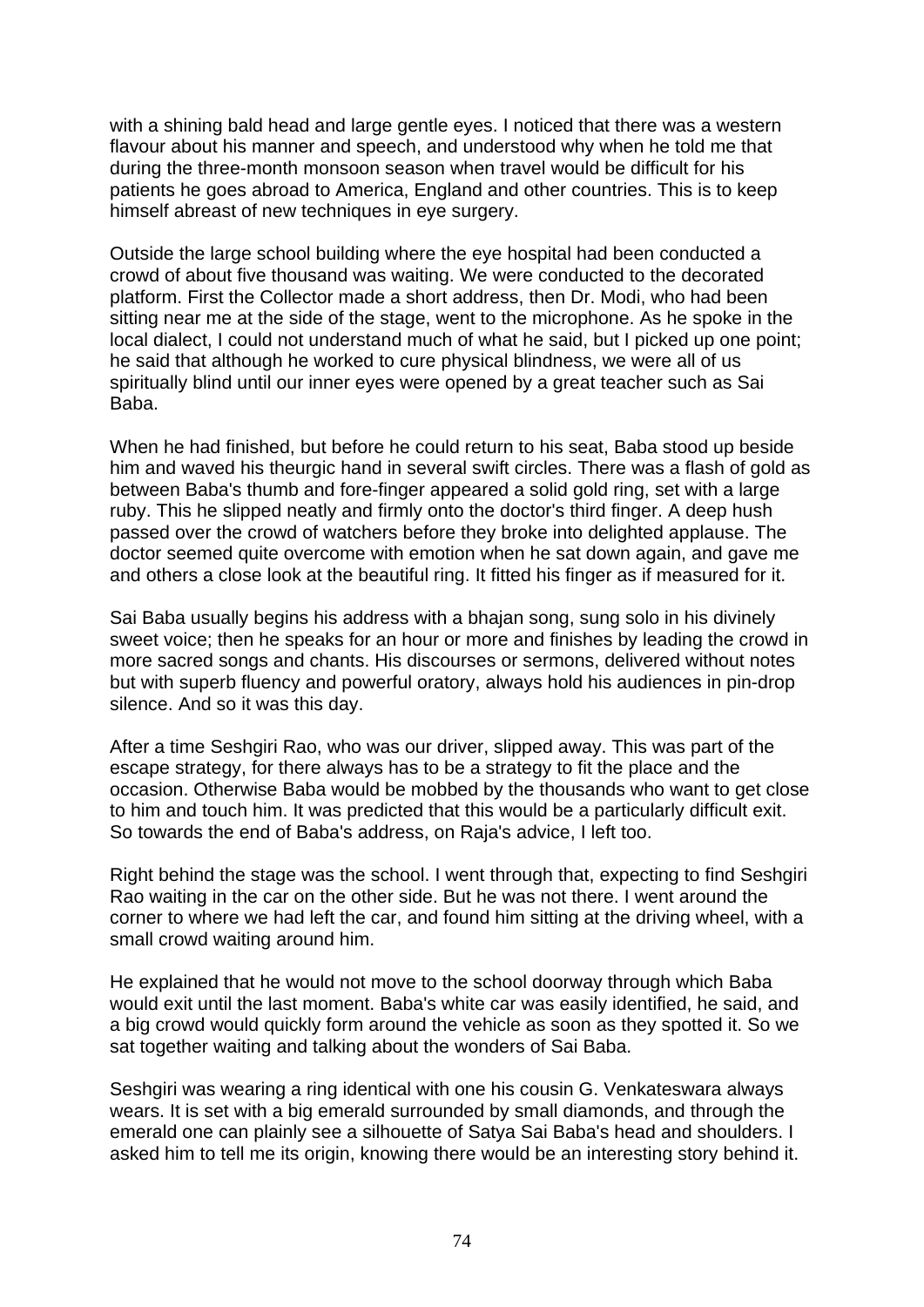Baba, he said, produced the ring in his usual way with a hand-wave. But at first it did not have the Baba image in the emerald. So he said that, since he could buy such a piece for himself, what he really wanted was a ring showing Sai Baba's image. Hearing this, Swami took the ring back, held it in his hand for a moment, and then returned it. The unmistakable silhouette had appeared in the stone while Baba held it in his hand. Then with another hand-wave Baba produced its twin, bearing the same Sai image, for G. Venkateswara Rao.

We heard the sound of bhajan beginning, and took this as the start of our count-down for making a move. At the end of the second song we drove off in the wrong direction, to mislead the crowd, before doubling back and stopping outside the door of the school on the far side from the meeting. The singing ended; there was silence while the minutes passed, but Baba did not appear through the door as expected.

Then we were seen. Crowds began to race along the street towards us. Soon we were an island in a great sea of people pressing heavily against all sides of the car. Every window was a canvas of human faces and eyes, and inside the car it became hot, stifling and airless. As far as we could see in all directions there was a tight mass of people. When one is in the centre of such a mob one feels that it is not a number of separate individuals but one large unreasoning animal which could be led to do almost anything. It would not be safe to move off in case we hurt someone. We were trapped.

Just as I felt near to passing out for lack of air, a few policemen suddenly appeared and made a lane, through which walked Swami, cool, serene and smiling. Raja was right behind him. As soon as they had entered, a line was cleared by the police in front of the car. Seshgiri Rao gunned the engine like one escaping from danger. But Baba from the rear seat, called, "Slow! Slow!" He made us wind the car windows down while we snailed through the crowd, and he gave his blessings by hand and voice to the people on both sides.

Now the mob was no longer an animal; it was a collection of human beings warmed by a great vision. Some prostrated themselves on the ground, others ran beside the car, gleefully shouting: "Sai Baba, Sai Baba!", eyes and faces shining with the light of love and joy.

Mr. Niak had gone ahead in another car, and now we drove to his large house set in spacious grounds surrounded by a high wall. When we passed through, the gate was shut behind us and locked. But it was not long before we heard a crowd shouting outside.

"They have put the children in front of the crowd; they think that will induce us to open the gate," the Collector commented.

Baba smiled gently. After a while, to our alarm, he gave orders for the gate to be opened. From a window I watched the mob pouring in like water through a burst dam. Swami went out to meet the flood. The Collector and others followed him, and soon in the gathering twilight I saw the crowd sitting in a quiet circle. Baba moved around so that all could see him closely, many could touch his robe or feet, some were able to have a word with him and a few received the sacred vibhuti from his hands.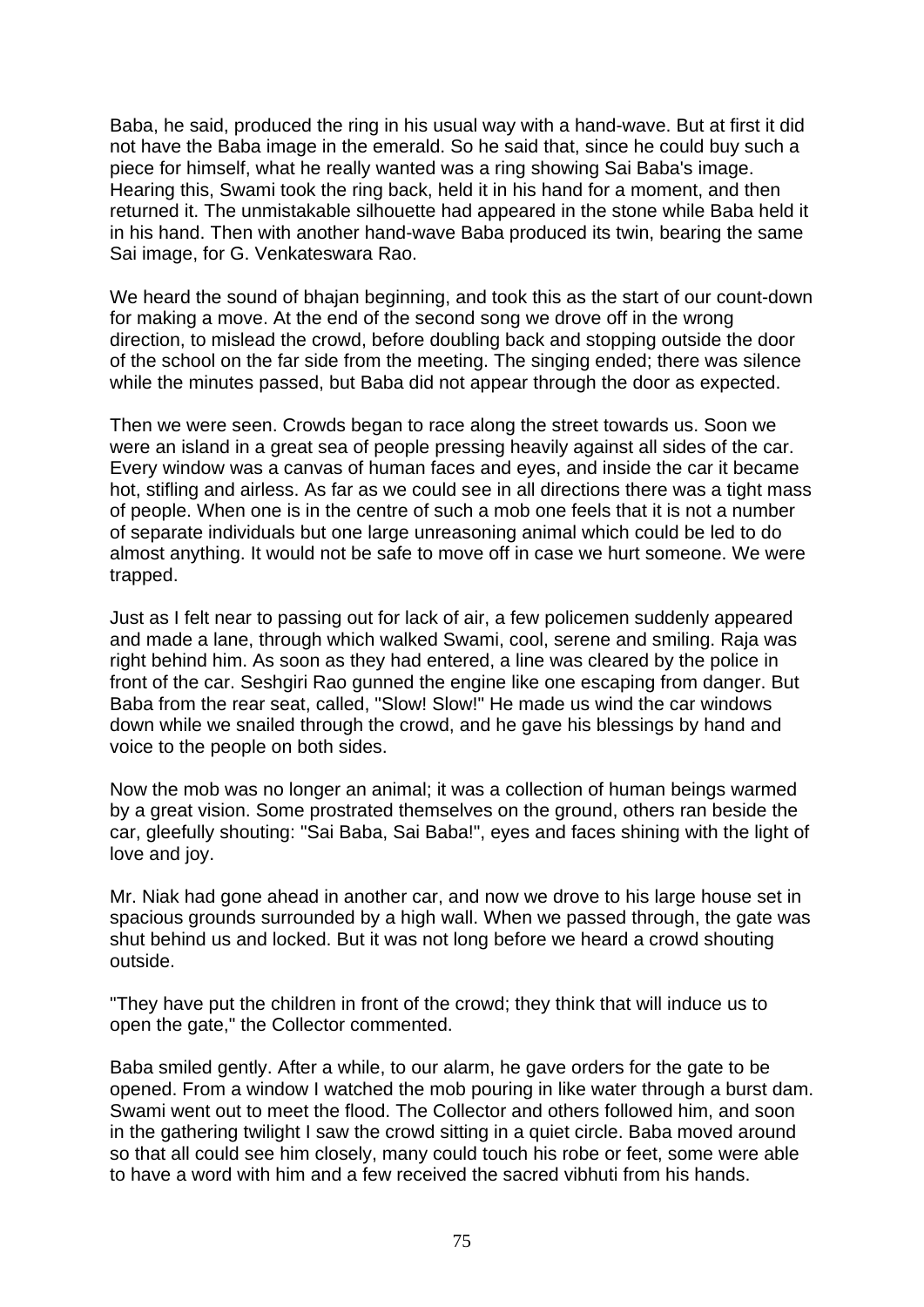From that day Dr. Modi became a part of the great Sai family. Early the following year Baba invited him to run one of his humanitarian Eye Camps at Prasanti Nilayam itself. People from miles around came for free treatment and many of the ashramites acted as hospital assistants. Later the same year I observed the good doctor taking an active part in the Satya Sai World Conference at Bombay.

As June drew to a close at Brindavanam we began to feel that our days at that tranquil spot, where Baba somehow reminds one more than ever of Lord Krishna, were nearing their end. He had promised to take Iris and me with him to Prasanti Nilayam, but he did not say when that would be.

The gossip grape-vine grew hot with rumours that he was about to leave. Knowing by now his manner of moving without warning, we planned the things we would take, and packed them ready for a swift departure. We were determined not to be caught on the hop a second time.

## A PLACE APART

#### All places that the eye of heaven visits Are to a wise man ports and happy havens WM. SHAKESPEARE, King Richard II

One evening when Baba was out dining with a family of devotees in Bangalore, the story went around Brindavanam that he was leaving next morning for Puttaparti. Everyone seemed quite certain on the point, so we gave the final touches to our packing.

Next morning before breakfast Baba walked into our room, looked with surprise at the waiting suitcases, and said: "What, are you leaving?"

"We heard that you were going to Puttaparti this morning, Swami, so we . .. "

"No, no," he interrupted, "but I'm going to Madras this morning, just for one night. Would you like to come?" He directed the question at me, alone. It was evidently to be a male party.

After breakfast we drove off - Raja at the wheel, two other males, Baba, and myself. A few miles from Whitefield we stopped at a service station for petrol, and before the tank could be filled a crowd had gathered around the car. Among them was a beggar woman to whom Swami gave money. I have never seen him pass a beggar without giving alms. Even if one of them is beside the road in the country when the car is speeding along, Baba stops and passes out some practical expression of his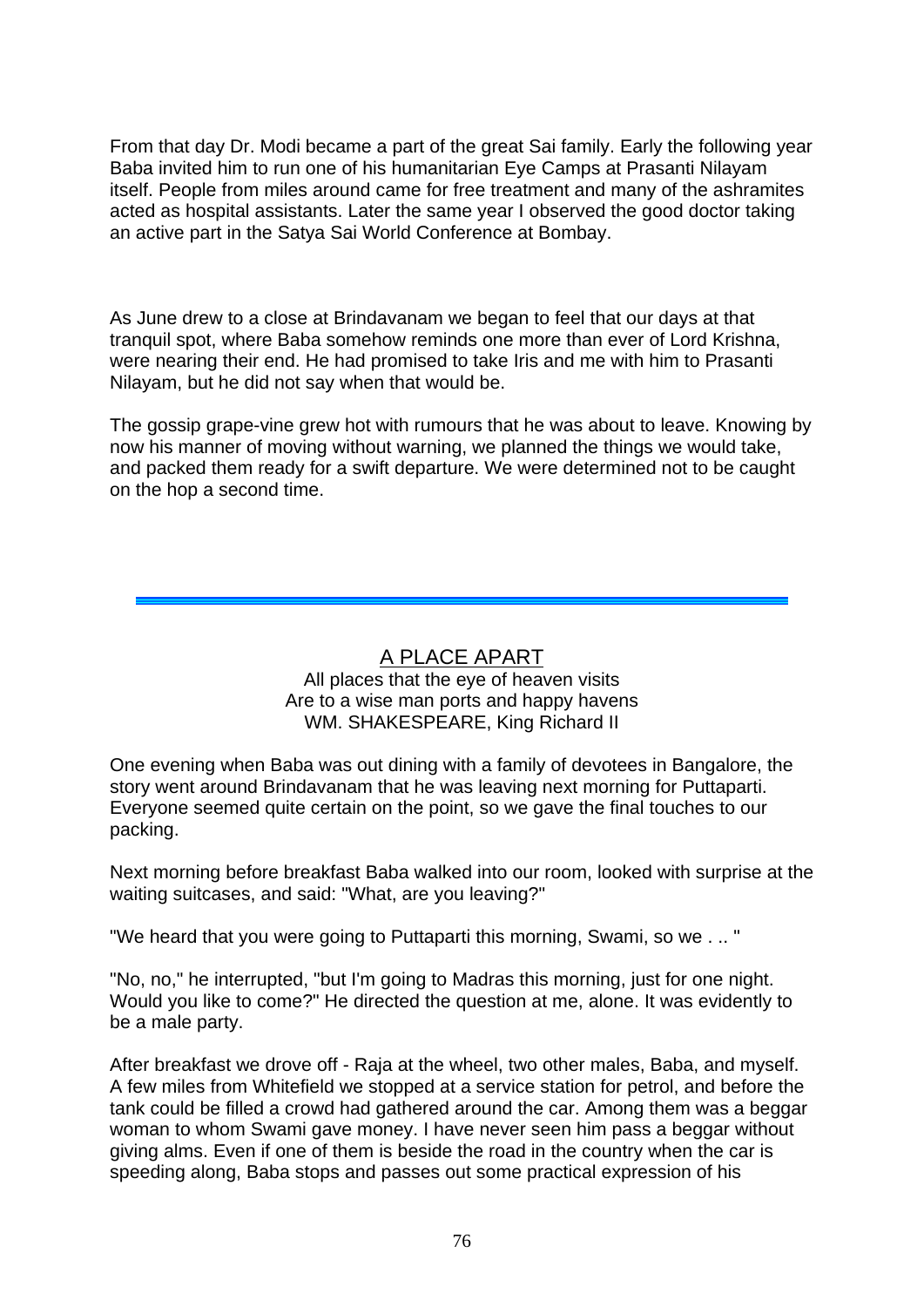sympathy and love to the unfortunate person.

Sitting on the rear seat during this trip to Madras were a youth of about sixteen and myself, with Baba between us. One never knows what will happen when driving along with Swami. Sometimes he sits silently for long periods as if in abstraction, or perhaps relaxation: fellow travellers respect these periods, whatever they signify, and remain quiet. Sometimes he sings and asks all to join in. And mostly some interesting incident takes place.

Once, for instance, as we passed slowly through the narrow street of a village a man dashed out in front of the car with a coconut in his hand. Our driver stopped while the man broke the coconut on the road in front of us - this is a Hindu worship ritual. Then he came to the side window to receive Swami's blessing before we continued on our way. On another occasion we were driving through farmlands many miles from the ashram. The only people in sight were three workmen about a hundred yards away from the road. They were bent over their shovels with their backs towards us. Just as we were passing them one stood up, faced us, placed his palms together in the Hindu gesture of greeting and reverently bowed. The other two simply carried on with their work. How, I wondered, did this one particular labourer know? Did he see the car out of the corner of his eye and recognise it or did he somehow feel the nearness of a great saint?

Today Baba was evidently in the mood to entertain the youth with some magic. Taking a green betel leaf, he cut from it with his thumbnail a small round disc which he marked with a symbol. Passing me the circle of leaf, he asked what the symbol was. It might have been a Sanskrit mantram, but I really had no idea. Without enlightening me he took it back and placed it on the youth's palm still holding it by his own finger-tips. When he took his fingers away the disc of green leaf had vanished and in the boy's palm lay another disc of about the same size, but this one had an enamel front which bore a picture of the head of Vishnu. When I was given it to examine closely, I observed with interest that it was a green portrait on a white background, and the green was of exactly the same shade as the leaf had been. It was actually a pendant with a loop for attachment. Turning it over, I noted that there was a slight flaw in the metal backing.

Whether it was because of the flaw or for some other reason I do not know, but Baba held the pendant again in the boy's palm, leaving there this time a similar-sized one bearing the triple heads of the Hindu Trinity - Siva, Vishnu, Brahma. The colour of the second pendant was different, and there was no flaw in the metal backing. The youth was allowed to keep this one, while the first simply disappeared from Baba's fingers.

Looking back on my brief but marvellous time in Madras with Sai Baba on this visit, two things project from the wealth of impressions. One is the mysterious way in which his presence became known to the public. We arrived for a late lunch, had a short siesta, and then I took a look from an upstairs window of the Venkatamuni house where we were staying. The front garden was already nearly filled with people, hundreds sitting cross-legged on the ground waiting, for a sight of the great man. No public announcement had been made, no publicity whatever had been given. In fact, our hosts themselves knew only a couple of hours before we arrived that we were coming, and they had merely phoned a few close devotees to whom Swami wanted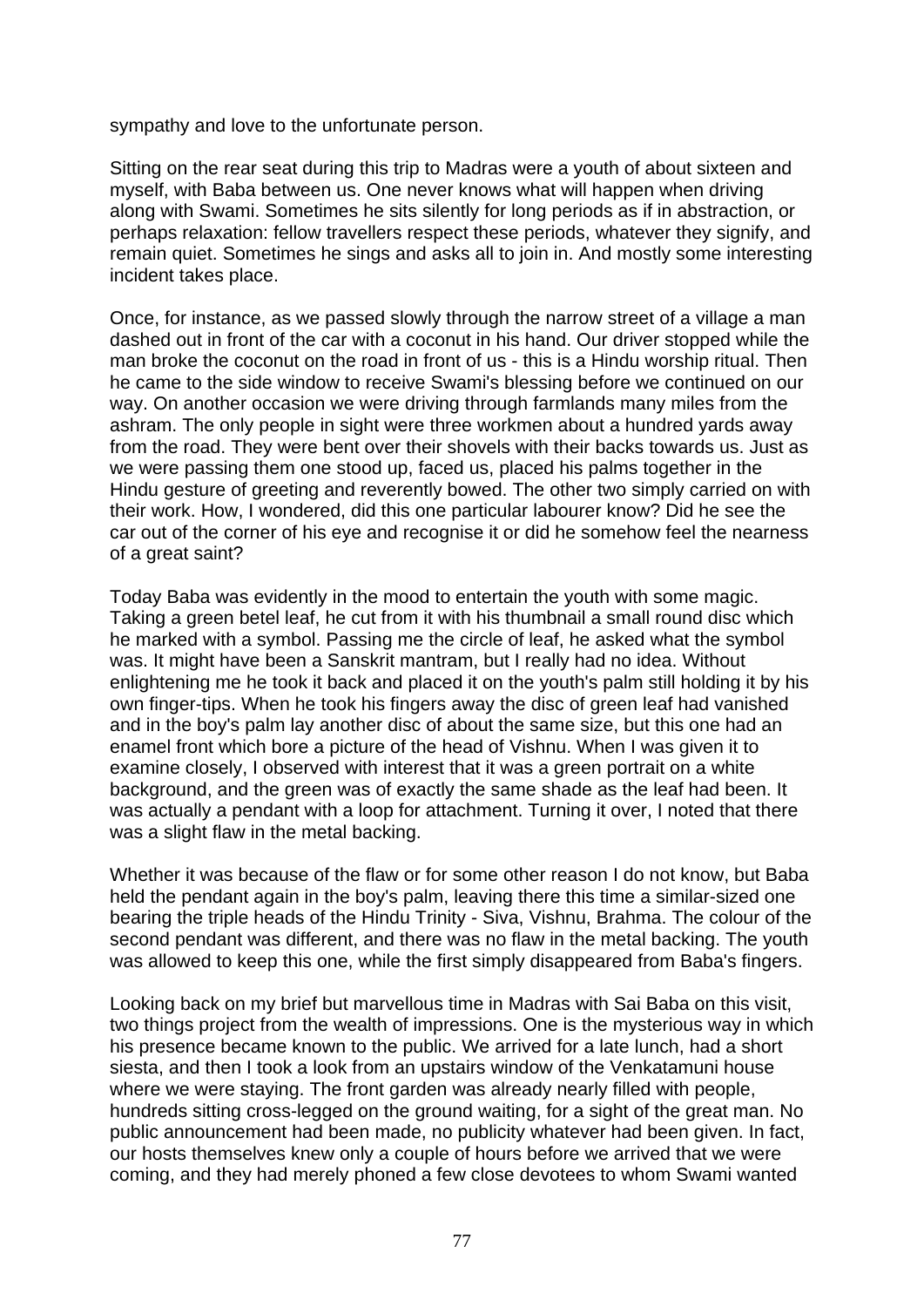to talk for one reason or another.

This handful would probably tell a few friends who were also close disciples. But devotees are always careful not to publicise the news that Sai Baba is coming. The crowds swarm swiftly enough without such encouragement, and Swami seems to like a quiet beginning for his visits so that he can talk to the families who have loved him long and faithfully. Yet some telepathic whisper had gone through the city, and by evening the front and side gardens were packed with people patiently awaiting the appearance of the beloved figure.

The other thing that I was able to appreciate more than ever before was Baba's superhuman energy. From mid-afternoon until late into the night he was interviewing people, singly or in groups, moving among the large crowds, or going out to visit the homes of devotees who were either sick or needed him to come to them for some other reason. The same constant activity went on the whole of the next day until about seven in the evening when we left for Whitefield. A few miles out of Madras, waiting by the roadside, was a car-load of some of his most devoted followers who wanted one more sight of him, one more word, one more blessing from his hand. This he granted, and their eyes moistened with tears of love. Then we set off on our five-hour journey through the darkness, through the villages, through the straying buffaloes and nonchalant cows that infest the roads of India. We reached Brindavanam after midnight to find a group of visitors there waiting to see Baba, even at that hour.

On subsequent tours I saw this same pattern of daily programmes, with the addition of bhajan sessions, public addresses and other big functions. We, his companions on the tour, would be permitted to drop out from time to time to take a few hours rest while Swami carried on, or we would merely sit quietly in the car while he went into the homes of devotees, spending some time with them, bringing them joy, hope and spiritual food.

From morning till night, and usually to midnight or later, Baba is on the go, devoting himself to the needs and welfare of those who come to him or beg him to come to them - verbally or by the telepathy of prayer. He does the work of many ordinary human beings, yet I have never seen him really exhausted. Sometimes he may look a trifle tired, but he rapidly recovers full vigour. It is as if he drinks at the fountainhead of all energy.

Once when I asked Swami if he would do something for me he answered, "Yes, of course. I'm your property; I have no rights." His life is a continual sacrifice and service to them, and through them to all men. For, when the divine pebble of love is thrown into the pond of human ignorance and sorrow, the waves circle outward until they reach the very edge.

A few days after our return from Madras came the hundred-mile drive from Whitefield to Puttaparti. Only my wife, Raja (driving) and myself were with Swami on this occasion. It was Iris's first visit to the ashram and along the route Baba pointed out various landmarks to her. He also gave her practice in a Hindi sacred song he was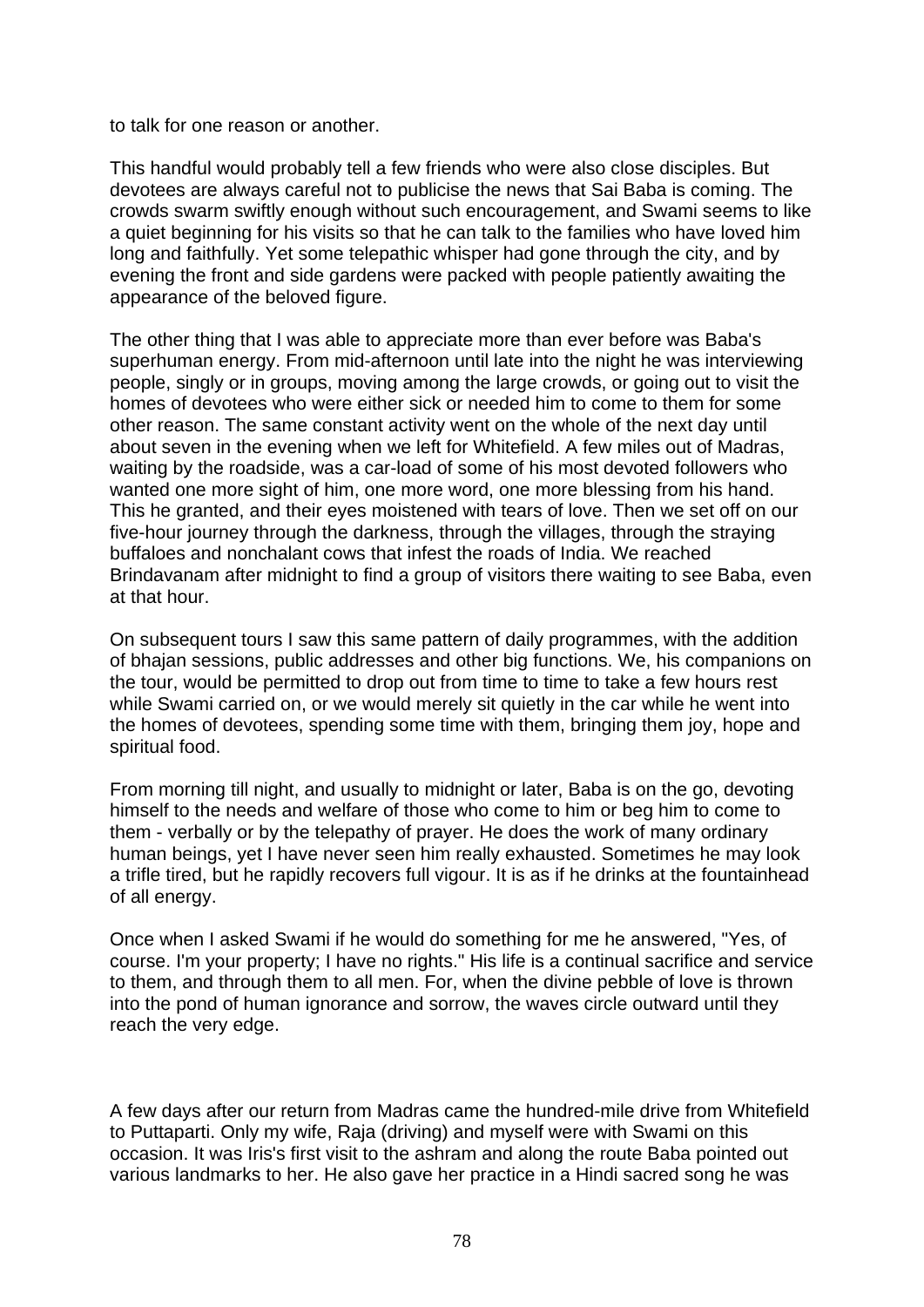teaching her. But most of the time he was wrapped in serene silence.

As we entered Prasanti Nilayam my heart leapt to see all the residents, hundreds of them lined up along the way, so that we drove through an avenue of smiling, joyous faces. At the big prayer hall we stopped, and lost Baba: he was sucked away into a maelstrom of people. But we were given a beaming welcome by friends like Mr. N. Kasturi, and soon found ourselves ensconced in my old room at the guesthouse.

I found that life in its externals had not changed much since my previous visit to the ashram. There was still the early bell, clanging one from dreams into the morning darkness to prepare for meditation in the prayer hall. Not all ashramites go there; some meditate in their rooms, some choose other places such as under the sacred banyan tree which Baba planted many years ago on the hill above the hospital. I preferred to go onto the high rocks where I could do some morning yogic exercises and watch the rising sun spread its magic light over the wild hills, filling the valleys with gold.

Later the crowd gathers around the circular garden in front of the main building for their first visual contact with Baba as he comes onto the balcony to raise his hand in benediction. This is the day's first darshan (blessing by appearance). Soon after this, interviews begin; taking groups of anything from a dozen to twenty, he spends perhaps half an hour, sometimes an hour or more, with each group. In this way he manages to make close contact with on average about 150 people a day - more in busy periods.

Later in the morning there is an hour's bhajan. Baba often comes and sits on his high chair in the hall for part of this. During part of it he might walk among the people seated outside under the trees. Sometimes he spends most of the bhajan period at his group interviews in the rooms. The only thing one can be sure of is that he will never follow the same routine of action twice in succession.

When the second bhajan of the day begins in the evening, Baba is usually still conducting interviews. Then after some time he comes out and walks down a path to feed his young elephant, Sai Gita. As soon as the elephant sees him she approaches majestically, holding high in her trunk a garland of flowers made by some ladies of the ashram. When the two meet, Sai Gita places the garland over Baba's head and bows, bending her right foreleg. Baba pats her and feeds her with fruit from a basket which her young mahout has brought. After a while he leaves her with the basket and walks around to have a word with people sitting by the side of the path. But all the while Sai Gita keeps her eye on him and turns so that her head is always facing towards her beloved lord.

When her supper of fruit is finished she carries the empty basket back towards her stable. But if Baba calls to her to stop, or to come to him, she obeys immediately. This pet elephant was presented to him when she was quite a baby by some devotees of the south. She has become a much loved feature of the ashram, trumpeting a loud salute when she spots Baba's red robe in the distance, or somehow senses his presence without seeing him. On occasions, richly caparisoned, she takes part in outdoor processions and important ceremonies at Prasanti Nilayam.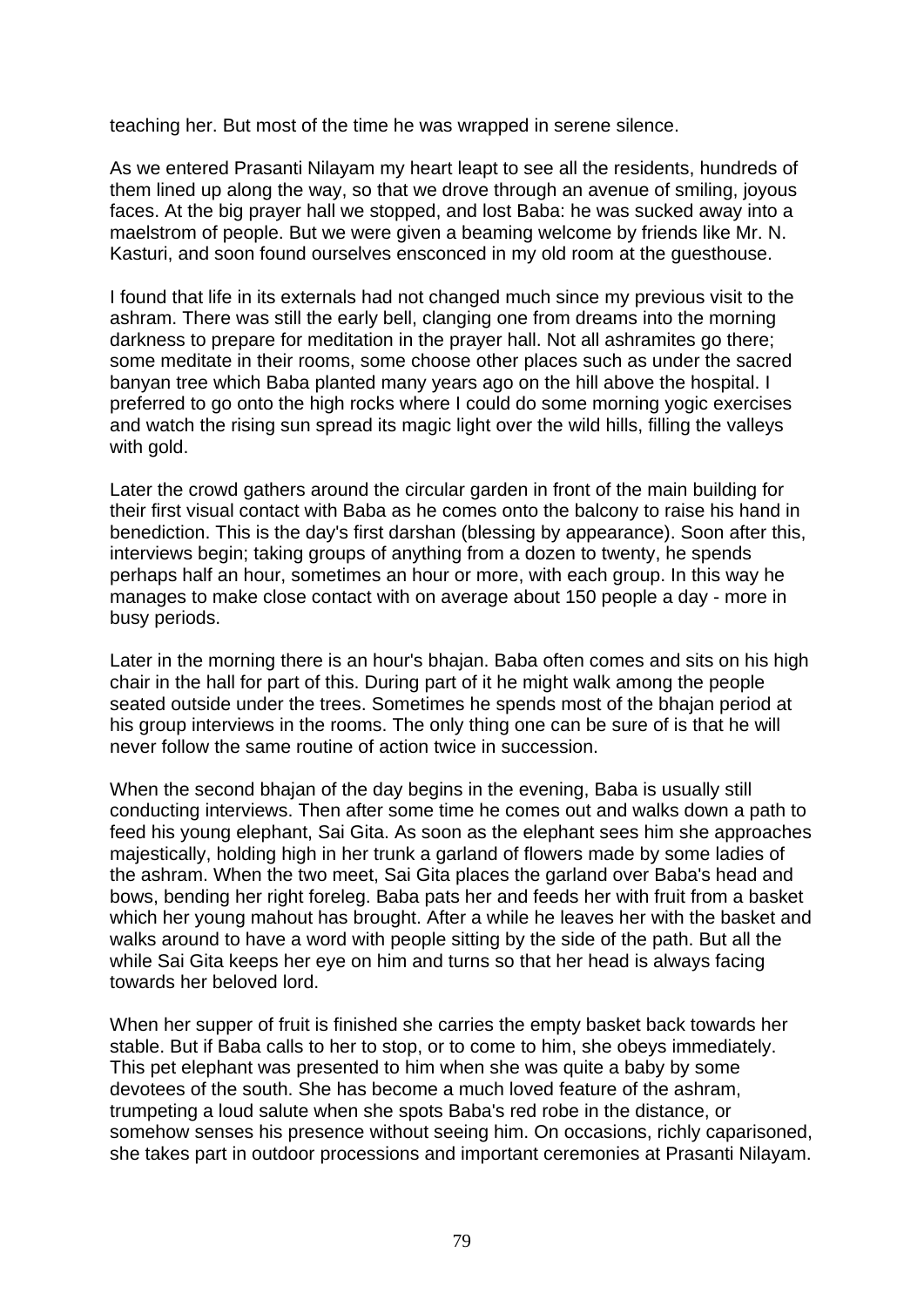After the evening bhajan and its beautiful closing ritual of arati, with camphor light and a hymn of worship, the crowd pours from the hall and from under the trees to the front of the building. Here all stand and wait for the evening darshan. Soon the little red figure with the great dome of black hair is seen on the lighted balcony. There is a deep hush; his lips move silently, his hand moves in a gesture of upliftment. Something more subtle than the air around seems also to move upward gripping the heart and lifting it until the eyes are moist.

Then we go to our suppers. But Baba spends most of the evening seeing more people: ashram officials with administration problems and visitors with urgent personal problems.

Nor had the life at Prasanti Nilayam changed in its inner aspect since my last visit. When you pass through the gate you seem to enter a shining aura of peace and joy. Not that you entirely forget the world in some lotus-eating dream. But your sense of value changes; the world's problems and conflicts are seen as if through the wrong end of a telescope, tiny and very far away. Even the immediate problems of living at the ashram - the adjustment to certain discomforts, the struggle to secure some western delicacies, such as bread, butter and cheese - seem very small. Always the important over-riding factor is the enveloping love radiated from the centre. What the famous "iron-lung" millionaire of America, Fred Snite, said about Lourdes applies also to Prasanti Nilayam: "Here life is a prayer We are in a place apart from the world - a place half-way to heaven."

One of the most interesting features of life at the ashram is the people there, residents and visitors. A whole volume could be written on this subject alone. They come for such a variety of reasons. Some travel hundreds of miles, as people went to the Delphic Oracle of old to peep into the future. Others come for business reasons; to ask if they should sell a shop, start a factory, tender for a contract, look for a new job. Many come with serious health problems; some arrive as representatives of Sai Baba groups in other areas to invite Swami to grace some function with his presence; a few are there to ask him to their homes, perhaps to perform a marriage, or name a child, or bless a new house or simply for the indescribable joy of his company. Baba would need to be multi-bodied to satisfy all such requests.

An important point to note about Sai Baba, in both this body and the former one, is that he does not in the least resent being treated as a fortune-teller, a soothsayer, a psychic investigator, a business adviser, or a universal physician. He regards all who come as his children; some are wanting a broken toy mended, some have an earache, some are just wanting a word of encouragement from the eternal parent. He tries to satisfy all at their own level, and by his powerful spiritual force to raise that level towards the superhuman race that Man must eventually become.

Lord Krishna classified those who came to him into four main divisions. (1) those in distress, (2) those desirous of worldly gain, (3) those seeking spiritual knowledge and understanding, and (4) those who have already attained a high degree of spiritual wisdom (i.e., the jnanis). His task, Krishna said, was to give each what he asked for. His blessings were poured out on all men equally, but each could only receive according to his readiness, according to his position on the ladder of spiritual attainment. Sai Baba put the matter thus: the rays of the sun fall equally on all who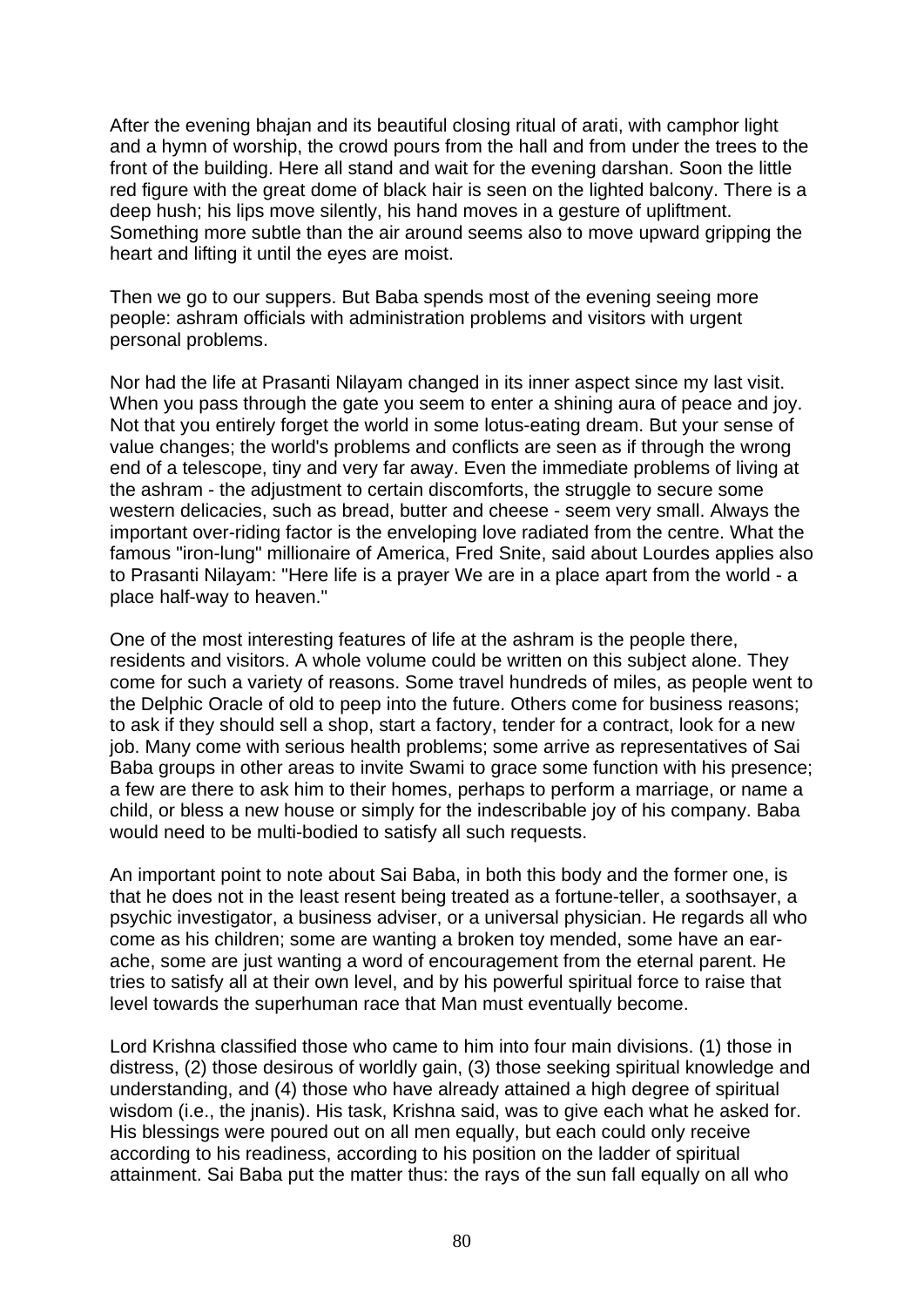are directly in their way. If someone is behind an obstacle, or in a room, he will receive only a part of the illumination. Cultivating the higher spiritual yearnings is like coming out from the confinement of a room into the sun's full rays.

Now, five thousand years after Lord Krishna, those who approach Sai Baba fall into the same general classes. And in like manner he considers them all worthy of his help. He sheds his blessings on all, but of course their own limitations condition what they receive. If their present needs are for bodily health or material prosperity, that's what they get. Those in the higher grades, the jnanis, who are open to the sun's full illumination are, as of old, much fewer in numbers than the others - but they do exist. With great joy, with a rare feeling of upliftment, I have met some of those - not only living a life of renunciation at the ashram, but also as householders.

When it became known that I was writing this book one of the brightest lights of the ashram, a woman completely dedicated to the great Sai Baba mission, lent me the diary she had been keeping since her first visit to Puttaparti in about 1950. It is an interesting document, giving a picture of life with Baba at Puttaparti in the years before Prasanti Nilayam ashram was built. From the diary I have learned a number of important things not generally known about Sai Baba.

For example, many people think that before the period when he began giving public discourses - that is, before he was about thirty-two years of age - Baba gave no spiritual instruction. It is true that in the three decades of his life he was concerned mainly with leelas and mahimas, with phenomena such as the showing of visions, with astral travel, miraculous healing and other miracles. But the diary shows that he also gave spiritual teachings.

No doubt most of those who came out of curiosity to see the young Puttaparti miracle-man were in the kindergarten of the spiritual school. They needed the visual props of incredible wonders to sustain their faith. Or else they simply desired superhuman help in curing diseases or solving material problems. When their curiosity was satisfied, or they got all the material benefits they could (or were, perhaps, disappointed in this), those incapable of receiving the deeper guidance drifted away.

But there were others who belonged to the higher grades in the school of life, those who were in search of the knowledge, understanding and happiness that the world cannot give. To these Sai Baba, right from the very beginning, gave personal instruction on right thinking, right feeling, right action. To these he gave individual spiritual disciplines.

Much of his teaching was done, as it is now, through stories, parables and homely analogies. All his teaching emphasised, as it does now, the need to actually live the life; emphasised that the mere spinning of fine phrases and fascinating webs of metaphysical speculation will get you nowhere. The pathway on which Baba has, from the start, led his disciples is chiefly the bhakti marga, or the yoga of divine love.

This yoga, like all others, requires that we overcome our attachments to personal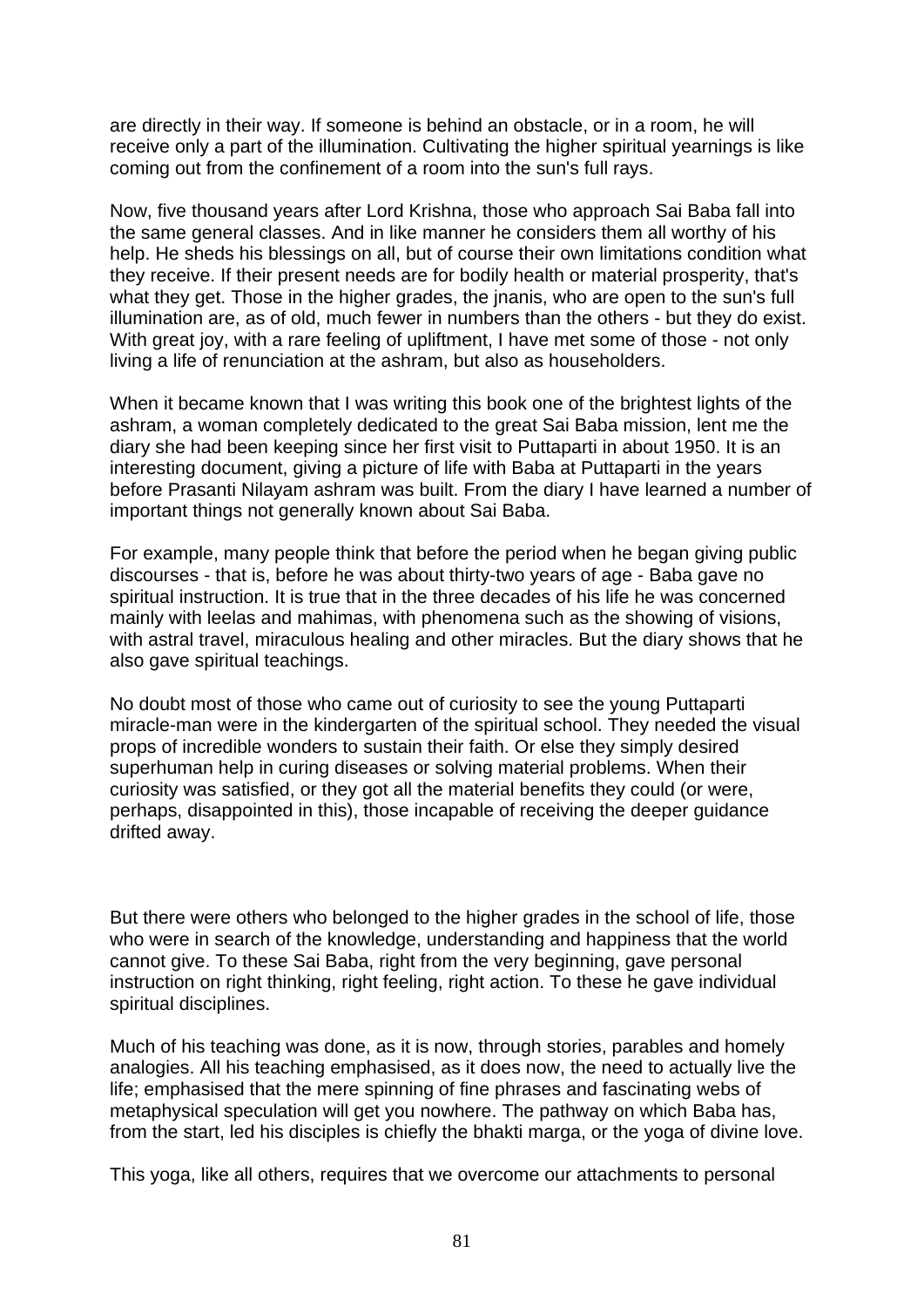ambition, fame, pride, self-importance, and that we "flush out" the last hidden pockets of egotism lurking in the mind's dark corners. For this we must be prepared to suffer many austerities and a good deal of what may at first seem like personal injustice.

Another important point I learned from the diary was that when Baba appears to be hard on some of his followers, it is really a great compliment to them, and indeed a blessing in disguise. It does not mean, as some may think, that these disciples have lost his love and been cast into the outer darkness. On the contrary it means that Baba has high regard for those he is putting through the grinding mill; he is training them for greater progress in the school of the spirit.

Sometimes in this way, and apparently for this purpose, he seems to test people to the highest level of their endurance. Even after their mettle has been tested and proved, he will if necessary put them through what he calls a "polishing process". This may bring a great deal of mental anguish until deeper understanding dawns on the initiate. Thus we found that many of Baba's long-term disciples helped us to perceive the hidden dimensions of the master's mission and purpose. They made clearer to us the beneath-the-surface meaning of many of his actions and words.

As the days passed at the ashram many new, inspiring devotees came into the circle of our acquaintances. A number of them had deeply moving stories to tell about their miraculous and spiritual experiences with Sai Baba. I made notes of these, and gained permission from many of the narrators to use their names and other identifying particulars. These worthy people, many well-known, stand as living witnesses to the truth of the strange facts I write. This may help some readers to accept what is indeed so far outside common everyday experience as to be well-nigh incredible.

Meanwhile I must try to describe the special quality of our last interview with Swami before we left the ashram towards the end of August. Of course at Prasanti Nilayam there had not been the same close personal contact that we had enjoyed at Brindavanam, and particularly at Horsley Hills. Life is on a different scale at the ashram. Crowds of visitors are constantly moving through, or gathering for some big religious festival or other special event.

During our stay there had been two such occasions: Gurupoornima Day in July - a festival to honour the great gurus - and the official inauguration of Prasanti Nilayam as a township. For the latter event, which took place on August 5th, many important officials attended from nearby towns such as Penukonda and Anantapur, and from the State capital, Hyderabad. Some of these visitors were Baba devotees, and some were not.

After the township inauguration ceremony Sai Baba provided a huge banquet for everyone. More than a thousand people sat down to a fine Indian dinner, while Swami moved tirelessly among the guests, making sure that every individual was well-fed and happy.

Yet despite his busy life we were really very fortunate in seeing quite a lot of the great master. I went with him on an official three-day tour to Anantapur, where I met and talked with a number of devotees who had known him since his early youth. And he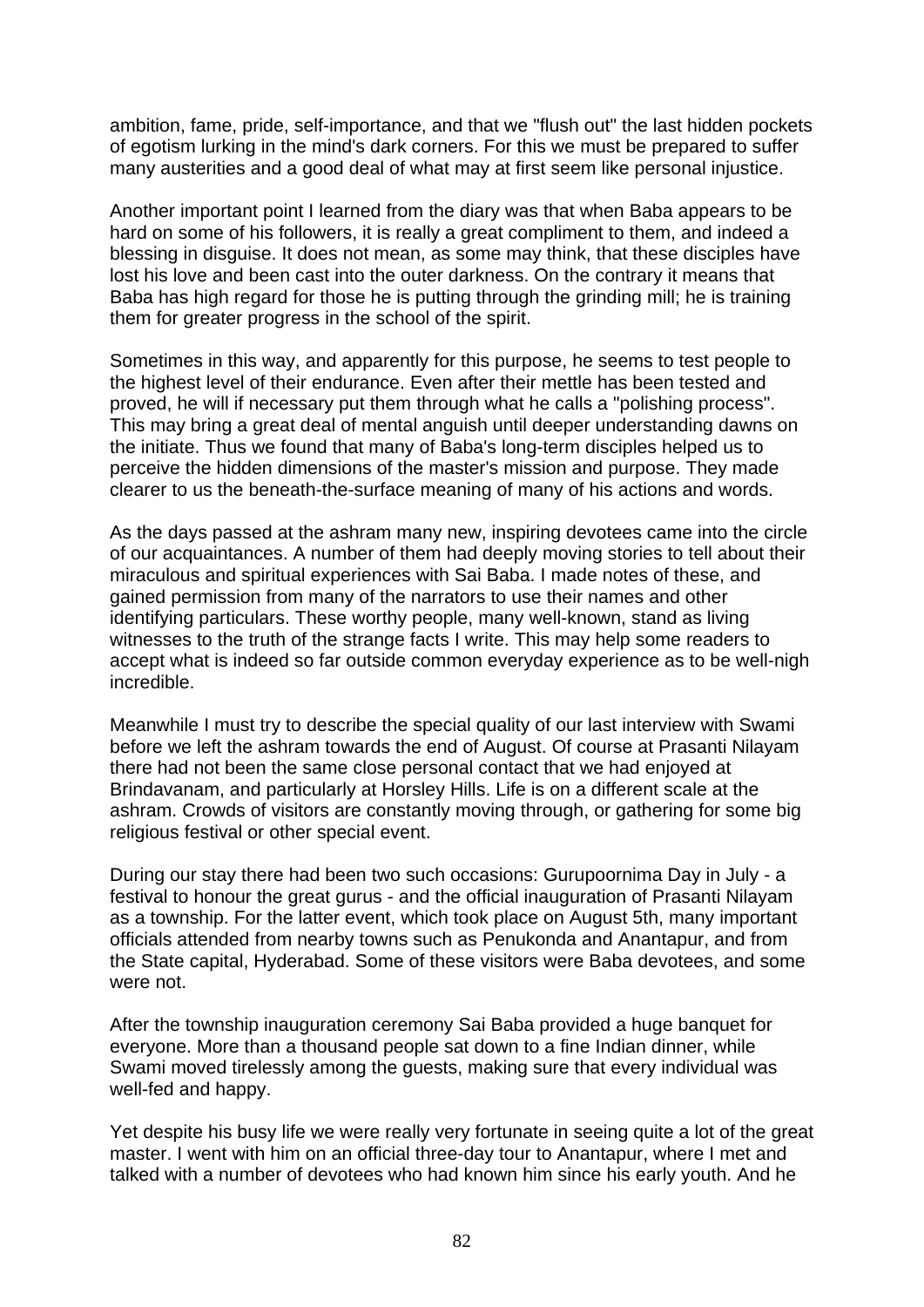always called both Iris and myself to the interview room when he was seeing a group of visitors from abroad. So we sat at his feet among people from France, Italy, South America, Germany, Denmark and Persia. We saw him amaze and delight them with materialisations: the production of vibhuti, or sweets for us all to eat, or a jewel for one of the visitors. And on all occasions we witnessed the most important miracle every heart deeply stirred by the magic wand of selfless love.

We had many memorable sessions with Swami this way, and then, when there were only a few days of our sojourn left, he called us to him every day. These farewell gatherings, lasting sometimes up to a couple of hours, were enjoyed in the company of special ashram friends. Some like us were departing, and others remaining. Always Baba talked first on spiritual subjects, then on more general topics or personal problems that could be discussed in a group.

Present at the final interview were Mr. and Mrs. K.R.K. Bhat, in whose car we were being given a lift to Bangalore. Mr. Bhat is a retired divisional manager of the Life Insurance Corporation of India. He suffered a serious heart attack just before his retirement and is now living most of the time at Prasanti Nilayam, being kept alive, as he says himself, "by the grace of Sai Baba". He and his wife were returning to Bangalore for a while to arrange some personal matters. But for a few days Mr. Bhat had been suffering pain on his left side in the heart region, and as doctors had previously forbidden him to drive the car, I volunteered to drive it for him.

After general conversation with the group of eight people, Baba took the various individuals who were departing into another room to speak privately with each. First there were the Maharani of Kutch and her daughter, Nanda. The Maharani was leaving for her home in Bombay, and Nanda was going part of the way with her, then returning to the ashram which has become her home.

Next Iris and I were called. Immediately Swami was alone with us, he dropped all joking and teasing, and spoke very seriously in a voice of deep affection. He was like a mother seeing her children off to boarding school, except that he seemed to be the essence of all the mothers the earth has ever known. The stream of affection that flowed from him was a river carrying one off into an ocean of love. In that ocean one's physical body seemed to vanish, and all the hard lumps of separate self, of anxiety and worry and deep-lying fear, were melted away. For those exalted moments one touched the edge of the infinite and felt the ineffable joy of it.

Many of the Baba devotees have told me about their own personal experience of this deepest of the mysteries and miracles, where a man touches, and momentarily becomes one with, the divine in Man. But, like me, none has been able to describe it adequately, for it is far beyond the reach of words.

After giving us personal advice regarding our work and health and lives, and assuring us that there is never any need for fear or worry because he is always with us in our hearts, he waved his hand; this time in large vertical circles like a turning wheel. When his hand stopped it held a little silver container, an inch in height and over an inch in diameter. As he opened the lid a fragrant perfume pervaded the room. The container was full of light-grey vibhuti which proved to be as fragrant to the tongue as it was to the nose. Giving it to us, he said to take a little every day, it would bring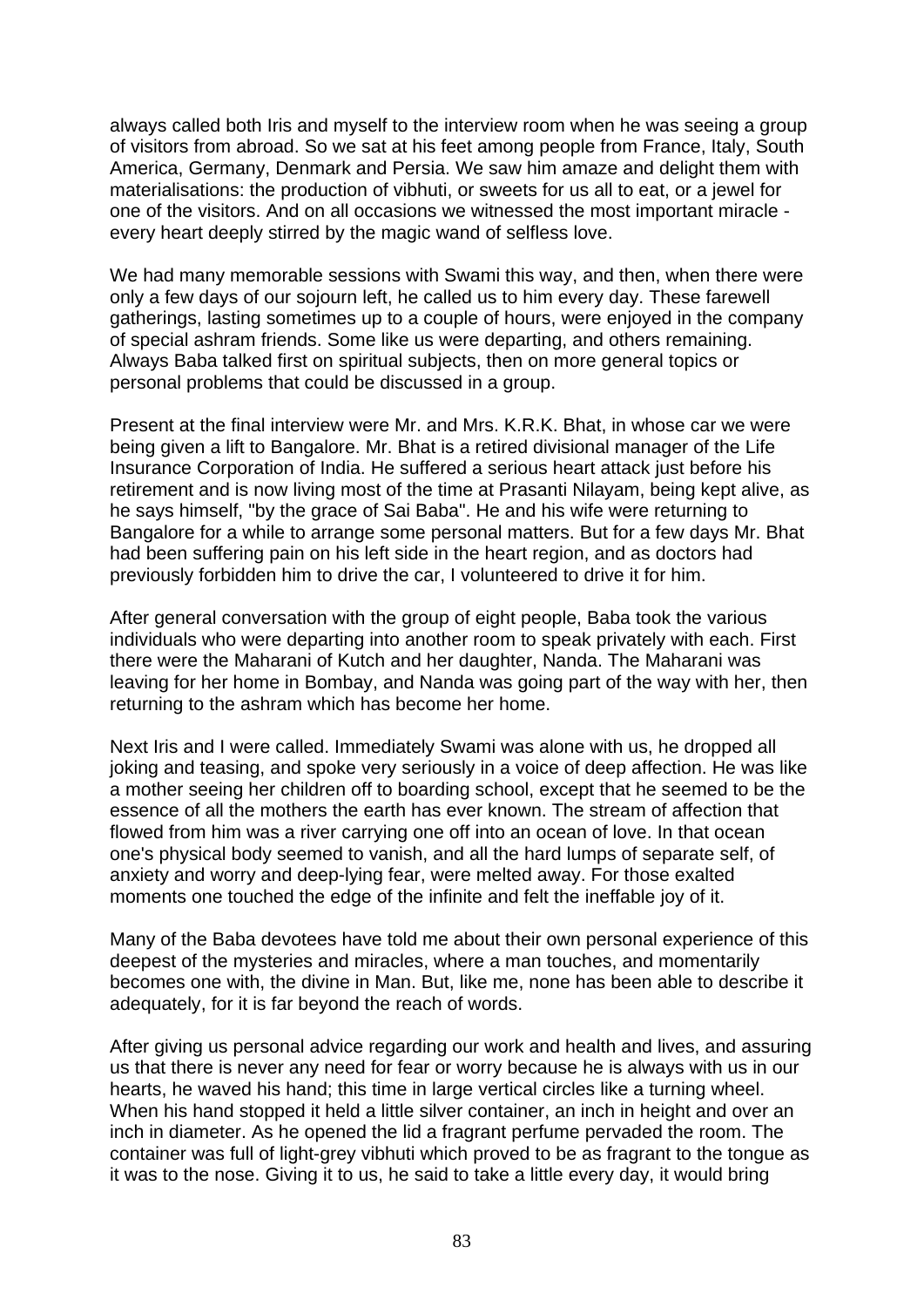great benefits and blessings to both body and soul.

The last persons to whom he spoke privately were Mr. and Mrs Bhat. As it was an auspicious day for the devotees of Lord Subramaniam, their chief household god, Mrs. Bhat had brought a small bouquet of flowers and tulsi leaves. These she placed at the feet of Sai Baba who has become to her the embodiment of Lord Subramaniam, the reason for this will be fully understood from her miraculous experience related in the next chapter.

Baba put a few of the flowers in her hair. Then telling us all to wait for some prasad (gifts of packets of vibhuti, we thought) he went upstairs to his dining room, which is directly above the interview room. He took, we presume, the remainder of the bouquet with him, and we all stood waiting. Iris and I were standing by Mr. Bhat on his left. Mrs. Bhat was to his right, while the rest of the group was on the other side of the room.

As we exchanged a word or two with Mr. Bhat, a very tall man, Iris saw what she took to be flakes of dried paint falling from the ceiling. I did not notice these "flakes" until they were perhaps a foot and a half above Mr. Bhat's left shoulder, on which they came to rest. Then I observed that the "flakes" were actually tuisi leaves and a few flower petals.

I could see from Mr. Bhat's face that he immediately felt something miraculous in this event, but I looked for a natural explanation. It seemed, however, impossible to find one. The leaves and petals could not possibly have fallen off anything in the room, which was unfurnished except for one chair and a cupboard in a corner some distance from where we stood, and the walls of the room were bare.

Moreover, the leaves and petals could not have fallen from Mrs. Bhat's head because she is a very short woman, and was anyway on the right side of her husband, whereas they fell from a high level on his left side. Furthermore, there had been no leaves in her hair, only flowers, and these were still in place after the incident. Nor could the bits of foliage have blown in through the window; first, because there was no breeze, the air being quite still; second, because there are no tulsi bushes anywhere near the window; and third, because if they had come in the window they would not have been at the height where first seen by my wife, or even by me. 1 could think of absolutely no place from which they could have arrived by the normal forces of nature.

The Bhats had no doubt whatever that this was another of Swami's inscrutable works; that he had dropped some of the bouquet of leaves and petals from the room above, through the solid ceiling onto Mr. Bhat's shoulder - on his left side, where the pain had been nagging for days. Since the time of Lord Krishna tulsi leaves have been associated with healing, and it is interesting that Mr. Bhat's pain almost immediately vanished.

Presently a messenger from Swami arrived with some packages of what the devotees call "emergency vibhuti" for those departing. This is wonderful stuff of a dark-grey colour, and has been known to work great miracles in times of serious sickness or bad accidents.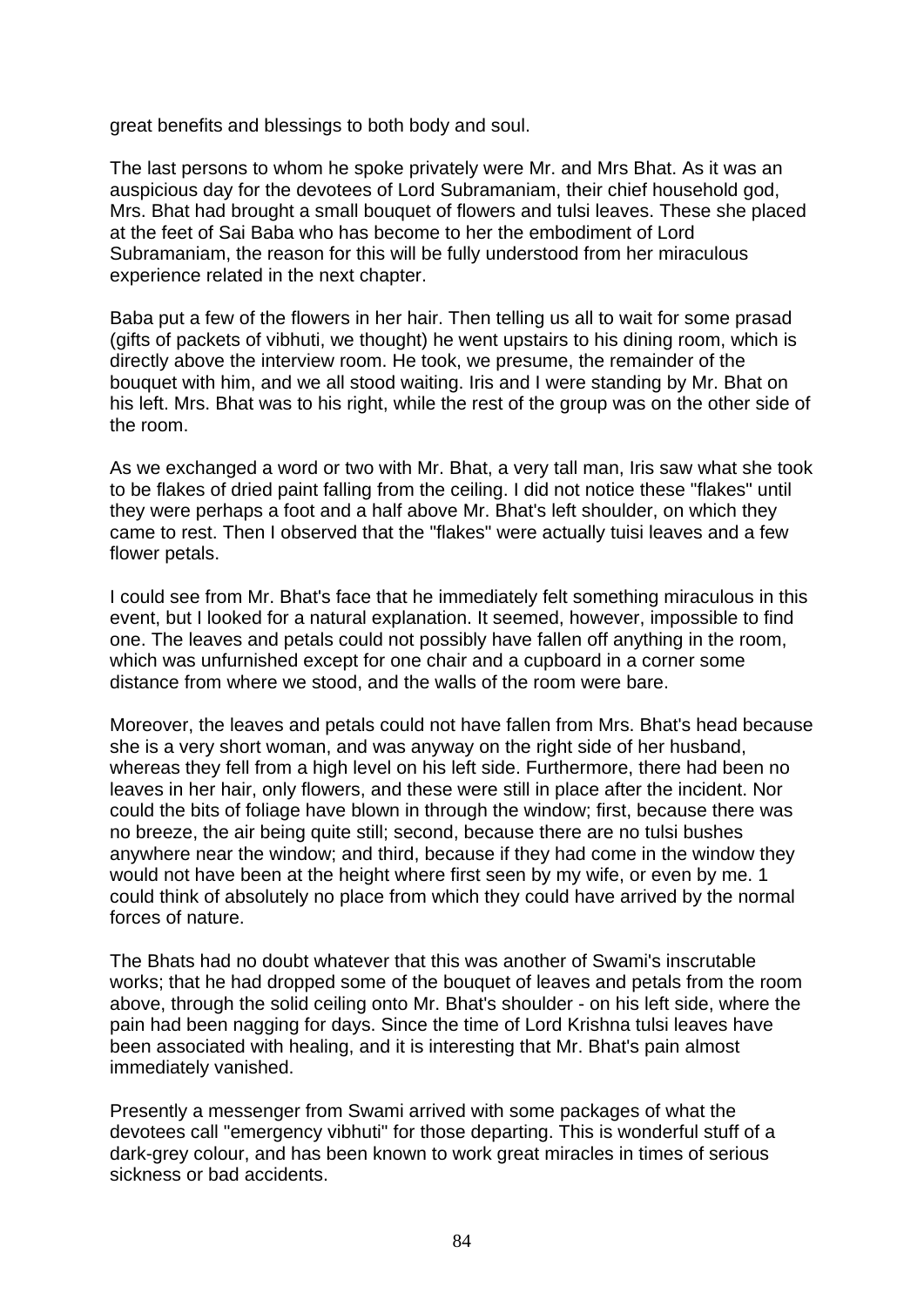But after the touch of the leaves from above, Mr. Bhat needed nothing of this kind. He felt so well that he drove the car most of the way to Bangalore himself, letting me take the wheel for only a few miles - and then mainly to please me, I think. We stayed at his Bangalore house for about a week and every day he drove us somewhere, on one occasion to Whitefield where we collected the remnant of our luggage and saw Mr. and Mrs. M. S. Dixit. There was no return of Bhat's heart pain; it seemed to have been borne away by the healing beam which, as its signature, brought the miraculous fall of leaves and petals.

# 11. Drift of Pinions... 12. More Wonder Cures

Man of Miracles by Howard Murphet

## DRIFT OF PINIONS

Not where the wheeling systems darken, And our benumbed conceiving soars:- The drift of Pinions, would we harken, Beats at our own clay-shuttered doors. FRANCIS THOMPSON

Though there is a multitude of Hindu gods, most Indians, and certainly the educated ones, understand that each god is really only a limited expression of the One Inexpressible Supreme Brahman. "God has a thousand heads and there should be no quarrel about the thousand heads," they say, and there should be no quarrel about the many different forms used to represent different aspects of that highest divinity which is ultimately formless. In fact in the Hindu puja rooms, those sanctuaries set aside in homes for worship and prayers, you will mostly find statues and pictures of many divine beings, often including Jesus of Nazareth.

Yet each family usually has one special household deity who holds the place of highest honour. In the family of Mr. K. R. K. Bhat the traditional household god was Lord Subramaniam. But Mr. Bhat himself inclined more to the worship of Lord Krishna. Perhaps for this reason, or perhaps because he was very busy as a top executive in the world of insurance, it was his young wife who carried out the daily ceremonial worship of Lord Subramaniam.

In 1943 Mrs. Bhat develop cancer of the uterus. Medical men advised an operation though there was no certainty that this would be successful. Mr. Bhat's widowed mother was staying with the young couple at the time, and she said to her son, "Lord Subramaniam cured your father of cancer without any operation; in the same way he will cure your wife."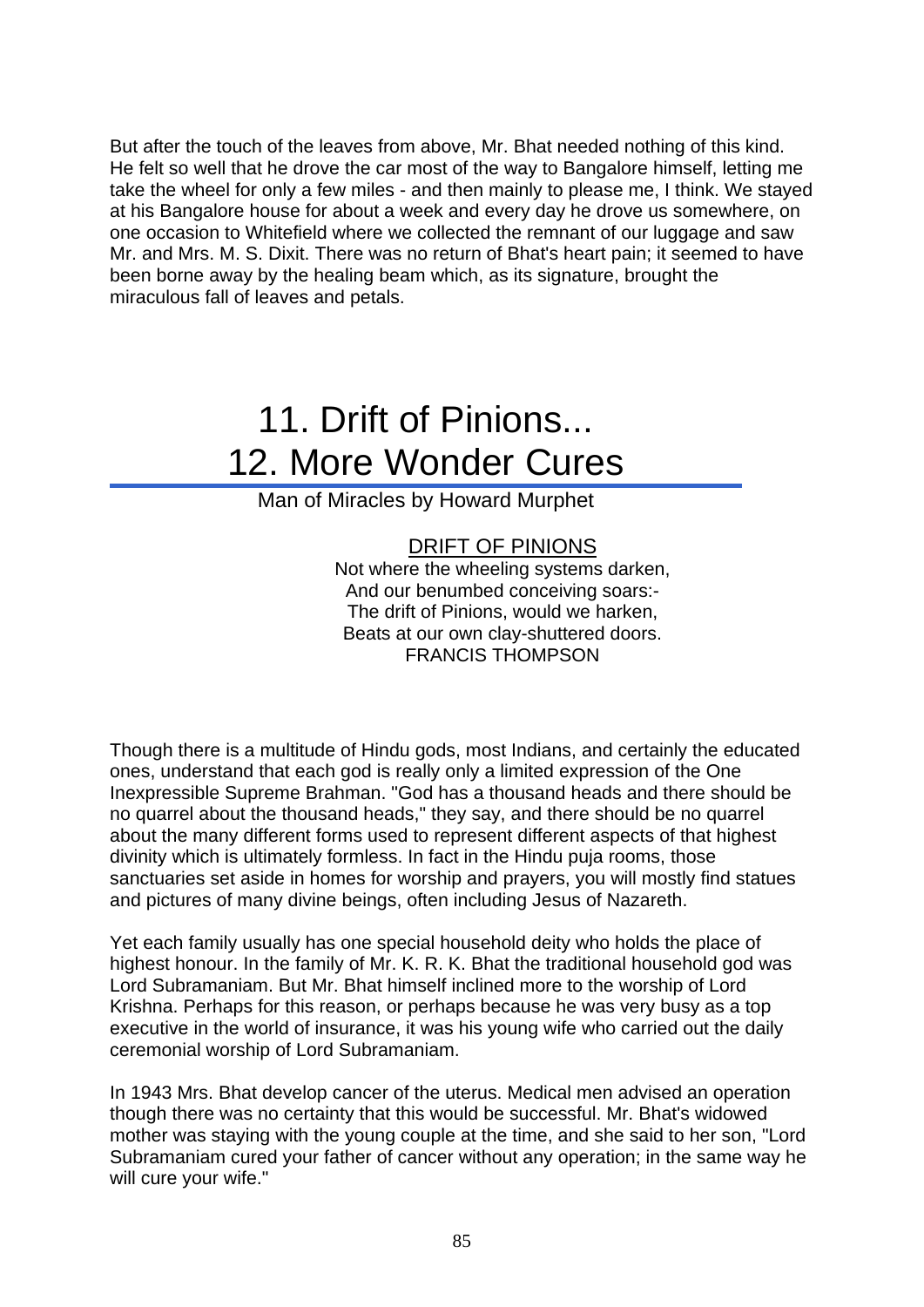The old lady's faith was so tremendously strong that the young couple agreed to forgo surgery and place themselves entirely in the hands of the household god. Pujas to Lord Subramaniam were intensified, the religious practices became even more strict and devout than before, the prayers more fervent and prolonged. Pujas were now carried mainly by Mr. Bhat's mother, while the young wife remained in bed growing gradually thinner and weaker. This went on for about six months.

Then one night, while in a state of semi-sleep, the patient saw in the dim light from the moon a large cobra circling her bed. Alarmed, she switched on her bedside lamp and woke her mother-in-law who was sleeping in the same room, her husband being absent on a business trip.

No snake was found in the room. Yet as soon as Mrs. Bhat switched off the light, she saw the cobra again, going around the bed. Almost immediately the snake took the form of Subramaniam, as she knew him by the portrait hanging in the puja room. He seemed to be floating above her. Then piercing her bosom with his velayudhan (a kind of spear Subramaniam carries), he seemed to draw her away with him.

Soon she found herself standing before him on the peak of a high rocky hill. She knelt and touched his feet with her hands and forehead, and he began to talk to her. He asked her if she wanted to stay with him or go back to the world. She understood this to mean a choice between life and death. Thinking of her husband and young children and their need of her, she told Subramaniam that she wished to go back.

There was further conversation, and finally Subramaniam said: "You are cured of your illness, and will soon grow strong. Throughout your life I will protect you; whenever you think of me, I'll be there. Now go back."

"How?" she asked.

He pointed to a long winding, narrow staircase that had opened near their feet, and led downward. She began to descend - then there seemed to be a break in her consciousness and she found herself back in bed in her own room, awake. Immediately she woke her mother-in-law and told her about the vision. When her husband returned home she told him as well. But she regarded the experience as sacred, and did not make it known beyond the closest members of her family.

From that night onward she gained rapidly in strength and there were no more signs of the cancer. Soon she was up and carrying on her normal life. Only there was a difference. Now in addition to her household duties and religious observances, she devoted herself to social welfare work among the poor and needy. God had given her back her life, and she was determined to use it fully in his service as best she knew how.

It was twenty years later that Mr. and Mrs. Bhat first heard of Satya Sai Baba and went to Prasanti Nilayam. To Mrs. Bhat he said, "I spoke to you long ago - twenty years ago."

Greatly puzzled, she replied: "No, Swami, this is my first visit."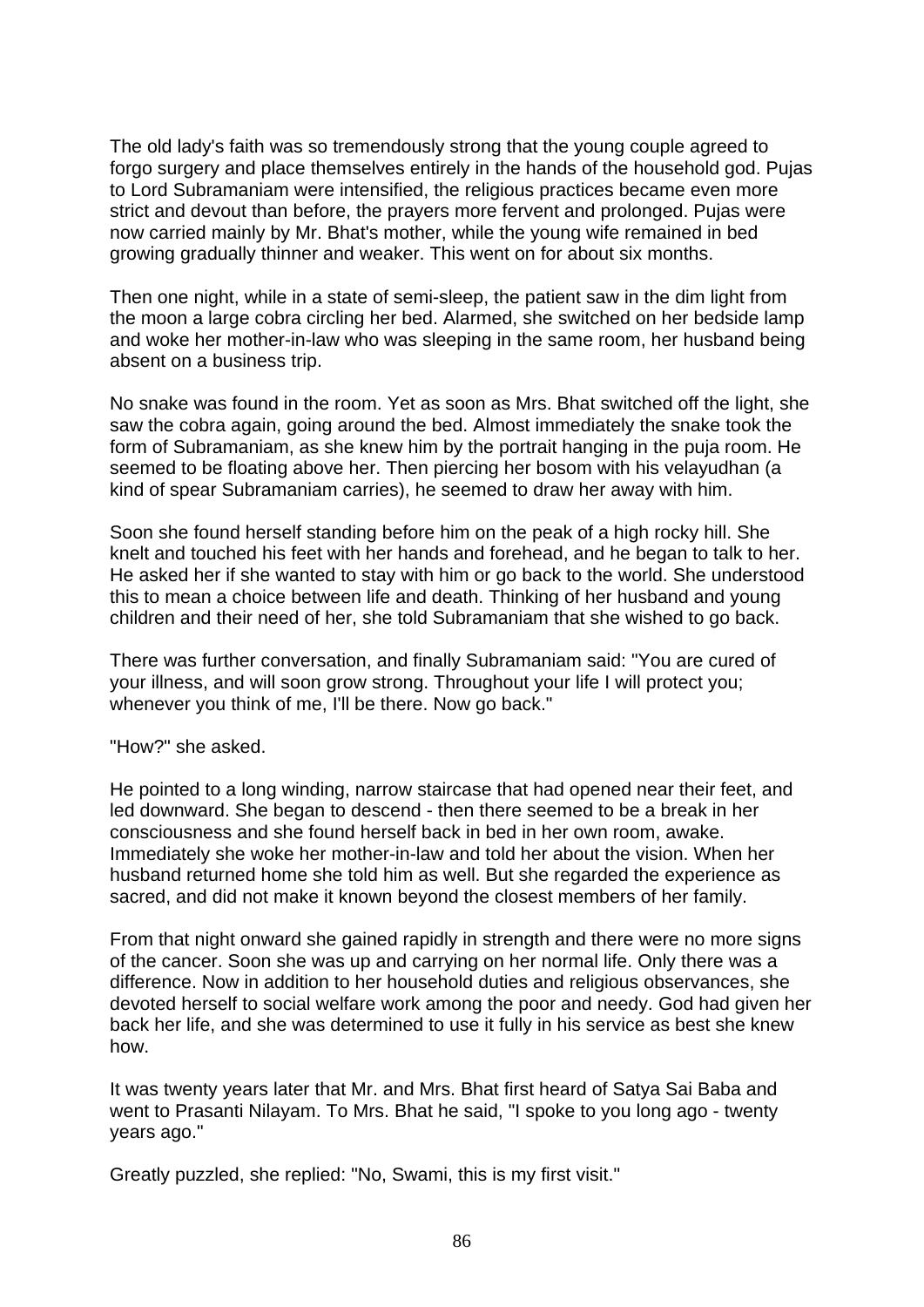"Yes, yes, but I came to you when you were living in Mysore." And he mentioned the name of the street and the city where she was living at the time of her cancer illness, when she had the vision of Subramaniam.

Then he took her a little way up the narrow winding stairs which lead to his quarters above and told her to look down. Immediately she was reminded of the staircase leading down from the heights on which she had been with Subramaniam: in fact the two stairways seemed identical. She was more bewildered than ever.

To help her understanding, Swami now waved his hand and from the air produced a photograph of himself in the somasutra (chariot) of Subramaniam with a cobra circling around him. Now a light began to dawn on her. God can take any form, she thought. He had come to her twenty years before in the form she worshipped, Subramaniam. Now he was here before her in the form of Satya Sai Baba. She fell at his feet, weeping tears of joy.

Mr. C. Ramachandran of Kirkee, Poona, when I first met him at Prasanti Nilayam in 1967, was Deputy Chief Inspector of Military Explosives in the Ministry of Defence.

Some years earlier, he told me, he had had a lot of family worries, and as a result had taken to visiting the Sai Baba shrine at Shirdi, about a hundred and twenty miles from his home. This had brought him great peace of mind, and he had gradually become a devotee of Shirdi Baba.

Eventually he heard that this great saint had reincarnated at Puttaparti and was known as Satya Sai Baba. Well, he thought, probably just another impostor, one of the many who have tried to make money by masquerading as the grand old Sai Baba reborn. A little later, however, he read in the newspapers an account of how Satya Sai Baba had relieved one of his followers of a bad stroke by taking it on himself, and then cured his own paralysis before a large crowd on a Gurupoornima day. This gave him the feeling that Puttaparti Baba must at least be a genuine holy man - perhaps a real Mahatma.

When one of his family members brought a small photo of Satya Sai Baba and put it in the puja room in his house, Ramachandran let it be. Two or three days later he noticed that some ash had formed on the photo. He wiped it clean. But then once during the puja ceremony he saw the ash actually forming on the photo. It appeared first like steam and turned into drops of milky liquid which ran down the glass and dried into grey ash.

Perhaps, he thought, this might be due to something peculiar in the glass, or in the cardboard backing, or the frame. As a chemist he tested these, but they were quite normal; however, he decided to change them all. Nevertheless the ash continued to make its inexplicable appearance on the new glass and frame.

One day a young friend brought another photo of Satya Sai. This was stuck onto cardboard without any glass front. With Ramachandran's permission he put it among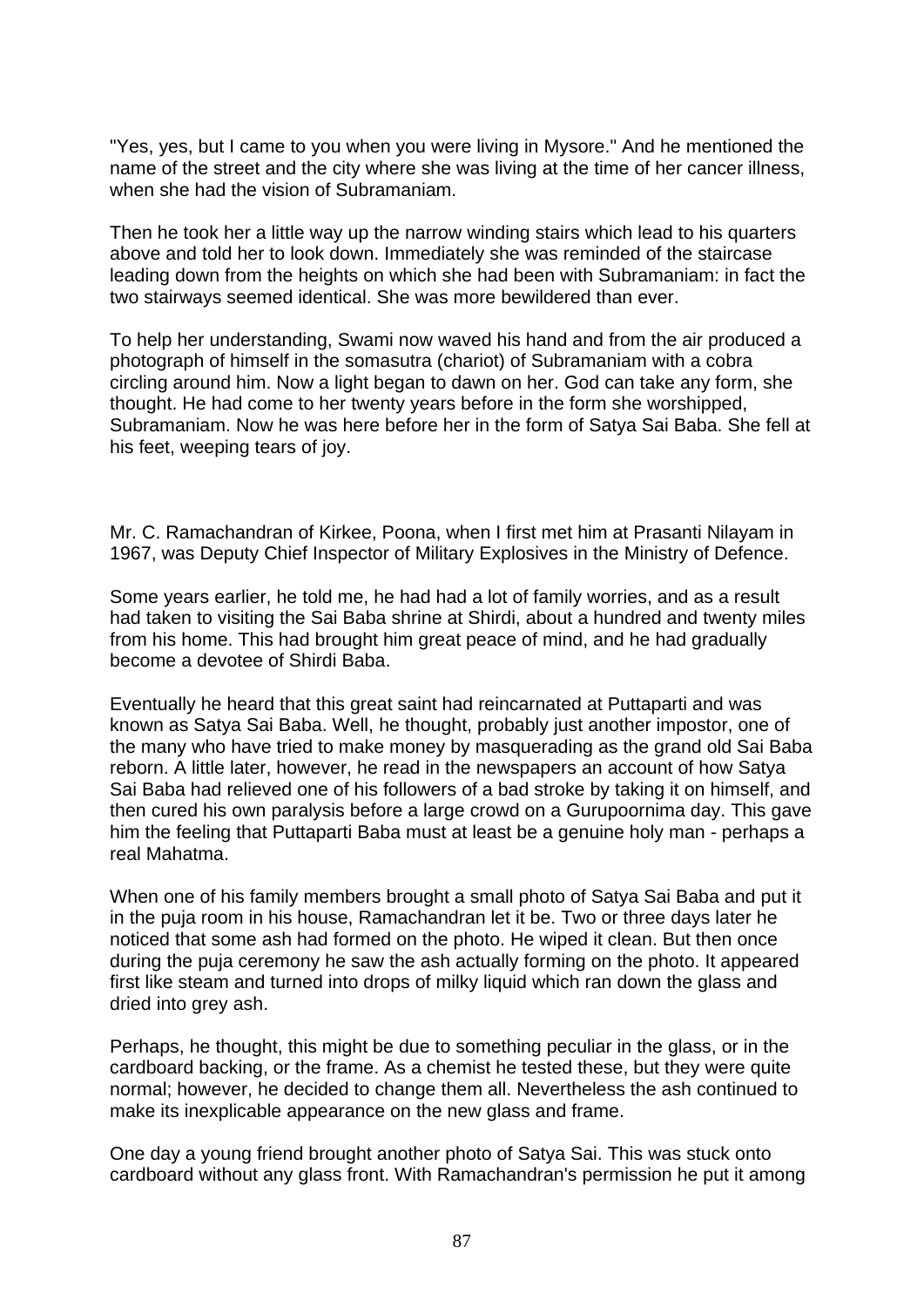the other pictures in the puja room, and went off. But before he had reached the front gate, Ramachandran called him back. The young man's eyes widened as he saw the ash forming on the photo he had just brought.

"I did not really trust your story before," he confessed, "but now I see it's true."

These events made Mr. Ramachandran decide to go to Prasanti Nilayam and see Satya Sai Baba. Some time after making this decision, he suddenly felt himself disgusted with the habit of cigarette smoking. One day, throwing away a cigarette, he vowed to himself that he would not smoke again until after he had had an interview with Sai Baba.

His holidays fell due about six weeks later, in June 1964, and he used the opportunity to make his first trip to the ashram. The discomforts and lack of facilities there upset him initially but he stayed on, and after some days found himself in an interview room, along with a few other people, waiting for the great man.

Presently Baba came in and, with his creative hand-wave, produced vibhuti. He gave some of this to all present, except C. Ramachandran, The latter was very disappointed at being overlooked, and asked for some. Baba looked at him and said: "I gave you some not long ago."

Ramachandran was puzzled, and then he understood that Baba referred to the ash which had appeared on the photos. Swami smiled gently and went on:

"Don't worry. I will be giving you a great deal, a very great deal. But don't go back to that bad old habit."

Ramachandran knew that he referred to the smoking habit. A thrill went through his nerves as he realised how much this great man seemed to know about his life and thoughts.

After that he made several visits to the ashram, and then towards the end of April 1965 he received at his home in Poona a telegram which read: "Satya Sai Baba arriving at your residence, May 5th, to perform Upanayanam and give Brahmopadesam.

Ramachandran was very startled. This referred to the thread-ceremony for his two sons, which was long overdue as his eldest son Raja was already seventeen and a half. Well, was Baba really coming? Such a thing had never been mooted, and Ramachandran felt he was not worthy of the great honour. Certainly he had no idea whatever about the correct way to receive such a great and holy saint. First however he must check to see if the message was really a genuine one.

With the help of some of his office staff, he traced the telegram back to its origin. He found that it had been lodged at the main Poona post office and delivered to him from the suburban post-office of Kirkee. The receiving clerk at the Poona office had reason to remember the sender of this telegram. He was, he said, a man with a small beard.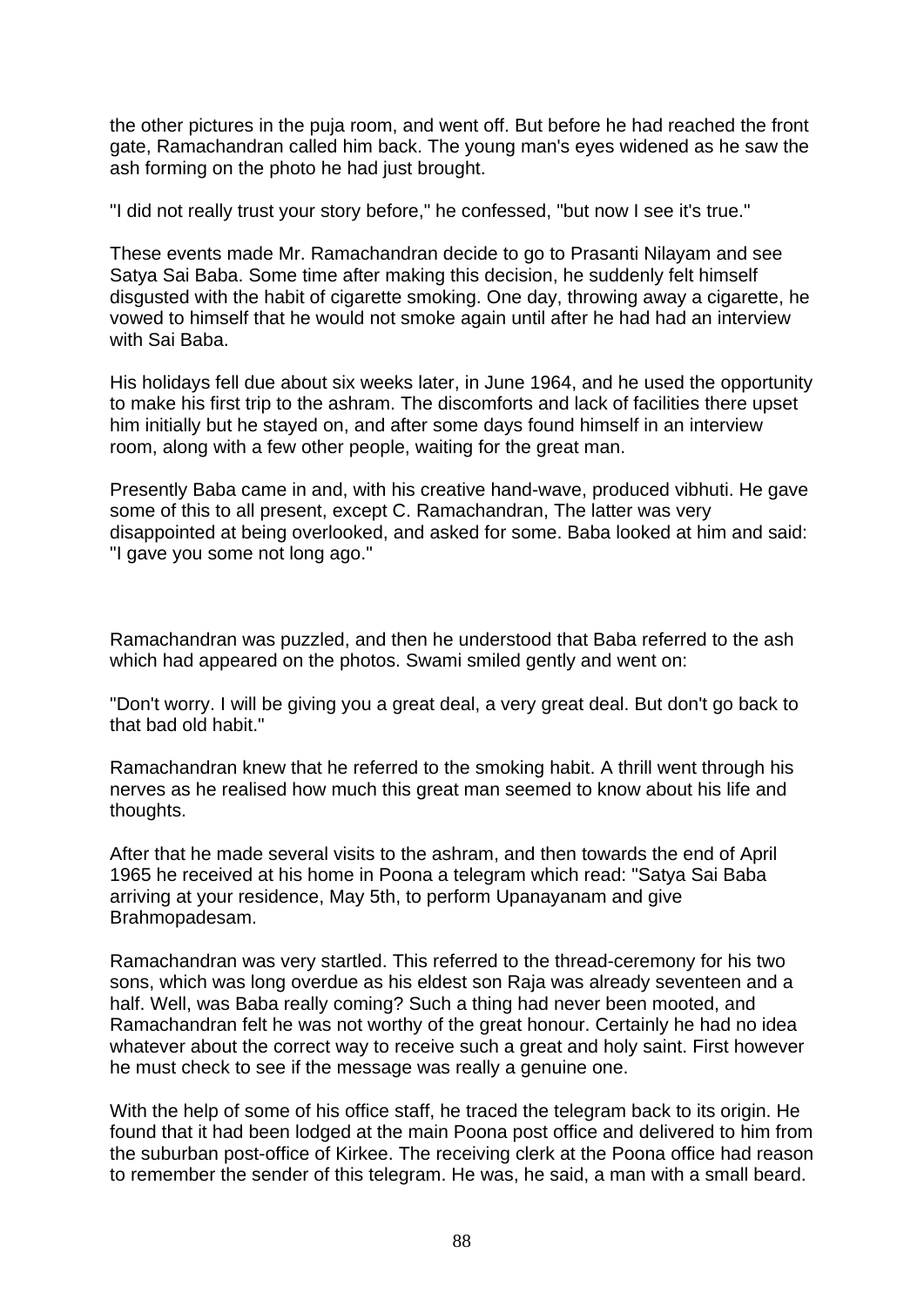He had driven up in a taxi, which he kept waiting while he wrote the telegram. When the clerk asked for his address, the bearded man replied that he was in transit and had no address in Poona. The clerk said that he must therefore write his permanent address on the form. After some hesitation the man wrote: "All India Sai Samaj, Madras." Then he drove off.

This Sai Samaj was founded some years ago by Swami Narasimha, who wrote the life of Sai Baba of Shirdi. The Centre is dedicated primarily to the dissemination of the teachings of the old Shirdi Saint. On investigation it was found that the bearded traveller was unknown to any one at this place. So there Ramachandran's detective work reached a dead end.

He had been told that Swami was at Brindavanam and took the precaution of sending a telegram there asking for confirmation of the date of the intended visit. He repeated the same request in a further telegram to Mr. Kasturi at Prasanti Nilayam. No reply came from either of them.

Later he learned that Kasturi had never received the telegram. Ramachandran did not ask Baba about the one to him, judging by what had happened in the meantime that any answer Baba might give, if he gave any, would be quite inscrutable.

"So I did not know what to expect on May 5th," 'Ramachandran told me, "but 1 thought it best to prepare everything for the ceremony, and say nothing to any one about the possibility of Baba coming."

One problem, he said, was that he did not have enough ready cash for the function. But going to his bank to see what could be done, he found to his surprise that a sum of 468 rupees had mysteriously appeared to the credit of his account. He was not able to trace the origin of this and in fact never succeeded in doing so; but it certainly was a great help to him. He decided to ask only his relatives and very close friends to come to the ceremony, which would mean providing lunch for about fifty people.

Some days before the function was due friends, and even strangers, started asking him if it was true that Sai Baba was coming to his house. "All I could do," he told me, "was to give some non-committal answer and try to put them off."

Nevertheless, on the morning of May 5th people began arriving at an early hour to take up a position in Ramachandran's large garden. As the hot morning wore on, the crowd grew larger until there must have been about a thousand people sitting in neat rows awaiting the arrival of Sai Baba. All seemed quite certain that he was coming; the only point in doubt being how he would come, and from what direction. There was much discussion on these points.

Inside the house Ramachandran and his wife were working hard, and praying hard that everything would be in order when and if Swami arrived. There were flowers and decorations and all the necessary accoutrements for the ceremony. On a dais they placed their best armchair, covered it with a satin cloth and placed flowers on each arm. This was the seat of honour for Swami. The clock hands moved on, shadows in the garden shortened, but there were no signs of the guru's arrival. At about eleven in the morning Ramachandran entered his puja room, made a special prayer for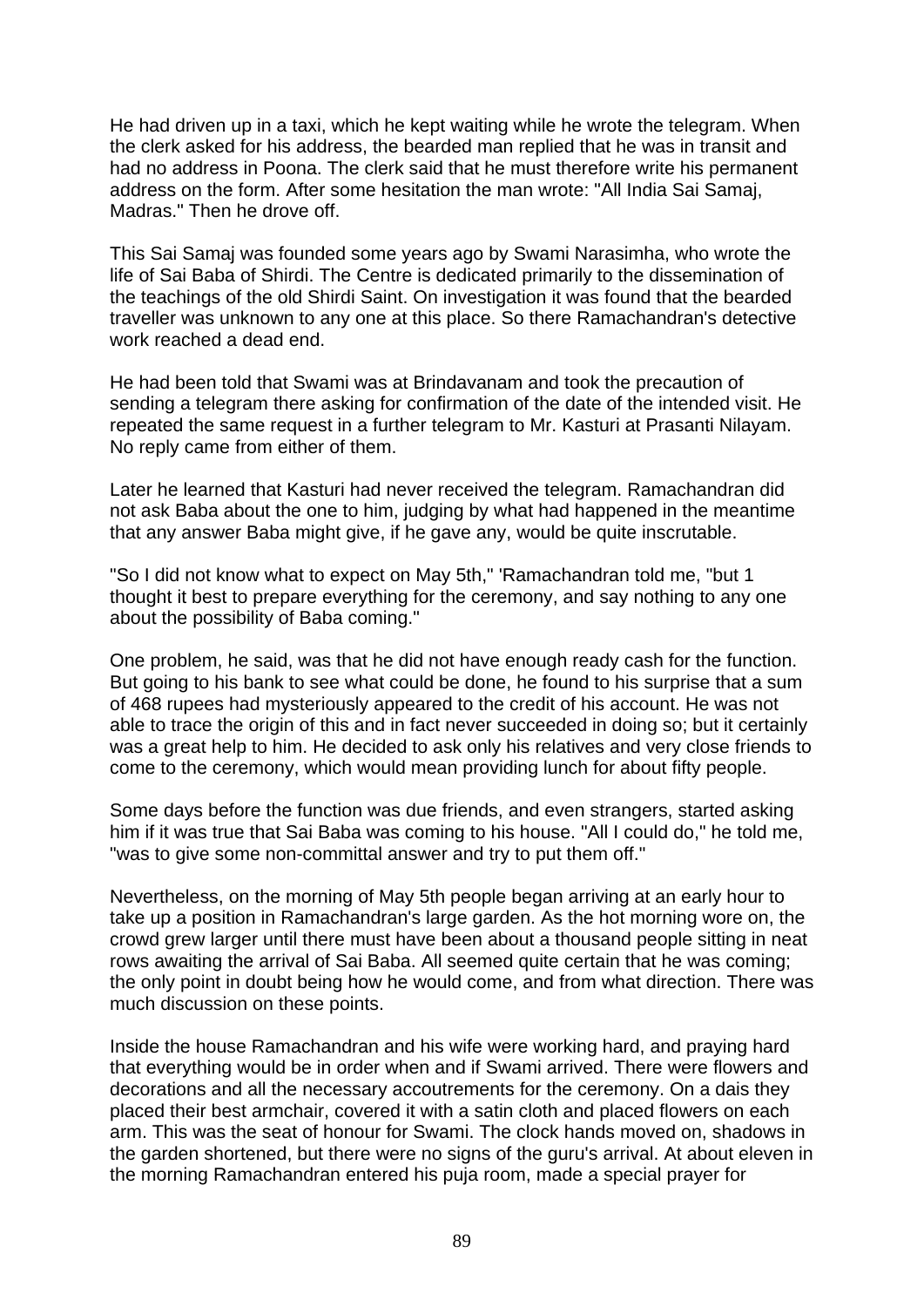guidance, and then conducted the thread-ceremony himself. Immediately afterwards he saw a little boy of about eight years - a complete stranger - among the people inside the house. The boy seemed to know the hostess, Mrs. Ramachandran, for he went to her and, saying that he was an orphan, asked for food. She gave him some but was surprised to see him eat only a few mouthfuls and walk away.

When she looked again for him he was gone. None saw him go but he could not be found. It was as if he had melted into the air. And who was he, anyway? He did not belong to the neighbourhood, and none of their friends had ever seen him before.

Soon after this it was observed that there was an imprint on the satin cover of Baba's chair as if someone had just been sitting there. Also the flowers on one arm were crushed as if a hand had rested on them. Yet no one could have sat on that chair in its prominent position on the dais without being seen. Besides, no one there in the house would have presumed to sit on the chair placed there, as all knew for the great Saint. The Indian - followers of Sai Baba, with their strong feelings of veneration and bhakti, would never dream of doing such a thing, even if it could have been done unobserved.

Anyway the conviction grew that Sai Baba had himself been present in the astral, or subtle, body and had purposely left these marks to let them know of his visit. This conviction was strengthened in Ramachandran's mind when his eldest son, Raja, confided something to him.

As part of the thread-ceremony a boy receives a mantra from the one performing the ritual, while both kneel with a cloth covering their heads. In this case, of course, it was the father, Ramachandran, who gave the mantra, but Raja said that he had seen, while under the cloth, not his father's face but that of Sai Baba, which he knew well from photographs. Certainly something had impressed Raja greatly for after that day, his father said, the boy's character changed completely. He no longer wasted his time on frivolous pursuits, such as loitering in the bazaars, but concentrated fully on his studies.

After the ceremony came the lunch. But the wrong impression seemed to have got around that everyone present was to be fed. They began coming in from the garden in batches, filing past the chair to see the miraculous impressions on the satin and flowers, and then taking their places on the floor in the dining room.

Mr. and Mrs. Ramachandran had some extra supplies of food in case of emergency. Though they had planned for fifty they "probably had enough for about a hundred", he told me. So they decided to just go on feeding the crowd until supplies ran out. But, incredibly, supplies did not run out - not until after everyone had eaten his fill.

"We did not feed ten thousand, like Christ," said Mr. Ramachandran, "but there must have been at least one thousand; so the food was multiplied ten times. Without question it was one of Sai Baba's miracles.

Even after the lunch was over, there was no rest for the Ramachandran household. Those who went away talked to friends about the impressions on the chair, so others came to see and bow before the signs of the invisible presence. They continued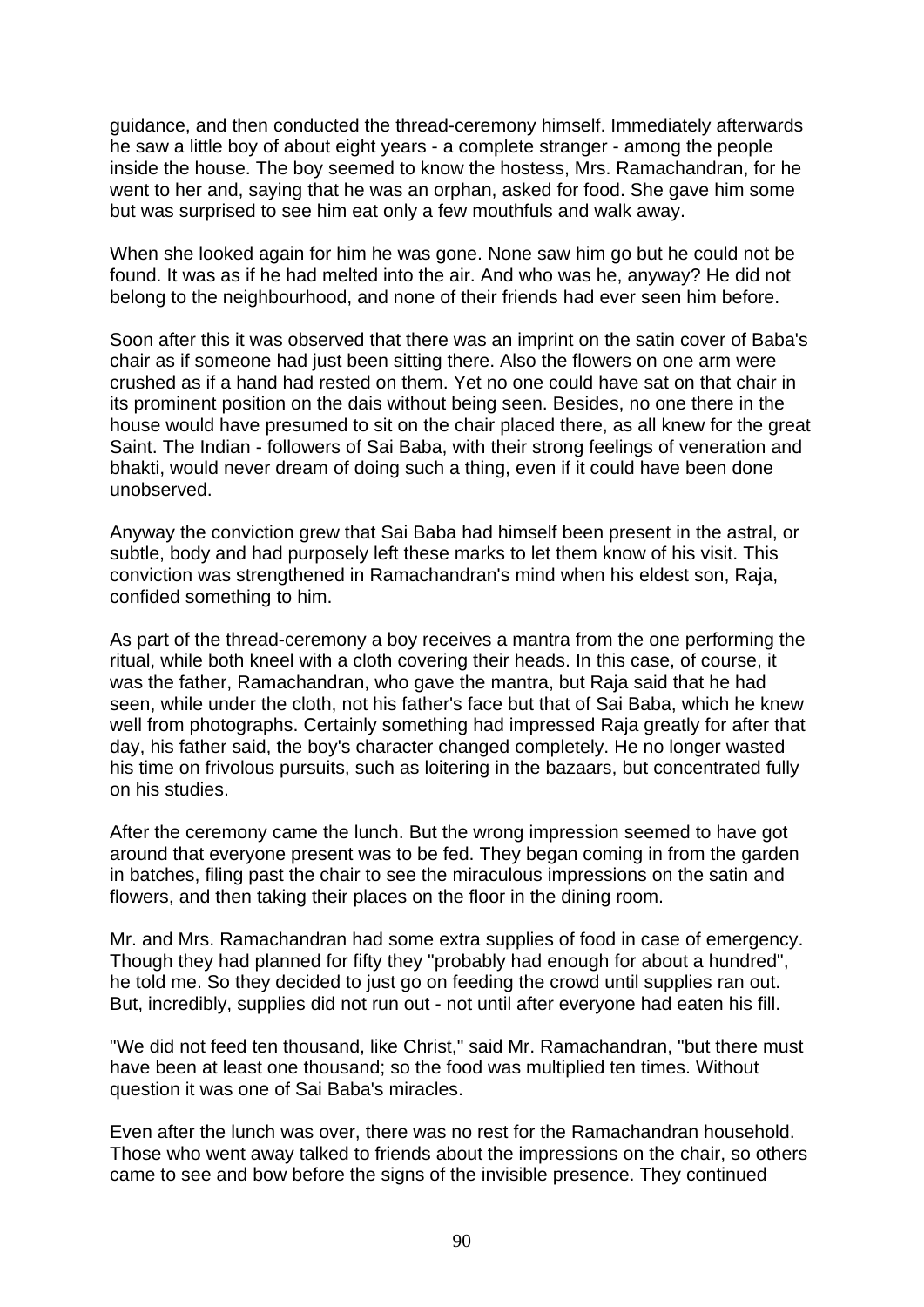coming throughout the whole afternoon and night until about three the next morning.

Many of Baba's more devoted followers have experienced signs of his subtle presence, footprints in ash spread on the floor, a passing vision of his form and other such manifestations. I myself saw, one evening during a puja at Mr. Bhat's house in Bangalore, two indentations like foot marks appear in a cushion placed on the floor in front of an empty chair which is always left standing there as a symbol of Baba's presence.

But also many devotees tell of incidents where Baba came to them in a physical form other than his own, perhaps as a beggar, a sadhu, a workman, or even an animal. Frequently those who see him have no idea that it is Baba until they get a sign later or Baba may on their next meeting mention the incident particularly if they have not treated the person or the animal well. Mr. Ramachandran is inclined to think that the orphan boy, who appeared, asked for food, ate a few mouthfuls and disappeared, was one of those "other-form" manifestations which Sai Baba makes, although the latter has said nothing about this.

The above and other inscrutable events have brought Mr. Ramachandran close to Sai Baba, and he has received a great deal, just as Swami promised him at the first visit. For one thing a stomach ulcer which had been resisting medical treatment completely vanished soon after that earliest interview. At a later meeting Baba materialised a jappamala for him, "clutching it out of the air above his shoulder height", as Ramachandran described it - the same manner in which I have seen Baba take several large items out of, perhaps, the fourth dimension. At the time Ramachandran told me his story at Prasanti Nilayam he was extremely happy because Swami was giving him personal instructions in the use of the jappamala, and guiding him in his spiritual exercises. In fact Sai Baba has brought a complete change into the tenor, outlook and meaning of this man's life, as he has done to so many others.

The Ramachandran story is not unique. Other devotees have had similar strange experiences. Many have at times of importance or crisis felt Baba's presence, caught glimpses of him, or been left with signs of an unseen visit. I have told Ramachandran's particular narrative here (actually only a part of his rich Sai Baba experiences) because the fact of his being a practical scientist with a responsible official position in the world may add some weight to his evidence for the sceptical mind.

Miss Leela Mudalia, is a lecturer in Botany at Queen Mary College, Madras University, but in her off-duty hours she acts as priestess in a small temple in Guindy, where she lives, on the outskirts of Madras. Back in 1943, when Leela was fourteen years old, that little temple did not exist and the events which led to its construction, and to this young scientist's dedicated service there, are about as inexplicable as one could imagine.

The first strange event was a prophecy some forty years earlier that the temple would be built where it now stands. In 1904 a wandering, siddhipurusha (holy man with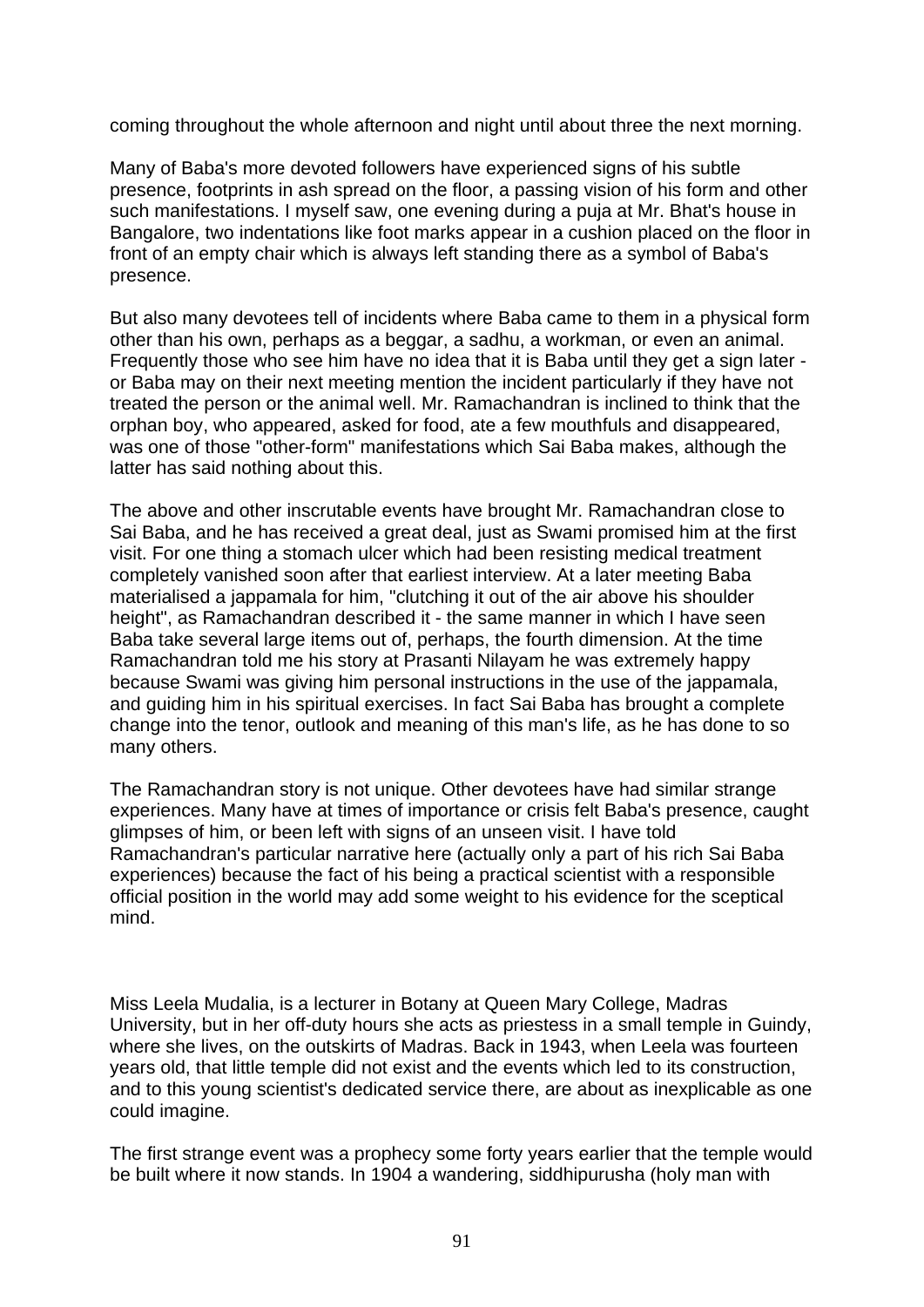some miraculous powers) asked permission of Leela's grandfather to build a tomb for himself on a piece of land owned by the grandfather at Guindy. The latter gave permission and the holy man prophesied that to the right of his tomb there would be a temple to a great saint, and to the left an industrial estate.

The holy man was reputed to be a hundred and twenty-five years of age at the time he entered the tomb, went into mahasamadhi (permanently left the body) and was buried. His earlier prophecy had been written on palm leaf, and seen by many people, including Leela's father, Mr. M. J. Logananda Mudalia. At this period, in the first years of this century, the land on which the tomb stood was surrounded by open country. Today the little temple stands close by on the tomb's right, and to its left, an industrial estate - just as the prophet foretold half a century earlier.

But before the prophecy was fulfilled, some dark events were to take place on this piece of land. In the early 1940s a Gujarat swami put up a grass hut and settled down near the tomb of the holy man. But this swami was of the left-hand path. He soon became known in the district as a black magician who had broken up families and ruined several people's lives through his powers of sorcery (unclean siddhis).

Logananda Mudalia, who was then owner of the land, ordered the Gujarat black magician to leave but he flatly refused to do so. Several times this happened, and finally in 1943 Mudalia took a bailiff and went to his Guindy land. The sorcerer was not at home and so in his absence they proceeded to demolish his grass hut. Then just as the demolition was about completed, the magician returned.

His rage was enormous. He fumed and shouted. Finally he put a curse of madness on Logananda Mudalia. Looking at him with burning eyes, he said: "By tomorrow you will be a raging lunatic."

Logananda Mudalia was not troubled he thought himself immune from such black powers. He did not even bother to mention the incident to his wife or daughter Leela. But the very next day the madness came upon him.

"He was utterly insane and violent," Leela said. "The Superintendent of the Mental Hospital in Madras was called, and said that my father must be taken to the hospital."

But evidently Logananda's wife was against this move; she decided to keep him at home for another day, hoping and praying that he might improve, even though she had great difficulty in holding him down during his fits of violence.

The madness had attacked him on a Friday; he was violently insane for two days, and then during Saturday night or early Sunday morning, he had a dream or vision. In this a young Swami came to him and gave him a vessel containing water and tulsi leaves, telling him to drink and he would be cured. This Logananda Mudalia did, and the young Swami disappeared.

When Logananda awoke next morning the madness had gone. He told his wife and daughter about the vision, describing the Swami as "a young man dressed in a red robe, with thick hair that stood out from his head in a mop like a woman's hair."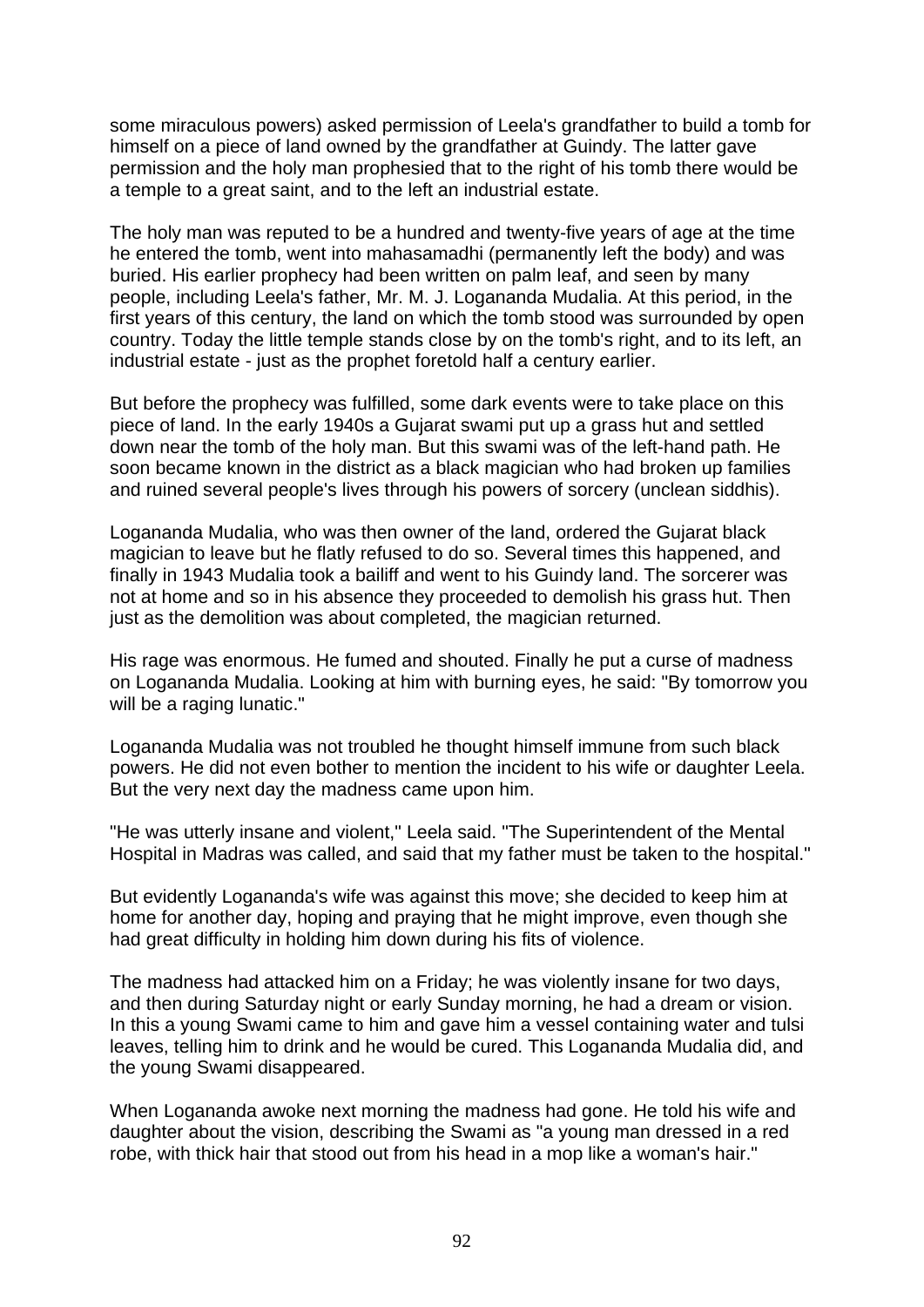At the time of this event Satya Sai Baba, then a young man, was staying at the house of a devotee in Madras. Before lunch on the Sunday following Logananda Mudalia's dream, Baba was being driven by car to another devotee's house. On the way he directed the car so that it passed near the Mudalia home. When they arrived at the house, he asked his devotees to wait in the car as he had someone to see inside. Logananda was still resting in his room after his stormy mental sickness, and the young red-robed visitor was taken in to him by Leela and her mother.

As soon as the young man entered, Logananda recognised him as the healer of his dream. Sai Baba confirmed this in his opening words: "Last night I came to you and gave you tulsi water. I will now make sure that you have no more madness."

With a wave of his hand he produced a protective talisman for Logananda to hang around his neck. The latter tried to prostrate himself before the astounding young Swami, but found that his knee had gone out of joint. Baba, practical as well as miraculous, gave Logananda's foot a sharp tug and the knee-joint came right again.

"You are God!" Mudalia declared, going down on his knees. He held Baba by the ankles and tried to lift him off the floor. Baba laughed and made him desist, patting him affectionately on the back.

Later, taking the wife aside, Baba told her to go to their plot of land at Guindy and look for some broken pieces of pottery on the surface. She must dig beneath these, and would find there the bodies of a goat and a hen. These carcases must be removed as they were connected with the sorcery rites that had brought about the madness. Next Baba phenomenally produced a lime and told her to put it under her husband's pillow, without his knowledge. Finally, with another hand-wave, the young visitor produced vibhuti and gave some to each of the family. As he was leaving, he told Logananda Mudalia that he must come to Puttaparti as soon as possible.

That day Leela and her mother went to the Guindy land, where they found and removed the dead animals as instructed. The next day Logananda left for Puttaparti. Many strange and wonderful things happened to him there, and he came back more than ever convinced that Sai Baba was an incarnation of divinity.

He decided to build a house for Baba on his Guindy land. But before he could make much progress the form of Shirdi Baba appeared to him in a dream and ordered him to erect, instead of the house, a temple to Sai Baba and to install therein a statue of the Shirdi Sai body. On the day following the dream a letter arrived from Satya Sai with exactly the same instructions as given in the dream.

So the temple was built, Logananda selling three houses to raise the money. Meanwhile a sculptor in Madras began having recurrent lucid dreams in which he was told that there was work for him to do at Guindy; that he must go to Guindy railway station. The dreams so impressed the sculptor that finally he took the train and alighted on the platform at Guindy. There he was accosted by a man who knew his name and said: "Please come with me."

Puzzled, the sculptor followed. The stranger led him to the site where the temple was under construction, and introduced him to Logananda Mudalia as the artist who had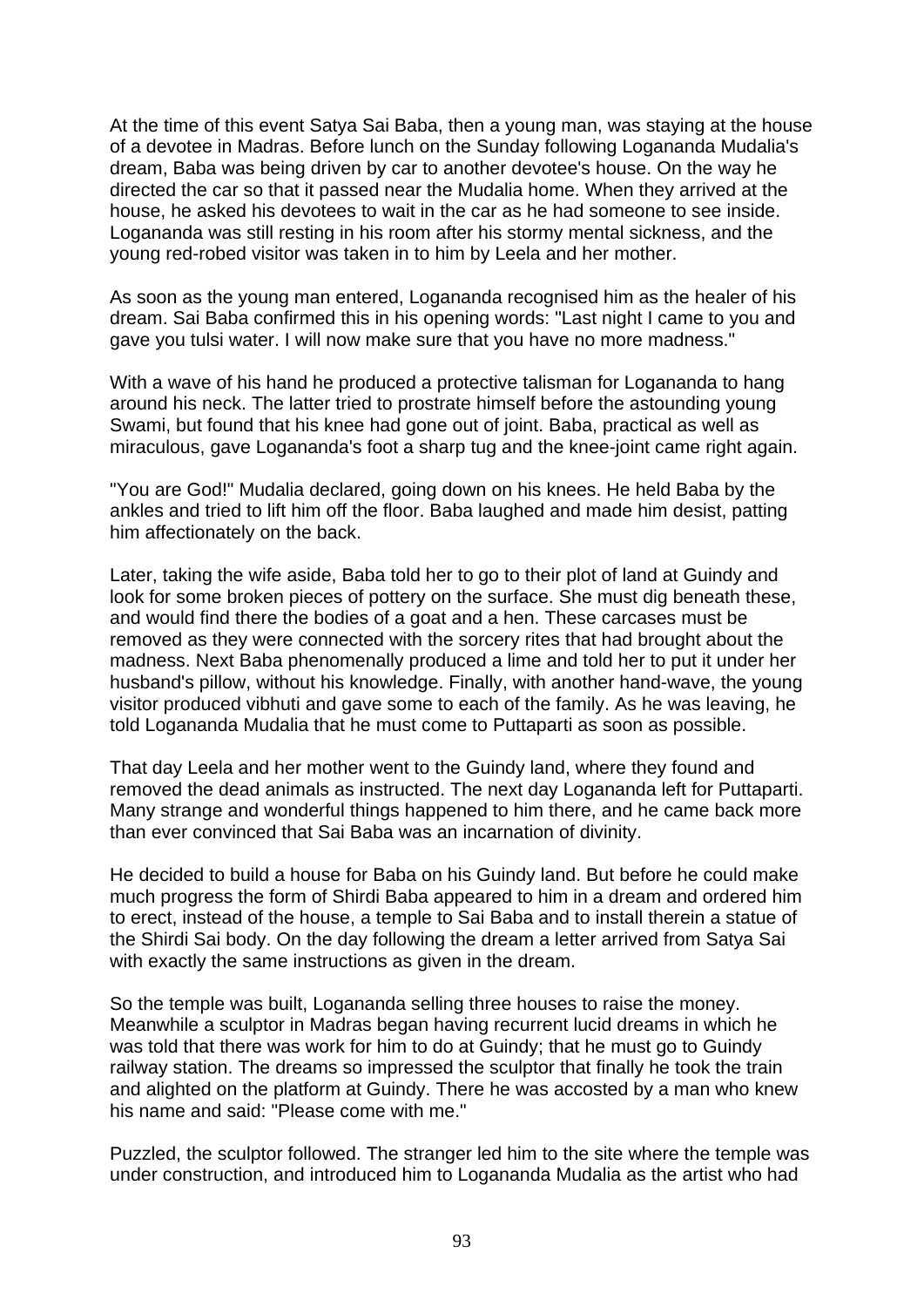come to do the statue of Shirdi Baba. Then the stranger departed, and neither the sculptor nor Mudalia ever saw him again.

The outcome of the incident was that the sculptor agreed to do the statue. He had never seen the old saint in his life, and had only a picture to guide him in the work. But, strangely enough, there was no difficulty; some subtle, intelligent force seemed to direct his brain and hand.

The figure, in black granite, shows Shirdi Baba sitting in characteristic posture, right leg resting horizontally across the left knee. Like Michael Angelo's marble Moses in a little church in Rome, it gave me, personally, the immediate impression that it was alive.

On the day when Satya Sai installed it in the temple with due rites and ceremonies, the several hundred people present thought that the figure had really come to life. It levitated, they say, about three feet above its pedestal, stayed suspended in air for a few seconds, and then dropped into position again.

When the building was completed in 1947, Logananda left his home and took up residence in the temple to look after it and carry out the pujas there. After he died, Leela took his place, living in her brother's house nearby, but sleeping and spending most of her time in the temple itself.

One Sunday morning my wife and I cycled over from the Theosophical Society estate at Adyar to visit Leela at Guindy, about two miles distant. First she showed us over the grounds. We saw the tomb of the prophet, and those of Leela's father and mother. Then we went into the little temple itself. Here I felt a powerful atmosphere, a "being upward" feeling, such as I have experienced at certain other spots on the earth - at Lourdes, in the cathedral of Chartres, and at Fatima in Portugal, for example. There is a strong impression of being brushed by the gentle, beneficent pinions of invisible worlds. And here there was an incident that served to confirm this impression.

Two flowers were before Shirdi Baba's statue when Leela led us to it, accompanied by another visitor, an old friend of ours from Puttaparti, named Balbir Kaur, the Kanwarani of Ladhran in the Punjab. Leela presented a flower from the vase to each of the two ladies as, a token of blessings from Sai Baba.

Soon after that we went to the far end of the temple. The ladies sat on a grass mat on the floor to talk. Leela had kindly provided me with a chair, but it was too far away for me to join in the conversation. So I drew it across the tiled floor to within a few feet of the grass mat. After about ten minutes of talk Balbir pointed to my feet and, in a surprised, mystified tone, said: "Look! See what's come!"

My feet were a few inches apart and midway between them on the polished tiles lay a lovely little orange-coloured flower. I knew for certain that this flower had not been there when I sat down for I had noted specially the simple, plain tiles as I placed my chair in position. The floor had been completely bare. Furthermore, the flower could not have been dropped by any other visitor after I sat down, for no one had come near our group.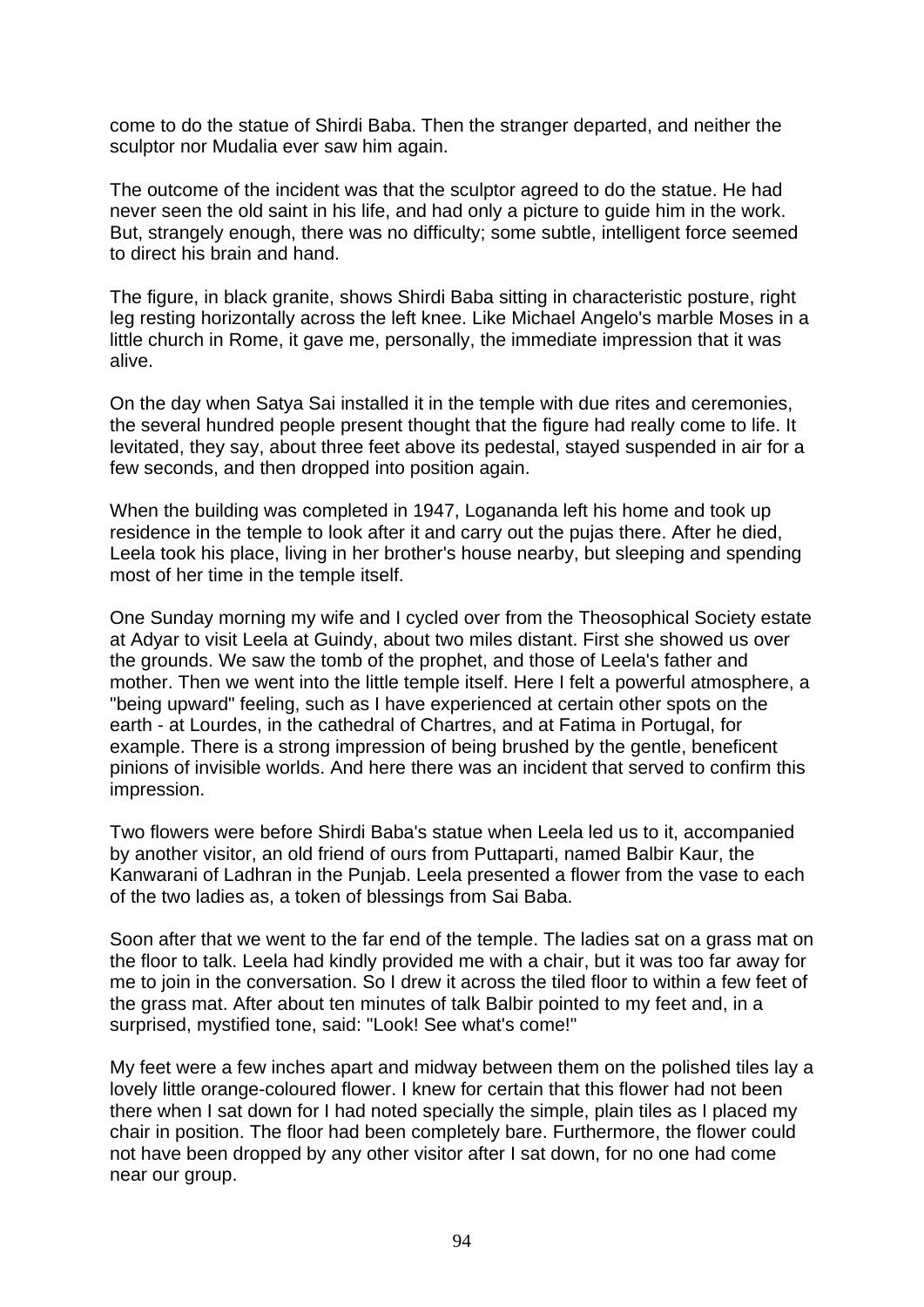"Such flowers are not found anywhere in this district," commented Leela, the botanist, after examining it.

A young man, who also helped in the temple, drawn by our animated discussion, came across to our corner. When he was told what had taken place, he said to Leela: "Yes I saw you give a flower to each of the ladies and not to the gentleman. Now one has come to him through the power of Sai Baba. What a gesture of grace!"

Leela, who has seen many miracles at the temple, agreed without surprise. We three visitors were filled with a strange joy, as if we had just seen Baba himself. The powers of other worlds seemed to find easy entrance to this sweet little sanctuary, with its rare purity and freedom from any taint of commercialisation or exploitation by priestcraft.

#### MORE WONDER CURES Light and life to all he brings Risen with healing in His wings. CHARLES WESLEY

Who can possibly know the number of miracle-cures brought about by Sai Baba? There are no official bodies set up to investigate and compile statistics as there are, for instance, in connection with the miracles of Lourdes. But one is constantly hearing of the Sai cures wherever one moves among the devotees. They have been going on for years and are still going on. The means and methods Baba uses are many and varied, from sacred ash to surgical instruments which he materialises on the spot. But whatever his method, the marvellous medically inexplicable element is ever there.

In most of the following cases I have interviewed the ex-patients themselves, and people close around them. The other cases were investigated by medical men and various responsible witnesses, and reported to me or to the monthly magazine issued at Prasanti Nilayam.

Mr. T.N. Natarajan lives at Ernakulum, Kerala, and is very active in the Sai Baba movement in that area. His business is that of taxi-owner, but anyone looking less like the typical taxi-man would be hard to find. Like so many of the Sai devotees, he is gentle and aglow with brotherly love. I have had long talks with him at Prasanti Nilayam about many things, including his miracle cure from Baba.

He told me that in 1957 he lost the sight of his left eye. First he went to his family doctor who sent him to an eye specialist in Bangalore. In that city he actually consulted two specialists (whose names he gave me) but both told him there was no hope of restoring the sight of the blind eye. Not only that, but probably the other eye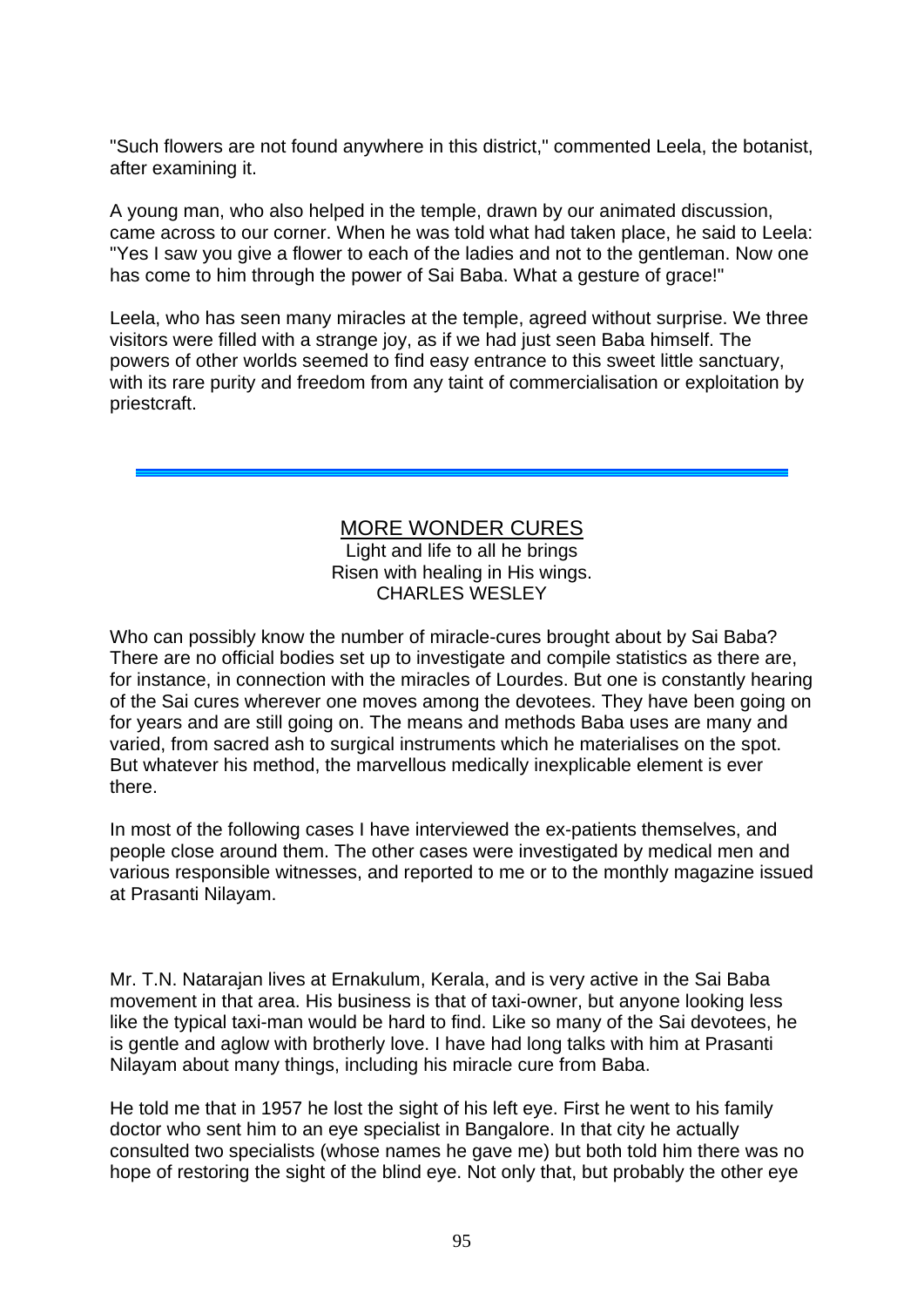would be affected in time, and he would lose the power of sight altogether. This was a grim, depressing verdict.

But on the same day came hope. Mr. Natarajan visited a cousin, saw a photo of a man in a red robe with a black mop of hair and asked who it was. The cousin was a Sai Baba devotee, and the upshot was that Mr. Natarajan arrived in Madras to see Baba who was staying there at the home of Mr. Hanumantha Rao.

At the first interview, Mr. Natarajan proffered the letter brought from his devotee cousin, but Baba refused to take it, saying: "Don't worry, I know all about your case. I will cure you. But you must come to Puttaparti for fifteen days."

So he returned to Ernakulum, made all the necessary arrangements, and went straight to Puttaparti. There he was told to come to Baba each morning bringing a short string of jasmine flowers. Baba blessed this on each occasion and then tied it firmly on the patient's eyes. There it would stay for the day and the night. The next morning Baba would throw it away and put on the new jasmine flowers. This went on for about ten days.

Then one evening after bhajan Baba called Mr. Natarajan into a room, waved his hand and materialised a small bottle. From this he poured a few drops of liquid into the bad eye. The liquid stung and irritated the eye, but Baba soothed him by saying: "Never mind, you'll soon be cured." On the following day Baba again sent for him, and this time materialised what the Hindus call a rudraksha, a kind of talisman made from the berries of a tree growing in the Himalayas, used for bringing protection and other benefits. Baba handed this to him with instructions about how to employ it.

A few days later Mr. Natarajan returned to Ernakulum. The sight of his bad eye was very much better and it continued to improve. Within three months it was quite normal, and he has had no trouble in the ten years since then.

Here are two other cures which Baba performed:

An example of his power to exorcise evil spirits and cure madness was given me by Lilli Krishnan. She said that some years ago there came to the ashram a woman possessed of an evil spirit or demon. The woman had a wild look, used to scream, tear her hair, behave in a violent manner and eat all kinds of rubbish and dirt. Baba, by some means known only to himself, drove the demon out of her. "After his treatment there were no more signs of wildness or violence," Lilli said, "the woman became gentle, mild and sweet."

Dr. D.S. Chander, a dental surgeon of Bangalore who has been a devotee for twenty years, told me that in 1958 he was suffering some terrible pain caused by a stone in the gall bladder. His medical adviser said that a surgical operation was essential. Dr. Chander went to Baba who made the jocular remark: "You surgeons can only think of knives and forks." Then he took some vibhuti from the air and gave it to the dentist, telling him to take a little, dissolved in water, daily. In a short time the pain vanished, and no operation was necessary. In the ten years since then there has been no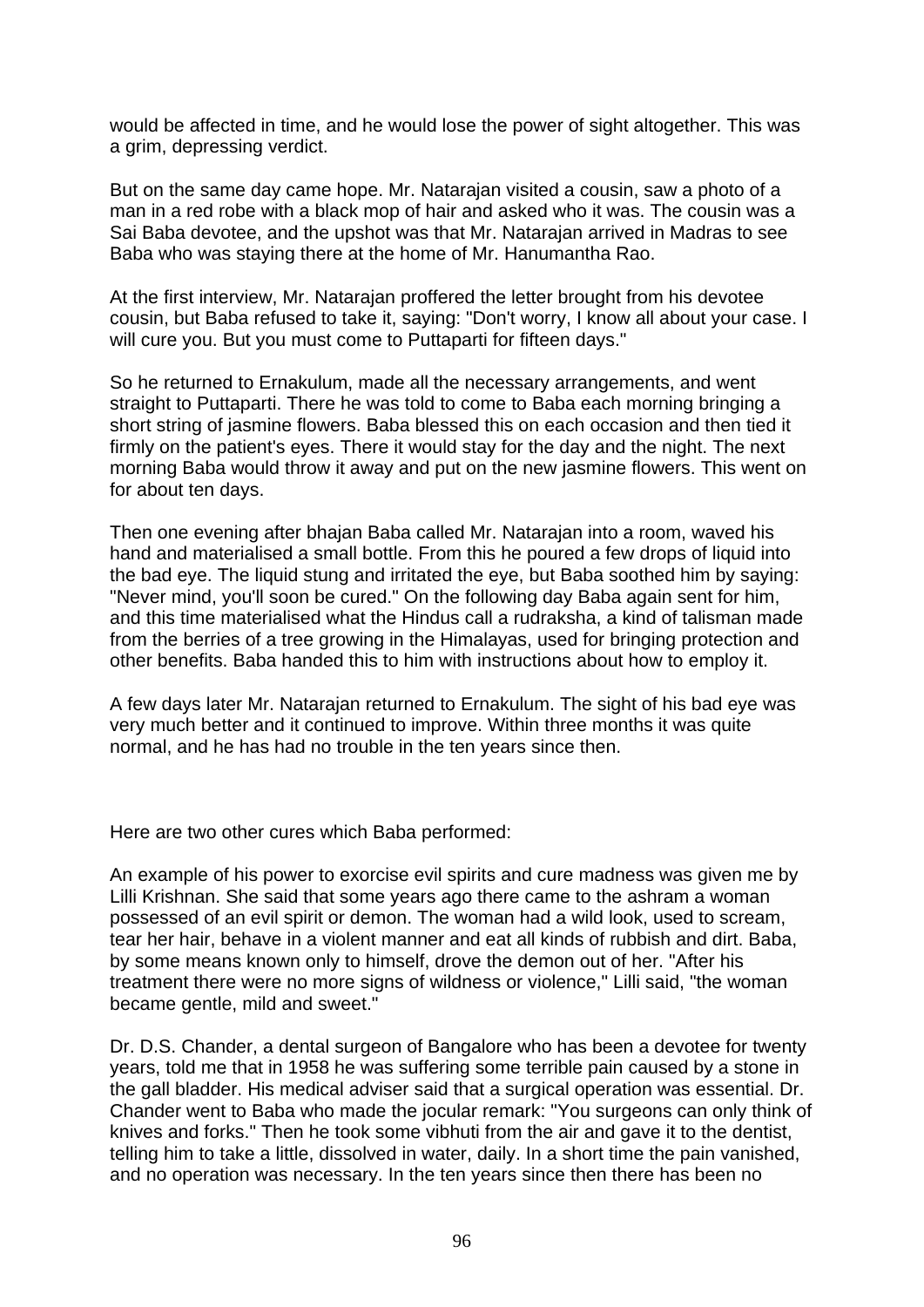recurrence of the gall bladder trouble.

Despite Baba's joke about surgeons and their love of knives he has, on a number of occasions when he decided that tonsils or a tumour or something else must be removed, himself performed surgical operations. For this purpose he always materialises whatever surgical instruments he happens to require with a wave of the hand. Afterwards he makes them vanish. Many solid citizens of India have witnessed such events.

Yet notwithstanding the occasional surgery and phenomenal production of various types of medicines, Baba's most universal instrument of healing is his limitless supply of sacred ash. Through this wonderful medium, the divine power flows to cure many kinds of complaints, and also to act as an incredible first-aid treatment for accidents.

A remarkable case[6] involved the use of vibhuti at a distance concerns a fourteen year old boy named Siva Kumar who suffered from heart trouble. In November 1964, when Siva Kumar was staying with his uncle Dr. M. D. V. Raman in Bombay, he developed cerebro-spinal meningitis, with partial paralysis of the left side, and loss of both sight and speech. On November 30th he became unconscious, and at 11.45 that morning cyanosis intervened and the boy turned blue. The doctors gave him only a few hours to live.

But at noon he seemed to be making signs as if he wanted something. The people present interpreted his signs to mean that he would like a bath and some of the vibhuti which had been brought by a friend from Puttaparti that morning. They did as he requested, bathing him and applying the consecrated ash. Next he made signs that he wanted a photograph of Sai Baba. This was brought, and set in front of him. Then Siva rubbed his paralysed left leg and arm with his good right hand. Suddenly he got off the bed and walked, albeit falteringly and with assistance into the family puja room. There he sat near the altar and seemed to go into a state of meditation. This went on for about two hours, then Siva walked from the puja room, this time unaided, looked about, went over to a chair and sat in it.

Evidently his eyesight had returned; and then he spoke. He told those present that Sai Baba had appeared to him in a vision, saying that his life would be saved. Siva had begged to have his sight and speech back too, and Baba had granted the prayer, telling him just what to do.

Soon afterwards Siva was able to return to school and the studies he loved. When these facts were reported, over a year after the miracle cure took place, Siva was still in the best of health.

At Prasanti Nilayam in 1967 I met Mr. Russi C. Patel, a Parsi of Bombay, and his wife. From them I learned the story of their little daughter, Ketu.

At the age of 2 years Ketu could not speak, walk or even stand. She had been given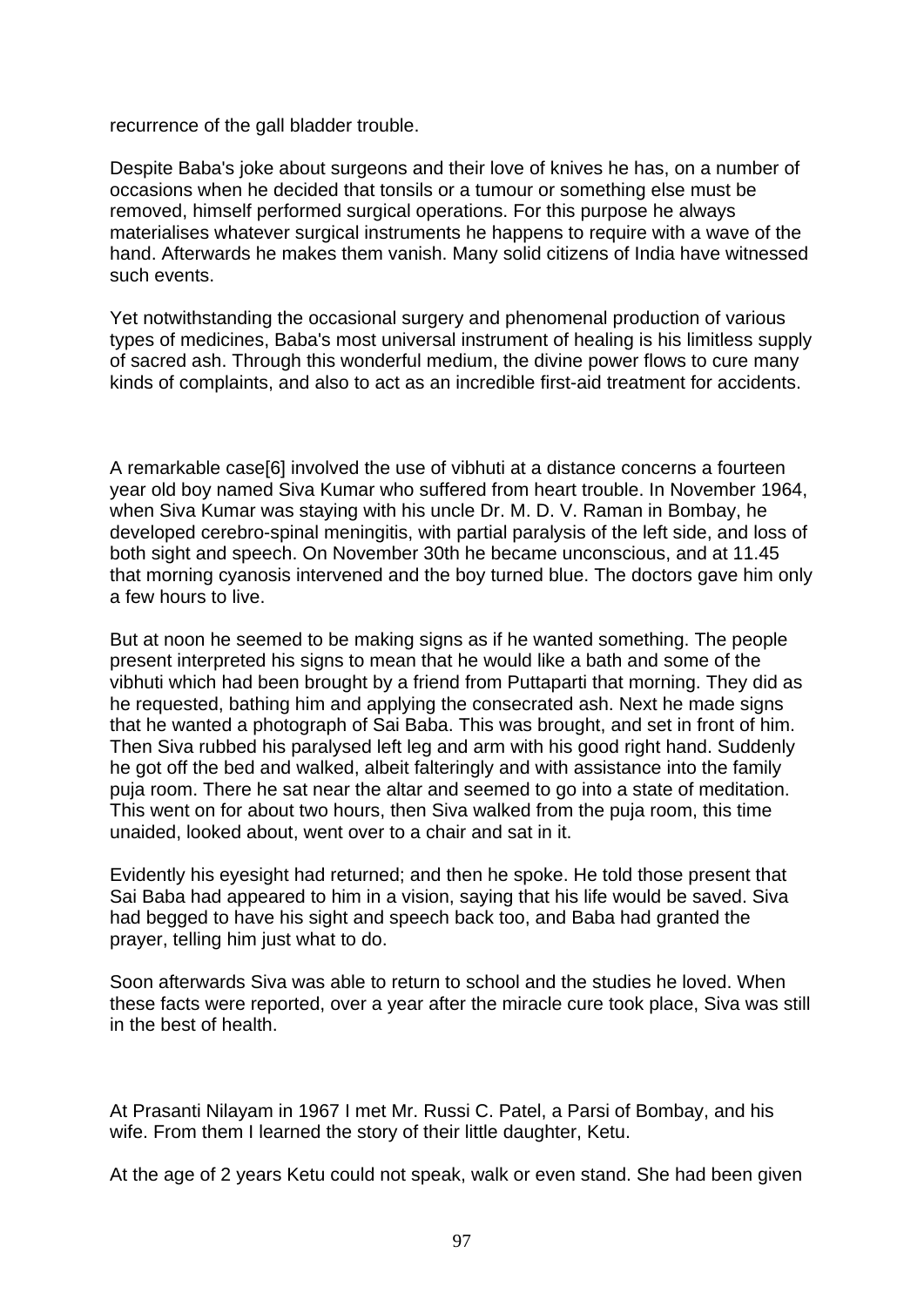various kinds of medical treatment, including modern drugs and physiotherapy. But nothing seemed to have any effect. The source of the trouble was a mystery. Some thought it was a matter of mental retardation, others said that it was some unknown deep-seated nerve trouble.

This was the state of affairs in February 1965 when Mr. Patel decided to go to Puttaparti and see Sai Baba. His wife, who was a very orthodox Parsi, was not in favour of the idea, thinking it a waste of time and money.

Sivaratri festival was on when Mr. Patel arrived at the ashram and huge crowds were there. Although people urged him to seek an interview, he was diffident about doing so - especially as he felt that Baba knew all about his trouble and why he had come, without being told.

Several times he wrote a note, intending to hand it to Baba as the latter passed through the crowd near him, but each time, when he saw the little figure with the luminous face, full of the light of understanding, he decided that it was not necessary and tore the letter up. "When Baba wants me, he will call me," Patel said to his friends.

But the days passed and he was not called. Streams of people were going in to see the great saint, but not Patel. Then one morning, some days after the production of the lingam, it was announced that there would be no more personal interviews. However, Baba came onto the balcony and gave his blessings to all visiting devotees assembled there before they went home. Mr. Patel felt the great compassion pour onto the crowd and into his own heart.

Yet in the train on the homeward journey his faith and spirits sank to a low level. He thought of the days he had spent there and the chances of speaking to Baba he had missed. He thought of his poor little daughter still unable to stand or utter a word. He imagined his wife's reproaches about the time and money he had wasted. He arrived at the door of his home very depressed indeed.

When he opened the door, the first sight that met his gaze was little Ketu, who could not even stand when he left, walking down the hallway to meet him, calling out "Daddy, Daddy!" he picked her up and embraced her; then he embraced his wife, while both of them wept with joy over the miracle that had somehow taken place.

On checking the facts with his wife Mr. Patel found that Ketu had first begun to walk and speak on the day before he arrived home - just after Sai Baba had given his blessings from the balcony to the assembled devotees. Some time afterwards Mr. Patel took his wife and daughter to see Baba when the latter was on a visit to Bombay. In the midst of many thousands that crowd around him in that metropolis, Sai Baba saw them, and in the words of Mr. Patel, "greeted the little girl as if she was an old friend returned after a long absence". He took her on his knee, materialised some vibhuti, and put it in her mouth. After that, her speech improved greatly and she began using longer words.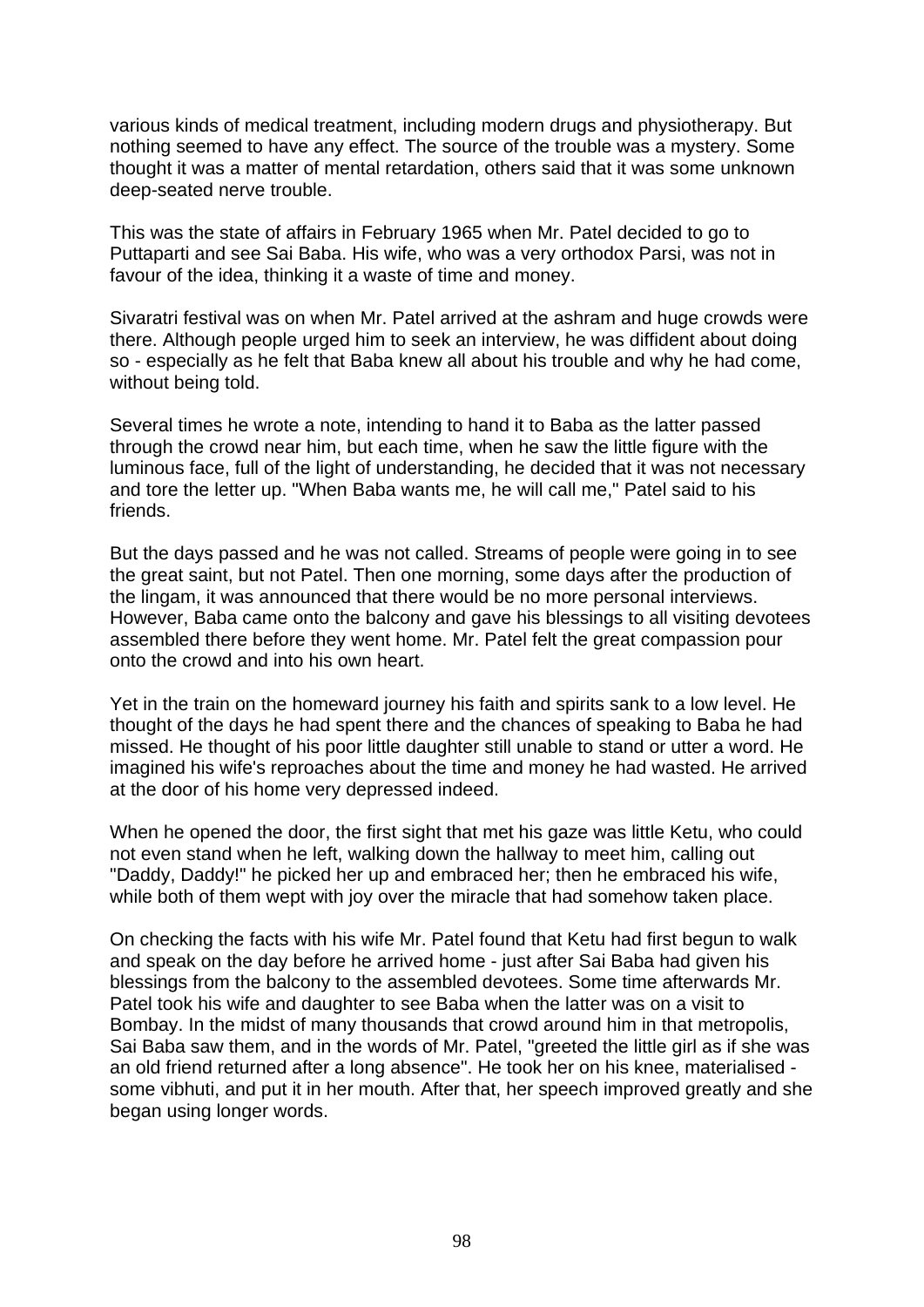The next story concerns the friend who shared our experience in the Guindy temple - Balbir Kaur, the Kanwarani of Ladhran and granddaughter of Raja Gurdit Singh, Retgariha of Patiala. This dark-eyed, soft-spoken Sikh woman looked about forty when I first met her in 1967 as a member of Baba's party at Horsley Hills. It was there that she told my wife and me the moving story of the "impossible" cure that had brought her to the feet of Satya Sai Baba. The case was confirmed by her daughter the Maharani of Jind.

In April 1966, Balbir Kaur underwent an operation for an internal growth, and a test showed that it was malignant cancer. She was not told this, but the report was given to her daughter who took it to a specialist in Bombay. In July Balbir had a bad haemorrhage and was taken from her home in the Punjab to Bombay and admitted to the Tata Memorial Hospital. The haemorrhage had been brought on by the growth of a cancer which, the Maharani of Jind said, "had come up as large as a horrible rose, the mother cancer having worked fast once released by the first operation".

The Maharani continued: "The doctors refused to touch her again, saying her case was hopeless and there was no chance of her coming through an operation. Sarcoma is the hardest and fastest growing cancer; the operation for it the most aggressive and painful. However, with much begging and many tears on my part, the doctors at last agreed to operate."

So on August 2nd Balbir Kaur had her second major operation within a period of just over three months. She was on the table for more than four hours. Yet despite the fears of the doctors she still survived, coming back to dim consciousness to find six drainage tubes in her body. Attached to the tubes were electric suction machines drawing away the unwanted fluids. "With their horrible constant ticking", as her daughter described it, "they seemed to be also drawing the last of the life from mother's frail body."

Twenty-one days after the operation the drainage tubes were still in place. "The fast growing cancer and the rot in the healing process, plus some faults in surgery, apparently caused the many leaks in the body. If one leak healed another place would open up," the Maharani told me. Balbir became so feeble that she seemed to be on the very edge of death. She was given glucose solution and a blood transfusion. But then there was a new leak of blood from one of the tubes. X-ray photography, to find the cause of this, revealed a hole in the ureter. The medical men decided that a third operation was essential in order to either repair the hole in the ureter or stop the left kidney functioning.

But Balbir felt that she just could not endure any more major surgery. Her strength was at low ebb; she had a bad cough and her mouth was so swollen as a reaction to antibiotics that she had to be fed through a nasal tube. To go through another operation before regaining some vitality would be her end, she knew.

By some fortunate stroke of destiny, just before coming to Bombay for the cancer surgery she had been given by one of her relatives a photograph of Satya Sai Baba and the book on his life written by N. Kasturi. The portrait had somehow touched her deeply, and as she read the book her faith in Sai Baba grew in strength.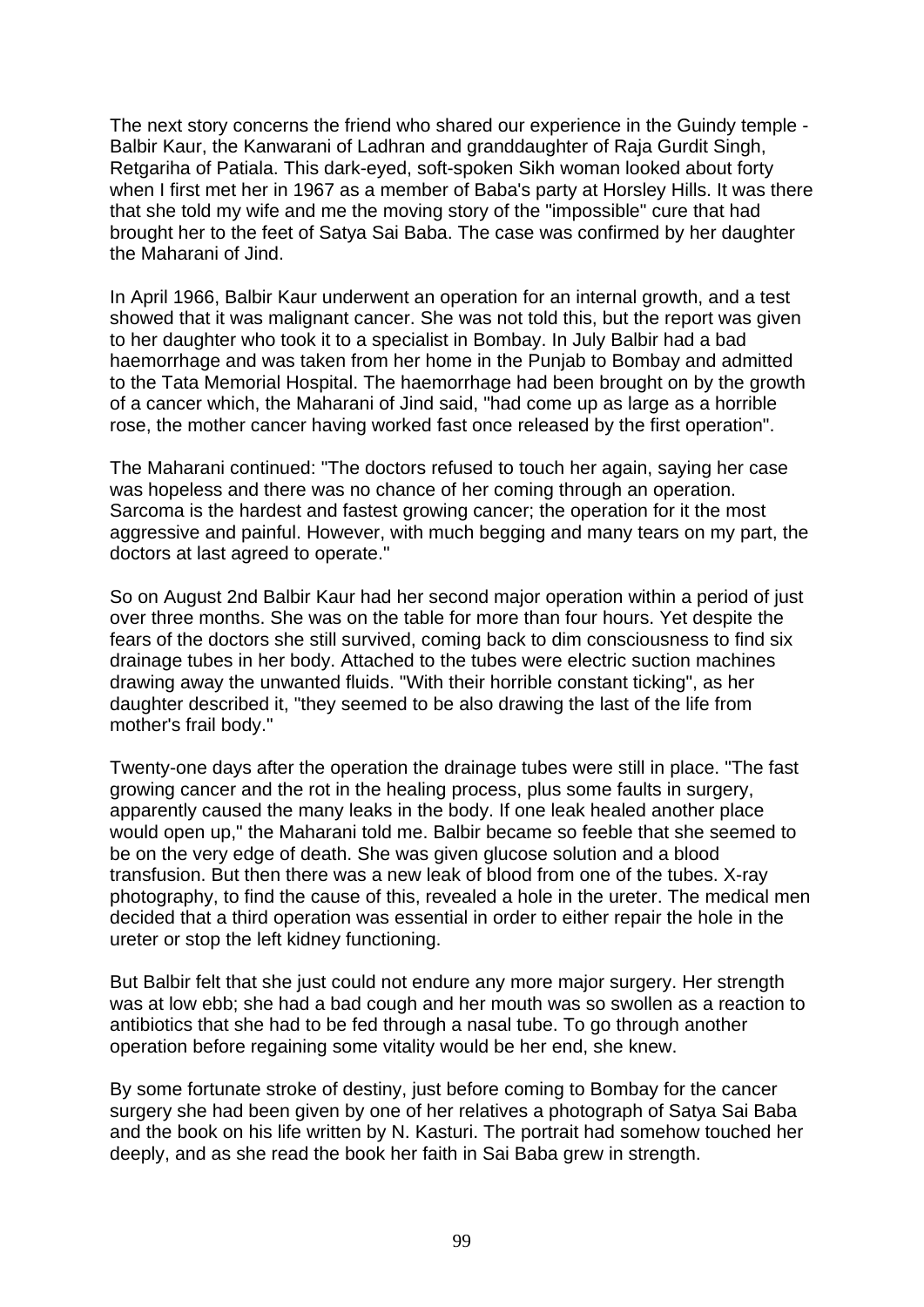In the Bombay hospital she had come to a fork in the road where both ways appeared quite hopeless. She could not continue to live with her system in its present hopeless condition, and yet on the other hand her chances of surviving the necessary surgery to put it right seemed very slim indeed. Her life, she felt, hung on a thin thread. Only a miracle could save her. She had begun earlier to pray to the new divine man of power whom she had found, Sai Baba. Now her prayers became more fervent and continued without ceasing while she was on the table being examined and X-rayed in preparation for the third operation, which was scheduled for the next day. Just before she came off the X-ray table at about 4 p.m., the leak from the ureter seemed to stop. But this was thought to be only temporary and plans for the operation were not changed.

That night she prayed with all her soul to Baba, asking him to heal her and spare her from the operation which she felt she could not survive. The leak continued to hold off through the night. Next day there was, still no leaking and the doctors decided that the hole in the ureter must, by some mysterious means, have healed itself.

"They knew that I had been praying to Sai Baba," she told me, "and they were forced to agree that a miracle had happened. Instead of having the operation that day, I had the drainage tubes taken out and was on the road to recovery, thanks to Baba."

So the cancer had been cleared away, the rents and faults and leaks in her interior had healed up, and Balbir Kaur very soon regained sufficient strength to leave the hospital and go home. Then her one desire was to go to Puttaparti and see in the flesh the great saint who had saved her life. But people around her tried to persuade her not to go, saying that life at the ashram would be too uncomfortable for her.

Again she approached Sai Baba through prayer. "Tell me what to do," she prayed. In a dream she saw him standing on the balcony at Prasanti Nilayam, where she had never been in her life. His words to her were distinct and clear: "Come to Puttaparti."

When she arrived there she saw the building and balcony of her dream. Baba saw her and called her into a room alone. She had not given her name to anyone at the ashram. Yet he knew her immediately and told her all about the operations, about her nearness to death, and her cure.

She has now taken up her permanent abode at Prasanti Nilayam where Sai Baba, in his inimitable way, is teaching her the spiritual lessons she must learn in order to direct her life - the life she has through his grace - towards the right ends. The miracle of Balbir Kaur has been the means of revealing Sai Baba to many people, including her daughter the Maharani of Jind who has become an ardent Sai devotee.

In a back number of the ashram magazine I read a series of letters from H.N. Banerji who was at the time Professor of Physiology in the Medical College at Gwalior in North India. The letters were written to Y.V. Narayanayya, a scientist living at Prasanti Nilayam. The letters concerned Professor Banerji's niece Mrs. Chatterji, a 38-year-old mother of seven children. The professor states that early in 1965 the doctors suspected cancer in Mrs. Chatterji's left breast. As soon as he came to know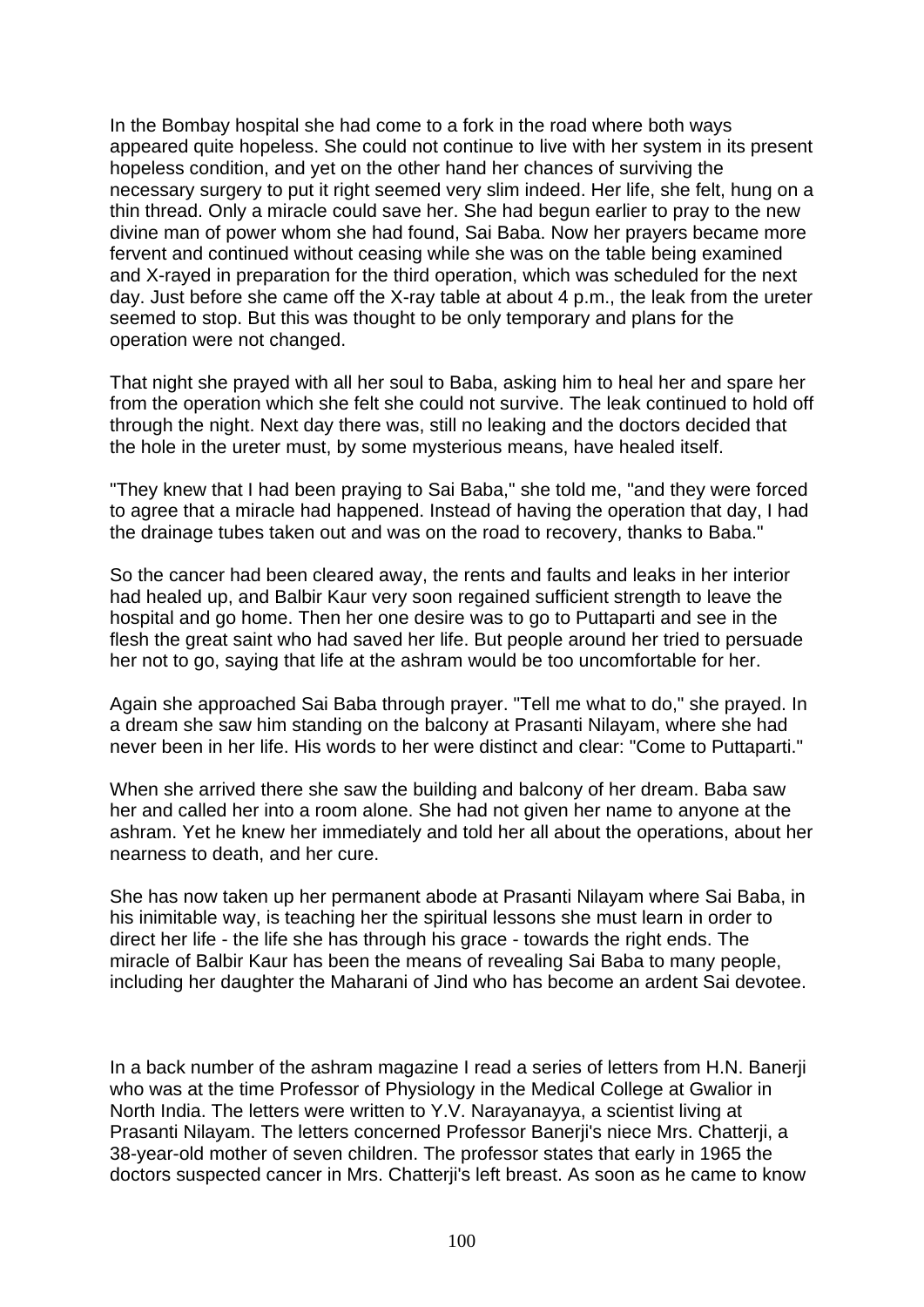of this, he had her thoroughly examined at Gwalior and then at the All India Institute of Medical Sciences, Delhi. These examinations confirmed the original diagnosis of cancer.

At the All India Institute an eminent surgeon, Professor B.N. Rao F.R.C.S. (London) operated on Mrs. Chatterji. Then in Professor Banerji's first letter to Mr. Narayanayya, dated February 6th, 1965, from Gwalior, he wrote:

"The pathological report of the removed tissue shows a most virulent type of canceraplastic carcinoma. Dr. Ramalingaswami, the renowned pathologist of the Institute has himself examined the tissue. This type of carcinoma is most fatal; she has now hardly eight months or so of life." The letter concludes with a fervent request for the intercession and help of Satya Sai Baba.

The appeal for help reached Baba's ears. He "produced" vibhuti and gave instructions for it to be sent to Professor Banerji.

The second letter from the professor was written on the 20th of February. He had, he said, received the packets of vibhuti and hurried to his niece's ward with them. The vibhuti was used as directed, and, "by the grace of his Holiness, the temperature which was tormenting her for the last ten days, rising with severe rigour up to 106 or 107 degrees, with unbearable burning sensation and a severe sinking feeling has disappeared today, and none of the painful symptoms has returned. What a miracle this alone is "

Eighteen days later, on March 10th, he wrote in the third letter: "My niece is now much better. She has got over the anaemia, moves about, and is taking a practically normal diet. Further, the Cobalt 60 that caused so much setback is now being taken very satisfactorily. Cancer is most unpredictable, according to medical science, but I am sure she will have a most flourishing life with the blessings of Bhagavan Sri Satya Sai Baba."

The professor's final letter to his friend, as published in the ashram magazine, was dated April 23rd. In this he says: "My niece is, by the grace of Sai Baba, doing well. She was to undergo an operation, ovariotomy, as a precautionary measure. But the doctors have dropped the idea, as the same is not warranted. I am very sure in my mind that my niece has been saved by the grace of Bhagavan Sai Baba. She was discharged a month ago, and left for Calcutta the same day with her husband. I offer my heart-felt thanks, etc. "

A number of leading medical men and scientists were concerned in this case, including Mrs. Chatterji's own brother, a district medical officer, and her husband who is an electrical engineer. So the cure took place among a group of practical people who could not be called unreliable visionaries.

I noted, however, that Professor Banerji had written in February 1965 that medical opinion gave his niece "hardly eight months or so of life". At the time of his final letter, about two and a half months later, she was "doing well". But what happened after that? It was possible that the recovery was only temporary, and that the cancer had recurred, because, as the professor said, it is a most unpredictable disease.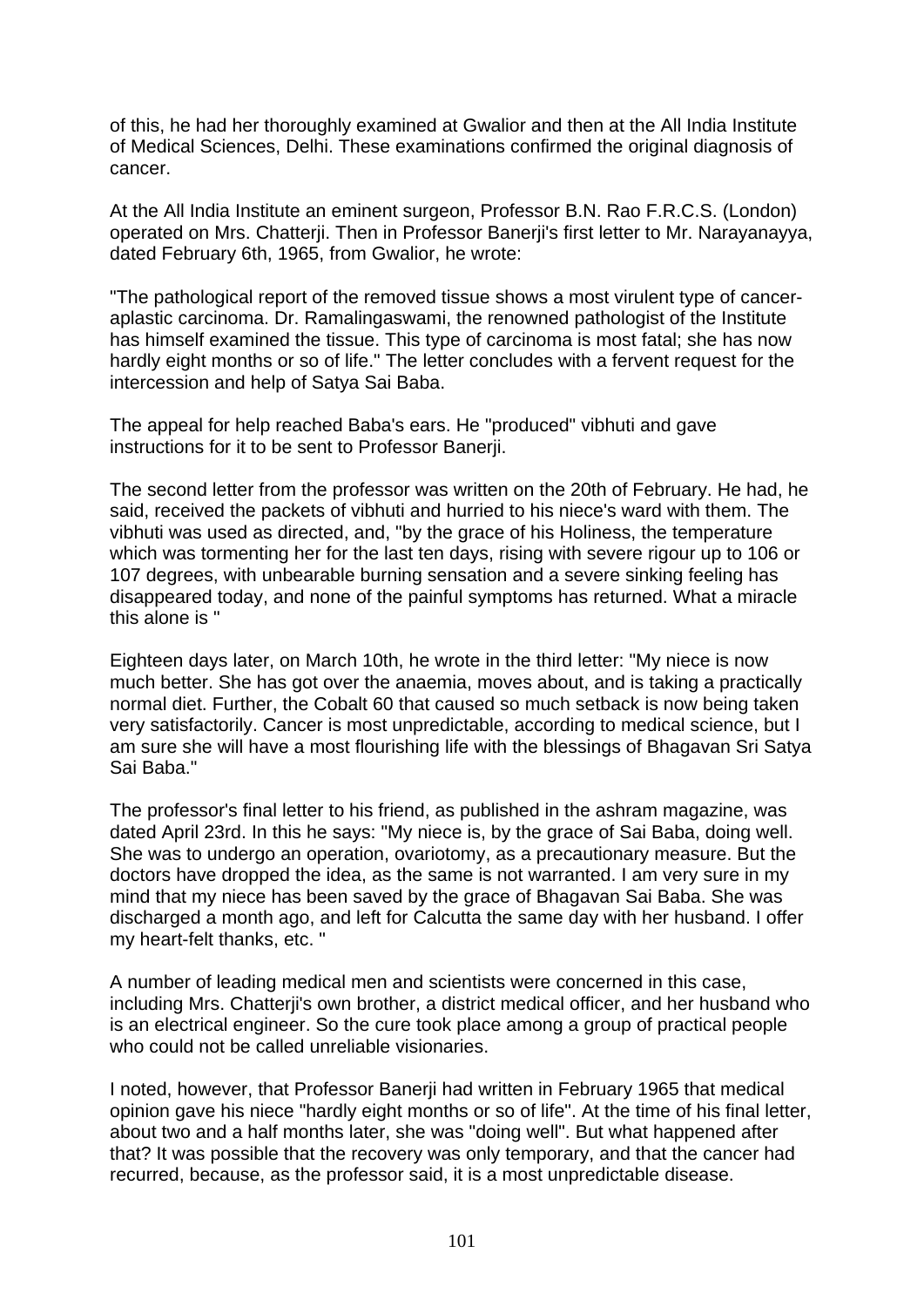I decided to enquire, and wrote to Mr. Narayanayya at Prasanti Nilayam, whom I know personally. When my letter arrived, Professor H.N. Banerji was himself at the ashram on a visit. Soon afterwards, in February, 1968, I received a letter from the professor in which he confirmed the medical details of the case as published in the magazine, stating: "On a very crucial day I got an envelope from my friend [Mr. Narayanayya] which contained the vibhuti given personally by Baba to my friend . . . Magic happened. Patient got round. She is doing well. She is being checked up by a specialist almost every month. Three years have rolled by, and by the grace of Bhagavan, she is doing fine. Medically, death sentence was pronounced, and very meagre hopes were given out. Miracles do happen, whether you call them so, or say it is nothing but Baba's grace and mercy."

The letter came from Patna, for just after the miraculous recovery of his niece he retired from the professorship at Gwalior Medical College and took up an appointment as Head of the Biochemistry Division at Rajendra Memorial Research Institute for Medical Sciences at Patna. He can, I can, 1 consider, be judged a firstclass witness to the miraculous Sai power being conveyed across India by a few packets of vibhuti.

Mr P. S. Dikshit of Bombay is a producer of documentary films for the Maharashtra Government and a well-known singer of bhajan songs. I first heard of the remarkable healing in which he was concerned from the Maharani of Kutch and other Baba devotees; then later Mr. Dikshit gave me the facts himself.

His sister was suffering from trouble in the left breast, where there was a suspicious lump. Clinical tests at the Tata Memorial Hospital, Bombay, confirmed the presence of malignant cancer, and the doctors recommended that the breast be removed forthwith. The chief surgeon concerned agreed to operate a few days later, on the following Tuesday. Then his assistants, remembering that the Tuesday was a holiday, set the operation for the Wednesday. With only a few days to spare, Mr. Dikshit tried to locate the whereabouts of Sai Baba in order to get, his permission and protection. Finding on enquiry that Baba was on a visit to Anantapur in Andhra Pradesh, he and his sister took a train to that city.

Baba was staying at a house on the outskirts of Anantapur and, as it happened, I was there with his party on that occasion. Mr. Dikshit and his sister reached the house early one morning and waited on the glassed-in verandah for Baba to finish his bath. Although no one had informed him of their coming or the reason for their visit, when Baba came out he said to Dikshit: "I know - it's cancer in your sister's left breast. The operation was to be next Tuesday, before being changed to Wednesday. Actually, it will take place on Thursday. I shall be there and everything will be all right. Don't worry."

Then Swami produced some vibhuti in his usual miraculous way, gave some to the patient to eat, and rubbed the rest on Mr. Dikshit's left breast, massaging it well into the skin under the shirt. Finally he gave his breast a pat and said, "Now go!" They went.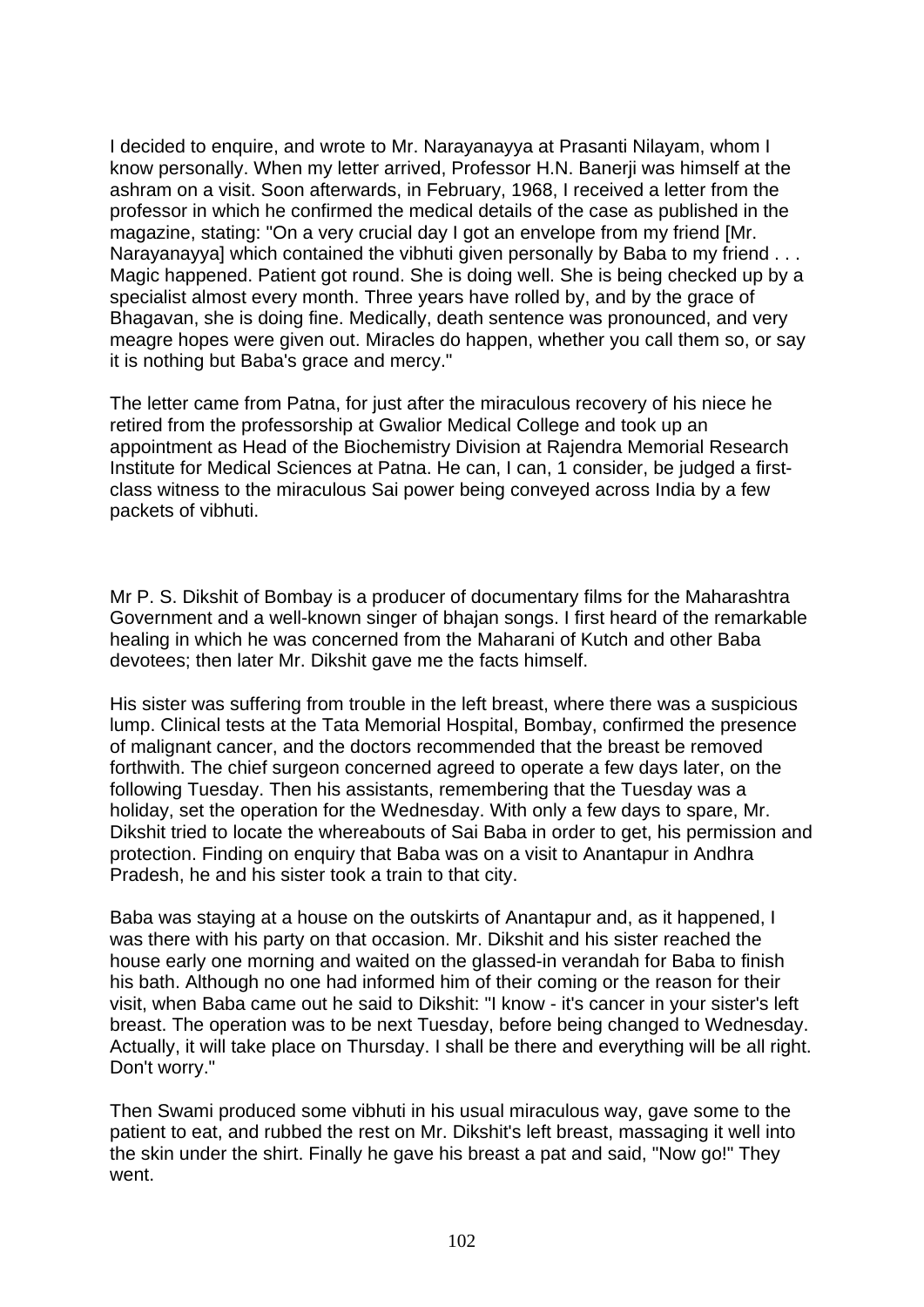They arrived back in Bombay on the Tuesday morning, and Mr. Dikshit took his sister for admission to the hospital on the Wednesday. The operation was scheduled, as Baba had predicted, for the next day, Thursday.

On Wednesday evening, while Mr. Dikshit was sitting on the edge of his bed just before retiring, a water-coloured liquid began to pour copiously from his left nostril. There was no pain, just the streaming fluid. Within two minutes it had wet his pyjamas so thoroughly that he had to change them. Both Dikshit and his wife were puzzled about this flow of liquid which started suddenly and stopped suddenly. He had no cold in the head, and anyway, why the flow from only one nostril and in such a quantity? However, they soon forgot the episode for their thoughts were on the next day's cancer operation.

At 9 a.m. next morning Dikshit's sister was taken in to the operating theatre. After about half an hour one of the doctors, a pathologist, came out and said to Dikshit: "We can't find the lump that was clearly shown in the X-ray. There is only watery liquid there. No signs of the cancer. We have drained off the liquid, and are freezing it for 24 hours to do a biopsy, just to make sure that all is clear."

On Friday morning Mr. Dikshit returned to the hospital for the results of the biopsy. The same pathologist came to him and reported: "All clear; no trace whatever of any cancer. Somehow it vanished!"

The doctors concerned were very puzzled at this inexplicable disappearance of a malignant cancer that had shown its undoubted presence in all the scientific tests. But Mr. Dikshit was not puzzled; his heart was full of deep gratitude to the great doctor of doctors.

Meanwhile his sister's husband had arrived from Delhi in time for the scheduled operation. After what happened he made straight for Prasanti Nilayam, to which place Baba had returned, and waited before the Prayer Hall to express his heart-felt thanks. After a while Baba appeared on the balcony just above him and immediately called down with a smile, "Nothing there, eh! Only water! Well, you can be happy that your wife is quite all right again."

A strange method indeed, and a very rare one, to cure one person through another. But, as modern parapsychology is discovering, at deeper levels of mind and emotion individuals are closely interconnected. And at the deepest level, spiritual philosophy teaches, there is no real division between us; we are all one. Even so, it may be asked, why did Baba adopt this unusual procedure? As many well-seasoned devotees often remark, "Who can solve Baba's mysteries? We, can only accept the benefits, and be grateful."

But less rare than the curing of one devotee through another is a great Sadguru's, practice of curing devotees through his own body.

I had read of great yogis sometimes taking on themselves the karmic complaints and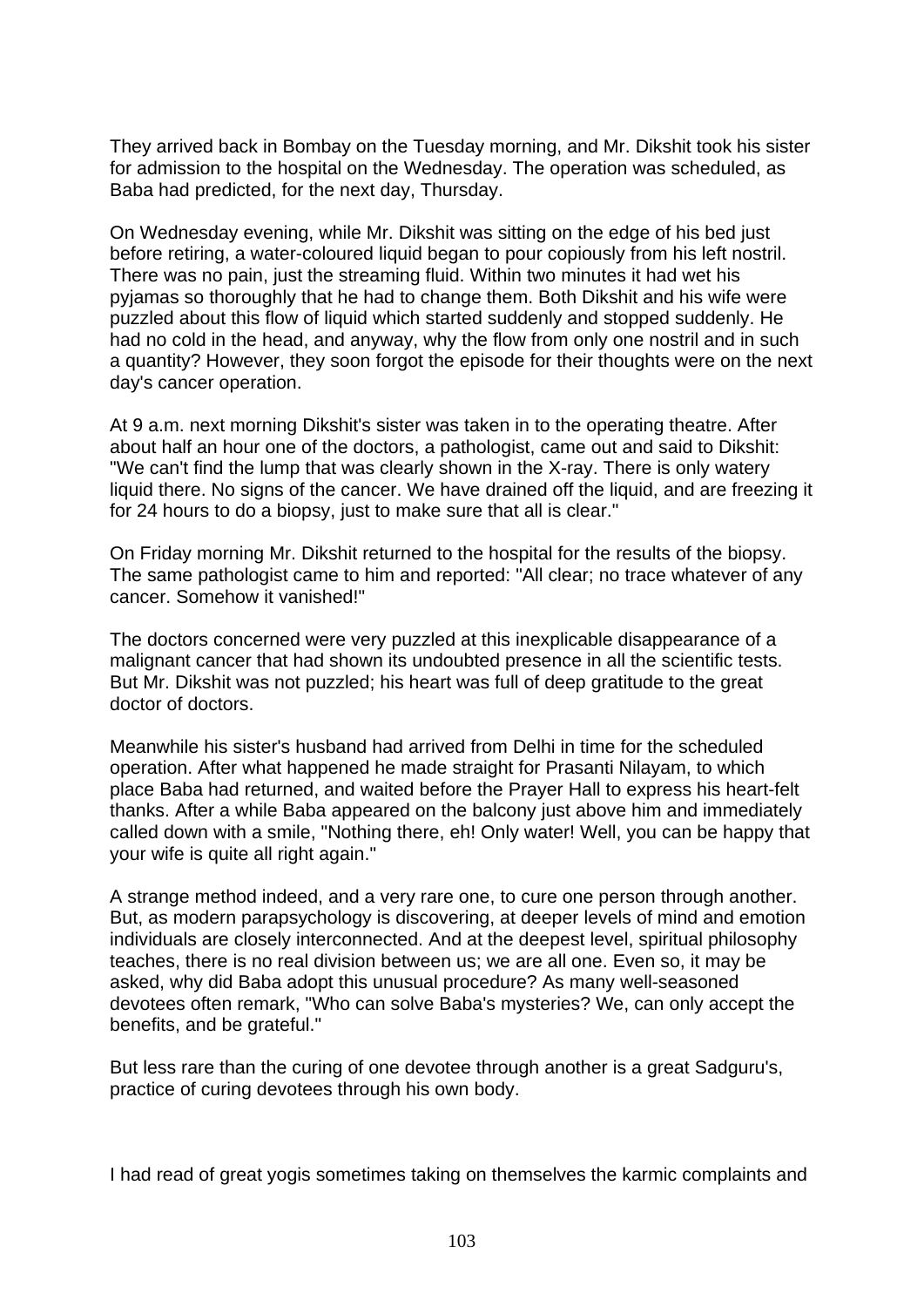accidents due to strike one of their followers. There are some examples of this in the Autobiography of a Yogi by Swami Yogananda, Life of Sai Baba by Narasimha Swami, and other accounts of the miracle-working saints of India.

Satya Sai Baba has likewise drawn to himself and suffered physical pains on behalf of his devotees. N. Kasturi says in his book on Baba's life that once, a doctor from near Madura wrote to him saying that he had been suffering pain and bleeding in an ear, but that the trouble had vanished suddenly in a miraculous manner. Kasturi said that the letter from the doctor reached him "just when Baba himself was 'free', from a slightly bleeding ear and some earache, which he had announced as having been 'taken over' from a devotee who was suffering the agony". Kasturi further states that "Satya Sai Baba has taken upon himself and suffered mumps, typhoid fever, delivery pains and the scalding burns of his devotees". A striking example of this type of compassionate phenomenon was described to me by a number of witnesses who were present in the ashram at the time of the happening. On the evening of June 28th 1963, Baba asked Mr. Kasturi to announce at the ashram that no more interviews would be granted for the week. Neither Kasturi nor anyone else understood or could guess the reason for this. But they soon found out. On Saturday, 29th of July at 6.30 a.m. Baba suddenly fell unconscious. Initially the devotees close around him thought that he had gone into a trance, as he had often done in the past when travelling in his subtle body to bring badly needed aid to some devotee somewhere. These trances had been known to last a few hours, but this time Swami remained unconscious for much longer.

His devotees became apprehensive and began to arrange for medical aid. In addition to a doctor at the ashram hospital Dr. Prasannasimba Rao, Assistant Director of Medical Services of Mysore State, was called from Bangalore. He writes, after describing the symptoms fully, "The differential diagnosis of such conditions ... pinned me down to that of tuberculous meningitis, with perhaps a tuberculoma, silent for a long time. " When the doctor tried to give the treatment that seemed indicated, Baba regained some awareness, it seemed, and refused the injections and other medical assistance. He stated later that the trouble would pass in five days' time.

During those five days he had four severe heart attacks, his left side was paralysed stiff, useless, insensitive; the sight of his left eye and his speech were also badly affected.

On Thursday, July 4th, five days after the attack started, Swami became sufficiently clear and strong to announce that the clot in his brain had been dissolved, and there would be no more heart attacks. However the left side of his body was still paralysed and his speech was thick and feeble. His followers believed that it would take several months for him to recoup his good health.

During the period of his suffering Baba had indicated to those attending him that one devotee at a distance was about to be affected by a stroke and heart attacks so severe that they would have killed him. So Baba had taken on the illness with all its symptoms of paralysis, heart seizures, high temperature, partial loss of eyesight, severe physical pains, and so on. His disciples understood and accepted this explanation.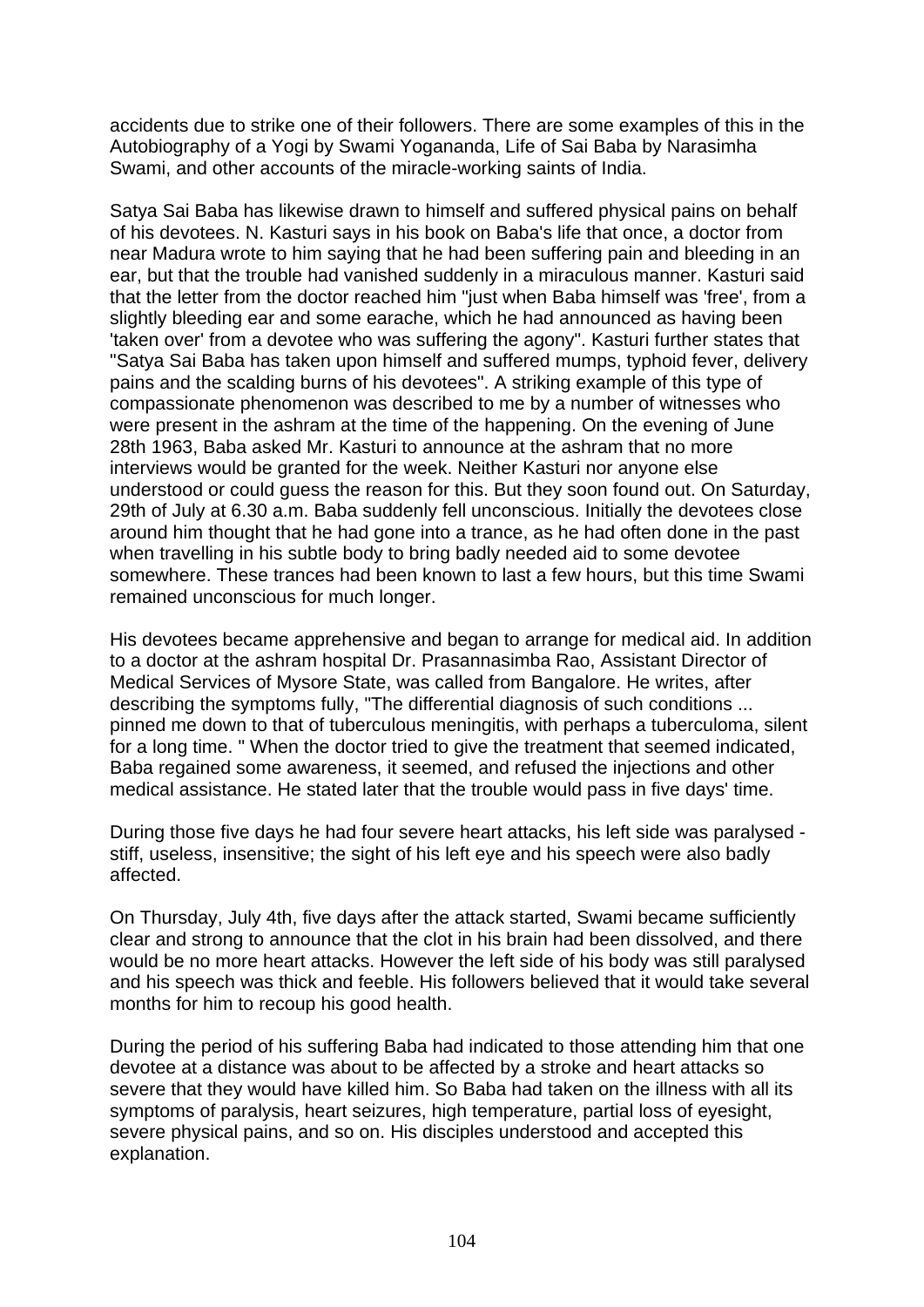But Guru Poornima, a religious festival day, was approaching, and many visitors were congregating in the ashram. The visitors were very upset and dejected at stories they were hearing of Baba's condition. Not knowing the cause - or not believing it - they began to doubt "if Baba is God in human form," they said to one another, "why is he also afflicted with physical ailments? Why does he not cure himself?"

On the evening of Guru Poornima Day, July 6th, came the final scene. Practically carried by several disciples, Baba came down the circular stairs from his bedroom to the crowded prayer hall below. The whole left side of his body was still paralysed and his speech was a feeble, scarcely intelligible mumble.

A doctor present describes the scene thus: "His gait was the characteristic hemiplegic one, the paralytic left leg being dragged in a semicircle, the toes scraping the floor. Seeing Baba in that condition, even the bravest wept aloud."

For a few minutes Swami sat in his chair on the dais before the assembled people, some five thousand inside and outside the hall. Silent, sorrowful, deeply moved they all were. Then Baba gestured for water. Some was brought in a tumbler, and Raja Reddy held it up to the twisted lips. Baba drank a few drops; then dipping his right fingertips into the water, he sprinkled a few drops onto his paralysed left hand and leg. Next he stroked his left hand with the right, and followed this by stroking his stiff left leg with both hands. The hearts of the watchers leapt at the sight, with dawning hope.

Mr. T.A. Ramanatha Reddy, the government engineer whom I knew at Horsley Hills, was in one of the front rows and very close to Baba. He said, "In a second Swami's leg, eye, and all his left side became normal. It was a sight for the gods to see his sudden recovery, and the devotees present witnessed the greatness of his divine power . . . "

Mr. N. Kasturi describes it in this way, "He rose and we could hear his divine voice calling us, as was ever his wont . . . He had begun his Guru Poornima discourse! People did not believe their eyes and ears. But when they realised that Baba was standing before them, speaking, they jumped about in joy, they danced, they shouted, they wept; some were so overcome with ecstatic gratitude that they laughed hysterically and ran wild among the crowd rushing in."

Baba was on his feet speaking for over an hour. Then he sang a number of bhajan songs, and finally climbed the stairs unaided. That night he ate his normal meal, and the following days saw him back in his usual vigorous, hearty health, carrying on a full programme of activities. The deadly stroke which had come at his bidding departed within the period he foretold, and left no tell-tale signs behind.

It is on record that during his former life at Shirdi, Baba took to himself, on behalf of close devotees, many diseases and accidents - as when he thrust his arm into the fire at the Shirdi mosque where he lived just at the moment when a child of a devotee fell into a blacksmith's fire elsewhere. Baba bore the burns and scars on his arm for a time but he stated that he had thereby saved the life of the child.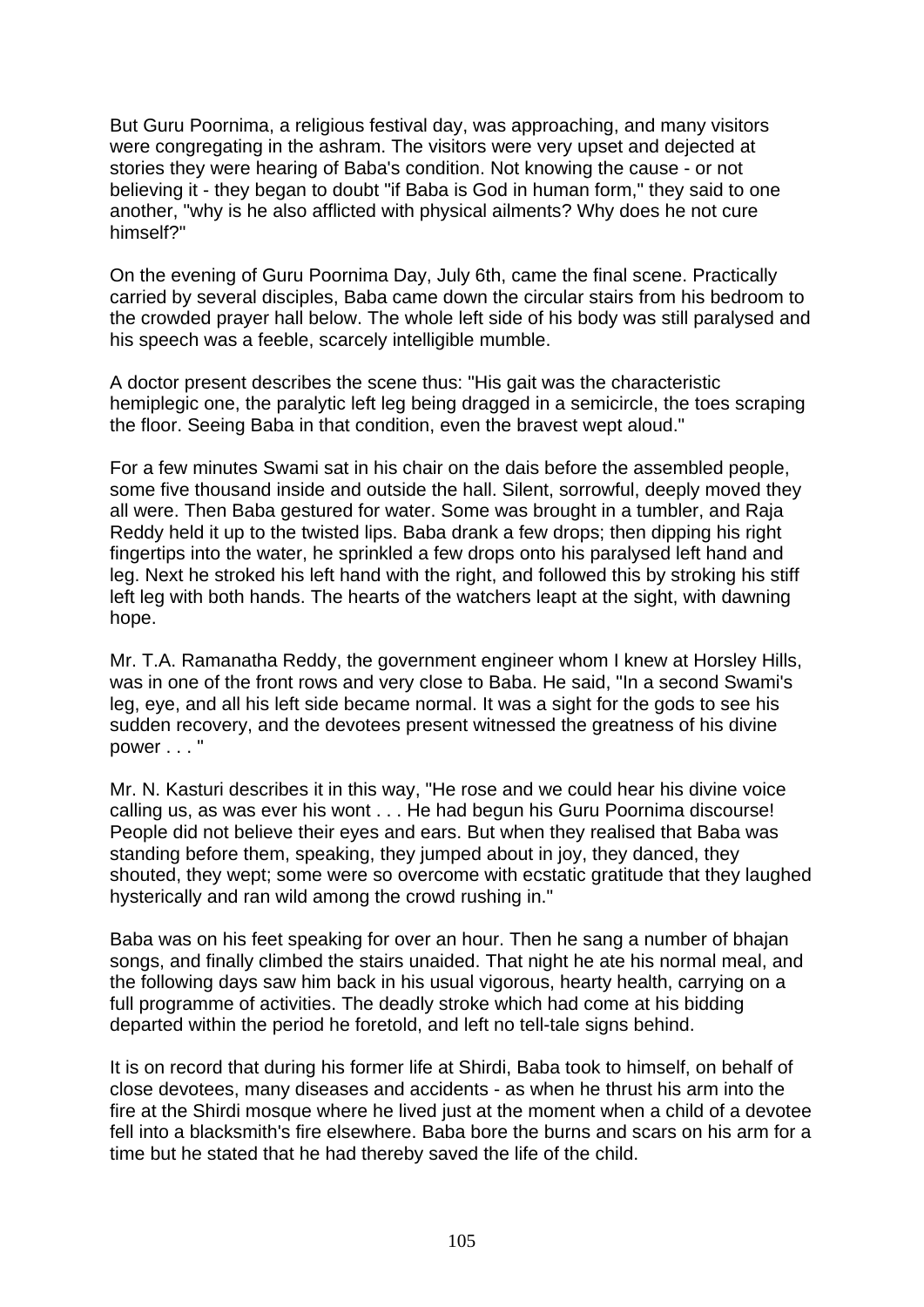In the Gospel of Sai Baba, also called Baba's Charters and Sayings, he is quoted as stating that he would give up his very life if necessary to save a devotee who was completely surrendered to him. Many believe that that is how he died in 1918.

## **13. The Question of Saving From Death**... 14. Eternal Here and Now

Man of Miracles by Howard Murphet

#### THE QUESTION OF SAVING FROM DEATH

Even there shall come as a high crown of all The end of Death, the death of Ignorance SRI AUROBINDO

There happened in the latter part of 1953 an event almost as dramatic in its way as Christ's raising of Lazarus from the dead. I heard of it from a number of people, including the man most closely concerned, the "Lazarus" of the case, Mr. V. Radhakrishna. Then I finally had the facts carefully presented by Mr. Radhakrishna's daughter, Vijaya, who was an eyewitness, and who wrote down the details at the time of the happening in the diary she has always kept of her experiences with Sai Baba. While relating the experience to me she had her diary before her.

Mr. V. Radhakrishna, who is a factory owner and well-known citizen in Kuppam, Andhra Pradesh, was about sixty years of age when in 1953 he paid a visit to Puttaparti. With him on this occasion went his wife, his daughter Vijaya and the latter's husband Mr. K.S. Hemchand. Vijaya was about eighteen and had not been long married. Her father, she told me, was at the time suffering from gastric ulcers, with various complications. He was really in a very bad way, and one of his reasons for visiting the ashram was the hope that he might get relief from his frightful suffering. He had known Baba for some time.

The great religious festival of Dasara was on, and a good number of people were visiting Puttaparti. Mr. Radhakrishna was given a room in the same building where Swami lived, and spent all his time on his bed there. Once when Baba came to visit him, Radhakrishna said that he would prefer to die rather than go on suffering the way he was. Swami simply laughed at this, and made no promise of either healing him or letting him die.

One evening Radhakrishna went into a coma and his breathing was that of a dying man. Alarmed, the wife dashed off to see Swami. The latter came to the room, looked at the patient, said, "Don't worry. Everything will be all right," and left. On the next day the patient was still unconscious. Mr. K. S. Hemchand, the son-in-law, brought a male nurse of the district who, after failing to find any pulse and making other examinations, gave as his opinion that Mr. Radhakrishna was so near death that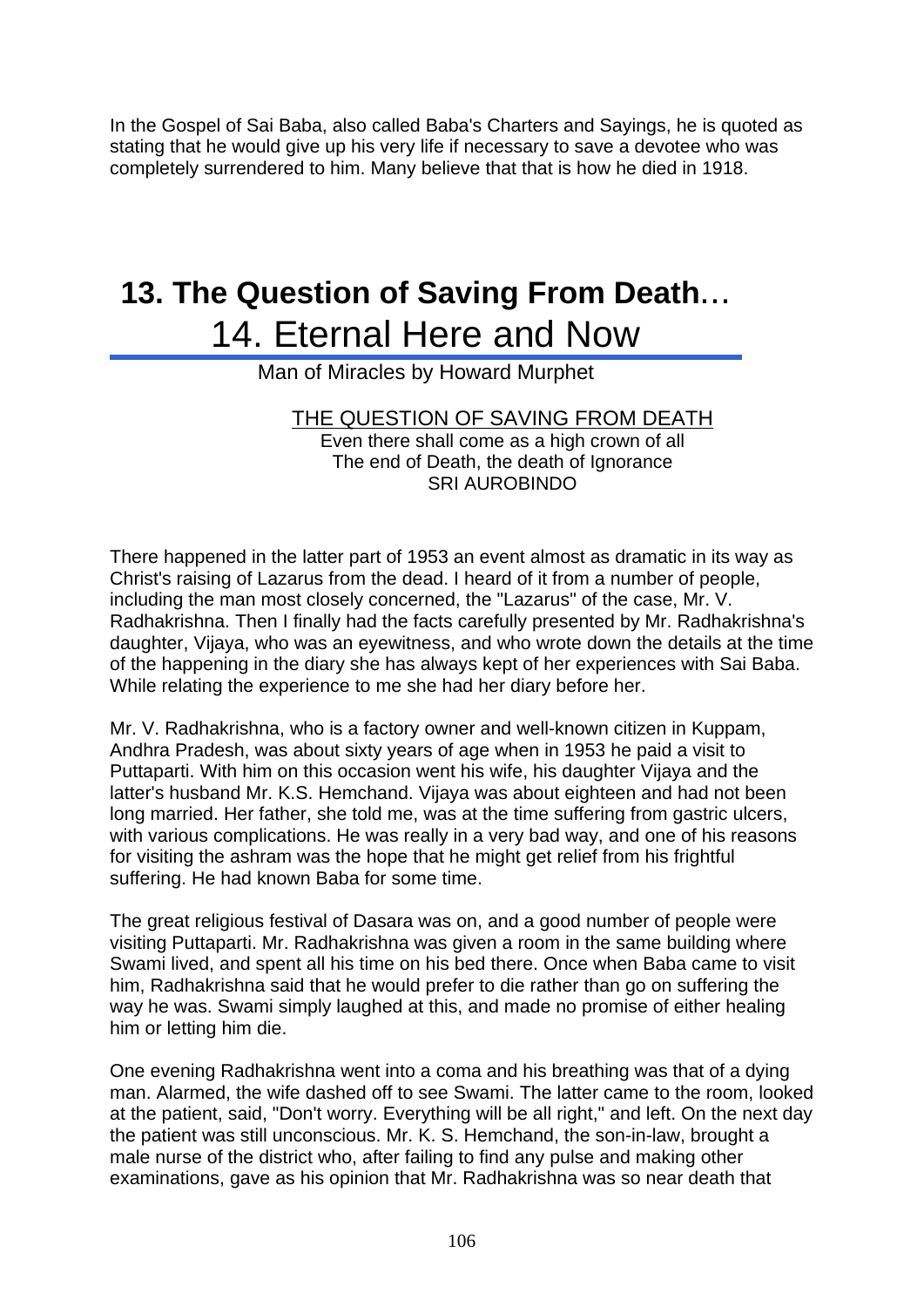there was no possibility of saving him.

About an hour after this the patient became very cold. The three anxious relatives heard what they thought was the "death rattle" in his throat and watched him turning blue and stiff. Vijaya and her mother went to see Baba who was at the time upstairs in his dining room. When they told him that Radhakrishna seemed to be dead he laughed and walked away to his bedroom. Vijaya and her mother returned to the room of the "dead" man and waited. After a while, Swami came in and looked at the body, but went away again without saying or doing anything.

That was on the evening of the second day since Mr. Radhakrishna had become unconscious. The whole of the next night passed while the three stayed awake and anxiously watched for any signs of returning life. There were no signs. Yet they still had faith that Baba would somehow or other, in his own way, save Radhakrishna, for had he not said that everything would be all right?

On the morning of the third day the body was more than ever like a corpse - dark, cold, quite stiff and beginning to smell. Other people who came to see and sympathise told Mrs. Radhakrishna that she should have the corpse removed from the ashram. But she replied, "Not unless Swami orders it." Some even went to Baba and suggested that, as the man was dead and the body smelling of decomposition, it should either be sent back to Kuppam or cremated at Puttaparti. Swami simply replied, "We'll see."

When Mrs. Radhakrishna went upstairs again to tell Baba what people were saying to her, and ask him what she must do, he answered: "Do not listen to them, and have no fear; I am here." Then he said that he would come down to see her husband soon.

She went downstairs again and waited, with her daughter and son-in-law by the body. The minutes dragged by - an hour passed - but Swami did not come. Then when they were beginning to despair entirely, the door opened and there stood Baba in his red robe, copious hair, and shining smile. It was then about half past two in the afternoon of the third day. Mrs. Radhakrishna went towards Baba and burst into tears. Vijaya too began to cry. They were like Martha and Mary, the sisters of Lazarus, weeping before their lord who, they thought, had come too late.

Gently Baba asked the tearful women and sorrowful Mr. Hemchand to leave the room. As they left, he closed the door behind them. They do not know - no man knows - what happened in that room where there were only Swami and the "dead" man.

But after a few minutes Baba opened the door and beckoned the waiting ones in. There on the bed Radhakrishna was looking up at them smiling. Amazingly the stiffness of death had vanished and his natural colour was returning. Baba went over, stroked the patient's head and said to him, "Talk to them; they're worried."

"Why worried?" asked Radhakrishna, puzzled. "I'm all right. You are here."

Swami turned to the wife: "I have given your husband back to you," he said. "Now get him a hot drink."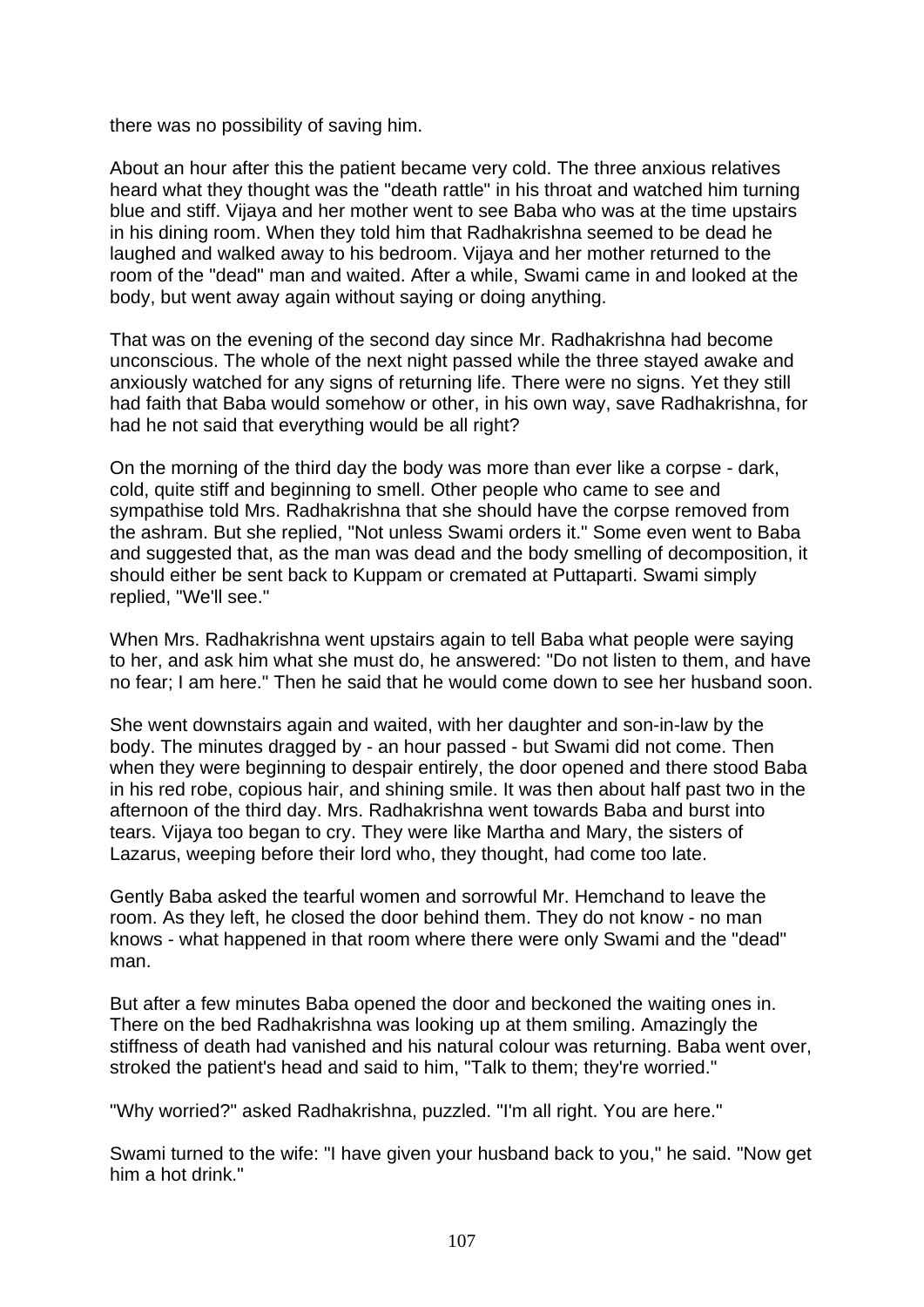When she brought it, Swami himself fed it to Radhakrishna with a spoon. For another half-hour he remained there, strengthening the man he had "raised". Then he blessed the whole family, placing his hand on Mrs. Radhkrishna's head, and left the room.

Next day the patient was strong enough to walk to bhajan. On the third day he wrote a seven page letter to one of his daughters who was abroad in Italy. The family stayed a few more days at Prasanti Nilayam, then with Baba's permission returned to their home in Kuppam. The bad gastric ulcers and complications had vanished forever.

When I spoke to Mr. Radhakrishna himself about the experience I asked if he had any memories at all of the time he was unconscious and to all appearances dead. He replied, "No. When I became conscious again I thought at first that it was just the same day. Later they told me it had been three days I was unconscious, that I was 'dead' and actually starting to stink. But Swami can do anything he wishes. He is God."

When is a person dead? Does any man know? Some who have seemed dead by all medical tests have in fact returned to their bodies - often, unfortunately, after being placed in their tombs, as evidence of movements by "corpses" seen later, has proved. When Jesus received word that Lazarus was dead, he said to his disciples, "Our friend Lazarus sleepeth but I go that I may awake him out of sleep."

Sai Baba himself, during the early years at Shirdi, once left his body for three days. He asked a close disciple to guard the body, saying, I am going to Allah. If I do not return after three days, then get my body buried at that place," indicating a sacred neem tree. An inquest was held. Officials declared Sai Baba dead and ordered the corpse buried. But the disciple, with the help of some others, stoutly opposed the order, and would not surrender the body. Then at the end of the third day Sai Baba returned to his tall Shirdi physique and lived in it for another thirty-two years.

When Mr . N. Kasturi was a few years ago writing something about the incident of Mr. Radhakrishna being raised from the dead, Baba told him to put the word "dead" in inverted commas. So maybe we should say here that Mr. Radhakrishna was very near to death, more than half-way through death's door, when Baba called him back to life. Perhaps the same could be said of Lazarus.

Some people Baba saves from serious illnesses, or from the threshold of death. Others he does not. Why does he use his miraculous healing power for some and not for others? Why does he not cure all, save all from death? Many people ask these questions.

In the same way one might ask why Christ did not cure all the sickness around him in his day. And why was Lazarus the only one he called back from the tomb? Did Jesus - and did Sai Baba later - make a special effort against the power of death for a greatly-loved family of close devotees? Maybe, but I think there is more to it than that.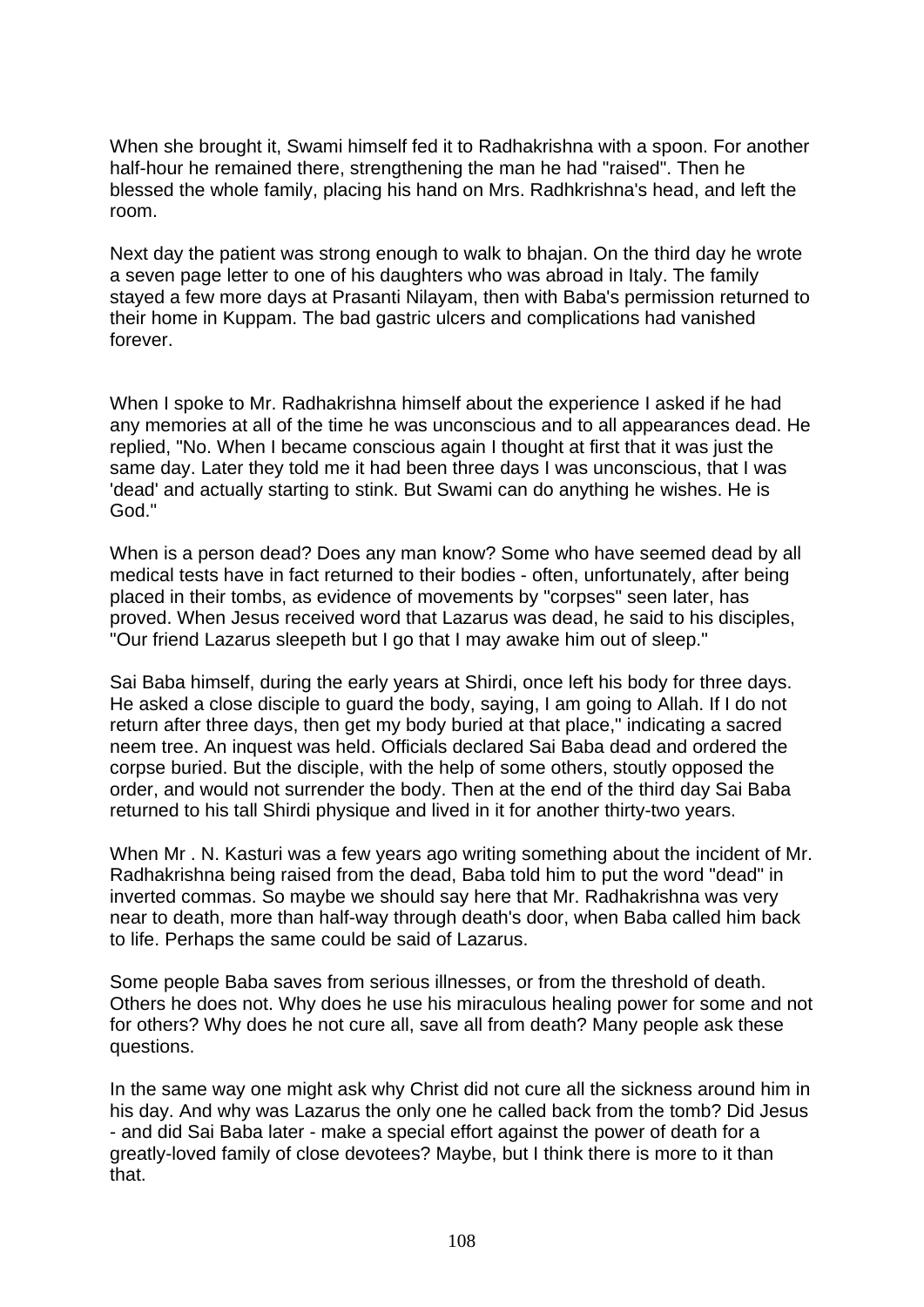When Jesus was informed that Lazarus was sick he made the enigmatic remark: "This sickness is not unto death, but for the glory of God, that the Son of God might be glorified thereby." So what would normally, under ordinary conditions, be a deathdealing disease may be an occasion for the glorification of God through the works of a God-man. Then, too, there is the profound and complex question of karma. To what extent is the specific ailment or the approach of death karmic, and how far should the God-man interfere with the patient's karma?

There are two cases within the same family; one where it seems the claims of karma could be put aside, so to speak; and the other where it is wiser not to interfere.

Once when Mr. G. Venkatamuni's mother, nearly 80 years old, was so close to death that all relatives had been warned of her imminent end, his wife Sushila took a jappamala given her by Sai Baba and placed it on the old lady's breast. Baba had told Sushila that the jappamala could be used in emergency as a healing charm.

The patient immediately began to show marked signs of improvement. This happened about ten o'clock one evening and when next morning a number of close relatives arrived, summoned to bid the old lady a last farewell, she asked in a puzzled tone why they had all come. She was soon hale and hearty again, and lived several years more.

Later, however, when one of G. Venkatamuni's sons, an epileptic, took very ill and seemed to be dying, Sushila decided to use the Sai Baba jappamala to try to save the boy. She went to bring it from where it was lying among other things in a case in the family puja room. But she came back without it, telling her husband in a distressed and bewildered tone that she could not get hold of the jappamala. She had tried to pick it up several times, but each time it had somehow eluded her hand. She could not explain this strange thing, an object seeming to avoid her grasp. What could it mean? Talking it over, husband and wife could only decide that, for some reason, Baba did not want the charm used on this occasion.

The boy died. Soon afterwards the parents called to see Baba. They, had often listened to his wise words on the true nature of death, yet they were but human, and wore long sad faces. Moreover, they were a little hurt to find that Baba himself was far from mournful; in fact he was cheerful and smiling.

He said to them: "You must not sorrow over the boy. I have just seen him again, and he is very happy 'over there'. He had just a little karma to work out here on earth, and when he had completed that he was ready to go. It was much better, much happier for him to go."

Then the parents understood that they had really only been sorry for themselves in their loss. And they were comforted to know that the boy they loved, who seemed dead, was in fact alive and well beyond his suffering physical body. Mr. and Mrs. Venkatamuni's faith in Sai Baba did not for a moment waver. But there are some devotees whose belief is shaken when someone near and dear dies. Several have told me of this, saying the situation is often aggravated by sceptical relatives who say: "Well, why didn't Sai Baba save him?" Even the faith of deeply-devoted and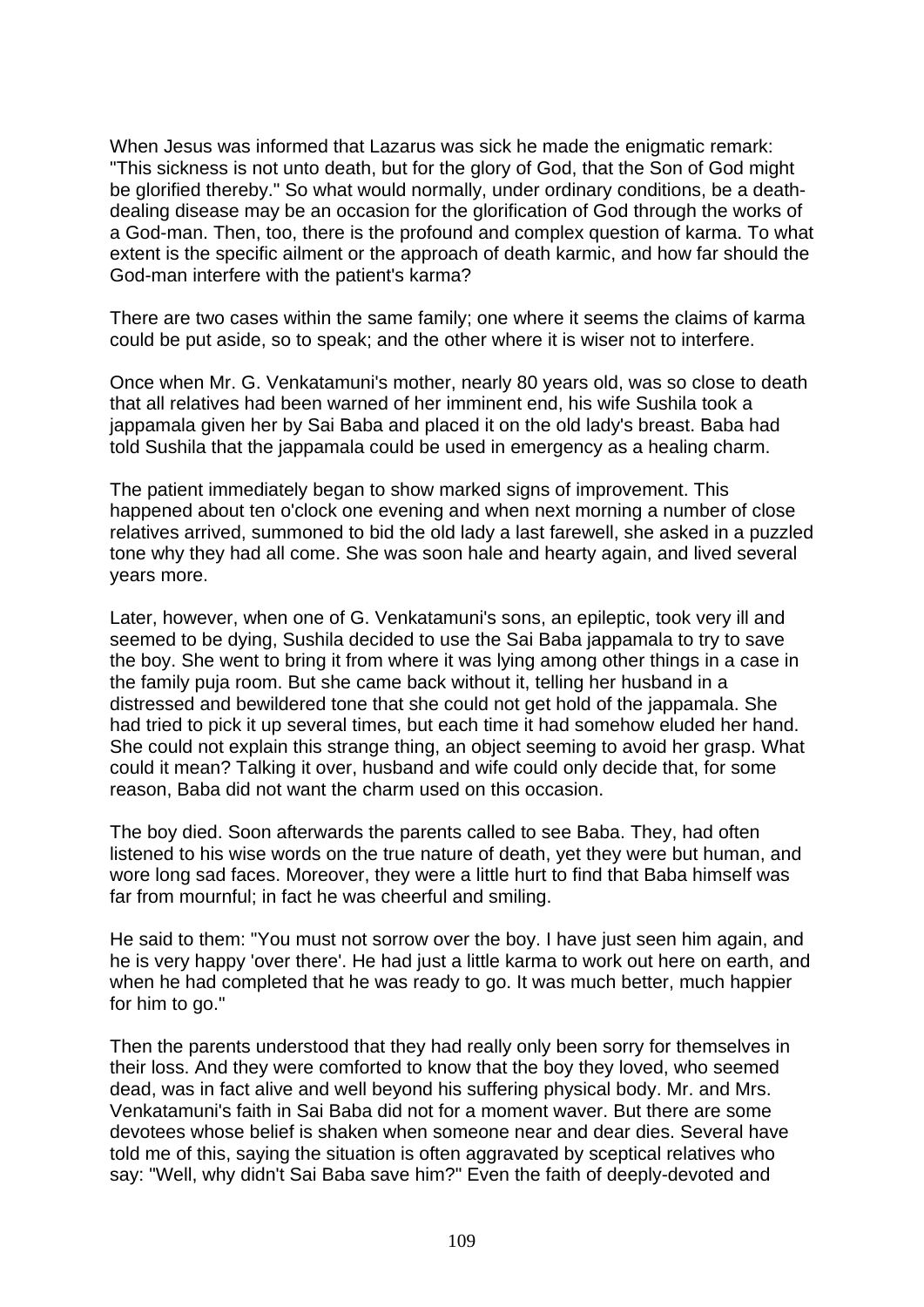highly-intelligent followers can suffer an eclipse under sufficiently tragic circumstances.

For instance, Mr. V. Hanumantha Rao, mentioned earlier, had a sick son who had developed polio at the age of about six months. To make matters worse the boy was an only child.

Mr. and Mrs. Hanumantha Rao met Sai Baba when their son was about four years old. The young, lovable Swami became like one of the family. But he puzzled the couple by often referring to their child as -"my boy", and he always called the little fellow "Siva" although his name was actually "Iswari Prasad Dattatreya". Swami would often say to them, "Siva is the rope that brought us together, and holds us so."

The parents did not understand this and many of the young Swami's sayings, but he performed uplifting miracles in their presence, and they had great hopes that he would cure their son.

The boy was very happy when Baba was present but his health grew worse. Polio affected the brain; there were frequent fits and after a few years little 'Siva' died. And with his death the rope was broken. The bereaved parents stopped seeing Sai Baba. No doubt they felt that he had somehow failed them.

Yet the time they had spent with him, his elevating spiritual influence, his silent and his spoken teachings, had had a profound effect upon them. Soon after the death of his beloved son, Mr. Hanumantha Rao devoted a large part of his fortune to establishing and maintaining in Madras an orthopaedic centre for children crippled with polio. The centre, one of the few of its kind in India, is named after the little boy, Iswari Prasad Dattatreya, to whom it is a memorial. The children there are given medical, surgical and rehabilitation treatment and a regular education. It lies just across the Adyar river from the Theosophical Society Headquarters, and I have several times called there to see Mr. Hanumantha Rao. I have watched the joy that lights the faces of the young cripples when the old retired transport commissioner walks into wards or classrooms. Also I have seen them in wheel chairs or held up by frames and crutches saluting with deep reverence the bust of little Iswari, which stands in the hospital entrance. They feel that, in a certain way, he died for them; that it is his spirit which has brought them modern scientific help in their sufferings and the hope of a happier life.

When this couple had triumphed over their great sorrow and turned it to a worthy and constructive end, a veil seemed to fall from their eyes. They saw how wrong they had been in blaming Sai Baba for not keeping their boy alive. As Mr. Hanumantha Rao said to me, "There must be suffering in the world; it belongs to the nature of things here because Man brings it on himself." They understand that the divine one cannot lift all the karma from Man's shoulders, and also that much good can in fact come out of what seems to be evil from our limited view point.

So Mr. and Mrs. Hanumantha Rao returned to the one who for them is the focus of divinity on earth today, and they are among his most deeply devoted disciples. In their home they keep a special bedroom set aside for Sai Baba. The room is never given to anyone else and their constant prayer is that Baba will grace it whenever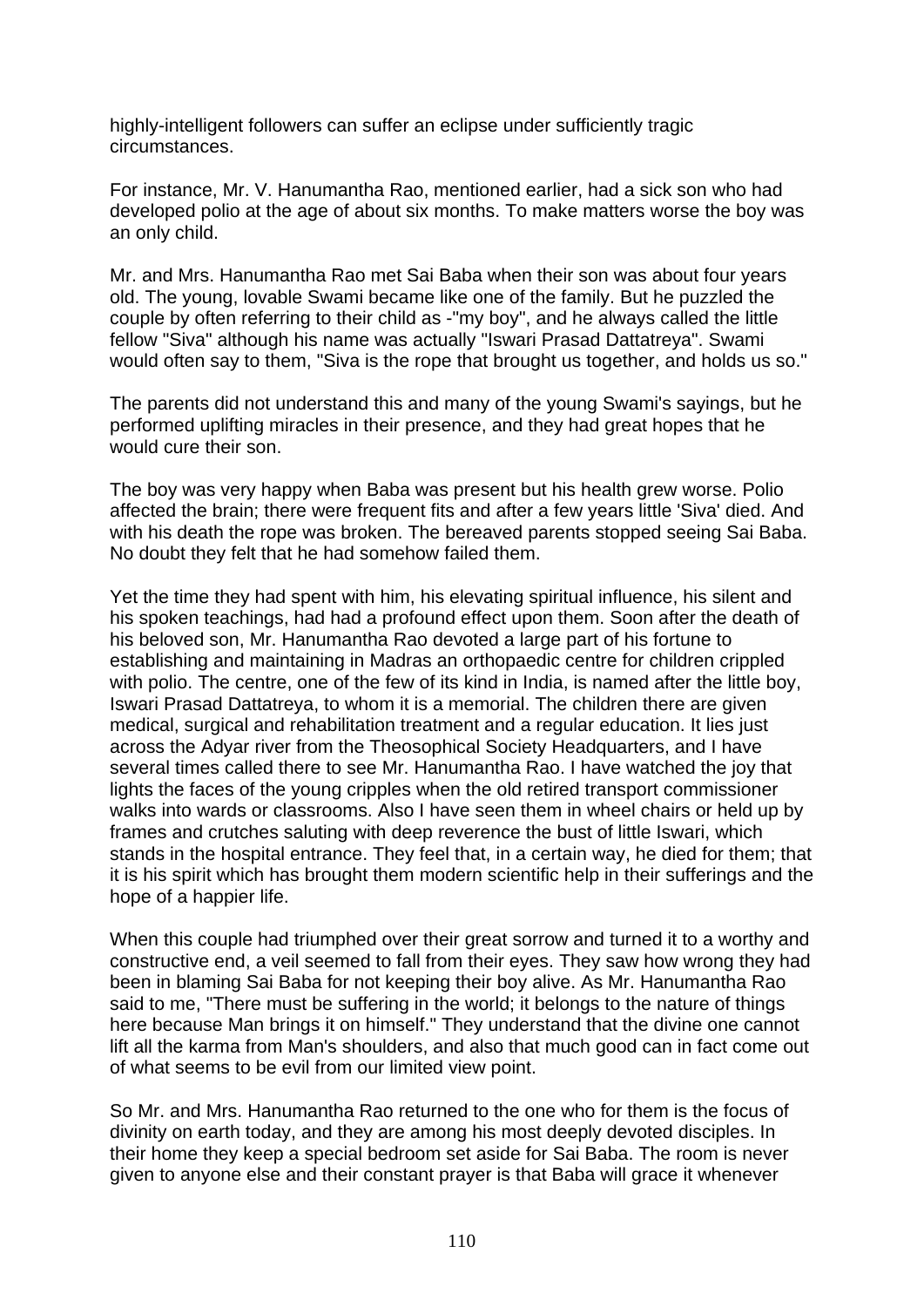possible with his presence.

My wife and I have several times been at the Hanumantha Rao home, one of a small group there, when Sai Baba paid a visit. It is a special joy to watch him there. As in former years he seems to be one of the family happy, carefree, boyish, full of fun. It's as if he is the son, yet at the same time the father and mother and god of this gentle sweet old couple. The soul of the child that led them, the rope that drew them towards the light, is, I feel, somehow still there though unseen.

In a number of cases where Sai Baba has not cured or saved - has not performed the outer miracle - I have noted a similar inner and really much more important miracle. He has perhaps cured the desire to be cured and brought acceptance; he has healed the soul-wounds of loss, and lifted minds and hearts to a better understanding of life. He has brought a new and broader vision about suffering and death.

It is the same pattern now as it was long ago at Shirdi. Then and there he healed and saved the lives of many. But some he did not save. One of these was the daughter of his great devotee H.S.Dixit. So people murmured, "If Sai Baba could not save Dixit's daughter at Shirdi, what is the good of a Sadguru?"

On this point the profound Sai Baba apostle, B.V. Narasimha writes: "One might as well say when dear ones die, 'What is the good of God?' Faith is not a guarantee that there will be no death or evil in the world in life. But, as in the case of Dixit, intense faith makes the devotee brace himself up against all inevitable calamities and learn more and more of God's scheme for our life. Life is not intended to be a bed of roses and a treasure house of wealth. Faith enables the devotee to see what life is, and what God's plan is, and improve his own attitude to life."

In this, as in his former incarnation, Sai Baba has sometimes said that to cure a certain person, to save from death, or to remove some inborn physical blemish, would be to interfere unduly with the person's karma. And in such cases he has left the person concerned to bear that cross.

From all this we might conclude that some diseases are karmic and some are not. Some are the result of our own actions (most likely in a former life) and are part of the great moral law of compensation. We must expiate our past misdeeds by bearing the consequences and learning thereby. On the other hand, some afflictions diseases, accidents, and so on are only to a limited degree, if at all, brought about by our own actions. And with such we do not need to suffer long in order to learn some specific lesion from our own past mistake.

Likewise with regard to death. Generally, I think, time of death is not strictly preordained; there are several points, let us say, along our life-line when you could meet with death, but it is not an absolute karmic necessity that you should die at the first or second of those points. Nevertheless, in Man's present state, death is an essential to the pattern of life, and in the end every man must die. Though Lazarus was called back from the tomb, some years later he died. And so must any man whose life Sai Baba saves. When that final point comes at which it is best to die, at which it is unwise and detrimental to the soul to prolong life, then what enlightened saint would interfere? The Illuminati, the God-men the great Yogis know when that "right time" is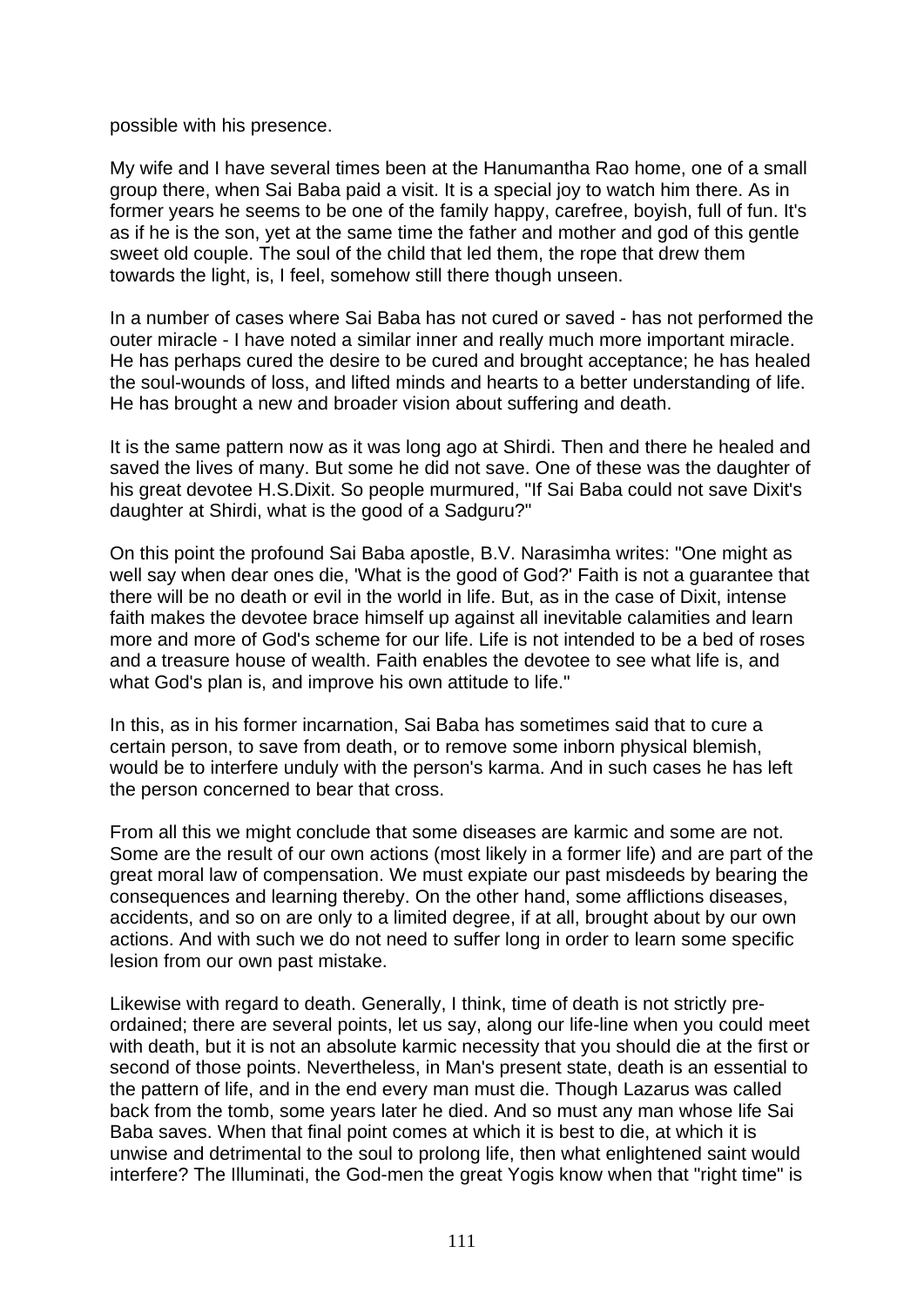for those who come to them as, of course, they do for themselves. When the ancient writings say that the yogi conquers death, they do not mean that he lives forever. They mean that he himself decides the right time for him to depart this earth, and then he goes, leaving his body, consciously, of his own volition.

But, as mankind is today we cannot expect Sai Baba, or any other God-powered man, to dissolve away the whole heavy cloud of Man's karmic sins, curing all diseases, making all the cripples walk, cleaning all the lepers, opening the eyes of all the millions of blind that exist in India alone. The most he can do is lift a little of Man's heavy karma here and there and point the way.

#### ETERNAL HERE AND NOW

There the When is an eternal Now The Where an eternal Here. THE DREAM OF RAVAN

Mr. N. Kasturi has written of the following incident.

At about 1.30 p.m. on June 21st 1959 Baba's close disciples were alarmed because his temperature shot up suddenly to 104.5 degrees. About five minutes later the thermometer registered a fall to 99 degrees. This was a mystery to them, and Baba did not at the time enlighten them.

However, that evening he was having dinner with a number of his devotees on a terrace in the moonlight. Among them was a young man from Madras who had been for some time staying with Baba, but was leaving the next day. Suddenly Swami said to him: "When you go to your mother tomorrow, tell her that she should be more careful about fire. "

This aroused considerable curiosity and some anxiety. So Baba told them that the lady's sari had caught fire that morning in Madras while, she was in her puja room but that the flames had been extinguished in time. The sari was ruined but she was unharmed.

After dinner one of the devotees thought of putting through a trunk call to Madras. Baba agreed, and it was done. The lady came to the phone herself and gave the enquirers more details of the accident. Then Baba spoke to her, and the listening devotees heard him laugh and say, "Oh, no, I did not burn my hands. I just had an increase in temperature for a short while."

Some years later I had first-hand confirmation of this story from Mr. G. Venkatamuni whose wife, Sushila, was the person concerned. Yes, her sari had caught fire while she was in the puja room, he said, and in a moment she was enveloped in flames. Panic seized her, but she had long been a devotee, and the first words that sprang to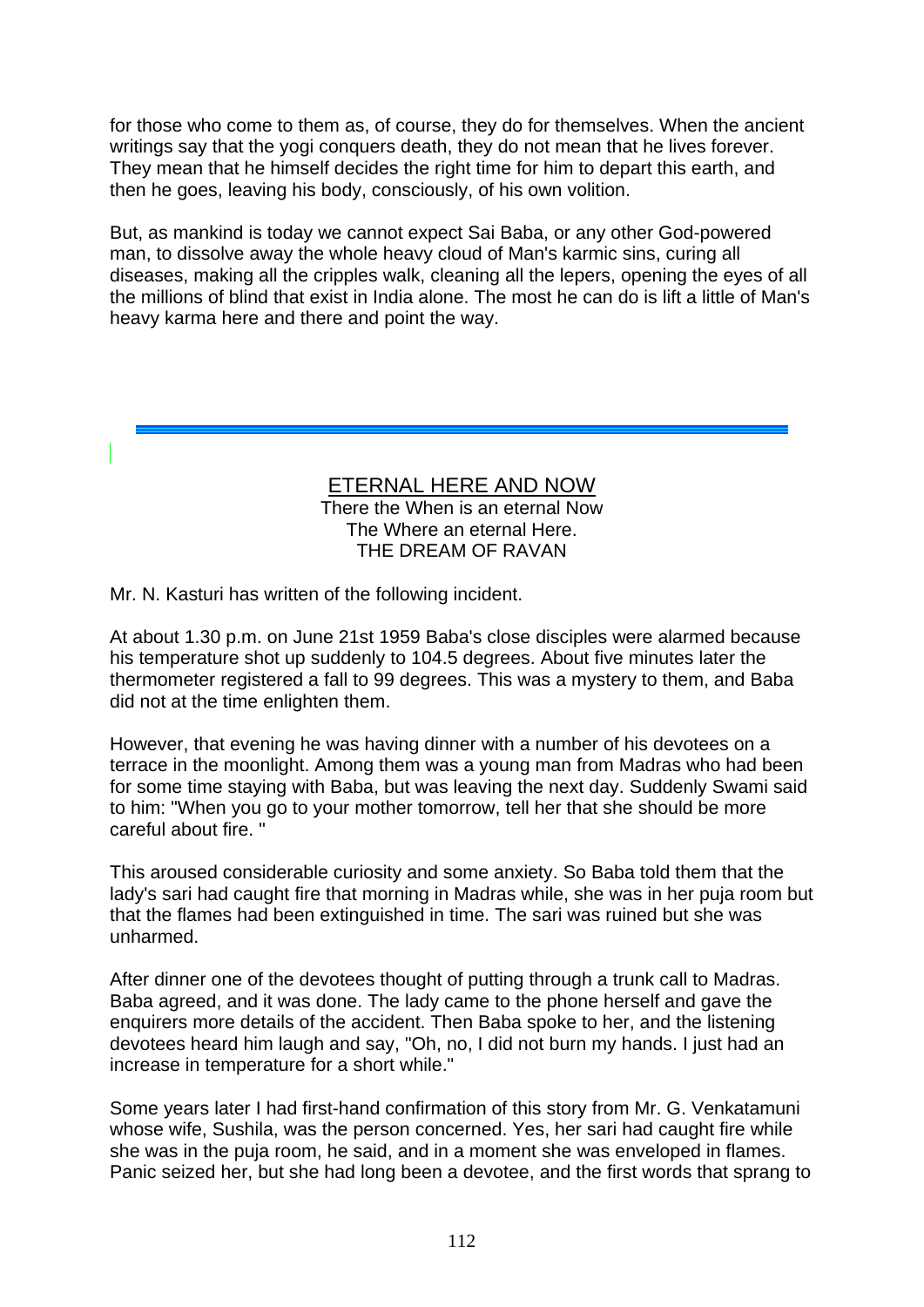her lips were "Sai Baba". Immediately the flames died away and Sushila; knowing from experience the power of Baba at any distance, felt quite sure that he had somehow come to her aid in the crisis.

Forgetting for a moment that he had not come to her in his physical body she had asked him on the telephone if he had burned his hands. Yet this is not such a foolish question as might at first sight appear. Psychic research workers have found many case histories of astral travel where a shock to the astral body has caused effects, such as wounds, burns and bruises, on the physical body. This is brought about by the occult law of reciprocity. Baba's sudden rise in temperature seems to have been a mild example of this.

Throughout the 1940s, and for most of the 1950s, Baba often went into a trance during his out-of-the-body journeys. Suddenly and unexpectedly he would become unconscious, and those near him would know that he was away, probably with some devotee at a distant place. On returning, he might or might not tell those around him something of what happened.

On occasions there would be reciprocal effects on Baba's physical body indicative of what he was doing. Sometimes, for instance, a few words of what he was saying at the distant place would issue from his physical lips. At other times vibhuti would emanate from his body. This latter was usually when he had gone to be present at the death of a devotee. Mr. Kasturi says, "On such occasions, symbolic of death, destruction and the end of the temporary and the evanescent, sacred vibhuti issues from the mouth of the body that Baba leaves behind in order to proceed to the deathbed."

Kasturi then gives an example. At about 5.20 p.m. on November 15th 1958 Baba was reading a letter aloud to some people around him, when suddenly he exclaimed, "Ha!" and fell to the floor. The body was quiet for ten minutes, then it appeared to cough. Puffs of vibhuti were coming from the mouth, shooting out, Kasturi says, "to a distance of more than a foot and a half".

At 5.35 pm., having been unconscious for fifteen minutes, he resumed the reading where he had left off, quite naturally and showing no signs of exhaustion. When requested, he told the devotees where he had been - Dehra Dun in the Himalayas. There he said the mother of a doctor, well-known in the ashram, had just passed away. Baba had gone to give her help at the time of transition, which was 5.30 p.m. He also remarked that the doctor, her son, was present at the woman's death in Dehra Dun, and that people were singing bhajan songs in the room there. He further described how the old lady had at the end announced to everybody: "This is my last breath", and then expired.

Two days later, on November 17th, a letter came to Baba from the doctor whose mother had died. He wrote, "My mother drew her last breath on Saturday, at 5.30 p.m. We were doing bhajan during her last hours as per her wish. She was remembering you constantly."

Here is another example of Baba's knowledge of things at a distance and his power to intervene. In the early 1960s when Mr. K.R.K. Bhat a Divisional Manager of the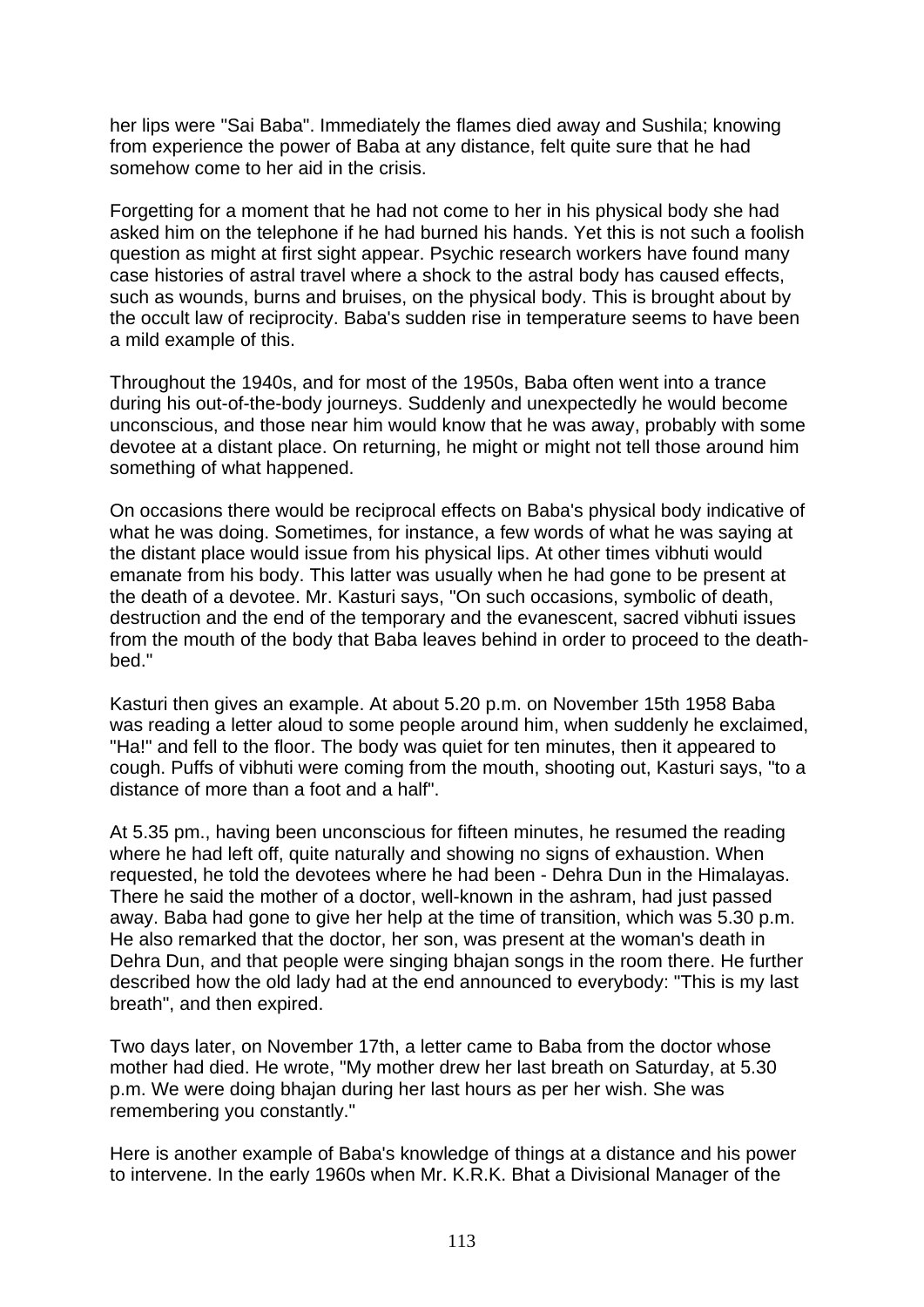Life Insurance Corporation of India, there was a case of bribery and corruption among his subordinates. This was in connection with an important promotion and some anonymous letters had set an official enquiry in motion.

It was found that several people were involved in the plot but the main culprit seemed to be Mr. Bhat's male stenographer who, however, tried to protect himself by shifting the responsibility onto his chief. He stated to the enquiry officer that he had simply carried out Mr. Bhat's instructions in all that he did.

It began to look as if Bhat, although completely innocent, would become involved; it being a question of one man's word against that of another. Bhat could think of no way in which to establish his innocence, and he began to be very worried. If he were found guilty of involvement in such an affair, the effects would be drastic to his career.

Finally the whole matter hinged on whether Bhat had or had not received personally in his office, and signed for, a certain registered letter. The stenographer stated that his chief had done so, whereas Bhat knew for certain that he had not. It should have been easy to check with the appropriate post office and find out whose signature had been given for the letter on the known date. But the postmaster stated that he could not assist because it had happened too long ago. The records, he said, were kept only six months, and then destroyed. The relevant letter had been received more than six months before.

At this point Baba began appearing in dreams to Mr. Bhat, who was a devotee. In a dream-vision Baba assured Bhat that the records were in fact still at the post office. They had not been destroyed as stated. In the end the postmaster was forced to admit that this was true. He made the excuse that his predecessor had let the old records pile up, and that there were so many - in fact over three years' accumulation - that he had neither the time nor the facilities to destroy them. He maintained, however, that as the mass of documents were not in any order but all in a jumbled heap, it would be quite impossible to find the one little paper so important to Mr. Bhat. There was absolutely no point in making the attempt, he said, as it would be like looking for a needle in a haystack.

That night Swami appeared again in a dream to his devotee, Mr. Bhat, saying that a man should be appointed to search at the post office, and that the relevant document would be quickly found. Following this, Bhat at last persuaded the postal authorities to attempt what he wanted. A clerk was put on to begin a search through the great stack of papers. Quite at random he picked out a bundle and began going through it.

"Miracles of miracles," said Mr. Bhat. "There was the document I needed so badly right in the first bundle." It showed conclusively that the stenographer had signed for the vital registered letter on behalf of his boss. This cleared the latter of suspicion. The stenographer and several other men were found guilty of corrupt practices, and the Corporation administered appropriate penalties. Sai Baba's all-seeing eye and intervention from afar had saved his devotee from injustice.

"Not only is he above the limitations of space, but of time too," Mr. Bhat declared. "When we were at Prasanti Nilayam early in 1965, Swami told my wife privately that I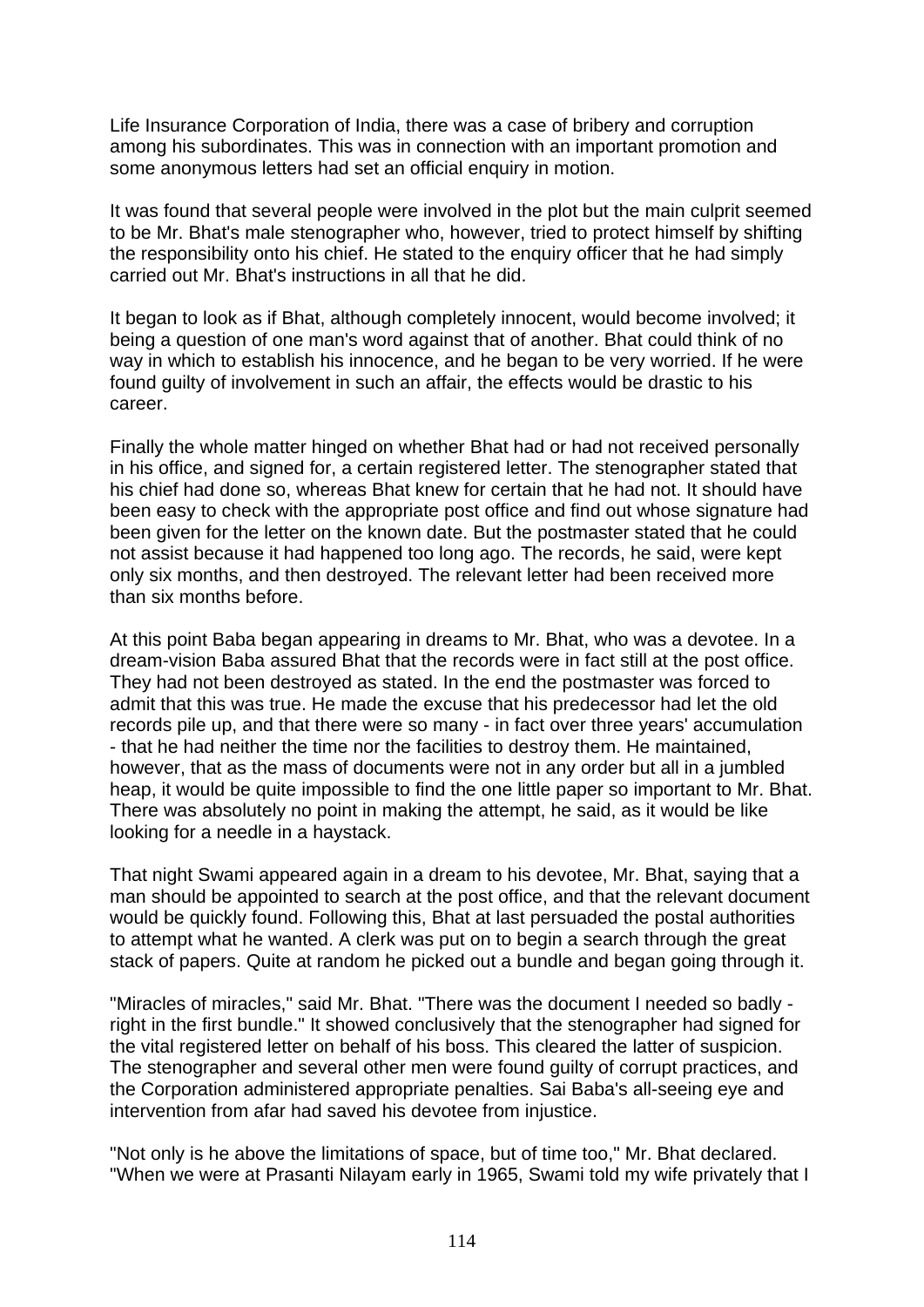should retire or take long leave, but must somehow stop work and be away from the office by June lst that year.

"He did not say why, but I had learned by this time to follow Swami's advice. However it was quite impossible for me to clear up all my business affairs, train my successor, and hand over by June 1st. I could manage it, I found, by July 1st, so I decided that that must suffice. I would be a month later than Swami had intimated, but I hoped that would be all right. I was wrong.

"On June 4th I had my first heart attack. Baba had obviously foreseen it and given me the warning. The strain of work had brought it on, no doubt, and if I had taken his advice I could have avoided it. Well, through his grace I am still alive and able to do many things that the specialists say I must not do."

Many other people have told me that Baba has foreseen events of importance in their future. Not only dangers to health and limb, but many things that loom large in their daily lives - births, marriages, new jobs, business opportunities and examination results, even to the precise marks that will be obtained.

Here is an amusing example of his precognitive power. Mr. G.K. Damodar Row, a retired judge, was at the time in question Governor of the Lions Clubs for several districts of Southern India. He was about to leave for Chicago to attend an international convention of Lions Clubs there. When he called at Prasanti Nilayam and told Sai Baba, the latter asked him to take a parcel, containing vibhuti and other items, to a group of Sai Baba devotees in California. Damodar Row was delighted at the prospect of delivering the parcel, not only for the joy of doing something for Baba, but also because he looked forward to seeing his devotee friends in California.

But the difficulty was that the Indian Government would allow him only enough foreign exchange to travel to Chicago and back by the shortest route, that is, across the Atlantic. He found it was quite impossible to obtain officially the necessary dollars to make the extra journey from Chicago to the west coast of America.

Reluctantly and sadly he told Swami that the hard facts of foreign exchange control and geography made the mission to California quite impossible. Swami was silent for a moment, then said: "Nevertheless you will go to California, so don't worry, just take the parcel." In Chicago Damodar Row called a number of times at the office of the airline company by which he was travelling to enquire if there was any way in which he could possibly make his return journey across America and the Pacific. But there was none.

The girl of whom he used to enquire frequently in the Chicago office got to know him and, noticing the image of Sai Baba on his ring, asked him about it. He told her that it was his guru and that furthermore his guru had said that he, Damodar Row, would go to California - so there had to be some way in which it could be done.

"I'm very sorry to disappoint you and your guru," she replied with apparent regret, "but there's just no way that I can do it. I would help you if I could."

Then one morning she greeted him joyously: "Your guru was right!" she cried. "You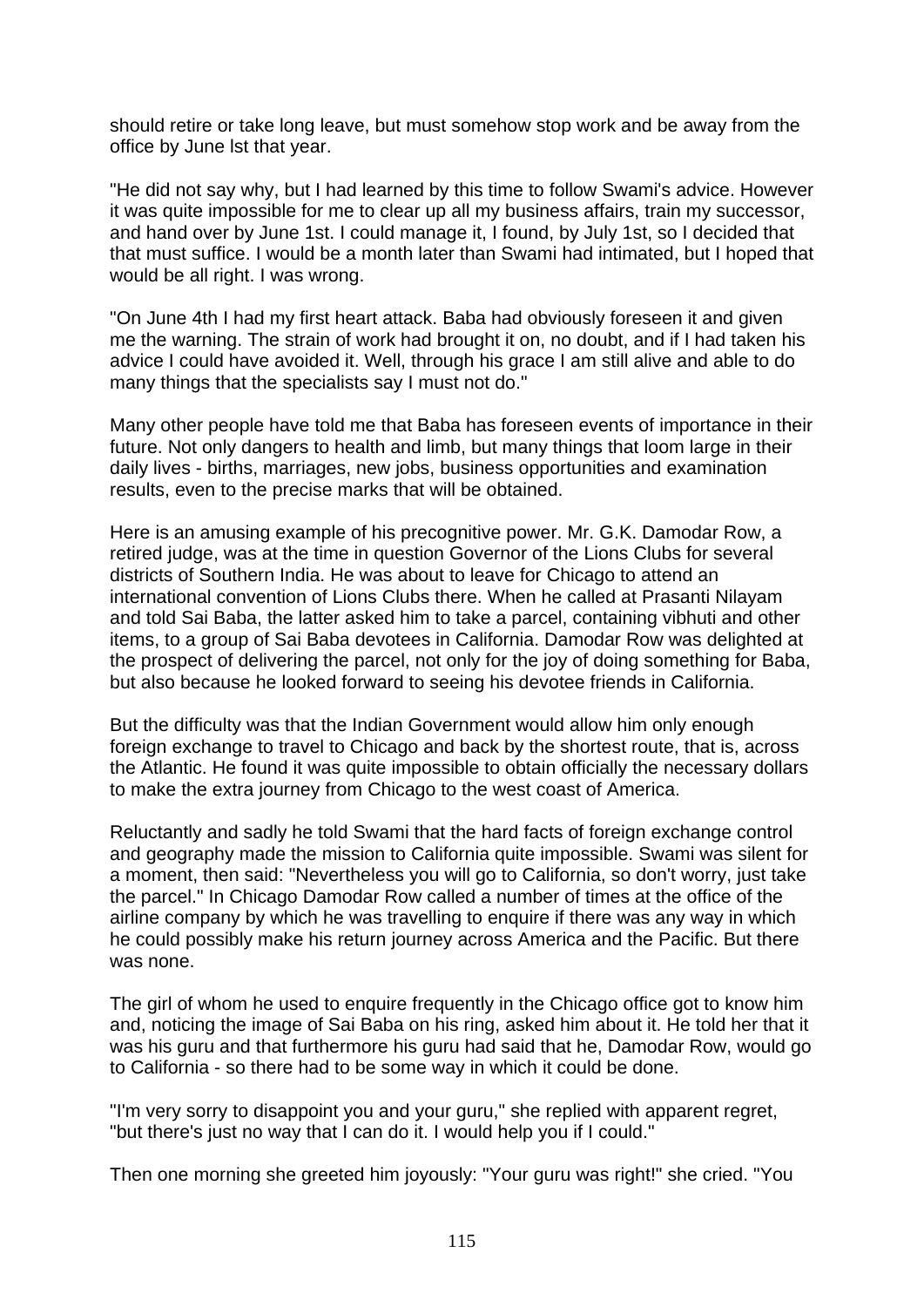are going to California."

When, with a leaping heart, he asked her how, she informed him that there had been a strike of pilots in the airline by which he was to travel back, and that now she would have to re-route his return to India by another airline. In this way she could send him via the Pacific, and he would be able to make a stopover at Los Angeles.

Thus, as Baba had foretold confidently weeks earlier, the parcel was duly delivered to the Californian "Sai Family". I was myself at Prasanti Nilayam when Damodar Row came there straight after his return from America. He was still highly elated when he told the story, and all hearers shared his joy in the telling. No one doubted but that Baba had foreseen the strike, and the manner in which it would affect Damodar Row's movements.

Through the years since Sai Baba's following first began at Shirdi last century there have been numerous reports of him appearing in a materialised form at places far away from where his body actually was at the time. He may make the appearance in his own form or in some other, such as an old friend or relative, a beggar, a workman, a sadhu or holy man.

Sometimes, it seems, he creates a temporary maya, or illusion, of the form. Sometimes it may be that he "overshadows" a real living person or animal, making them do what he requires, and himself noting the response or reaction from the devotee concerned. Then he tells the devotee about it at a later date. Or he may at the time make some remark to people where he actually is, physically, at the time which gives a clue as to what has happened at a distance. Then this is confirmed later.

One example took place when H. S. Dixit received a letter at Shirdi to say that one of his brothers at Nagpur was ill. He told Baba about it, saying regretfully, "I am of no service to him." Baba replied, "I am of service."

Dixit could not make out why he said this, and what he meant. But he found out some time later, for just at that moment at Nagpur, a sadhu arrived and used the very words of Baba, "I am of service". The sadhu cured the brother of his illness. And Dixit realised that across a thousand miles Baba saw what went on, and did what was necessary.

That may, perhaps, have been a real sadhu "overshadowed" by Baba but one that appeared to a devotee in more recent years in Delhi seems more like an illusive creation, a temporary form taken by Satya Sai Baba.

This story was told to me by Mrs. Kamala Sarati, wife of the late Mr. R.P. Sarati who was at the time of the event Additional Secretary of Defence under V.K. Krishna Menon, the Indian Minister for Defence. The incident concerns a man named V.S. Chidambaram, a violinist who was Kamala's music master. Not being herself too sure of all the details, Kamala kindly wrote on my behalf from Madras, where she now lives, to her old music master in Delhi. He replied giving a full account of the event,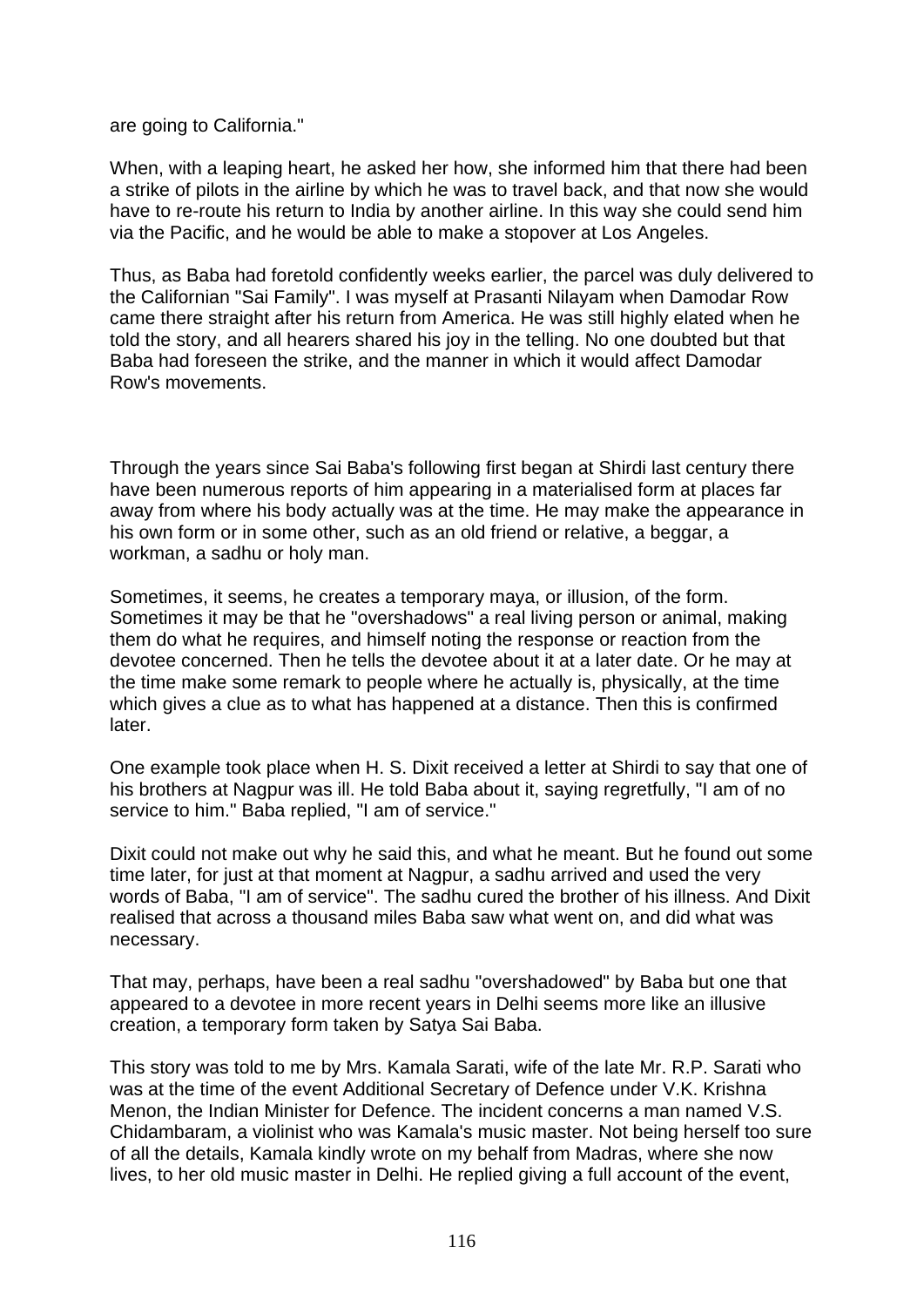and Kamala passed on the letter to me.

It happened in Delhi back in 1950 at the time when both Kamala and her music master, Chidambaram, had been devotees of Sai Baba for about two to three years. Both had visited Puttaparti some five or six times and Chidambaram was at that period living in a room in Sarati's house in Delhi.

One morning the music master, then a man of about forty-five, was riding his cycle along Minto Road between New and Old Delhi. He had been out teaching some pupils, and was due back home to give a violin lesson to Kamala at eleven o'clock that morning.

As he cycled along he was turning a problem over in his mind. It used to cost him a lot to travel all the way to Puttaparti and although he had had some beautiful and wonderful experiences there he began to wonder if he could really afford the journey. He writes: "I was just thinking whether Baba was a real incarnation of God and whether it was worth spending so much money in going to Puttaparti to see him."

It was then that an old sadhu came cycling fast behind him and caught him up. The music master noted that the holy man was wearing a robe and had a cloth tied around his head, just like the pictures of Shirdi Baba. The old sadhu stopped, and, Chidambaram did likewise offering his salutations. The sadhu remarked that he would like to speak alone and privately to the music master, and as the street was busy and noisy suggested they go to a quiet spot. Chidambaram, realising that he would be late for Kamala's lesson, made some protest, but the sadhu said it was only a question of ten minutes. The music master says, "I had the feeling that this sadhu was like Shirdi Baba, and so I consented to go with him." After walking some distance down a side-road, pushing their bicycles, they came to an old tomb. The sadhu sat on this, putting one leg over the other in the manner of Shirdi Baba. The music master, after making customary gestures of respect and reverence, sat on the ground before the holy man.

Sadhu: (after about a minute's silence) "Who do you think I am?"

Chidambaram: "You seem to be like Shirdi Baba."

Sadhu: "All right. See my hand." He held his palm before Chidambaram. The palm became like a mirror in which was reflected in radiant colours the figure of Sai Baba of Puttaparti, sitting in a chair and smiling.

The music master gazed at the vision in awe.

Then the sadhu unbuttoned his robe and under-shirt to expose his chest. There again Chidambaram saw a vision of Puttaparti Baba. This time he was "sitting with a garland around him, shining and blissful".

The music master was completely overcome. He began to tremble and "shed tears of joy". Then the sadhu rubbed his back as Satya Sai Baba so often does for devotees in distress, smeared him with vibhuti and fed him with some candy. Both of these were materialised from the air in Satya Sai Baba's inimitable way.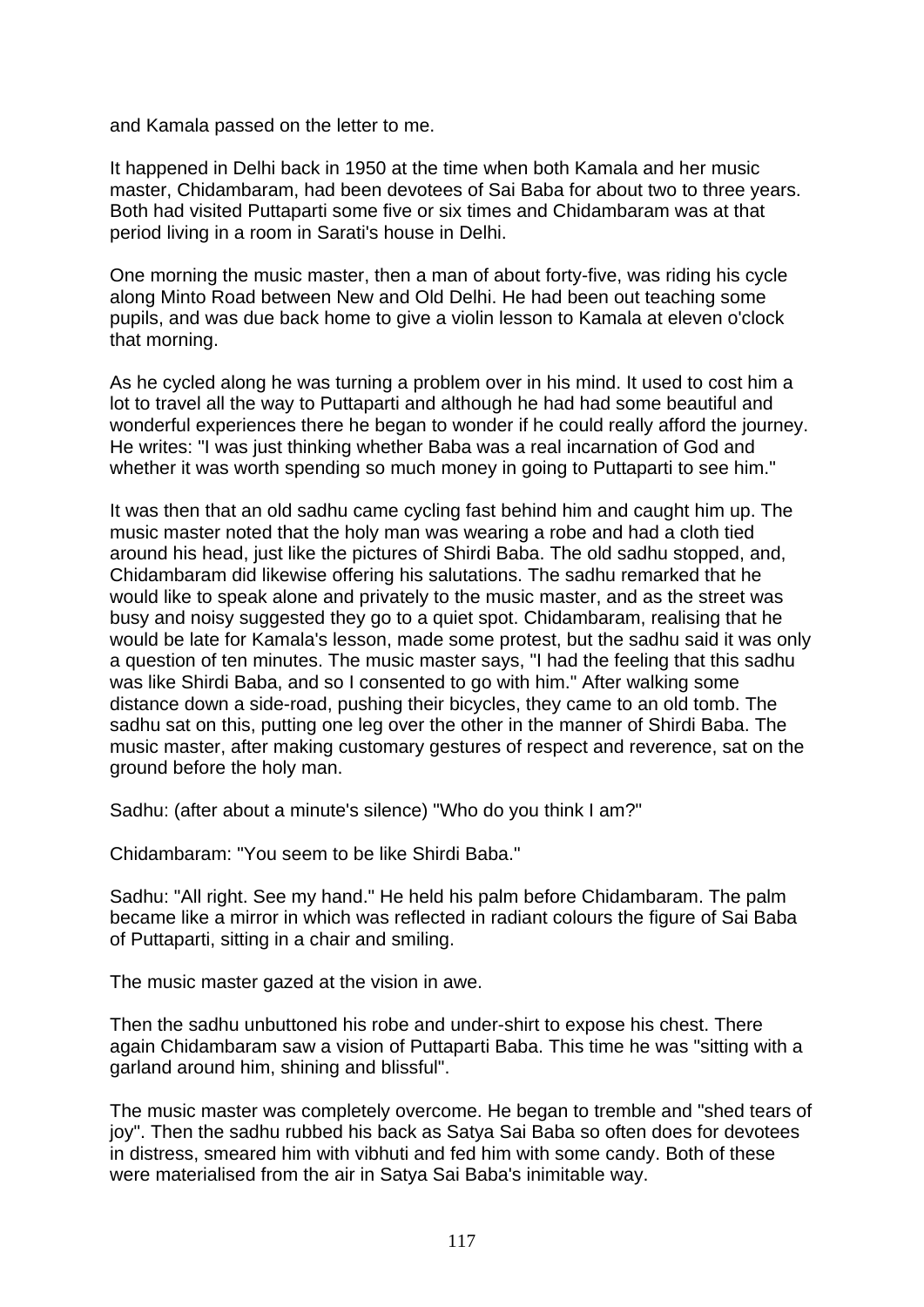Assuring the music master that the two Sai Babas are one, the sadhu said, "Don't lose heart under any circumstances. It is because of my love for you that I have come. Now let us go."

As they walked away Chidambaram begged the sadhu, whom he now believed was the Sai Baba he knew and adored, to come with him to the Sarati home. But the holy man would not do so. Chidambaram writes, "I watched him cycle off up the quiet side-road. In two minutes both he and the bicycle had completely vanished." The music master could not himself ride, being too overcome with emotions, and so, he says, "Loading my bicycle onto a tonga [cart] I went home."

Kamala told me: "He was very late, and I was wondering what had happened. Then he arrived in the tonga - and in such a state too! I thought he was ill. When he could speak coherently, he told me all about the experience. Since then he has had no doubts, and is very devoted to Sai Baba."

This story concerns Mr. V. Radhakrishna of Kuppam, whom Baba seems determined to keep on this earth as long as possible. In 1960, seven years after he had been raised from the "dead", Radhakrishna was again sick, and was suffering a good deal of pain.

He told me: "One night the doctor gave me a morphine injection and I went off to sleep. But it seems that I got up later and wandered about in a state of unconsciousness. I don't remember anything about it, but I must have fallen down the well near the house. The well was open, about ten feet in diameter and some fifty feet deep, with about thirty feet of water in it. The sides are of smooth stone, and there are no ledges, or anything whatever to hold onto, or stand on."

His daughter, Vijaya, who was present at Kuppam at the time of the accident, takes up the story from her diary notes.

"My mother awoke at about 3 a.m. and saw that father was missing from his bed, so she went to search for him. Outside she called his name and presently she heard a voice shout, 'I'm in the well.' She ran over and looked down with an electric torch. There he was. He seemed to be standing in the water, about up to his waist in it, but she knew that there was nothing there for him to stand on. She called down to him but he did not reply, just remained there in the water.

"She rushed inside and awoke my two brothers and myself. So we went over, but did not know how to get him out. There was a stone slab across the top of the well with a gap on either side, through one of which he must have fallen. My eldest brother, Krishna Kumar, tried to reach my father from the slab, but father was too far down for this. We must have been making a lot of noise because the Chief of Police suddenly appeared on the scene. He told us later that he just happened to be passing that way from the railway to his office when he heard us. It was not his usual nightly route home, and he does not know why he went that way. Incidentally, he was a friend of our family.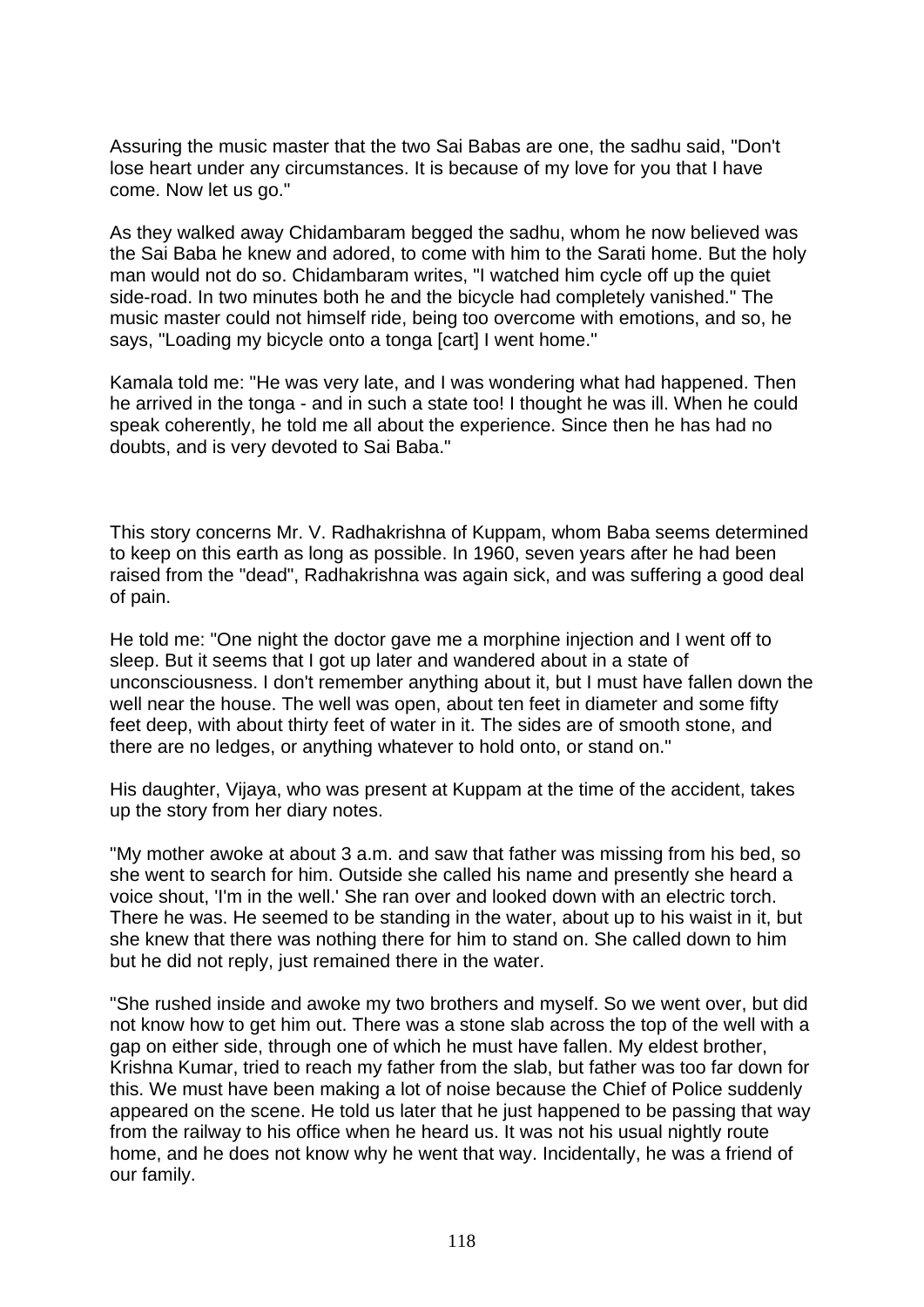"With ropes and a pulley and a basket they finally fished my father out. I'm not sure exactly how, because I kept back out of the way. But it did seem to me at the time that Krishna Kumar had superhuman strength in pulling my father up. Yet now I believe that he was helped by a force from below. Well, you know what I mean ...

"My father seemed half-conscious when they got him out. He was taken into the house and put on his bed. We sent for the doctor. Then as we waited, we heard father say, 'When will I see you again, Baba?' just as if Sai Baba was standing there in the room. No doubt he was though we could not see him.

"When the doctor came and examined father, he would not believe about his being in the well, but the Chief of Police was still there and confirmed our unlikely story. The doctor said there was no shock and in fact the patient was much better than he had been before his misadventure. There was no need for any treatment or medicine, he said, just a cup of strong coffee was all father needed."

Radhakrishna himself told me: "I knew that it was all Baba's work, keeping me up in the water, so on the same day I hired a car and we drove to Puttaparti. As soon as we arrived, Baba greeted us from the balcony. Then, laughing, he called down, "My shoulders are aching with holding you up so long last night, Radhakrishna!" Earlier that morning Baba had told other devotees that he had been "away" during the night helping Radhakrishna who was in trouble.

What can one say? Was Baba at Kuppam in subtle form, seen only by Radhakrishna in another state of consciousness? And was he employing his tremendous psychokinetic power, an attribute of the psyche as yet only glimpsed by parapsychology, to hold Radhakrishna's body above the water-line in the well?

Today in India at many different points some psycho-kinetic force is operating frequently in association with the name of Sai Baba. Its most usual manifestation is in the production of vibhuti on holy pictures, mainly on photographs of Baba but also on pictures of gods and avatars in the same shrine-rooms. The ash may be sticking to the glass on the outside, or it may be under the glass of the pictures. It may come as a small patch that gradually grows until, like a layer of hoarfrost it almost covers the entire picture. Or on the other hand it may appear all at once, practically smothering the picture in a moment.

Dr. D.S. Chander, the dental surgeon of Bangalore, is one of many who have experienced this strange phenomenon. He told me that vibhuti suddenly appeared on all the pictures of his shrine-room; then, after about a month, it completely vanished. He felt uneasy about its disappearance, as if perhaps the divine grace were withdrawn because he had done something wrong or left undone something which he ought to have done.

His wife often assisted him in the surgery, and it was his custom to ring a bell when he needed her for something. One morning when he rang the bell, his wife happened at the moment to be putting flowers in the shrine-room. All the pictures there were clear, she said, with no traces of ash on them. She was sure of this because after the sudden disappearance of the ash, she always looked hopefully for any signs that it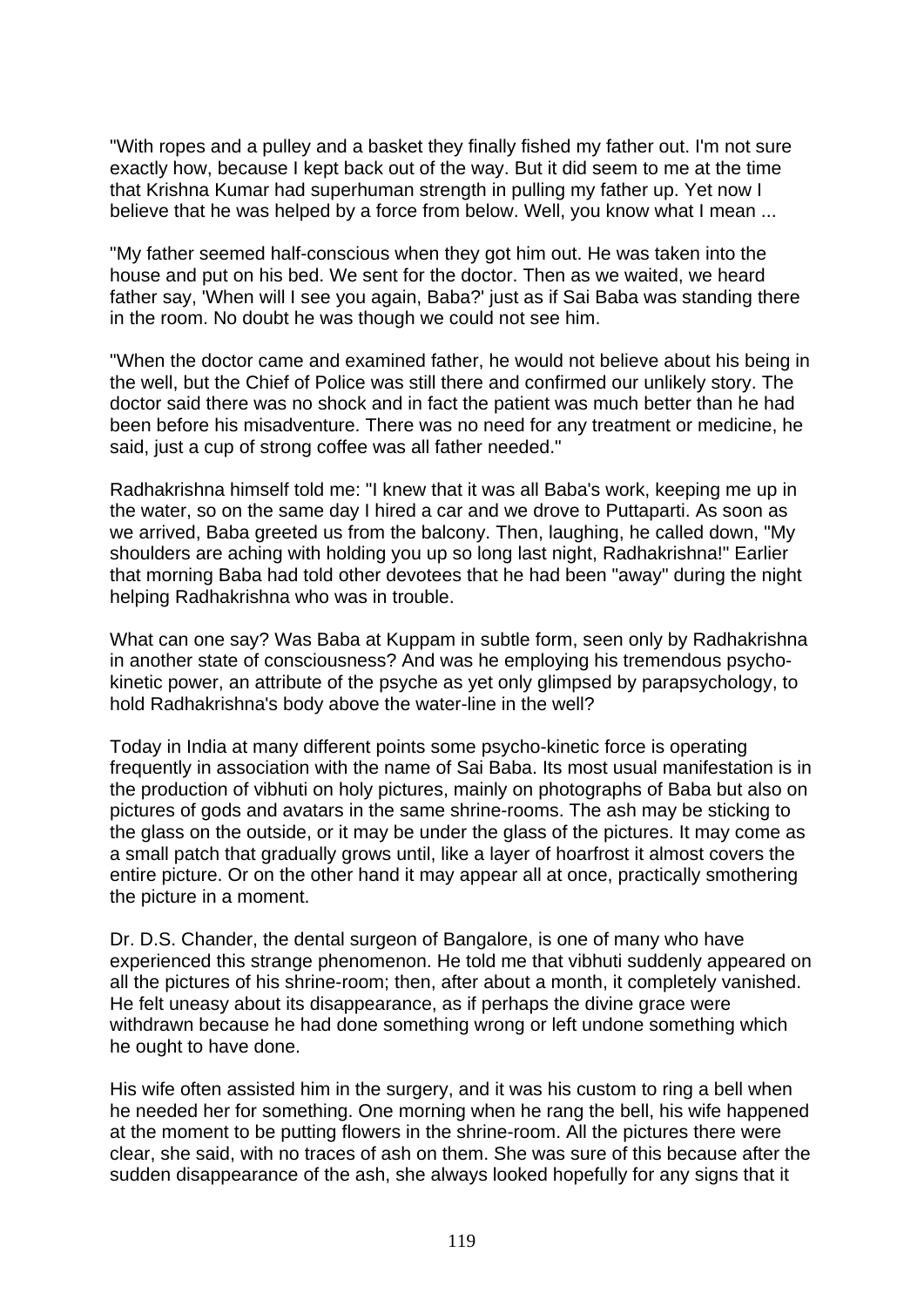might be returning.

Leaving the flowers, she went off quickly to the surgery to see what her husband needed, and when she returned a few minutes later all the Pictures in the shrineroom were again covered with vibhuti. She hurried back to tell her husband, and as she passed through the sitting-room she saw, that there, too, Baba's photos had patches of ash on them.

Most of the vibhuti vanished again after a month or two. But a little remained to keep the doctor happy, and was still there when I paid him a visit.

My wife and I have been taken to see various houses in various cities where this strange phenomenon is taking place. I noted that when the ash is on top of the glass it adheres tightly to the surface, although some falls off and collects on the bottom of the frames.

A woman in one home told us: "At first it came on the outside of the glass, and some people said that we must have put it on ourselves for publicity or something. So then it began forming underneath, between the glass and the picture."

I examined some of the pictures where the ash was under the glass. The backs, in most cases, were securely glued on and certainly looked as if they had been undisturbed for a long time. Apart from that, these people and all the others we met in connection with the ash phenomena were not the types to indulge in imposture. They were devout, religious people - filled, it seemed to me, not with egotism and spiritual pride, but with humility, veneration and awe regarding the benevolent power that had left its mark in their homes.

In some houses various things appear in addition to the ash: other powders used in ritualistic worship, drops of ampita, tiny statues of Hindu gods, flowers, and sometimes garlands placed around the pictures.

The dynamic, psycho-kinetic force associated with the name of Sai Baba is working in other incredible ways. Here is an example. Mr. K.E. Kulkarni of Poona used to visit the local Shirdi Baba temple of that city every Thursday. On one occasion he had taken with him to the temple some pamphlets and photographs of Satya Sai Baba. In the bag he had six pamphlets in Hindi, six in English and about the same number of photographs of Satya Sai.

He started giving these out to worshippers in the temple. This drew a crowd of about a hundred people around him. They all wanted the Hindi pamphlets and the photographs - apparently none could read English. Kulkarni began to distribute the few he had, and was about to say regretfully that he would bring more next week for those people who were disappointed.

Then putting his hand in the bag for the last pamphlet he was completely stunned to find it not empty but half full. Looking in he saw a big bundle of Hindi pamphlets and another bundle of photographs. As it turned out there was exactly the number needed to go round. Every one was satisfied and not a single copy of a Hindi pamphlet or a photograph was left over. Only the six English pamphlets remained in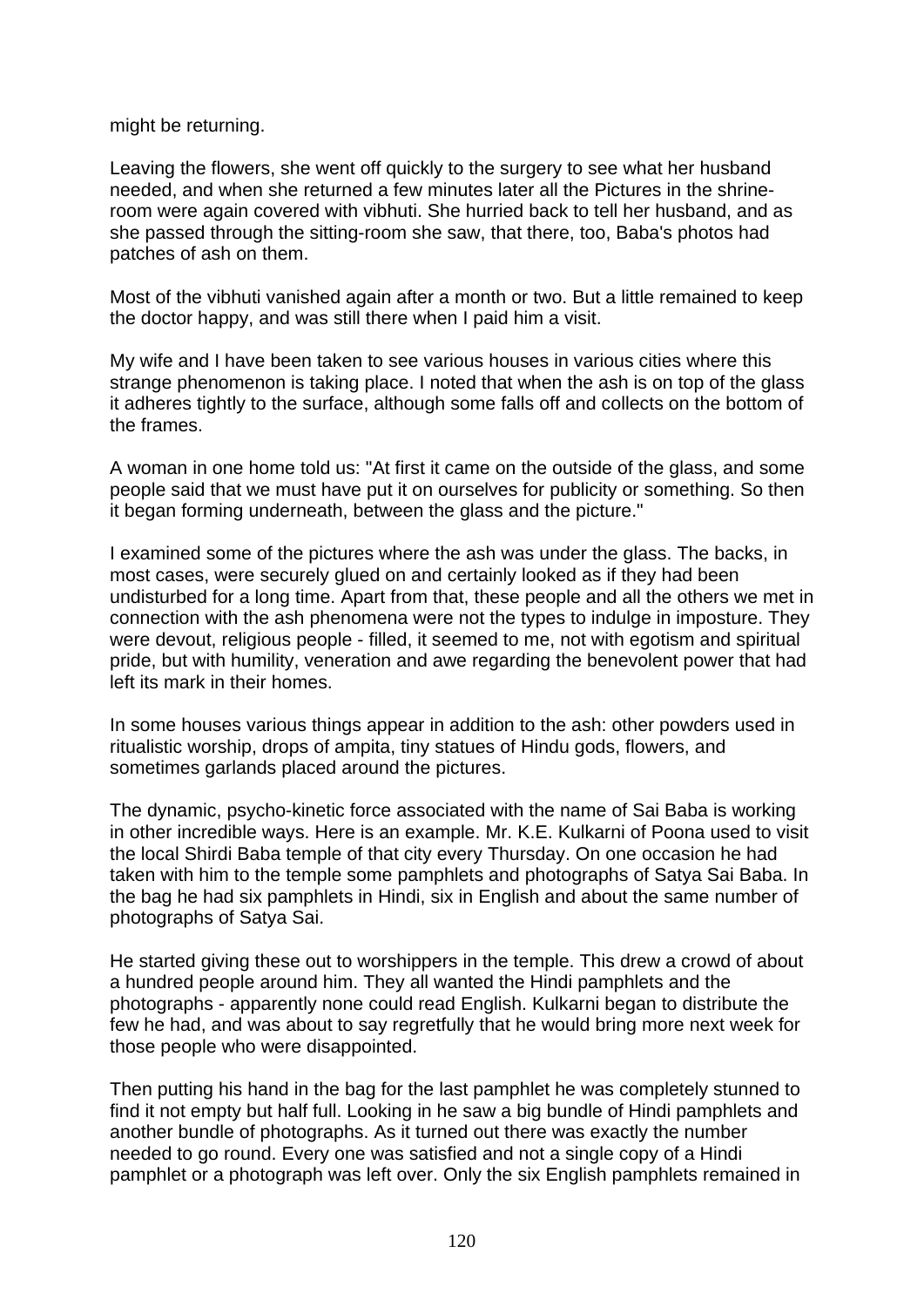the bag. These had not been in demand, and none had been miraculously added to their number.

Other psychic happenings reported from here and there include automatic writing, and written messages seen by clairvoyants either in rangoli powder or on plain walls and ceilings. These messages purport to be from Sai Baba. The people closely concerned with such phenomena (at least the ones I have personally met) seem sincere and high-minded. They describe enthusiastically how the messages are used to help the sick, to give ethical training in action and habit, to assist people in distress concerning their personal relationships, their jobs, and so on. So the power at work seems to be a good, compassionate one.

But there is, of course, a danger in communication phenomena. For one thing, as occultists know, the lower astral plane contains plenty of impostors, pretenders and worse, ever ready to seize a chance of communicating with this world. Therefore psychic forces not so good, not so benevolent, might easily begin to manifest under the guise of the great spiritual name. Thus people may be fooled and misled. And the eventual result would be to foster man's pride, egotism and lower desires rather than his higher spiritual aspirations.

There were indications that greed and desire for notoriety were already being stirred among followers when a notice appeared in the ashram magazine, under the direction of Baba. The notice said: "Some persons misuse the name of Baba, and announce that Baba is in communication with them, giving them messages, answering questions and granting interviews, their object being to earn money or fame." The notice goes on to say that such phenomena have to be explained either as the manifestation of spirits or as sheer fakes by cranks or crooks: "It is the duty of devotees to stop all such trickery by wise counsel and firm denial."

Baba makes it clear that recipient must judge the genuineness of any psychic happenings for themselves, but they should never use them as a means of drawing a crowd around for publicity, fame or making money.

## 15. The Same but Different... 16. A Word From the West

Man of Miracles by Howard Murphet

#### THE SAME BUT DIFFERENT

Into my heart's night Along a narrow way I grope; and lo! the light; An infinite land of day. RUMI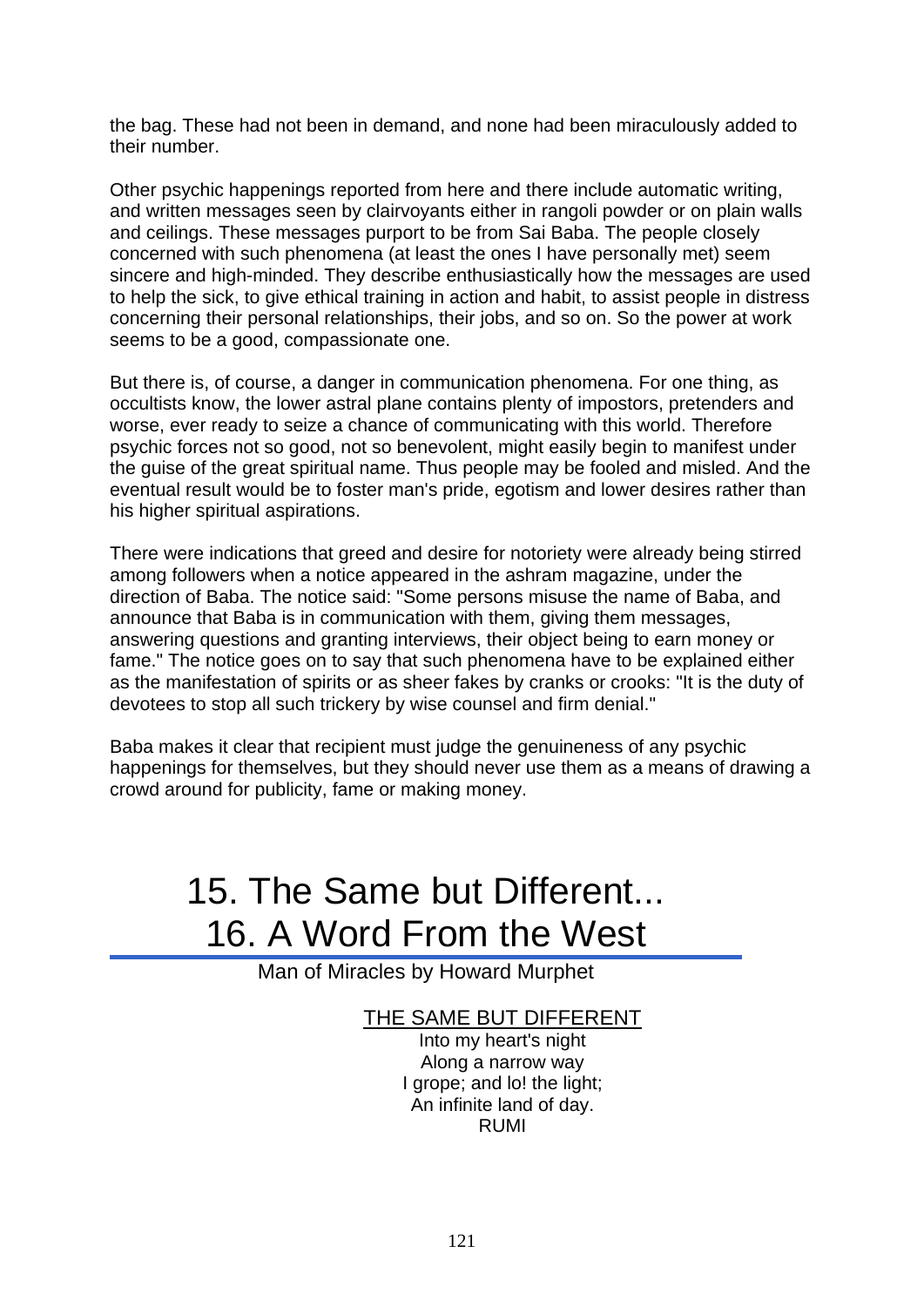The people whose experiences have been given in the foregoing chapters are highlyrespected citizens, many of them holding important positions in the life of modern India.

But the truth which they come forward to attest is difficult of acceptance to the modern mind, particularly in the western world. It is not merely that their attestations reveal more things in heaven and earth than are known to the widely-embraced materialistic philosophy, but that these things frequently seem to contradict the laws of science and common experience as we understand them. More specifically, it is that there is a man living in India today who can take objects, and many types of objects, out of "nowhere"; not just seem to take them, like a conjuror on the stage, but actually take them; and that he is doing this kind of thing daily, wherever he happens to be. They further attest that this man can read minds, not only when you are near him, but that he can be with you wherever you are, knowing what you are thinking and doing and planning to do; that he can either be invisibly nearby, or take some appropriate form in order to be there to guide and protect and teach. Furthermore, their testimony states that he can see into the future, perform surgical operations with "materialised" instruments, cure many deadly diseases by miraculous means and - far above all else - lead his devotees towards the spiritual goal of life.

Millions of men believe, or perhaps half-believe, such things about Christ and Krishna. "But then," the reader may say, "that was all long ago. This is the age of science, not of miracles. You ask me to believe that a living man is doing such things now, and has been doing them constantly for the past twenty-five years?"

My witnesses do not ask anyone to believe anything; they merely state what they have seen and known. And I, who was myself conditioned by the modern sceptical mental climate, certainly do not expect or hope that any blown-in-the-glass doubter will accept such things, unless like Saint Thomas, he sees and hears and feels for himself.

Nevertheless, there are millions who will never have the good fortune to sit physically at Sai Baba's feet, either at Prasanti Nilayam or wherever else in the world he may go in the years ahead. Therefore, for the sake of the many among them who can believe even though they have not seen, and whose faith and hope and understanding may benefit thereby, I bring further witnesses to the stand. Among those whose stories are given in the next few chapters are leading men of science, business, statecraft. They are a few of the many devotees well-known to large sections of the public in and beyond India. Into their lives has come the same miraculous Sai power, but for each its manifestation is different, unique.

One afternoon my wife and I were sitting in a room in Madras talking to a woman who had come down from the north of India and was on her way to Prasanti Nilayam to attend the festival of Sivaratri. She has known Sai Baba since the late 1940s, and is one of his truest, purest and most sincere bhaktas, or devotees. She has not given me permission to use her name, so I will call her Mrs. B. Among others in the room that day was Dr. C.T.K. Chari, who is Professor of Philosophy at Madras Christian College, a member of the London Society for Psychical Research, and a well-known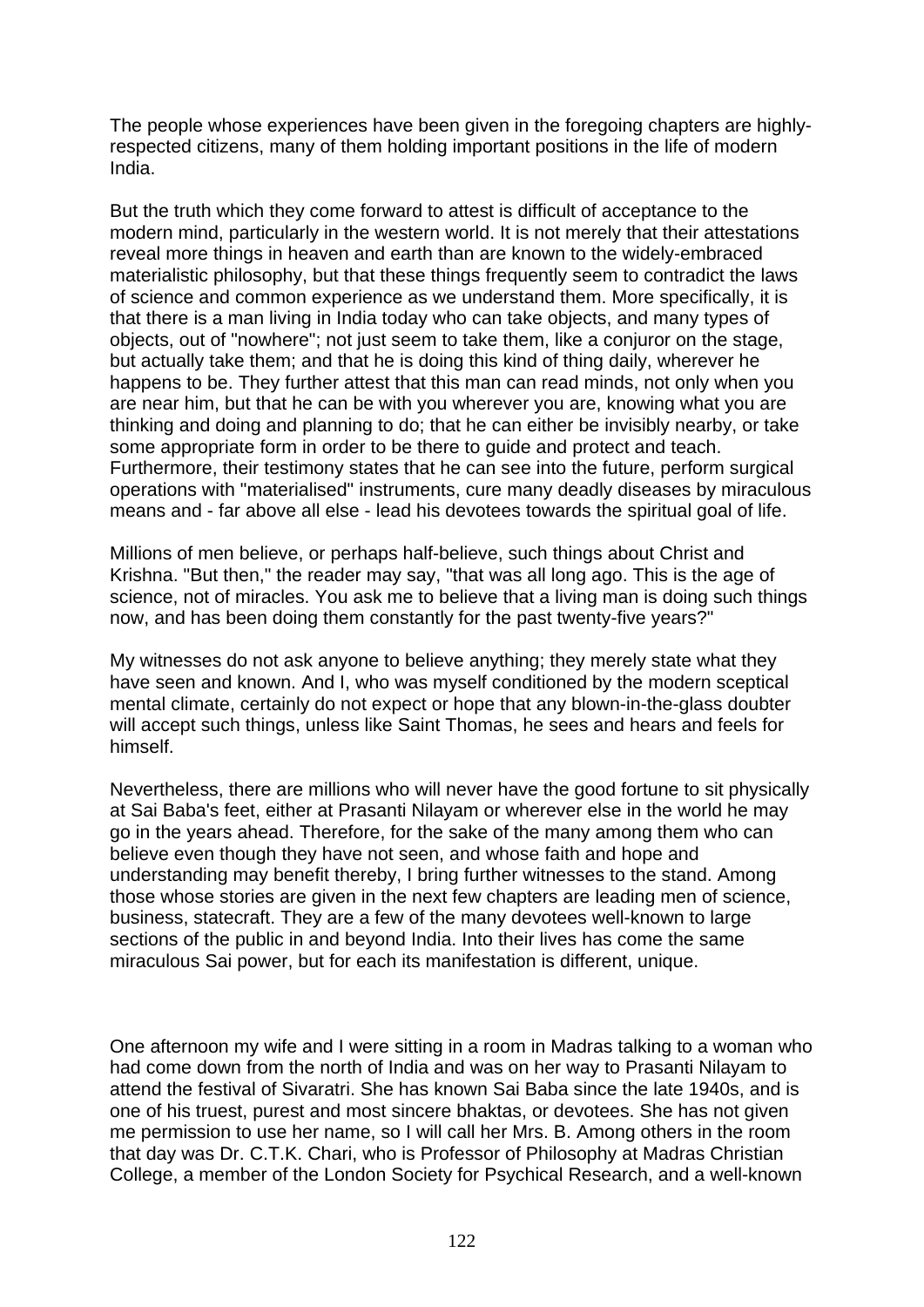name in parapsychology circles throughout the world. Mrs. B-- was persuaded to tell us a number of her miraculous experiences with Sai Baba, and I relate two or three of them here.

She said that in 1952 her son, Jawahar, who was then about five years old, contracted some disease, with a high fever and delirium. Her husband is a medical man but was absent at the time, and she called in another doctor. At first he thought it was malaria and was treating the child for that. But on the sixth day of high fever the doctor decided that he had been wrong in his diagnosis. He now thought it was typhoid; the next day he would do a blood test to make sure.

Mrs. B-- had then been a follower of Sai Baba for several years. She had seen him perform miracles, but although she often prayed to him as her Sadguru, she was still not sure of the extent of his powers, and was inclined to "test" him. Now, very worried about her son's health, she began to pray earnestly to Baba, asking his help.

After a while, noting that Jawahar looked somewhat better, she took his temperature and found that it had dropped several degrees. Moreover, he was no longer delirious. Was her prayer being answered or was this just happening naturally? She longed to know - but could she? Then feeling sure that Baba would help her in her doubts and questions she thought of a way to test the matter. Mentally she spoke to Baba: "If his temperature is exactly 98.4 degrees tomorrow morning, I will believe that it is your work." Next morning she took the temperature and found it exactly 98.4 degrees. When the doctor came later in the morning, he declared that the boy was quite all right and that there was no need to do the blood test he had planned.

Mrs. B-- learned some time later that on the night when she was praying fervently to him, Sai Baba was staying at the Venkatagiri Palace. While sitting in a room there with a number of devotees, he suddenly went into a trance. After a while he returned to his body and told those present, among them the Kumaraja (Prince) of Venkatagiri, that a devotee (naming Mrs. B--) had been in trouble, her son being sick, and that he (Baba) had been to help her. "Now Jawahar is all right again," Baba remarked.

The Kumaraja was curious to see this boy whom Baba had "flown off' to help, and some weeks later when Mrs. B--, the boy Jawahar, and the Prince were all visiting Puttaparti at the same time, Baba was able to satisfy the latter's curiosity.

A couple of years later the same boy was the victim of an accident, was badly cut about, and contracted septic fever at an awkward period when Mrs. B--'s husband was again absent. It was difficult for her to obtain the medicaments urgently needed. Her prayers to Sai Baba seemed this time to work a miraculous charm over circumstances, enabling her to obtain what was required, and the boy soon recovered. Again she thought it might all be coincidence - until she heard from her sister, Lilli, in the south.

Mrs. B--, who was still living hundreds of miles away to the north, had not written to Lilli, or to anyone else, about the boy's accident. Yet not long after it happened, when Lilli was in Puttaparti she heard the story from the lips of Sai Baba himself. He told her all the details of the accident, saying that he had been there. His words to her suggested that it was Mrs. B--'s sincerity and earnest prayers that forged the link and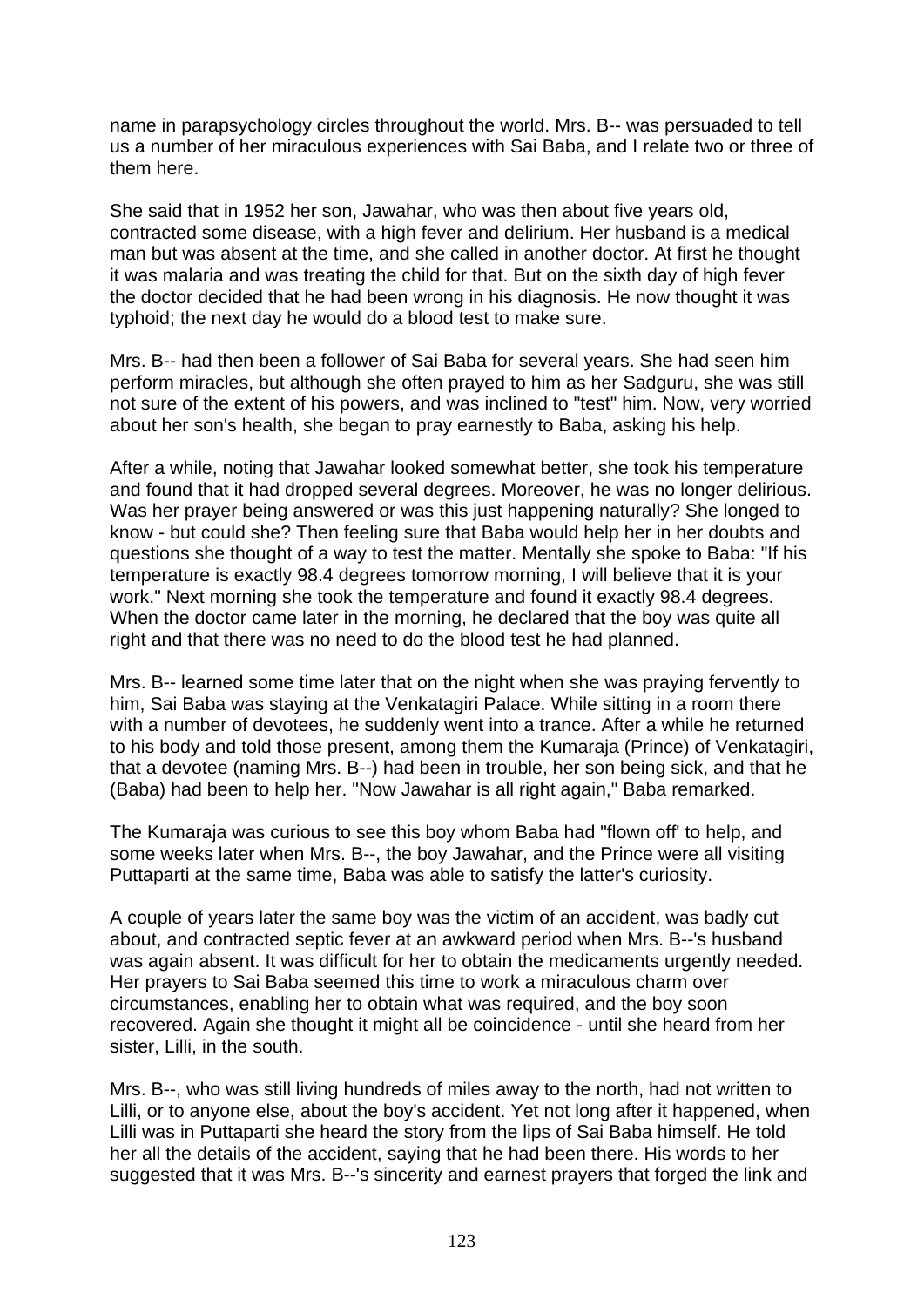brought the timely help. So although Mrs. B---'s mind used to doubt and question things, at deeper levels her faith and devotion were very strong indeed.

When Mrs. B-- had finished telling her stories, Dr. Chari remarked that he had heard her relate these supernormal events not long after they occurred, and several times later to various people. He has known her for many years. Her descriptions, he said, had not varied in detail since the first telling, no additions, no embroidery, which he, speaking as an experienced investigator of psychic phenomena, declared to be remarkable.

"She's a first-class witness," he assured me.

"Have you, yourself, witnessed Baba materialise anything?" I asked him.

"Yes, I have - vibhuti, on several occasions," he replied, and added "You're at liberty to use my name if it's of any value to you."

Whereupon an ironical gentleman in the company jested: "You'll be thrown out of the S.P.R. for that."

Dr. D. K. Banerjee is a doctor of science and Professor of Organic Chemistry at the Indian Institute of Science in Bangalore. His wife is the daughter of a professor of Physics. Both are Bengalis, and both were brought up without any formal religion.

My wife and I called to see them one afternoon at their home in the pleasant grounds of the Institute and found them quite willing to talk about miraculous experiences with Sai Baba. In fact we talked of little else for some four hours, while tea came and went, the sun sank in the west, and darkness fell over the lawns and gardens.

Dr. Banerjee told me that he had been brought up on Vedanta philosophy. This does not make a religion of science, but it does take a scientific attitude towards religion. It certainly does not predispose the mind towards such things as miracles or the idea of divine incarnation. However the doctor admits that he did have one spiritual hero. That was his uncle, Soham Swami, who became famous as a holy man of mighty physical strength and used to wrestle with wild tigers. Later as a young man Banerjee read some of his uncle's spiritual books. Nevertheless, he was still very much of a Vedantist and a cautious scientist when he first heard of Sai Baba.

In November 1961, mainly out of curiosity, he paid a visit to Puttaparti. After all, when a scientist hears repeatedly of things that appear to spurn the laws of physics and chemistry he should make it his business to find out about them for himself. With Dr. Banerjee on that first occasion went Professor Iyer of the same department at the Institute, and an officer of the Indian Air Force who, incidentally, was a champion parachute jumper.

The inexplicable experiences which the doctor had then and in many subsequent contacts with Baba cover a number of different types of miraculous phenomena, such as visions, healing, the production of articles from an invisible dimension, and the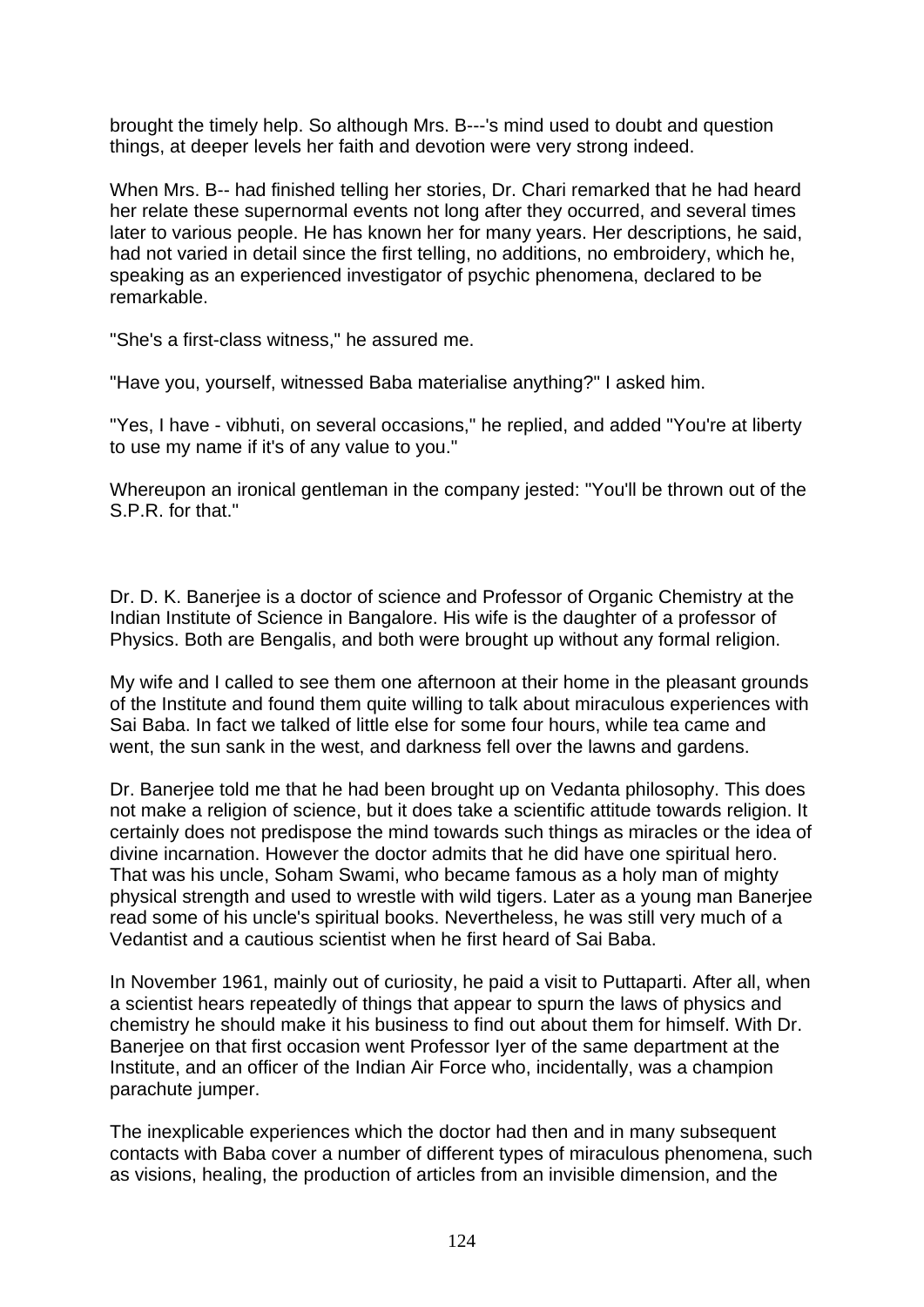conversion of one object into another before the eyes of the beholder. In relating some of his many experiences here I shall sort them out into groups, although they were to some extent intermixed.

The first of Dr. Banerjee's strange visions was to do with Lord Krishna. Although millions of Indians worship Krishna as a divine incarnation, Banerjee had always thought of him as a voluptuary, a playboy. In fact it was his custom to nickname any loose-living libertine "Krishna of the Kali Yuga".

While sitting in the room with Baba on his first visit to the ashram Banerjee saw Baba's face becoming transfigured into the face of Lord Krishna. This happened three times; momentarily each time. He was puzzled. But there was more to come.

Though the nephew of Soham Swami does not wrestle with tigers, he believes in keeping physically fit. Every morning early he makes use of the parklands around his house for exercising. At about five on the morning after his return from Puttaparti, while he was limbering up on the lawn, a vision of Krishna suddenly appeared before him. Then the little dark-blue figure seemed to come towards Banerjee and merge right into him. For some days the doctor felt that he was "possessed" by the one he had always regarded as the prototype of rakes. But it did not make him feel like a Mr. Hyde. In fact the effect was quite the opposite. He seemed to gain complete and absolute control of his senses and desires. It was the most wonderful inner experience he had ever known. "It made me feel like a king," he said.

In this elevated state he made another journey to the ashram to tell Baba, and try to find out what was happening. Baba just smiled and said nothing; then he placed one hand on Banerjee's head and the other on the small of his back, holding them there a while. After that the obsession vanished and the professor came back to normal.

But the experience made Banerjee realise how mistaken he had been about the character and significance of Lord Krishna - the divine cowboy, the great king and statesman, the "timeless charioteer" who spoke the golden words of the Bhagavad Gita to Arjuna, and to all mankind. Baba had taught his new devotee an important lesson in the understanding of God.

The second vision, also a transfiguration, is mixed with a materialisation phenomenon. It took place at Brindavanam, Whitefield, where Dr. Banerjee and family had gone to see Baba. Suddenly, as the doctor sat in the room looking at the unique Sai head, it changed into the head of Siva with the waters of the Ganges falling onto Siva's matted hair. Again it was but a momentary vision. After some time Baba produced a locket and, holding it in his palm, showed it to Banerjee's son, asking: "What is that?" "It looks like Siva;" the boy replied. Baba said nothing, but after a moment held it up again and asked the same question. This time the boy replied, "It looks like Shirdi Baba.'' The father felt annoyed that his son apparently could not distinguish between the forms of Siva and Shirdi Baba.

Satya Sai gave the locket to the boy, and when later Dr. Banerjee examined it he observed that it had a picture of Shirdi Baba on one side, and on the other the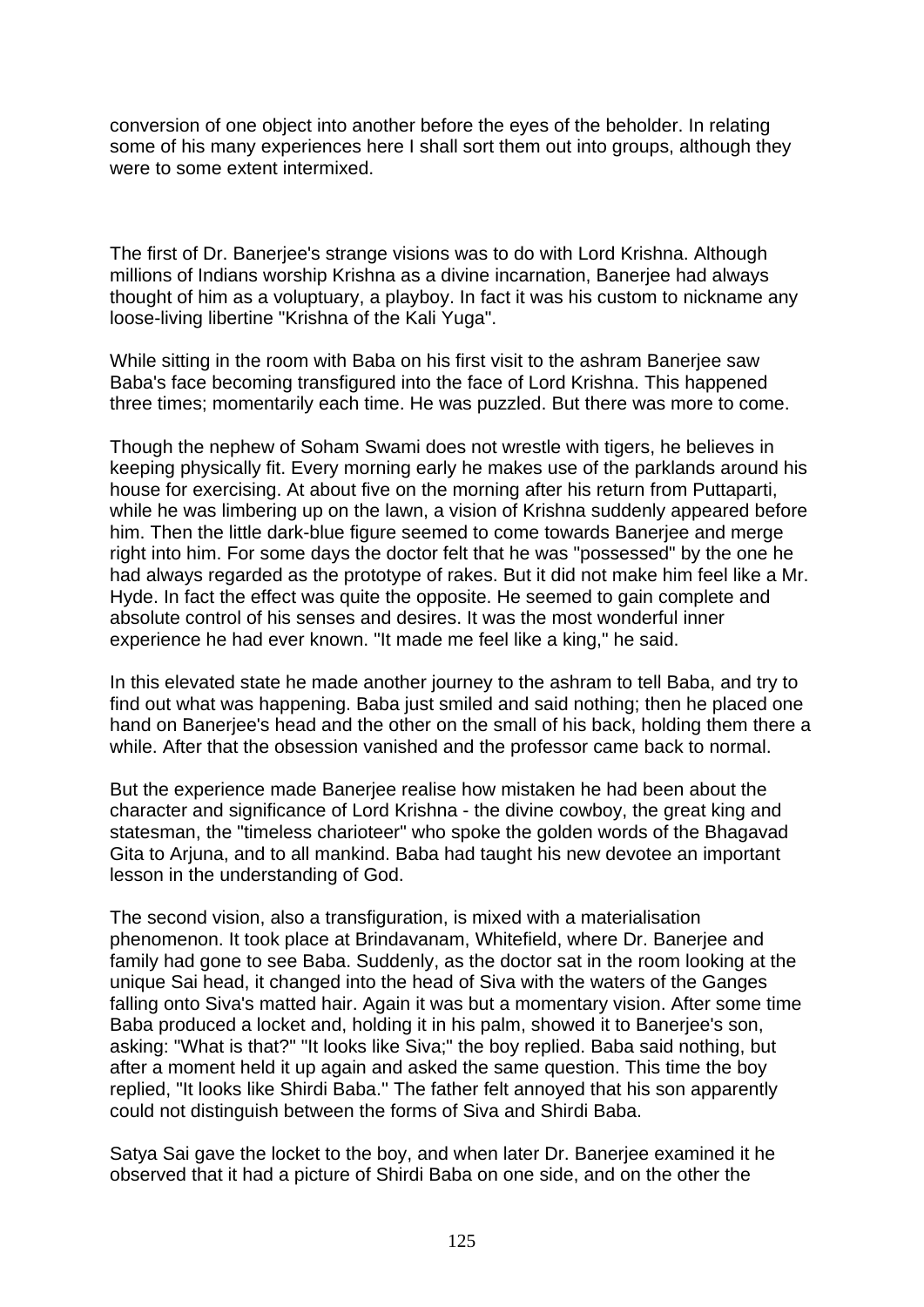illustration of Siva with the matted hair onto which the waters of the Ganges were falling - just like the transfiguration he had just witnessed.

Materialisations began at Banerjee's first visit. Apart from the vibhuti produced for all of the party, Baba took from the air for Dr. Banerjee a gold medal. The professor showed this to my wife and me when we visited him. On one side is Shirdi Baba with "Shree Sai Baba'' written in Sanskrit, while on the other is an open hand showing the palm and "Om" in Sanskrit blended with the inscription "Abhayam" in Telegu and some Tamil script meaning, "When I am there, what is the fear?"

However, for sceptics on the watch for sleight-of-hand tricks, perhaps the most evidential phenomenon is one seen by Dr. Banerjee soon after he met Sai Baba. At this stage he was himself still a bit suspicious, not being quite sure whether the productions were extremely clever stage magic or genuine miracles.

On this occasion, besides Banerjee, there were two women and three children present. Baba stirred the air in the usual way, turned his hand up, and opened it to show ash covering his palm like thin layer of powder. Now before their watching eyes, keeping his palm steadily upturned, he stroked a finger across the powdering of ash. As he did so there appeared on his palm five large circular sweets - one for each person present. The professor said that these confections were made mainly from cheese, and belonged to a type of sweet not well-known in India, being found only in certain parts of Bengal, the Banerjees' own state.

Mrs. Banerjee, her husband says, is the "handyman" around the place. Her practical capabilities range from driving in a nail to repairing an internal combustion engine. She was brought up without any formal religion and had never opened a book on spiritual subjects when she met Sai Baba.

At her first interview Baba blessed her by placing his hand above her head. Afterwards her husband saw a streak of vibhuti along the line parting her hair. Strangely, within a few days he saw his wife reading books containing Baba's discourses, and then later, other spiritual literature as well.

Some time afterwards Baba remarked on this new interest in reading and again blessed her. In doing so he placed his hand again above her head, but a bit higher this time, and, those watching saw vibhuti shower from his palm to cover the whole crown. Her interest in spiritual writings strengthened, deepened, and like her husband she has become a close devotee of Sai Baba.

Dr. Banerjee told me about three miracle cures of which he had had personal acquaintance. The first, which concerned himself, was a minor one but still amazing. In travelling by train to Penukonda en route to Prasanti Nilayam, he had jammed his little finger in the carriage window. It was black and swollen and very painful.

After arriving at the ashram, he was sitting with a crowd in front of the prayer hall waiting for a sight of Baba. Presently the heart-stirring figure appeared, walking in his accustomed way along the narrow aisle between the sitting people. Banerjee was in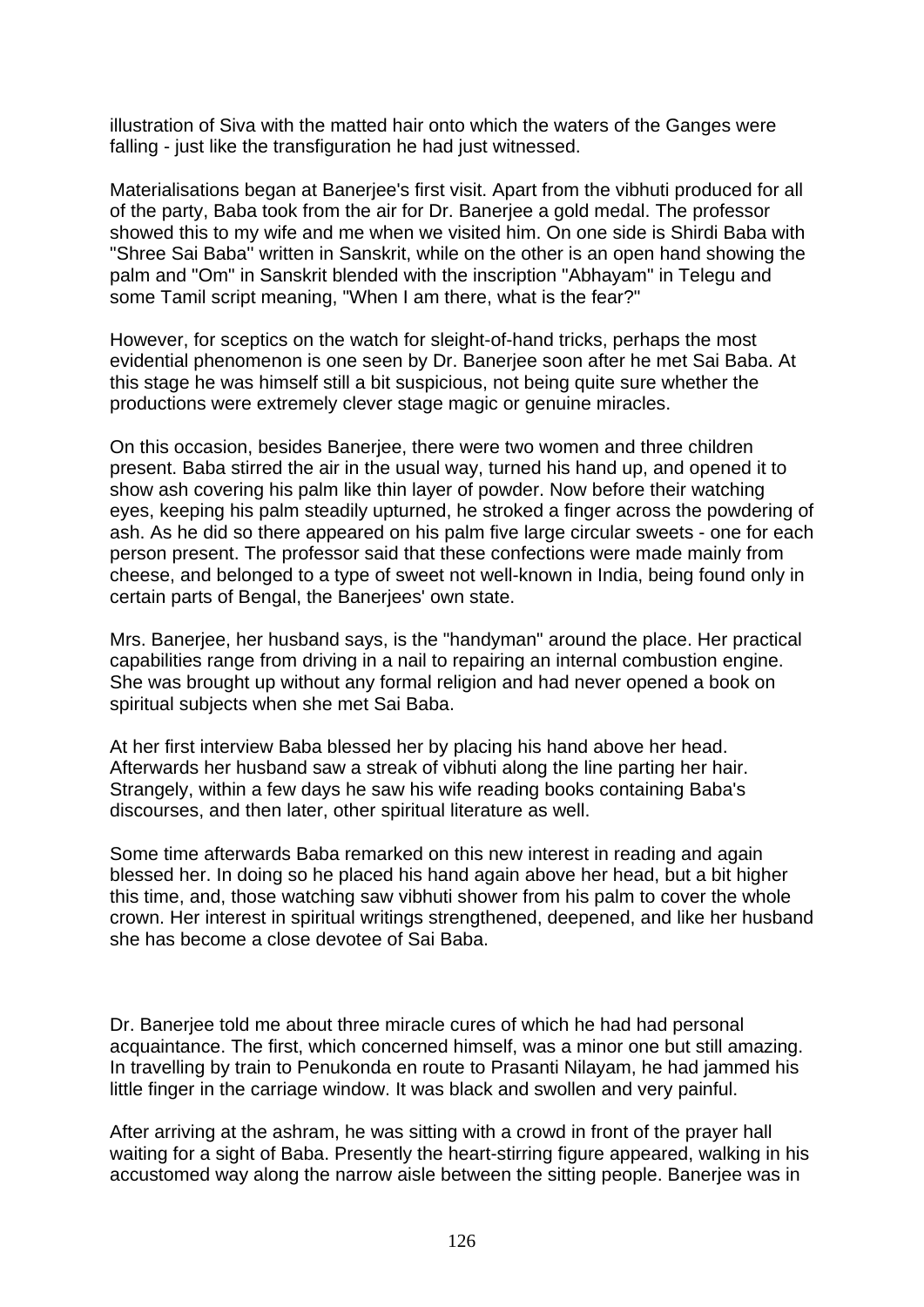a front row, and when Baba reached this spot, he stopped. But instead of looking at Banerjee, he turned his back and, leaning over, spoke to someone in the opposite row. As he bent forward the back edge of his robe stroked and covered the doctor's hands, resting in front of him as he sat cross-legged on the ground. Then after a moment Baba moved on without saying a word to Banerjee.

Shortly afterwards the doctor noticed that the throbbing pain in his finger had practically subsided. Looking at it, he saw with amazement that all the blackness and swelling had completely vanished. The damaged finger was in fact now quite normal; healed by the touch of the Master's robe.

Another cure concerns the champion parachute jumper who accompanied Dr. Banerjee on his first visit to Prasanti Nilayam in 1961. This Air Force officer was suffering from a long-standing "incurable" disease, and for this reason, although married, was not able to have children.

Baba produced some vibhuti and gave it to the officer to take internally, saying that he would be cured and would have a healthy son. Whether it was through the vibhuti or the presence and will of the great healer, or both combined, the impossible did happen. The "incurable" disease was cured - and as Baba promised the champion parachutist later had a son of sound health.

The third cure is equally "unscientific", yet the worthy scientist of Bangalore tells about it, without turning a hair - in fact, with obvious delight. The son of a friend, a wealthy manufacturer of chemicals, was suffering from asthma. At least it seemed like asthma to the family doctor.

But when Dr. Banerjee took the boy to Prasanti Nilayam into the presence of Sai Baba, the latter remarked that it was not asthma at all but a fault in bone structure that caused difficulty in respiration. Then Baba waved the magic hand again and brought from the Sai Stores, as he sometimes calls his mysterious source of supply, a gold locket carrying the picture of Shirdi Sai. Baba said that the boy must wear this as a talisman around his neck, and that there would be no more respiration trouble. From that day, Banerjee said, the boy had no more signs of the asthma. After a time the locket began coming off its chain, and when Baba was told of this he said that it had served its purpose and there was no longer any need to wear it. It could now be kept in a box.

When a scientist has repeated experience, over a number of years, of phenomena outside the laws and theories of modern science, what should he do? Turn his back on it, making scornful, self-protective noises, or admit that science has merely gathered a few pebbles and shells beside the vast unexplored ocean of the unknown?

Dr. Banerjee has, along with some of the greatest of his scientific brethren, taken the second course. He is now a devoted follower of Sai Baba and loses no opportunity of travelling, often on his motor scooter, over the hundred bumpy miles to Puttaparti or the twelve to Whitefield if Baba is there.

In these places or his own home, which Baba sometimes visits for a meal or a talk,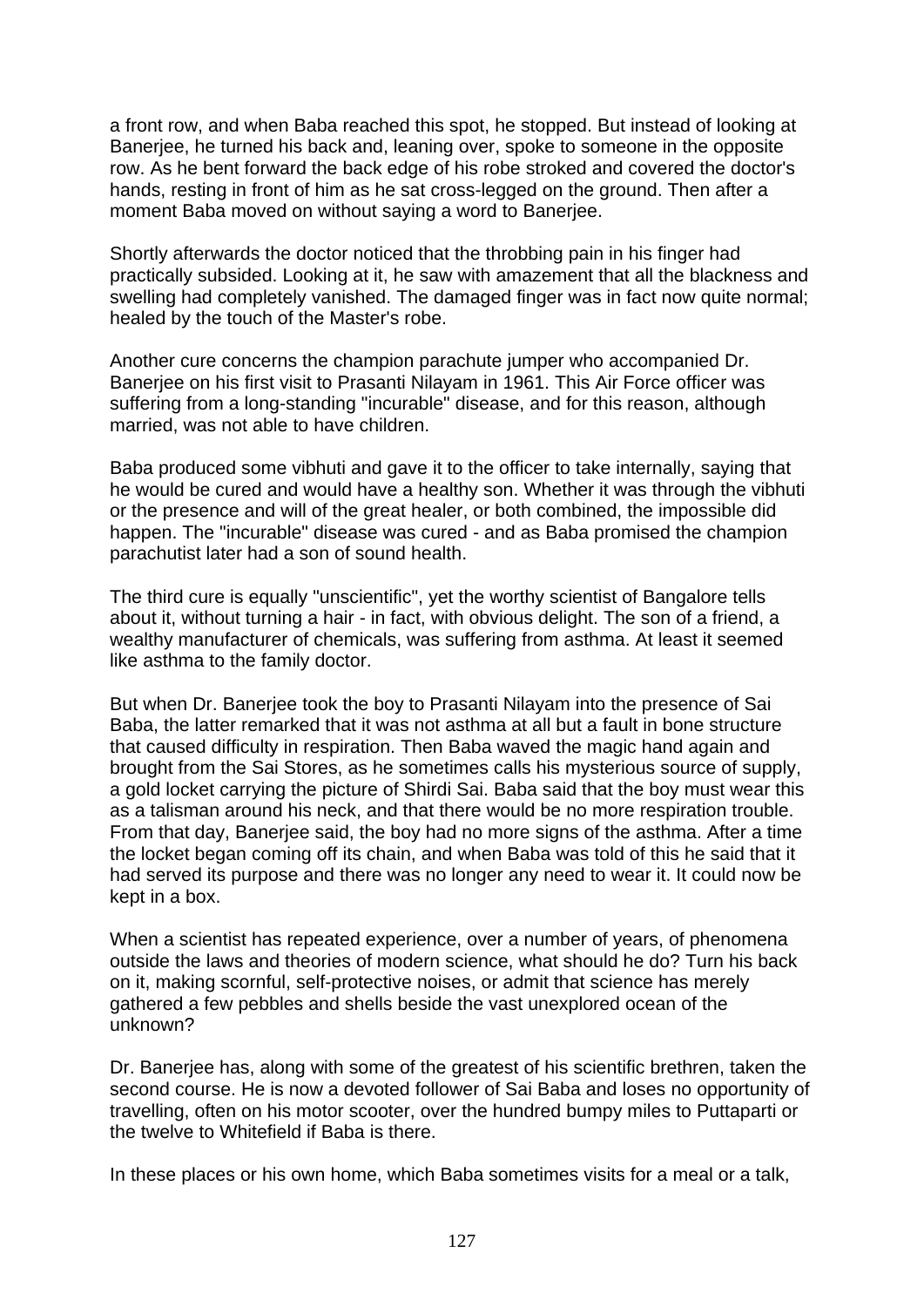the old Vedantist hears not infrequently, and not without delight, from the lips of Sai Baba what he describes as "the very gist of Vedantic philosophy".

Dr. Y.J. Rao, Head of the Geology Department, Osmania University, Hyderabad, was an appropriate person to witness the transmutation of solid rock to another substance - with a valuable spiritual lesson thrown in for good measure.

One day at Puttaparti Baba picked up a rough piece of broken granite and, handing it to Dr. Rao, asked him what it contained. The geologist mentioned a few of the minerals in the rock.

Baba: "I don't mean those - something deeper."

Dr. Rao: "Well, molecules, atoms, electrons, protons."

Baba: "No, no - deeper still!"

Dr. Rao: "I don't know, Swami."

Baba took the lump of granite from the geologist, and holding it up with his fingers, blew on it. It was never out of Dr. Rao's sight, yet when Baba gave it back to him its shape had completely changed. Instead of being an irregular chunk it was a statue of Lord Krishna playing his flute. The geologist noted also a difference in colour and a slight change in the structure of the substance.

Baba: "You see? Beyond your molecules and atoms, God is in the rock. And God is sweetness and joy. Break off the foot and taste it."

Dr. Rao, found no difficulty in breaking off the "granite" foot of the little statue. Putting it in his mouth as directed, he found that it was sugar candy. The whole of the idol, created instantly out of the piece of granite, was now made of candy.

From this Dr. Rao learned, he said, something beyond words and far beyond modern science; in fact, beyond the limits of the rational mind of men today. He is a great enough scientist and man to realise that science gives but the first word: the last word is known only to the great Spiritual Scientist.

The Rajah of Venkatagiri is a prince of the old school. He was educated in England, mixed in international social circles, hunted big game and played polo. He has a palace at Venkatagiri in his old royal state and another in the city of Madras. He is a largely-built man, with a princely demeanour, and the manners and speech of an English gentleman. Yet in religious matters he has the reputation of being a very orthodox Hindu, and his wife, the Rani, is still in purdah.

I have met the Rajah at several Sai Baba gatherings, and he has called at our residence in Adyar to tell me of his strange and wonderful Sai experiences. I believe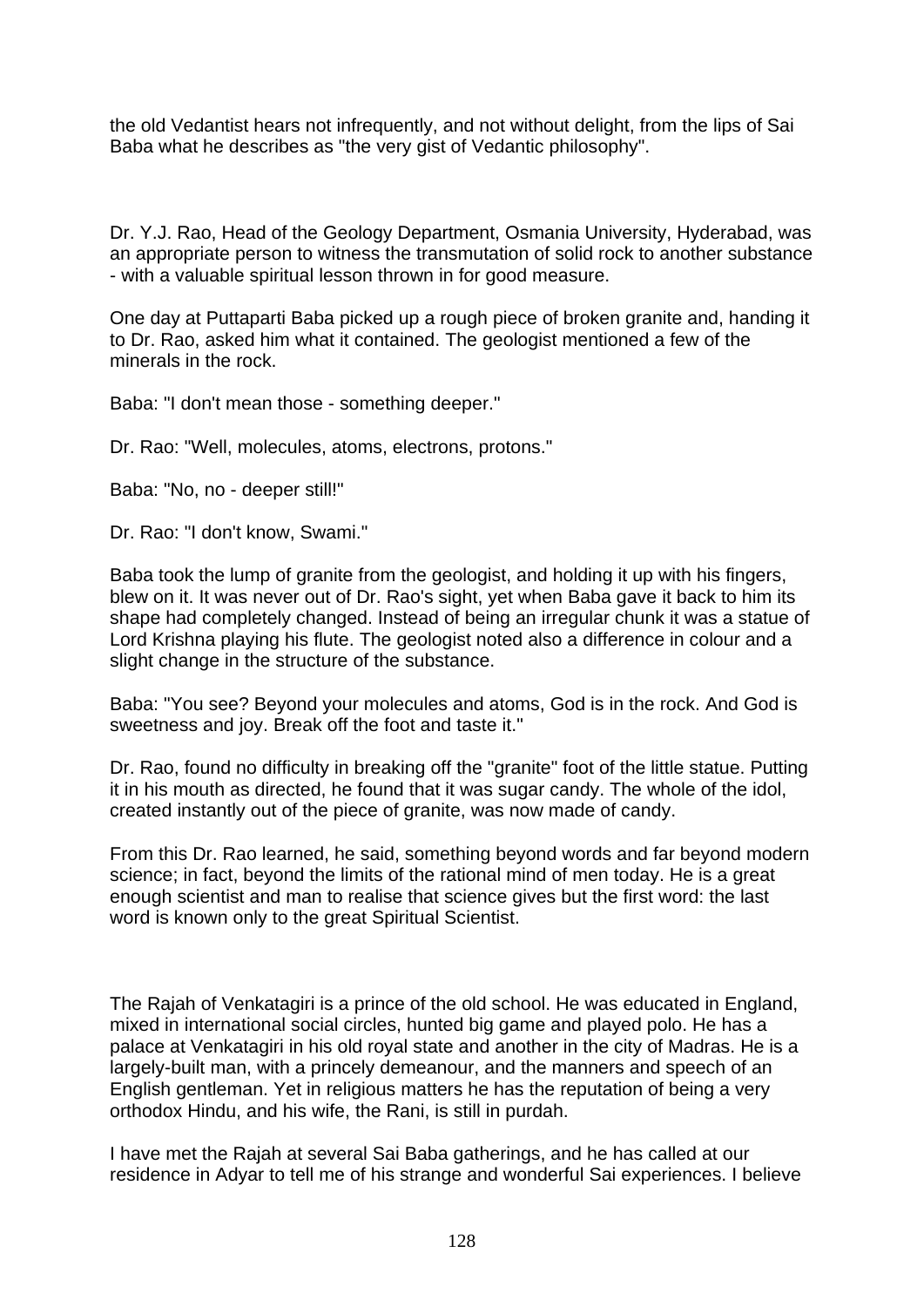his reason for doing this was to orientate me correctly, as he saw it, towards the miracles. Through the years he and members of his family have experienced many of these. Here are some examples.

The Rajah's second son was one of a party of men driving by car from Madras to Puttaparti on one occasion. Not far from Chittoor in Andhra Pradesh they stopped to have a picnic by the roadside. After they had eaten the main course, Baba asked what fruit they would like for a dessert. They proved to be a very difficult party; one asked for a mango, another for an apple, a third for an orange, and the fourth for a juicy pear.

"You'll find them all on that tree over there," Baba said, pointing to a wild tree growing nearby.

Full of excitement, because they had learned that anything was possible with Baba, they went. Sure enough on one branch of that wild tree hung the fruits they had named - a mango, an apple, an orange and a pear. They plucked them and declared that the flavours were of rare excellence.

Once at Puttaparti, before the hospital was established, a visitor was suffering from acute appendicitis. There was no surgeon for many miles. One of the Rajah's sons was among the dozen people present when Baba waved his hand, materialised a surgical knife, and went into the room where the patient was groaning.

No one was actually in the room to see Baba perform the operation, but he showed them the removed appendix and the incision which had already healed to a small scar. As usual he had used vibhuti and the divine power it represents as both anaesthetic and instant healer of the surgical wounds.

The Rajah has himself seen a good many of the divine miracles. One that impressed him very much took place at Venkatagiri in 1950, not long after he had met Sai Baba. It was one of the earliest visits of the young twenty-four-year-old Swami to Venkatagiri.

A party of between twenty and thirty people left the palace in a fleet of cars for a drive in the country. Baba, who had never been in the area before, asked the Rajah to stop by any patch of sand they might happen to see. A few miles further on, they came to a dry sandy river-bed. Here they stopped, and all sat on the sand around the young Swami. After talking for a while, he rolled his sleeve up to his elbow and thrust his arm deep into the sand before him. 'Then," the Rajah told me, "we all heard a strange sawing sound - at least that's what it seemed like. I asked Baba what the sound was, and he replied enigmatically that the goods were being manufactured in Kailas."

Kailas, incidentally, is the abode of Siva, the God associated with yoga, yogic powers and divine grace bestowed on mortals. Many of the Sai disciples believe that Baba is himself an incarnation of the Siva-Shakti aspect of divinity.

As the young God-man withdrew his arm from the sand there was a great flash of blue light that spread to a circle of some ten feet in radius. Then they all saw that Baba was holding in his hand something about eight inches in height and made of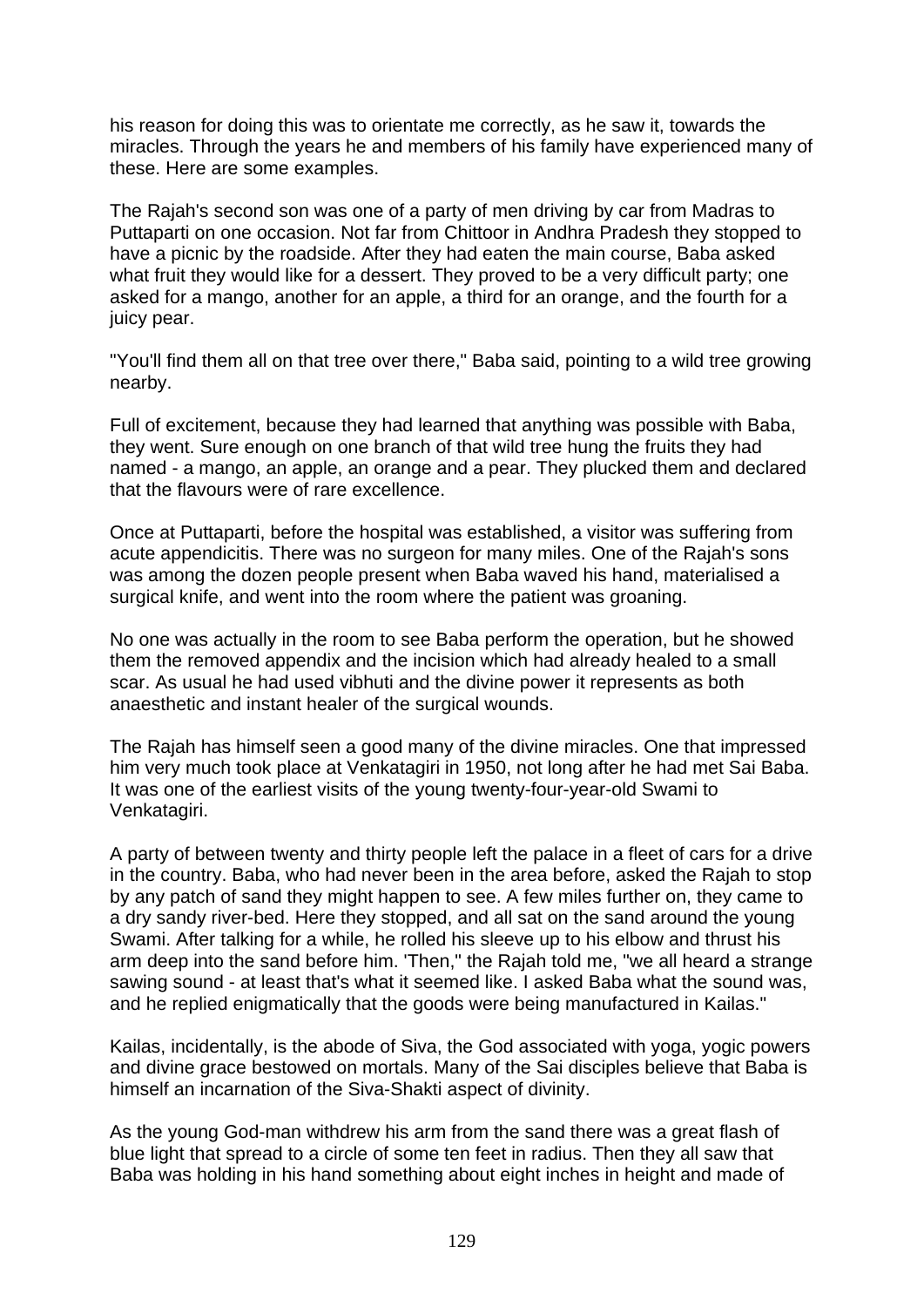pure white spatika. It proved to be a statue of Rama, one of the avatars, together with his consort, Sita. After everyone had seen this "gift from Kailas", Baba handed it to the veiled Rani of Venkatagiri, telling her to wrap it in silk and leave it thus covered until the following day.

When it was unwrapped the day after, the white stone had turned blue. The little statue now stands in the Rajah's shrine-room - still the colour, he says, of the blue light that flashed forth at the moment it was drawn from the sands.

The Rajah, like so many other Indians, has seen miraculous phenomena produced here and there by ceremonial magic, by the tantric and other occult arts.

"But," he said emphatically, "the Sai Baba miracles are on an entirely different level, and the word 'miracle' is really inadequate. It could be misleading to some people."'

"What other word can one use?" I asked.

"I don't know. But you must at least call them 'divine miracles'," he replied.

Like other close devotees, the Rajah and his family regard Sai Baba as an avatar of divinity.

Dr. A. Ranga Rao, M.B.B.S., M.S. (O.P.H.) (U.S.A.), F.I.C.S., is one of the leading eye surgeons of Madras. For some years at an early stage in his career he was serving the community at Bhimavaram as a general medical Practitioner and was haunted by the dream of becoming some day a surgeon of renown.

He believes that the fulfilment of this dream had its beginnings on a day when he went to attend an old man who was a devotee of Shirdi Sai Baba, one who had seen Shirdi Sai in flesh and blood and had built a temple to him. The doctor was so affected by the saintliness and devotion of that old man that he himself began to pray to Lord Shirdi Sai, and became his devotee.

From that day Sai remained in his heart. "As the years rolled by," he said, "Sai got more and more deep-rooted in me. I walked through life with a smiling face. In 1954 I was asked to join the University of Iowa, U.S.A., for higher studies ... By his grace I qualified for the degrees, and returned an A class surgeon. I began practising as an eye surgeon at Bhimavaram itself."

One day a woman came to his clinic complaining of dimness of vision. She was suffering from cataract, with the complicating factors of rheumatism and iritis. The surgeon told her and her relatives that she was not a fit case for operation. Then she said: "I am a devotee of Satya Sai Baba of Puttaparti. He directed me to come to Bhimavaram, saying, 'At Bhimavaram there is an eye surgeon who has been my devotee for many years. Go to him and tell him that I want him to operate on you. He will do it, and you will have your sight restored'." Baba had gone on to tell her exactly who this devotee was, showing, in this telling that he knew details of Dr. Ranga Rao's past.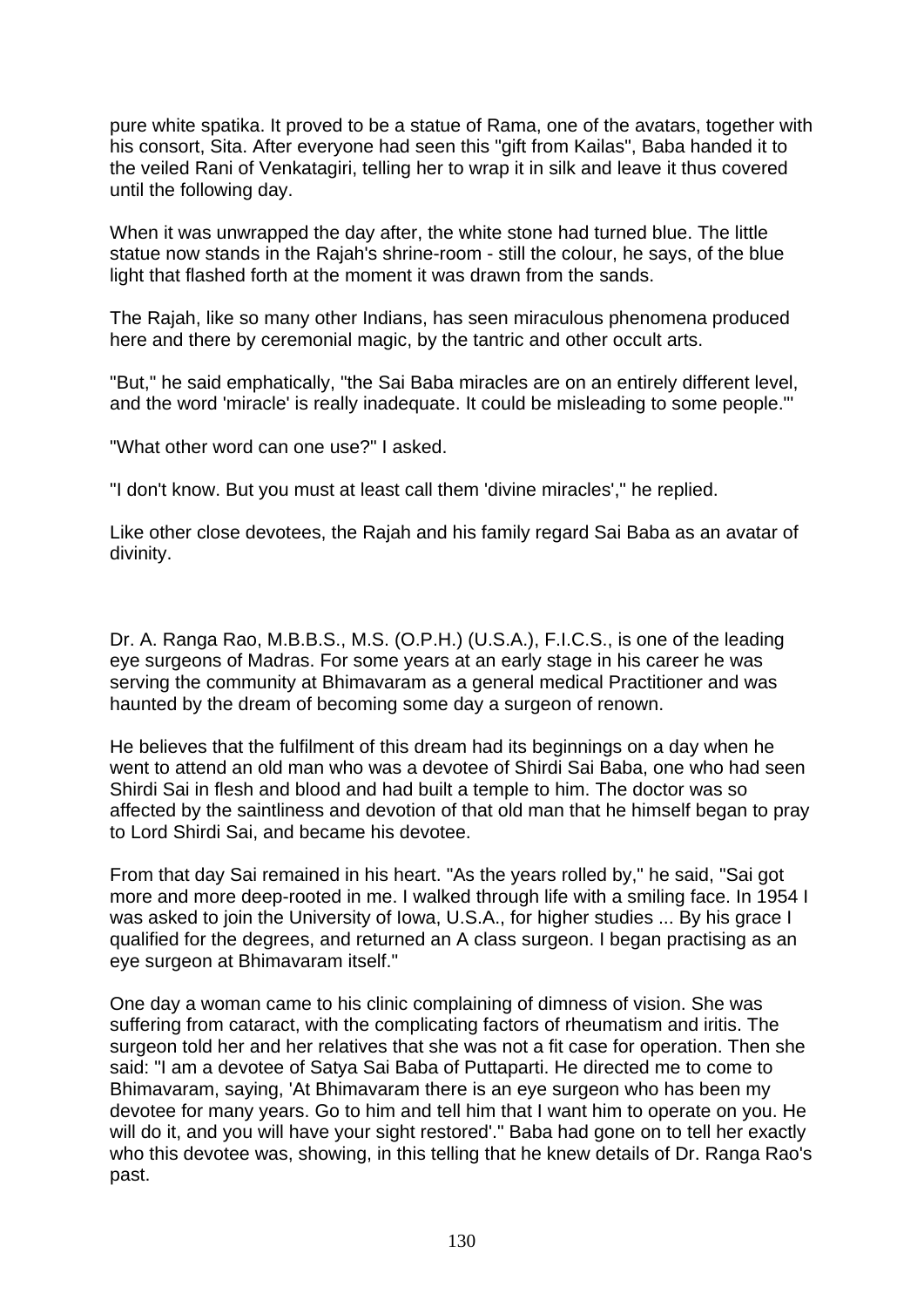The doctor was perplexed and amazed. The woman told him that Satya Sai was a reincarnation of Shirdi Sai and, because of Baba's words to her, Ranga Rao felt faith in the truth of this statement. He performed the operation against his professional judgement. It was successful and the lady regained her sight immediately.

The surgeon wanted to go at once to Puttaparti, see the deity in real human form and prostrate before him. Some months later he had the opportunity to move to Madras and begin practice as an eye surgeon there. Within a few days of taking up residence he heard that Satya Sai Baba was visiting the city and staying at 3, Surya Rao Road (the Venkatamuni house). He drove there, but felt desperate when he saw the huge crowd. Then a young man unknown to him (it was Ishwara, the eldest son of the house) accosted him: "Are you Dr. Ranga Rao? Baba wants you to come in, with your family. He is on the first floor."

With beating heart the doctor climbed the stairs and immediately fell at Baba's feet. The little saffron-robed figure patted him on the back and lifted him up.

"Doctor," Baba said, "I have been with you and you have been with me for ages. It was I who brought you to Madras. I am with you always. You do not have to worry any more ..." It was, the doctor said, a "soul-touching experience" that made him happy beyond words.

From then on the surgeon had, within his clinic, many rare experiences. It sometimes seemed as if his hand was being guided when he was performing difficult operations. If the patient was a devotee whom Baba had sent, he (the patient) would sometimes see Baba himself there. One said as Ranga Rao was operating, "Baba! You have come. I see your face. Your fingers are moving. You are doing the operation yourself."

At the same time the surgeon felt a peculiar phenomenon, as if other fingers were moving within his, doing all the work. "It was over in a few minutes ... it was a miracle. My ego fled," the doctor said, "I knelt down to the doer of all things. I sobbed at heart, for I could not see the Lord's face and garments as clearly as my patient was able to."

But later Dr. Ranga Rao was able to see as well as feel the presence of the surgeon of surgeons. Let him tell it in his own words.

"Baba directed another patient, Chaganlal of Santi Kuteer, Royapuram, to me for cataract operation. He had fixed the time too -10.30 a.m. This very patient had been refused operation by many surgeons, including myself. He was a very complicated case. His blood pressure was as high as 200; his heart was very dilated; he was a heavy diabetic; his liver was cirrhotic; he had hernia on both sides; so that any eye surgeon worth his salt would close his clinic and take a holiday if asked to operate on this patient. But ... he was admitted. Preparations were being made in the theatre. I was in my office, nervous, moody, fearful of the loss of the patient and my reputation.

"Suddenly I felt Baba catching my hand and asking me to come up with him to the operating room. I followed him, seeing clearly his saffron robe gliding softly up the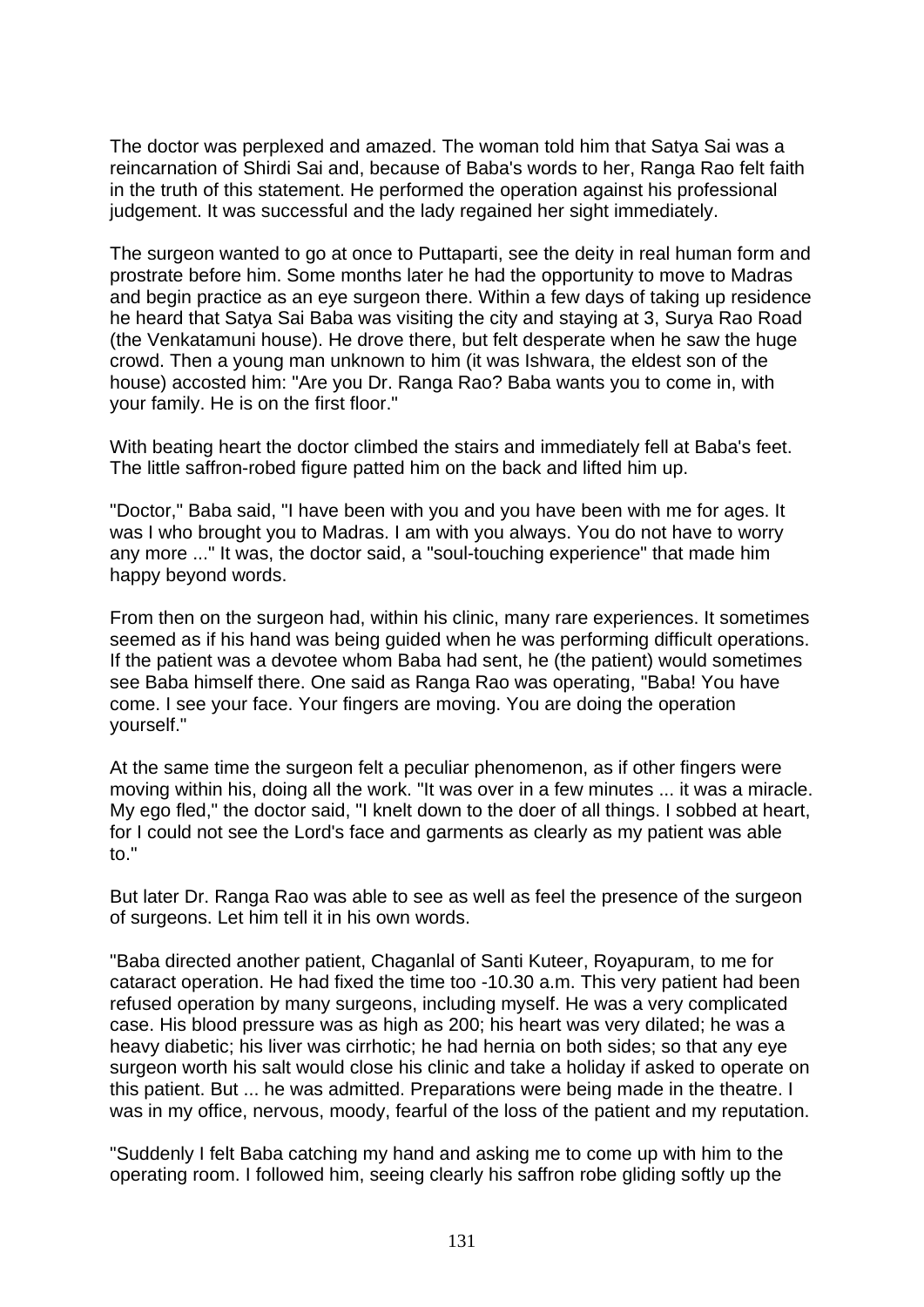stairs before me. I washed and scrubbed my hands in the routine way; put on gown and gloves. The patient was on the table.

"But his blood pressure went up. His heart was throbbing. He was feeling suffocated. It appeared as though he would die on the table itself. Such fear had never before overpowered me. I felt helpless, I yelled, 'Sai Ram, Sai Ram!' [This is a mantram used by many Sai devotees.] My assistants too joined the chorus - 'Sai Ram, Sai Ram!' The patient also repeated 'Sai Ram, Sai Ram!'

"To the astonishment of every one in the theatre, and to my own surprise, the white apron I wore became saffron in colour. My gloved fingers were no longer mine. Sai, the mighty surgeon, had manifested in me, and he was performing the operation. In a few seconds it was over, the finishing touches were given by the Master's hand and he left. The surgeon's gown was white again. It was exactly at this time that Baba informed the devotees around him at Prasanti Nilayam: 'Chaganlal's operation is over!"'

## A WORD FROM THE WEST

When at thy love a lamp we light, Our barn of being is ablaze, And of that inward glow so bright A wisp of smoke to heaven we raise. IRAQI, A PERSIAN MYSTIC-POET

Pilgrims of the spiritual search from all parts of the globe have found their way to the "Abode of Great Peace" hidden in the wild hills. Some have just managed to pay a flying visit: Baba has filled them with wonder and joy, and almost always found the way into the deep recesses of their hearts. Others have been able to remain months with the man of power and love, and so have gone through a "deep-sea change"; their lives are never quite the same again.

As the years pass what was at first a trickle from the far-off places is increasing to a steady stream. That stream is being fed from America (with emphasis on California), Australia, Europe, Africa, the Far East and South-east Asia. People as a rule do not come so far merely out of idle curiosity. They come with big personal problems, or seeking the path to enlightenment. They come with hope and at least a little faith, or they would not be there at all.

Who can describe his inner glow when his personal lamp has been lit at the flame of Baba's love? For as the old Persian poet says, when a man's "barn of being is ablaze" all he can give out are a few smoke signals. These, rising heavenward, tell a little - but only a little - of the story. They represent the limits of verbal communication. And so the "wisps of smoke", the stories, the experiences told, usually deal with the outer miracles, and scarcely touch the great, glowing, inward miracle.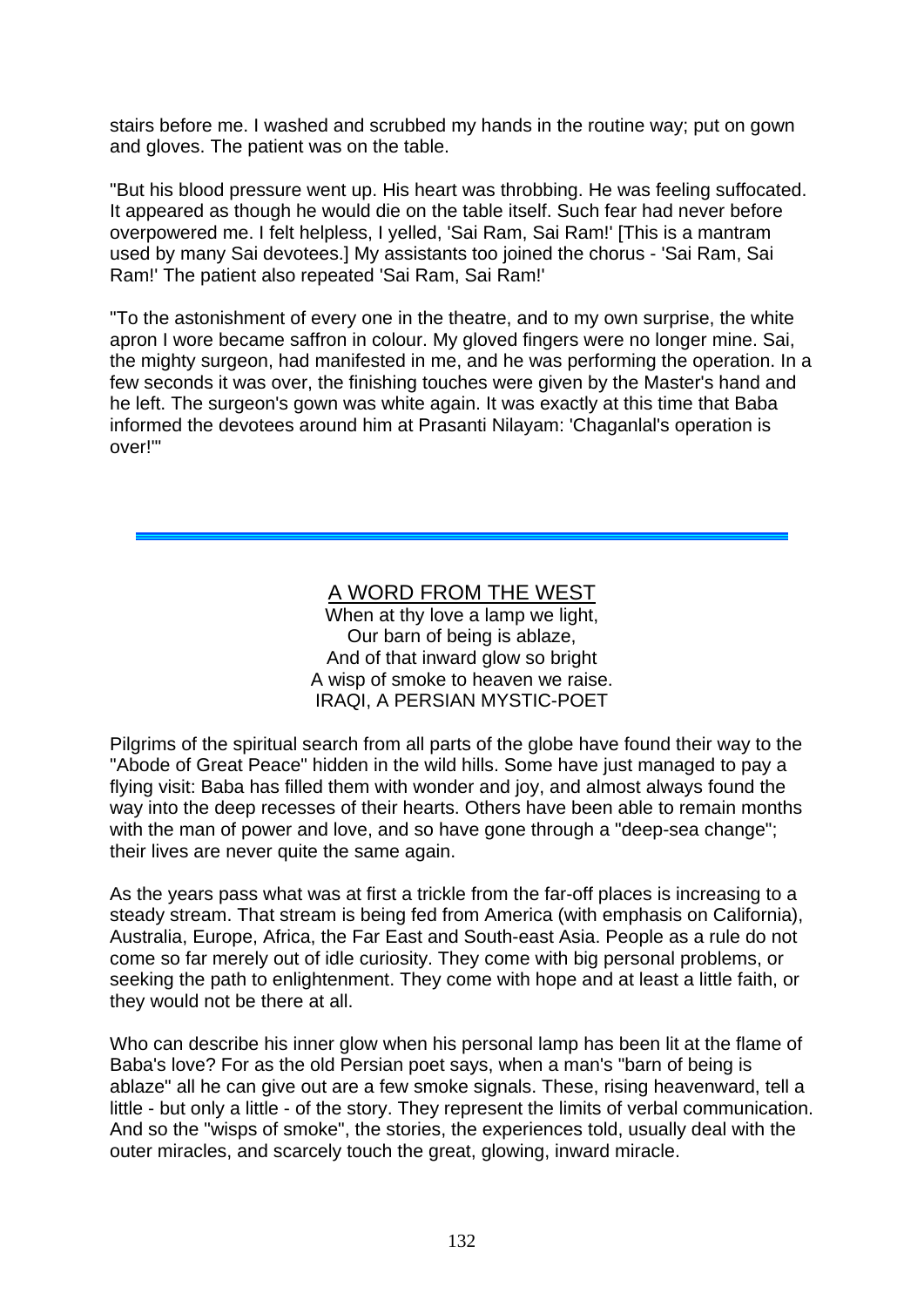But it is interesting to know a little of the reactions of those westerners who have been brought up within narrower spiritual horizons than those of Hinduism, and of Sai Baba in particular. Here I can mention only a few whom I know personally, and who have spent a fair length of time with Sai Baba.

Earlier in the book I spoke of Miss Gabriela Steyer who was living at the ashram when I first met Swami. She stayed there for many months and when I visited Prasanti Nilayam the first time she told me about many wonderful miracles she had personally witnessed. She had had a very rich experience of these outward signs of power and grace. But, as always, the most important factor was Baba's love; this was the magnet that held her to the discomforts and austerities of ashram life month after month. Gabriela finally had to tear herself away and return to her own country and profession. But I doubt if her life could ever be the same again after it had once been kindled by the Great Flame. There were many outer signs of the inner glow.

Two others we met in our early Sai days who have since become our close friends are Bob and Markell Raymer of Pacific Palisades, California. Bob, an aircraft pilot, was the red-haired American who kindly went in search of Baba for me on my first visit.

Before coming to rest at Prasanti Nilayam this couple had, like us, conducted their own "search in secret India", visiting many ashrams and meeting some great vogis. They had gained some spiritual nourishment here and there, but it seems that they have now found their Sadguru and the true glory. Of their inner experiences I cannot speak here, though in confidence I have been told of some. Their outer experiences include a good range of phenomena of the type described in these pages. They have often watched the magic hand stir the air or dig into the sand to produce some charming personal gift, or some confection for the enjoyment of all in the magic circle. And they have seen the same hand transmute one substance to another. Once Baba idly rolled in his fingers a scrap of paper while Bob sat near him as one of a group. Unexpectedly he told Bob to open his mouth, and popped the roll of paper into it. But there was no taste of paper; the roll had changed to a delicious piece of candy.

Like many westerners, the Raymers have learned that Baba's miracles are genuine, varied, of daily occurrence, and yet always unexpected. They have come to accept them as part of his divine nature.

Soon after our initial meeting the Raymers returned to America, but since then they have flown back on a number of visits to Baba, and they went with him from India on a tour in East Africa in 1968. Just before that I saw them at the Satya Sai World Conference in Bombay, following which they, with my wife and myself, travelled for a while with Swami. It was during this pleasant period that I had the opportunity of learning what sincere Sai devotees, and serious sadhaks (searchers on the spiritual path) they really are.

But among the non-Indian followers of Sai Baba one of the best-known names is Madame Indra Devi, the internationally famous yoga teacher and authoress of several books on yoga.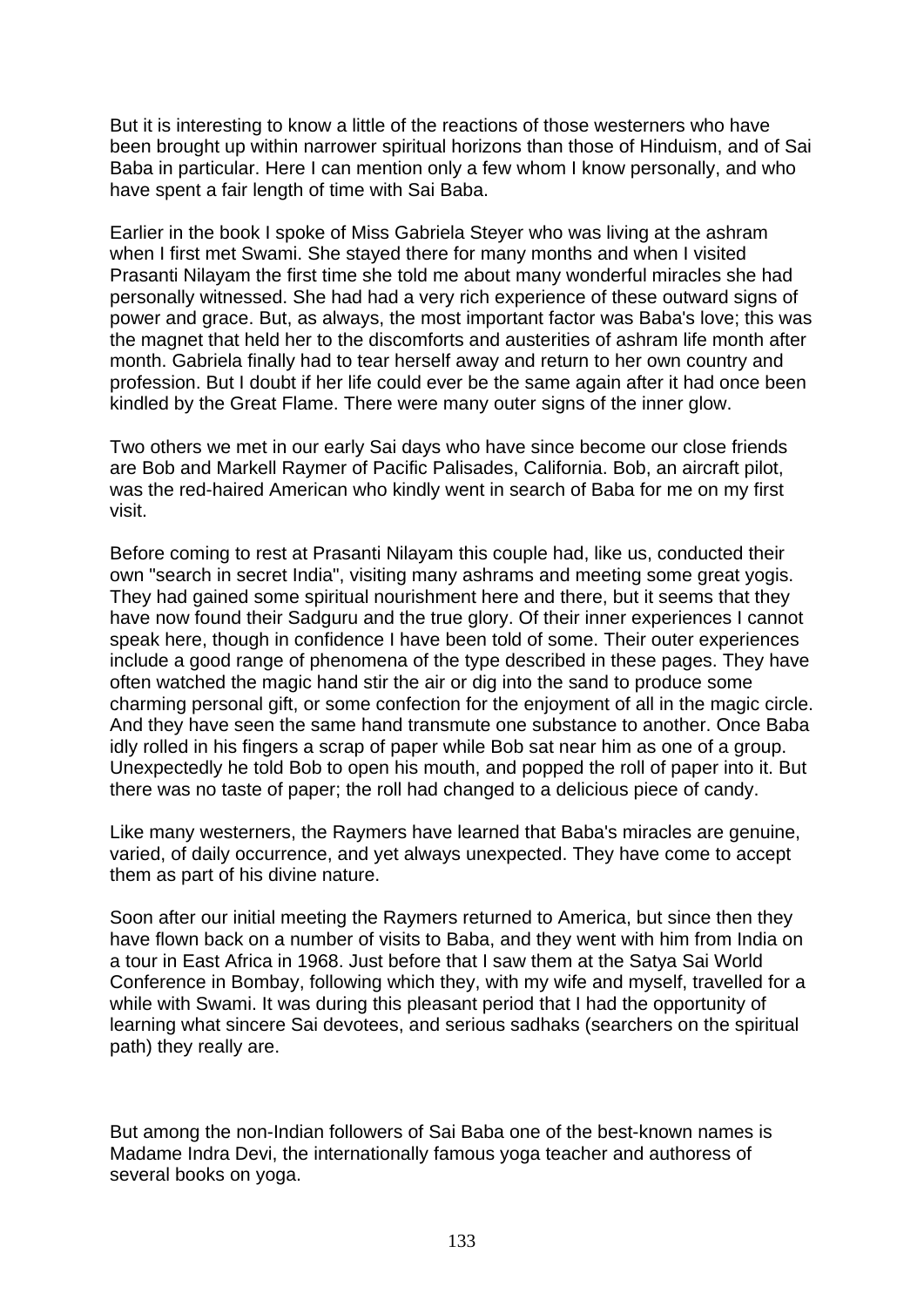Once when she was on a visit to the Theosophical Society Headquarters at Adyar, my wife and I told her some of our experiences with Baba. This was apparently the first time she had heard his name but she at once sensed intuitively his great importance. Immediately she seemed to have no doubt whatever that this was one man in India she must see at no matter what cost in time and trouble. She was scheduled to fly to Saigon for a lecture engagement, and had originally intended returning to her Yoga Foundation in southern California directly from Vietnam. But now she changed her mind and came back to India in order to meet Sai Baba.

After a mountain of difficulties, because Baba was touring and his movements were uncertain, she finally made the contact at Prasanti Nilayam, reaching there in the hammering heat of an Indian summer. She seems to have recognised his great spiritual stature from that first meeting, and straight away became a fervent and very active devotee.

At that time she was just starting on her mission to teach and encourage meditation throughout the world. Baba gave his blessings to this work - her mission of "Light in darkness". Since then Indra Devi has made the long journey from California to India several times a year to spend a period with Baba at Prasanti Nilayam and other places. I will leave her, as a writer herself, to tell whatever she wishes of her own spiritual and miraculous experiences. But of the various materialisations Baba has performed for her, and which she has described to me, there are two I would like to record here, for their interest as well as their evidential value, coming from a witness of world renown.

One is this: in front of Indra Devi and a party of American visitors, Baba "took" for her, from his "land of nowhere", a long, bulky jappamala - a string of 108 large pearls. She was wearing it when a little later I saw her at Adyar in company with one of the Americans who had witnessed its production.

A good many people have seen Baba change one object to another or one substance to another openly, without shield or covering before their gaze. I myself saw this, for instance, when at Horsley Hills he turned a piece of hard rock into sugar candy. The second incident in connection with Indra Devi's experience concerns a dramatic example of this type of transmutation through Sankalpa, or divine will. It also involves some mind-reading.

One day Baba materialised for her an ornate ring, set with a large spray of colourful stones. Indra Devi told me that she has no liking for jewellery, particularly the striking, decorative type worn so well by dark-skinned Indian women. She herself is a Russian-born American citizen whose name, Indra Devi, derives from an association with India earlier in her life. She has a very-pale skin.

Anyway she was not happy about the ring. It was a gift from Baba and she felt she should wear it for that reason, but it did not suit her and she did not like it. The dilemma worried her a good deal for a day and a night, she said. Then she found herself invited to another group interview, and wearing Baba's disturbing gift on her finger she waited with several other people for his arrival.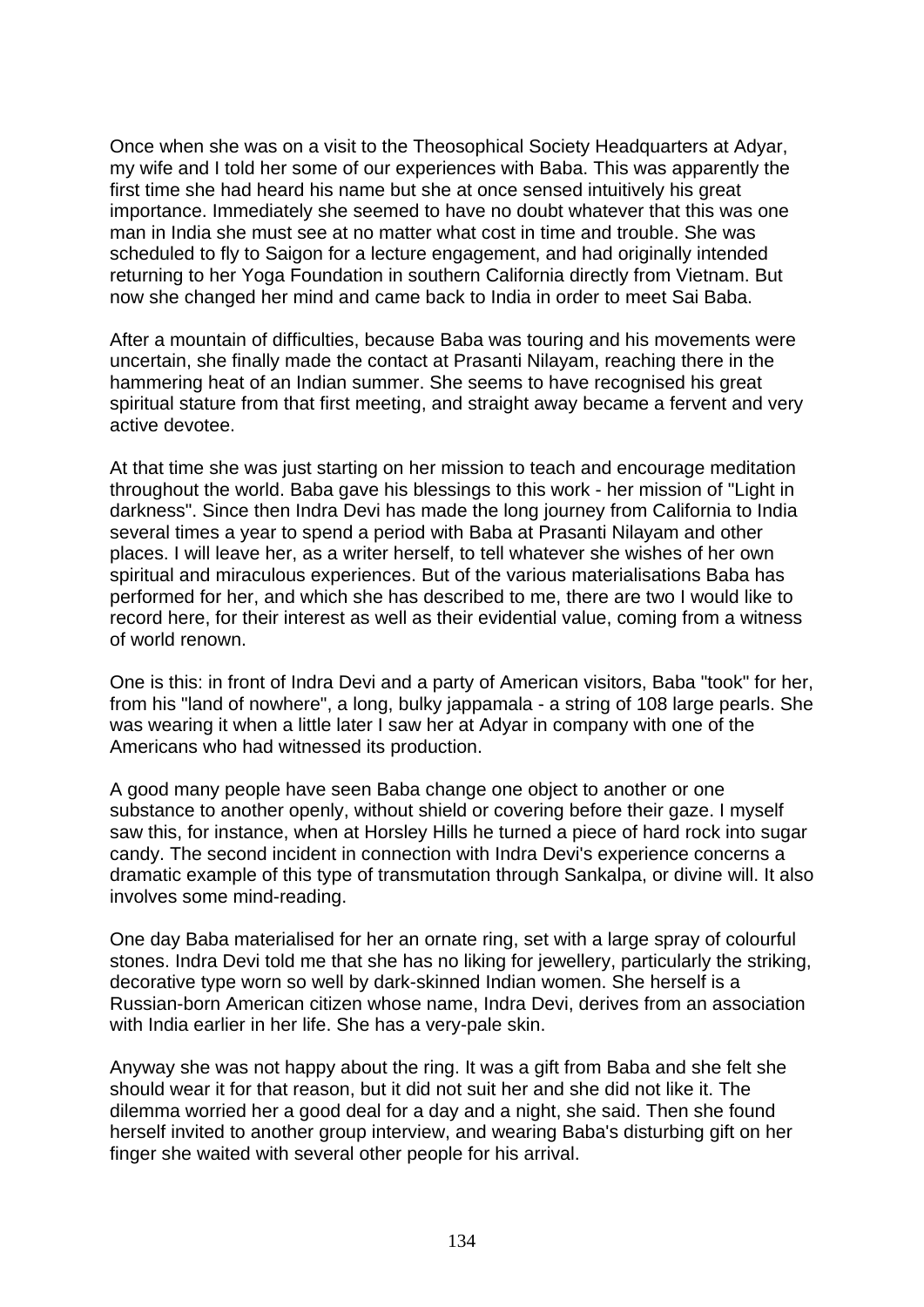Soon after he entered the room he asked her to hand him the ring, making a remark from which she was sure he was fully aware of her dilemma. Then holding the ring between his thumb and forefinger with the display of stones uppermost, and in full view, he blew several times on the stones as if blowing out a match. Suddenly, as all watched the spray of brightly coloured stones merged into a single, sparkling diamond. Baba handed the ring with its solitaire diamond back to her. It was now something which she could wear happily and constantly.

Here is the story, in condensed form, of how one man of the western world came to Sai Baba and of how it affected his life.

Mr. Alf Tidemand-Johannessen of Oslo, Norway, arrived in India with nothing but the proverbial typewriter and his own ability, grit, energy and ambition to make a fortune. Within twelve years, that is, by 1962, he had built up one of the largest ship agency companies in India, handling more ships each year than any other individual company. His was India's pioneer company in grain discharging. It handled more than half of the grain ships bringing enormous quantities of food to India to avoid large-scale starvation there. His big success did not pass unnoticed. Into certain minds entered jealousy, envy, and schemes for getting control of his business. Certain key men on his executive staff were soon actively engaged behind the scenes in misusing their powers to divert the company's assets into their own pockets.

"When I found out that malpractices were taking place," Alf Tidemand told me, "I knew that I would have to face a furious battle with a ruthless enemy. As soon as I took steps to seal the leakages, the executives concerned terminated their services and started a competing company. Their aim was to take away all my business."

As part of their scheme his enemies sent anonymous letters to Income Tax, Reserve Bank and Customs authorities indicating that the Tidemand Company was abusing the laws and regulations of the country. Apparently it is customary for such authorities to take action on anonymous letters: they soon discovered who the senders were, and then months of investigations followed during which Alf had to provide documents covering all the past years to prove that the allegations against him were false.

Naturally his business clients were disturbed at the sudden exodus of his key staff and the rumours that were floating around. To add fuel to the fire his scheming enemies sent letters to all his clients informing them that his company was in trouble with the Government. All this put tremendous restrictions on his business operations, and things looked very black indeed.

Nevertheless, because of his past integrity, Alf's clients did not immediately desert him, and the new competing company established by his defecting executives was not doing well. So then they made their next move, a move that is apparently not uncommon in the concrete jungles of modern India. They engaged a black magician to work against him.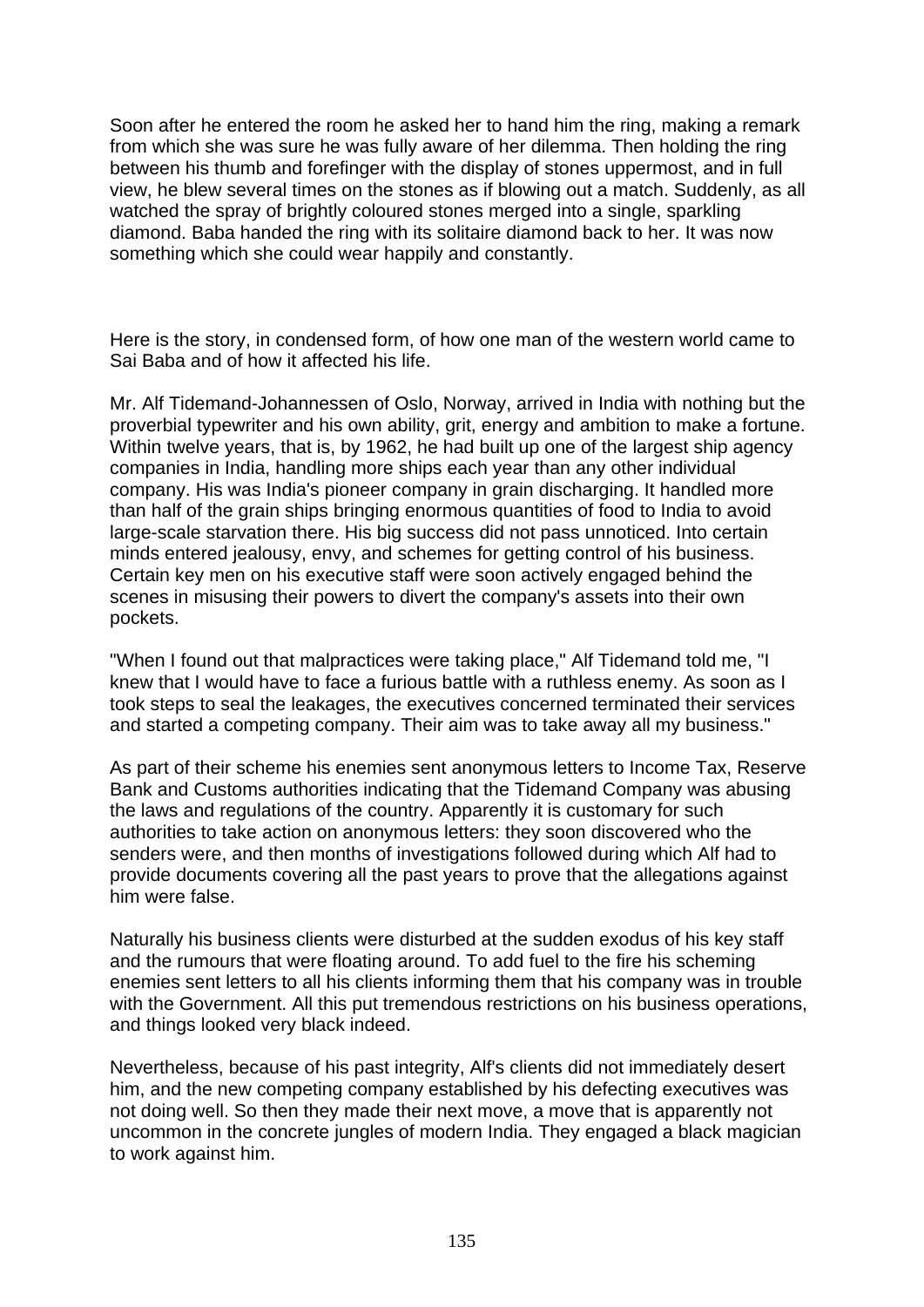Alf said: "I could handle the other assaults, but was not prepared for this attack from occult black science; nor did I at the time have the slightest idea that such methods were being used. Even if I had known, I would have laughed at it as pure superstition."

But Alf's lawyer in Bombay, who was working on the company's problems, soon caught a whiff of the black magic. He had known similar cases before. Being a good friend and knowing Tidemand's innocence and integrity, the lawyer took him along to a Parsi priest who lived in an old temple in Bombay. The priest, who was clairvoyant and had other powers, confirmed that strong dark forces were being used against Alf Tidemand. The latter kept in regular touch with the old Parsi priest and, he says, "By many strange methods he began piloting me and my business through the troubled waters stirred up by the black magician."

The magician, himself, now came out of hiding. Discovering that counter forces were being played successfully against him, he decided to strike directly and boldly. He turned up at Alf's office and by various methods, well-known to students of sorcery, tried to gain dominion over his intended victim. But Tidemand had been warned of this possibility by the Parsi priest, and immediately suspected the evil-eyed old Indian who, by clever ruses, had gained admittance to his private office.

Alf managed to avoid the initial traps, and then manoeuvred the sorcerer into his car, planning to take him along to the old Parsi priest. On the way, perhaps recognising Tidemand's strength and also his liberality, he decided to change masters. He admitted involuntarily that he had been employed by Alf's enemies to destroy him, his family and Company. But he had changed his mind, the magician said, and would work for Tidemand if the latter paid him reasonably well. He would see to it that all Alf's enemies were completely annihilated.

"Black magicians are very powerful," he announced, and added meaningly, "they can even kill a child in its mother's womb." Alf had just received that very morning a cable from Norway informing him that his wife had lost her child in its seventh month. This must be more than coincidence, he thought.

At the temple the Parsi priest immediately recognised the sorcerer for what he was and chased him away, threatening to report him to the police. He warned Alf to have nothing whatever to do with this man of unclean powers.

Soon after that Alf Tidemand was taken by a business friend, his Taxation expert, to Shirdi. There he had "the feeling that God had opened a door to let me feel his greatness for a blessed moment, during which the great weight fell from my shoulders and my troubles evaporated". He learned that the old Parsi priest who was helping him was a devotee of Shirdi Sai Baba, and he began to understand that it was really the Sai power that was guiding him through the reefs and shoals of strange, difficult waters.

Soon the black magician gave up the unequal struggle; the Government authorities decided that the accusations were false and baseless and all the intrigues of Alf's underhand enemies fell to the ground. The difficulties that had threatened to destroy him were completely overcome, and the troubled year came to an end.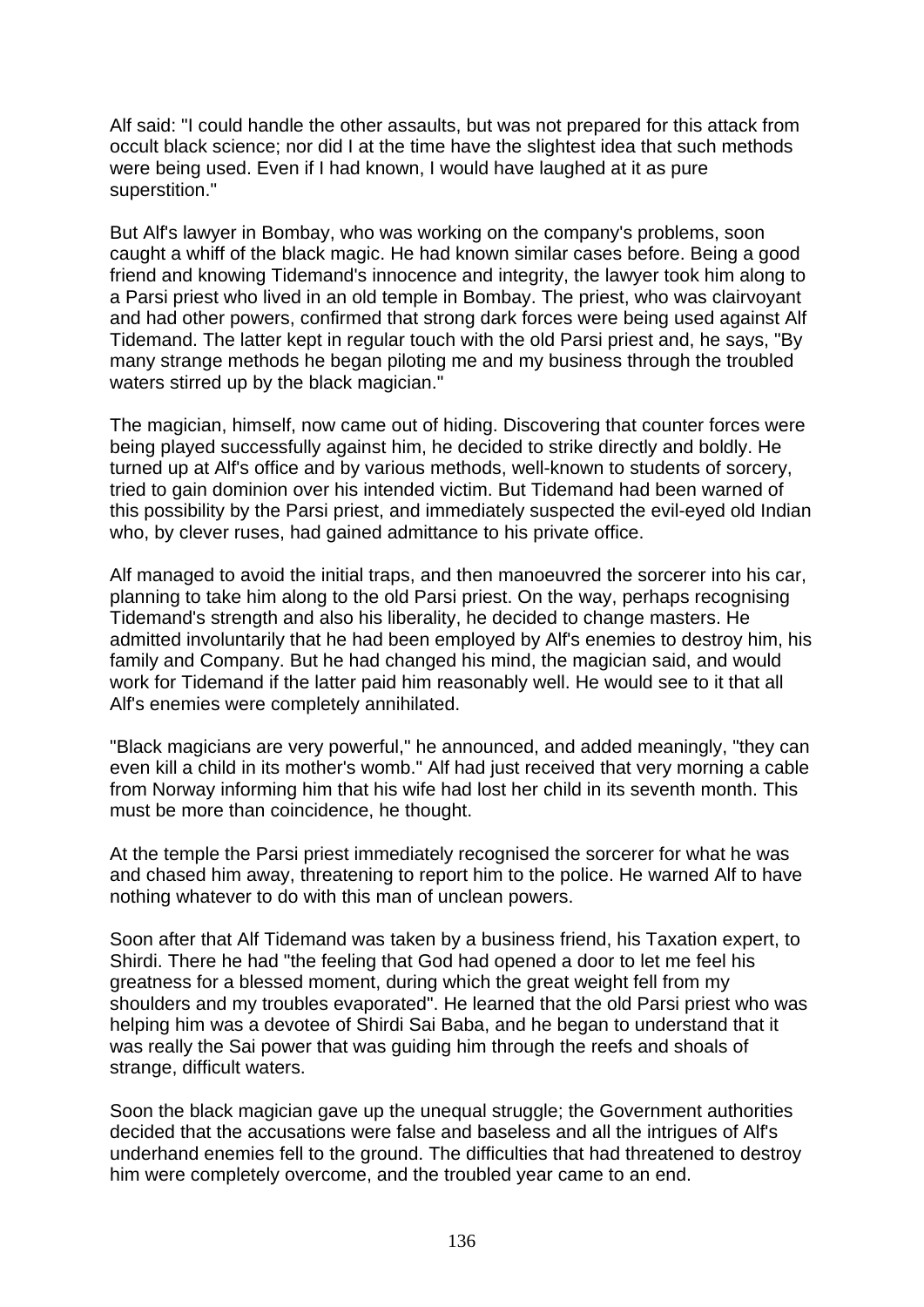Early in 1963 the Tidemand Company was getting back on its feet and beginning to prosper again. Though the struggle had taken a toll of Alf's strength, it had also shown him a light. This light, and a power that brought peace and refreshment to his mind and spirit, were at the village of Shirdi over which the spirit of old Sai Baba seemed to brood. It was only a few hours car journey from Bombay and Alf paid regular visits there during the next three years.

On February 26th, 1966 he was at Shirdi with the friend who first took him there, and the Parsi priest, whom he now addressed as "father". In front of the temple a short man in a blue shirt walked up to Alf and asked, "Have you ever met Sri Satya Sai Baba?" Alf replied that he had not, and the man went on: "You must see him. He is coming to Bombay on the 14th of March. If there is any God on this earth, he is God." Then he gave vibhuti from a silver container to each of the party, and to Alf he gave a small locket with a picture of Satya Sai in a blue shirt.

"Don't forget to see him in Bombay on the 14th of next month" he repeated, and went away. Later as they were about to leave Shirdi, they again saw the man - by the side of the road. He greeted them, and repeated again the advice to Alf, that he should see Satya Sai on March 14th.

The Norwegian was at this period in the middle of another deep problem. Because of his wife's bad health she could not live in India and really needed him with her and the children in Norway. He felt that he must somehow sell his business and return there. But how could he find a good buyer?'

He had built the business on his own personal integrity and efficiency. He knew that it depended very much on the goodwill felt towards him personally in the shipping world. Potential buyers would think that with Tidemand himself gone, the business might not be worth much. He had faced many mountainous obstacles in his life, and this was one of the biggest.

He had learned that the Sai power was very great. If in fact Satya Sai was a reincarnation of Shirdi Sai, and was a divine avatar as people said, he could solve this or any other problem. Alf decided that he must have an interview with this man if he should come to Bombay as predicted by the character in the blue shirt. But deciding such a thing and achieving it are two different things. Most people have to work hard and overcome obstacles to reach Sai Baba. Some have to go through the labours of Hercules; Alf was one of these.

Certainly Satya Sai was in Bombay by March 14th, just as blue-shirt had foretold. Day after day for many hours the Norwegian sat cross-legged in the broiling sun with the big crowds outside the place where Baba was staying; first the Gwalior Palace and then the house of Mr. Savant, the Food Minister of the Maharashtra Government. Or he sat with even bigger crowds in the Stadium listening to Baba lecture in Telegu, with a translation into Hindi by Dr. B. Ramakrishna Rao. Alf understood neither of these languages.

During this time he saw the little figure of Satya, with his shining robe and black dome of hair, walking among the people signing photos, blessing objects presented for his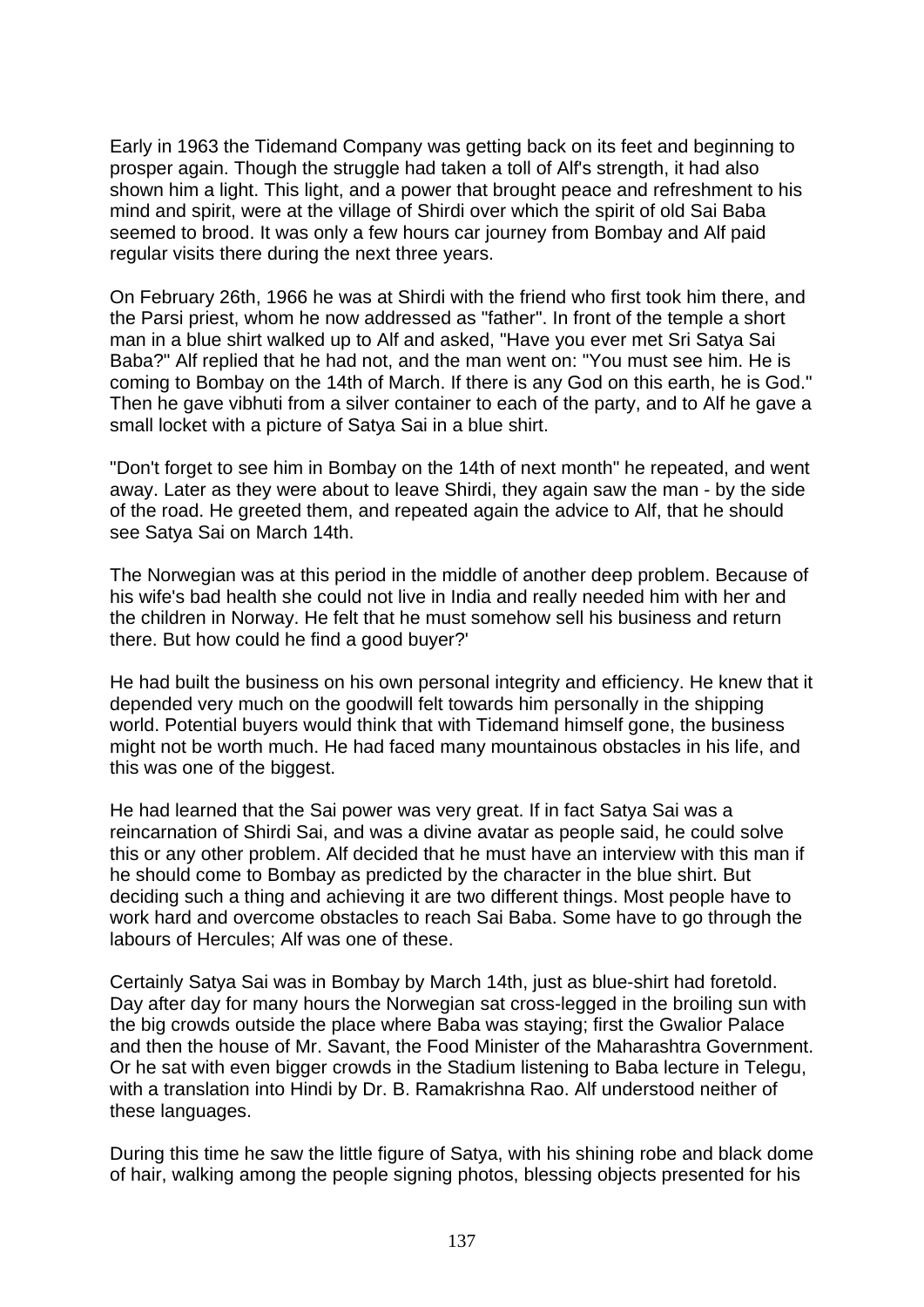touch, producing vibhuti here and there. The big blond Norwegian was favoured with a nod, a friendly smile, a greeting now and again, but there were no signs of the longed-for interview.

Being one of the very few Europeans in the crowds, Alf was becoming well-known among the Sai following. He was invited to homes of devotees and heard wonderful stories about Baba's love, grace and miraculous powers. This was all very inspiring, but it did not solve his problem. After four days of trying and getting nowhere, he almost decided to give up.

It was then that a strange man with a curved nose and black beard said to him: "Would you like to meet Sai Baba?" The stranger said that he could arrange an appointment, and Alf decided to take a sporting chance with him.

There was still much to go through. Under the direction of this bearded stranger Alf had to buy grass for a cow, give something to beggars, visit a temple and touch the floor with his forehead before an image there, buy garlands of flowers and kan-kans (circlets) of Mogra flowers. Perhaps all this ritual helped, or maybe the stranger knew the right people near to Baba. Anyway, on the morning of March 18th Alf went for his first appointment. Stepping out of the car in front of Mr. Savant's house, he took off his shoes, and with a garland kan-kans in his hand, began to climb the steps. Suddenly he looked up and there stood Baba as if waiting for him.

"I am so happy to see you," Baba said with simple friendliness. Usually Swami will not let people place garlands on him, he merely places it aside. But now before the ministers and V.I.P.s who had gathered in the entrance, he permitted the tall Norwegian to garland him.

"Please come up," he said, patting Alf on the back. The latter soon found himself on the first floor of the huge house occupied by the Food Minister. There, sitting on the carpet with about twenty people, he heard Swami give a discourse - again in Telegu with Hindi translation. But every so often during his talk, Baba paused to perform a materialisation miracle.

In one pause he materialised vibhuti, in another a small locket with a picture of Shirdi Baba. These were for Alf, who writes that "they were taken right out of the air in front of the ministers, who all consider this to be a normal procedure for him". Then the Master went on teaching, mainly in parables, which were later translated into English for Tidemand. Came another pause in which he autographed a photo for one of the women and materialised for her a locket of Vishnu. Then he got up and put a vibhuti mark on everyone's forehead. During the talk he had been playing with Alf's kankans. Now he gave the big Norwegian another friendly pat and a few encouraging words before leaving the room.

Although Alf had at last gained regular access to the house where Swami was staying, the long-awaited private interview and the solution to his big problem still seemed difficult to obtain. But other things happened. Urged on by the man with the curved nose, who also seemed to Alf to have a precognitive nose for Baba's movements, he even had the temerity to invite the great Master to his top-floor apartment. The latter graciously accepted and came with a small group of close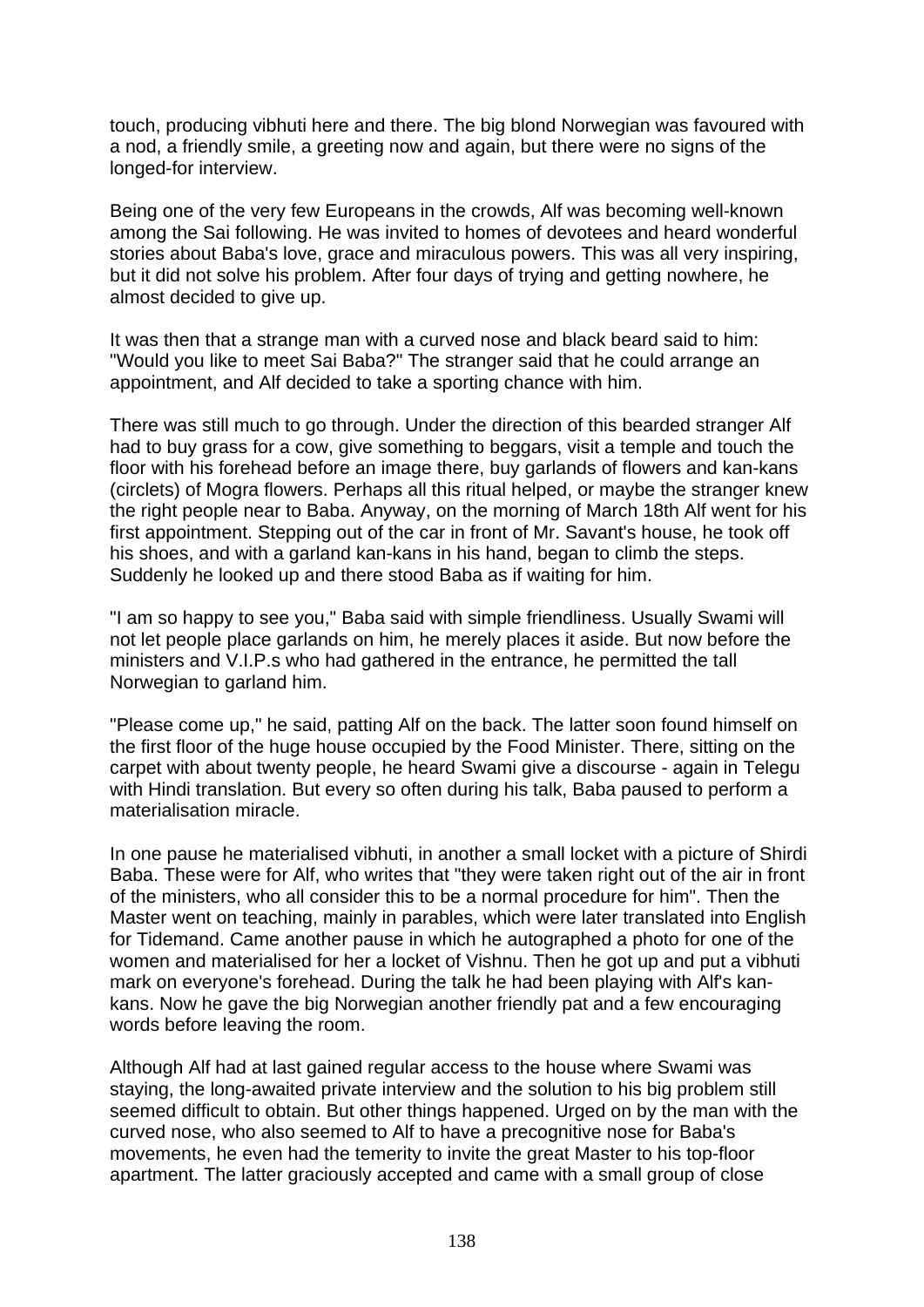devotees on March 24th, ten long days after Alf had first sighted him at the Gwalior Palace.

Elaborate arrangements had been made under the direction and supervision of that curved, precognitive nose. These included lavish floral decorations, a children's band, a young woman (she was supposed to be, and probably was, a virgin) to blow a conch shell and wash Baba's feet on his arrival. She blew the shell successfully, but Swami would not permit the feet-washing ritual. He was more interested in some sick people who had been brought than the display and splendour of decorations. But he listened to the children's music with pleasure and "took" vibhuti for each and a nine-stoned ring for the leader out of the fresh sea-breeze stirring the flowers in the roof garden. Most important of all he invited Alf to come to him for a private interview on the following morning.

During this hard-earned climactic interview, Alf Tidemand discovered, as many have done before and since, that Sai Baba already knew his problems and his past.

"I have been thinking about selling my business," Alf said.

"I have been thinking about the same thing," Swami answered.

Then the Norwegian began to explain the difficulties.

"Do not worry," Swami told him. "I will help you find a reliable buyer and obtain a good price." He went on to say that it was now right for Alf to get away from life in the Bombay business circles with all it entailed, and settle down in Norway with his family. In this way his wife's health would improve. Perhaps to infuse more confidence and dispel any doubts in the mind of the worried shipping man, Baba said, "Do you remember the black magician? I helped you then."

In his notes on this interview, the turning point of his life, Alf writes: "He gave me convincing evidence of his divine powers and I was made to understand the purpose of my life. I knew that all the prayers I had made to God during my lifetime, and all the help I had got as a result of those prayers, were known to Baba. I knew too that though there had been many obstacles in the final stage of reaching him - many tests to my faith and courage - he had really called me to him through strange and miraculous ways. The man in the blue shirt at Shirdi, for instance, who was he? I had found on enquiry that none of Sai Baba's closest devotees, not even Mr. N. Kasturi, knew that Baba would be coming to Bombay on March 14th.

"Swami seemed to know too that I had long been searching for a living spiritual teacher, and at this first interview he said: 'You need not look for a guru any more. From now on I will guide you.' At the end Baba materialised for me a locket with his picture, some sweets to eat and some vibhuti.

"The next day the manager of the Bombay branch of one of the largest companies in India phoned me to say he had heard I might be interested to sell my company. He would like to talk to me about it.

"During the negotiations that followed I was in regular touch with Swami, seeing him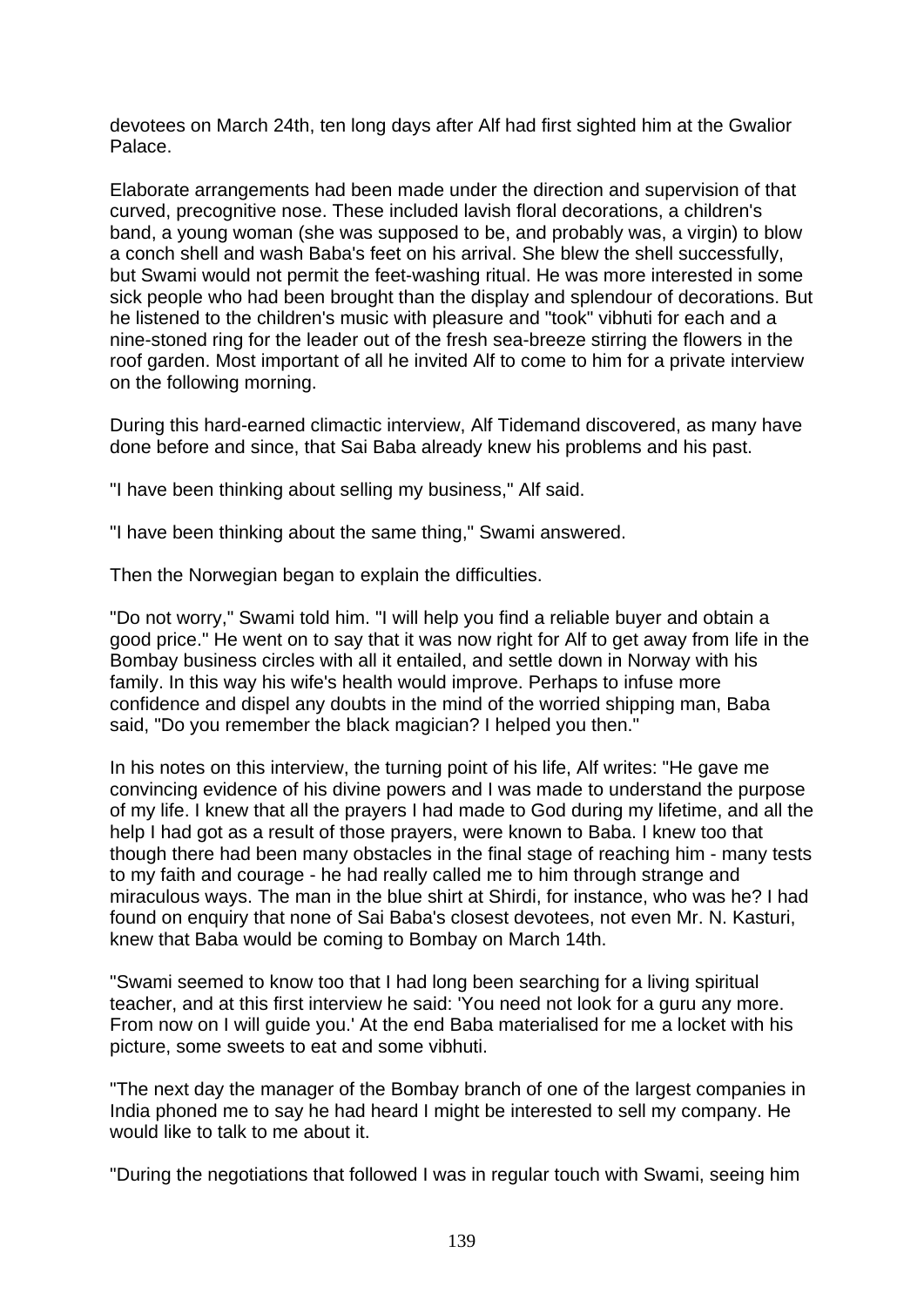often. And in my early morning meditations, which Swami had told me to observe with regularity, I received amazing inspiration for solving the complex problems in connection with the proposed selling contract, for which there was no sample precedent of any kind available. After some months of difficult negotiations, helped by the ever-present guiding hand of Baba, a very favourable contract materialised for the sale of my shipping agency business in India."

Alf Tidemand returned to his wife and family in Oslo. His early dream had come true; he had made his fortune. But something much more important had happened to him in India. He had found his Sadguru his spiritual guide and mentor, who brought meaning to the chaos and emptiness of life lived only at the material level.

Talking to him recently, learning something of his eventful and sometimes heroic saga, I came to the conclusion that my friend Alf Tideman-Johannessen will always have hard problems to solve because he is of the type whose spiritual muscles grow through solving such problems. He is essentially a man of action. But in the future his karma will, I feel, be nishkama karma - action without greed for the fruits of action. It will be action that in some way in keeping with his own dharma will help to spread the glory of God and his message of light for this age. All this through the grace of Sai Baba.

# 17. Two Pre-eminent Devotees... 18. Reality and Significance of the Miraculous

Man of Miracles by Howard Murphet

### TWO PRE-EMINENT DEVOTEES

I might have to speak of laws and forces not recognised by reason or physical Science. SRI AUROBINDO

A man who had quite a distinguished career in public life was the late Dr. B. Ramakrishna Rao, who died in September 1967. The obituary notices in the press at the time stated that he had held several important positions in public affairs and administration. He was, for instance, during the early 1950s Chief Minister of the old Hyderabad State, and as such helped create the modern State of Andhra Pradesh in 1956. In later years he held office as Governor of two different Indian States, Kerala and Uttar Pradesh. The newspapers, however, did, not mention what to Dr. Ramakrishna Rao himself was by far the most important factor in his life, his discipleship of Sai Baba.

The little doctor, as we often called him because of his diminutive stature, was a firstclass linguist and often acted as interpreter for Sai Baba. It was in this capacity that I first met him in Mr. G. Venkataswara Rao's house in Madras. On that occasion he,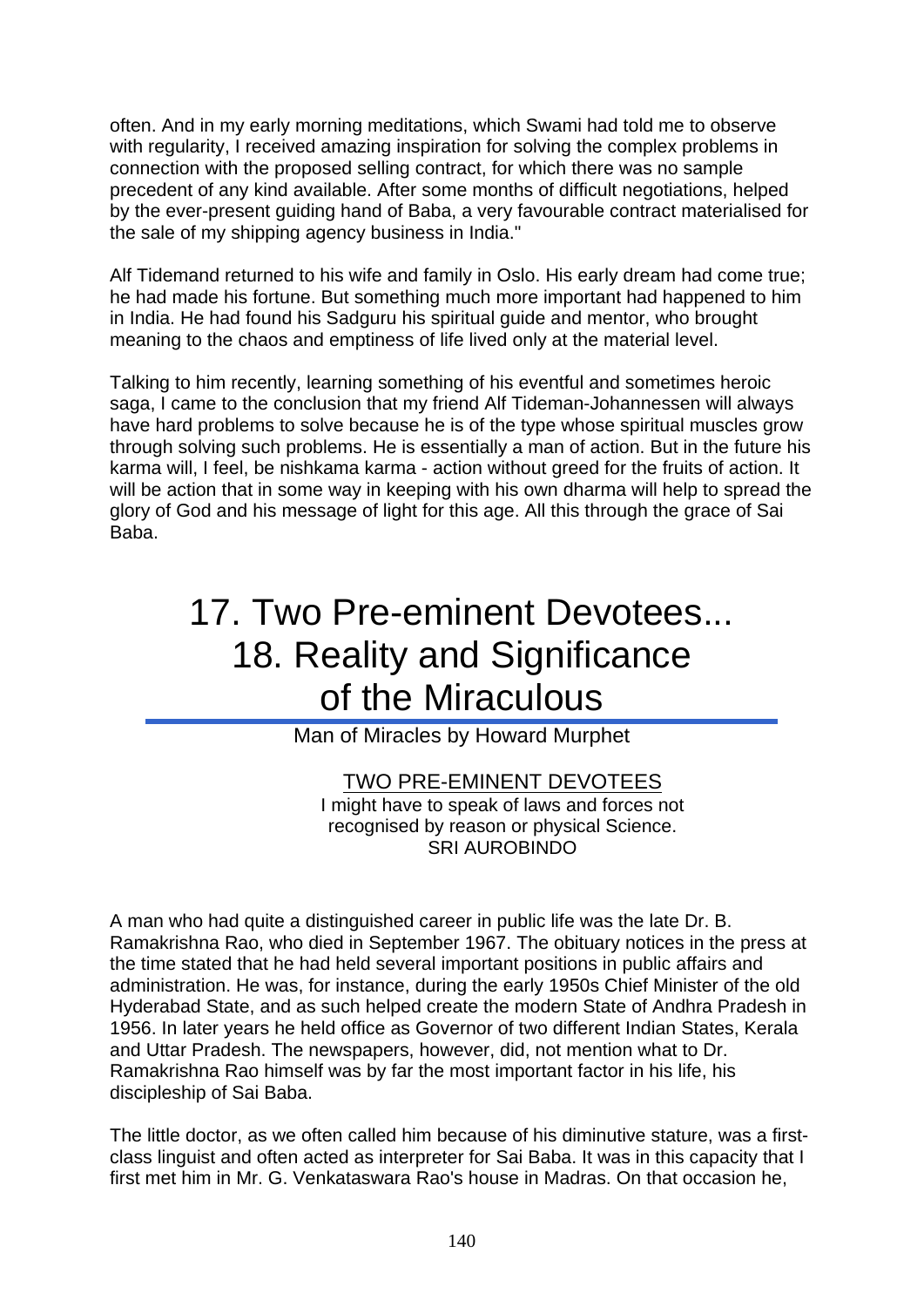Mr. Alf Tidemand-Johannessen, my wife and I were sitting on the carpet with Baba while the last was giving some advice to the Norwegian, who was shortly leaving India. The little doctor was acting as interpreter when necessary.

That was in my early acquaintance with Baba, who knew telepathically that I still halfdoubted the genuineness of his miraculous productions. In his gracious understanding way he seemed to make use of this opportunity - as of many others to help remove some of my doubts.

It was a hot night and he wore half-sleeves go that his forearm from the elbow was bare. My knee as we sat cross-legged on the floor was practically touching his, and for much of the time he let his right hand rest on my knee instead of his own. I could thus see beyond all question that his hand was empty as it lay loosely, palm exposed, below my eyes -- and it was from this position that the hand went out to wave before our noses like a magic wand and produce from the air a number of things, including the usual vibhuti for all of us, and a large nine-stone ring for Alf Tidemand-Johannessen.

I developed an admiration and affection for the little Ghandi-capped doctor who, while distinguished and cultured, had true humility. Fortunately I was able to have a good talk with him about a month before he died when we were neighbours in the ashram guesthouse. That was in August 1967, and Dr. Ramakrishna Rao was present in Prasanti Nilayam at the time for its official inauguration as a township. I had heard a good many bits and scraps of stories concerning his miraculous experiences with Sai Baba, and I took this opportunity to get the facts from his own lips. He knew, of course, that I wanted the information for publication and he had no objections to that, or to the use of his name, so very well-known in India if not perhaps abroad.

Here is one remarkable story that he told me. In 1961, when he was Governor of Uttar Pradesh, he and his wife were travelling by fast train from Bareilly to Nainital in the Himalayas. They were the only occupants of their first-class carriage and the train had no corridor by which anyone could enter or leave their compartment.

At about 11 p.m. the Governor noticed some sparks coming from the electric fan. These rapidly increased in volume until he and his wife grew quite alarmed, thinking the compartment would catch fire any minute. He looked for a cord or bell by which he could sound the alarm and stop the train, but could find none. It began to look as if the Governor and his lady might be burned to death before anyone learned of their plight. There was nothing they could do but pray - which they did, wholeheartedly.

Then there was a knock on one of the outer doors. Very surprising this was, because the doors simply led to the open air through which the train was roaring at a good speed. The doctor walked over and opened the door. In from the dark night stepped a man dressed in the khaki uniform of an electric wireman. Without a word this man went to work on the faulty fan from which the sparks were now flying "like chaff from a threshing floor''.

About a quarter of an hour later the electrician said to them: "There's no danger now. You can go to bed and sleep." With this he sat down on the floor near the door.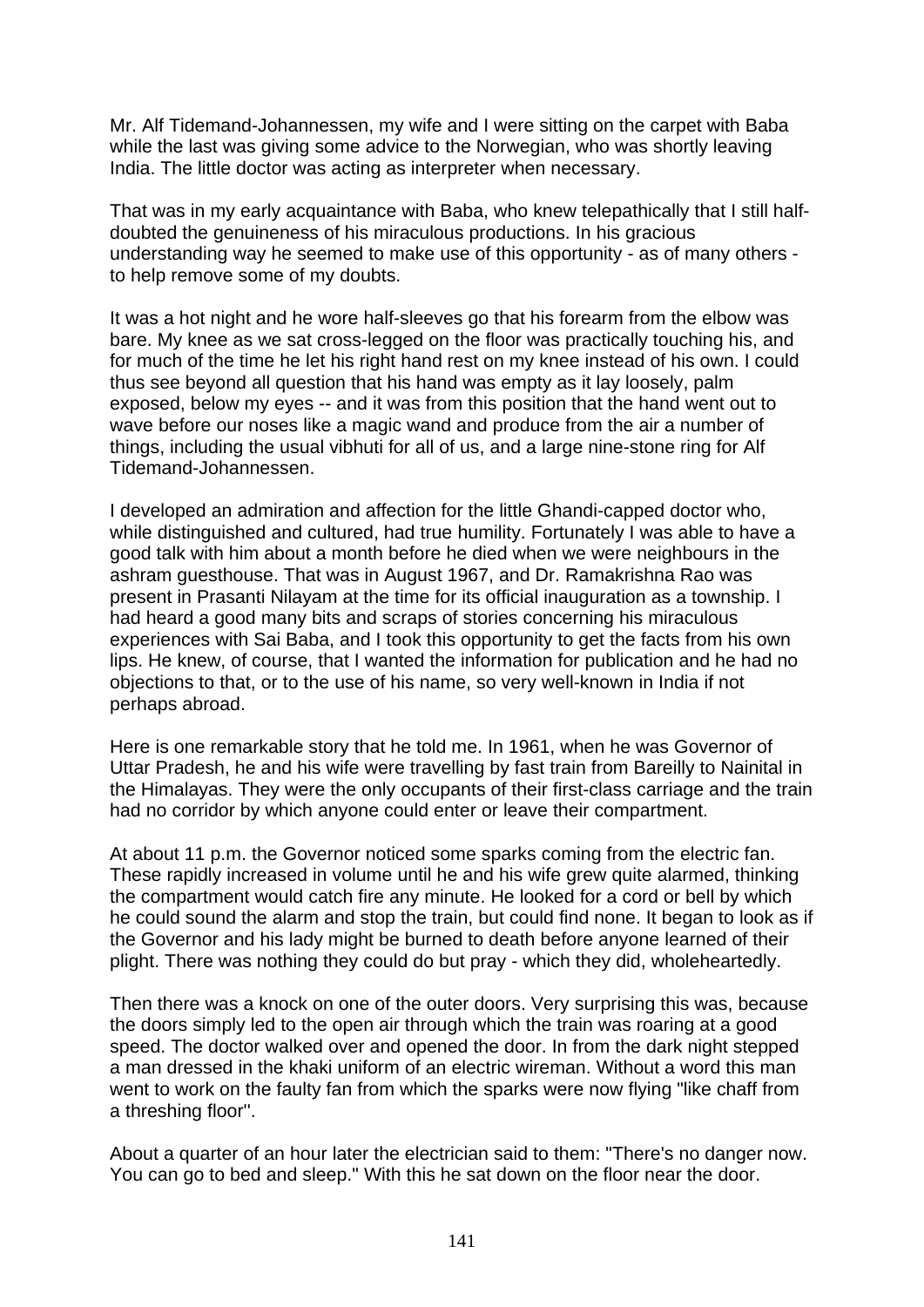The Governor's wife lay down on her bed and closed her eyes. But she kept half opening them to watch the man by the door because, as she told her husband later, she thought that anyone who risked his life to walk along the running board of a fastmoving train was probably a burglar who, when they were both asleep, would rob them. The Governor himself, with no such suspicions, was deeply engrossed in a book.

Suddenly he was startled to feel the touch of the workman's hand and hear his voice asking quietly if the doctor would mind closing the carriage door after him, because he was now leaving. The little doctor was astonished that the electrician did not wait until the next station before leaving, but before he could say anything the khaki-clad figure had opened the door, and the night air was whistling in to the carriage. Dr. Ramakrishna Rao jumped up, and stepped to the open doorway in time to see the man stand a moment on the running board, then vanish into the darkness.

It was all rather mystifying. How in the first place did he know that the fan was giving trouble? How did he get to the carriage and why did he choose to leave and make his way along the running board of this swaying, fast-moving express when he could have easily waited until the next stop? He either liked living dangerously or he was simply crazy, but in either case he must also be clairvoyant to know about the fault in the electric fan. With a mental shrug the little doctor lay down to sleep.

About a month after this incident the Governor was again travelling, this time by the aeroplane that was kept for his official use. With him on this occasion, besides his wife and the pilot, were his A.D.C, his personal assistant, and the pilot's wife. They were flying from Kawnpur to Benares.

Above Benares the Governor noticed that they seemed to be circling a very long time over the airfield before landing. He asked if there was anything amiss and was informed that the under-carriage was stuck; the wheels would not come down. Furthermore, they were now almost out of petrol. With Dr. Ramakrishna Rao's agreement, the pilot decided to attempt a crash-landing on the grass of the airfield. He signalled the ground to this effect. The fire-engines were brought out, and everything made ready for the attempt. All knew, of course, that it was a highly dangerous operation, and both the little doctor and his wife sent fervent prayers to their Gurudev, Sai Baba, for his much-needed protection.

Perhaps the A.D.C. was praying too, for he also was a devotee of Sai Baba. Like the doctor he wore on his hand a talisman, a ring that had been materialised by Baba. The pilot knew this and, as a last resort before trying a crash-landing, asked the A.D.C. to try his hand at working the lever for releasing the jammed undercarriage. The A.D.C. placed his hand on the lever and pressed as directed. The undercarriage came down without any difficulty. They were able to make a normal landing.

The next day Mrs. Ramakrishna Rao, knowing that Baba was at Bangalore in the south, phoned him from Benares in order to thank him for his grace and protection, which, she believed, had saved them from their perilous predicament in the plane. She found, not at all to her surprise, that he knew all about the event, and mentioned details.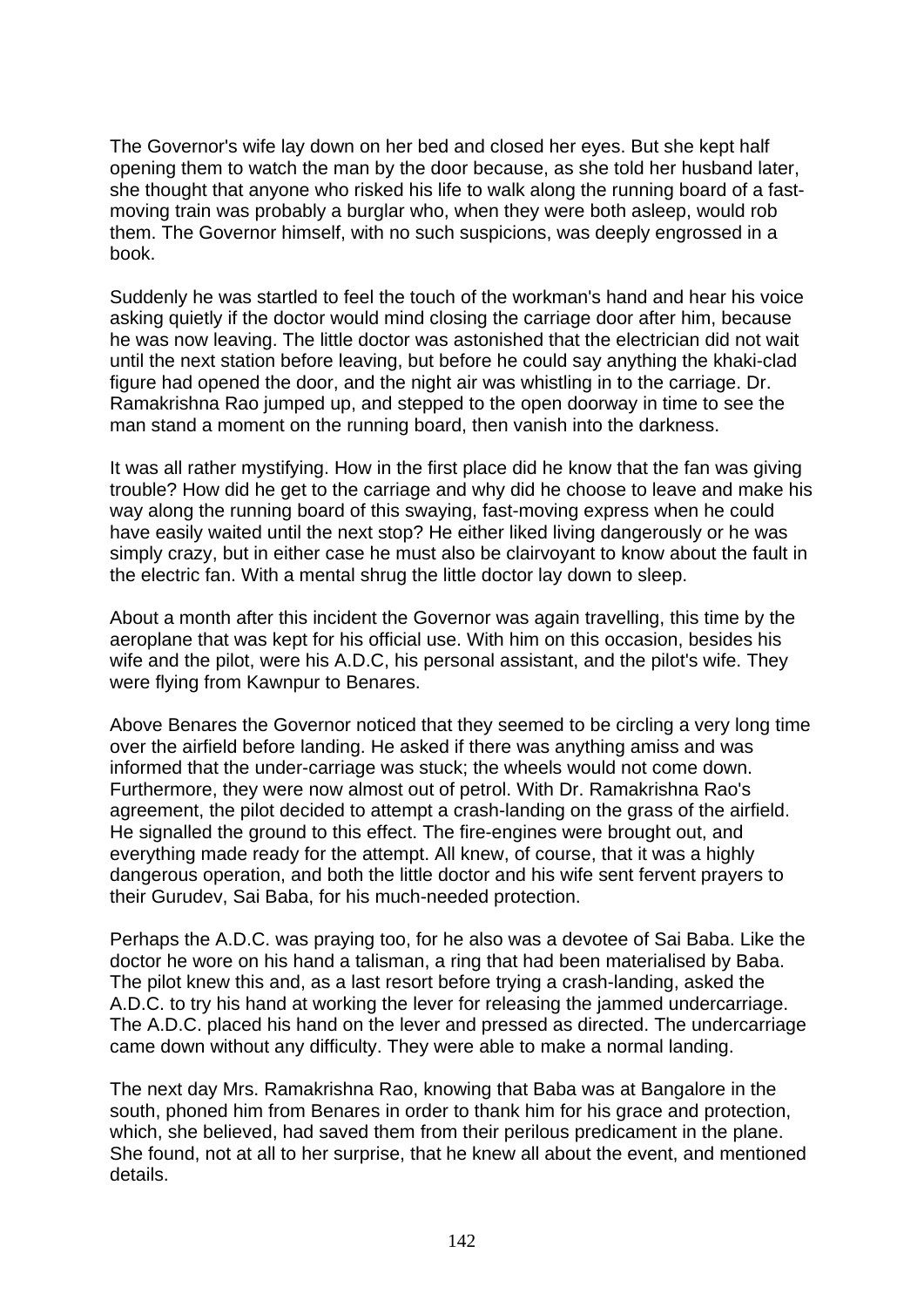Then he remarked: "But you have said nothing about the train incident."

"What train incident, Swami?" she asked, for it had slipped from her mind.

"Why, when the fan was almost on fire and you thought I was a thief," Baba laughed.

Dr. Ramakrishna Rao was sure the train story could not have reached Baba in the ordinary way because neither he nor his wife had talked to anyone about it. They had refrained from mentioning it on the following morning, not wanting to upset any of their staff; then the incident had faded into the background of their busy lives.

Nothing superhuman that Sai Baba did could ever surprise the little doctor; he had through the years seen and experienced so much. For example, when he was Governor of Kerala, and was entertaining Baba and some devotees at the Guesthouse in Trivandrum in 1962, his wife had arranged a dinner party one evening for sixty people. But when Baba is around, crowds have a habit of multiplying their size, and about a hundred and fifty people turned up. It was impossible to obtain extra food at the time; Mrs. Ramakrishna Rao became very worried, and asked Baba what she should do about it.

"Feed them all," Baba told her, "There will be enough. - don't worry."

So the extra places were set and the whole crowd sat down. Baba moved among the guests and servers, blessing the food, seeing that all were happy and turning the meal, as always, into a banquet. No one went short because of the extra ninety mouths to be fed. Somehow Baba increased the food, and there was enough for all.

I knew that it was on this visit to the south that one of the dramatic miracles described in N. Kasturi's book took place. A number of Baba's disciples were walking with him on the sands of Kanyakumari where three seas meet and play around the southernmost tip of India. Suddenly a kingly wave swept high up the beach around Baba's feet, and on receding it left about his ankles a magnificent necklace, 108 fine pearls on a thread of gold.

I have spoken to a number of men, including Dr. Sittaramiah, who were present and witnessed the arrival of this treasure from the deep, and I asked Dr. Ramakrishna Rao if he had been there as well. He replied that, unfortunately, official duties had taken him elsewhere that day. In fact he was meeting Dr. S. Radhakrishnan who had just been appointed President of India. But, he said, a number of his friends and acquaintances including the Chief of Security Police were with Baba on the beach and saw it happen. They described the event to him on the following day and he was shown the pearl necklace. Baba later gave this to an old devotee whom the doctor knew.

It was while he was still Governor of Uttar Pradesh that Dr. B. Ramakrishna Rao saw the miraculous events that moved him most deeply.

In the summer of 1961 Sai Baba with a party of devotees was touring in the north, and decided to visit the famous temple at Badrinath high in the Himalayas. Dr.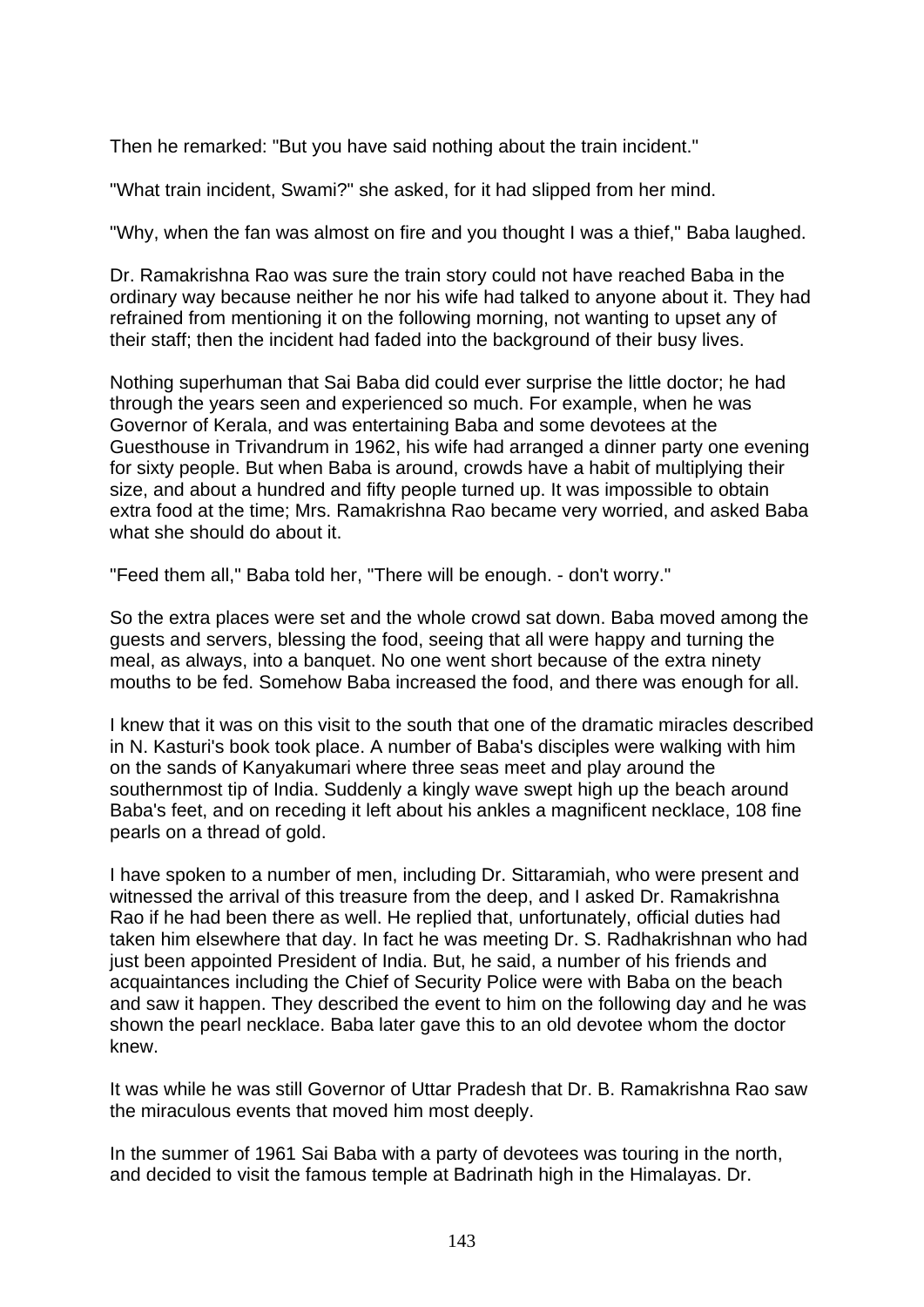Ramakrishna joined the party at Hardwar on the Ganges for the 182-mile mountain trek to Badrinath. The devotees say that the object of Sai Baba's journey was not only to take them to this holy place, but to reinfuse it with spiritual efficacy. It was established some twelve hundred years ago by Adi Sankara, one of the foremost spiritual leaders of all time. He it was who brought the Upanishads into the light of day from where they had been collecting dust for centuries in caves and monasteries. At Joshimath he wrote his celebrated commentaries on the Upanishads, the Bhagavad Gita and the Brahmasutras, thus making these spiritual classics accessible and intelligible to a wider and ever-widening audience.

Adi Sankara not only travelled all over India and taught the people but organised and established centres in the north, south, east and west which he hoped would remain as beacons of light to carry on his work after he had gone. Badrinath was one of those spiritual power-points.

But in the course of twelve centuries - albeit millions of devout pilgrims had brought their adoration and veneration there - the power was certain to run down, the life was bound to ebb from the ancient form. Even though a particular priestly caste may not be corrupt it has most of the human weaknesses, and cannot maintain the high level set by a God-man such as Adi Sankara. The only thing that can recharge the spiritual battery of such a place is the presence and power of another God-man.

However, there appeared to be an obstacle in the way. By tradition, the doctor told me, the only persons ever permitted inside the temple sanctum sanctorum to perform puja were the members of a special sect of Kerala Brahmins. This caste of priests had held the position and exclusive rights since the days of Adi Sankara. The request of Doctor B. Ramakrishna Rao, the Governor of their State, counted for nought; they had heard of Sai Baba, the miracle-worker who some said was an avatar, a Godman, but they could not make an exception even for him. God himself in human form would not be allowed to enter here, for what human eyes can read the credentials of divinity?

"No matter," Baba said; ''let them keep to their traditions."

However, before some two hundred people outside the temple he materialised a statue of Vishnu. This was about ten inches high and was, it is said, a replica of the big idol within the temple. With another wave of his hand he produced a silver tray on which he placed the little Vishnu idol. Then in the same way he created a thousandpetalled lotus of gold. Everyone gasped at its beauty; and while they were wondering what it was for, Baba waved his hand again to produce a Siva lingam. This, some three or four inches in height and made of a beautiful crystal material, he placed in the centre of the golden lotus.

With the idol, lotus and lingam on the silver tray, Baba and his followers came away from the temple to the guesthouse where they were staying. There, while they all sang bhajan songs, Baba carried the lingam around and showed it to everyone, pointing out the beauty of the material, and the form of an eye which was mysteriously incorporated inside it.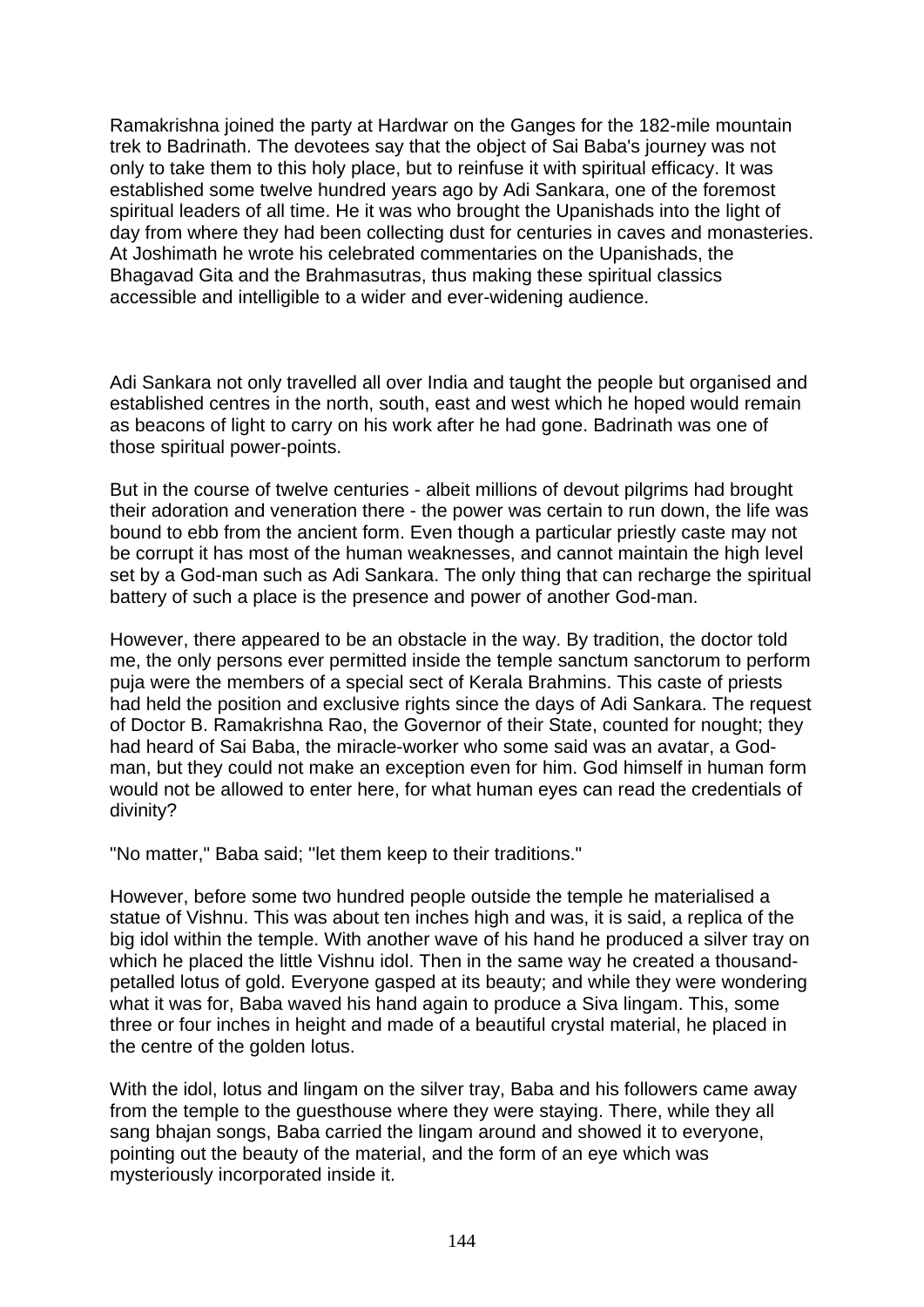Then Baba materialised a silver vessel full of holy water, 108 bilva leaves of gold, which fell in a shower from his hand onto the tray, and a heap of thumme flowers with the dew still fresh upon them. These are described as "tiny bits of fragrant fluff, plucked from a hundred little tropical plants".

All of these were materials for ritualistic worship. Baba performed Abhisheka (sacred ceremonial bath) and then, in his presence, N. Kasturi writes, "the Puja was performed, on behalf of all present, by Dr. B. Ramakrishna Rao, appropriate mantrams being recited by the devotees".

Afterwards Baba handed all the materialised items to the Governor's lady, Mrs. Ramakrishna Rao, instructing her to take good care of them, because she would be held responsible if anything was lost. The poor woman felt very apprehensive about such a responsibility - as well she might. She locked the precious articles in a cupboard in her bedroom and kept the key on her person.

Some time later Baba asked her to bring the lingam. Unlocking the cupboard, she found that it was missing; everything else was there, but the lingam had vanished. In great consternation she hurried to Baba and reported the loss.

At first he scolded her for not taking proper care, but then he laughed and said he was only teasing her. He explained to all present that he had sent the lingam back to the place from where it had been apported by his power, to the base of the idol in the temple. This "Nethralingam from Kailasa", as he called it, had been placed in a secret niche in the holy of holies long ago by Adi Sankara himself. There it had rested through the long centuries until that day, June 17th 1961, when he had brought it out to consecrate it anew and recharge it with spiritual potency. So the work he came for was done in spite of the hampering traditions of the place.

Baba later asked for the other articles in the cupboard. He distributed the 108 gold leaves among the two hundred or more people around him, and as usual there were enough for all. Mrs. Ramakrishna Rao was then greatly rewarded for those few moments of anguish she had suffered at the disappearance of the lingam. She was presented with the materialised idol of Vishnu, the golden lotus, and the silver tray on which they both stood.

The doctor told me that these sacred objects were still in his puja room at Hyderabad where the regular family worship was held.

It may be surprising to many people - though in fact it should not be - to find that a scientist of the calibre of Dr. S. Bhagavantam, M.Sc., Ph.D., D.Sc., is a devoted follower of an Adept in that field of high transcendental magic which science tends to scorn. Dr. Bhagavantam, formerly Director of the All India Institute of Science, holds the prominent position of Scientific Advisor to the Ministry of Defence in Delhi, and is well-known in scientific circles outside India.

When I met him at Prasanti Nilayam he was occupying a room furnished only with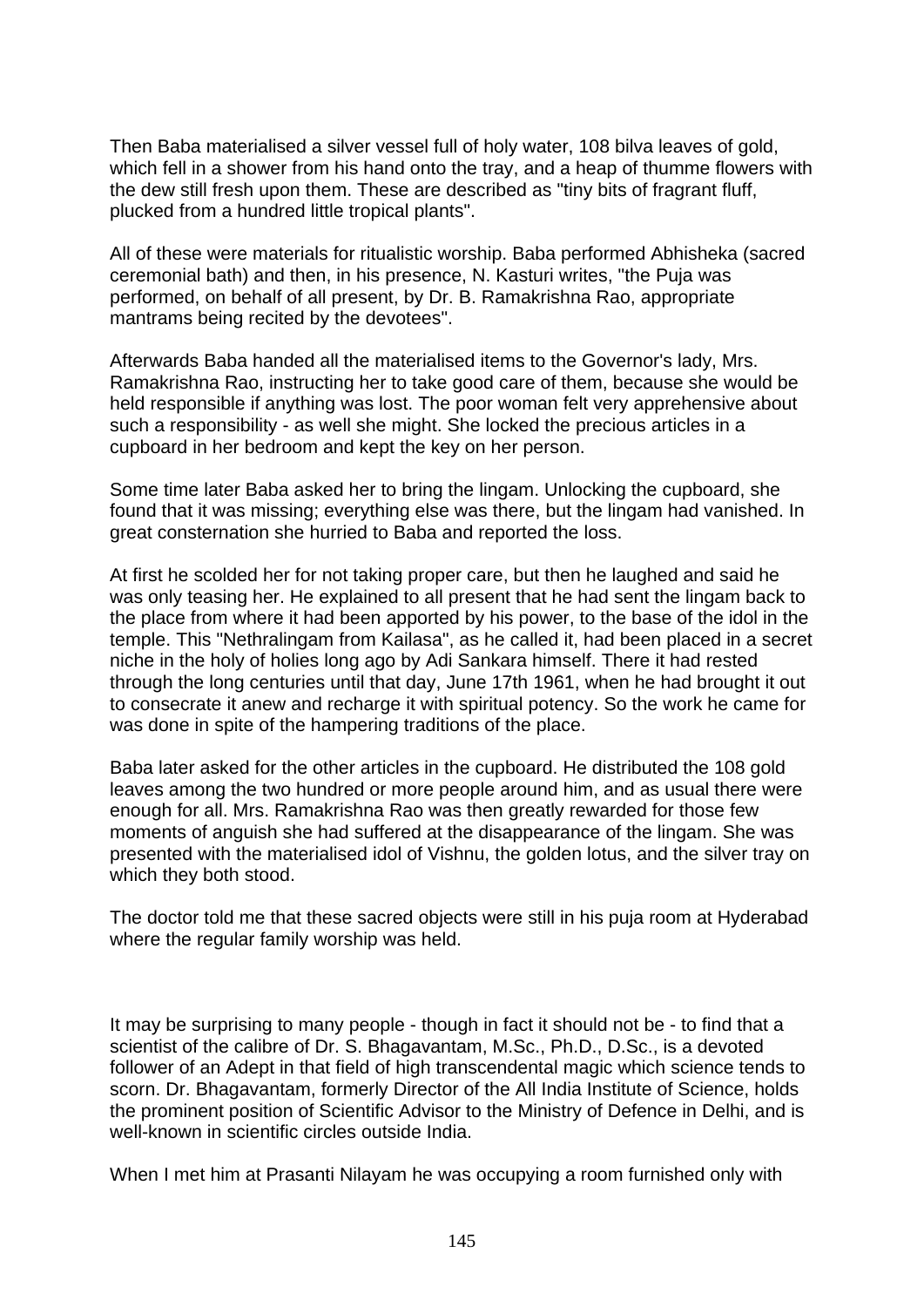two bed-rolls and a few cushions on the floor. Like all good Indians he was quite happy to use the tiled floor as bedstead, chair and table. With him in the same room was one of his sons, Dr. S. Balakrishna, Assistant Director of the National Geophysical Research Institute of India. Both were visiting the ashram for a few days.

I sat on the floor with these two cultured scientists and charming gentlemen, anxious to hear of their experiences with Sai Baba. Outside the open door and windows the July sun gleamed on the sandy soil, white buildings and rocky hills. Inside Dr. Bhagavantam spoke in his quiet, friendly concise way, while his son confirmed many of the strange events which he too had witnessed. Dr. Balakrishna has had some wonderful experiences of his own with Baba, but here we are concerned with the remarkable reports from his eminent father.

At Dr. Bhagavantam's first meeting with Sai Baba, which was in the year 1959, they went for a walk on the sands of the Chitravati river. Others were present, but Bhagavantam was walking by the side of Baba. After a while Swami asked him to select a place on the sands for sitting down. When the doctor hesitated, Baba insisted, explaining that only in this way could Bhagavantam's scientific mind be quite sure that Baba had not led him to a spot where an object had been "planted" in the sands.

After the scientist had chosen an area and the party was seated on the sands, Baba began to tease the doctor a little; he made fun of the complacent "all-knowing" attitude of many men of science, and deplored their ignorance of or indifference to the ancient wisdom to be found in the great Hindu scriptures.

The doctor's pride was stung. He retorted that not all scientists were of this materialistic outlook. He himself, as an example, had a family tradition of Sanskrit learning and a deep interest in the spiritual classics of India.

Then in an endeavour to establish the bona fides of his scientific colleagues he told Baba that when Oppenheimer, after exploding the first atom bomb, was asked by the press representatives what his reactions were, he replied by quoting a verse from the Bhagavad Gita, thus showing that he was a student of that great work. "Would you like a copy of the Bhagavad Gita?" Baba asked him suddenly, scooping up a handful of sand as he spoke. "Here it is," he continued, "hold out your hands."

Bhagavantam cupped his hands to catch the sand as Baba dropped it into them. But when it reached the scientist's waiting palms, it was no longer the golden sand of the Chitravati. It was a red-covered book. Opening it in stunned silence, the doctor found that it was a copy of the Bhagavad Gita printed in Telegu script. Baba remarked that he could have presented the doctor with one printed in Sanskrit, but as the latter read Sanskrit script with some difficulty, Baba had given him one in Telegu, Bhagavantam's native tongue. Bhagavantam had not mentioned his limited proficiency in Sanskrit; this was something that Baba just knew.

As soon as he could, Bhagavantam examined this miraculously produced volume closely. It appeared to be quite new and was well printed, but where? The names of printer and publisher, always given in the normal way, were nowhere to be found.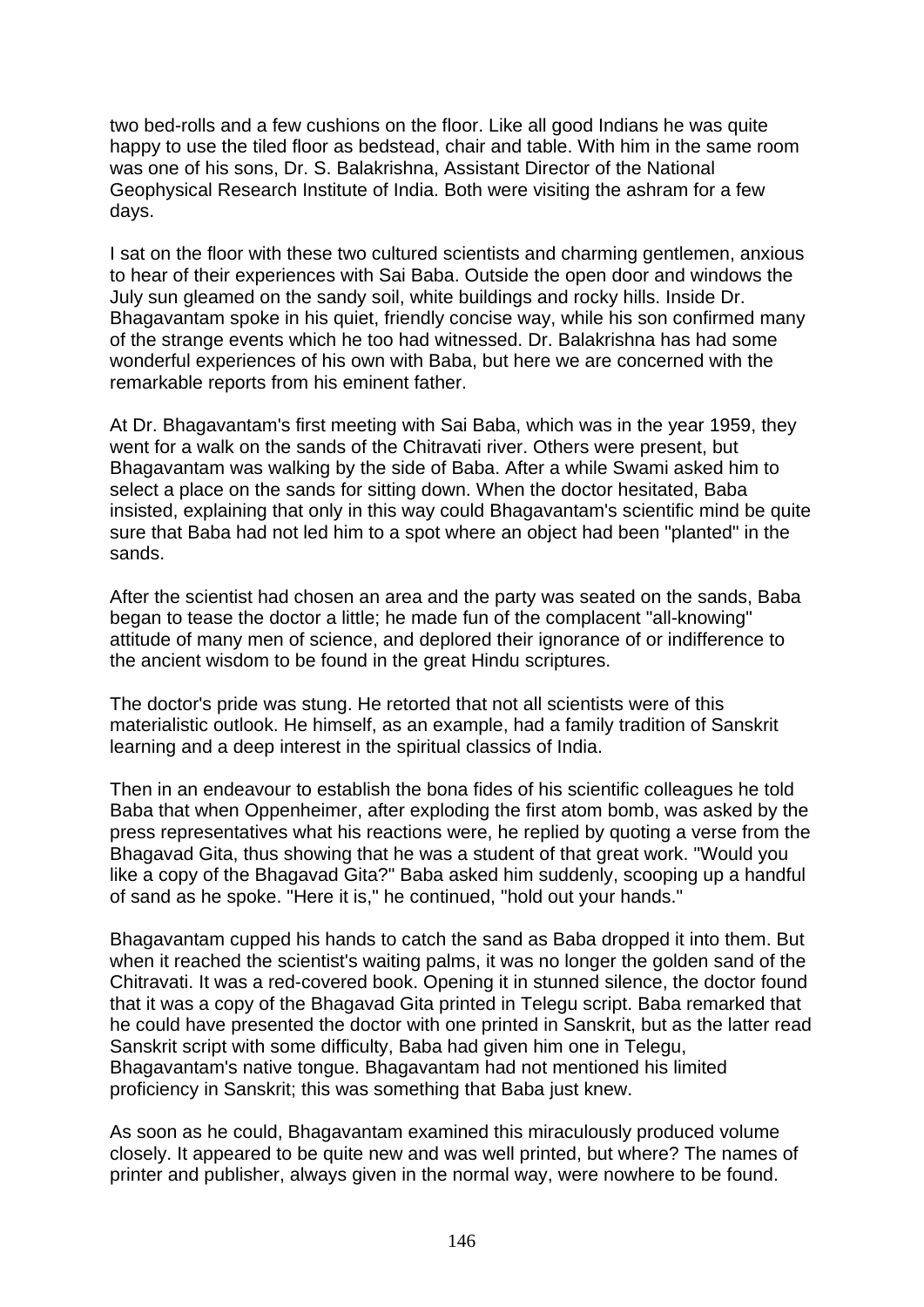One day in 1960 Sai Baba was visiting the great scientist's home in Bangalore. At this time Dr. Bhagavantam was Director of the All India Institute of Science in that city. He had known Sai Baba for about a year and was struggling to make the incredible phenomena he had witnessed fit in with his scientific training.

He said on one occasion at a public meeting: "I was a fairly lost person at that time for all this was an utter contradiction to the laws of physics for which I stood and still stand ... Having learned the laws of physics in my youth, and having taught others for many, many years thereafter, about the inviolability of such laws - at least so far as any known human situation is concerned - and having put them into practice with such a belief in them, I naturally found myself in a dilemma.

One of Dr. Bhagavantam's sons, at this time a boy of about eleven years, seemed to be mentally retarded. Some medical men had recommended as treatment the piercing of the lumbar region of the spine to remove cerebro-spinal fluid, and so relieve pressure on the brain. Others had been against such treatment, saying that it would only make the boy worse. Dr. Bhagavantam had decided not to have it done.

Baba, who loves and understands children, saw the boy and asked a sympathetic, question about him. The scientist began to talk about his son's case, and then Baba took over the narration and himself related all that had happened, including the medical debate about the advisability of a lumbar puncture. He went on to say that this would in fact would do no harm, but on the contrary would help the boy, making him appreciably better as time went on. Then casually, as if it were nothing at all, he said that he would himself do the puncture, then and there.

The scientist was startled. Doubt and fear agitated his mind. He began to wonder about things like professional qualifications for such an operation. But before he could utter a word, Baba had waved his hand and materialised some vibhuti. Uncovering the boy's back, he rubbed this sacred ash on the lumbar region. Next, with another hand wave, he took from the air a hollow surgical needle, about four inches long.

The father felt himself in the presence of a power so far beyond his understanding that he could, say nothing; he just waited, watched and hoped for the best. The boy seemed to be semi-conscious, apparently anaesthetised by Baba's vibhuti. Without hesitation Baba inserted the needle, showing that he knew the precise spot at which such insertions must be made. To the watching father the needle seemed to go right in out of sight, and he began to worry about how it would be recovered.

Meantime Baba was massaging the back and removing the fluid that came out through the needle; he seemed to take away about one cubic centimetre of this fluid, the scientist said. Then massaging more strongly or in a different way, Baba brought the needle out of the boy's back. He held it in the air as if handing it to some invisible nurse. Immediately it vanished.

"Have you a surgical dressing?" Baba then asked the watching, spellbound people in the room: Bhagavantam, another of his sons called Ramakrishna, and a friend named Sastri who was a Sanskrit pundit.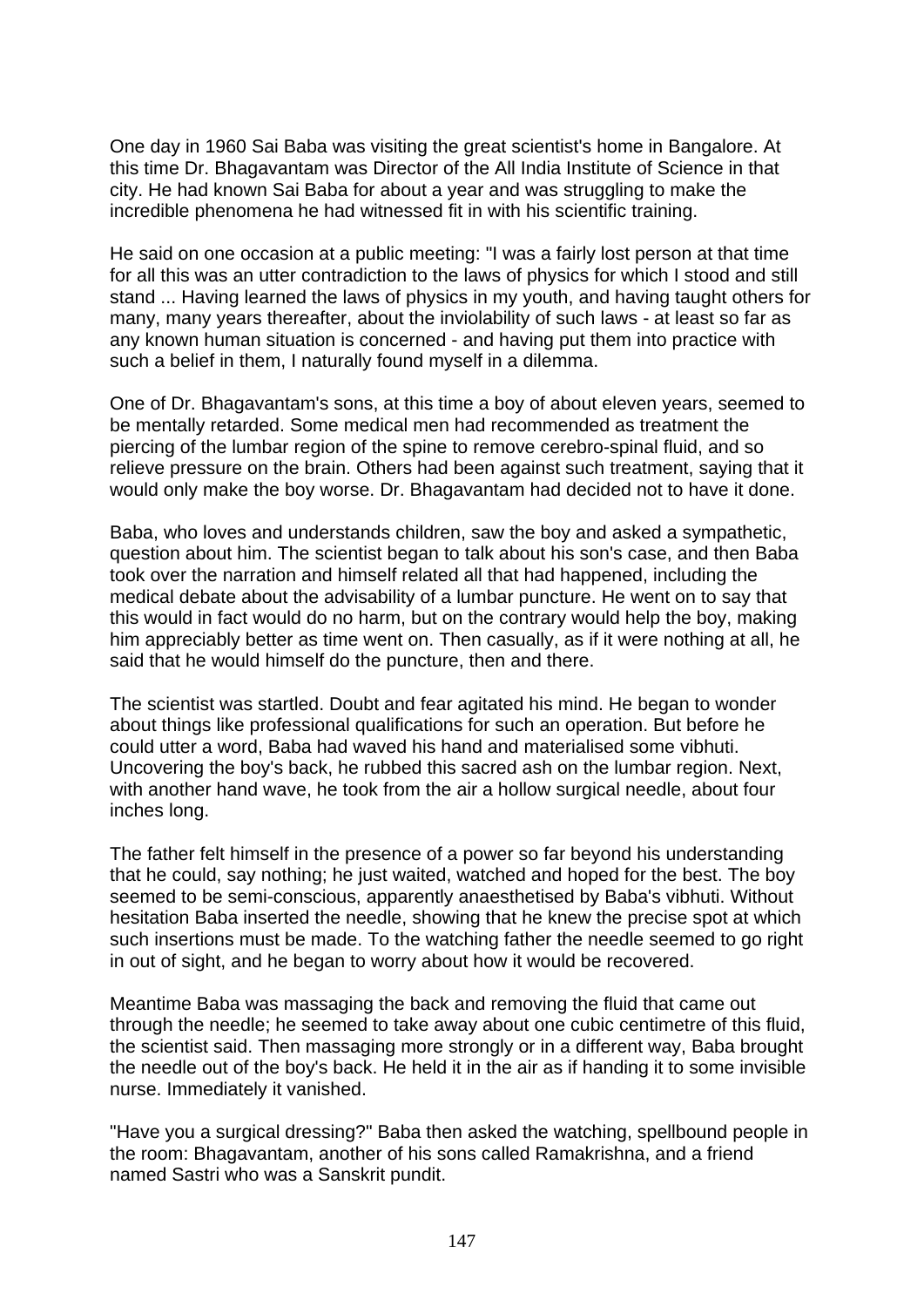Young Ramakrishna replied, saying that by phoning the Institute he could get a dressing within ten minutes.

"Too long!" Baba laughed, waving his hand again, and taking a dressing of the right type, as if from a trained assistant in another dimension. Carefully he arranged it on the boy's back, and then brought him around to full consciousness. The patient seemed to suffer no pain or discomfort either during or after the operation.

''And is he any better?" I asked the good doctor.

"Yes, his condition has improved though not remarkably," he replied cautiously, "but who knows what he would have been like without the operation. Swami says that he will go on improving as he grows older."

Dr. Bhagavantam has seen Baba produce many things by his magical hand-wave. These include medicines in bottles and other packs, properly sealed, but without any name of the maker marked on them. He has seen Baba change one stone or decorative figure, set in jewellery, to another of an entirely different character, simply by stroking his finger across the face of it. The relevant item of jewellery did not for a moment disappear from view during such operations.

Once he saw Baba produce amrita in a container which the physicist estimated from his experience of capacities would hold enough for about fifty people, each receiving the spoonful which Baba doled out. In fact, though, Baba fed about five hundred people with the ambrosial liquid, which apparently was miraculously increased to ten times its original volume.

On another occasion the doctor was sitting with a group of devotees around Baba on a beach in southern India. The talk turned to the various names by which the ocean had been known in Indian mythology. Someone mentioned the name "Ratnakara", which means, he said, "Lord of Diamonds or Precious Stones". "In that case," Baba remarked playfully, "the ocean should produce some diamonds for us." Putting his hand in the water, he took out a sparkling diamond necklace.

Everybody was enthralled at the sight of this circlet of large stones, and someone asked Baba to wear it. Bhagavantam could see plainly that it would not go over Baba's head, being too small and apparently without a clasp for opening the necklace. But such problems did not bother the miracle-man; he simply pulled it outward with both hands as one would stretch a rubber ring. It increased to the right size, yet there were no gaps between the stones. Then, to please his devotees Baba put this diamond garland from "Ratnakara" over his head and wore it on his neck for a short time.

Dr. Bhagavantam has also had his own personal experience of Sai Baba's faculty of knowing what is taking place thousands of miles away, without benefit of telegraph or radio.

When Dr. S. Balakrishna, Bhagavantam's son, moved into a new house in Hyderabad, Baba agreed to go there and perform a house-blessing ceremony. The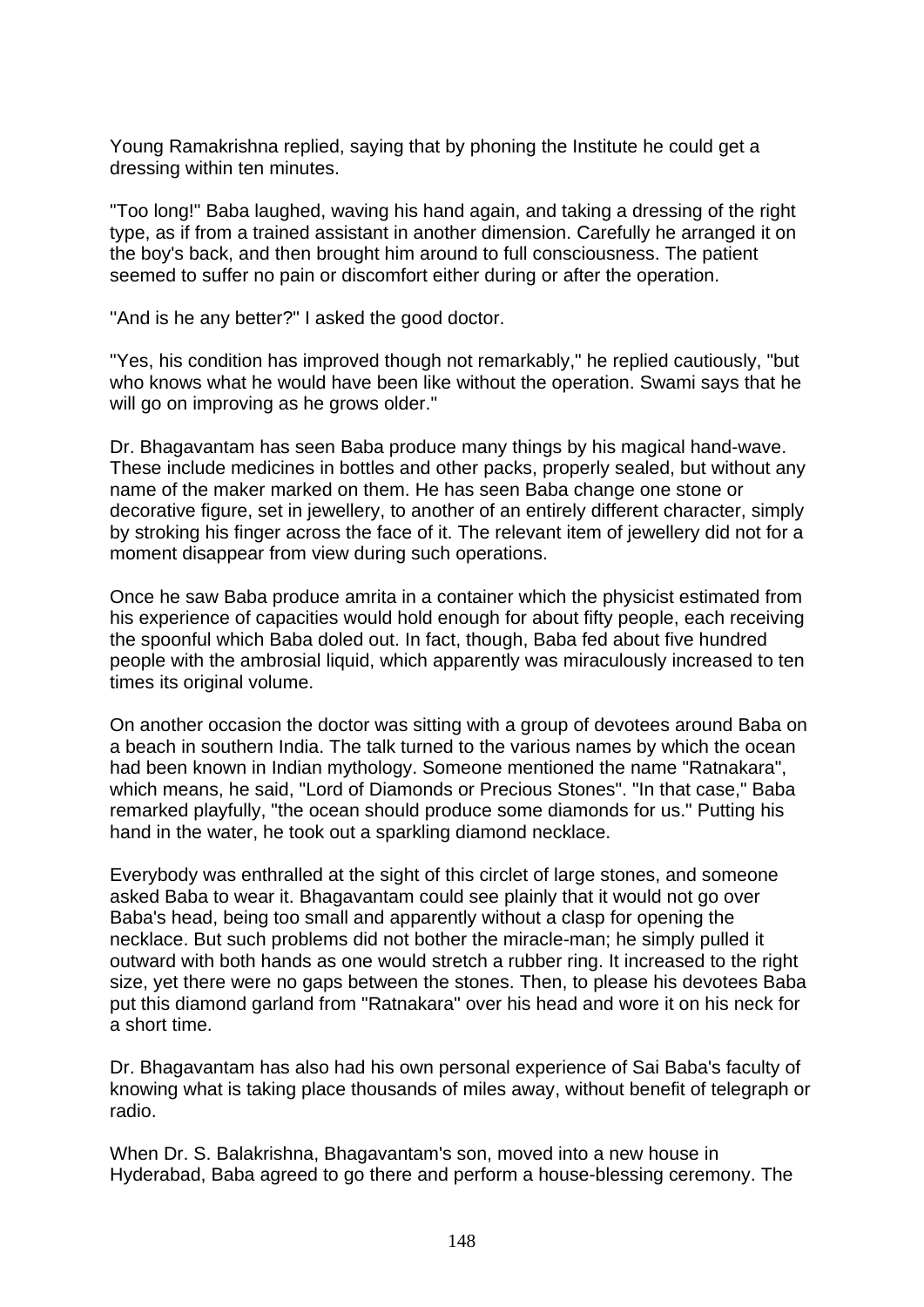auspicious day for the ritual was named by Baba and he promised to come on that day. Dr. Bhagavantam was himself away on a government mission to Moscow, but he was scheduled to be back in Hyderabad on the morning of the day of the ceremony, which was to take place in the afternoon.

However, engine trouble in the aeroplane by which he was returning developed somewhere near Tashkent, and he was forced to spend the night in that city. This was the night before the ceremony and Baba, who was at Balakrishna's house in Hyderabad, informed the family that there was engine trouble and that Dr. Bhagavantam was spending the night at Tashkent, but would be flying on to Delhi the following day. No one else in the area knew that there had been any trouble with the plane or that Bhagavantam was at Tashkent. No word of this had come through ordinary channels. But Baba had his own way of knowing, and also of foreseeing that the fault would be righted by the following day.

In the afternoon of the auspicious day, as prearranged, Sai Baba carried out the house-blessing ceremony. During this he produced in his usual miraculous manner a beautiful statuette of Shirdi Baba which the two scientists informed me is about three inches in height and seems to be of solid gold. Baba said it was to be kept in the shrine-room of the Hyderabad house where it was materialised. And there it is still.

All felt sorry that the head of the family, Dr. Bhagavantam, could not be present at the important ceremony, and that evening they talked about where he might perhaps be spending his time. Was he back in Delhi, they asked Baba. Yes, the latter told them, and he was at that moment in the office of the Minister of Defence, New Delhi.

Then Baba booked a telephone call to the Minister's office, making it a personal call to the Scientific Adviser, Dr. Bhagavantam. At that period, I am told, there was always a considerable delay for a trunk call over such a long distance. But Baba's call came through in a few minutes.

Dr. Bhagavantam was at the office, as Swami had stated. He was closeted with the Minister, and in the middle of an important conference. The Minister had in fact given strict instructions to his staff that he was not to be interrupted no matter who telephoned or called to see him. Nevertheless, and no one knows why, one of the secretaries did interrupt him to say that there was a phone call from Hyderabad for Dr. Bhagavantam. With the Minister's concurrence, the doctor left the room and took the call; then Swami's sweet-voice was in his ear, telling him that all had gone well at the house-blessing. Baba elated him further by saying that he would remain in Hyderabad with the family until Bhagavantam returned on the morrow. With joy in his heart and renewed spirit, the scientist went back to discuss his country's defence problems with the Minister responsible in those days, V. K. Krishna Menon.

When I asked Dr. S. Bhagavanam if I could use his name in support of the incredible things he had told me, he promptly answered: "Yes, I'll stand behind every word of it." The earlier dilemma, the conflict between his scientific training and the evidence of his senses, has been resolved. He says, "In our laboratories we scientists may swear by reason, but we know that every time we have added a little to what we know, we have known of the existence of many other things, the true nature of which we do not know. In this process we become aware of further large areas, to understand which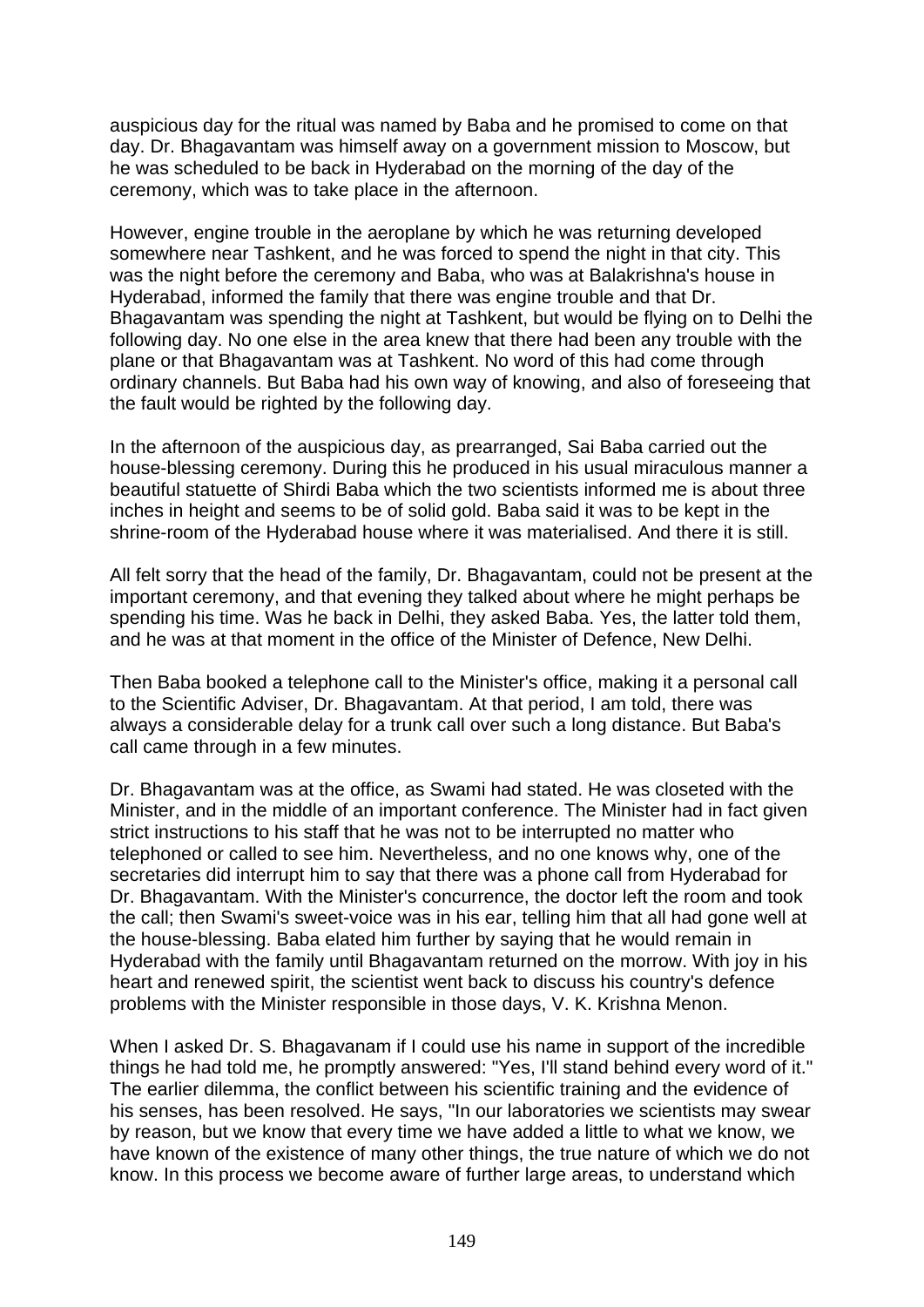we have to struggle more. Thus while adding to knowledge we add more to our ignorance too. What we know is becoming a smaller and smaller fraction of what we do not know." He goes on to say: "Sai Baba transcends the laws of physics and chemistry, and when he transcends a law, that fact becomes a new law. He is a law unto himself."

Once in Madras, addressing an audience of some 20,000 people who had come to hear Sai Baba's message, the worthy doctor said, inter alia, "Scientists are aware that knowledge is not the same as wisdom. Wisdom to be got from Bhagavan (Sai Baba), and the like of him, who come among us from time to time for this express purpose ...

He is a phenomenon. He is transcendental. He is divine. He is an incarnation. He is our nearest kith and kin; turn to him for the eternal message. That alone can save us."

# REALITY AND SIGNIFICANCE OF THE MIRACULOUS

Flake of the world fire, spark of Divinity, Lift up thy mind and thy heart into glory. Sun in the darkness, recover thy lustre. SRI AUROBINDO

The wealth of miraculous things that my own eyes have witnessed assure my acceptance of things of similar nature about which I have heard. This acceptance is aided by my knowledge of the integrity, intelligence and high moral character of the many witnesses. But, though to many eminent community leaders, and to thousands of ordinary folk like myself, the Sai miracles are indisputable facts, the eye witnesses represent only a small fraction of mankind. So what about the millions beyond the orbit of those who have been fortunate enough to see for themselves? What about the masses of materialists and atheists, conditioned by the superficial philosophy of modern technological progress? Is there the slightest likelihood that they may credit the truth of the incredible events described in these pages?

Nearly a hundred years ago when a Theosophist, A.P. Sinnett, Editor of British India's Pioneer, was trying to convince the western public through his writings that similar miraculous phenomena were taking place, a great Himalayan Adept wrote to him: "None but those who see for themselves will ever believe, do what you may ... But so long as men doubt there will be curiosity and enquiry."

The human mind by its nature regards anything outside a commonly accepted framework of rationality as impossible and rejects it. A materialisation phenomenon, for example, is so foreign to everyday experience that, even after watching it happen,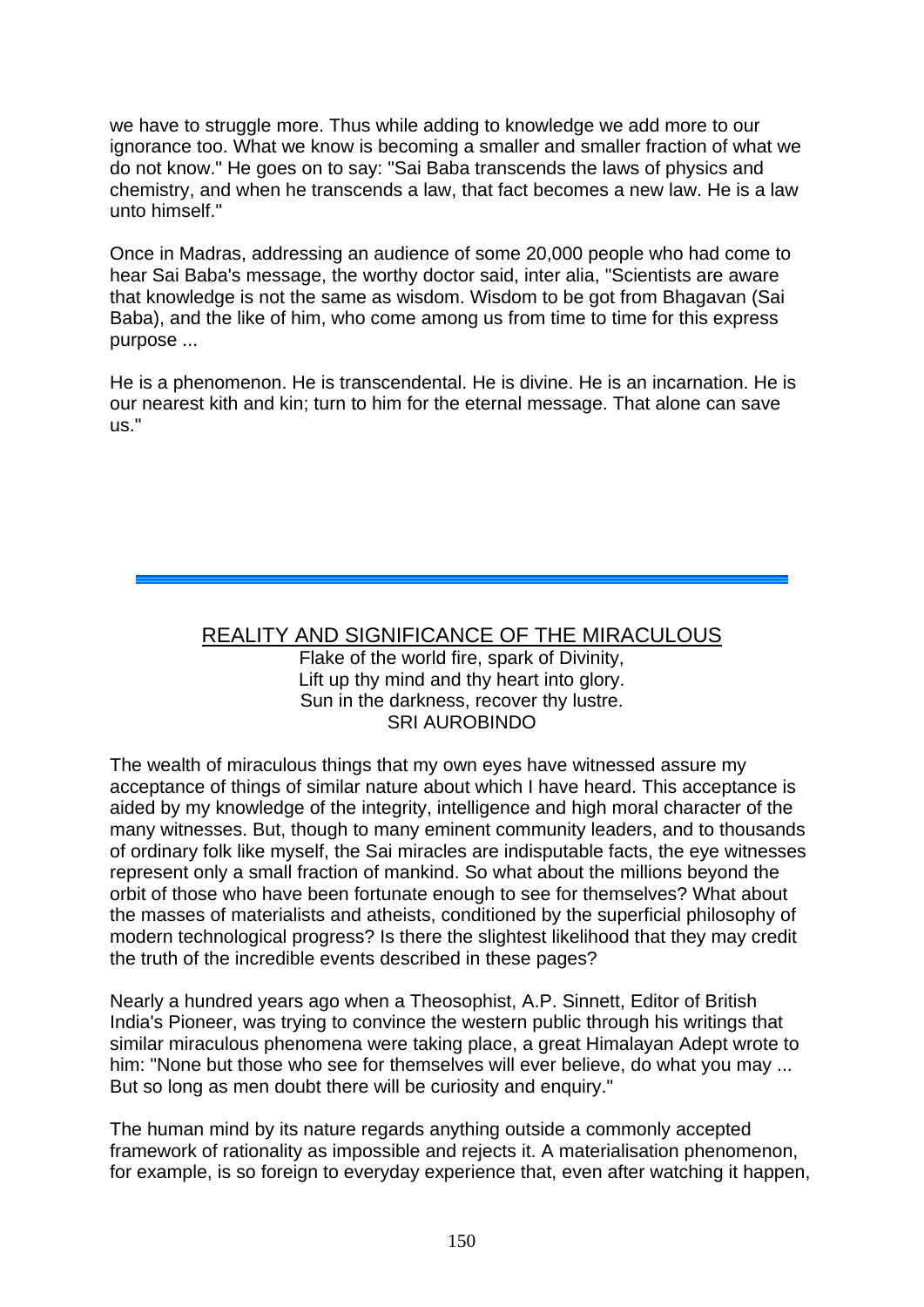it is not easy for one to believe that it really took place. One seems to have been in some odd way out of space and time. When one is back in the normal dimensions of space and time, the reality of a miracle seems to vanish. It goes as the reality of a dream goes on waking.

"Did the miracle really happen?" the thinking mind asks. But the glittering jewel, which came from nowhere, lies in the hand; the taste of the candy, which a moment ago was granite or paper, is undeniably on the tongue. The effects are apparent; the comprehensible causes are missing, and they are not to be found by our rationalistic thinking.

Of course the apport, the transport of a material object without any known material agency, is well-known to spiritualist and other occult circles of the west. I myself have witnessed them there. The theory behind them is that the object, which is already in existence somewhere, is de-materialised and brought in that state by psychic force to the circle where it is re-materialised.

Baba has said that some of his "productions" are apports. In this regard the observation of one Sai devotee is suggestive. A well-known Indian princess told me that she was once sitting close in front of Baba while he stood above her on a dais, waving his hand to "produce" something. She was able to look for anything happening beneath the down-turned palm. First she saw a small luminous cloud appear there; this condensed quickly to form a small shining object over which Baba's hand closed. The object proved to be a gold ring.

The old, gold ten-dollar piece which Baba "produced" for me at Horsley Hills was no doubt an apport. But what of the interesting phenomenon he performed for Dr. V.K. Gokak, Vice-Chancellor of Bangalore University? On an early visit to Dr. Gokak's home Baba saw on the wall for the first time a portrait of an Indian saint, Shri Panta Maharaja of Balekundri, and asked about its presence there.

The Vice-Chancellor replied to Baba that the saint had been his father's guru, and that he, himself, held the holy man in great reverence.

Baba: "Have you a smaller portrait of him to carry when you're travelling?"

Dr. Gokak: "No."

Baba: "Would you like one?"

Dr. Gokak: "Yes, Swami, very much."

Baba waved his hand, for a little longer than usual, remarking, "He is coming." Turning the palm up, he handed the doctor a small enamel pendant. It bore a miniature replica of the saint's portrait.

Apports are perhaps better known to all classes in India than to those in the west. The ex-Government minister, great educationalist and well-known writer, Dr. K.M. Munshi, states in his excellent Bhavan's Journal that he has seen apports "produced" by a man sitting near him on the sofa of his own drawing-room. First there was "kum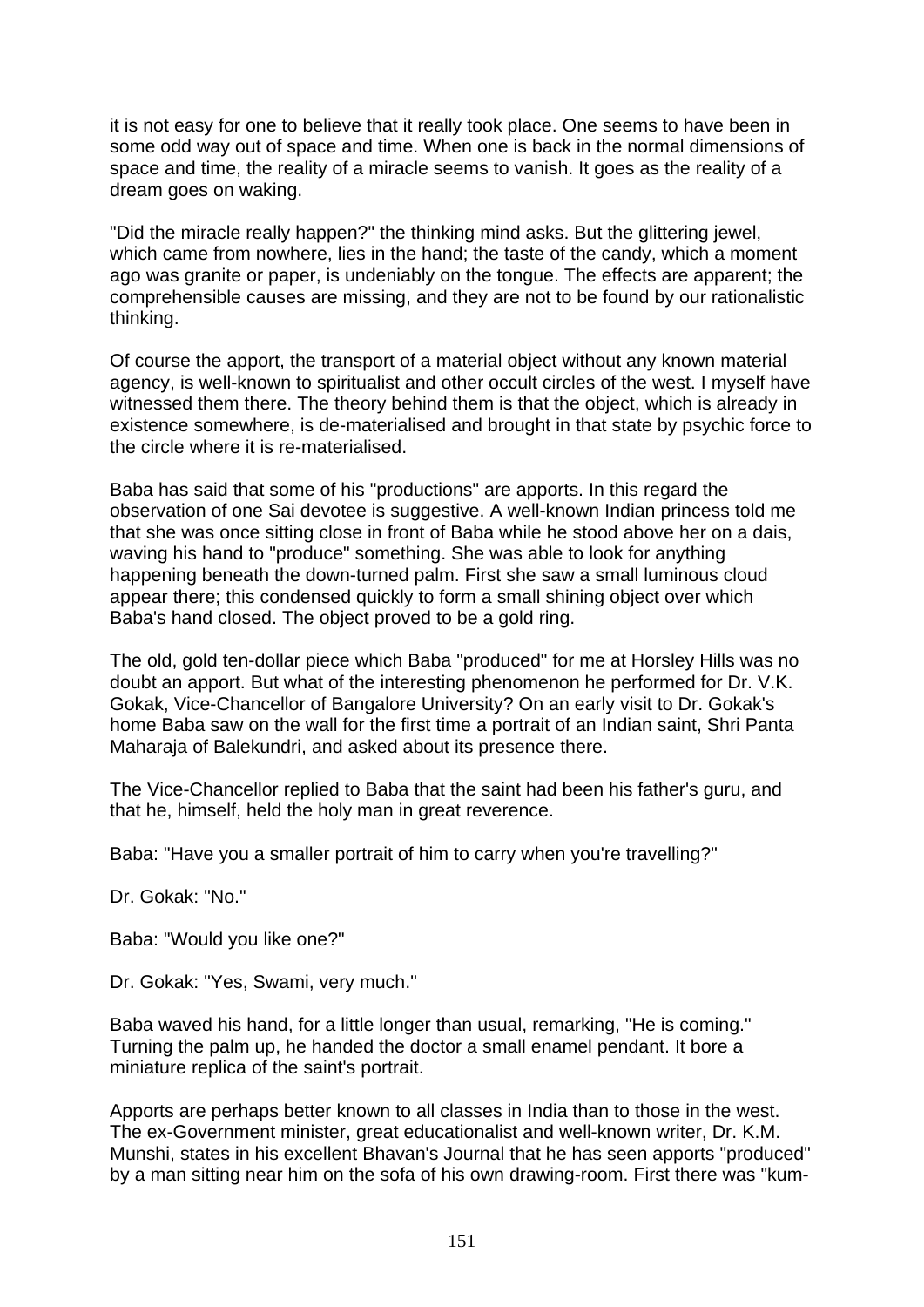kum (red powder) on a tray, another time flowers, a third time prasad, and a fourth time currency notes".

Munshi goes on to say that he thinks the sacred ash materialised by Baba and used for curing ailments and evoking faith must amount to a pound in weight per day, and is not apported, but "produced in some other even more mysterious way". It seems obvious that the sweets made while you watch from age-old solid rock, and many other phenomena performed by Sai Baba, cannot be apports.

But whether objects are "transported", created on the spot by divine will, or materialised in some other way, what amount of evidence, what number of attestations from people of intelligence and integrity, does it take to convince those who have never seen such things?

Of course, within India itself there are large numbers of people who have no difficulty whatsoever in accepting the reality of miracles. Beneath the surface of life the miraculous has always been going on in that country. There have always been men who could perform some supernormal feat or another; create a perfume from the air, read a sealed letter, crack a tumbler from a distance, heal with a touch, drink strong acid with impunity, levitate, and so on. These things are part of the fabric of the common culture. They are accepted not only by the masses but by thinkers and thought-leaders, of the status of Dr. K. M. Munshi, for instance. On this subject I have spoken to many of the well-educated and highly cultured; most of them have seen some examples during their lives of miraculous phenomena, quite apart from the Sai Baba miracles. The possibility of siddhis is so basic to the Indian heritage that even those who have never seen anything of the kind are ready to believe in the miraculous.

Yet for this very reason, it seems to me, some of the intelligent are inclined to miss the main point of the Sai Baba miracles. I have heard them say: "Advanced yogis are able to perform miracles, but so what? What is the value in such things?"

Some go further and say that miracles should not be performed, that they are an obstacle to spiritual progress. They quote statements from their scriptures and yogic texts to support this view. But if we examine such statements properly we find that the warnings about the perils of performing miracles are given to disciples, to those at an intermediate stage on the spiritual path. Patanjali, for instance, points out that, at some level of training in yoga, latent supernormal powers of various kinds are liable to make their appearance. That is to say the disciple will find that he has the power to perform certain "miracles".

But there are several grave dangers inherent in this. It may stir his pride and egotism. He may start using it for selfish purposes. It may make him think that he has reached his goal. Instead of understanding that these psychic and psycho-kinetic powers are mere by-products, he may consider them the final product or at least a sign that he has reached a high level of spirituality. But psychic powers are not in themselves a sign of spirituality. Thus the pupil enamoured of such powers, will be led astray and make no further progress towards life's true goal.

Baba himself, while in his former body at Shirdi, often gave warnings to his devotees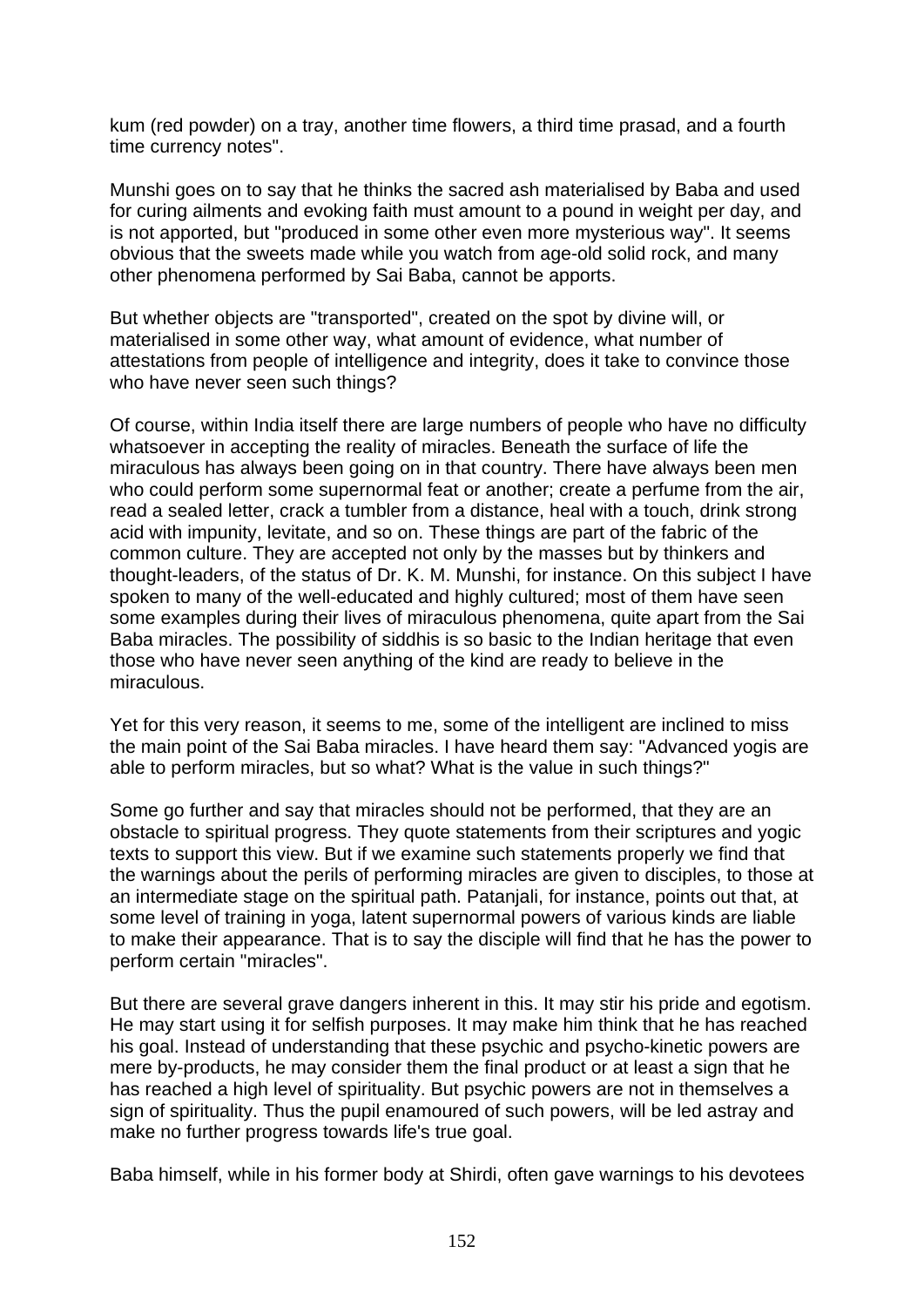on this matter. He pointed out that the acquirement of supernormal powers often takes a disciple, who has not reached the highest levels, farther away from the main object of his spiritual disciplines, which is the realisation of God. To one of his devotees who had just developed clairvoyance, for instance, Baba said: "Why are you gazing at the strumpet's performance? It does not behove us to dally with a strumpet!"

The man's wife, who was present, thought that Baba was referring to some fleshly concubine, but the devotee himself understood that his Sadguru, Baba, was giving him a timely warning, lest he be carried away by the charms and seductions of his newly-acquired powers.

But such dangers, and such warnings, apply only to chelas, pupils on the path, not to those who have reached the final goal - not to a fully God-realised man, a God-man or avatar. There is no desire for earthly gain, no pride, no egotism, no self-glory in the miracles of a Christ, a Krishna, a Sai Baba. Therefore there is no danger, neither to the performer of the miracle nor to the recipient of its benefits.

However, though the recipient can suffer no ill effects from divine miracles, he may not always obtain all the good effects potentially there. To every such miracle there is a spiritual string, so to speak. If the receiver fails to perceive the string he has lost a golden opportunity. He may perhaps have gained a golden jewel, or he may have been blessed by merciful healing, helped in a practical problem or saved from some deadly peril. These are important things, no doubt, but small compared with what he might have gained.

If he continues to dodge the spiritual string, he will in time become surfeited with miraculous phenomena. They will no longer impress or delight him. Moreover, they will not continue to serve him; and when the point is reached where the miraculous powers of the God-man work no more that materialist's way, where he no longer gets the worldly benefit he expects, he will drop away from the God-man's following. As Captain James Cook when he discovered the east coast of Australia, sailed past and missed the narrow inlet to the fine harbour where Sydney stands, so such a one will miss the narrow way to the divine harbour for which all human ships are searching. And how long must he wait, how many years, how many lifetimes, for such another opening?

What, then, is the significance of the divine miracle, the high, transcendental magic that works never for the benefit of the performer, but always for mankind? Some of its purposes are obvious, some more hidden. As the great Himalayan Adept suggested to Sinnett, miracles do tend to lead men towards investigation and enquiry into the deepest mysteries of the universe. Colonel H.S. Olcott, after seeing a stream of miraculous phenomena during the final quarter of last century, wrote.

"For my part I can say that the great range of marvels of educated will-potency which I saw made it easy for me to understand the Oriental theories of spiritual science. "

This effect - helping the understanding of "spiritual science" - the miraculous will have on minds that are open, alive and anxious to explore the deeper strata of existence. Though the wonders in themselves are subordinate to and less important than the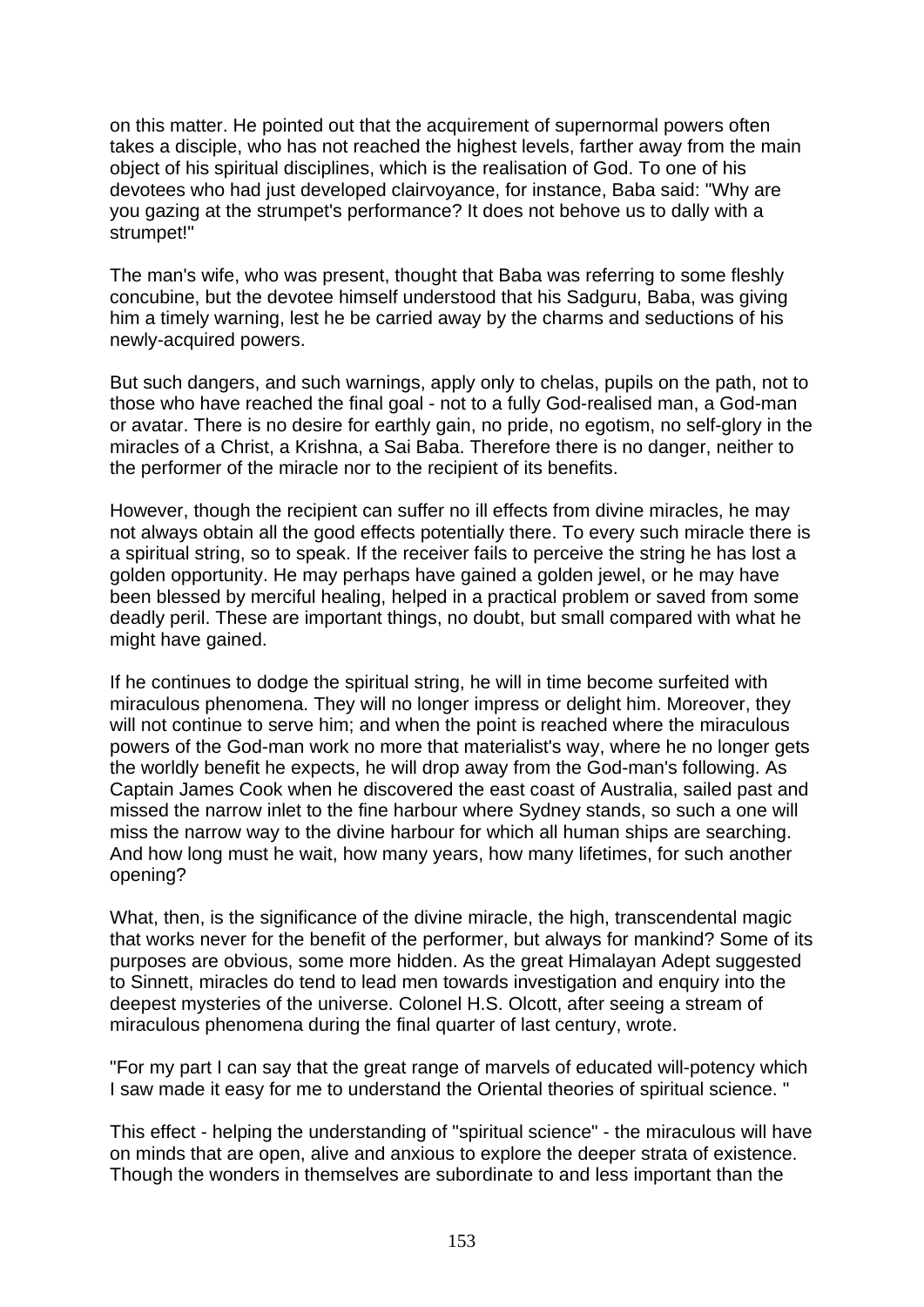spiritual truths behind them, they are signs more powerful than words to guide men towards those truths, which at their deepest levels cannot be expressed by either wonders or words. For men are in general apathetic, and need something spectacular to shake them out of their inertia. B.V. Narasimha Swami wrote: "One common feature in the lives of both Sai and Jesus is that people always had to be convinced of the divine nature of the two, only through the miracles they performed. Miracles are a concession that divinity allows for human blindness."

Concerning words, spoken or written, men nod or shake their heads, agreeing, disagreeing, debating, comparing ... For there are many who have spoken wise words. But if, as they say in journalism one picture is worth a thousand words, one miracle is worth many thousand.

When the Almighty ordered Moses to lead the people of Israel out of Egypt, Moses protested that the people would not believe he was sent by God, and would not accept him as their leader. So the Almighty told him to throw his staff on the ground. Obeying, Moses saw the staff become a serpent. Then the Lord ordered him to pick up the serpent by its tail, and doing so he found the serpent was a staff again. This was the first of the many miracles that Moses was able to perform through the power of God. The purpose of such marvels was not only to make the Israelites - and Pharaoh - realise that Moses was a divine messenger, but also to overcome the many tremendous obstacles in the long journey from bondage in Egypt to freedom in the promised land. Like all the immortal stories of man's pilgrimage, this one has deeper meanings too. It teaches among other things that miraculous powers have a value in freeing Man from the bondage of the flesh, leading him through the many obstacles of life and his own vain mental strivings to the promised land of spiritual freedom and liberation.

So, beginning with the nucleus of disciples around him, the God-man uses miracles to help them grasp the truth about his divine nature, and also to help them overcome blockages in their spiritual progress. The nucleus of disciples grows to a large following, and gradually - as the religious history of the past shows - the good news, the gospel, spreads until millions become his followers. Thereby the heavy karma of mankind is lifted a little, and more and more souls are brought from darkness towards the light.

But it is wise to remember that the greatest miracles are not always the obvious ones. In the presence of the man of divinity our awakening spiritual perception beholds a demonstration of the most stupendous miracle in the very existence of such a man. We, who are ourselves bond slaves to desire, see one who is master of earthly desire. We, who are always centred in our little, separate, self-important selves, see one who is centred in the Self of all mankind, all life. We, who struggle on through sorrow and passing joys, see the embodiment of eternal joy. We, who constantly confuse love with lust, possessiveness, self-love, feel from the great one the nectarine flow of a love that is divine, universal, embracing all life. Yet at the same time this love is not vague and impersonal; it is very personal, focused on each devotee's innermost heart. And in it there is no taint of egotism.

If our feet are on even the beginning of the spiritual path, we know that these great qualities are goals towards which we ourselves are struggling in life's pilgrimage. But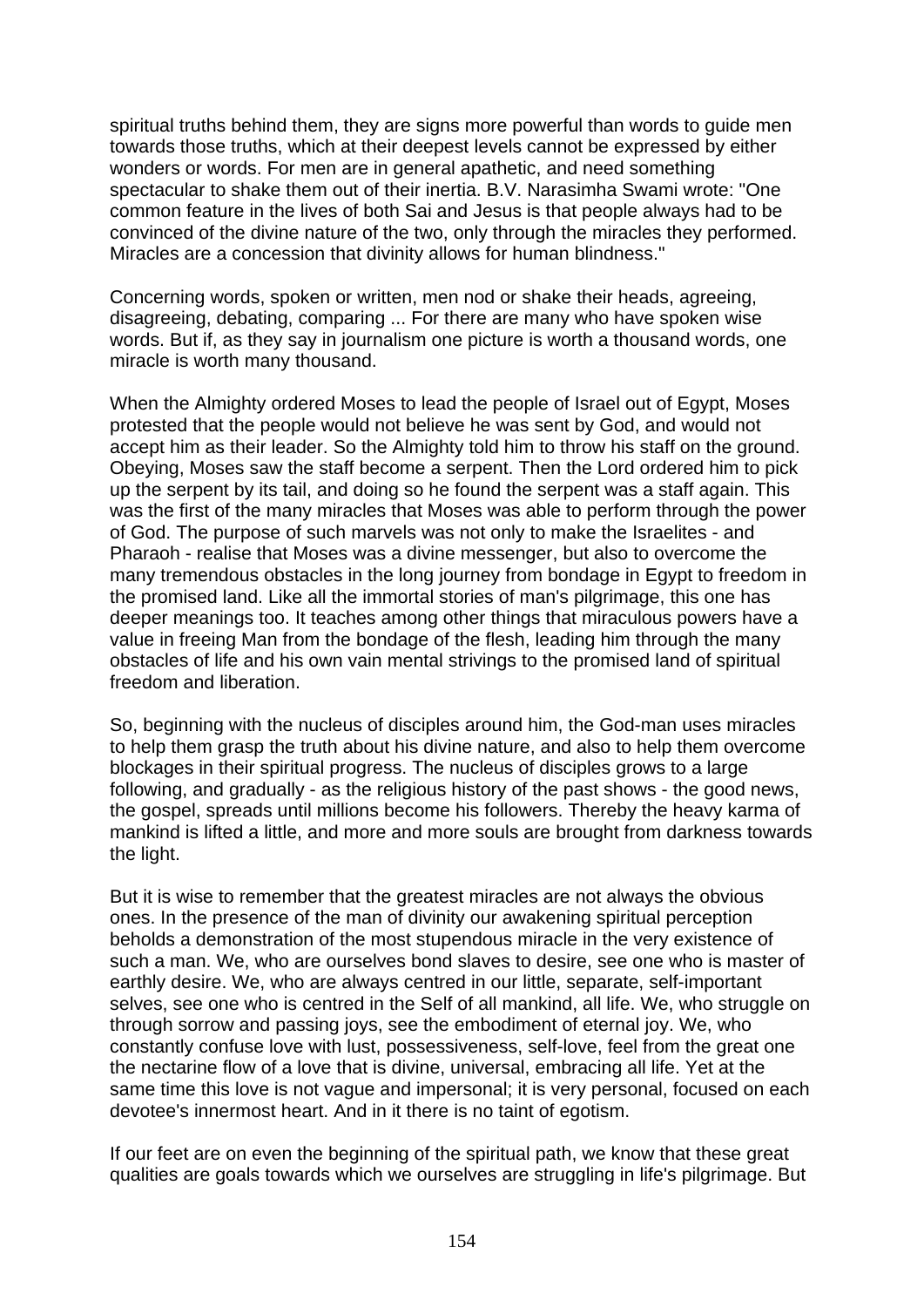often such goals have seemed a long way off. We have wondered sometimes if we could ever reach them - if any human being ever really came to them. Perhaps after all, we ponder, they are no more than a beautiful dream of the heart. But now before us in the flesh is one who has scaled the spiritual Everest. An ideal, a dream, has thus become an actual, living reality in time. Human nature, we thus see, can indeed be changed, the lower animal self of man can be completely transmuted into a higher Self.

Here lies, perhaps, the deepest significance of divine miracles; they demonstrate the God-like potentialities, the "flake of the world-fire", in each human being. They build our faith, and help us to work with new zeal towards the production of a divine edition of ourselves. And this is accomplished not only through the great inspiration of the living example before us, but also through the silent, transforming ray that emanates from the divine one and unbeknown to us reaches to our depths. By his very nature of pure love the avatar calls all men to him, and the many who come he guides along the razor-edged way.

Sai Baba, while still in his Shirdi body, stated that he would lead hundreds of thousands of people onto the path and take them to the goal, right up to the very end; right to God. On this work he is still energetically engaged.

Narasimha Swami, and others who have imbibed deeply at the Sai fountain, have stated that the universalist religion of love and brotherhood as taught by Sai Baba is destined to embrace the world. Certainly it is spreading through the length and breadth of India and beginning to take root in places abroad. Satya Sai Baba made his first trip overseas in July 1968. He went to Uganda in East Africa, where there was already a nucleus of devotees. His visit became a national event. Great crowds swarmed around him - not only the few thousand Indians there but also the many thousands of Africans, not only the masses of the "lowly" but the "high-ups" as well. Government ministers, the Inspector-General of Police, the Army Chief of Staff and other top officials gathered to pay homage to Baba. Crowds danced with joy at the sight of him, and ranks of police guards went on their knees as he walked between them.

There is little doubt that all continents and all peoples will have the chance to see Sai Baba in the years ahead. So here is something never known before in the world's history. A God-man, a living worker of miracles, will be able through the use of modern global communications to travel the world, and make his message known to all people during his lifetime.

Of old, this could not happen, and tidings of such amazing events reached the mass of mankind either through verbal reports or by accounts written long after the events took place. Now the sceptic, the doubting Thomas, who cannot believe in either the greater or the lesser miracles, can prove their reality for himself. If keen enough, he can visit Prasanti Nilayam to witness them; otherwise he can wait until Sai Baba comes nearer to his part of the globe.

The miracles of Christ and Krishna must be taken on trust or through faith, those of Sai Baba you can see for yourself.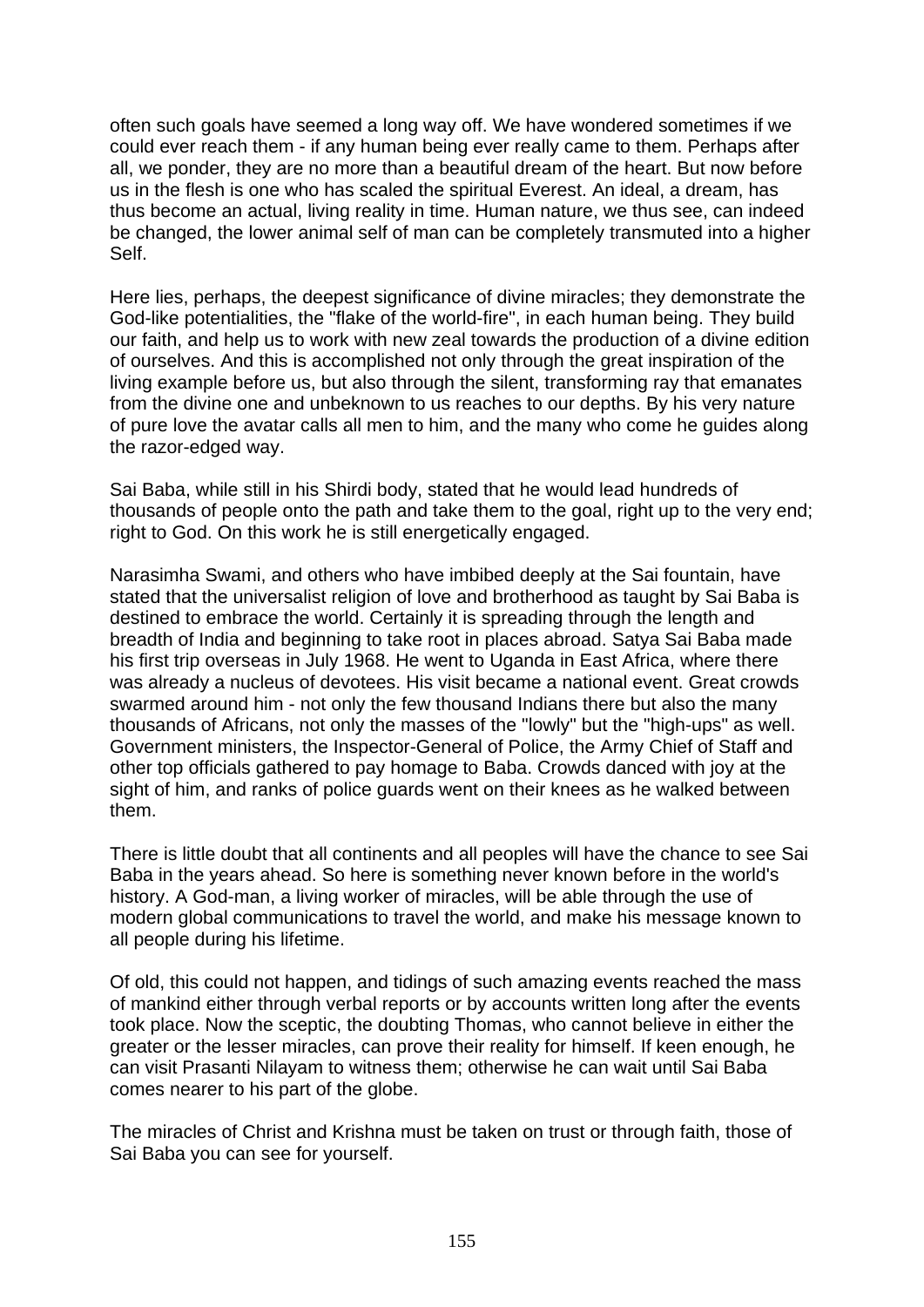# 19. Some Sai Teachings... 20. Avatar....Glossary

Man of Miracles by Howard Murphet

### SOME SAI TEACHINGS

Truth stands on its own evidence, it does not require any other testimony to prove it true, it is self-effulgent. SWAMI VIVEKANANDA

Readers who have not yet had the opportunity of enjoying English translations of Sai Baba's spiritual discourses would no doubt like to have here some idea of the verbal teachings of this God-powered man of miracles. It is no easy task to give in a chapter even a gist of these vital, luminous teachings. But I am somewhat helped by the fact that the truism "there is nothing new under the sun", applies also to spiritual instruction and philosophy.

Christ's Sermon on the Mount, for instance, seemed no doubt to be quite revolutionary to its original hearers, and to many people since. But in fact all its "new" teachings can be found in the age-old but ageless sacred writings of the east. It seems, indeed, that all the great spiritual truths man is capable of understanding at his present stage of evolution were given out long ago by the ancient masters of India. Since then the basic stock of wisdom has been many times revived, restated, revitalised by the great world teachers who have come. Each presents it with different accent, different emphasis, new interpretations and up-to-date illustrations to suit the age to which he teaches. But a study of the recorded ancient wisdom - in the Vedas, the Upanishads, the Puranas, the Shastras (Indian scriptures) - show that all the fundamental truths that can be stated have been stated already in some form or another.

This does not mean that the recurrence of new teachers is unnecessary or unimportant. In time any temple built to truth becomes its sepulchre. Enlightening words between the covers of ancient manuscripts or books are inevitably forgotten or misunderstood or twisted by knavish priests to make a trap for the unwary and ignorant. The ancient wisdom has to be brought out and re-dressed, re-energised to give it a new interest and living significance. This can only be done by one who really knows; knows not from books but from his own being. His words will not have the speculative note of the philosophers, but the confident certainty of true knowledge.

Every great teacher who speaks this self-effulgent truth has his own individual approach and method of presentation. Some have addressed only the few, in their own lifetimes, others the many. Those like Christ who spoke to crowds, have cast the wisdom largely in the form of parables, to be easily understood by untutored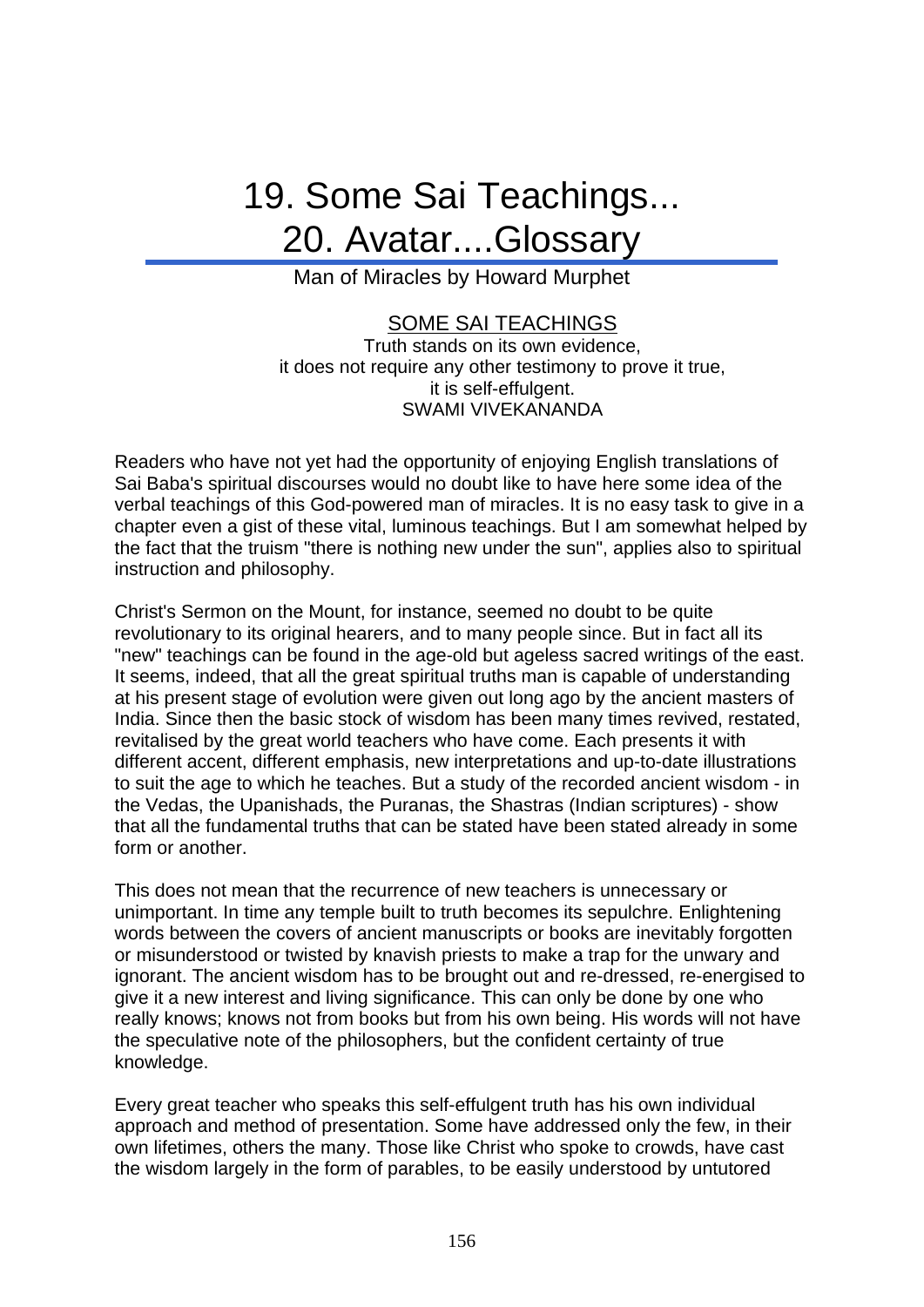#### minds.

Sai Baba has many similarities to Christ, not only in the miracles but in the style of his presentation. In his discourses he uses an abundance of parables, figures of speech, analogies and homely illustrations. This is no doubt one of the reasons why he draws the great crowds; another reason is the authority that sounds through his words, He speaks as one who knows. And he is not afraid to hammer his lessons home, to repeat, to re-emphasise. In this he demonstrates the fact, as all great teachers have done, that it is not enough for men to hear and know about the truths; they must live them. The knowledge and the action must be done as one. Now I will try to give some little idea of what he teaches.

Man is essentially the Atma (which may be translated as "spirit"). He is not the body and must never identify with the body which is merely a temporary vestment. Even those who agree with this truth intellectually act most of the time as if they were no more than the body; so Baba is never tired of hammering in this fundamental truth.

He says, for instance, "You are the invincible Atma, unaffected by the ups and downs of life. The shadow you cast while trudging along the road falls on dirt and dust, bush and briar, stone and sand, but you are not worried at all, for you walk unscathed. So too, as the Atma substance, you have no reason to be worried over the fate of its shadow, the body."

This true self of man is "something subtler than water or air or ether; for it must go into the eye in order that you may see; into the hand so that you may hold; into the feet to enable you to walk. The senses themselves are inert materials; the self must operate before they can function."

The Atma itself is formless, but it creates the forms it requires. It has created the five sheaths of man. The grossest of these is the annapmyakosha (food sheath). More subtle is the pranamayakosha (sheath of vital breath). These two are part of the physical body. Two more sheaths make up the subtle or astral body. These are the manomayakosha (mind sheath) and the vijnanamayakosha (sheath of intellect or higher mind). The fifth is the anandamyakosha (sheath of bliss) which serves the highest body of man, the causal body, known in Sanskrit as the karana sharira. All these components and compartments serve the lord of the castle, the Jivatma (individual spirit).

But the lord, fully preoccupied with these instruments of his own creation and the experiences they bring has forgotten his true identity.

Nevertheless, deep within there is the dim echo of a memory. Sometimes he hears it. So that when a call comes from the immortal regions, he responds. As Baba says: "Man is not a despicable creature, born in slime or sin, to eke out a drab existence forever. Man is immortal and eternal. So when the call comes from the region of immortality, he responds with his whole heart." He "seeks liberation from his bondage to the trivial and the temporary. Everyone craves for this in his heart of hearts. And it is available in only one shop, that is in the contemplation of the Atma,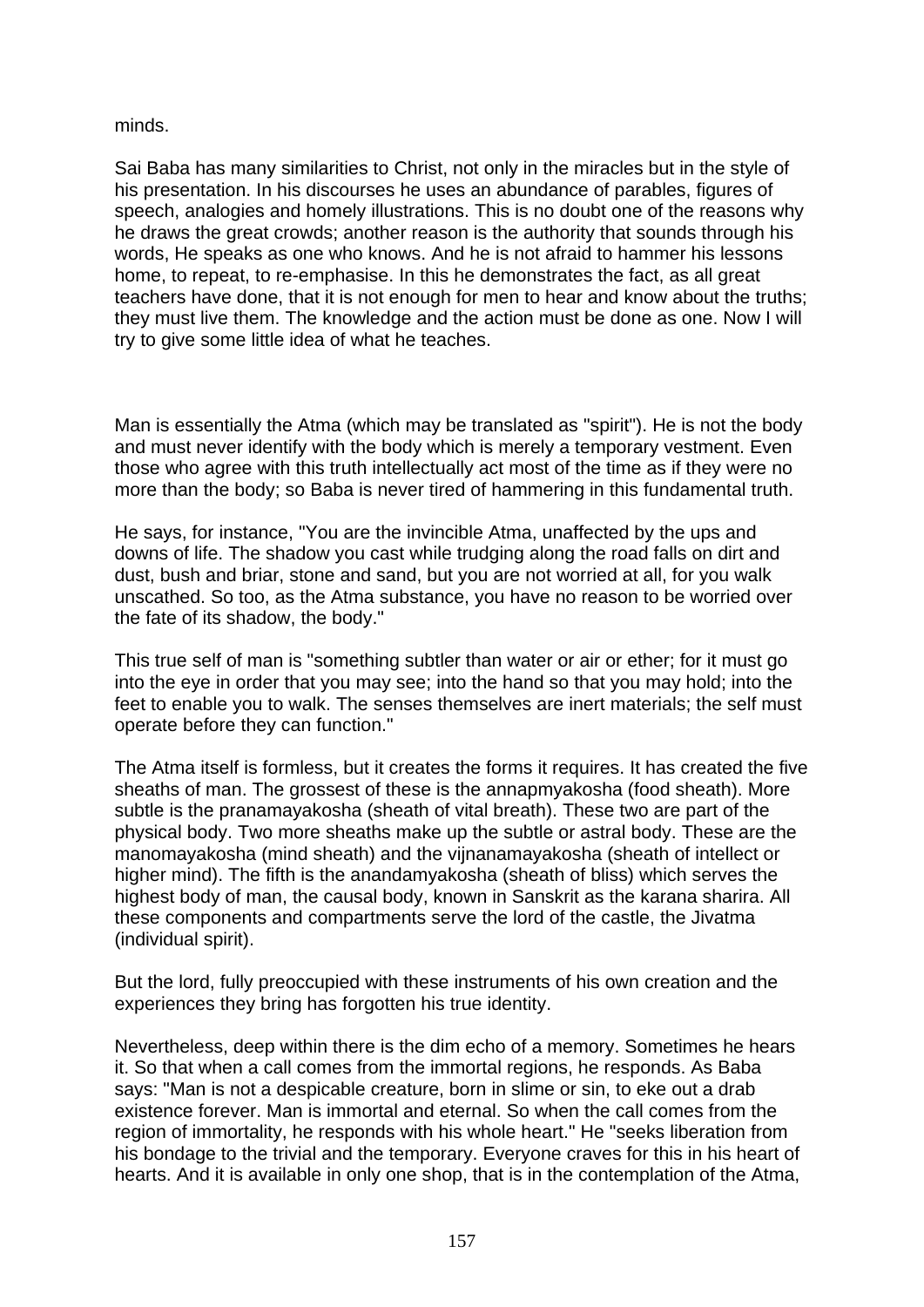the highest self, which is the basis of all this appearance."

But liberation is a struggle that stretches over a long period of time. It does not come automatically with death as some may think. After shedding the physical body, the Atma is still immersed in other vehicles; it still has links with the earth, links of memory and desire, which bring it back into reincarnation again and again. To reach liberation and eternal bliss, man must get rid of all earthly desires and attachments. In one of Baba's graphic similes he says: "Man is like rice. Provided the husk is removed, it will not grow. Man's husk is his body of desires; if this is liquidated, he will not reincarnate."

Of course, the conquest of earthly desires and attachments is something that calls for long sadhana, or spiritual practices. Most of Baba's teaching is aimed directly towards assisting people in this great struggle, and he uses many homely illustrations to help them grasp and remember the basic principles involved. For instance, he says, "Man's many desires are like the small metal coins he carries about in his pocket. The more he has, the more they weigh him down. But if he can convert them all into one paper note of higher currency, he will not feel any weight. In the same way if he can convert his many desires into one desire, that is, into the aspiration for union with God, then there will be no weight to pull him down to the earth level."

Once man comes through the long school of phenomenal existence in this world and on other planes as well - he begins to understand that his main aim is to break out of the cocoon that has held so long. The cocoon has had its uses, but the time of its usefulness is over. He is ready for his flight into the new life of freedom, the divine life.

The fact is that every man is a spark of divinity; every man is potentially God - not God as we usually think of him, with form, but the formless God, the divine ocean from which comes all existence. Baba states this plainly: "If you realise the Atmaprinciple you become God himself. Each one of you can become God by merging your separate individual souls in the ocean of the universal Atma".

The basis of the love and brotherhood between men is the truth that they are all of this one Atma-principle, no matter what their colour, caste or creed. The analogy that Baba sometimes uses here is that of the electric current lighting globes of many colours, shapes and sizes. The reality behind the globes is the current flowing within them - the same for each. The Atma can be likened to the electricity flow. Men are varied expressions of this one current.

God is formless, yet he has form. He is that which lies beyond all forms yet he creates, maintains and destroys everything that exists. God is really in every form, but in Man more than in anything else, and in some men more intensely and completely than in others. A few men in the world's history have been one hundred per cent God.

The fact is, though, that God, who expresses some aspect and part of Himself as an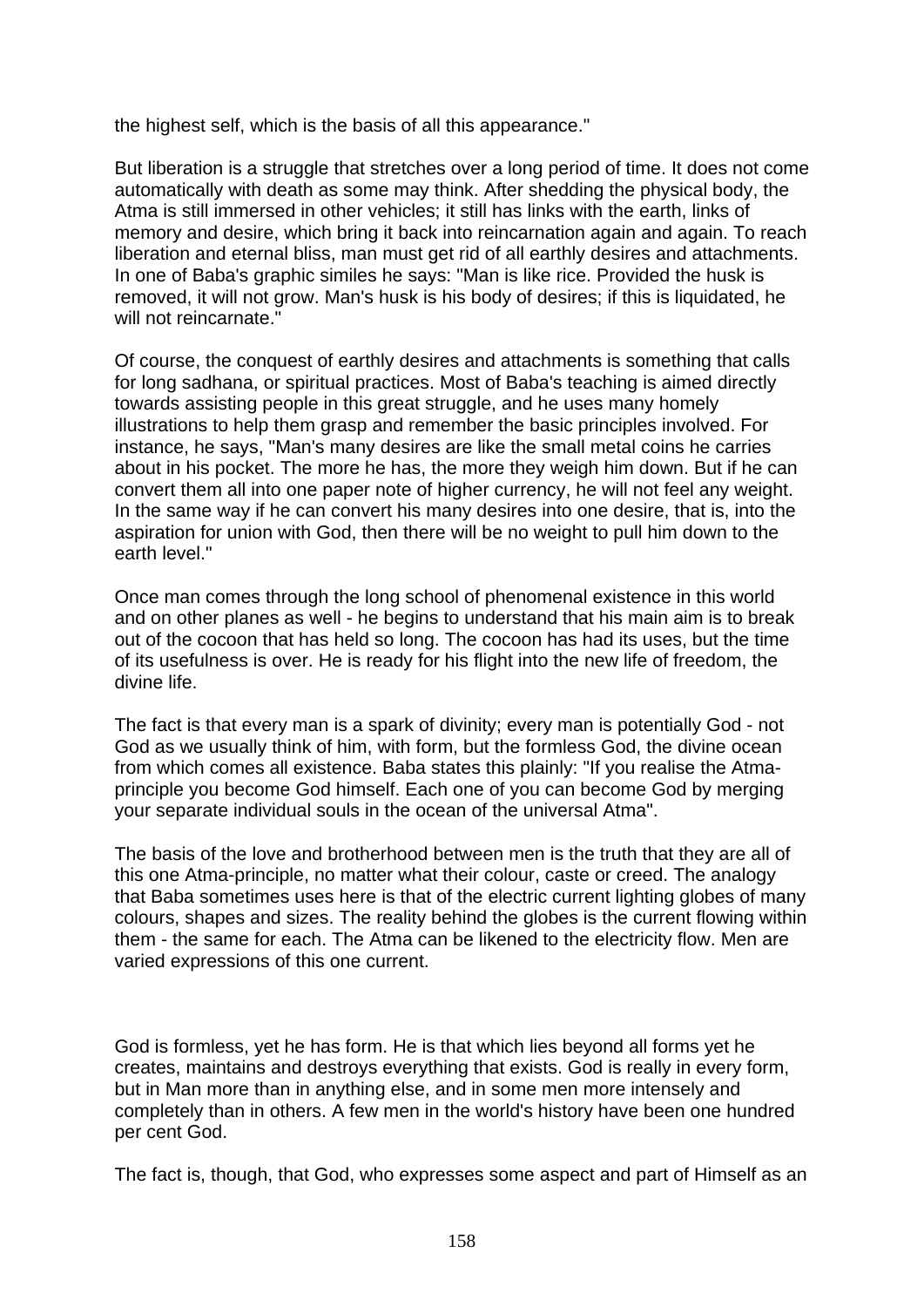essence in every form, can actually manifest as God in any chosen shape, be it human, partly human, or otherwise. Also he can respond to any name. Baba puts it this way: "The Lord can be addressed by any name that tastes sweet to your tongue, or pictured in any form that appeals to your sense of wonder and awe. You can sing of him as Muruga, Ganapathi, Sarada, Jesus, Maitreyi, Sakti, or you can call on Allah or the Formless, or the Master of all Forms. It makes no difference at all. He is the beginning, the middle and the end; the basis, the substance and the source."

But we must never think that the omnipresent God is completely contained in any particular form of our choosing, or answers exclusively to the one traditional name we have been conditioned to worship. He manifests through such limited finite channels if our worship is sincere, but he is not confined to them. As the Sufi poet writes, "His dust is here, but He in the Infinite".

In one sense, God is nearer than our hands and feet. We do not have to search for him out beyond the starry constellations "where the wheeling systems darken, and our benumbed conceiving soars", for the loving merciful God is ever close at hand, he is the very core of our spiritual heart. But particularly, "as the doctor is found where the patients gather, and the surgeon in the operation room," states Sri Sai, "so the Lord is ever with the suffering and the struggling. Wherever people cry out for God, there God will be."

As the ultimate object of every man - his true purpose whether he knows it or not - is to realise the God within himself, how should he live his life, in order to achieve this?

Baba does not teach that the only way to reach this spiritual goal is to go away and live in caves, forest hermitages or walled-in monasteries. It is right for the majority of us to live the ordinary life of the world, but we must not become bond slaves to the world's allurements. A boat, he says, is meant to go into water, but the water must not get into the boat. In the same way we are meant to be in the world, but the world must not get into us. He adds another illustration: "Man must grasp God with the right hand and the world with the left. Gradually the left will lose its hold. Do not worry about this; it has to be so; that's maybe why the hand is called 'left' - the world will be left behind. But the right hand must not loosen its grip. Being called 'right', it is right for it to grip right and hold on."

How to do this? We must realise that the great drama of this world in which we are now playing a part is no more than a passing show. We must not identify ourselves with the drama, or become attached to its vestures and "properties" which we will soon be leaving behind anyway. In other words we must learn to discriminate between the permanent and the transitory, the substance and the shadow.

The shadow is the great illusion that we are our bodies and that the physical world around us is the ultimate and only reality. The way to correct that error is to keep our thoughts and aspirations towards God, our faces towards the divine light. Baba gives this analogy: "Move forward towards the light and the shadow falls behind, but if you move away from the light, you have to follow your own shadow. Go every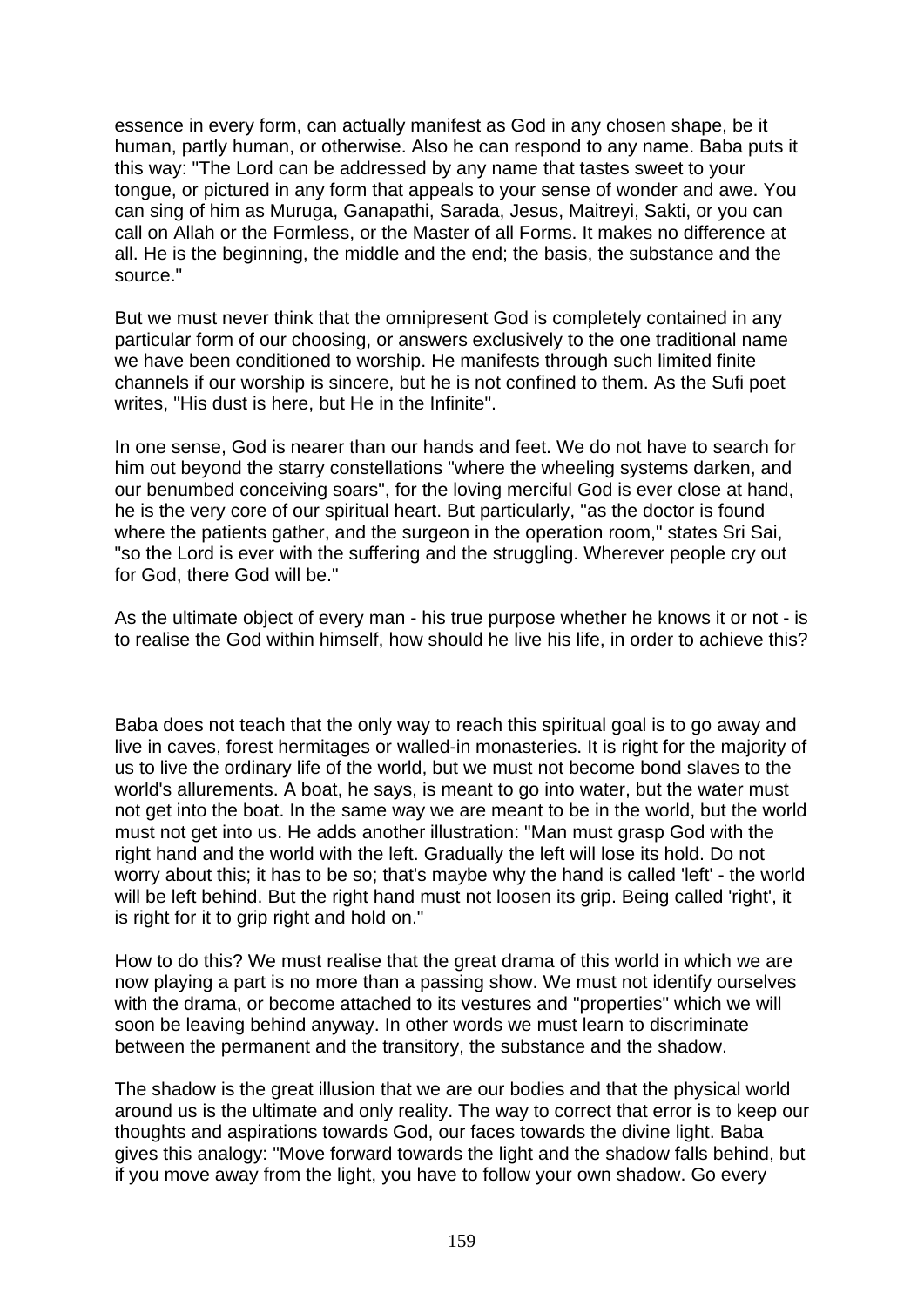moment one step nearer to the Lord and then the great illusion, the shadow, will fall back and will not delude you at all."

Actually, what we all seek is happiness, but through the deluding shadow of our own ignorance, we seek it in the wrong places. "Once you turn towards the path of worldly happiness," says Baba, "you will be led on and on to greater and greater discontent, competition, pride, jealousy. Just stop for a moment and examine your own experience. Are you happier when you grow richer, do you find more peace when your wants are satisfied? You will yourself be witness to the truth that an improved standard of living is no guarantee of happiness."

When we seek happiness through the pleasures of this world, we always find as much pain as pleasure, as much sorrow as joy. The pairs of opposites, the black and white twins, are ever near to each other. But let them come; the pleasures and the pains, the joys and the sorrows, they are part of the divine Leela or play. Beyond them, and in spite of them, we will find a great peace and abiding joy once we turn our faces towards the light and understand that we are a part of the divine substance, the Atma, and that our real existence lies beyond this shadow-show on the space-time stage.

But is there any special guidance and yogic training that will help men break the grip of the world's allurements; help them make that difficult about-turn from the tinsel glitter to the greater light? Baba often discourses on the three classical yoga pathways to enlightenment. He points out that all of these - karma (action), jnana (knowledge) and bhakti (devotion) - must be used. They are three lanes on the one great highway to God.

Baba says: "Base your action on knowledge, the knowledge that all is one. Let the action be suffused with bhakti; that is to say, humility, love, mercy and non-violence. Let bhakti be filled with knowledge, otherwise it will be as light as a balloon which drifts along any current of air, or gust of wind. Mere knowledge will make the heart dry; bhakti makes it soft with sympathy, and karma gives the hands something to do, something which will sanctify every one of the minutes that have fallen to your lot to live."

I once heard Baba talk in other terms of these three lanes to Self-realisation. He called them "the three Ws", work, worship and wisdom. Work (karma) alone is, he said, the slow passenger train, with long stops and some changes at junctions before you reach the end of the journey. But if you add worship (bhakti) to the work, you will have an express coach, and get to your destination more quickly and easily. Work and worship together will furthermore develop Wisdom, or knowledge of the real (jnana). With this you will then be on a non-stop express train right to your journey's end. So worship while you work, and strive meanwhile for the selfknowledge that will help these two to bring the true wisdom.

Speaking of the spiritual books, he says, that they are only like maps and guidebooks. "Scanning a map or turning over a guide-book will not give you the thrill of the actual visit, nor will it give you a fraction of the knowledge and joy of journey through that land."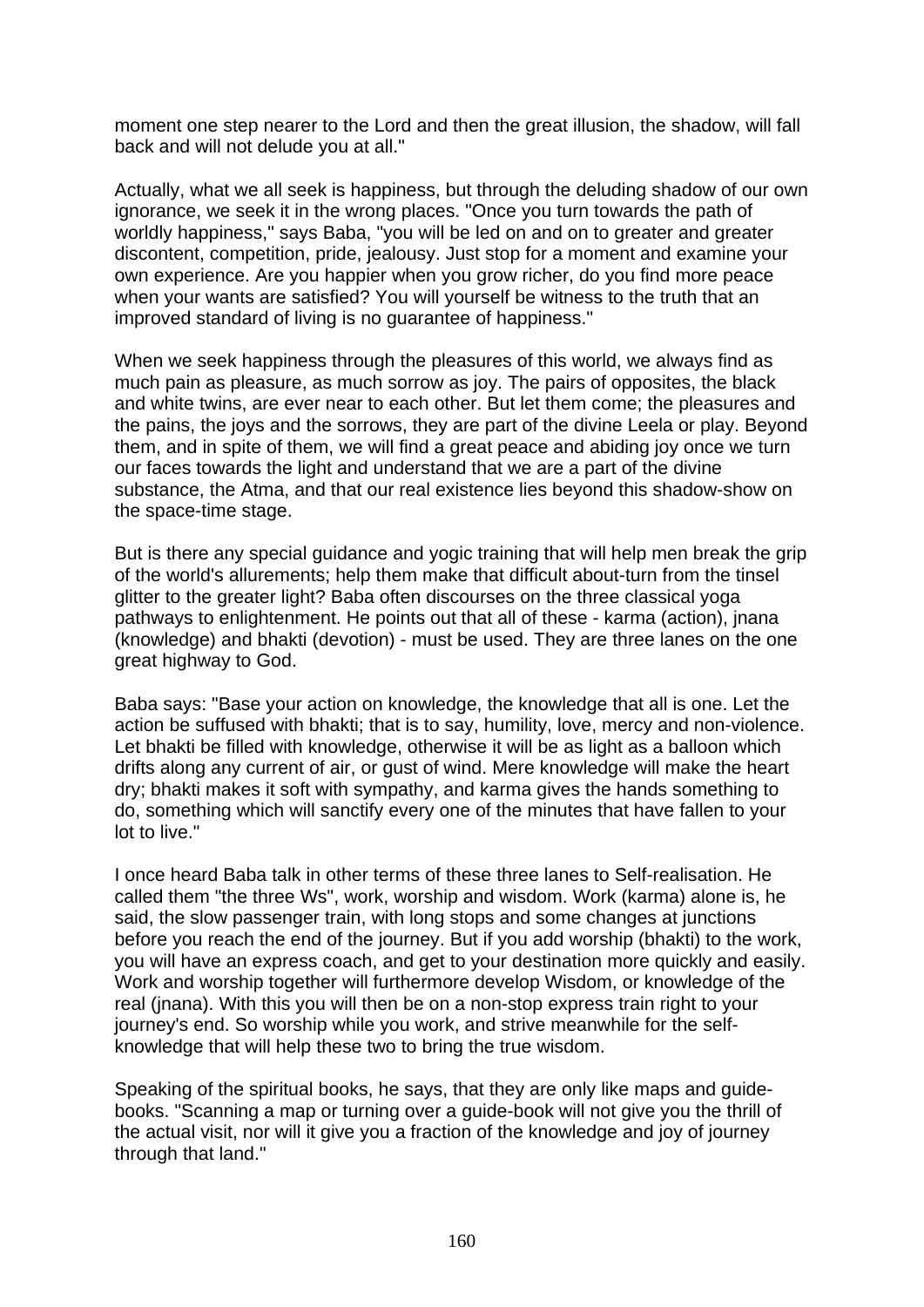"In fact," he says in another place, "you need not even read the scriptures, the Gita or the Upanishads. You will hear a Gita (divine song) specially designed for you, if only you call upon the Lord in your own heart. He is there, installed as your own charioteer."

So the great scriptures of the world are guide-books, taking us as far but only as far, as the written word can. The real knowledge must come from our own inner experience. We must ourselves travel to that land that lies within. But it is very difficult, well-nigh impossible, to find one's own way through the forests, though life's dense jungle encircling that divine land. So it is by far the best to have a guide who has been there, who from personal experience knows the route. In other words, the surest, easiest, swiftest way to self-realisation is to have a spiritual guru - a Sadguru who is himself fully self-realised. If in ordinary life you have an experienced guide who is taking you through strange forests or deserts or the intricate ways of an unknown city, you don't stop to argue and debate with him about the route. You put your trust in him and submit to his guidance. Likewise with your Sadguru; you must put yourself completely in his hands. Your own foolish ego and pride and self-will will only lead you astray. Your spiritual guide knows how to take you where you want to go, so the first thing you must learn is the difficult science of self-surrender.

Of course, you are greatly helped in this by the love you inevitably feel towards your Sadguru, who has your true welfare at heart, and helps you onwards, with no other motive than that of his selfless love. It is taught in the Hindu spiritual philosophy that there is no difference, between the Sadguru and God, and in this bhakti love the Sadguru expresses the love of God. "When God loves," wrote St. Bernard of Clairvaux, "he wants nothing else than to be loved; for he loves for no other purpose than that he may be loved, knowing that those who love him are blessed by that love." This selfless love of the Sadguru for the disciple, and the responsive, evergrowing love of the disciple for the Sadguru is the heart of the bhakti marga, the way of devotion.

So while the other yogic lanes must not be forgotten, and must be utilised as required, bhakti is pre-eminently the lane-way for the great journey. Or - to change the metaphor - though bhakti is not the only ingredient in the alchemical formula for transmuting man's base elements to spiritual gold, it is the most important ingredient. Baba has often said that for this age the bhakti marga is the easiest and surest way to the goal, and many great teachers, from Lord Krishna onwards, have said exactly the same thing. Baba uses many stories and similes to point the value of the bhakti marga. Here is one:

A bhakta and a jnani (a follower of the jnana marga) were walking through a forest and became very thirsty. They came to a deep well with water far down and the sides overgrown with bush and briar. There was no way of obtaining water. The jnani overcame the difficulty by expending great psychic force to assume the form of a bird. Then he flew down through the bushes and briars, losing many feathers on the way. On the other hand, the bhakta yearned for the Lord's grace and called fervently on his name. The Lord hearing and responding, the waters rose to the level of the bhakta who was thus able to slake his thirst completely.

Sometimes Baba likens God to a magnet and says, "Remember that the magnet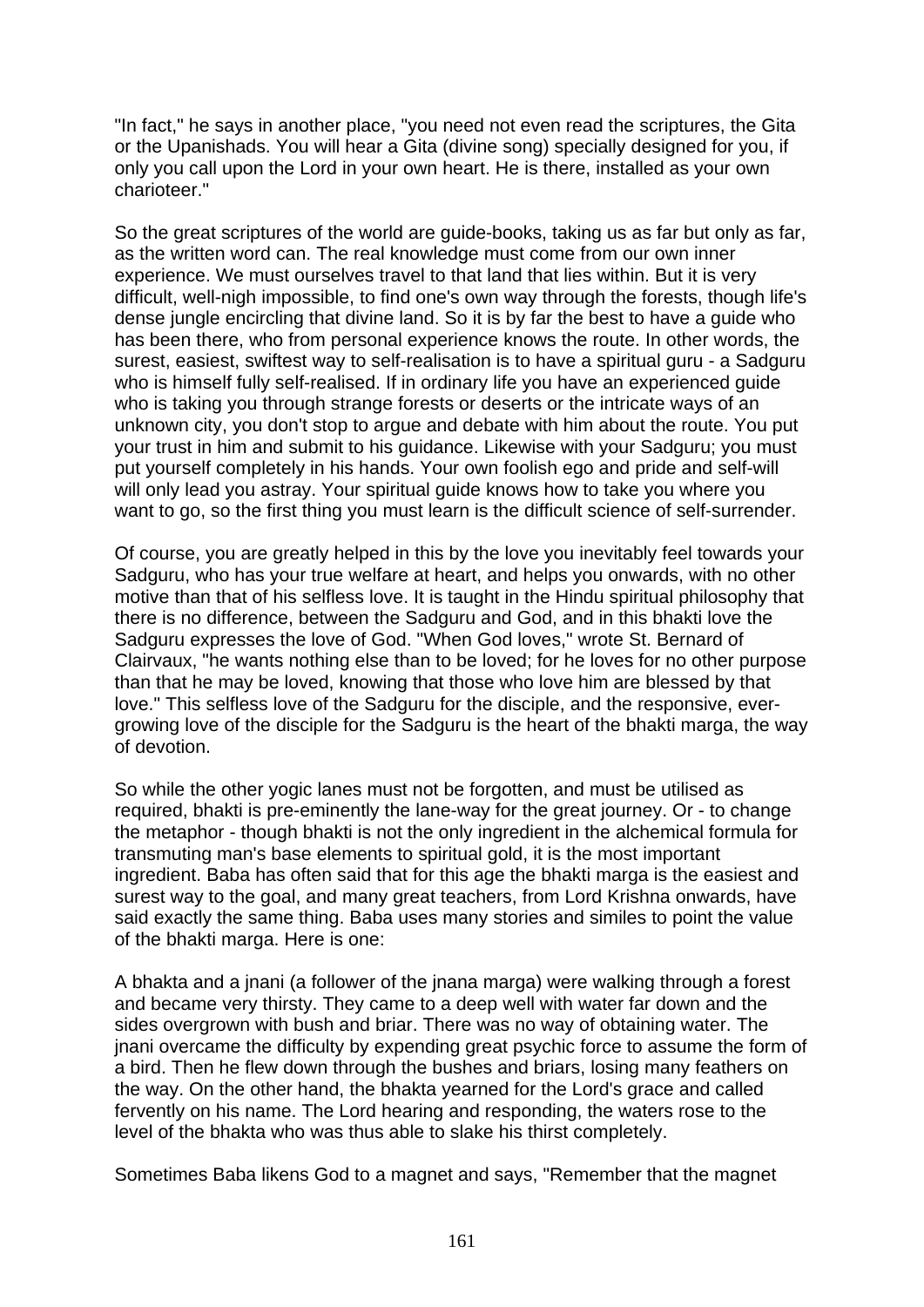cannot draw to itself a bit of iron that is rusty and covered with dust. You cannot be drawn by God when your mind is laden with the rust of material desires, and the dust of sensual craving sits heavily upon it."

There is on record a story of how a rich man came to Sai Baba when he was in his Shirdi body and asked to be shown the way to God realisation. Baba first put the man through several tests, and then gave a dissertation on the qualifications necessary before any person can hope to realise God in his lifetime. A number of Baba's disciples were there along with the rich man, listening to this dissertation.

I have at various times, and in various places, heard Satya Sai Baba give the same instructions concerning the self-disciplines, training and austerities necessary in order to make progress along the Sai way, which is, the bhakti way as taught by Sai Baba. So I will give the substance of that memorable Shirdi discourse here. In it Baba elaborated ten points.

(1) The aspirant must realise the absolute triviality and unimportance of the things of this world and of the next. He must in fact feel a disgust for the honours, emoluments and other fruits that his action will bring in both this world and also in the one to follow, for his aim is higher than that.

(2) He must fully realise that he is in bondage to the lower worlds and have an intense aspiration to get free. He must work earnestly and resolutely to that end, and care for nothing else.

(3) Our senses have been created with a tendency to move outwards and so Man always looks outside himself. But he who wants self-realisation, and the immortal life, must turn his gaze inwards, and look to his inner self.

(4) Unless a man has turned away from wrong-doing and composed himself so that his mind is at rest, he cannot gain self-realisation even though he has great knowledge.

(5) The candidate to the spiritual life must lead a life of truth, penance, insight and right conduct.

(6) Two classes of things constantly present themselves to man for acceptance - the good and the pleasant. A would-be disciple has to think and choose between them. The wise person chooses the good; the unwise, through greed and attachment, chooses the pleasant.

(7) The aspirant must control his mind and senses. If his mind is unrestrained and senses unmanageable, like wild and vicious horses drawing a chariot, he cannot reach his destination. But when the intellect and enlightened will exercise the control, like the hands of a good driver manipulating the reins (the mind) expertly to guide the horses (the senses) steadily along the right road, then the true self who is the master of the chariot reaches his journey's end - the supreme abode of the allpervading God. Sometimes, using another simile, Baba likens the mind to an electric cable. "Do not establish contact with the mind; that is as bad as contacting the cable! Watch it from a distance; then only can you derive bliss." That is to say,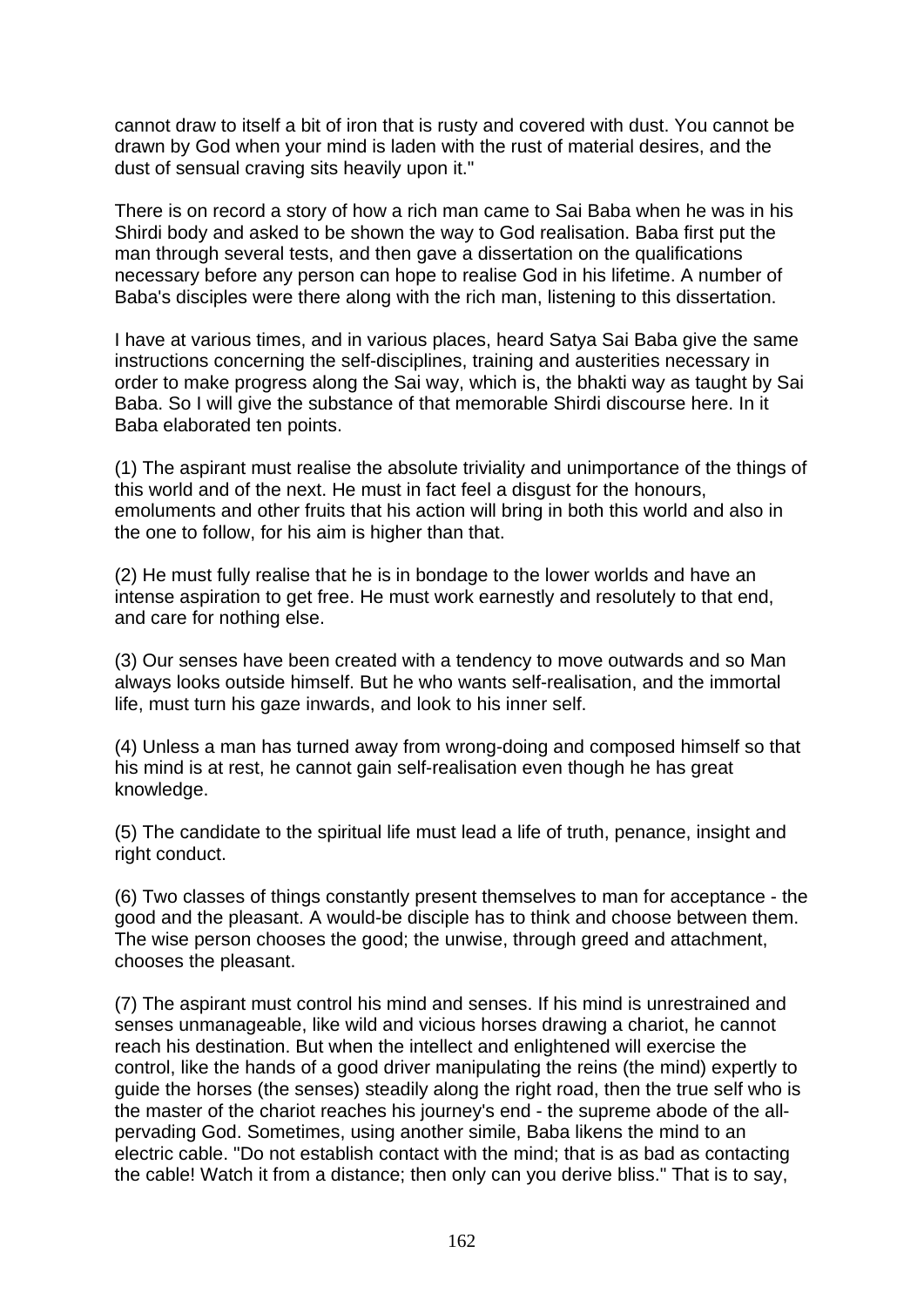becoming too closely identified and involved with the mind incapacitates one for seeing the real that lies beyond the mind.

(8) As well as controlling the mind a man must purify it. To do this he must discharge satisfactorily, and at the same time in a non-attached way, the duties of his station in life (his dharma). He must get rid of the great delusion: "I am the body", or "I am the mind"; this will help him to lose egoism, get rid of avarice and purify the mind of all lower desires.

(9) The aspirant must have a guru. The knowledge of the self is so subtle that no one by his own effort could ever hope to attain it. The help of a great teacher, who has walked the path himself and attained self-realisation, is absolutely necessary. There is no difficulty about finding a guru; when the pupil has done all he can in selfenquiry and self-training the guru will come, either in the body or unseen. Baba sometimes says, "If necessary God himself will come down and be your guru."

(10) Last, but not least - in fact the most important of all - is the Lord's grace. When the pupil goes on trying and failing over and over again, when all seems quite hopeless, and he fully realises his own utter helplessness, then the divine grace comes, the light shines, the joy flows through him, the miraculous happens. He takes another step forward on the spiritual way.

After the Shirdi dissertation was over, Baba said to the rich man, "Well, sir, in your pocket there is God in the form of two hundred and fifty rupees; please take that out." The man took out his bundle of currency notes and, counting the money, found to his great surprise that there were twenty-five notes of ten rupees each. He had not known previously the exact amount of money in his pocket and so, feeling Baba's omniscience, he fell at the holy feet, and asked for blessings.

Baba said: "Roll up your bundle of God. Unless you completely get rid of greed you will never get the real God ... The love of money is a deep whirlpool of pain, full of crocodiles in the form of conceit and jealousy ... Greed and God are as poles apart; they are eternally opposed to each other ... For a greedy man there is no peace, contentment, nor steadiness. If there is even a little trace of greed in the mind, all the spiritual endeavours are of no avail ... The teachings of a guru are of no use to a man who is full of egoism, and who always thinks about the sense-objects. Purification of the mind is absolutely necessary; without it all spiritual endeavours are nothing but useless show and pomp. It is, therefore, better for one to take only what he can digest and assimilate. My treasury is full and I can give anyone that he wants but I have first to see whether he is qualified to receive what I give. If you listen to me carefully you will be certainly benefited "

Baba knew that the rich man to whom he spoke was mean and greedy. His preliminary tests had demonstrated this fact to all present. Having wealth is not in itself a crime. It is our attitude to the wealth that matters. If we are "poor in spirit", that is, unattached to our possessions, understanding that they are held in trust from God and must be used properly, then it does not matter how much or how little we own.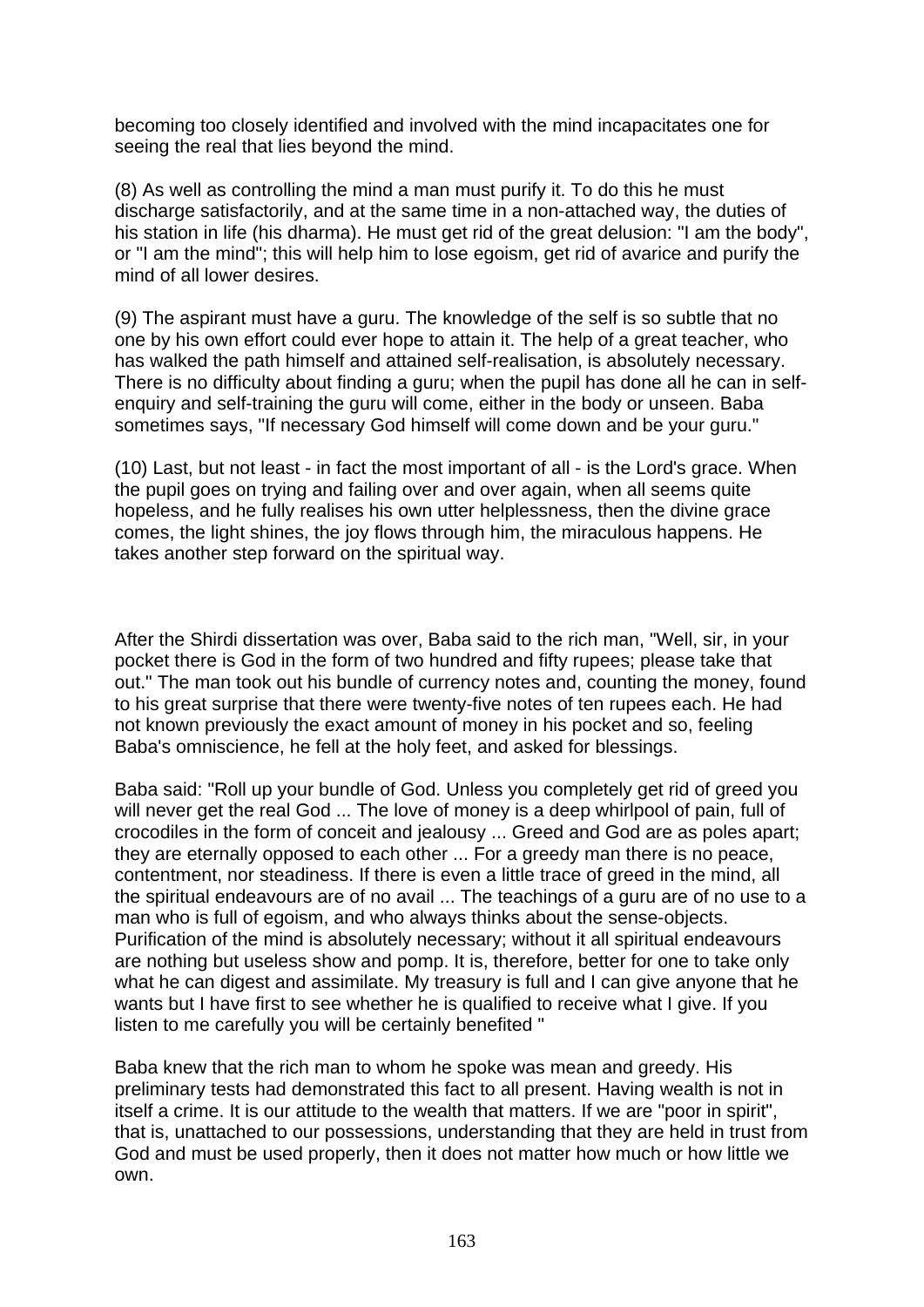This wealthy man, unlike the rich young man who came to Christ and asked for salvation, apparently did not go sorrowfully away. The chronicler states that, on the contrary, after getting Baba's blessings, he left the place quite happy and contented. He like the others present, had enjoyed the spiritual feast served by Baba and perhaps he felt some hopes that the insights thus gained would eventually enable him to reduce the size of the camel of his attachments, so that it might pass through the eye of the spiritual needle.

Whether we seek self-realisation via the bhakti marga or one of the other lanes, it is necessary to purify the heart of greed, desire, hatred, falsehood and the other vices. One of the great purifiers, for those who can practise it, is that inward-looking selfraising exercise known as dhyana or meditation. As taught by Baba, meditation can be on God with form or the formless God - or on one leading to the other.

Long ago Lord Krishna taught the self-same method (as recorded in the Srimad Bhagavata). Speaking not as the warrior, but as the supreme God, Krishna said: "Having withdrawn his mind from the sense and fixed it on my form, the devotee should now focus it on only one part of it, preferably the smiling face, to the exclusion of all the others. Then, withdrawing it from even there, he should concentrate it on my all-pervading Self which is free like the sky. Leaving that too, and becoming one with me, he should cease to think of anything. He will see me, the inner ruler, in himself, and himself in me, like light that has united with fire. All doubts about matter, knowledge and action will then come to an end."

In his former incarnation Sai Baba struggled valiantly to remove the dangerous misunderstanding and conflict between Hindus and Moslems; in this life he strives constantly to show the basic unity between all religions. Among his devoted disciples are men of all the leading faiths. He shows his approval by materialising appropriate things for each .... including, for the Christians, crosses and images of Christ. "This is the greatness of the Sanatana Dharma, the eternal spiritual law... this insistence on the one-ness behind the apparent multiplicity. The Atma, which it declares to be the basic truth, does not contradict the doctrines of any faith. God is unlimited by space and time. He is undefinable by names or forms."

Speaking of the evils of our day, Baba says, "Nations are arming wildly and breeding hatred ... Man has reduced himself to the status of a wild beast ... The spark that arises in the individual mind has spread a world-wide conflagration of hate and greed. This has to be scotched in the individual, the family, the village, the city, the nation; in fact wherever it raises its head. Man is suffering because he is not aware of the treasure he has in himself. Like a beggar ignorant of the millions hidden under the floor of his hovel, he is suffering dire misery." Four firemen are capable of putting out the world conflagration: satya, dharma, santi, prema. Nothing else can do it.

Satya is truth; it is that intellectual clarity which enables us to see beyond all the shams, falsities, illusions, right to the heart of things. Through satya we know the truth of our own being, of God, and of the universe.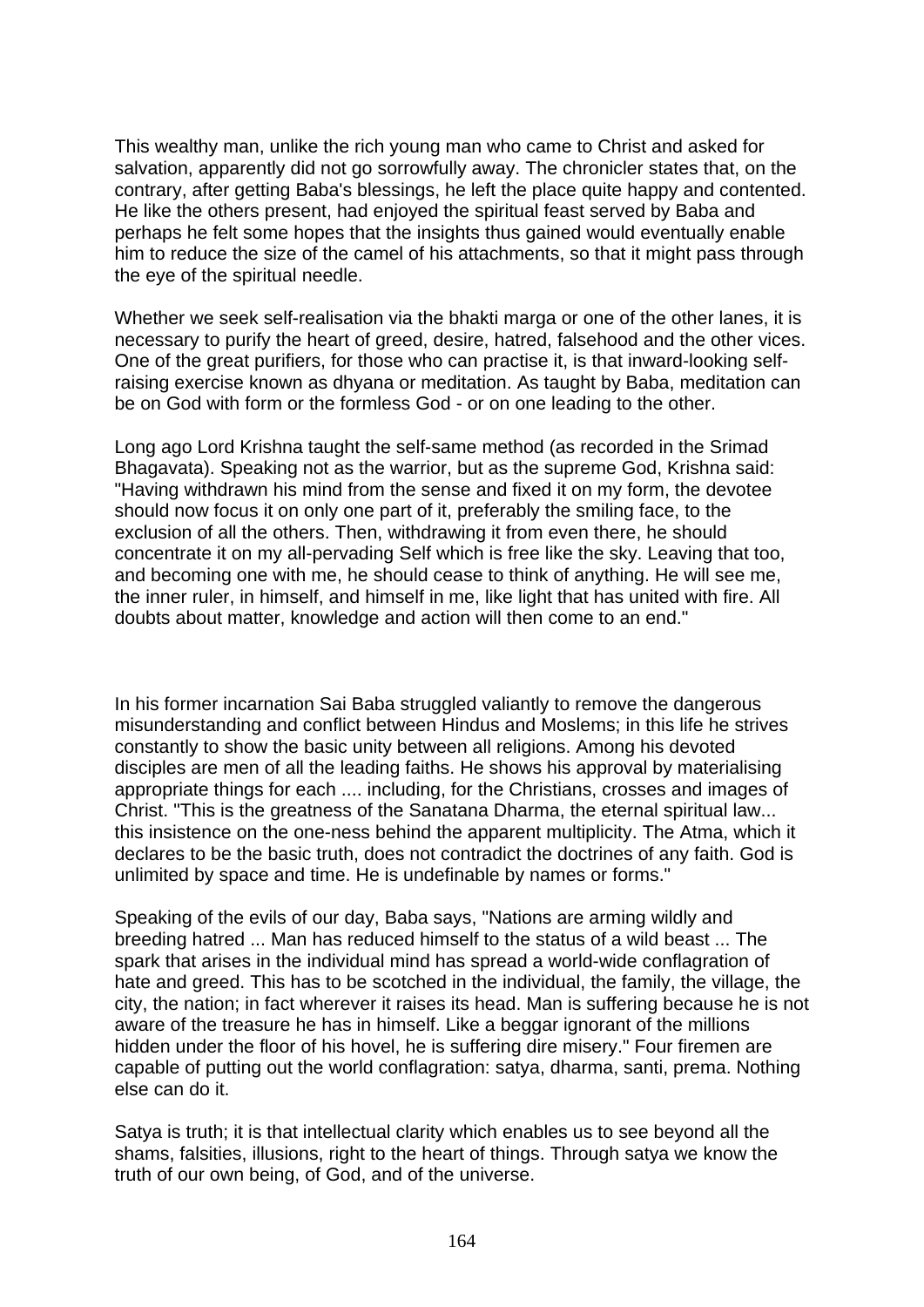Dharma is the spiritual law of living. It is the executive power of carrying out satya, the basic truth, in the circumstances under which we are placed. Sometimes dharma will demand that we act one way, sometimes the opposite way, but in each case it will be in accordance with the unalterable, immortal law of spirit. Through dharma we live the truth; dharma is satya in action.

Santi is the great peace that comes to men through satya and dharma, through knowing and living the truth. It is that "peace that passeth understanding, abiding in the hearts of those who live in the eternal".

Prema is the divine love which in all the great religions is named as the highest expression of God on earth. Christ said that God is love and that we must love our neighbours as ourselves. The Sanatana Dharma gives the reason for this: that through our real selves, the Atma, we are actually one with each other, with all men, and with God.

Defining this prema, which flows constantly from God, and which all men are capable of feeling for one another, Sai Baba says: "It is sustained in bad times as well as in good. It is not like the pepper or salt with which you flavour your dishes; it is the very bread and butter, the essential substance itself. It is an unchanging attitude, a desirable bent of the mind, standing steady through joy and grief."

And one of the many stories he tells on this theme is about Radha's love. One day Yasoda, the foster-mother of Krishna, was searching for the child who had strayed away. She sought almost everywhere in vain, and then went to the house of Radha, but Krishna was not there either. Then Radha closed her eyes and meditated on Krishna for a while, and when she called his name, he appeared. Yasoda shed tears of joy that her beloved was found, but after thinking about the incident, she said to Radha, "I love Krishna as a mother, with some egoism and possessiveness in me because he is my son. Your prema is pure; it has no egoism prompting it." And so it was more effective.

Pure prema has the power to call God into manifestation before our eyes. Sai Baba is himself a personification of pure prema, as Christ was. If through his example, influence and Power, enough of this love can be sown in the hearts, of men, the world will be changed.

Finally, it must he said that Baba's most important teachings and training are given individually through words, hints, directions for action, example and (perhaps most important of all) silent influence. Such spiritual guidance differs for each individual disciple for it depends on the disciple's temperament, state of progress and needs at the time. As it is personal and secret, it cannot be extracted and expounded by any observer. I can only say that to some he gives mantras, to some special guidance in meditation, to some yogic practices and austerities. Others receive none of these, but different types of help. Some followers seem at a certain time to be given much leeway, while others have to keep their sails trimmed close to the wind. The many are taught by simple parables and analogies; the few who can understand are told deeper meanings.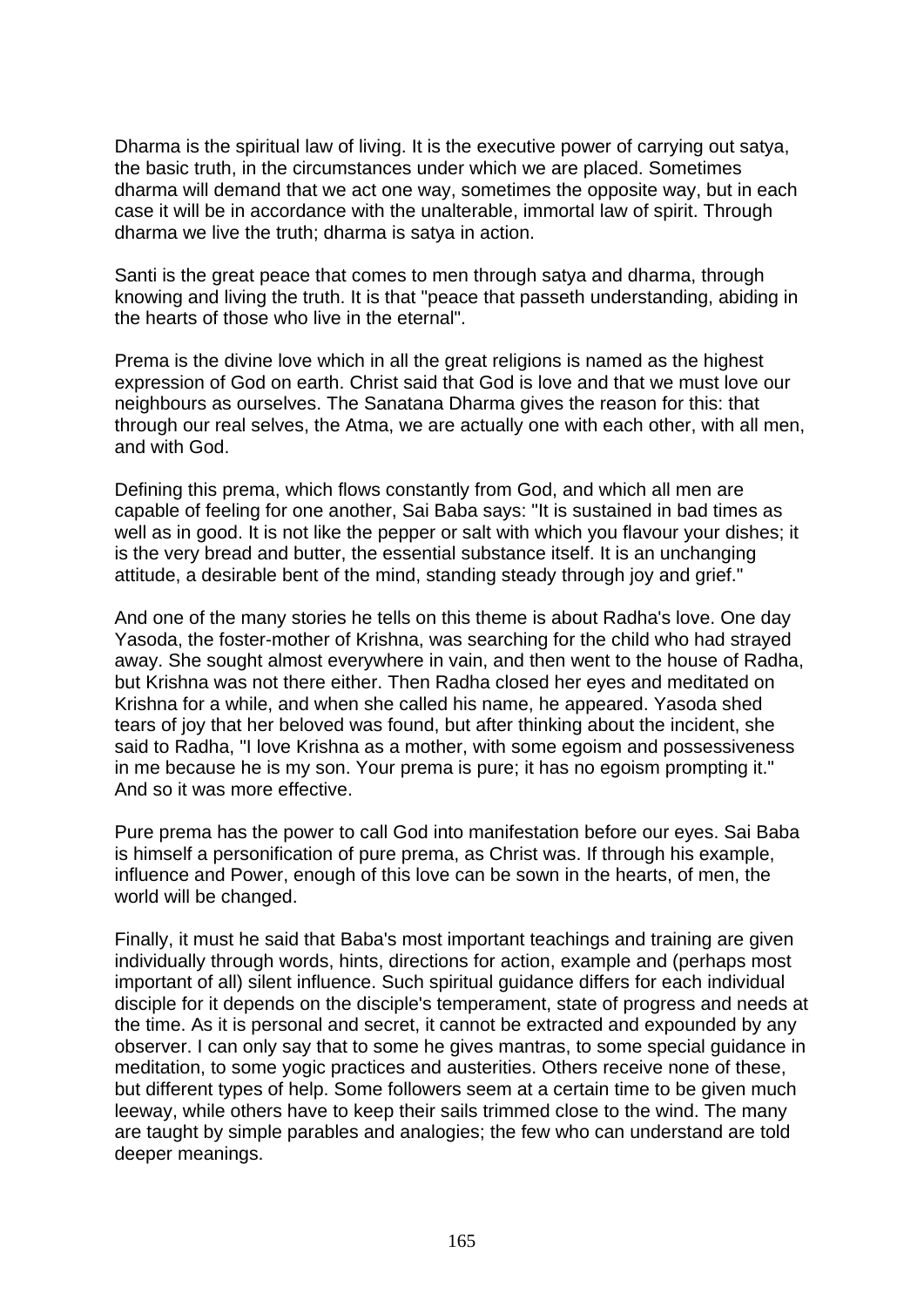The underlying theme of all his training is that we must seek God through selfsurrender and devotion. The soul which has completely surrendered itself, blotting out the lower ego, is able to absorb and gain full benefit from the silent, wordless teaching which the Sadguru radiates.

At the same time, Baba often says, "It is all within you. Try to listen inwardly and follow the directions you get." To show the importance of this inner voice, he tells the story of Lord Krishna and Arjuna taking a walk together.

Seeing a bird in the sky, Krishna said, "There's a dove!"

"Yes, a dove", responded Arjuna.

"No, I think it's a pigeon."

"You're right, it is a pigeon. "

"Well, now I can see that it looks more like a crow."

"Beyond doubt it is a crow."

Krishna laughed and chided Arjuna for agreeing to every suggestion. But Arjuna said, "For me your words are more weighty than the evidence of my own eyes. Whatever you say it is, it is."

Here Lord Krishna represents the divine voice within each one of us. Our physical senses may give us a wrong report, but the inner voice will never do so. The purpose of the outer Sadguru is to help us hear the voice of our inner guru clearly, surely, and at all times, so that it becomes our infallible Guide.

## AVATAR

Higher and nobler than all ordinary ones are another set of teachers, the Avatars of Iswara. They are the Teachers of all teachers, the highest manifestations of God through men. SWAMI VIVEKANANDA

When I discovered on my first visit to Prasanti Nilayam that most of Sai Baba's devotees spoke of him as an avatar, I began to enquire and read all I could find on this Indian doctrine of divine incarnations. Actually, of course, it is not an exclusively Indian doctrine. Christianity teaches that Jesus, the carpenter of Nazareth, was an incarnation from the Triune Godhead, but it states that this was the only divine incarnation, a unique event in the long history of man on the earth.

Hinduism, or the Sanatana Dharma, and Mahayana Buddhism on the other hand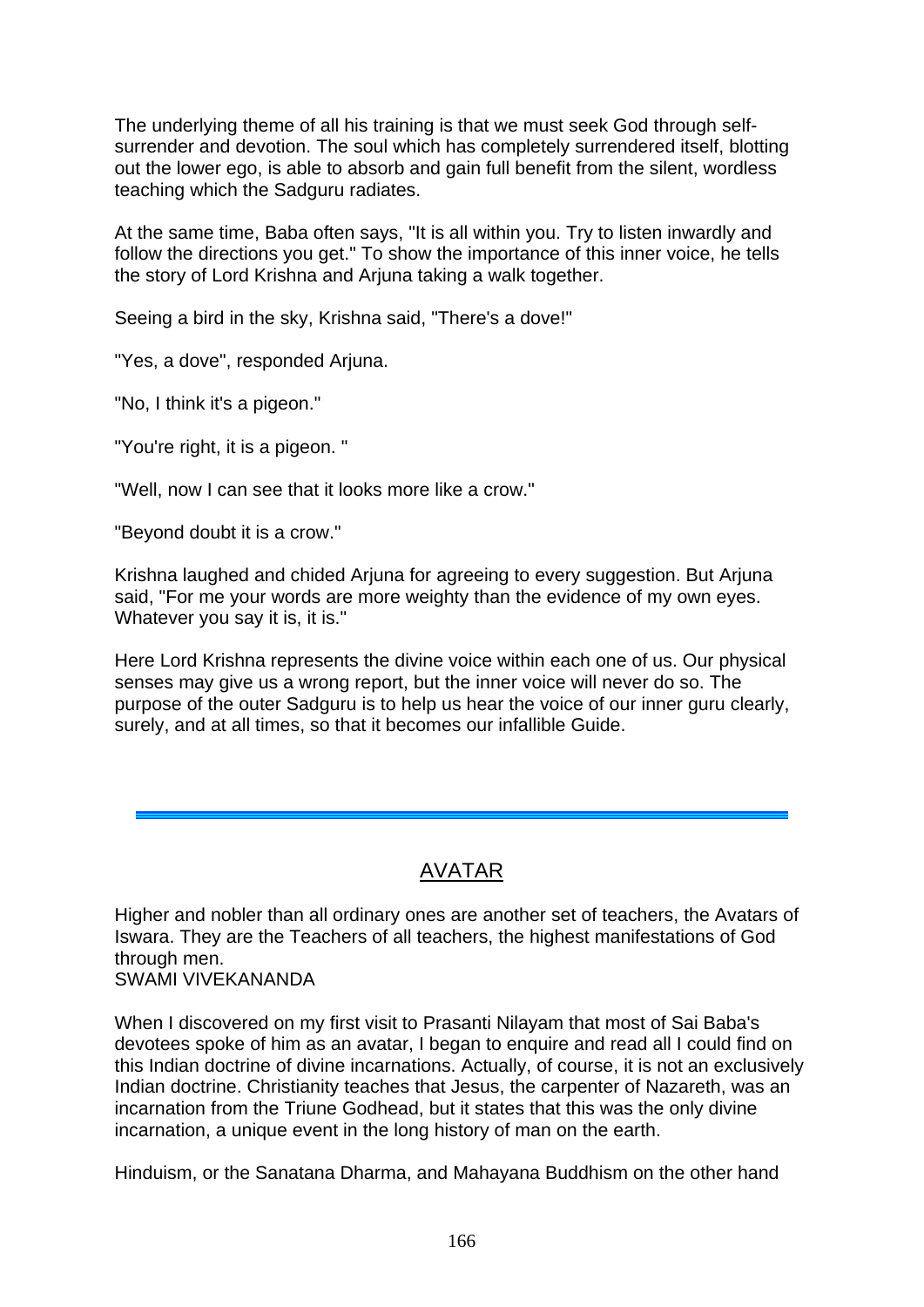teach the more reasonable doctrine that there have been many incarnations on earth from the Godhead. In its simplest, most elementary form, this Hindu doctrine means that Vishnu - that member of the Triune Godhead concerned with the maintenance and evolution of the universe - takes human birth. Narayana, another name for Vishnu in his all-pervading mode, is considered the origin or seed of avatars.

The Srimad Bhagavata states the truth of the avatar principle in allegorical language in its first Book. "The Purusha [that is, the first person, or God] known by the name of 'Narayana' is perceived by the yogis as possessing thousands of heads, of eyes, of arms, of feet, etc., and is the seed of all avatars."

On the same subject it states, "As countless rivers are born from an ocean that never goes dry, so countless are the descents of the lord; some of these are major, like Rama, Krishna, etc., but most are minor amsas (rays) from his supreme radiance."

So according to this teaching there are degrees of "avatarhood", and many of the great spiritual teachers of India are believed to have embodied rays of the divine radiance and to have been partial or minor avatars. The few, the Teachers of teachers, those who have brought about a great forward movement in man's spiritual evolution, are called the major avatars.

But how shall we understand this question in its deeper metaphysical sense? According to the truth-religion, that is, the wisdom at the foundation of all the great religions, every human being is a descent of the divine into matter. But as well as being a descent from God, Man also represents an ascent from lower forms of life. Because of the immortal divine spirit that has come into him, Man has struggled upward along the path of spiritual evolution, and will continue to ascend until he fully understands and realises himself to be of nature divine; or, to put it another way, until he is merged with God, and knows himself to be merged. The end of his long journey of many lifetimes through the phenomenal worlds of matter will be to arrive where he started, as T.S. Eliot says, but to know the place where he is, and who he is, for the first time. Changing the metaphor, the divine seed will have become a fully grown plant.

So Man is at present a meeting point of the animal and the divine. As he climbs upward from the mud and the mire, the higher light descends into him, inspiring and aiding his climb. All men as well as being sons of earth are sons of God, as Christ said. But when an individual has reached the end of the pilgrimage and washed away the dust of earth in the "cool kingdoms of celestial dew", what then? There will be no desires to draw him back to earth, no karma, no "unfinished business", to drag him back. If he returns, if he reincarnates, it will be because of his love of mankind, his desire to help his fellow men in their titanic struggle. Great compassion can be the only motive for the descent of one who has reached enlightenment, freedom, divinity.

We must keep in mind that one who has lived as man and finally and fully realised himself as God merges with the divine ground of all being, the Godhead. He becomes, in mythological terms, part of the myriad eyes and hands and feet of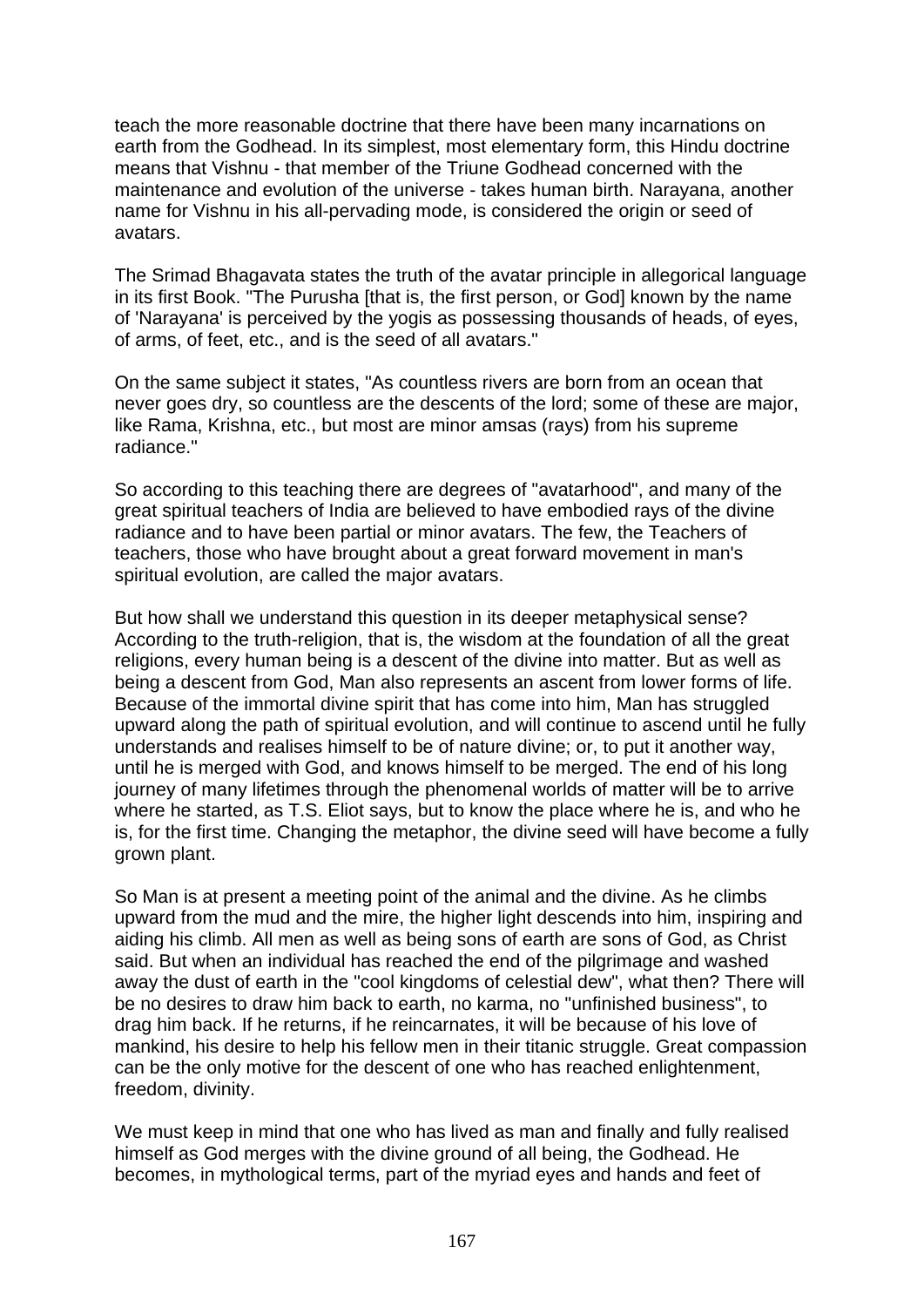Narayana. If he incarnates as a human being once more on earth surely this is God incarnating, for the freed soul and God are one.

The metaphysicist may try to draw a distinction between the divine man and the divine in man, the "descent" and the "ascent". But when, a highly-intellectual devotee of Baba questioned him on this point, Baba said that there is no real difference that you can call it "ascent" or "descent" because both are involved and both are true. The fact is that our finite minds cannot really grasp this deep abstruse question. All we can understand is that a major avatar, though man in appearance, human in body, is totally God within.

What are the signs and signals by which we may know a major avatar? The most obvious are, of course, the siddhis the supernormal powers. Being completely merged with God, he will have command of all of these without the use of mantra, tantra or yantra. He will have, for instance, the power of creating anything on the spot from the akasha; that is, from apparently nothing and nowhere. The same power enables him to increase or diminish quantities and sizes as required, and to cause objects to vanish or change their nature.

Important points to note are that, with an avatar as distinct from a magician, these siddhis do not disappear or decrease no matter how much they are used, and they are never used for personal gain - always to bring blessings and benefits on others, or to glorify God.

Another major avataric sign is the power of bestowing divine grace. Sai Baba says that such grace is really a reward for good things done in the past, perhaps in a past life. It is like personal savings that have been fixed in the karmic bank, and are suddenly released by the power of the avatar. We don't remember the good deeds, the causes, and so the "windfall" is regarded as a gift from heaven.

But, Baba says, there is also special grace. This has nothing to do with past good actions. There are no assets in the karmic bank on which you can draw, but you desperately need some funds. A rich man with understanding and compassion may go guarantor for you, and the bank will advance you the money. Special grace is something like this, and the avatar has the power to bestow it. It may come as a result of one's repentance and self-surrender to God, and is thus similar to redemption.

Special grace may change a person's fate, and so also may its opposite - the power of laying dooms. By the laws of karma, or moral compensation, all men will suffer sooner or later for their errors and misdeeds. But if the crimes are very great, the avatar may hasten and concentrate the karmic effects by laying a doom. Thus Lord Krishna put the doom of prolonged wandering, with physical and spiritual suffering, on Ashvatthama, the killer of infants and sleepers.

If the avatar shows anger, it will be righteous anger, to overcome evil and promote human welfare. Behind it will be the sweetening leaven of love. The surface personality may sometimes show human emotions, but behind them is the constant bliss of one who lives in the eternal. From the eternal heights, beyond maya (illusion), where his centre always is in full consciousness, the avatar sees the past,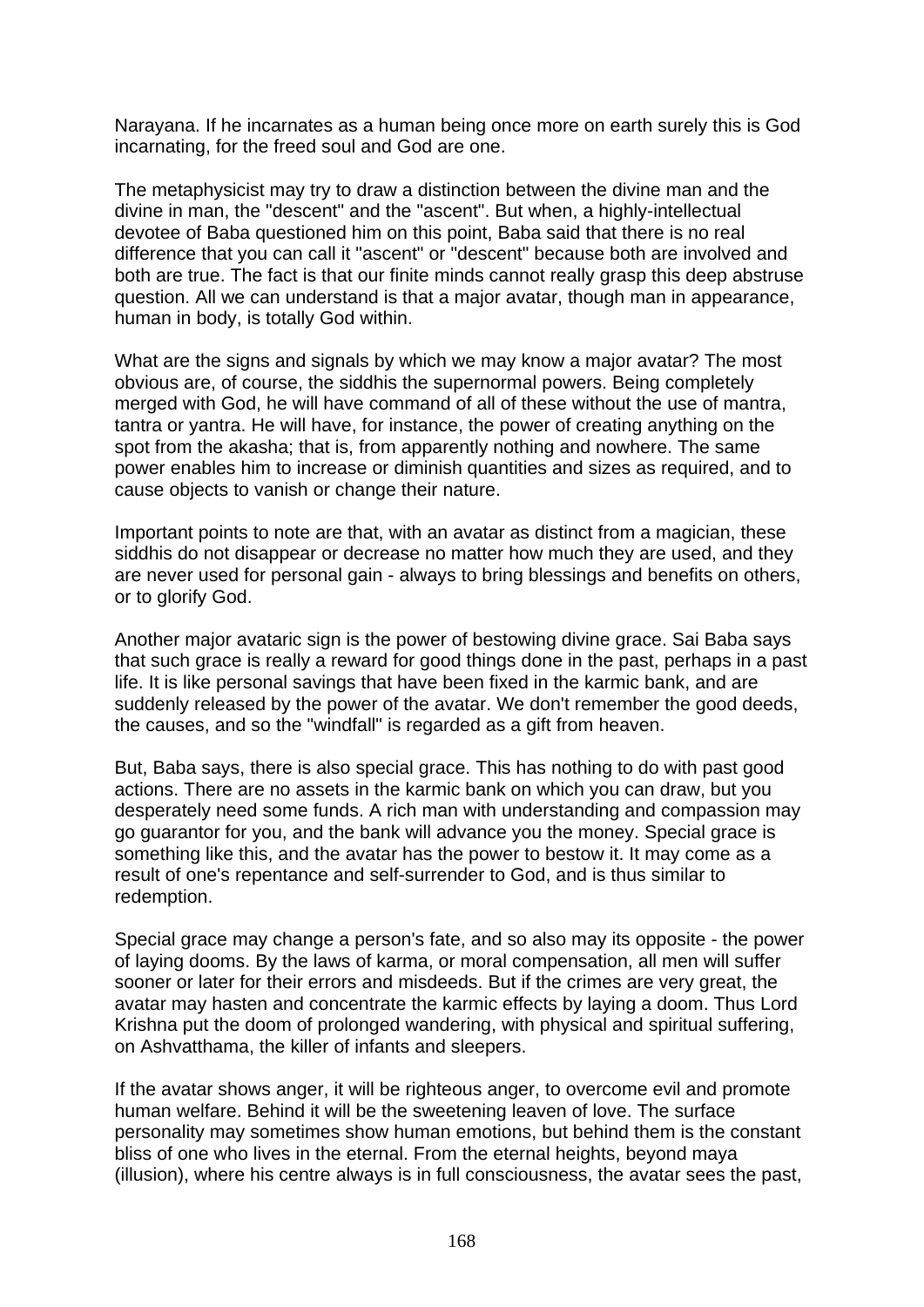present and future. Untrammelled by restrictions of time and space, he perceives causes and effects far beyond our human vision and judges accordingly. Therefore his words and actions are often hard to understand. They may seem puzzling, sometimes even unreasonable, to ordinary humans who see only a small portion of life's great tapestry. So we say that the avatar is inscrutable.

These then are some of the outer signs by which men with perception may recognise the God in human form. Minor avatars, possessing perhaps a few of such features, come fairly frequently, particularly in India. Several have lived and taught during the last hundred years, for example. The great avatars, on the contrary, are rare; many centuries elapse between their advents. They come only when conditions on earth have reached a critical stage, when there is grave danger of the evil, demoniac, or backward-pulling forces overpowering the good, devic, or forward-pulling forces. They come as a drastic medicine to destroy the evil toxins in humanity, and give a spurt to the evolution of human consciousness. In the oftquoted verse of the Bhagavad Gita, Lord Krishna, speaking as God himself, says, "Whenever virtue subsides and wickedness prevails, I manifest myself to establish virtue, to destroy evil, to save the good, I come from Age to Age. "

There is no doubt that we are living today in an age of great crisis. "The world is the body of God," Baba says. "There is a cancer in the body and it must be removed." Can the cancer be treated or must it be removed by drastic surgery? That is the question. In other words, must there be a catastrophic war, an Armageddon, before mankind (what will be left of it) learns to live in brotherhood and peace? Or will a gentler therapy be effective?

Long ago Lord Krishna, both heavenly avatar and earthly king strove first for peace. But he found in the end that the surgery of war was necessary to remove the cancer of that day - a powerful military caste that had grown arrogant and evil and forgotten its dharma. Many centuries earlier avatar Rama was forced to deal with the same problem in the same way. He had to fight to destroy the rakshasas, the demons in human form, who were dominating the earth, and obstructing the divine plan of human evolution.

What about today, with the human race riding the precipice of nuclear doom, with ignorance and greed sharing the reins? Can the powers of light take over direction in time? Baba uses a different metaphor: "White ants are in the tree again. In ancient times the tree was cut down. Now we try to save it." So perhaps there is hope.

"But why should an avatar be necessary?" the religious-minded man may ask. "If the direct intervention of God is essential, why can't he act from where he is? Why must he incarnate?" Sai Baba once said: "A person wishing to save a man from drowning must jump into the same pool; the Lord must come here in human form to be understood by men."

In taking on human form, we should note, the divine one takes on certain human features and limitations. He has a physical body to which, as Swami says, he "must pay the taxes." If we study the lives of known avatars, such as Rama and Christ, we find evidence of some emotional attributes that are more human than divine -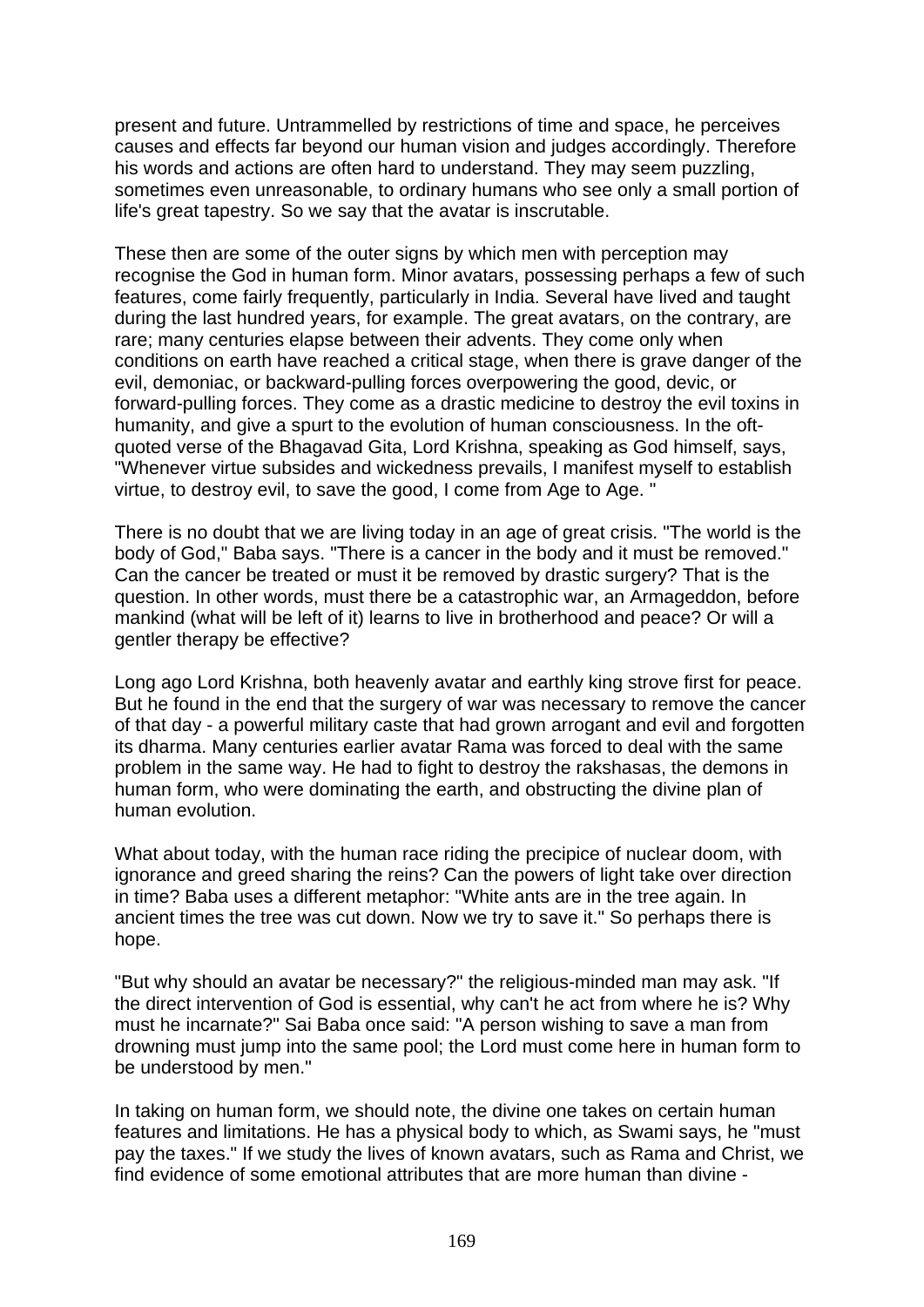sorrow, anxiety, partiality towards certain people, for example.

We may be surprised to find these human touches in the personality of the incarnated God, but actually they bring him closer to us. Through them we are able to understand him a little, and so come to the divine qualities beyond the human. Hence it is by becoming a human being with some of its imperfections that an avatar is able to promote human welfare.

Concerning his mission in the world Baba has said many things. Here are just two of them: "I have come in order to repair the ancient highway leading man to God. Become sincere, skilful engineers, overseers and workmen, and join me. The Vedas, the Upanishads and the Sastras are the road I refer to. I have come to reveal them and revive them." And also: "I came to sow the seeds of faith in religion and God. You might have heard some people say that I became Sai Baba when a scorpion stung me. Well, I challenge any one of you to get stung by a scorpion and transform yourselves into Sai Babas. No, the scorpion had nothing to do with it. In fact, there was no scorpion at all. I came in response to the prayers of sages, saints and seekers for the restoration of dharma."

Practically all the close devotees of Baba, especially those who have known him for a number of years, regard him as undoubtedly a major avatar. Their personal experiences, their deeper feelings and insights have convinced them of this.

Some people, like Dr. K.M. Munshi, sense the divinity of Baba at the first contact. Writing in his journal soon after his initial interview with Baba, Dr. Munshi said, "The true test of a God-possessed individual is whether he has the capacity to plant the seed of faith in men a seed which when it blossoms, will liberate them from greed, hate and fear. This quality Baba has in abundant measure."

People from the west as well as the Indians see Baba as a divine incarnation. After her first visit to Prasanti Nilayam a woman of Germany, a devout and earnest seeker on the path, said, "Baba is the incarnation of purity and love." Later, after spending more time with him, she wrote in a letter: "I get more and more convinced from within that he is Jesus Christ who has come again, in the fullness of Christ, as Satya Sai Baba..."

Some people, however, who have visited Baba and seen him as a holy man with supernormal powers, do not regard him as an incarnation of divinity. But this has ever been the way of the world. Most of Krishna's contemporaries saw him only as a man; even some of the great yogis of the time seem to have doubted his avatarhood; only a few saw his infinite splendour and knew beyond doubt what he was. The same seems to have been true of Rama. And how many accepted Christ as of the high Godhead when his sandals trod the dust of Palestine? Even some of his disciples were not convinced.

But when one spends days and weeks with Sai Baba, be it in the special atmosphere of the ashram or on tour in many places, one soon begins to feel that he is far beyond the measurements of man. Apart from the miracles which show his command of nature, his power to be anywhere and know what his devotees are thinking and doing ("I am a radio and can tune in to your wave," he says), and his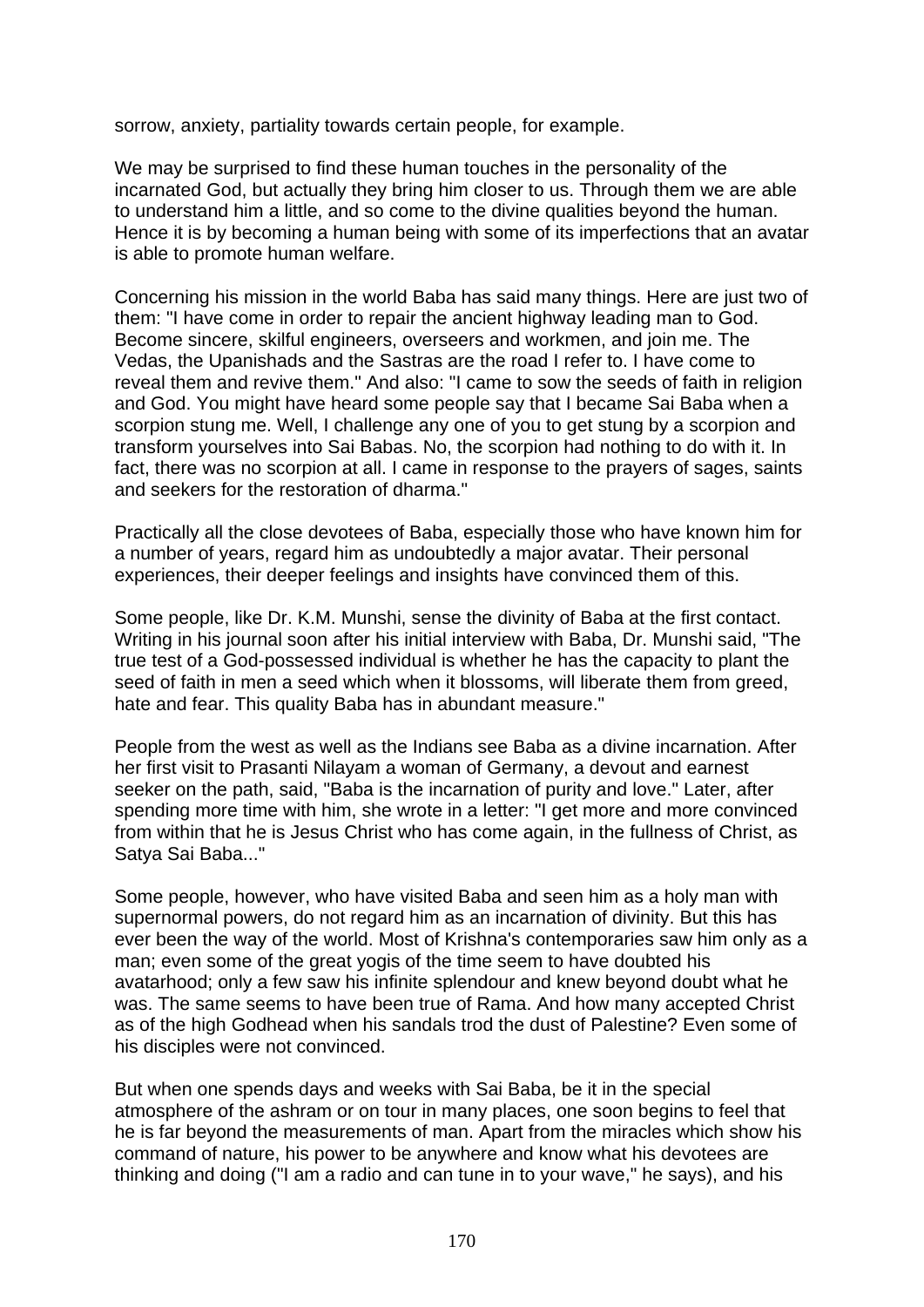ability to bring protection and help; apart from all these superhuman qualities, there is the pure ego-less love. This above all stands as a sign of a Christ-like divinity. In man sometimes we see flashes of this love shown towards children, the sick, the weak. In Baba it is there all the time, flowing freely from the divine fount of his nature, embracing everybody, collectively and individually.

And this love is backed by a great wisdom, a deep intuitive perception that sees the real beyond the play of shadows. His devotees have countless proofs that Baba sees their past, present and future, that he knows their karma, and what suffering they must go through to pay old debts and learn the deeper truths of life, to reach deliverance. And he helps them to bear that suffering when its immediate removal is not expedient. He becomes the kind, gentle, indulgent mother, the courageous, compassionate, merciful father until his children's hearts and eyes overflow with bhakti tears. They wonder: "What have I done to deserve this? Surely I am not worthy."

If we were asked to list the attributes in our concept of God, the spiritual parent, most of us would name these: compassionate concern for our welfare, knowledge of what that welfare truly is, the stern strength to make us take the nasty medicine when necessary, the power to help and guide us along the narrow way to our spiritual home, the forgiveness and mercy of the father who welcomes with joy the returning prodigal, the power to bring essential innovations to the human drama which he has himself created, and a love that is equal towards all his human children. These are surely the salient qualities in man's mental image of God. And these qualities - all of them - those who have the eyes to see have seen in Sai Baba.

Furthermore, a tree is judged by its fruit, as the Bible tells us. Baba's fruits are those devotees who have surrendered themselves fully to his influence and through the years been moulded thereby. After meeting a number of these, several western visitors have remarked: "Baba's devotees are a wonderful advertisement to him. After being with them, one knows even without meeting him that Baba is something very special." I myself can say that never before, after years of experience in many places among many groups of seekers, have I met a set of people with such fraternity, such generosity, such warm-heartedness and sincerity. It is a joy to be among them, and often I think of the words of St. John concerning the early followers of Christ: "We love each other because he first loved us."

To a Vedantist devotee of Baba I once said: "Do you think Sai Baba is an avatar?" He replied: "That's really a subject well out of my metaphysical depths. But of his God-like love, power, infinitude, inscrutability and final mystery, there is no doubt." I find myself echoing this. Why bother about a metaphysical label over which men will argue anyway? There is certainty concerning the divine attributes, and there is, too, the feeling of unfathomable waters. As I once remarked in an address to one of Baba's mammoth audiences, "Writing a book about him is like trying to enclose the universe in a small room."

The point is put more graphically in a symbolic story. When the child Krishna was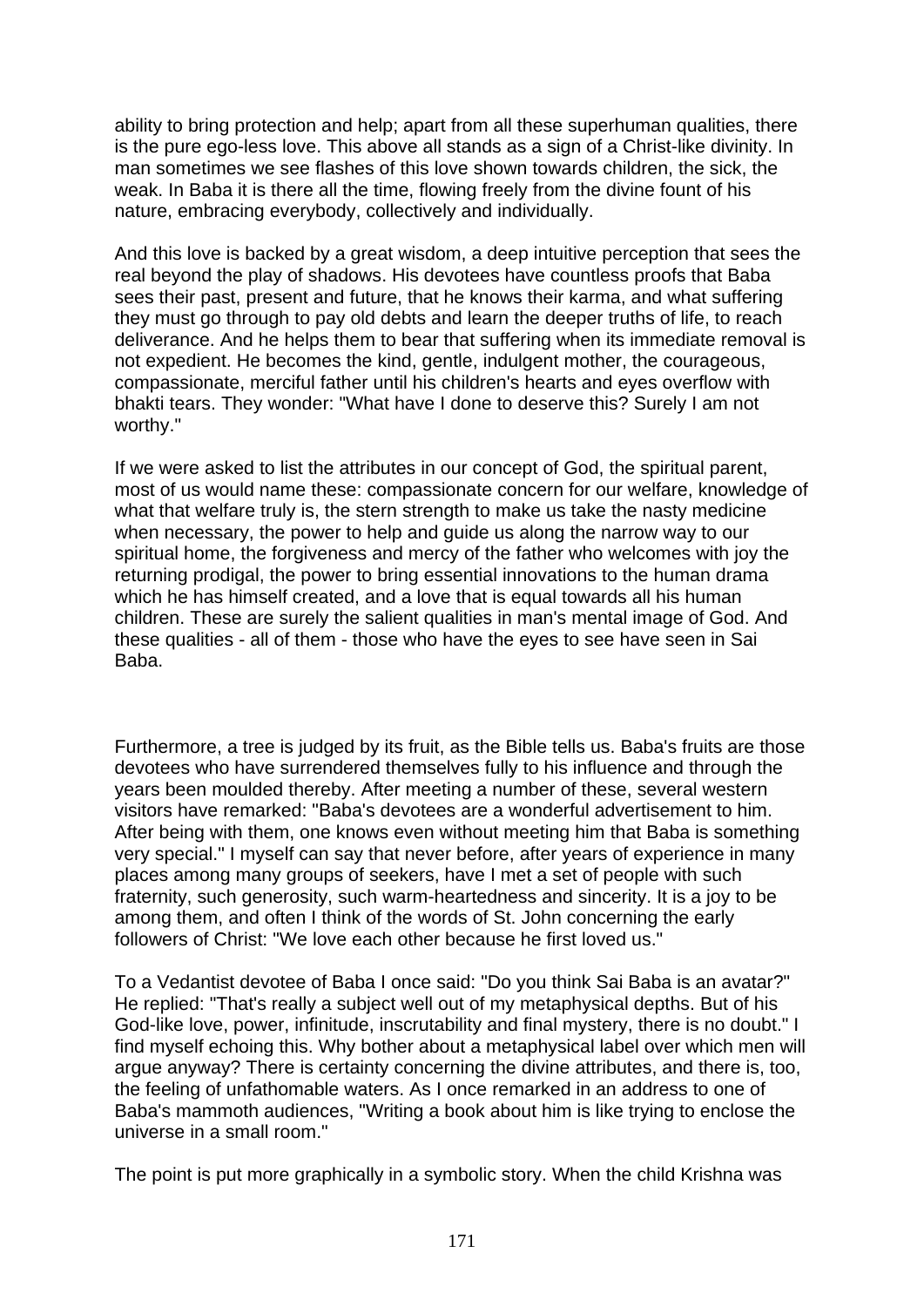running around getting into all sorts of mischief, his foster-mother Yasoda tried to tie him to a post with a piece of rope. But the rope would not go around his body. She took a longer piece but that also proved a little too short. Whatever length she obtained, it was never quite long enough to encircle the divine child.

So, too I find that every description of Sai Baba - of his miracles, his personality, his qualities, his teachings - is short of the actuality. There is always something important that eludes and escapes one. On this matter Baba himself says: "No one can understand my mystery. The best thing you can do is to get immersed in it. There is no use arguing about pros and cons; dive and know the depth; eat and know the taste. Then you can discuss me to your heart's content. Develop truth and love and then you need not even pray to be granted this and that. Everything will be added unto you unasked."

At another time he said: "Of course you must discard all evil in you before you can evaluate the mystery. Do not proclaim before you are convinced; be silent while you are still undecided. When faith dawns, fence it around with discipline and self-control so that the tender shoots are guarded against the goats and cattle - the motley crowd of cynics and unbelievers. When your faith grows into a big tree, those very same goats and cattle can lie down in the shade that it will spread."

[1] Krishna and the Theory of Avatars, by Bhagavan Das.

[2] See The Occult World, by A.P. Sinnett

(The Theosophical Publishing House, London)

[3] The Incredible Sai Baba, by Arthur Osborne. (Rider & Co. London)

[4] The Life of Bagavan Sri Satay Sai Baba, by N. Kasturi.

[5] Esoteric Buddhism, by A.P. Sinnett (now out of print)

[6] This story was first published in the magazine, Sanatana Sarati ("Timeless Charioteer"), and checked by the Editor, Mr N. Kasturi, M.A., B.L., lately of the History Department, and ex-College Principal at Mysore